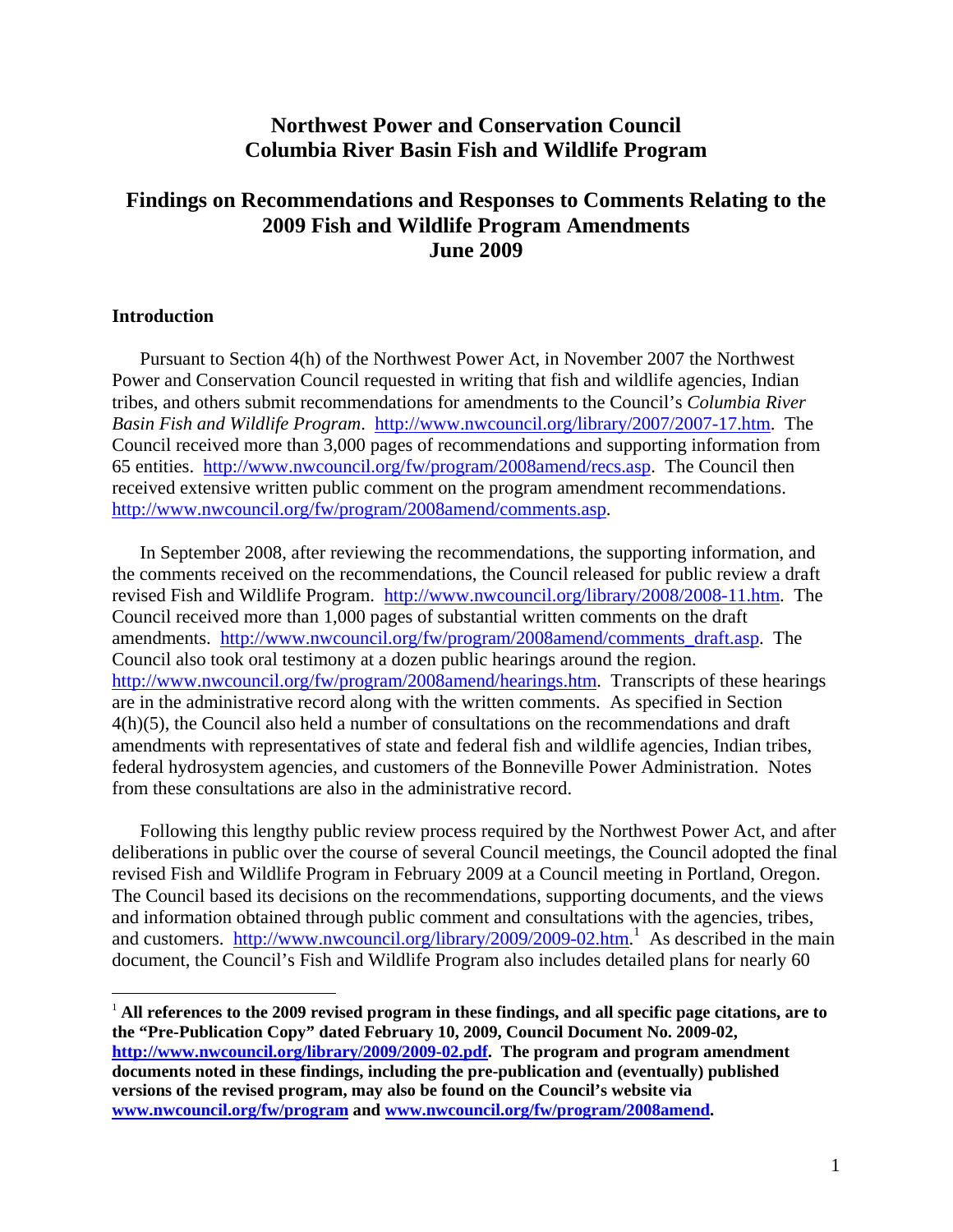subbasins and mainstem reaches of the Columbia River Basin. The subbasin plans themselves were not revised in this process. http://www.nwcouncil.org/fw/subbasinplanning/Default.htm.

 In this section of the Fish and Wildlife Program (Appendix F), the Council provides written findings explaining its disposition of the program amendment recommendations, as required by Section 4(h)(7) of the Northwest Power Act. If recommendations were found by the Council to be inconsistent with each other, the Council, in consultation with appropriate entities, resolved these inconsistencies giving due weight to the recommendations, expertise, and legal rights and responsibilities of the federal and state fish and wildlife agencies and Indian tribes. When the Council rejected all or part of a recommendation, these findings explain how the Council's decision comports with the standards in Section 4(h)(7) for rejecting recommendations.

 In responding to the recommendations, these findings also respond to comments on the recommendations and comments on the draft program amendments. Nearly all of the comments reiterated, supported, or elaborated on particular recommendations. Those comments have not been distinctly identified here; responding to the recommendations also responds to the points made in the comments. To the extent the comments on the recommendations or on the draft program amendments raised new or different issues regarding the recommendations or draft program language, or provided special emphasis on points already made, the Council has tried to identify those comments here and provide a response along with the findings on the related recommendations. Even if not identified explicitly here, the Council carefully considered all comments in making its final decisions, as indicated in the administrative record.

 This document also serves as the "statement of basis and purpose" called for in Section 553 of the federal Administrative Procedures Act (APA) to accompany agency decisions on final rules. Along with the requirements in the Power Act, the Council largely follows the notice-andcomment rulemaking procedures of the APA in developing and adopting amendments to the Fish and Wildlife Program.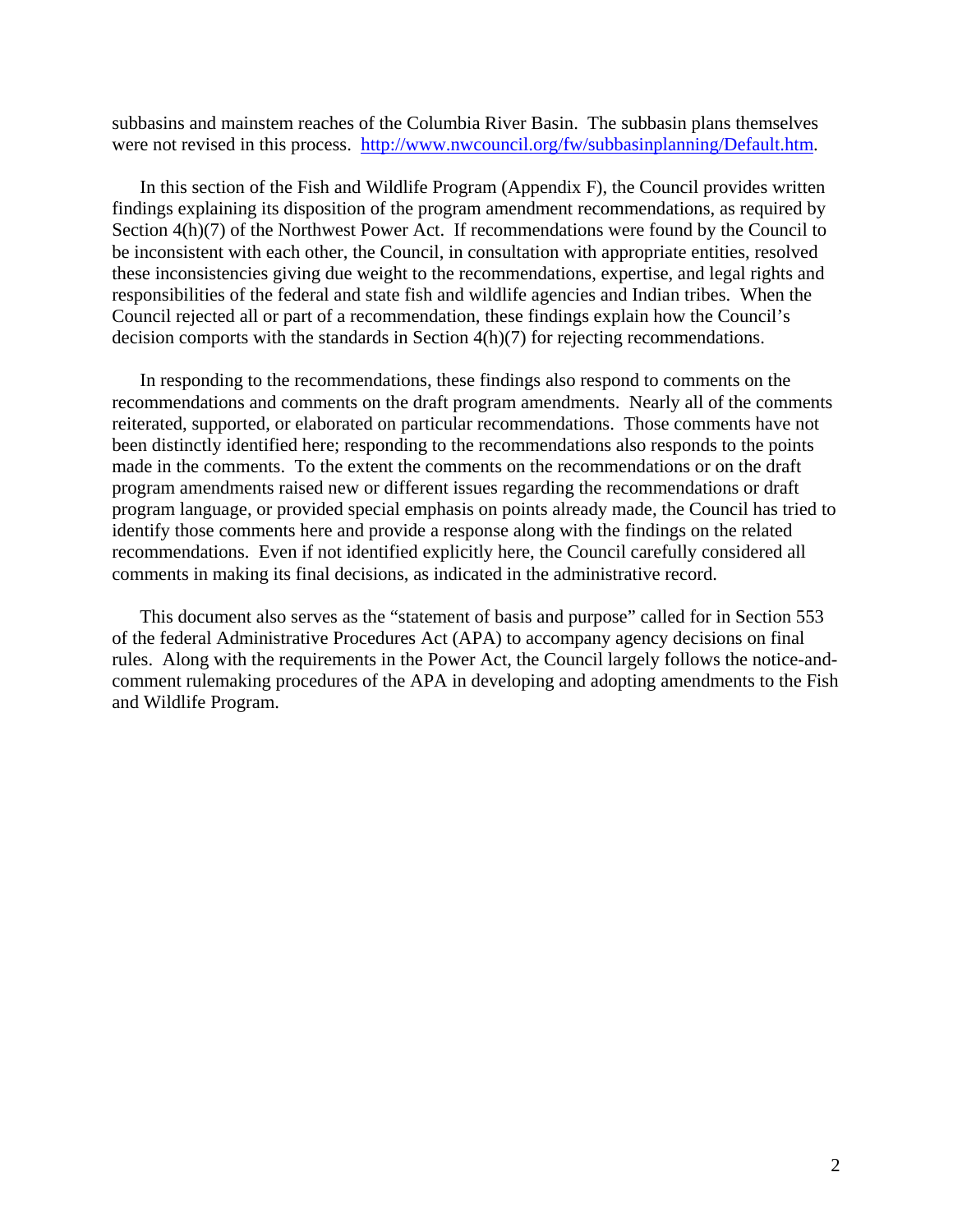#### **General Findings**

 The program amendment recommendations contain hundreds if not thousands of individual recommendations. The Council considered each one in shaping the final revised program. Many if not most of the individual recommendations can be grouped into categories for the purpose of explaining how the Council handled each type of recommendation. Most of the comments on the recommendations and on the draft amendments fell into these categories as well. The Council thus begins with a set of eleven general findings, followed by findings on the specific recommendations informed by the general findings:

**General Finding No. 1: The Council retained the program framework first introduced in the 2000 Program amendments.** The Council completely reorganized the Fish and Wildlife Program in the 2000 amendments, following several scientific and policy critiques of the program and a multi-year inquiry into what would be a more appropriate framework for the program to respond to the critiques. The revised program framework organized the program's objectives, measures, and principles into a set of related elements tied together by an explicit scientific foundation, a program structure replicated at different geographic levels from the basinwide or program-wide considerations to individual subbasins. Depending on the level, the program places greater emphasis on different elements of the framework. The program becomes more specific in terms of objectives and measures at the finer program scales. The program framework and the process and reasons that went into its development are discussed at length in the text of the 2000 Program and the findings for that program amendment process. http://www.nwcouncil.org/library/2000/2000-19/Default.htm.

The 2009 Program retains the revised program framework.

http://www.nwcouncil.org/library/2009/2009-02.pdf, *see* pp. 9-12. The Council did not receive any recommendations or comments directly requesting that the Council jettison the revised program framework. To the contrary, the Council received a number of recommendations and comments to retain the basic program framework. The text no longer describes the history and rationale for adopting such a framework in as much detail as in the 2000 Program, but the Council believes the reasons for adopting this framework remain valid. The Council concludes that the program framework has proven effective as an organizing vehicle for a big basinwide program.

 The decision to retain the program framework is important for a number of reasons for what follows. Retaining the program framework meant, for example, that the Council had to assess specific recommendations for where they might fit into that framework. Thus even when the Council agreed that the program should include (or already did include) provisions consistent with the substance of a particular recommendation, the Council at times had to find a different place in the program, or use different language, or both, than the recommending entity suggested. For example, the Columbia Basin Fish and Wildlife Authority (CBFWA), an entity collectively representing a number of state and federal fish and wildlife agencies and Indian tribes, recommended that the program include what CBFWA called an "adaptive management architecture and framework." The Council finds that the revised program is consistent with the substance of CBFWA's recommendation, even as the Council did not adopt the precise language or the revised structure as found in the CBFWA recommendation. Adaptive management has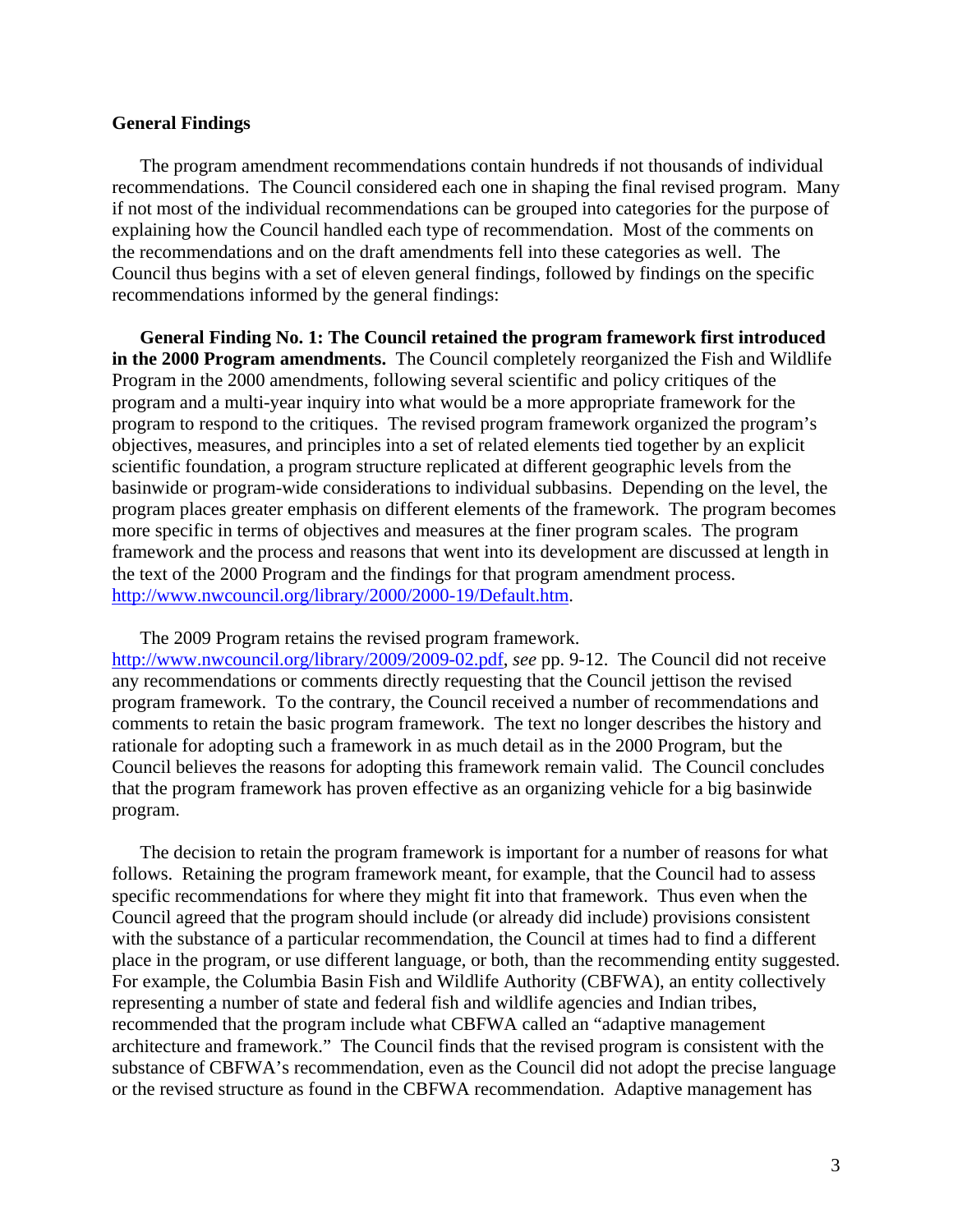long been a core principle of the Council's Fish and Wildlife Program; the Council developed the program framework in part to respond to critiques that adaptive management required the program be more explicit about relationships between actions, objectives, and the scientific assumptions linking the two. The Council added language to the 2009 revised program to be more clear on that point, *see, e.g*., pp. 9-10; *see also* 15, 17-19, partly in response to the CBFWA recommendation. The Council believes the current program can function as CBFWA recommended, even if organized a bit differently and without using the same language.

 For these and related reasons, the fact that any particular recommendation does not appear word-for-word in the revised program does not mean the Council rejected the recommendation. The Council concerned itself with the substantive consistency of the program and recommendations, and with how any particular recommendation might be made to fit (or was already embodied in) the existing program framework, and not with incorporating the exact text of the recommendations. This is an approach the Council has always interpreted the Power Act to allow so that the Council may shape disparate recommendations from many authors into a coherent and consistent program.

 **General Finding No. 2: Recommendations for specific measures.** By far the largest category of recommendations sought the inclusion of specific actions as measures in the program. These came in the form of collections of actions already committed to by the federal agencies, such as the actions proposed and reviewed in various biological opinions or included in the Columbia Basin Fish Accords. Recommended measures came in the form of coordinated and (often) multi-year implementation plans, and as individual measures as well. The recommended measures included habitat actions in the tributaries, estuary and mainstem, artificial production activities, and a significant number of monitoring, evaluation, and research measures. The recommended measures came mostly from state and federal fish and wildlife agencies and tribes, individually and collectively, although a few came from non-governmental entities, and even many of those were recommended as well by an agency or a tribe (for example, the Hood River Watershed Action Plan recommended by the Hood River Watershed Group, also was recommended by the Oregon Department of Fish and Wildlife).

 The bulk of the comments on the recommendations and on the draft program concerned these recommended measures – whether the Council should accept them into the program, and if so, which ones and under what terms. The Council proposed in the draft program to accept such measures, with a proposed explanation and set of implementation conditions. A great deal of the comments on the draft amendments sought to have the Council clearly identify the measures accepted and refine the explanation as to why and how they were to be understood.

 The Council accepted the recommended measures in the final revised program. For the list of measures accepted, the rationale, and the implementation guidance and conditions, *see* http://www.nwcouncil.org/library/2009/2009-02.pdf, pp. 12, 28, 114-16, and Appendix E.

 The Council received a number of comments, especially from the Bonneville Power Administration and from Northwest RiverPartners and the Bonneville customer groups, urging the Council not to accept specific measures or, in general, a significant amount of detail into the program, and to pitch the program instead at a level of general policy. The Council did not do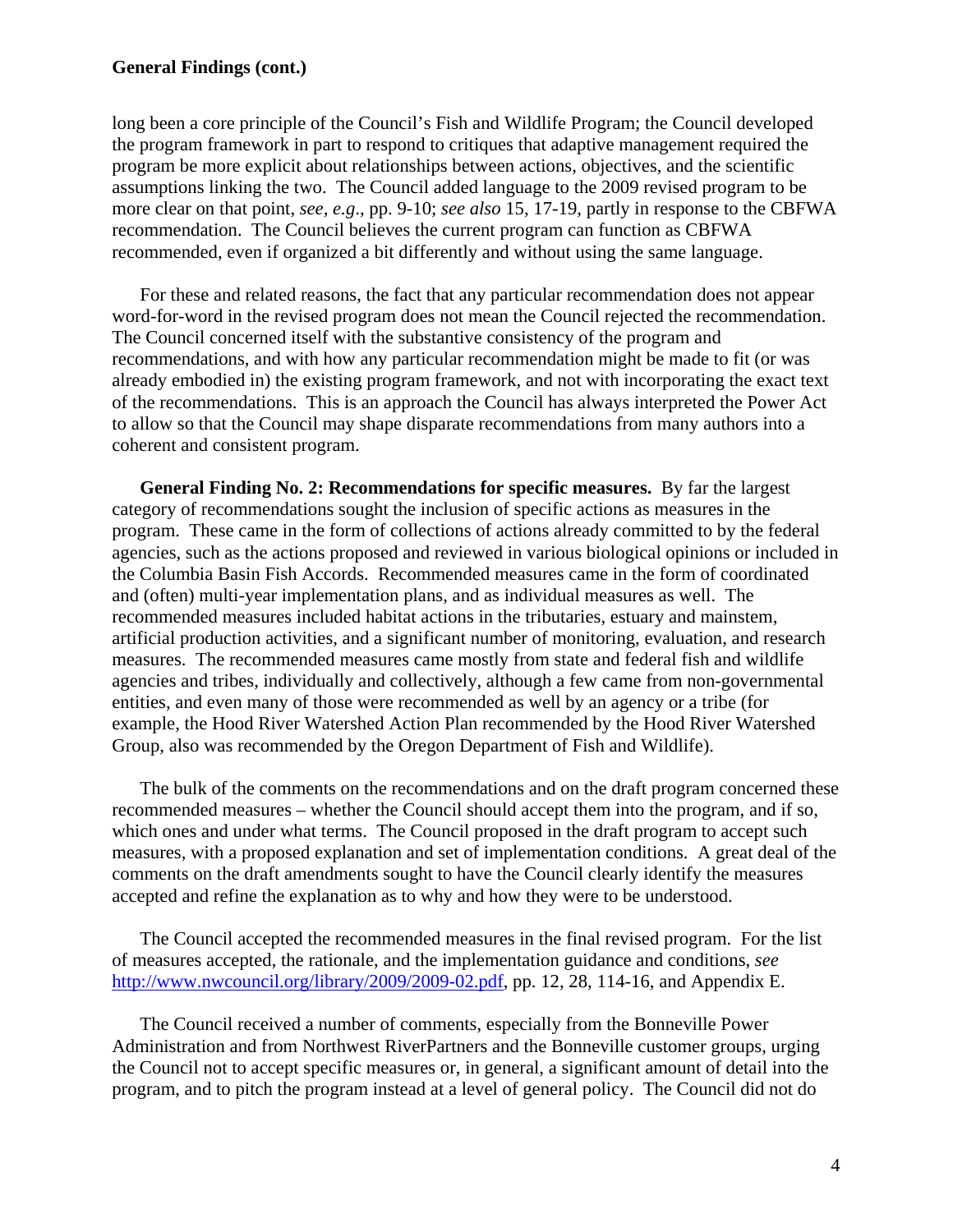that, in this instance. These comments may misperceive both the nature of the current program framework and the limits of the Council's authority under the Power Act. The Power Act does not allow the Council to reject a recommended objective or measure simply because it is too specific or too detailed. For the Council to reject a recommended measure requires evaluating the individual measures against a set of substantive standards. Moreover, the program even as revised in 2000 was no stranger to specifics and detail. The program framework is based on a premise that the program is more effective if the basinwide or program-wide objectives and strategies are of a more general nature, and the Council held true to that principle here. But the framework also recognizes that more specific objectives and measures are assessed and incorporated into the program at the finer geographic scales, especially the subbasin and mainstem scales. Prior to this amendment process, the Council's program already contained a significant amount of specific, detailed objectives and strategies, via the actions incorporated into the mainstem plan and in the more than 50 subbasin plans. Ever since the 2000 framework revision, the Council anticipated the possible addition of specific measures proposed for nearterm implementation of the longer-term subbasin and mainstem plans, and consistent with those plans. That is all the Council has done here. Most if not all of the specific measures recommended to the Council here are built on the program's 25-year planning foundation. The Council did appropriately condition the incorporation of the specific measures, noting that many of the measures do not yet have a funding commitment and all of the measures are subject to periodic scientific and performance review under the Power Act. These conditions appear to meet the major concerns that Bonneville and its customers had with incorporating specific measures into the program.

 The Council also received recommendations and comments not only to include the specific measures but also to preface them with some version of "Bonneville shall fund . . . ." The Northwest Power Act is clear about Bonneville's obligation to the Council's Fish and Wildlife Program, which is to use its fund and other authorities to protect, mitigate, and enhance fish and wildlife "in a manner consistent with" the Council's program. The Ninth Circuit recently described the contours of that obligation, in *Northwest Environmental Defense Center v. Bonneville Power Administration*, No. 06-70430 (January 2007). The Council decided that the legal standards suffice to establish the link between program measures and priorities and Bonneville's funding decisions. The Council then further described its understanding and expectations about the appropriate steps between the program decisions and subsequent funding and implementation decisions by Bonneville. *See* http://www.nwcouncil.org/library/2009/2009- 02.pdf, pp. 12, 14, 28, 114-18.

**General Finding No. 3: Recommendations and comments relating to the Biological Opinions and Columbia Basin Fish Accords.** Related to the topic above, various entities recommended that the Council incorporate, include, or recognize in the program the recent spate of biological opinions adopted by the federal agencies in 2008 under the federal Endangered Species Act to address the needs of listed species affected by the hydroelectric facilities of the Columbia River Basin. The Council received similar recommendations concerning the Columbia Basin Fish Accords, a set of agreements between the federal action agencies (Bonneville Power Administration, U.S. Army Corps of Engineers, and the Bureau of Reclamation) and two states and four Indian tribes to fund actions to benefit listed and non-listed species. The Fish Accords accompanied the release of the Federal Columbia River Power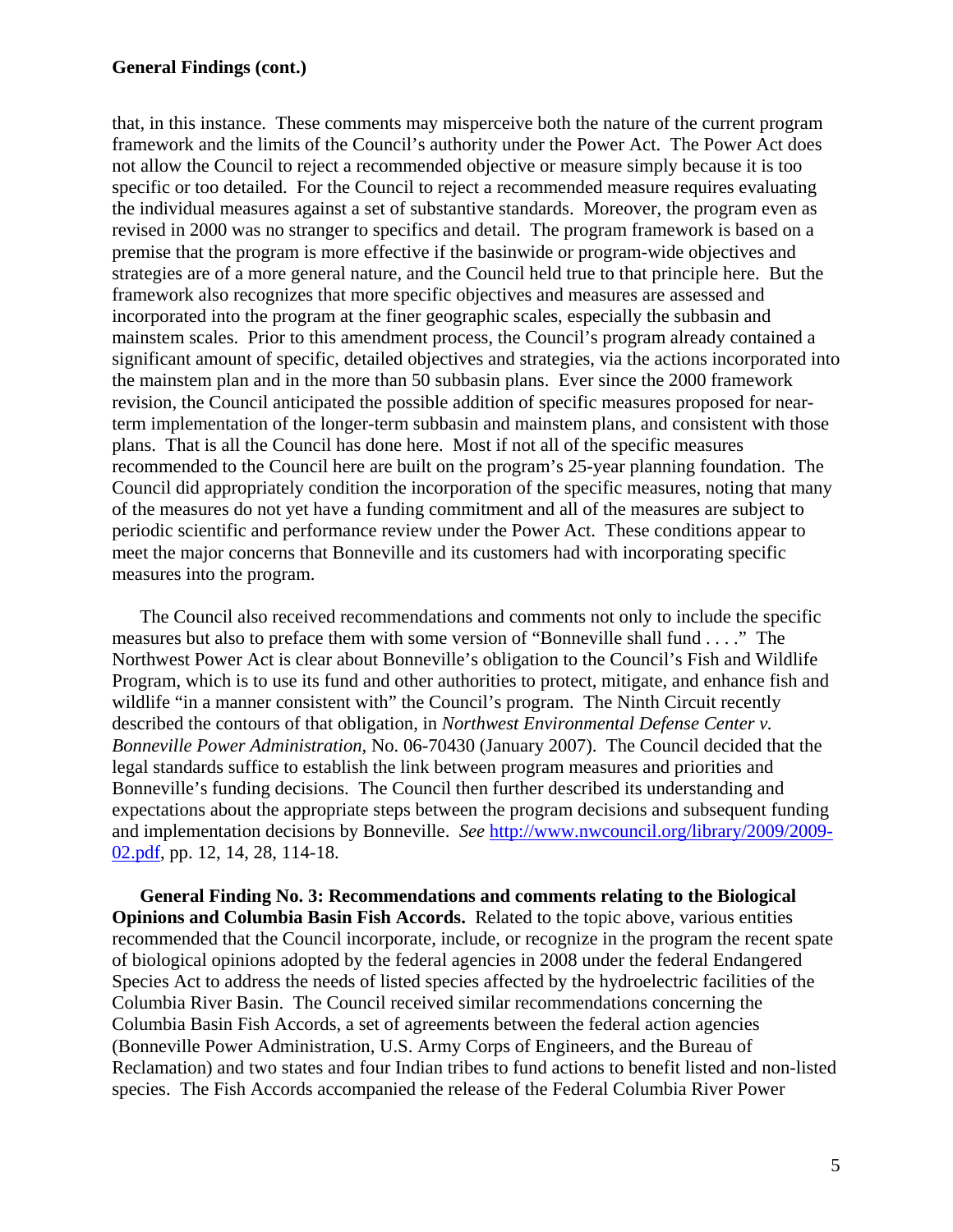System, Upper Snake Basin, and *U.S. v Oregon* Biological Opinions. The action agencies and a fifth tribe finalized an additional Fish Accord during the comment period on the draft amendments. The Council also received recommendations and comments opposed to or cautious about the Council recognizing or incorporating into the program the biological opinions and the accords.

 The Council decided to accept as specific measures and objectives in the program the specific actions and hydrosystem performance standards called for in the federal agencies' proposed actions analyzed in the biological opinions and the actions called for in the Columbia Basin Fish Accords. The Council's decision is described and explained at, among other places, http://www.nwcouncil.org/library/2009/2009-02.pdf, pp. 12, 28, 64-65, 67-68, 71-73, 74-77, 81, 82, 84, 90-91, 101, 114-16.

 The Council first confronted the question of how to understand the biological opinions and recommendations relating to them in the context of adopting the 2003 Mainstem Amendments after the federal agencies adopted the 2000 FCRPS Biological Opinion. In the findings for the 2003 amendments, the Council explained at length how and why it handled these ESA developments within the context of the Northwest Power Act's protection and mitigation program. *See* http://www.nwcouncil.org/library/2003/2003-11b.pdf , pp. 58-66. The Council remained consistent in its treatment of the ESA-related decisions in this amendment process, as described in the pages cited above, and so the explanation from the 2003 findings remains valid and is incorporated here. To summarize: The Council has been careful not to adopt or incorporate the biological opinions or the accords themselves into the program, nor the analyses or conclusions relating to what is required to satisfy the requirements of the ESA. Those matters are in litigation, and they are not within the Council's purview in any event. The Council also is not concerned with or in any way commenting on the litigation settlement aspect of the Columbia Basin Fish Accords, which again is a matter outside of the Council's purview.

 Instead, what the Council is recognizing and incorporating into the program are the specific actions and hydrosystem performance standards from the biological opinions and the actions in the accords, as baseline implementation commitments of the federal agencies to address the needs of species adversely affected by the Columbia hydrosystem and in need of protection and mitigation under the Northwest Power Act. These actions are largely built on the mainstem and offsite mitigation planning and implementation work of the Council over the last 25 years and are consistent with and based on the strategies and biological objectives in the program's basinwide provisions and in the mainstem and subbasin plans. The Council included these actions and standards as measures and mainstem objectives of the program subject to certain conditions described above, such as periodic independent scientific review and performance and reporting accountability, to ensure Northwest Power Act and program consistency. The Council included these elements in the program also subject to the explicit condition that the federal agency commitments in the biological opinion and accords "must not come at the expense of sufficient funding for other program priorities." To help achieve relatively comparable status for all important priorities of the program, the Council committed to work with others to develop multi-year action plans for all parts of the program, similar to the implementation plans committed to in the 2008 FCRPS Biological Opinion and the Columbia Basin Fish Accords, and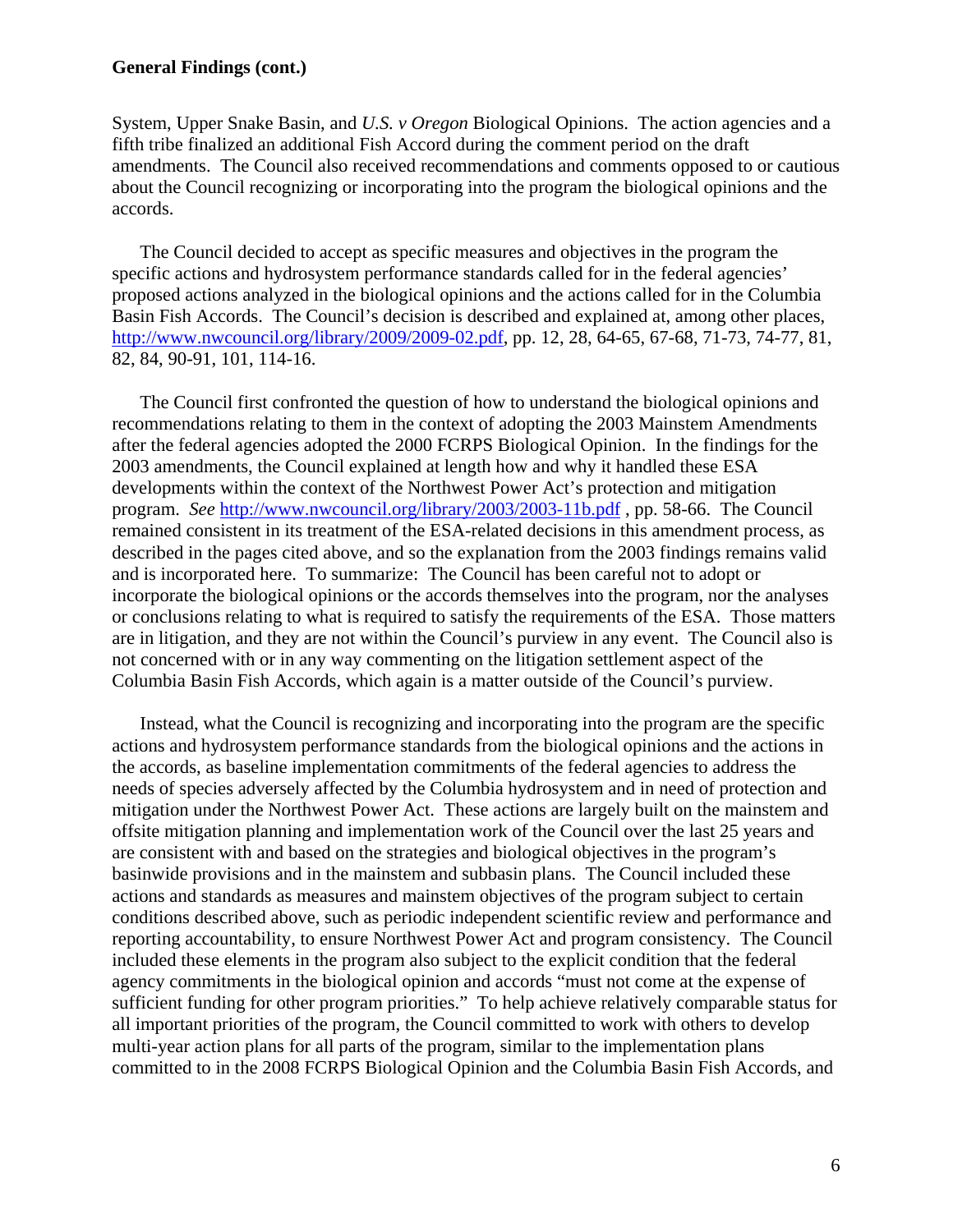then to work to secure funding commitments that ensure adequate funding for these action plans. 2009 revised program, http://www.nwcouncil.org/library/2009/2009-02.pdf, p. 116.

 For the most part the recommendations and comments dealt with this topic in general, and not in terms of supporting or opposing particular actions in the biological opinions and accords. One exception, seemingly the only one in this amendment process, involved the recommendation from the Oregon Department of Fish and Wildlife (ODFW) that the Council adopt spill, flow, and other mainstem passage operations that differed from the operations specified in the FCRPS Biological Opinion. ODFW based its recommendation on a difference of opinion with the federal agencies and others as to what are the optimum operations to benefit listed (as well as non-listed) salmon and steelhead. The Council did not adopt this recommendation. (While the Council adopted most of the 2009 revised program in a unanimous vote, the Oregon members voted against the adoption of the mainstem portion of the revised program, largely out of disagreement with the rest of the Council over the treatment of the Oregon mainstem passage recommendations.) The Council explained its reasons for rejecting similar hydrosystem operations recommendations in the findings on the 2003 Mainstem Amendments, *see* http://www.nwcouncil.org/library/2003/2003-11b.pdf , pp. 60-64. Those findings are repeated by reference here, with particular emphasis on the rationale in this passage:

By rejecting the recommendations that would have the Council call at this time for additional or different flow, spill and passage measures for salmon and steelhead, the Council does not mean or imply that it has evaluated the science underlying the different positions and concluded that NOAA Fisheries is correct and the Oregon and Idaho agencies and the Commission are incorrect, or that the Council gave greater weight to the biological judgments of the federal agencies and less or none to the judgments of the others. Program amendment recommendations from all fish and wildlife agencies and tribes are due special consideration by the Council under the Power Act. The Council recognizes that the different positions are based in legitimate differences in opinion as to the meanings to be drawn from imperfect scientific information and from different managerial perspectives and assumptions of risk. Time and more information may reveal that the federal agencies are correct in the decisions about what is needed to prevent extinction and recover listed salmon and steelhead, or that these state agencies and tribes are correct, or that neither is correct. The difficulty for the Council was how to decide what the Council's program should say at this time about mainstem configuration and operations for salmon and steelhead in light of the different recommendations from the federal and state fish and wildlife agencies and tribes. The standards for adopting and rejecting recommendations in Section 4(h) of the Power Act are essentially premised on the assumption that the recommendations of the fish and wildlife agencies and tribes will coincide, and that any conflicts found in the recommendations will be between fish and wildlife managers and other river users. The standards are not well adapted to situations in which the federal salmon agency differs from state and tribal salmon agencies as to what are the appropriate measures for salmon and steelhead. One reason the Council gave at least presumptive weight to the federal agency recommendations, at least as the baseline or starting point for the measures in the program, is because the ultimate focus is on adopting a set of operations that the Council can expect the federal operating agencies to implement to benefit salmon and steelhead. The systemwide operational measures from the federal fish and wildlife agencies with ultimate jurisdiction under the ESA for listed species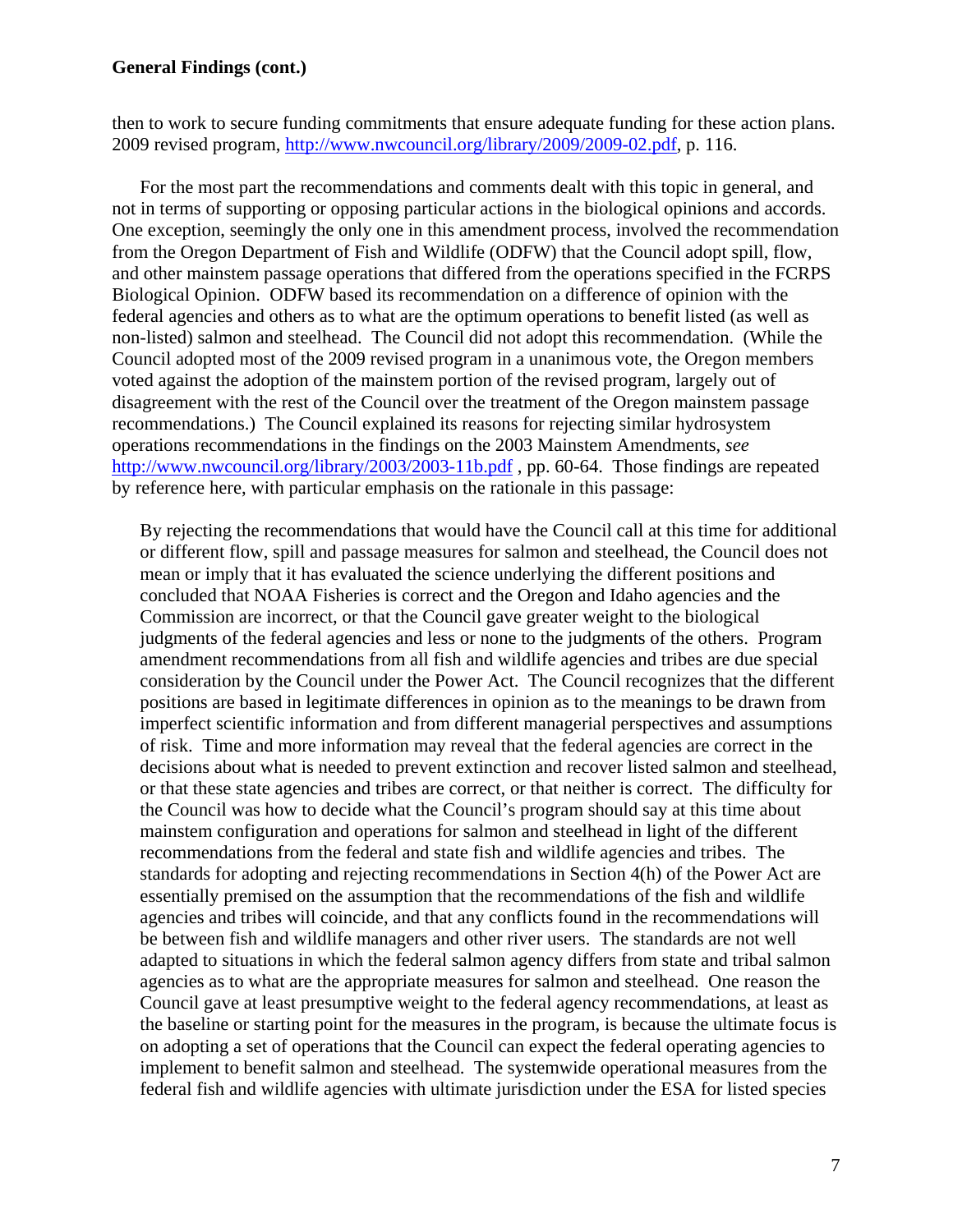carry by far the most weight with the federal operating agencies and, in fact, are now the basic set of hydrosystem operations that those agencies have adopted in their Records of Decision for operations, and thus are the operations for the Council to establish as the baseline for the program. The issue then has been what to do with the different or additional recommendations of the state and tribal managers.

The Council concluded that the hydrosystem measures in the biological opinions themselves held a key to resolving this dilemma. The biological opinions represented the culmination of a complicated multi-year process by the federal fish and operating agencies to evaluate the effects of hydrosystem operations on the listed fish species spread throughout the Columbia. That process included a thorough airing of the different scientific and policy views of the federal, state and tribal fish managers as well as the views of environmental groups, industry groups and others, resulting in an extensive administrative record and resolution of key issues by NOAA Fisheries and U.S. Fish and Wildlife Service, the agencies with ultimate responsibility to determine what are the appropriate actions to take to protect and improve the conditions for listed species. Most important here, the hydrosystem part of the NOAA Fisheries' salmon and steelhead biological opinion recognized the uncertainties and legitimate differences in opinion. The biological opinion included measures and mechanisms to test key assumptions and uncertainties about flow, spill, passage and system configuration; to monitor progress in reversing the population trends; and to adapt management prescriptions as more is learned about the status of the stocks and the effects of measures taken. The biological opinion measures thus internalized the debates and left room for the evaluation and possible implementation of precisely these recommendations of the state fish and wildlife agencies and tribes. The Council did not believe the region would be well served by having the Council adopt program amendments now calling for the federal operating agencies to engage in the different operations recommended rather than allowing the evaluation and adaptive management process of the biological opinions to work. The Council chose instead to emphasize evaluating the current extensive set of operations against a set of alternatives before firmly deciding on new directions. http://www.nwcouncil.org/library/2003/2003-11b.pdf , pp. 61-62.

 The context in 2003 also included the possibility that a federal court might rule that the FCRPS Biological Opinion did not satisfy the requirements of the ESA, and remand or vacate that opinion, which is what in fact happened with the 2000 and 2004 FCRPS Biological Opinions. We are in a possibly similar situation now – the federal district court has under review challenges to the 2008 FCRPS Biological Opinion as the Council adopted the 2009 revised program. The Council's treatment of this situation in the findings on the 2003 amendments also remains valid, *see* http://www.nwcouncil.org/library/2003/2003-11b.pdf , p. 59 n.3. The possibility that federal courts may strike down all or some aspect of the 2008 FCRPS Biological Opinion does not affect the Council's decisions here. As noted above, the Council was careful not to adopt or incorporate the FCRPS Biological Opinion into the Council's program, deciding instead that the *actions* reviewed in the opinion are the baseline measures in the Council's program as well. These measures are now independently part of the Council's program. The Council has no reason to believe that these measures will not continue to represent the basic core of the actions implemented by the federal action agencies in the near future for listed salmon and steelhead. The issues raised in the biological opinion litigation focus largely on the jeopardy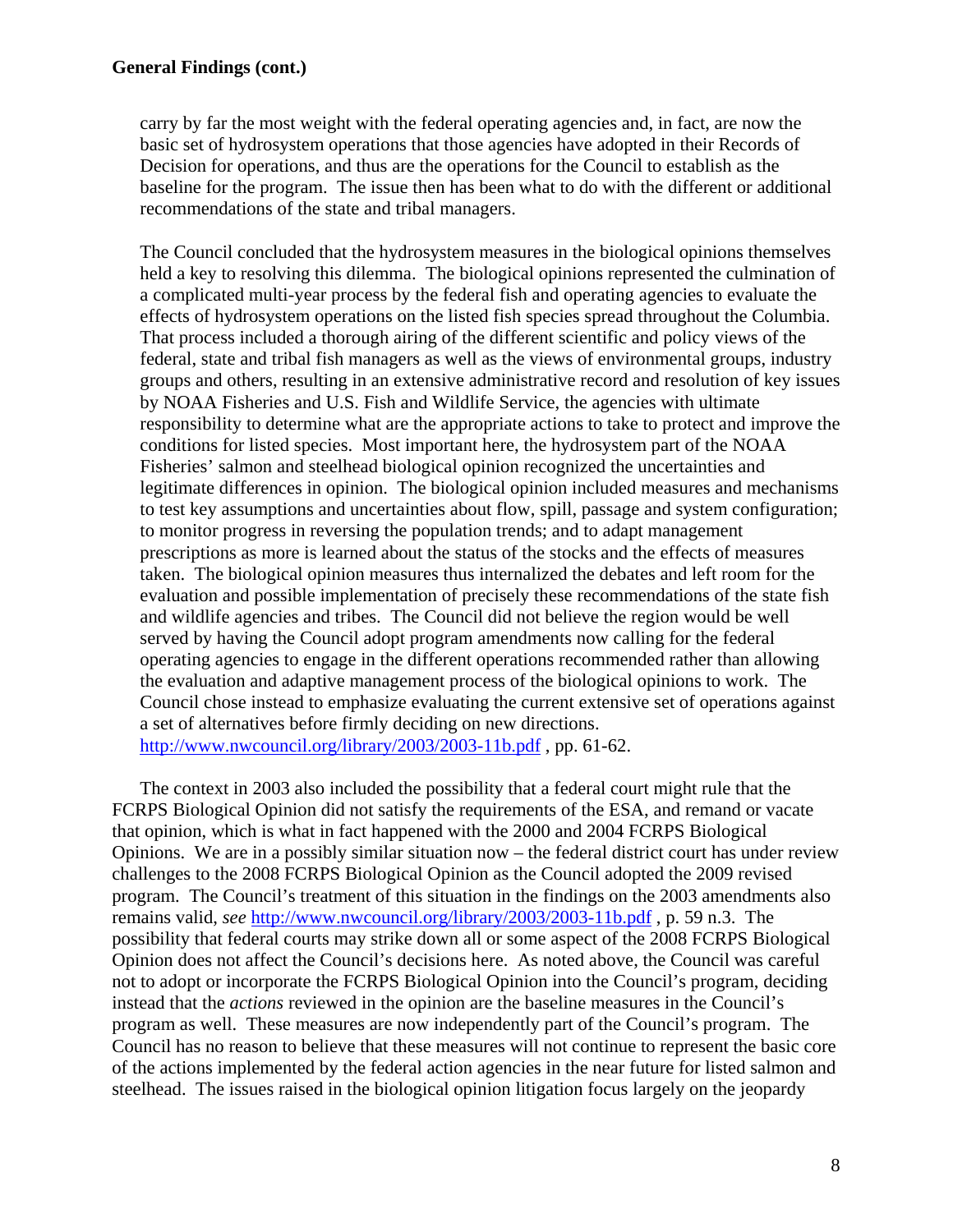analysis used by NOAA Fisheries. The plaintiffs do not assert that the actions have no benefit to listed species or are too extensive. It may be that if the litigation is successful, the plaintiffs or the court or the federal agencies may pursue additional measures to benefit salmon and steelhead in the mainstem, tributaries or estuary, but no party is arguing that the measures already in the 2008 FCRPS Biological Opinion are inappropriate or should not be implemented. Thus these measures likely remain the starting point or baseline for further considerations. To the extent the litigation produces a dramatically different context for action, the Council will need to revisit its program decisions.

 **General Finding No. 4: Recommendations that would have amended or supplemented the subbasin plans.** The Council received a number of recommendations that would have revised the subbasin plans the Council adopted into the program in 2004-05 after a lengthy planning process. http://www.nwcouncil.org/fw/subbasinplanning/Default.htm. These included detailed recommendations from the fish and wildlife managers through CBFWA (and then endorsed in the individual recommendations and comments received from agencies and tribes) to include, as part of the subbasin plans, tables summarizing the biological objectives, population status, limiting factors, threats, strategies, and measures for anadromous and resident fish. The tables included new objectives and other new information in addition to summarizing information already contained in the subbasin plans. A number of the individual agencies or tribes also elaborated on or modified the information in the CBFWA subbasin summary tables. A number of entities also recommended that the Council substitute or supplement the subbasin plans with final and draft ESA recovery plans that evolved out of subbasin plans. Some of the new information and objectives in the CBFWA-recommended tables also came from the recovery plans. On the other hand, a number of entities, including some of the regional salmon recovery boards in Washington, commented on the CBFWA recommendations to caution the Council against incorporating the CBFWA subbasin summary tables in the program without a regional technical and policy review first.

 The Council decided to defer these recommendations to a follow-on process likely to begin later this year, at which time it will accept recommendations to update the existing subbasin management plans. The Council does not anticipate the need for substantial amounts of planning for the purpose of the subbasin plan updates. Instead, the primary purpose of the updating effort will be to consider how to incorporate important aspects of the further planning work that has occurred since the adoption of the subbasin plans into the program, including consideration of relevant portions of recovery plans, additional or revised population or environmental objectives, summary tables, and implementation plans. http://www.nwcouncil.org/library/2009/2009- 02.pdf, pp. 111-13.

 The Council thus neither rejected nor, for the time being, accepted the recommendations that would alter or update the subbasin plans. The Council finds the path of deferral to a later date to be a more effective way to consider updating the subbasin plans. A substantial amount of planning took place over the last half-decade, in subbasin planning, in recovery planning, in state-based planning, in tribal management plans, in the biological opinion remand processes, and elsewhere. Some large-scale planning continues and needs to come to conclusion, especially with regard to recovery planning under the ESA. But the main focus, especially in this amendment process, shifted for the time being to how to assimilate, consolidate and implement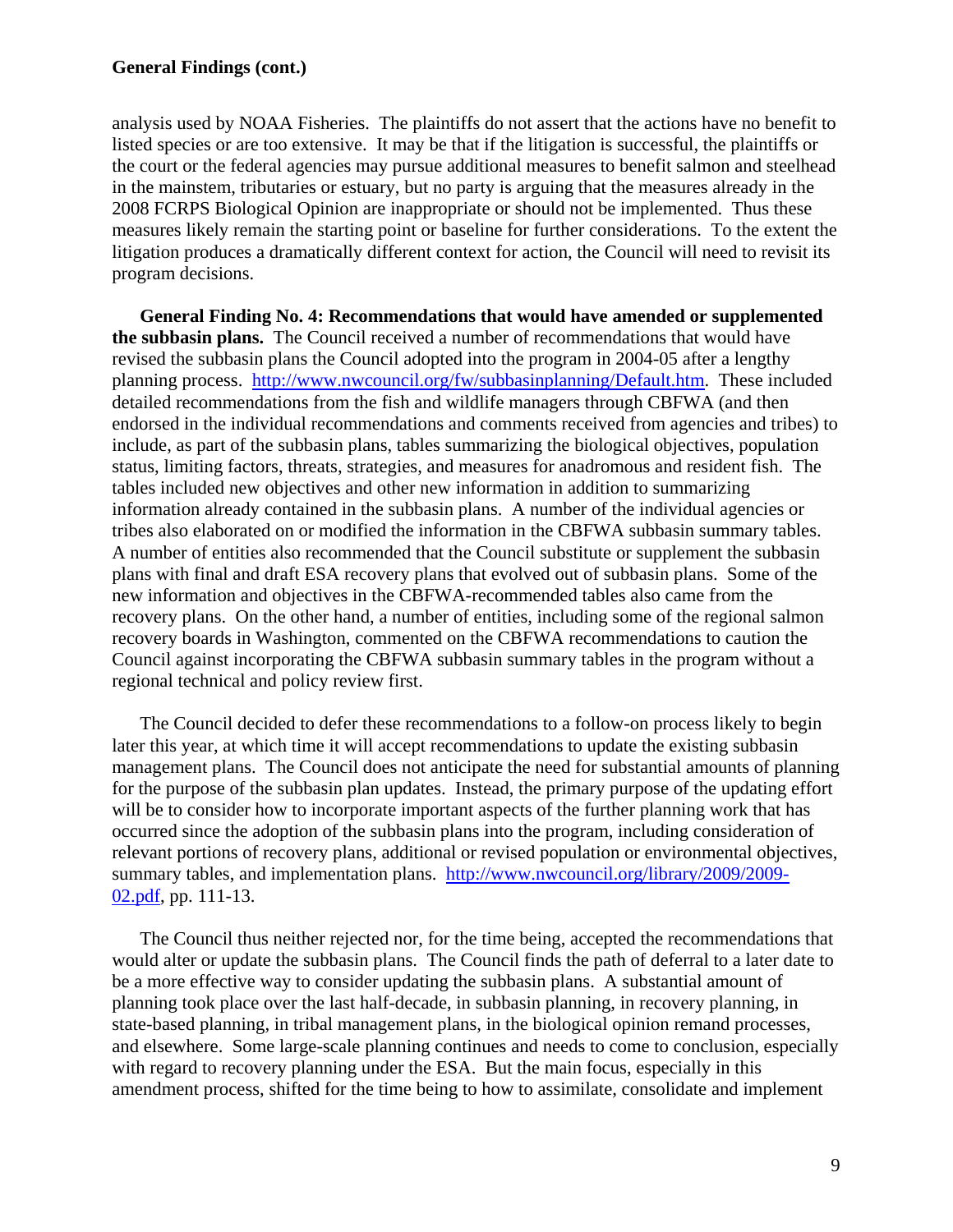the comprehensive set of plans, actions, and commitments already put in place. It seemed premature to consider updating the subbasin plans, so recently adopted, in this amendment process, a diversion of energy and resources. That effort requires its own focus in the near future.

**General Finding No. 5: Recommendations and comments relating to objectives in the program above the subbasin and mainstem levels.** The recommendations and comments, and the simple passing of time, raised questions about quantitative objectives in the program at the level above the subbasins and individual populations. The issues came from many directions. The Council received recommendations and comments questioning the continued validity of the few quantitative objectives currently in the program at the basinwide level, including collective salmon and steelhead abundance and smolt-to-adult ratio objectives. The Council received recommendations and comments from fish and wildlife agencies and tribes to retain and to some extent update those objectives. The CBFWA recommendations described above included a few quantitative objectives for a few of the ecological provinces, largely rolled-up abundance targets for salmon and steelhead in those provinces based on the work for the subbasin summary tables described above. Otherwise, the promise in the Council's 2000 Program, and in the findings on the Subbasin Plan amendments, to develop a comprehensive set of quantitative objectives at the province level has not been realized. The biological opinion and recovery planning work so far has yielded a substantial amount of objectives and standards at the population level and for mainstem passage survival, but little in the way of objectives above those levels for use in evaluating program-level progress. The analytical work of the Hatchery Science Review Group (HSRG) holds promise as one source of information, analysis, and refined analytical tools, but the HSRG had not completed its analysis or its final review during this program amendment process.

 For all these reasons, the Council decided the status quo makes the most sense, for the moment. The Council retained the abundance goal and the few other quantitative objectives. The Council also committed to begin an initiative, working with the federal and state fish and wildlife agencies and tribes, Bonneville, and others, to reassess the value for the Fish and Wildlife Program of quantitative biological objectives at the basinwide level, or at any level above the subbasin and population level. If determined to be useful, the Council will work with these partners to develop a set of quantitative objectives for amendment into the program. http://www.nwcouncil.org/library/2009/2009-02.pdf, pp. 21-23, 27.

 **General Finding No. 6: Recommendations relating to the emerging issues of non-native species, toxic contaminants, and climate change, especially as they relate to the Habitat Strategies of the Fish and Wildlife Program.** The Council received a number of recommendations calling for an increase in the attention the program gives to three humaninfluenced changes in the environment that adversely affect or may adversely affect fish and wildlife habitat and population performance – increased presence of non-native species, toxic contaminants, and possible climate change effects. The Council revised its program consistent with these recommendations in the following ways. The Council added a provision to the Habitat Strategies recognizing these as emerging issues for the program. That provision identified the issues, stated a set of basic principles or guidelines for addressing each, noted that specific strategies to respond to these issues were included in the revised mainstem plan and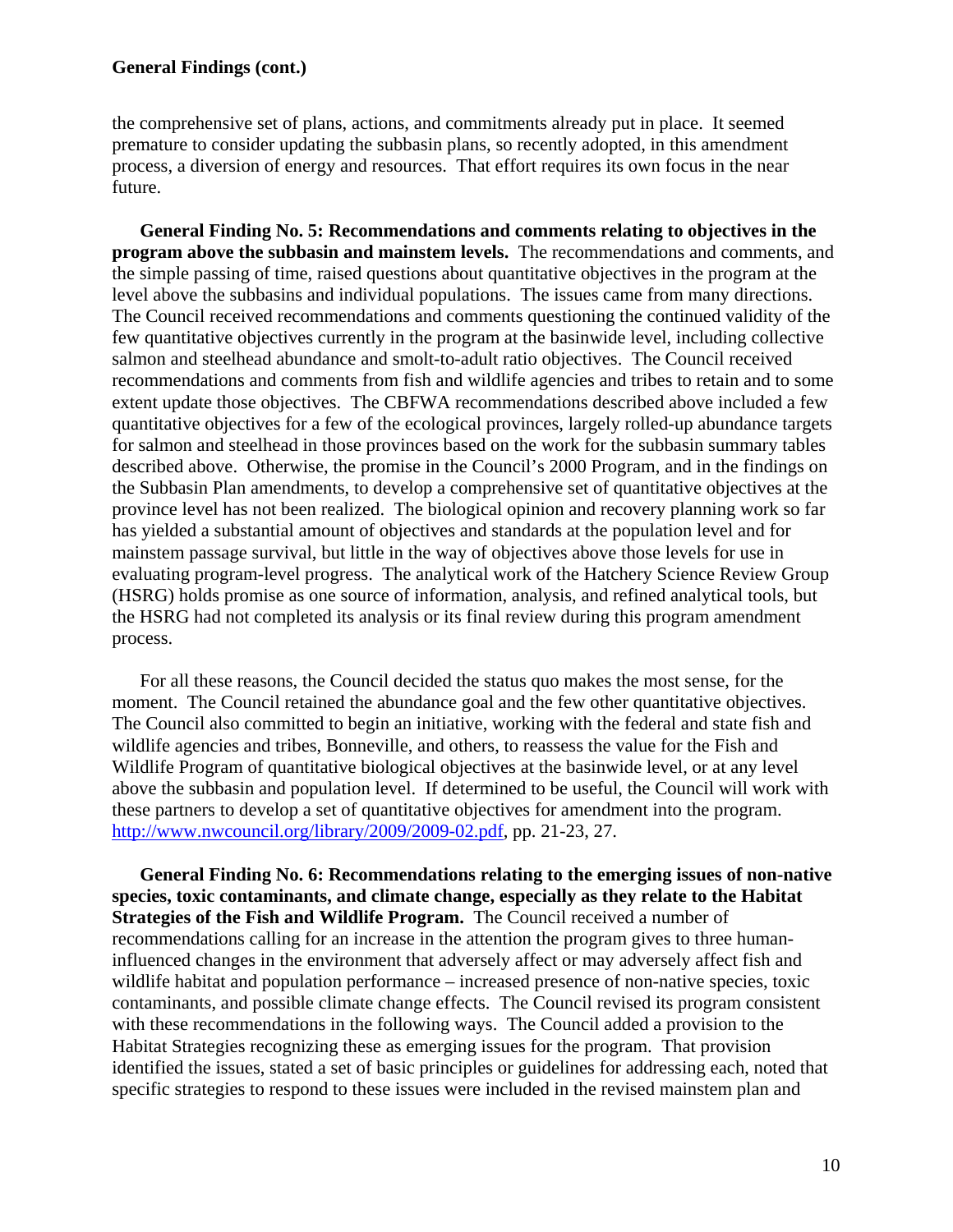already exist in a number of the subbasin plans, and recognized that these issues will need to be looked at again at the time subbasin plans are updated. The Council also added a more detailed basinwide strategy devoted to addressing all the different parameters of the problems with regard to non-native species. http://www.nwcouncil.org/library/2009/2009-02.pdf, pp. 32-34. Specific tributary and estuary habitat measures and monitoring and evaluation measures related to these three issues are also among the specific measures included in Appendix E. Specific provisions consistent with the recommendations in all these categories were also added to the revised mainstem plan, http://www.nwcouncil.org/library/2009/2009-02.pdf, e.g., pp. 69, 78 (thermal refugia), 80-81 (water quality and toxics), 97 (climate change planning considerations), 98 (predator control, including non-native predators), 100 (non-native species evaluation and control). Finally, the Council also explained, in the Planning Assumptions and in the Subbasin Plan section, how the Council's program and future planning efforts would take into account climate change impacts and uncertainties, http://www.nwcouncil.org/library/2009/2009-02.pdf, pp. 15, 112.

 **General Finding No. 7: Recommendations relating to the Artificial Production Strategy and the work of the Hatchery Scientific Review Group (HSRG).** The Council received a number of recommendations and comments seeking to have the Council incorporate the results of the work of the Hatchery Scientific Review Group (HSRG), especially in the nature of production reform recommendations, objectives, and standards. These recommendations were based on the promise shown in the preliminary work by the HSRG; the group had not completed its analysis, let alone its final report and recommendations, at the time of the program amendment recommendations.

 This remained true even as the Council finalized its decisions on the program revisions, in February of 2009. The HSRG did not complete its review until late March. The Council thus could not act on these recommendations regarding the HSRG within this program amendment process. The Council noted instead that it will "consider adoption of the HSRG recommendations into the Program" at the earliest opportunity following the completion of the HSRG review. http://www.nwcouncil.org/library/2009/2009-02.pdf, pp. 37-38.

 While the Council received recommendations and comments in support of the HSRG work from a number of fish and wildlife agencies and agency representatives, the Council also received comments of cautions from others, especially from a number of the basin's tribes. They expressed concerns about the Council deferring to the recommendations of the HSRG without consideration of the legal, management, and scientific perspectives emanating from other sources of at least equal respect, including among others the *U.S. v. Oregon* process and management plan. The Council recognized the validity of these comments, noting in the final program that the Council will "consider, among other things, the *U.S. v. Oregon Management Plan*, the Pacific Salmon Treaty, tribal trust and treaty rights, and recovery plans in deciding whether to incorporate HSRG recommendations into the Program." http://www.nwcouncil.org/library/2009/2009-02.pdf, p. 38.

 **General Finding No. 8: Recommendations relating to strategies regarding resident fish mitigation and resident fish substitution.** The Council received a number of recommendations seeking the adoption of distinct policies and strategies specific to resident fish. The Council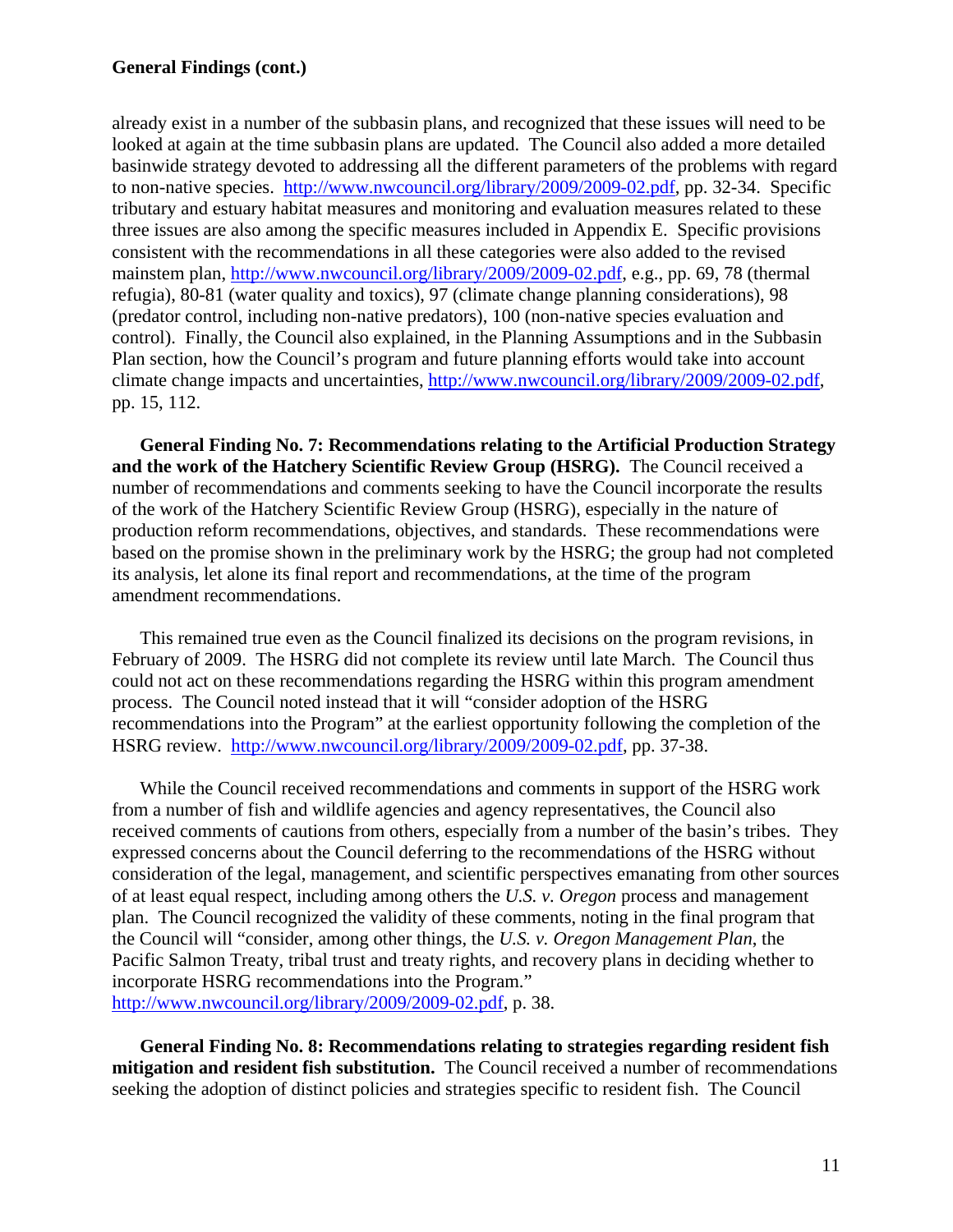# revised the program consistent with the recommendations, http://www.nwcouncil.org/library/2009/2009-02.pdf, pp. 47-49, as follows:

 As background, prior to the 2000 revision the Fish and Wildlife Program contained a separate chapter on Resident Fish. This chapter included polices and measures for mitigating the effects of the hydrosystem on resident fish. It also included policies and measures for "resident fish substitution," that is, for the enhancement and on occasion introduction of resident fish populations as substitution for the loss of anadromous fish in areas where hydroelectric dams blocked salmon and steelhead from historic habitats. *See* 1994-95 Fish and Wildlife Program, Chapter 10, http://www.nwcouncil.org/library/1994/10.htm. The 2000 revision of the program framework moved away from separate anadromous fish and resident fish chapters, incorporating instead an ecosystem management/habitat-based approach to fish and wildlife protection and mitigation, emphasizing and integrating habitat and production considerations for multiple species at the various geographic levels of the program. The long-standing policies with regard to resident fish mitigation and resident fish substitution did not disappear from the program. Instead the Council integrated the objectives and general strategies related to resident fish mitigation and substitution into that ecosystem-based program framework at the basinwide level. *See, e.g.,* 2000 Program, Objectives for Biological Performance and Habitat Strategies, http://www.nwcouncil.org/library/2000/2000-19/basinwide.htm. More specific objectives and measures did continue to apply to resident fish generally and to particular resident fish species and populations in the mainstem plan and the subbasin plans. Even as the program structure evolved, the activities and policies did not change.

 Still, a number of affected entities sought in this amendment process to re-establish distinct policy vehicles for the resident fish aspects of the program. With regard to resident fish mitigation, recommendations collectively from fish and wildlife agencies and tribes through CBFWA sought to reorganize the program's objectives and strategies that relate to resident fish into a wholly distinct resident fish mitigation section at the program's basinwide level. At the same time, recommendations and comments from specific agencies or tribes, particularly the Confederated Salish and Kootenai Tribes and Montana Fish, Wildlife & Parks, sought the addition of policies to facilitate particular methods of resident fish mitigation. The individual and collective recommendations overlapped to some extent, although the main point of the individual recommendations was the addition of new programmatic considerations, while the collective recommendations mostly sought to reorganize what was already there at the basinwide or programmatic level into a distinct section and then update and summarize the resident fish portions of the subbasin plans and add specific resident fish measures (as described above in General Finding Nos. 2 and 4). The Council responded in these ways: The Council adopted a set of Resident Fish Mitigation Strategies particularly responsive to the recommendations of the Salish and Kootenai Tribes, Montana Fish, Wildlife & Parks, and others. The Council recognized that recent developments in resident fish mitigation warrant additional programmatic guidance, especially with regard to areas that have loss assessments and where land acquisitions are seen as a primary mitigation tool. http://www.nwcouncil.org/library/2009/2009-02.pdf, pp. 47-48. The Council considers the provisions added to be responsive as well to similar programmatic policy provisions in the CBFWA recommendations and comments.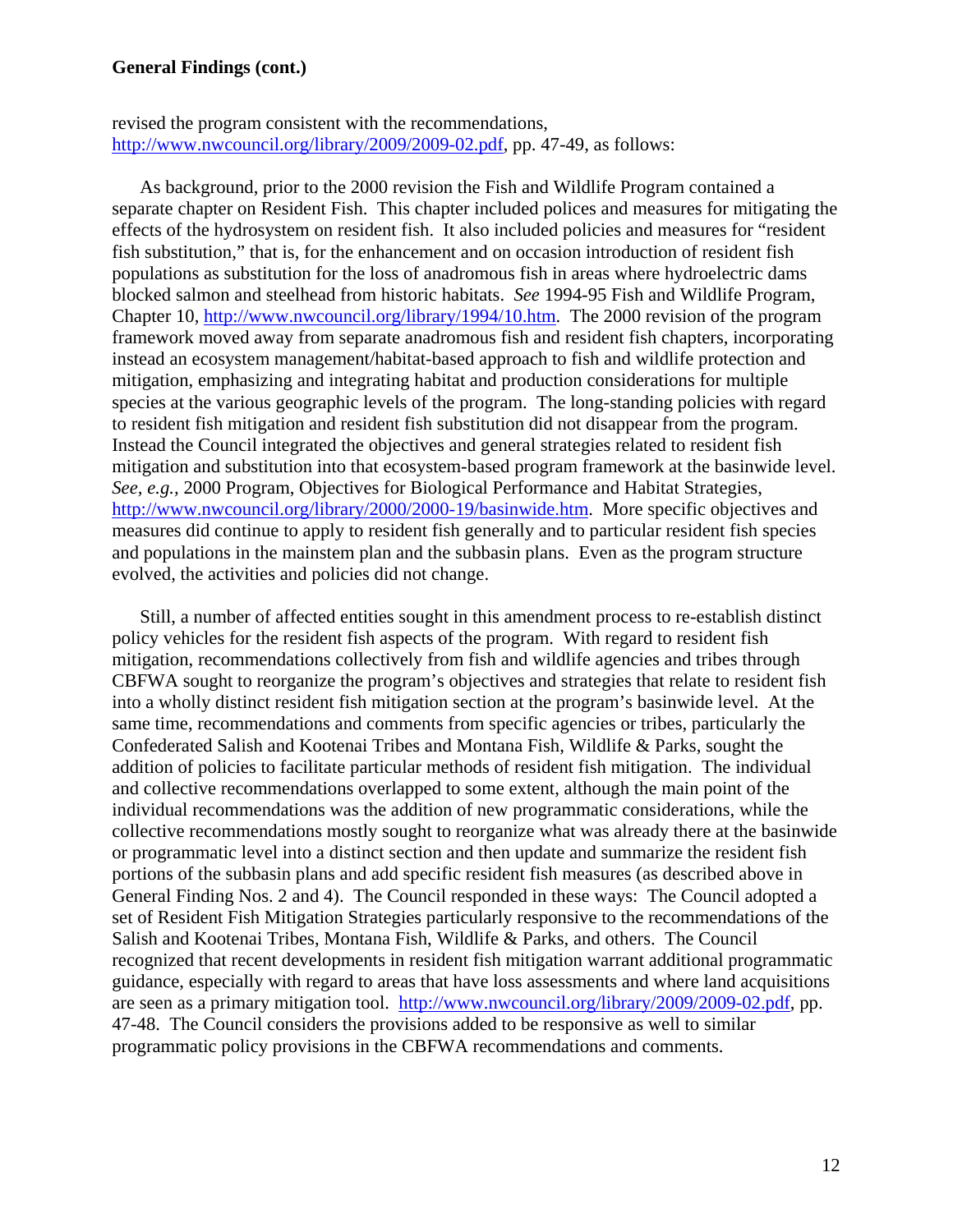$\overline{a}$ 

 The Council did not otherwise reorganize the program to the extent recommended by CBFWA, into a separate and distinct resident fish mitigation element. This is not because the Council disagreed with or rejected the substantive content of CBFWA's recommendations with regard to resident fish. The Council concluded instead that the protection and mitigation objectives for resident fish and the strategies with regard to habitat, production, and hydrosystem effects already in the basinwide and mainstem parts of the program provided the same protection and mitigation framework for resident fish as was in the CBFWA basinwide recommendations. The main focus of the CBFWA recommendations for resident fish, as for other elements of the program, were the specific measures accepted into the program as described above in General Finding No. 2, and the updates and summaries of the subbasin plans deferred for the time being as described above in General Finding No. 4. Many of the individual agencies and tribes also recommended specific measures for resident fish mitigation (for example, Kootenai Tribe of Idaho; Montana Fish, Wildlife & Parks; Idaho Department of Fish and Game; Oregon Department of Fish and Wildlife; Shoshone-Bannock Tribes). The Council accepted these recommendations into the program as described in General Finding No. 2.

With regard to resident fish substitution, CBFWA collectively, and a number of the agencies and tribes individually, recommended the continuation of the program's resident fish substitution policy and objectives. Tribes active in the Intermountain Province in particular focused on continuing and augmenting the program's substitution provisions with a set of feasibility criteria to guide decisions on substitution projects. The Council agreed with these recommendations, and decided to reinstitute a separate set of resident fish substitution strategies, recognizing that the policy issues are sufficiently distinct to warrant separate treatment. The primary strategy did not change; it just got its own home again.

 The Council also added to the strategy a set of principles to guide decisions on mitigation strategies that address anadromous fish losses in blocked areas, including the use of resident fish substitution. http://www.nwcouncil.org/library/2009/2009-02.pdf, p. 49, *see also* at 22-23. The Council based these on the set of principles recommended by these same tribes. The Council revised the wording of the principles to better fit the overall program context, but did so with the intent of acting consistent with the recommendation. The Council also called for all substitution projects that involve non-native species to include an environmental risk assessment of impacts to native species, based on a recommendation in a 2008 report from the Independent Scientific Advisory Board.<sup>2</sup> These tribes commented with concern about the program imposing an assessment burden without regard to the tribes' own efforts at risk assessment and risk management. The Council does not believe those two approaches need to be in conflict or duplicative, and pledged to work with the ISAB and the managers to develop the appropriate risk assessment template, an effort that will include consideration of "the criteria currently being used by managers to assess the consequences of substitution in light of the Program's subbasin and basinwide objectives." http://www.nwcouncil.org/library/2009/2009-02.pdf, p. 49. These tribes, along with other agencies and tribes, also recommended specific resident fish substitution measures for implementation consistent with the subbasin plans, accepted into the program as described above in General Finding No. 2.

<sup>2</sup> *Non-native Species Impacts on Native Salmonids in the Columbia River Basin, Including Recommendations for Evaluating the Use of Non-Native Fish Species in Resident Fish Substitution Projects*, ISAB 2008-04 (posted at www.nwcouncil/org/fw/isab/).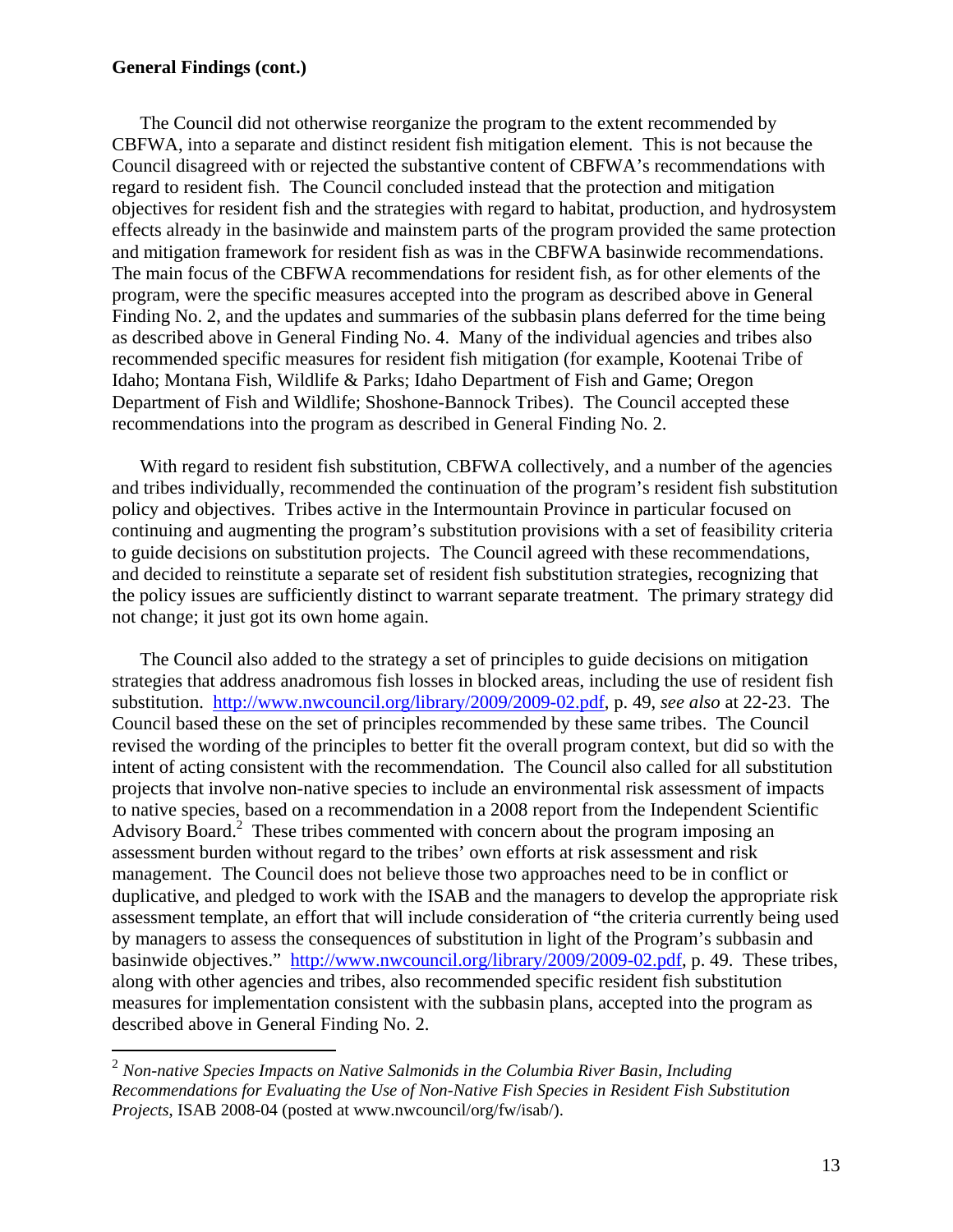**General Finding No. 9: Recommendations relating to the wildlife element of the program.** The collective agency and tribal recommendations via CBFWA, echoed by a number of the individual recommendations from agencies and tribes, sought to supplement the existing Wildlife Strategy of the program with certain additional programmatic considerations. These recommended provisions were largely consistent with provisions that had been explicit in the Wildlife chapter in past versions of the Fish and Wildlife Program, but implicit after the 2000 revision.

 The Council revised the program's wildlife strategy consistent with these recommendations, particularly adding detail concerning the content and purpose of wildlife mitigation agreements. The Council also accepted the recommendation to establish a Wildlife Crediting Forum. The Council did not add language to cover other aspects of the recommendation, not because of a disagreement with the substance, but because of a conclusion that the existing program language already covered, and is consistent with, the substance in the recommended language (such as calling for wildlife mitigation projects to include provisions for long-term maintenance of the habitat adequate to sustain the minimum credited habitat values for the life of the project). http://www.nwcouncil.org/library/2009/2009-02.pdf, pp. 42-46, Appendix C.

 In its deliberations and in the discussions on the draft program amendments, the Council raised the issue of the continued vitality of the program's mitigation crediting ratio, that is, the provision calling for wildlife mitigation agreements to equal 200 percent of the remaining habitat units (2:1 ratio). None of the fish and wildlife agencies or tribes recommended a reduction in the mitigation crediting ratio. Bonneville recommended that the program acknowledge binding legal commitments in the past supporting mitigation agreements at a 1:1 crediting ratio, and the Bonneville customer groups recommended and subsequently commented in support of the use of a 1:1 crediting ratio. These latter recommendations and the ongoing reality of wildlife program implementation brought the issue to the forefront. The agencies and tribes and others commented strongly on the draft program amendments urging the Council to retain the 2:1 mitigation crediting ratio. That is the course the Council followed in the final amendments. http://www.nwcouncil.org/library/2009/2009-02.pdf, p. 42-43, Appendix C. CBFWA had recommended doubling the wildlife habitat units in the loss assessments, which are the bases for mitigation agreements and crediting, as a substitute for the 2:1 crediting ratio. The Council did not see a basis for doing so, nor how that would be effectively different.

 The Council also retained the concept of assessing and mitigating for operational and secondary wildlife losses. http://www.nwcouncil.org/library/2009/2009-02.pdf, pp. 24, 45. The Council did so in the face of recommendations and comments from CBFWA and other agencies and tribes to maintain and implement the concept and recommendations and comments from others, particularly the Bonneville customer groups, to abandon these concepts. The Council noted that it will consult further with the wildlife managers and Bonneville on the value of committing program resources at this time to assessing direct operational impacts on wildlife habitat; that an operations loss assessment under way in the Kootenai Subbasin may serve as a pilot project for this evaluation; that the managers and Bonneville should consider using mitigation agreements to settle operational losses in lieu of precise assessments of impacts; and that revised subbasin plans should serve as the vehicles to provide mitigation for any identified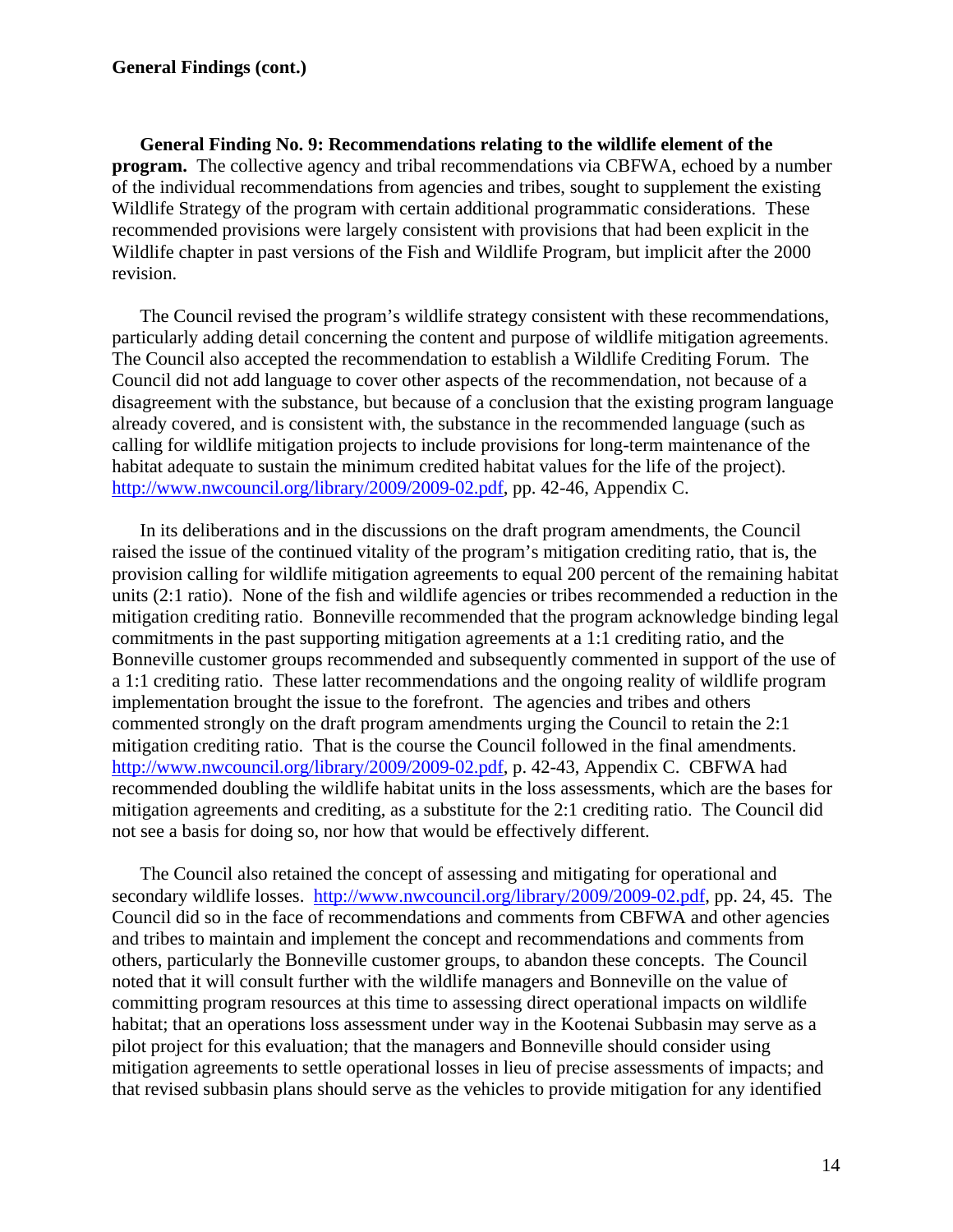direct operational losses and for secondary losses to wildlife due to declines in fish populations resulting from hydropower development.

 Finally, CBFWA and many individual agencies and tribes recommended specific wildlife measures, including wildlife mitigation acquisitions, wildlife operation and maintenance funding, wildlife monitoring and evaluation activities, and specific operational loss assessments. The Council dealt with these as it did all recommendations for specific measures, as explained in General Finding No. 2. These have been included in the program along with the relevant subbasin or mainstem plan and listed in Appendix E, subject to certain conditions and guidelines for implementation described in the basinwide wildlife, habitat, and implementation provisions.

 **General Finding No. 10: Recommendations and comments relating to the program's strategies for research, monitoring and evaluation, reporting, and data management.** The Council may have received more recommendations and more comments on the subject of monitoring and evaluation than on any other. Many of the recommendations called for the implementation of specific monitoring and evaluation, research, and data management activities. As with other recommendations for specific implementation measures, the Council incorporated these into the program, subject to the set of implementation conditions applicable to all specific measures and also subject to a specific additional condition relevant to the monitoring and evaluation and related elements of the program. That is, the Council noted that while it was accepting these as possible measures for implementation, the Council will be working with its regional partners to develop and implement an improved regional monitoring and evaluation framework that ultimately will guide the selection of the monitoring and evaluation elements of the program to be implemented. *See* General Finding No. 2 above, and http://www.nwcouncil.org/library/2009/2009-02.pdf, Appendix E, pp. 161-78, especially pp. 162, 177-78.

 The rest of the recommendations in this category, and most of the comments, related to what that regional monitoring and evaluation framework should look like. The recommendations included the following subjects: what should or might be the organizing principles of a monitoring and evaluation framework; methods and priorities for deciding which research, monitoring and evaluation activities to fund; a target size for the research, monitoring, and evaluation budget; the relationship of the monitoring and evaluation framework to an overall adaptive management approach for the program; which types of monitoring and evaluation were an appropriate expenditure under the Council's program and which were not; recommendations for how to integrate monitoring and evaluation under the Council's Fish and Wildlife Program with similar activities under the ESA or other programs in the Pacific Northwest or in the Pacific coast states; the value and possible content of High-Level Indicators for the program as part of the monitoring and evaluation effort; the proper framework and responsibilities for data management and reporting as part of this framework; and more. The recommendations and comments also raised issues about the relationship of specific monitoring elements to an overarching monitoring and evaluation framework for the program, such as the appropriateness of monitoring wildlife populations, the appropriate amount and extent of fish tagging, and the value and propriety of population status monitoring under the program. The Council also received a significant amount of comment, especially from Bonneville customer and Northwest RiverPartners representatives, simply seeking a reduction in the dollar amount or percentage of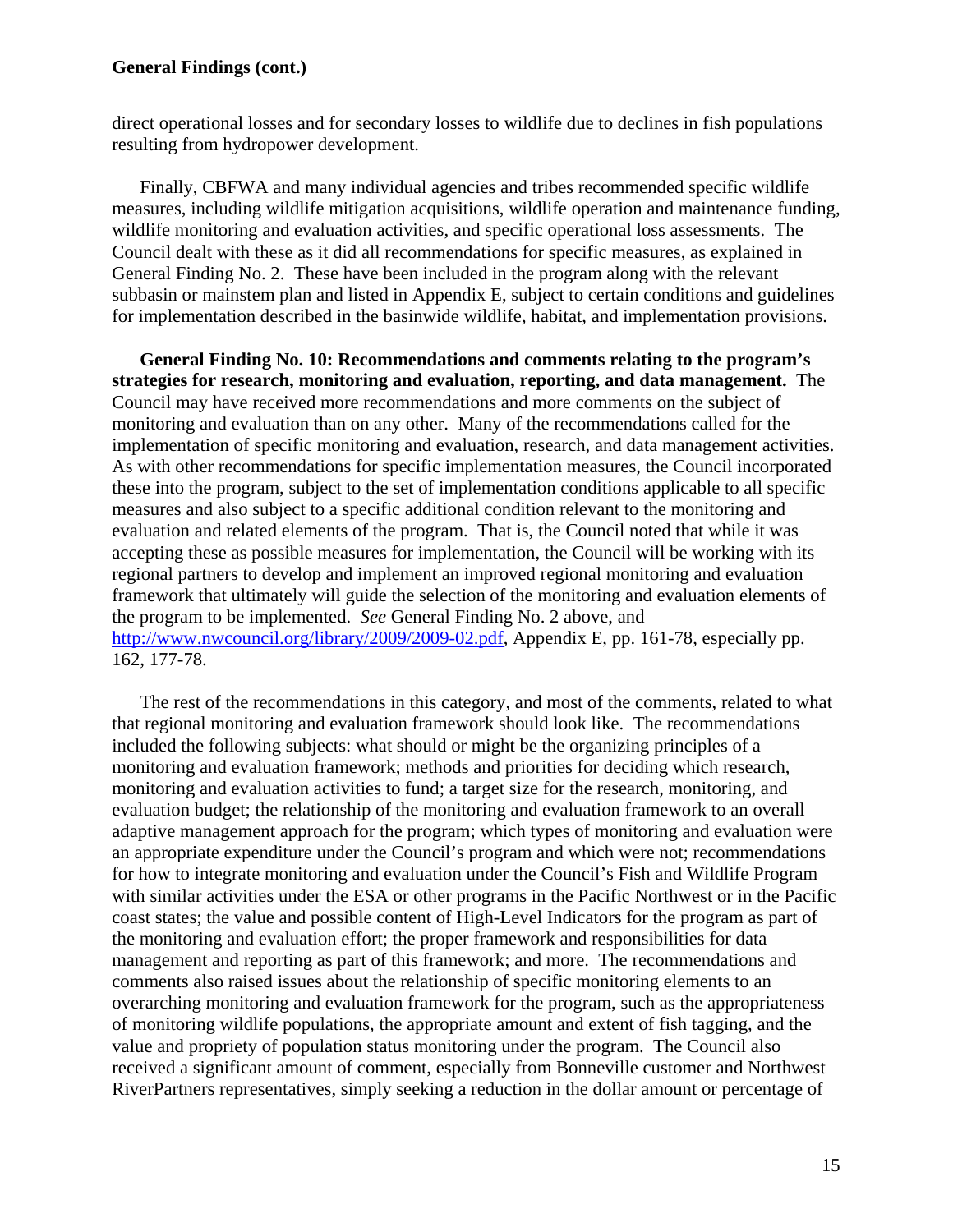program expenditures devoted to monitoring and evaluation. The Council also had in its record a number of recent scientific and interagency reports and reviews on these issues.

 The Council found a number of sound principles, priorities, and guidelines common to all or nearly all of the recommendations and comments, principles already inherent in the program framework and the concepts of adaptive management. The Council thus developed an expanded set of research, monitoring and evaluation, reporting, and data management strategies for the program based on the existing program framework, the recommendations and comments in this process, the extensive monitoring and evaluation provisions in the 2008 FCRPS Biological Opinion, and a number of relevant scientific reviews. The Council also committed to working with its regional partners to develop in the very near future the better-coordinated regional framework needed for research, monitoring, and evaluation. http://www.nwcouncil.org/library/2009/2009-02.pdf, pp. 50-55 (*see also* at 101-05 and otherwise throughout the mainstem section for particular guidance on mainstem monitoring, evaluation, and research). Pending further development on a coordinated framework, the Council declined

simply to recommend a reduction in monitoring and evaluation expenditures to a target percentage of program funding. Otherwise, the Council does not consider that it rejected the particular recommendations, comments, or substantive views on what should be the guiding principles and priorities for program monitoring, evaluation, data management, and research, even as it did not include the detail in the recommendations or adopt the definitive regional monitoring and evaluation framework during this amendment process. That latter effort is beyond the ability of the Council to determine in a unilateral program decision. There are few obvious conflicts and a large measure of consistency in the views recommended to the Council; the real effort still needed is for the different players in the region to work together to synthesize the different needs into a more coherent and efficient framework meeting different but overlapping regional needs, and then to match the funding decisions to that framework. The Council is already engaged in that work with its regional partners.

 **General Finding No. 11: Recommendations and comments relating to the Fish Passage Center.** Few subjects generated as much comment and need for deliberations as the Fish Passage Center provision in the Mainstem Plan. The collective agency and tribal recommendations through CBFWA recommended the retention of the Center, but also sought a number of revisions to streamline the relationship between the Center, CBFWA, and the Fish Passage Center Oversight Board (remove reference to dual supervisory authority over the manager, delete certain liaison and technical advisory positions, and other related changes). Included was a recommendation to add a position at the Center with expertise in storage reservoir operations and resident fish impacts, a recommendation supported by a related provision in the recommendations from Montana Fish, Wildlife & Parks and the Kootenai Tribe of Idaho. The Council also worked with coordinated suggestions from members of the Fish Passage Center Oversight Board to revise the description of the Center's functions, revisions intended to make that description of the functions more accurate and consistent with the actual work of the Center. Northwest RiverPartners recommended that the Council remove from the program the specific reference to the entity, to the Center itself, and instead simply describe the fish passage functions to be performed. The Council received substantial comments from the members of RiverPartners and others endorsing this recommendation, and comments from CBFWA and individual agency and tribal representatives opposed to the idea.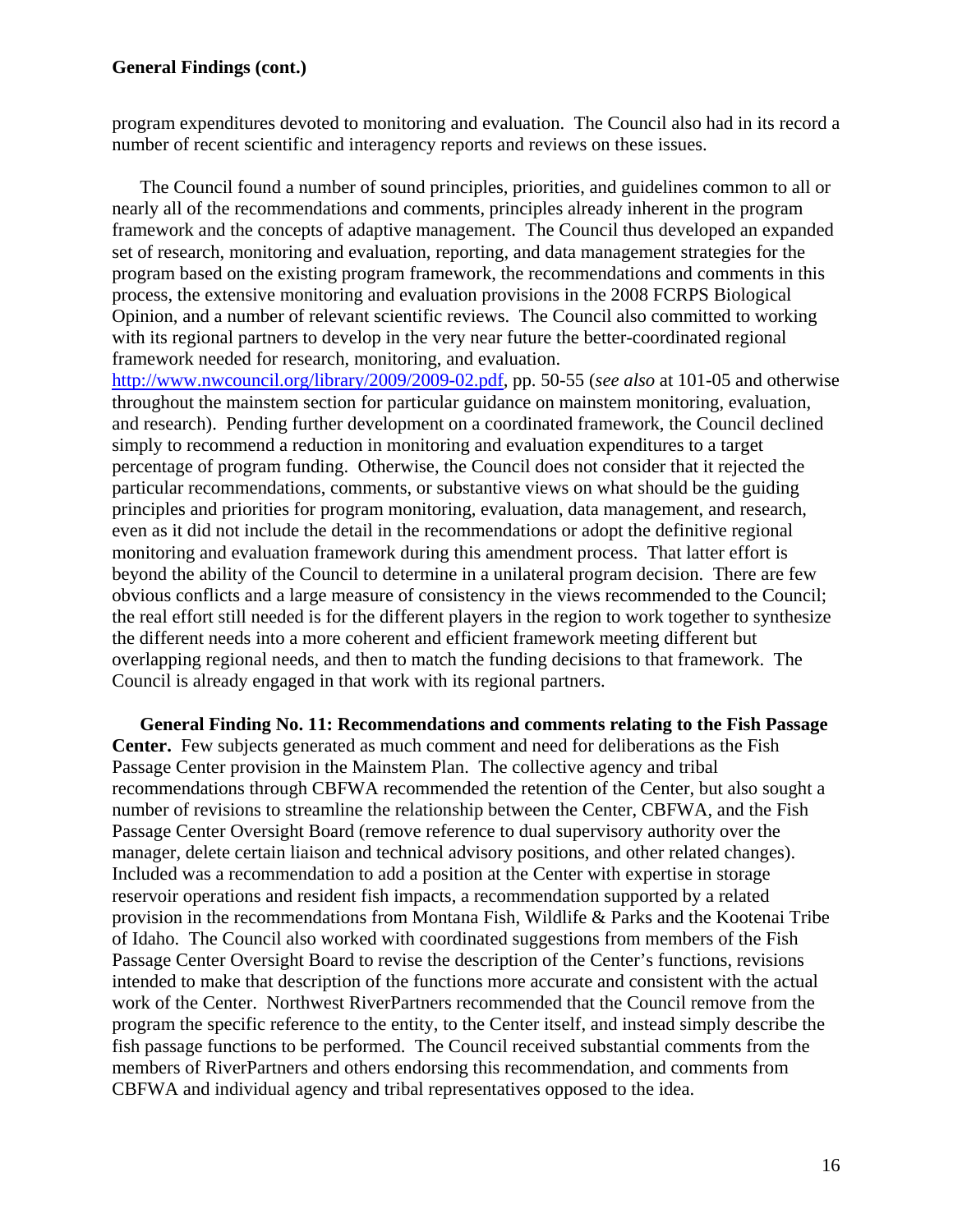Based on the recommendations and comments, and on the experiences of the last few years, the Council revised the Fish Passage Center provision in a number of ways.

http://www.nwcouncil.org/library/2009/2009-02.pdf, pp. 104-05. The Council retained both the functions and the entity, as recommended by the agencies and tribes. The Council revised the beginning of the Fish Passage Center provision to place the emphasis on the functions and not on the entity, but then continued to recognize in this version of the program that these functions will be carried out by the entity and continued to provide guidance to and oversight of the entity as it carries out these functions. The Council did accept the recommendations of CBFWA and the individual agencies, and the suggestions from the Oversight Board members, and revised the description of the functions, updated and streamlined the roles and functions associated with the Center, and called for the addition of a position at the Center with expertise in storage reservoir operations and resident fish impacts and for the Center to consult with resident fish managers who have knowledge and expertise on reservoir operations and resident fish requirements. To respond to comments and concerns expressed by others about the analytical products of the Center, and to assist in the continued improvement of the work and products of the Center, the Council added a provision for science/peer review of the analytical products of the Center. The Oversight Board is to determine the requirements for this peer review process, working with the Center's personnel and the Independent Scientific Advisory Board. The Council does not intend for the addition of the science review/peer review function to interfere with or impede the effective operation of the Center in its provision of "technical assistance and information to fish and wildlife agencies and tribes in particular, and the public in general."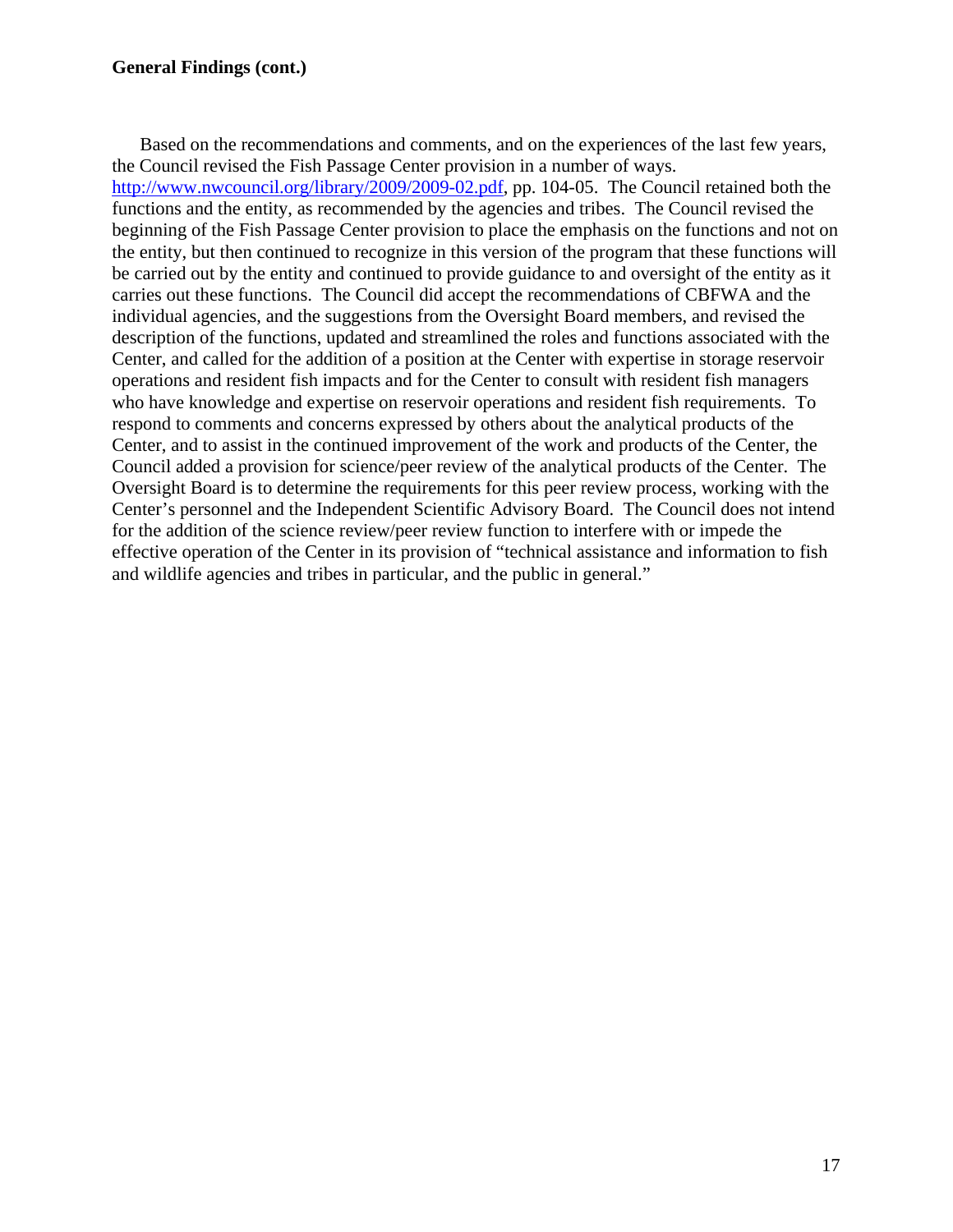#### **Findings on Recommendations from Each Recommending Entity or Person**

 What follows are findings on the recommendations from each agency, entity, or person who submitted recommendations to the Council, along with responses to comments on the recommendations or the draft program amendments where appropriate. Section 4(h)(7) of the Northwest Power Act *requires* an explanation only when the Council rejects a recommendation, and the Council considers that it rejected outright few recommendations in this amendment process. On the other hand, because the Council rarely adopted a recommendation precisely as recommended or to the full elaborate extent as recommended, the Council explains here how it dealt with all recommendations, even if adopted or the Council found the program already was consistent in some way with the substantive content of the recommendation.

 As noted above, the Council received more than 3,000 pages of recommendations and supporting information from 65 entities. Recommendations are identified here by the name of the recommending entity or person. Each particular recommendation is identified by title and/or a short statement referencing or highlighting the substance of the recommendation. For the actual language of any particular recommendation, *see* the recommendations at http://www.nwcouncil.org/fw/program/2008amend/recs.asp. The findings respond to the actual recommendation, not to the summary here.

 For purposes of response, recommendations are organized here consistent with the existing program framework, as that is how the Council understood the recommendations – as proposed amendments to an existing program. The recommendations are also grouped together when possible for efficiency in response, as when they recommend the same concept or are related in the same category or topic. The general findings above then respond to many of these grouped recommendations. When that is the case, the recommendations are identified and then the findings on those recommendations simply incorporate one or more of the general findings set forth in the last section.

 The most comprehensive recommendations and comments received by the Council came from state and federal fish and wildlife agencies and tribes, as is logical under the Northwest Power Act's provisions for a fish and wildlife program amendment process that emphasizes the recommendations, views, expertise, and legal rights and responsibilities of the agencies and tribes. Many of these recommendations and comments came via an organization representing most of the agencies and tribes, the Columbia Basin Fish and Wildlife Authority (CBFWA). CBFWA's recommendations represent a comprehensive and intensive collective effort on the part of these agencies and tribes to guide the Council in amending the program. CBFWA's recommendations consisted of more than a thousand pages and included thousands of recommendations for program amendments, including detailed recommendations specific to the more than 50 subbasins, as described above in General Finding Nos. 2 and 4. Extensive comments followed from CBFWA throughout the process.

 Nearly all of CBFWA's member agencies and tribes submitted separate recommendations as well. These individual agency or tribal recommendations endorsed the CBFWA recommendations and then added recommendations specific to that entity. Recommendations that came collectively from the CBFWA member agencies and tribes via CBFWA are identified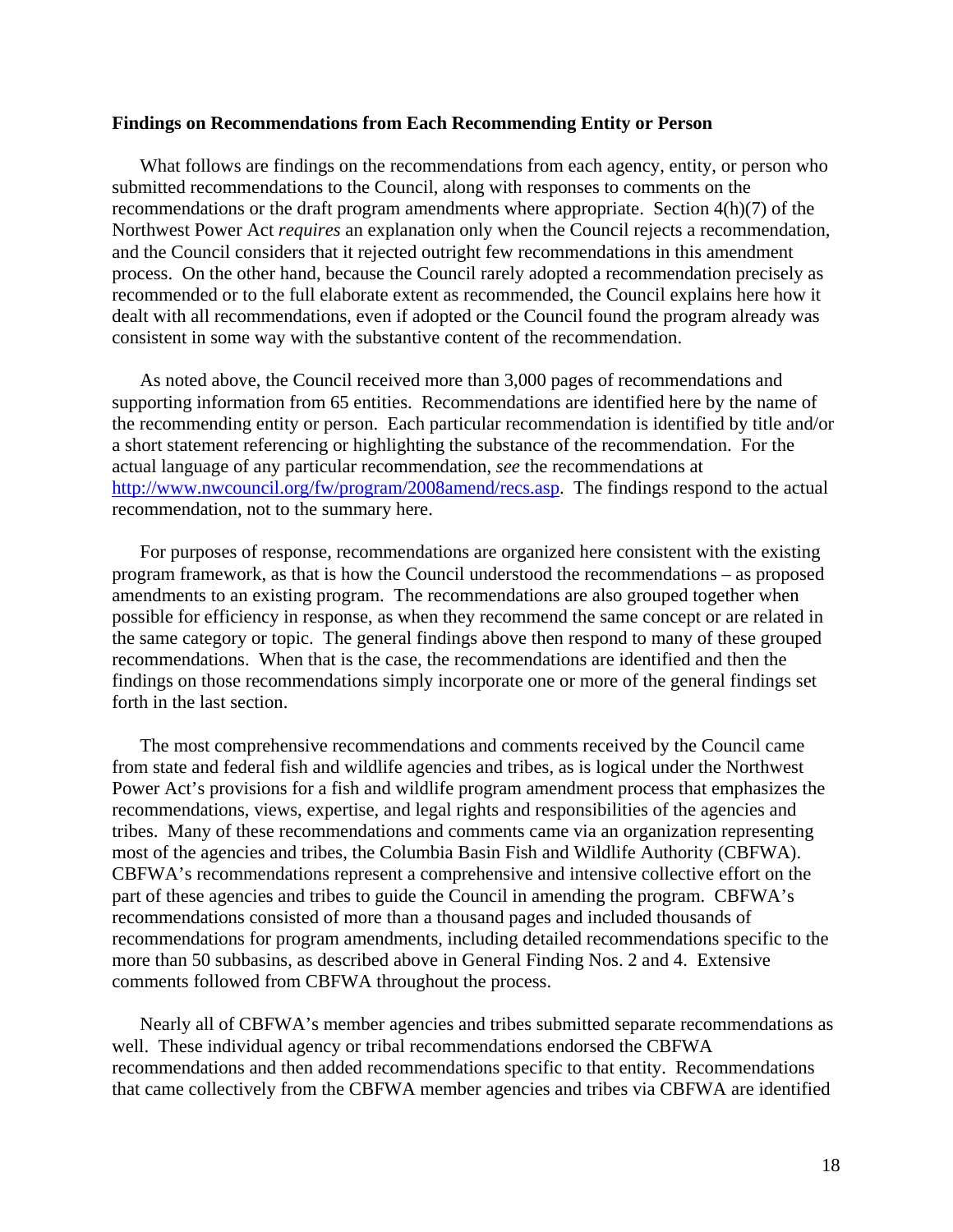here as "CBFWA recommendations." The findings do not further note with each CBFWA recommendation all the agencies and tribes that are members of CBFWA or that individually endorsed the CBFWA recommendations. Note also that a few of the individual agencies and tribes also expressed a reservation about the CBFWA collective recommendations. For example, the Confederated Tribes of the Colville Indian Reservation (Colville Tribes), Confederated Tribes of the Umatilla Indian Reservation (Umatilla Tribes), Confederated Tribes of the Warm Springs Reservation (Warm Springs Tribes), and the Yakama Nation all supported the CBFWA recommendations generally, but noted that in the event of a conflict between CBFWA's recommendations and these tribes' Columbia Basin Fish Accords with Bonneville, the accord provisions take precedence. The Council did not identify any obvious conflicts between the accords and the CBFWA recommendations as handled in the program during the amendment process.

 Because of the extent of the recommendations submitted from CBFWA, they are often used below as the organizing device or starting point for identifying and addressing the recommendations relevant to a section or topic in the program. Responses to the CBFWA recommendations often suffice as responses, or as the beginning of responses, to recommendations from individual agencies and tribes and from others.

 Note: Both the Columbia Basin Fish and Wildlife Authority and the Bonneville Power Administration submitted extensive comments on the recommendations, with attachments, reiterating and supplementing their own recommendations and calling into question significant portions of the other's recommendations, challenging the legal and policy validity and in some cases the quality of the supporting documentation for each other's recommendations. A number of the individual agencies and tribes did the same (such as the Oregon Department of Fish and Wildlife and the Coeur d'Alene Tribe), challenging the basis for Bonneville's recommendations and reiterating their own and CBFWA's recommendations. The Council's findings and explanations in response to CBFWA's and Bonneville's recommendations throughout this document also address the subject matter of their comments on each other's recommendations. This document does not detail the legal arguments from CBFWA (and allies) and Bonneville questioning the other's respective recommendations. The Council did carefully consider those arguments. The findings and explanations below and language in the program itself explain the Council's understanding of the legal and policy context and how the Council made its decisions given that context.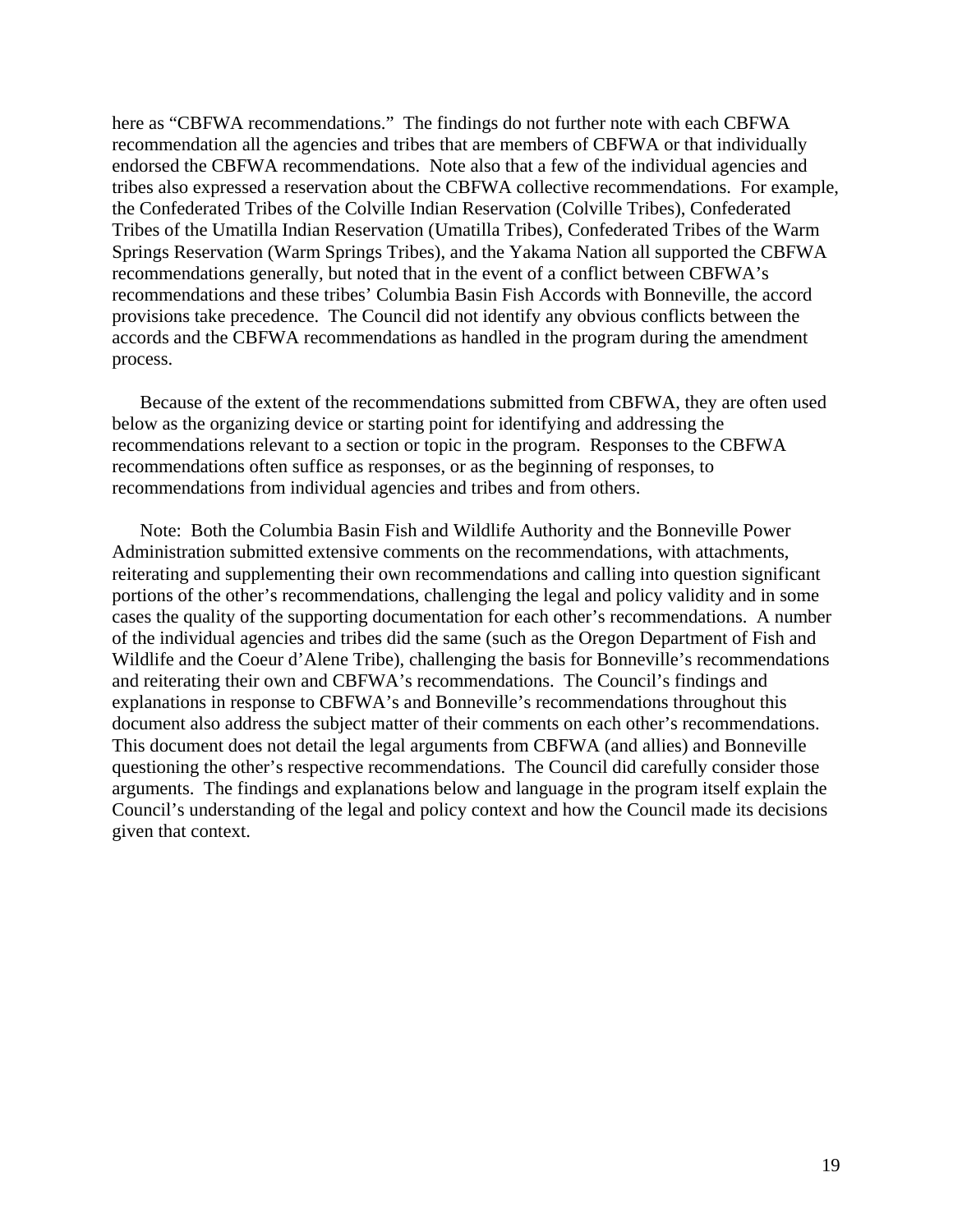# **I. Introduction**

 This section of the findings addresses recommendations to amend the existing Introduction to the 2000 Program *as well as* recommendations and comments that generally addressed the program's framework, organization, scope, or approach.

**Columbia Basin Fish and Wildlife Authority:** The first section of the CBFWA submission was a coordinated set of recommendations concerning the program's overall framework, organization, direction, and approach, focused on recommended amendments to the Introduction to the Fish and Wildlife Program but having influence throughout the program. These recommendations included:

- Include the statutory basis for the participation of the fish and wildlife agencies and tribes in the program
- Maintain the geographic program structure; include anadromous fish, resident fish, and wildlife sections at each level
- Combine the program elements into one document
- Include an adaptive management architecture as the framework for the program; include provisions to develop and track essential adaptive management steps
- Integrate the program with the plans of fish and wildlife managers including under the Endangered Species Act; also integrate the program with Clean Water Act requirements and programs
- Establish intent of program scope consistent with the Northwest Power Act and define Bonneville obligations to program consistent with the Northwest Power Act

 *The revised program is consistent with these recommendations, in the following ways: The Council maintained the program framework first developed during the 2000 Fish and Wildlife Program amendments, including the geographic structure. The program's conceptual foundation and framework is a science-based, multi-species ecosystem approach, informed by and organized to allow for adaptive management by emphasizing that actions must ultimately be guided and evaluated by whether the program is making progress in achieving the biological objectives of the program in terms of desired habitat characteristics and population performance. The program framework requires that actions taken at the mainstem or subbasin levels be consistent not only with the objectives and strategies in the mainstem or subbasin management plans, but also with the broader basinwide vision, objectives, and strategies. The framework calls for actions to be guided and evaluated by progress toward population, subbasin and program-wide objectives relevant to the focal species. Implementing the program consistent with these principles is the challenge, but these principles are the program's foundation. The Council incorporates distinct objectives and, where appropriate, distinct strategies for anadromous fish, resident fish and wildlife at the basinwide and subbasin program scales consistent with the approach recommended by CBFWA, even if the program is not divided into wholly separate anadromous fish, resident fish, and wildlife sections as recommended by CBFWA. The Council recognizes that CBFWA's recommendations regarding an adaptive management architecture and elaborating on the different elements of the program are premised in large part on the need for further development and effective use of the biological objectives of the program at all levels, not just on a particular organizational scheme. The Council does not disagree, committing as described in General Findings No. 4, 5, and 10 to the updating of the*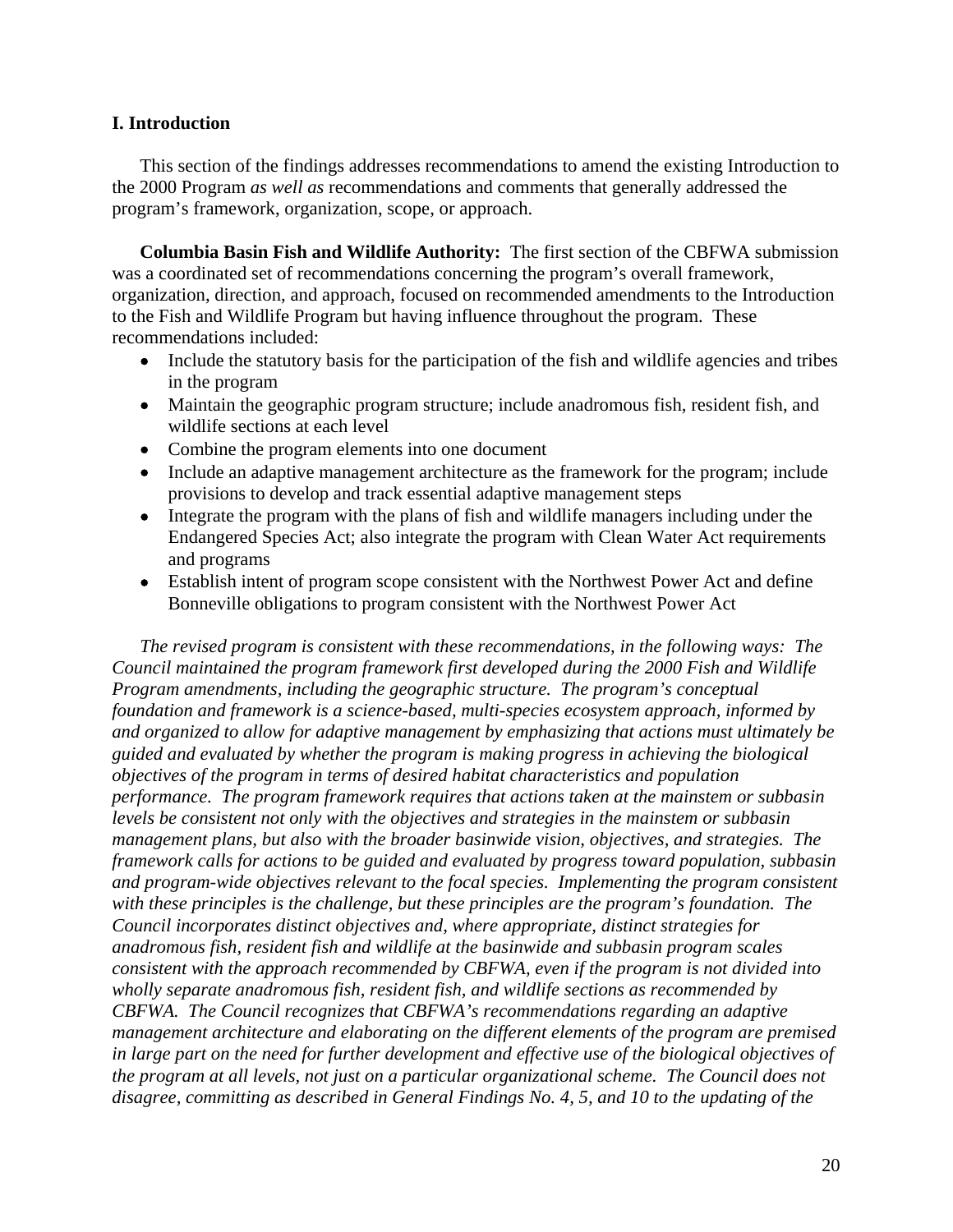*biological objectives at the subbasin and population level at the first appropriate moment, further consideration and development of effective biological objectives at levels above the subbasin, and the systematic use of a monitoring and evaluation framework and annual review to evaluate and report program progress toward existing and future objectives.* 

 *The Council did combine into one document as many elements of the program as is practicable. This has especially meant physically combining the mainstem plan with the basinwide provisions. The number and size of the subbasin plans mean they remain too bulky to combine physically into the same document. The lists of specific action measures to implement these plans recommended to the Council as part of the program were also too numerous to physically bind and include into the one document. These are clearly part of the program, however, as explained in the program and with appropriate links to the sources of these measures. See General Finding No. 2. A few commenters, the Spokane Tribe, the Upper Columbia United Tribes, and the Nez Perce Tribe in particular, expressed concern about the Council weakening in its dedication to use of the subbasin plans to guide program implementation decisions. In its planning process, in the Introduction, and elsewhere in the revised program, the Council made sure to reiterate its commitments to the subbasin plans as a key functional part of the program.* 

 *Throughout the program, the Council recognized the statutory basis for the federal and the region's state fish and wildlife agencies' and tribes' participation in the development of the program. The strong role envisioned by the Northwest Power Act of fish and wildlife agencies and Tribes play in the development of the program is then explicitly described in Section IX "Tribal Rights, Water Rights, and the Role of Fish and Wildlife Agencies." The Introduction to the program also describes the mandates of the Northwest Power Act and the statutory role of the managers in the program's development and implementation.* 

 *The Council has been careful to describe a program scope consistent with the Northwest Power Act, including an appropriate description of Bonneville's obligation to use its fund and authorities in a manner consistent with the Council's program and the Council's expectations of Bonneville in this regard. These legal relationships exist in any event whether spelled out in precise statutory detail in the program. The program has defined the extent and limits of Bonneville's protection and mitigation obligation consistent with the Northwest Power Act and consistent with the CBFWA's recommendations, including recognizing that the assessments of fish and wildlife losses due to the development and operation of the hydrosystem are the starting place for understanding that obligation and in describing the nature of Bonneville's mainstem and offsite mitigation protection and mitigation responsibilities. To the extent the CBFWA recommendation could be read to identify the subbasin management plans as coextensive with the Bonneville mitigation obligation, this would not be not consistent with the role of the subbasin plans described at the time of adoption. The subbasin plans were intentionally crafted to identify all possible limiting factors that could be addressed to provide opportunities for offsite mitigation activities under the program, not to precisely size the hydrosystem's offsite mitigation obligation. The findings for the subbasin plan amendments in 2005, still a part of the program, explain this point. http://www.nwcouncil.org/library/2005/2005-13.pdf, pp. 66-67.*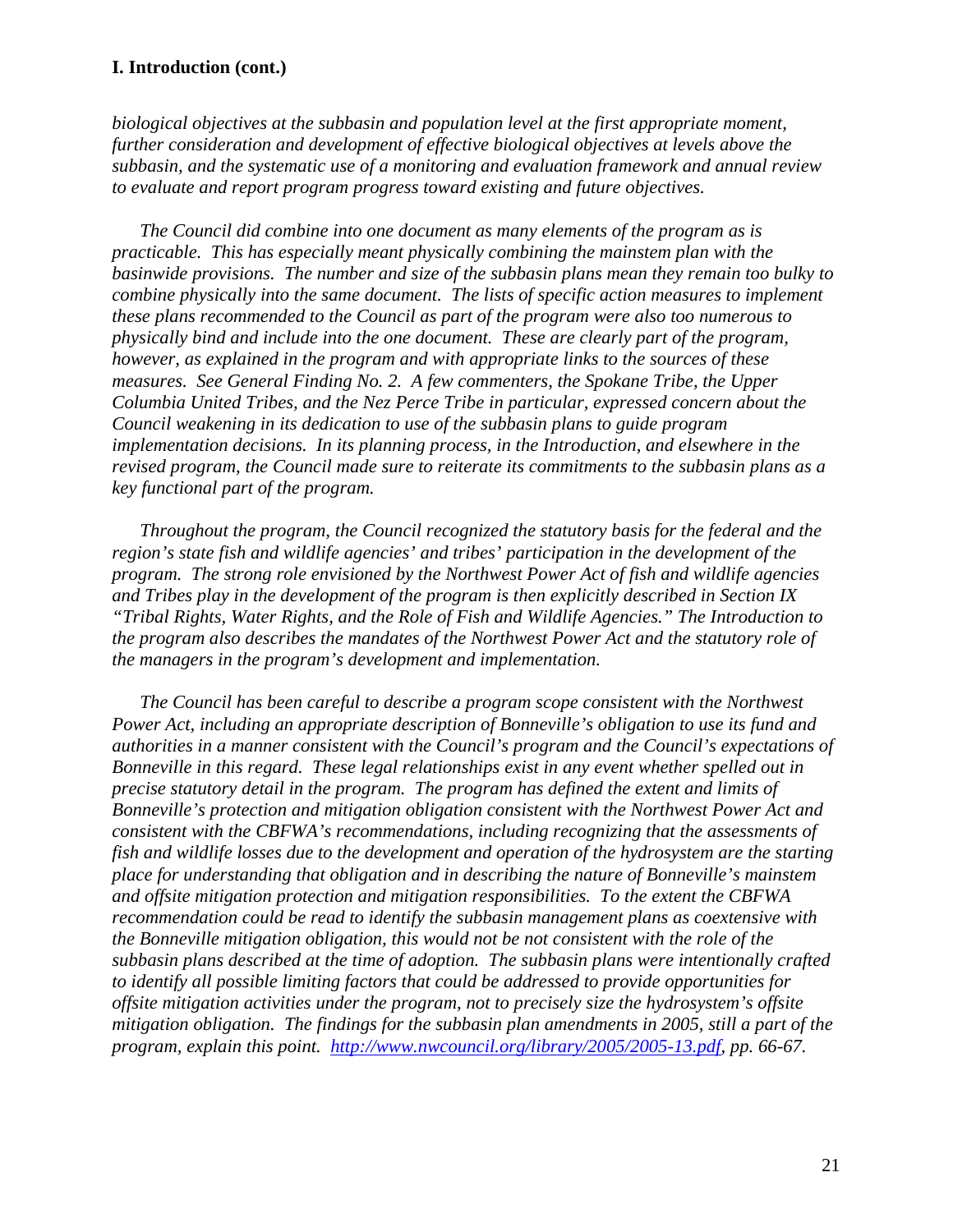*The specific measures recommended by CBFWA and others to help implement the subbasin plans in the next few years have been incorporated into the program (see 2009 revised program, at 114-16 and Appendix E; see also General Finding No. 2). Consistent with the CBFWA recommendations and the recommendations of individual agencies and tribes, the Council recognized these measures as raw material with which Bonneville is to work to implement the program and satisfy its mitigation obligation in the near term. Some of these measures have funding commitments already; others need to be established consistent with the guidelines and conditions stated in the program. 2009 revised program, at 9-12, 14-15, 114-18.* 

 *The Council has recognized, at every possible turn, that the program's protection and mitigation actions should also address the requirements of the Endangered Species Act for those fish and wildlife affected by the development and operation of the hydrosystem, including the plans of fish and wildlife managers to address the ESA requirements where appropriate to the hydrosystem's responsibilities. The program's Introduction and Vision describe the recovery of fish and wildlife affected by the hydrosystem and listed under the ESA as an integrated goal of the program. The Council has recognized that the mainstem and off-site mitigation actions called for in the recent biological opinions and related agreements -- primarily built on the program's foundation -- are part of the integrated program's measures as well. See General Finding Nos. 2 and 3. This includes actions in final recovery plans recommended to the Council. The Council has not yet updated its subbasin plans to incorporate relevant further planning developments from the recovery plans, such as further developed population objectives; this has been deferred to the follow-on subbasin plan update process. See General Finding No. 4.* 

 *With regard to water quality and the Clean Water Act, the Council recognized in the program, consistent with CBFWA's recommendation, that water quality problems are an important limiting factor for Columbia River fish and wildlife. The program supports the region's efforts in meeting collective Clean Water Act responsibilities, including water quality measures in the program itself where appropriate under the standards of the Northwest Power Act. See 2009 revised program, at 10, 25-26, 31-33, 62, 63, 66, 69-72, 80-81, 84, 85, Appendix E.* 

 *Finally, concerning the CBFWA recommendation that would have the program call for Bonneville to maintain a comprehensive database of restoration activities (part of the "program scope" recommendation), the Council, Bonneville, and CBFWA all maintain databases of those restoration activities taking place under or related to the program. Bonneville has been developing and improving a project database for years, and should continue to do so with input from its program partners, to increase the extent of the information about restoration activities. The Council similarly has been working with its regional partners, including CBFWA, to bring coordinated order and efficiency to the region's data management, sharing, and reporting efforts. The Council concurs with the thrust of this recommendation that this information should be organized, shared, and used, in part, to develop a report that describes the progress of program activities toward program goals and improving the status of the resources targeted. The nature of such a database effort and comprehensive program report is outlined in the expanded research, monitoring, and evaluation provisions. 2009 revised program, at 50-55; see also General Finding No. 10.*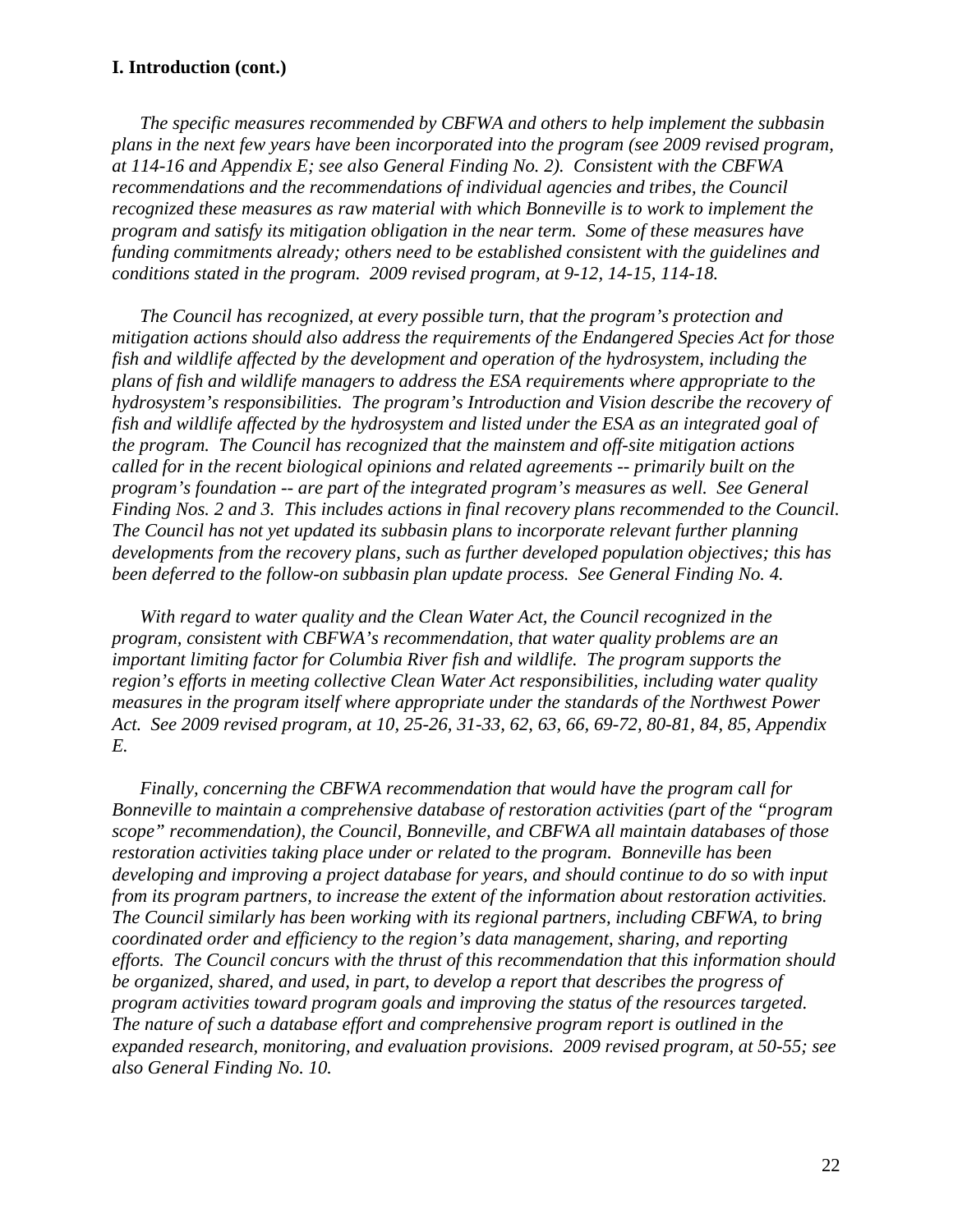**Oregon Department of Fish and Wildlife (ODFW):** Along with a general endorsement of CBFWA's recommendations, ODFW separately emphasized certain elements of those recommendations, including an eight-track adaptive-management architecture as the framework of the program; melding the program into one document, and incorporating the basinwide, mainstem and subbasin elements of the program into one document.

 Oregon reiterated its recommendations in comments on the draft program amendments, particularly emphasizing that the program needs to do more to describe the program's adaptive management foundation based on achieving biological objectives by implementing program measures to address limiting factors and threats. Progress in achieving biological objectives should be measured through a robust, integrated, and efficient monitoring and evaluation program that tracks population abundance, productivity, and diversity metrics against expected responses to program measures.

*See the findings above in response to the CBFWA recommendations. The adaptive management foundation of the program is precisely as Oregon describes. The challenge is to implement the program consistent with these principles.* 

 **Washington Governor's Salmon Recovery Office/Washington Dept of Ecology/ Washington Department of Fish and Wildlife (WDFW):** Along with WDFW's general endorsement of the CBFWA recommendations, the Washington agencies recommended that the Council develop an overarching program framework that more clearly defines success in terms of biological benefit and management. The WDFW letter particularly emphasized the role of the CBFWA recommendations in providing a comprehensive adaptive framework to tie the program elements together in an ecosystem-based context. The Washington agencies also recommended that the program recognize regional recovery plans.

 **Snake River Salmon Recovery Board:** Recommended as well that the Council emphasize adaptive management, utilizing subbasin plans, recovery plans, and various "state of the resources" reports as the basis for project selection and funding and program evaluation in an adaptive management decision framework.

*The findings above in response to the CBFWA recommendation also respond to these recommendations, especially in describing the adaptive management elements of the program framework, with the ultimate emphasis on evaluating actions for biological benefit. With regard to recovery plans, the Council deferred the issue of updating the subbasin plans with the recovery plan information. The Council did include the recommended recovery plans as a source of action measures that Bonneville and others are to draw from in the next few years as the program implementation baseline. 2009 revised program, at 112, 114-16, Appendix E; General Finding Nos. 2, 3 and 4.* 

 **Kalispel Tribe, Upper Columbia United Tribes:** The Kalispel Tribe and the collective entity whose members include the Kalispel and other tribes in the Lake Roosevelt area of the Columbia recommended inclusion of the statutory role of the fish and wildlife managers and tribes in the development of the program. The **Kalispel Tribe** and the **Spokane Tribe**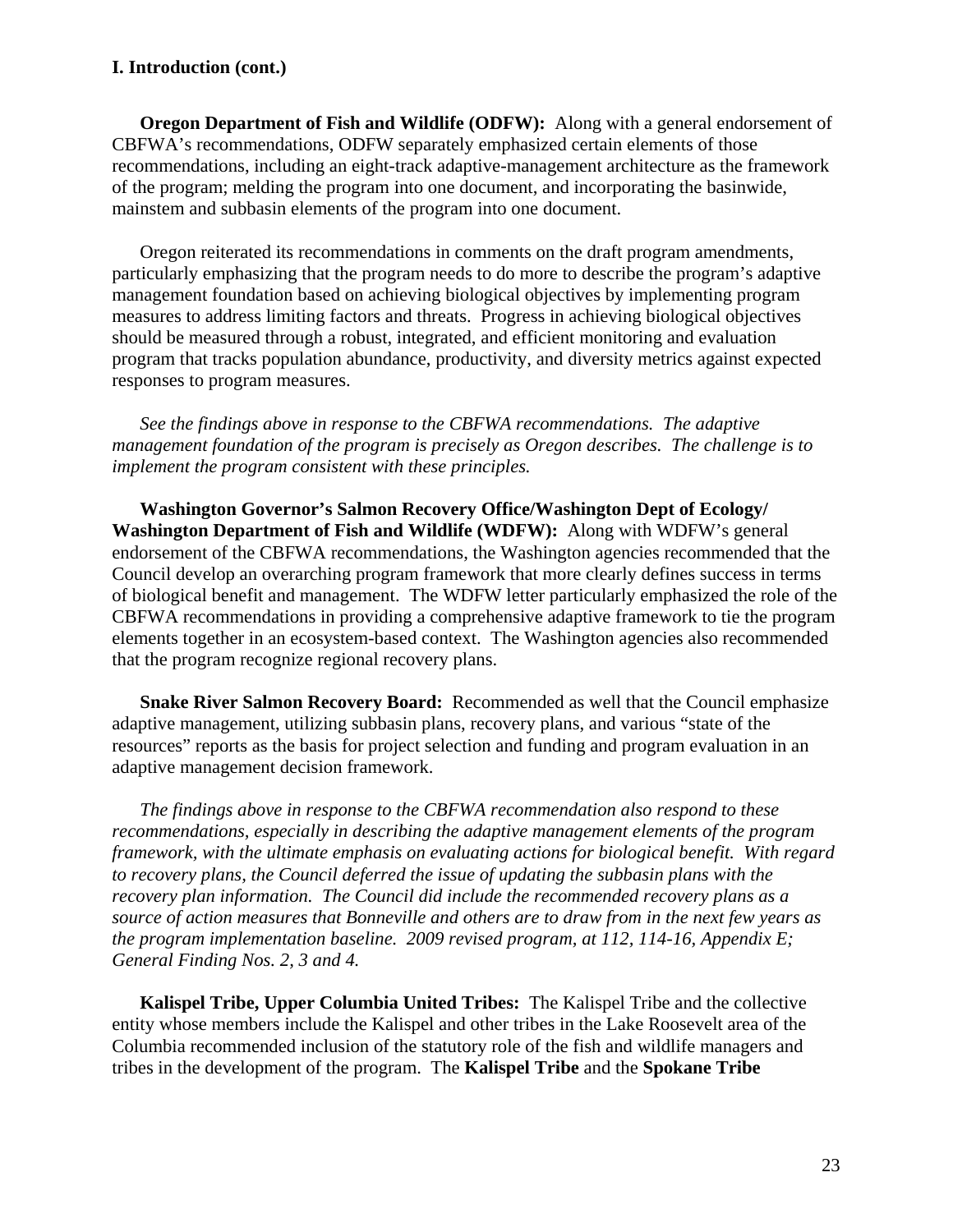emphasized that the deference required by the Northwest Power Act is to individual agencies and tribes and not to collective coordination entities.

 Charles Pace commented on the recommendations in general support of all the recommendations of the Upper Columbia United Tribes and the Spokane Tribe (a general point that will not be repeated below. Mr. Pace commented that the Council should support the UCUT recommendations on the need for a "participatory" process that depends in substantial part (though not exclusively) on the expert judgment of federal, tribal, and state agencies responsible for managing fish and wildlife, as well as public input and involvement from others including stakeholders and ratepayers.

*The findings above in response to the similar CBFWA recommendation also respond to these recommendations.* 

**Burns Paiute Tribe:** Along with a general endorsement of the CBFWA recommendations, the Burns Paiute Tribe emphasized in particular using the precise language of Section 4(h)(10)(A) of the Power Act to describe the obligation of Bonneville to use the Bonneville fund in a manner consistent with the Fish and Wildlife Program.

 *The findings above in response to the similar CBFWA recommendation also respond to these recommendations.* 

**NOAA Fisheries:** Recommended the program recognize the importance of a science-based ecosystem approach, as opposed to single-species management.

*See the findings above in response to the CBFWA recommendation. The Council agrees with NOAA Fisheries, and has organized the program around a science-based ecosystem approach.* 

**Bonneville Power Administration:** Bonneville agreed with the overall framework of the existing program insofar as it continues to be serviceable and where many framework provisions retain their validity. Bonneville noted that the Council and the program have been helpful over the years in integrating both Bonneville's Northwest Power Act and ESA responsibilities into the Fish and Wildlife Program, and recommended the Council continue that approach.

 Bonneville also recommended that the Council continue the approach Bonneville saw reflected in the 2000 Program as far as the level of detail. Bonneville characterized the 2000 Program as providing a broad, flexible approach to mitigation that transcended the needs of any one species or geographic area and as striking a workable balance by identifying objectives and strategies at an appropriate scale, without compromising inherent federal agency decisionmaking and budgeting authorities. With a program framework explicitly organized around objectives, it should not address specific projects or contractors as measures. Bonneville asserted it would be a serious mistake to identify particular projects, funding allocations or funding levels in program language. Bonneville recommended the Council carefully weigh the biological value of amendments that create *de-facto* funding allocations and look steadfastly for opportunities to direct regional efforts toward specific biologically based priorities.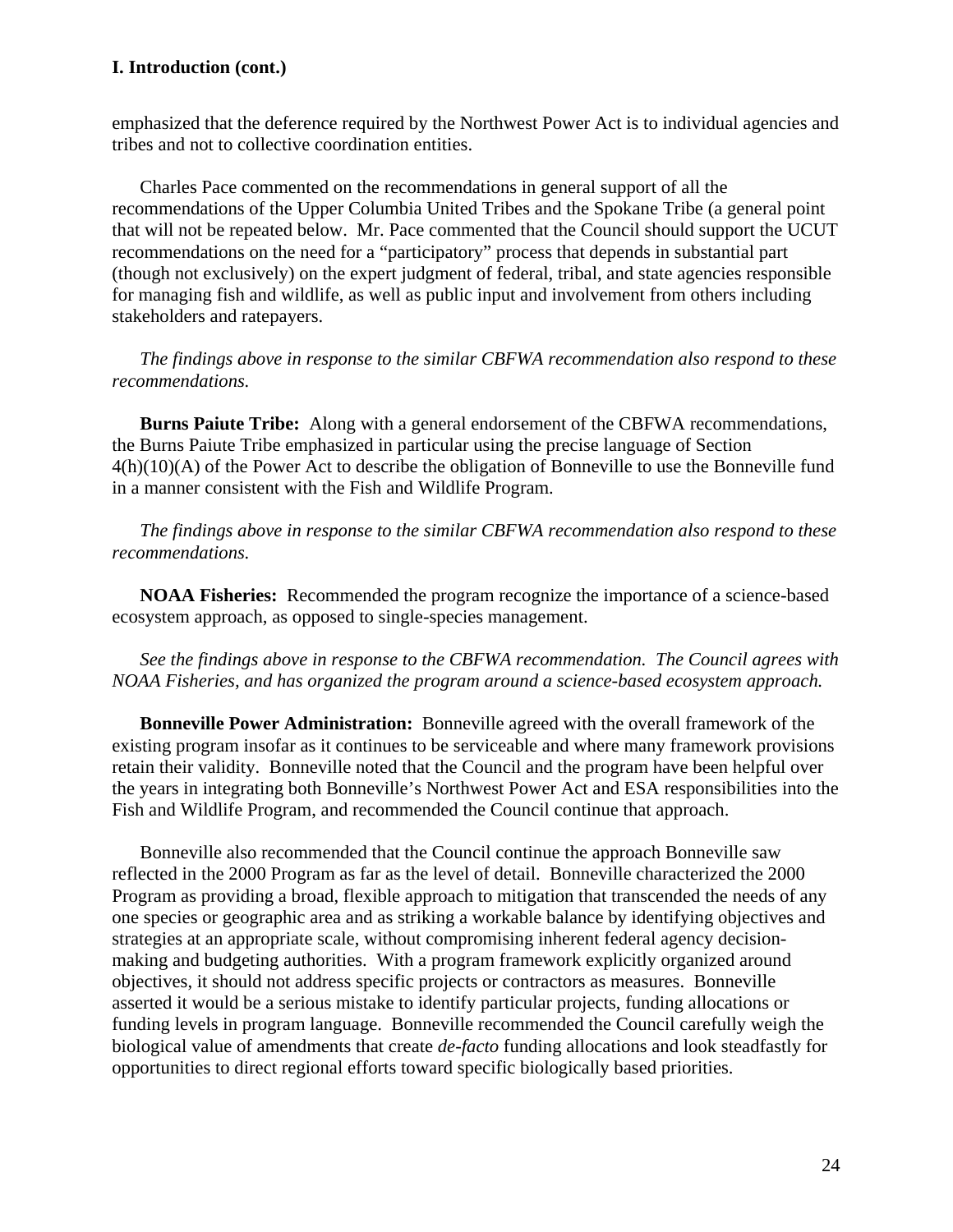Bonneville also recommended that the program not revisit or inappropriately broaden Bonneville's mitigation responsibilities. The program should focus on hydroelectric impacts only and how to mitigate them. The program should give the highest priority to direct mitigation actions before off-site mitigation, such as habitat protection and improvement and other mitigation actions such as hatchery production. Bonneville agreed that the Power Act contemplates Bonneville's involvement in off-site mitigation; but because the Power Act conditions ratepayer contributions to "appropriate circumstances," the program should require partnerships and agreements as the cornerstone of its off-site mitigation guidance.

 The Council received comments on the recommendations, especially from the Columbia Basin Fish and Wildlife Authority and the Oregon Department of Fish and Wildlife, opposing certain elements in the recommendation from Bonneville, elements that are also common to the recommendations from the Bonneville customer groups. These are detailed below, after the recommendations from the customer groups and in other relevant sections of the findings. The comments question the validity of recommendations concerning the role of offsite mitigation, specific measures and other detail in the program, the program's biological objectives and other matters.

*The findings above in response to the CBFWA recommendation also respond to much in these recommendations and comments from Bonneville, including responses to issues about ESA considerations, about the scope of Bonneville's obligations under the Northwest Power Act and the Council's recognition of that scope, and about a program organized around objectives and the need for further development of program objectives. The Council believes it has appropriately recognized and described in the program the nature, extent and limits of Bonneville's protection and mitigation obligations under the Northwest Power Act, including its offsite mitigation authority. See 2009 revised program, at 14-15, 114-16. As for Bonneville's views about the level of detail in the program, see the discussion of this point in General Finding No. 2.* 

**Northwest RiverPartners/Public Power Council (PPC)/Pacific Northwest Generating Cooperative (PNGC)/Pacific Northwest Utilities Conference Committee (PNUCC):** The jointly prepared recommendations by these Bonneville customer entities and other river users recommended, similar to Bonneville above, that the program provide guiding principles and avoid prescriptive details. This will allow for the flexibility to adjust implementation as new information becomes available. The Council should remove funding language and specific details on river operations, and replace all entities with a description of functions. The Council should include in the program general measures but not projects or actions with project-level details styled as measures. The Council should also remove the subbasin plans from the program. Removal would prevent giving false impressions that the plans and measures contained in the subbasin plans are a part of the program and must be implemented in their entirety, and prevent needlessly tying the Council's hands and inviting challenge if a particular plan measure is not adopted. Additionally, the subbasin plans should not be part of the program because they look at all human impacts, not impacts related to the federal hydrosystem, which is the Council's more narrow charge.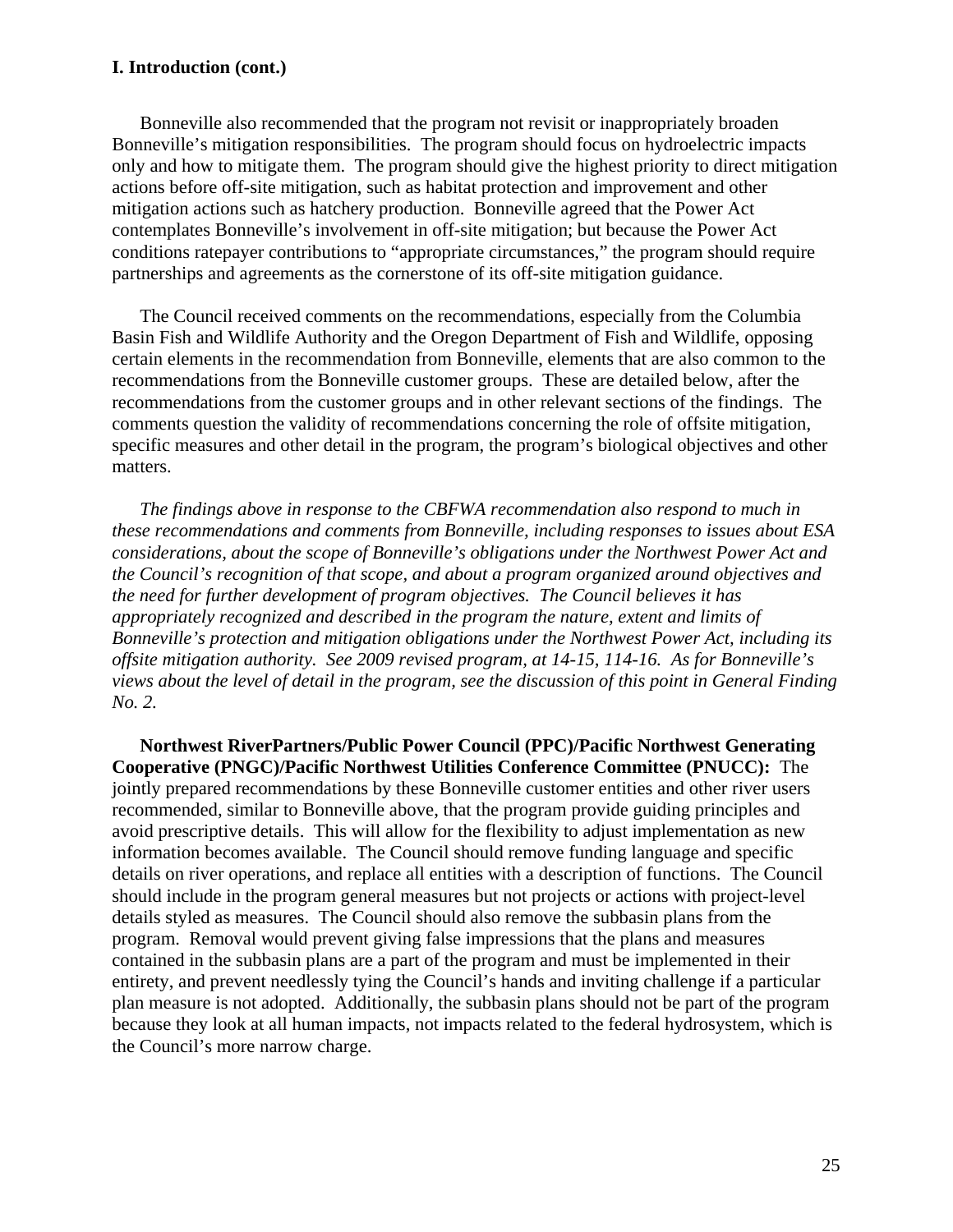These entities also recommended that the program's vision, objectives, and measures need to be refocused on addressing the impacts of the hydrosystem only, asserting that the program has lost focus by containing goals unrelated to the hydrosystem that are the responsibility of other entities and provisions related to harvest over which the program has jurisdiction. New information from and about ESA recovery planning, subbasin plans, fish passage research, the impact of predators, factors affecting fish and wildlife outside the basin such as ocean conditions, and harvest all help refine the challenges to salmon recovery and the highest needs in the program, but do not define the impacts or the mitigation required for the effects of the hydrosystem. With decades of mitigation funded through Bonneville power rates, the program should renew its focus on defining, measuring, and prioritizing impacts and mitigation associated with hydropower impacts. Finally, these entities recommended deleting the "implementation" during period of transition" subsection of the program Introduction as out of date. These entities, and a number of their individual utility or business members, subsequently commented in support of the joint recommendations, with particular emphasis on a number of points, including careful limitation of the program and the ratepayer responsibility to addressing the impacts of the hydrosystem on the region's fish and wildlife.

 These same entities reiterated these recommendations in subsequent comments on the recommendations and on the draft program amendments. They supported draft program language recognizing the limits of the hydrosystem's responsibility for regional declines in fish and wildlife, but expressed concerns that the draft did not go far enough to limit ratepayer exposure for regional mitigation efforts.

 Commenting on this joint set of recommendations in particular, the Columbia River Inter-Tribal Fish Commission stated the recommendations of the power industry and others would have the Council severely constrain the program in a manner that would make achievement of the purposes of the Act practically impossible. By limiting program expenditures to hydrosystem impacts, eliminating both subbasin plans and project details from the program, and disclaiming restoration of past losses, implementation of such recommendations would halt program progress just as barriers to on-the-ground implementation are being stripped away and a long-term action plan is being put in place. These recommendations contravene the letter, spirit, and implementation history of the Northwest Power Act and every Fish and Wildlife Program developed thereunder.

 The Oregon Department of Fish and Wildlife submitted a similar set of extensive comments on these recommendations from the Bonneville customer groups and those from Bonneville. This included responding to a paper submitted by the customer groups with their recommendations titled "Legal Outline of the Requirements for the Northwest Power and Conservation Council's Fish and Wildlife Program." Oregon responded with its own critique of the paper and of the recommendations related to the paper and with two legal memoranda prepared by an attorney for CBFWA (one directly in response to the customer groups' paper) interpreting the Power Act and related case law, focused on the substantive and procedural elements of a program amendment process and especially the Council's responsibilities toward the recommendations of the agencies and tribes. Oregon concluded by stating its expectation that the Council would follow the recommendations of the fish and wildlife agencies and tribes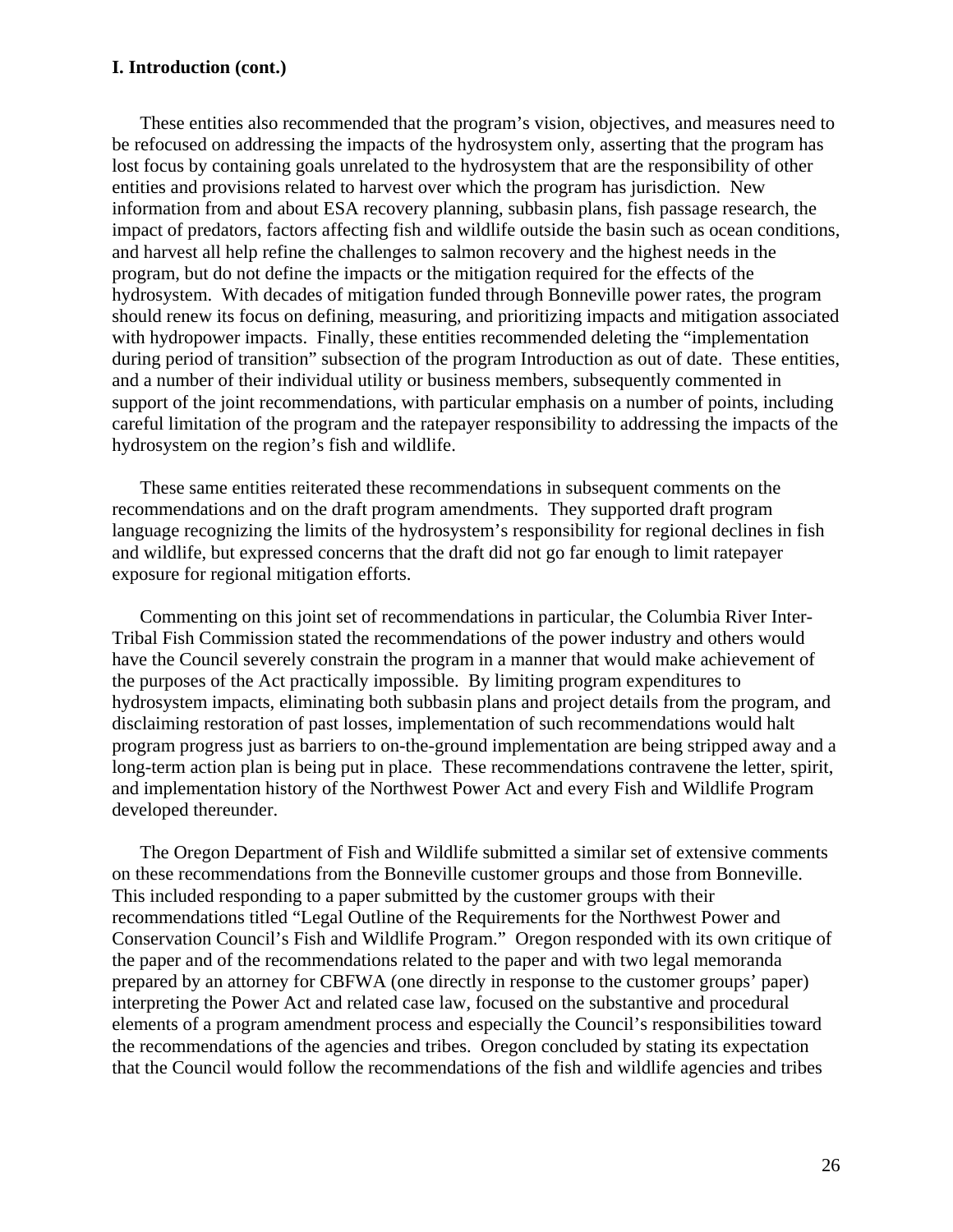and not conflicting recommendations and interpretations provided by the Bonneville customer groups and Bonneville.

 With regard to particular recommendations from the Bonneville customer groups and Bonneville about the role of offsite mitigation in the program, Oregon commented that given the past and current configuration of the hydrosystem, offsite mitigation is necessary and required under the Power Act because the region has been unwilling to make changes that fully offset the fish and wildlife survival impacts from the system. The program has not been implemented to compensate for losses beyond hydrosystem impacts. Oregon also opposed the recommendations to leave details out of the program, including detailed measures or project-level details. Oregon commented that the Power Act does not define or distinguish between program measures and projects or limit the level of detail or specificity a measure may contain. Including detailed measures or projects (consisting of a set of defined objectives, the strategies to achieve the objectives, and the associated tasks undertaken to implement the strategies) does not preclude ISRP review of the technical merits and approaches, which project sponsors welcome. Flexibility is preserved through an adaptive management approach that incorporates principles of collaboration. Progress toward program objectives is assured through specificity in the Program language. And Oregon strongly opposed the recommendation to remove the subbasin plans from the program, noting that the Oregon Department of Fish and Wildlife and sixteen other fish and wildlife management agencies and tribes recommended subbasin plans be incorporated explicitly into the amended program. Oregon stated it would be of great disservice to dismiss the efforts of the many subbasin stakeholders who assembled the plans and committed to implementing them. Subbasin plans (supplemented with local ESA-recovery plans) are a powerful vehicle to coordinate resource protection efforts and leverage costs of on-the-ground protection and enhancement efforts, a purported desire of the customers.

 The Columbia Basin Fish and Wildlife Authority's comments submitted on the recommendations echo the comments from CRITFC and ODFW; CBFWA largely framed its responses as a challenge to recommendations and supporting information from Bonneville.

 Charles Pace commented that the amendments recommended by the Northwest RiverPartners, et al., would dilute the effectiveness and serviceability of the Council's Fish and Wildlife Program. The recommended amendments would remove subbasin plans, and eliminate details on how the Council intends to implement the program. Mr. Pace found the RiverPartners' approach inconsistent with the purpose, intent, and participatory provisions of the Northwest Power Act. He further commented that the recommendations from the Bonneville customer groups and Bonneville would cause the program to be reduced to little more than a high-level overview and a set of overly broad guidelines. Mr. Pace felt Bonneville's and the utilities' proposals would shift responsibility away from making necessary improvements in survival/recovery from hydrosystem operations and harvest and toward habitat, and that the recommendations regarding hydrosystem impacts and limiting offsite mitigation rested on an unsupported interpretation of the Northwest Power Act.

 The Council also received a number of comments on the recommendations in support of the joint recommendations of Northwest RiverPartners, PNUCC, PNGC and PPC. These comments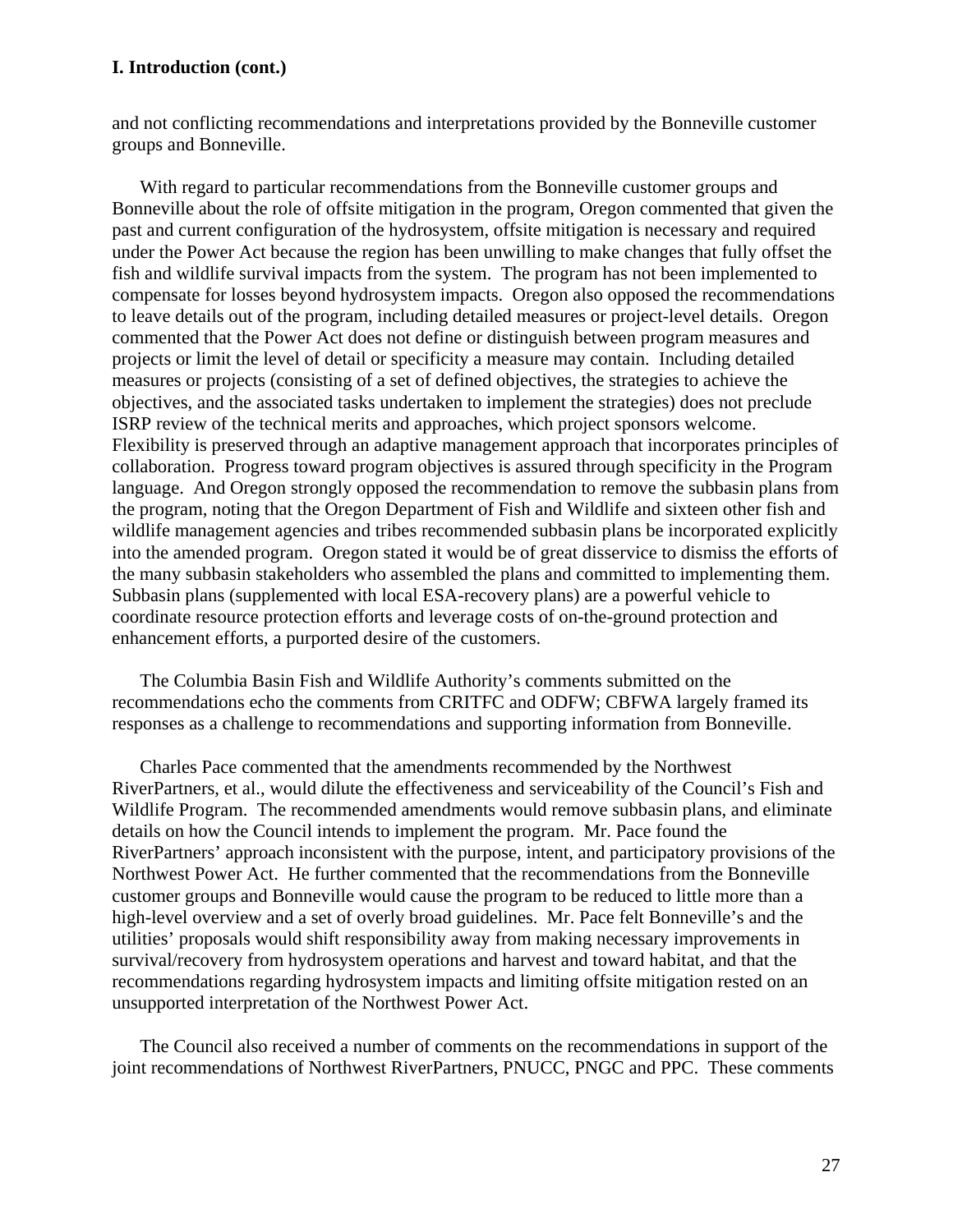came from these entities and from a number of Bonneville customers and others. The comments emphasized that the Council should:

- Create a program that provides guidance principles and sets aside prescriptive measures and details to give the Council the flexibility to respond to new information and change implementation when necessary
- Limit the program to addressing the impacts of the hydrosystem and not assume the responsibility to address all the adverse effects on fish and wildlife in the region
- Prioritize funding for on-the-ground actions that directly benefit fish and wildlife and reduce spending for research, monitoring and evaluation to a necessary minimum
- Amend the program to prioritize needs and create a clear pathway for project solicitation and selection so the result is the use of limited resources to fund projects that provide the greatest benefits to fish and wildlife while maintaining a definitive link to the hydrosystem
- Reference the subbasin plans as well as the biological opinions, fish accords, and recovery plans but not include them in the program
- Support the continued use of independent scientific review to scrutinize projects proposed to implement the program, including projects that the federal agencies committed to in the FCRPS Biological Opinion and Columbia Basin Fish Accords
- Seek opportunities to complement other actions in the region, especially the implementation of the biological opinions and recovery plans, to determine which projects in the region could use additional assistance from the program, yielding the greatest biological benefit and maximum efficiency

 Comments on the recommendations making all or some subset of these points came from Benton PUD; Blachly-Lane Electric Cooperative; Clearwater Power Company; Columbia Rural Electric Association, Inc.; Consumers Power, Inc.; Cowlitz PUD; Douglas Electric Cooperative; Fall River Electric Cooperative; Flathead Electric Cooperative; Franklin PUD; Grant County PUD; Grays Harbor PUD; Hood River Electric Cooperative; Idaho Falls Power; Lewis County PUD; Mason County PUD; McMinnville Water and Light; Pacific County PUD; Pacific Power; Pend Oreille County PUD; City of Richland; Snohomish County PUD; Umatilla Electric Cooperative; Vigilante Electric Cooperative, Inc.; Wasco Electric Cooperative; and Western Montana Electric Generating and Transmission Cooperative, Inc.

 *The findings above that respond to Bonneville's similar recommendations respond as well to these recommendations and comments. The concern over program detail is addressed in General Finding No. 2; the program's implementation conditions, principles of adaptive management, and requirements for periodic science and performance review and program amendment processes provide the flexibility to adjust implementation to new circumstances. The subbasin management plans are part of the program, and the Council retained them – this particular recommendation is discussed in more detail in the findings below on the subbasin element of the program. The Council has developed its program agreeing that the program is limited to protecting and mitigating for the effects of the hydrosystem only, and that only the costs of that mitigation are to be borne by the ratepayers. The Council has worked in the past to assess the nature and magnitude of that mitigation obligation, and continues to do so. The Council's program and Bonneville's authority under the Power Act extends to offsite mitigation, which by definition means addressing problems not caused by the hydrosystem in order to*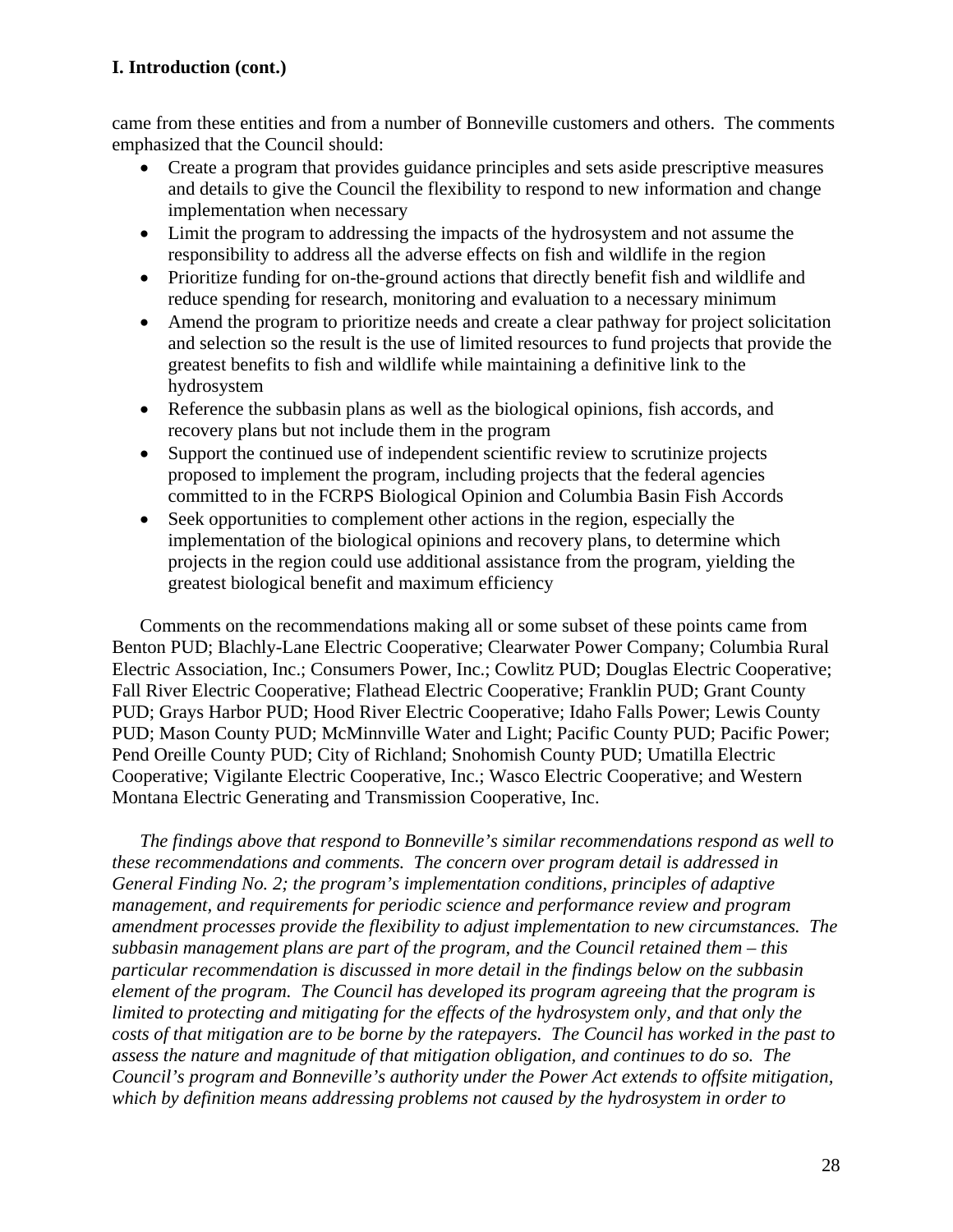*mitigate for hydrosystem impacts that cannot be mitigated on-site. Thus by necessity the program needed an assessment of the broad opportunities available to obtain cost-effective offsite mitigation, especially in coordination with the mitigation efforts of others, and also to understand the threats to the affected species from factors outside the program that could undermine the ratepayer mitigation investment. But the Council has been careful not to equate the totality of the offsite mitigation opportunities with the hydrosystem mitigation obligation – the Council agrees that these are different concepts. Finally the Council did delete the subsection identified and other material no longer relevant.* 

 *As explained in the introduction to the specific findings above, the Council did not see the need to further detail here the legal arguments submitted with the comments and recommendations. The Council did carefully consider those arguments. The findings and explanations on the recommendations and the language in the program itself explain the Council's understanding of the legal and policy context and how the Council made its decisions in that context. Particular aspects of the recommendations and comments are addressed in the findings on relevant sections below.* 

**Charles Pace:** Mr. Pace recommended a number of revisions to the Introduction (and the program's Executive Summary), most of which updated and condensed the information presented and described how the program should evolve to respond to recent developments, especially with regard to ESA developments and related agreements, and how the Council will continue to rely on the recommendations of the region's fish and wildlife managers and reviews by the Independent Scientific Review Panel as the basis for the Council's funding recommendations to Bonneville.

*The Council agreed that the Introduction and the rest of the program needed to be updated to account for recent developments, especially the developments involving the work of the federal agencies and the state and tribal resource managers in the ESA realm. The Council did not adopt the specific language recommended here by Mr. Pace, but the Council's understanding of these recent developments and the program's relationship to those developments is roughly consistent with the views of Mr. Pace in this section of his recommendations.* 

 *Mr. Pace's recommendation would have included, in the revised Introduction, a reference to the Council "consult[ing] with litigants regarding interim or 'bridge' funding of fish and wildlife projects provided by Bonneville as part of short-term agreements among parties to neither litigate nor support litigation of key elements of annual hydrosystem operations," an apparent reference to the negotiations that resulted in the Columbia Basin Fish Accords. Opposition to the accords, especially to their legitimacy at Bonneville as litigation settlements, became a main theme in Mr. Pace's subsequent comments during the amendment process. The particular revision recommended here and the subsequent comments misunderstand how the Council views the Columbia Basin Fish Accords. The Council expresses no views on the legitimacy of the accords as litigation settlements or their contribution to satisfying the federal agencies' requirements under the ESA. That is not the Council's role or within the Council's authority. All the Council has done is recognize that the* actions *in the Fish Accords intended to benefit fish and wildlife affected by the hydrosystem represent program mitigation measures as well, no*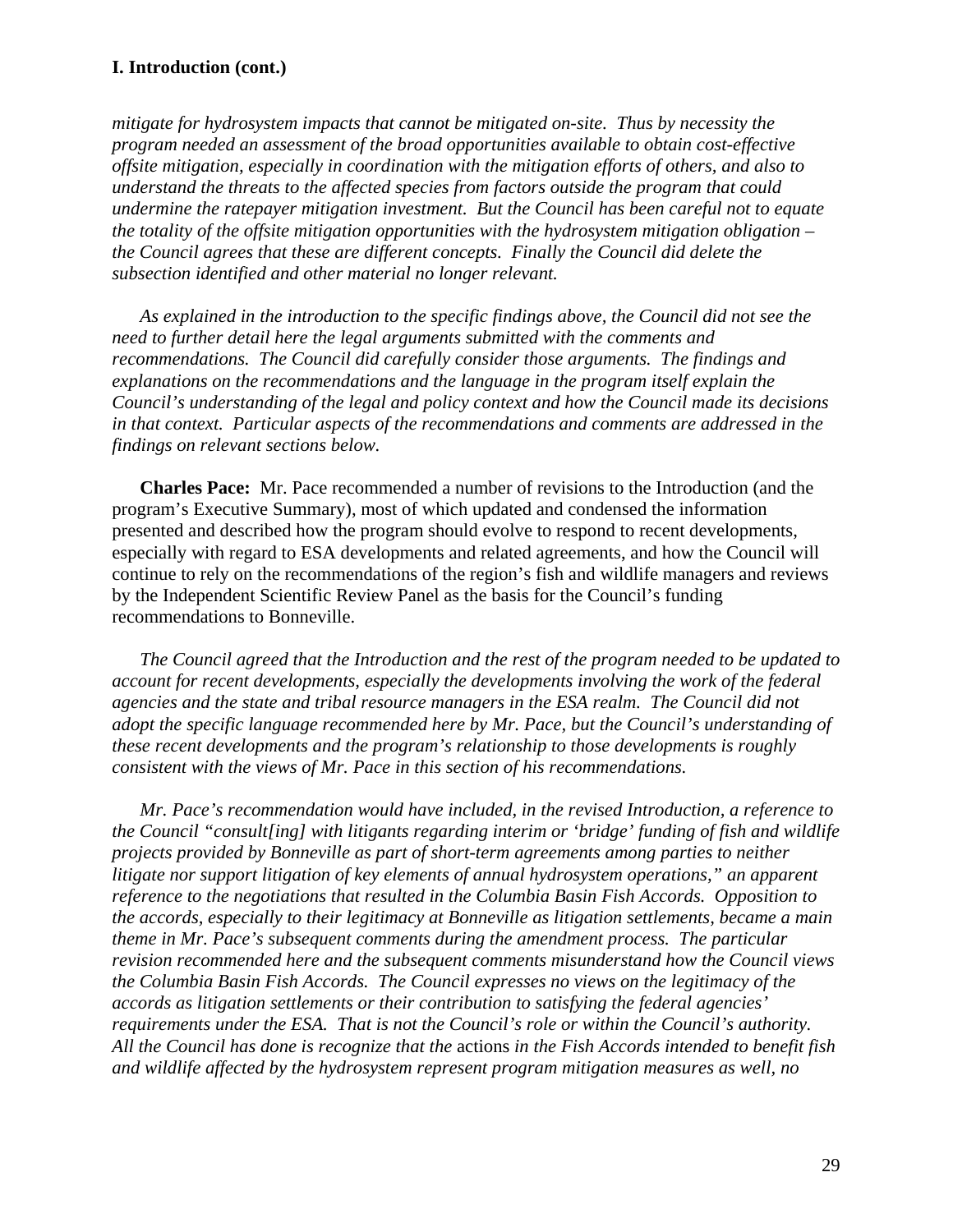*more than and no less than the recommended measures to benefit fish and wildlife that came from agencies and tribes without such signed agreements.*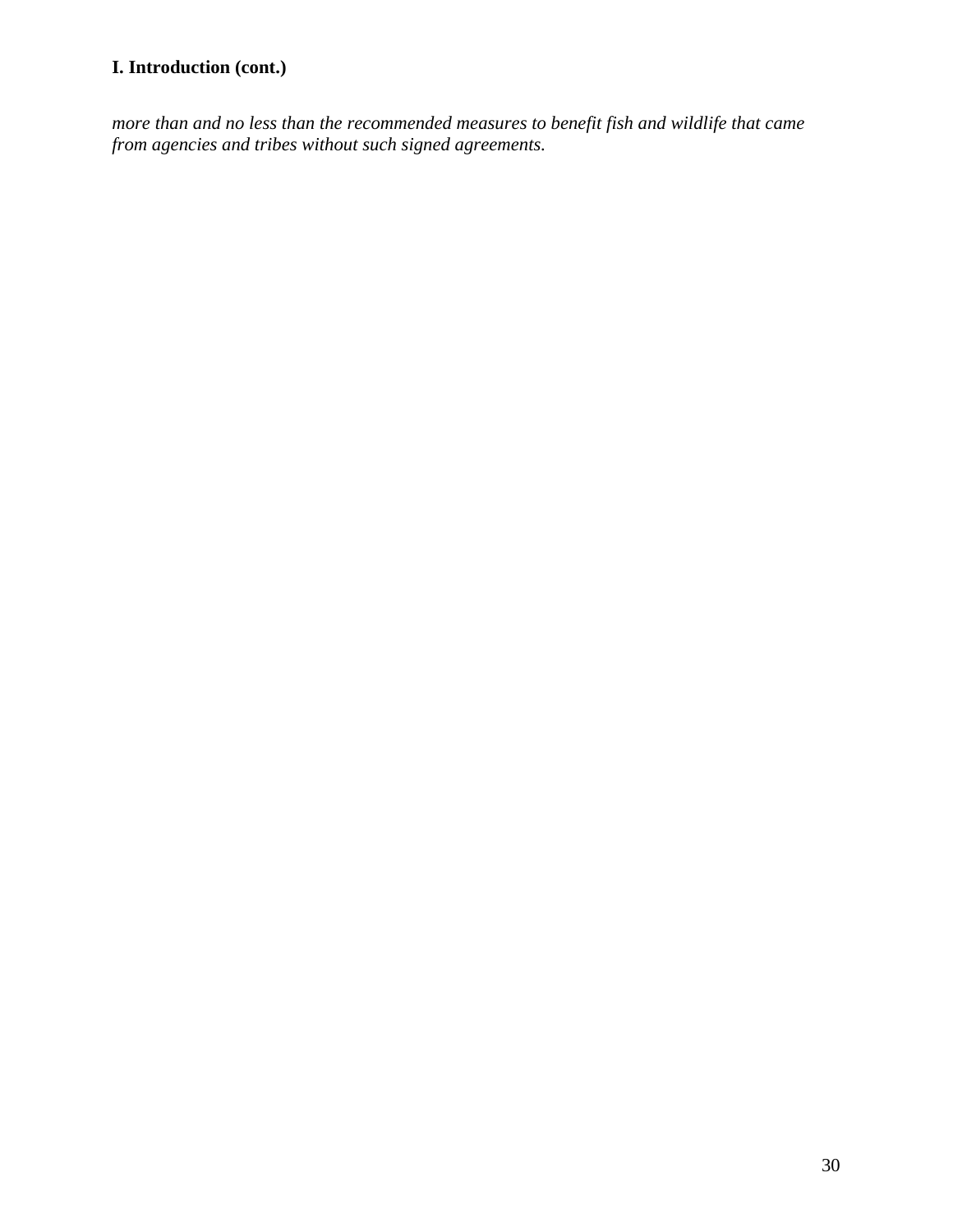# **II. Basinwide Provisions A. Vision for the Columbia River Basin**

**Idaho Department of Fish and Game (IDFG)/ Idaho Office of Species Conservation:** Idaho recommended amending the program's vision statement to the effect that the Council recognizes its broad program vision is not the sole responsibility of Bonneville to achieve. Idaho otherwise noted that its recommendations reflected strategies and measures consistent with the program's vision. Other agencies and tribes, such as the **Kootenai Tribe of Idaho**, similarly asserted that their recommended measures and other provisions were consistent with the Council's framework, vision and scientific principles.

 **Shoshone Paiute Tribes:** Recommended support for the Council's program framework, vision and basinwide provisions in general, commenting that the program provides a sound scientific framework that defines operations of the hydropower system to minimize impacts on the basin's fish and wildlife resources while systematically mitigating for the remaining damages with supplementation, habitat improvements, and other offsite mitigation actions.

 **Bonneville Power Administration:** Bonneville recommended that the program more explicitly endorse broadly shared mitigation responsibilities, in which a multitude of humancaused effects have adversely affected fish and wildlife populations. Bonneville does not equate the program's broad objectives with implementation and funding responsibilities that are solely Bonneville's. If the amended program relies solely on Bonneville for implementation, the Council should narrow and reduce the program's goals to mirror the reduced scope associated with Bonneville's responsibilities.

**Northwest RiverPartners/Public Power Council (PPC)/Pacific Northwest Generating Cooperative (PNGC)/Pacific Northwest Utilities Conference Committee (PNUCC):** The program's vision, objectives, and strategies should address mitigation of hydropower impacts, rather than all human-caused impacts. The current program vision is too broad and sets false expectations for Bonneville's contribution to regional fish and wildlife efforts. These entities recommended emphasizing in the vision that the program will coordinate and guide costeffective, science-based mitigation of hydrosystem impacts in the basin, deleting the description of the ecosystem. These entities reiterated their recommendations in comments on the draft program amendments. The Public Power Council supported the recognition in the revised Vision statement that the development and operation of the hydrosystem is not the only human cause of adverse effects to fish and wildlife in the basin.

 The Oregon Department of Fish and Wildlife commented that the customer groups' recommended vision statement -- "The vision for this program is to successfully coordinate and guide cost-effective, science based mitigation of hydrosystem impacts in the Columbia River Basin" -- is far too narrow to describe what the program is trying to accomplish with regard to fish and wildlife and other desired benefits from the river. Oregon recommended the vision statement in the existing program remain with an addition that the desired "ecosystem is ecologically resilient and able to maintain its characteristics in the face of environmental variation."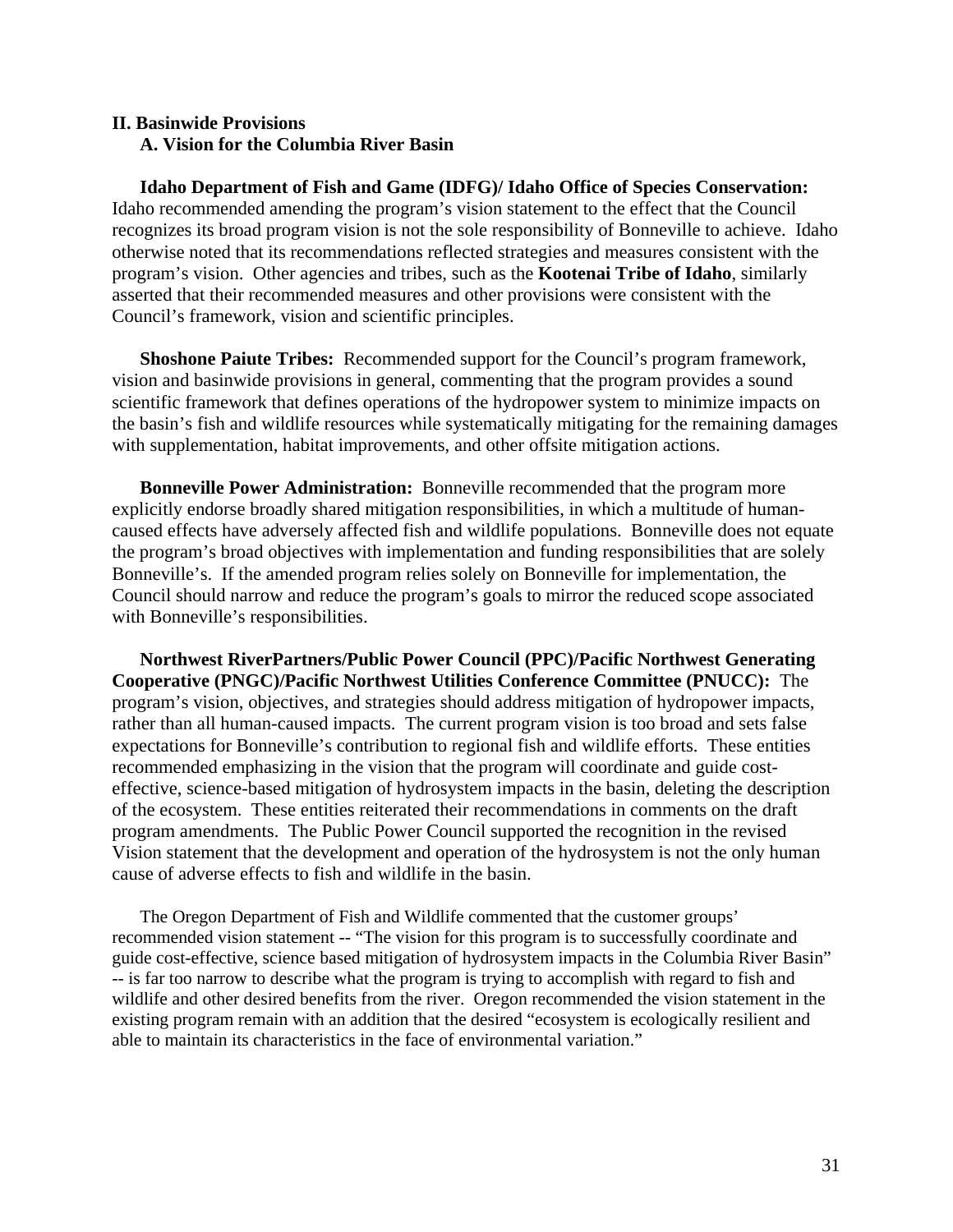# **II. Basinwide Provisions – Vision (cont.)**

 The Idaho Water Users commented in support of the vision statement in the draft program amendments, including the reference (retained from the previous vision) that program actions must be consistent with an adequate, efficient, economical, and reliable power supply.

*The Council retained the vision statement from the existing program. The individual agency and tribal recommendations and the CBFWA recommendation supported the program's vision at least implicitly, and in many ways explicitly. Consistent with these recommendations, the Council did amend the vision statement to recognize that the development and operation of the hydrosystem is not the only human cause of adverse effects to fish and wildlife in the basin and that improving conditions for fish and wildlife affected is a shared responsibility with citizens, private entities, and government agencies throughout the region. 2009 revised program, at 13. The revised program recognizes that successful mitigation efforts must involve a coordinated strategy involving actions funded by various entities. As noted above, in response to related recommendations from CBFWA, Bonneville, and Northwest RiverPartners, et al., other sections of the program also appropriately recognize and describe the extent and limits of the responsibility of the Fish and Wildlife Program, Bonneville, and the ratepayers for the hydrosystem's effects on fish and wildlife. 2009 revised program, at 14-15, 21, 114-16. See also the findings for the subbasin plan amendments in 2005, also a part of this program, http://www.nwcouncil.org/library/2005/2005-13.pdf, pp. 66-67. Because the program is required to protect, mitigate, and enhance fish and wildlife, including related spawning grounds and habitat, on the Columbia River and its tributaries, the Council believes it is appropriate and important to present a vision of what that would look like. The focus in the program itself must be on what benefits fish and wildlife. The Council did not add the line recommended by Oregon that the ecosystem be ecologically resilient and able to maintain its characteristics in the face of environmental variation. Similar concepts of ecosystem resilience and environmental variation are part of the scientific principles and the environmental objectives. 2009 revised program, at 17-18, 25-26.* 

 **Oregon Department of Fish and Wildlife:** ODFW recommended that the Council include in the program vision the outcome of an ecologically resilient ecosystem, in which waters meet quality standards under the Clean Water Act.

*While not using the precise words recommended by ODFW, the program vision and scientific principles do envision an ecologically resilient ecosystem. The Council did not add this particular reference to the Clean Water Act, as meeting the water quality standards of the Clean Water Act is not within the particular purview of the Council's Fish and Wildlife Program under the Northwest Power Act, even as the program recognizes that improving water quality is one key aspect of improving the habitat conditions for fish in the river.* 

**Charles Pace:** Mr. Pace recommended a number of edits to the vision statement, none of which in the judgment of the Council would have materially changed the meaning of the revised program. Mr. Pace recommended balancing the statement in the vision that actions must be consistent with an adequate and reliable power supply with a statement to the effect that "[s]imilarly, actions taken under the Council's regional power plan must be consistent with measures to sustain fish and wildlife populations and mitigate for the adverse effects of system operations."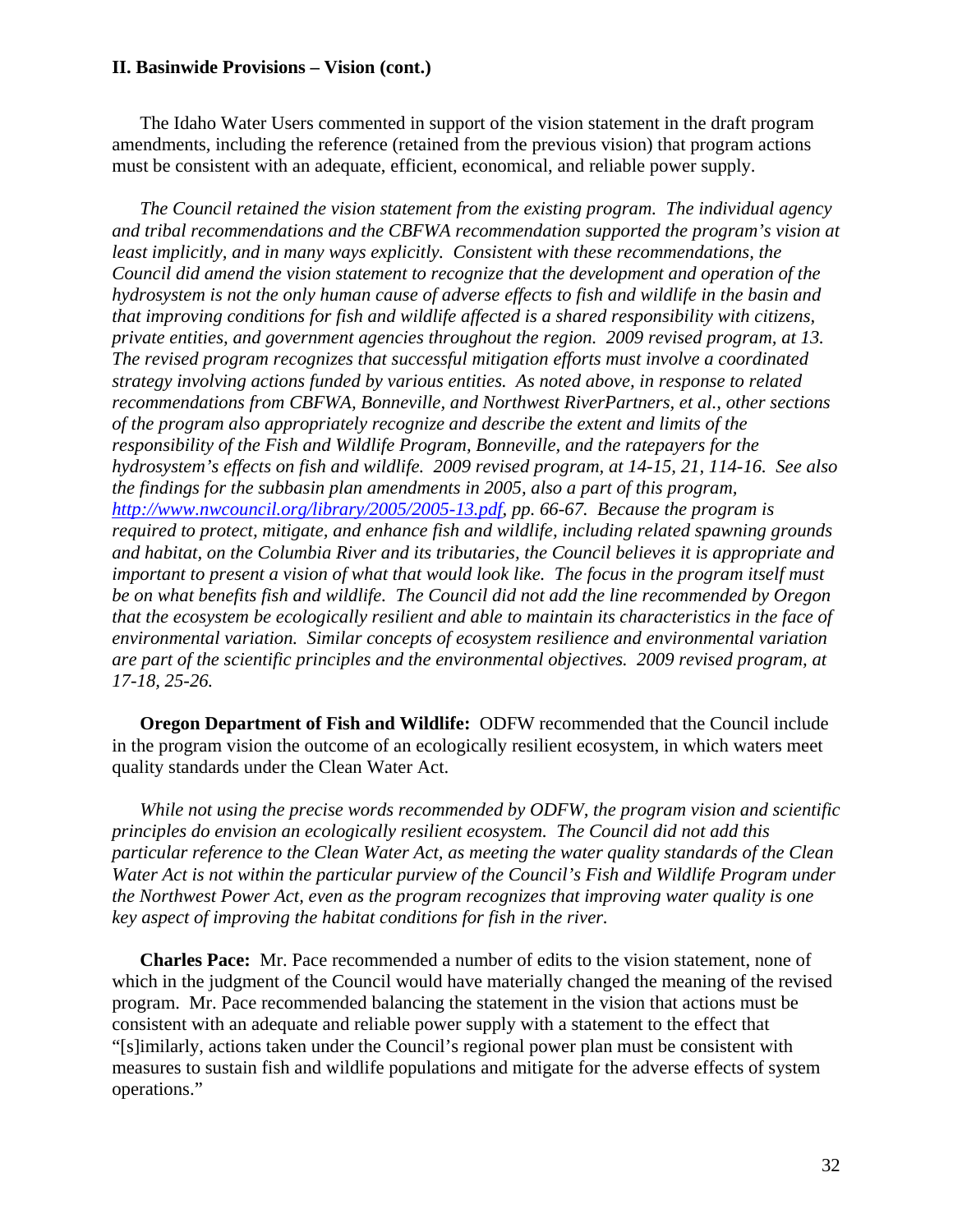# **II. Basinwide Provisions – Vision (cont.)**

 *The program's vision statement is consistent with the content of the amended vision statement from Mr. Pace, even if the language is not the same. The Council agrees with Mr. Pace that the Council has dual obligations -- to develop a program that protects from and mitigates for hydrosystem effects on fish and wildlife in as sustainable a way as preserving an adequate, efficient, economical, and reliable power supply.*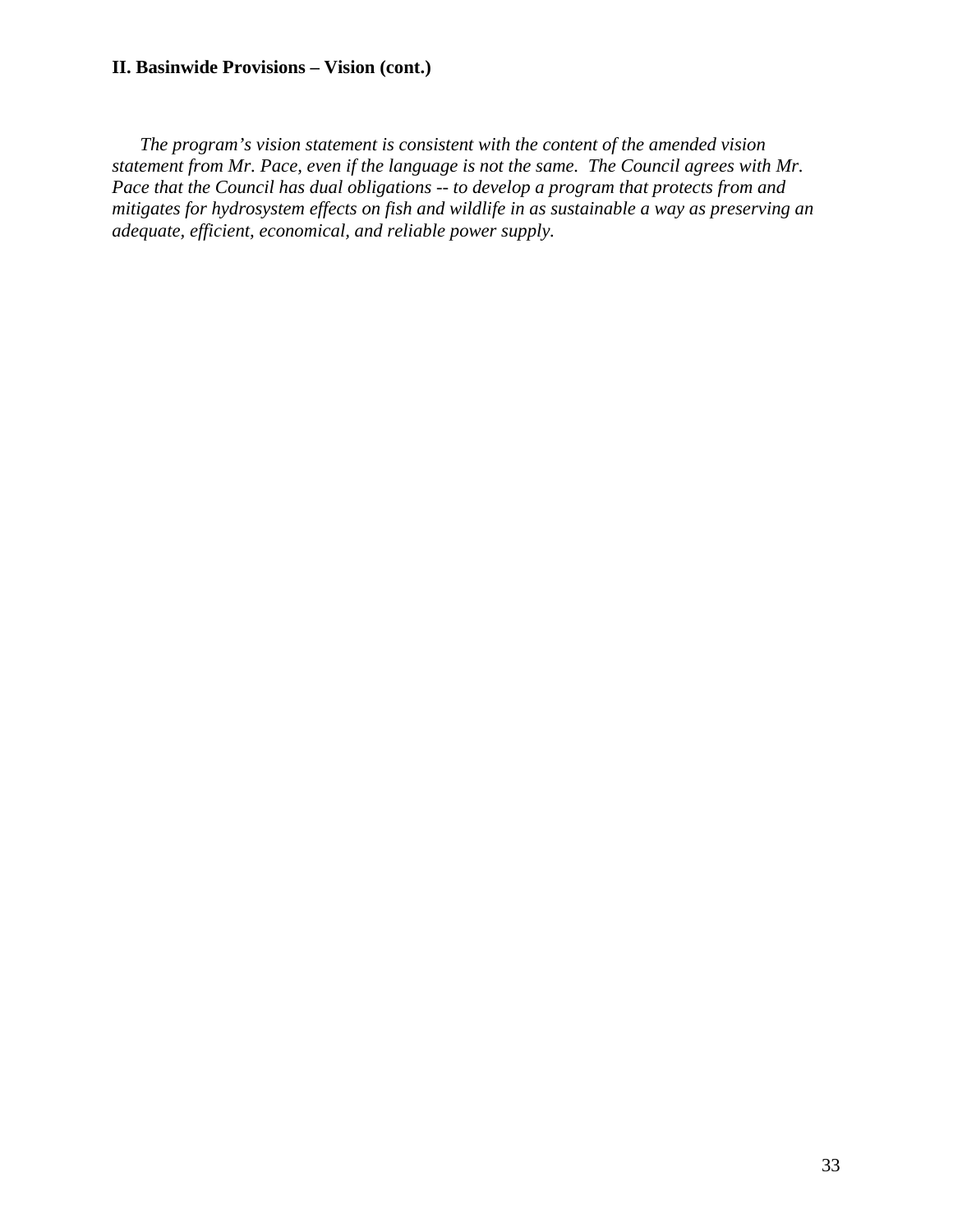# **II. Basinwide Provisions A. Vision for the Columbia River Basin Planning Assumptions**

 **Idaho Department of Fish and Game (IDFG)/ Idaho Office of Species Conservation:** Recommended retaining the program's planning assumptions and scientific principles.

*The Council largely retained the Planning Assumptions in the existing program, with relatively minor additions, revisions, and reorganization described below. 2009 revised program, at 14-16. The CBFWA recommendations and the individual agency and tribal recommendations either did not mention the planning assumptions or generally supported them in implicit or explicit ways.* 

**Bonneville Power Administration:** Bonneville provided a number of recommendations and comments about the scope of the program's authority and Bonneville's authority and obligations under the Northwest Power Act. Bonneville made clear that for it to support broad and ambitious mitigation and recovery objectives, such as it sees reflected in the subbasin plans; Bonneville needs the Council to clarify that the program does not equate these broad program objectives with implementation and funding responsibilities that are solely Bonneville's. If the Council expects the program to contain only what Bonneville is responsible to implement, the Council should narrow and reduce the program's goals to mirror the scope of Bonneville's responsibilities.

 Off-site mitigation measures funded by Bonneville should have a clear nexus to Bonneville mitigation responsibilities that remain after taking into account the benefits of on-site mitigation. Bonneville's responsibility to implement off-site mitigation that addresses off-site impacts unrelated to the development and operation of the FCRPS should be shared in partnership with the parties responsible for those impacts. Bonneville recommended the focus of off-site mitigation efforts in the program be changed to involve new program partners and innovative, market-based alternatives to broaden ecosystem restoration activities and to also create a greater base of program support and participation. Also, the program should reflect a systemwide mitigation planning approach for all hydrofacilities in the basin, such as by taking FERC license requirements into account, thereby providing for potentially enhanced biological synergies resulting from greater coordination between the region's hydropower project owners and operators.

 *These recommendations and comments are relevant to the basic program framework and to the program's vision, and so they have been identified and responded to briefly above. They are also relevant to the planning assumptions, as that is where the Council has included program language that is most directly on point. As already explained above, language in the planning assumptions and elsewhere in the revised program is consistent with the premise underlying Bonneville's recommendation – Bonneville and its ratepayers are to bear only the cost of measures designed to deal with adverse impacts of the hydroelectric facilities on fish and wildlife. The program appropriately describes and is consistent with the scope of the mitigation obligation, including off-site mitigation. 2009 revised program, at 14-15, 21, 114-16; findings for the subbasin plan amendments in 2005, also a part of this program,*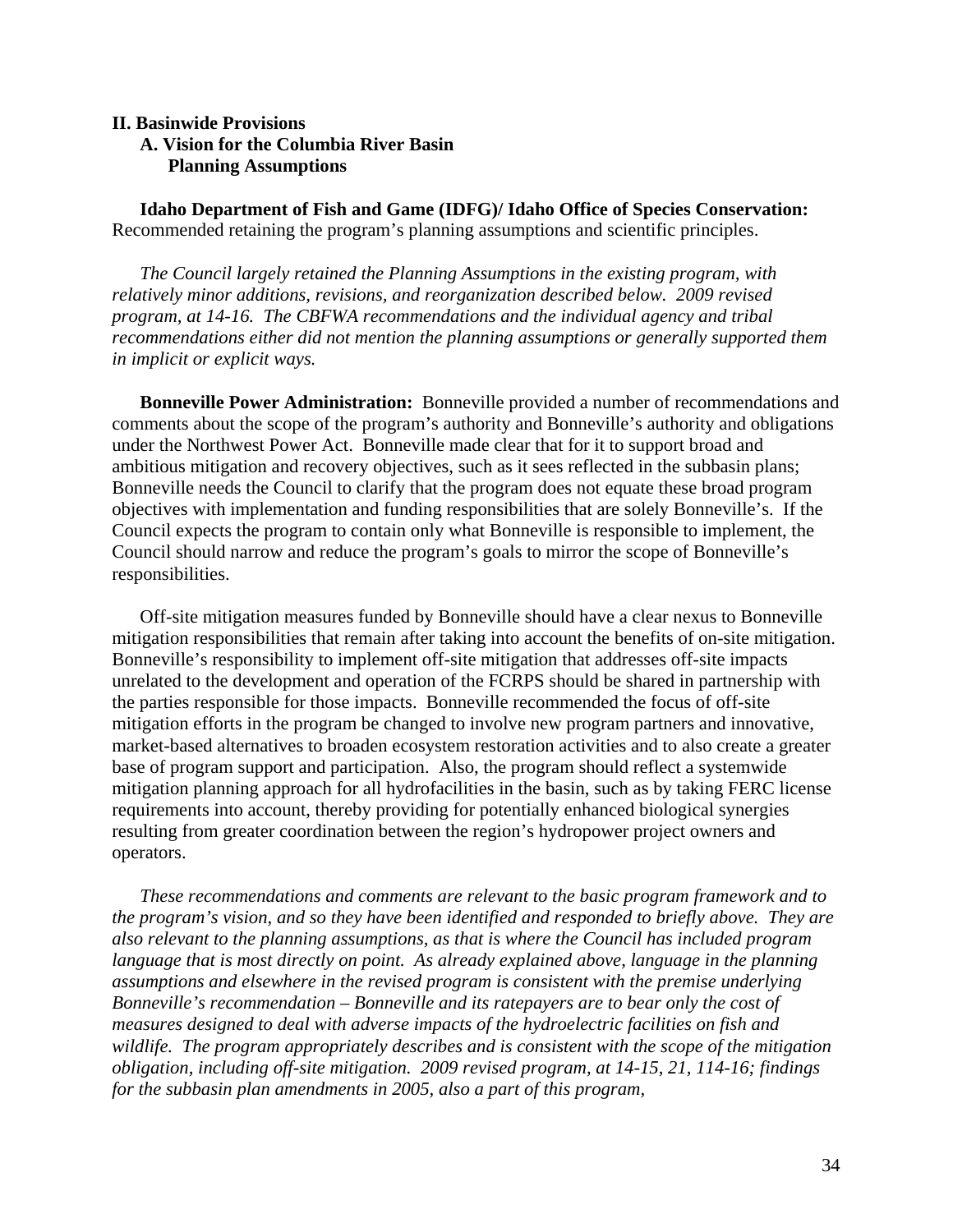# **II. Basinwide Provisions – Planning Assumptions (cont.)**

*http://www.nwcouncil.org/library/2005/2005-13.pdf, pp. 66-67. At any one time, the program itself and program implementation includes measures addressing both the direct impacts of the hydrosystem and off-site mitigation to mitigate for the impacts of the Columbia hydropower system on fish and wildlife. All such measures are within Bonneville's authority to fund under the Northwest Power Act, as direct action, alone, is currently insufficient to mitigate for the impacts of the Columbia hydropower system on fish and wildlife. The link to the hydrosystem that allows off-site mitigation measures to be included in the program, and thus funded by Bonneville, is whether the mitigation measure will provide protection or mitigation benefits for fish or wildlife adversely affected by the hydrosystem, benefits that can be said to compensate for effects not already mitigated. There is no legal reason or need to find a link between the offsite problems addressed and the effects of the hydrosystem; the link that makes offsite mitigation available under the Power Act is the focal species to be benefitted by the offsite action – has that species been affected by the hydrosystem and will the offsite mitigation action in some way mitigate for those effects?* 

 *The revised program is also consistent with this recommendation in recognizing that owners and operators of non-federal hydrosystem facilities, and the federal agency that regulates these facilities, also have a share in the mitigation responsibility under the Power Act. See 2009 revised program, at 8, 31, 64-65, 71, 72, 108-10, Appendices B, C; see also findings for the subbasin plan amendments in 2005, http://www.nwcouncil.org/library/2005/2005-13.pdf, pp. 36- 37, 66.* 

 *Finally, the revised program is consistent with Bonneville's views to the extent it recognizes that program implementation provides an opportunity to integrate and coordinate projects and programs funded by entities other than Bonneville, and thus to make the program more effective in combination with the coordinated activities of others where appropriate. The program recognizes the importance of pursuing opportunities to coordinate with other federal, state, tribal, Canadian, and volunteer fish and wildlife restoration programs as Bonneville and others work to implement the program. Subbasin planning strongly supported this approach. But to the extent Bonneville's views on partnerships and shared responsibility could be interpreted to mean that Bonneville will not or cannot expend Bonneville funds in offsite mitigation without partnerships, that would not be a correct way to understand Bonneville's mitigation authority and obligation under the Power Act. Bonneville carries its unsatisfied mitigation obligation into areas out of the mainstem hydrosystem, guided by the program, looking for opportunities to enhance conditions for the affected species in mitigation. Bonneville can be the sole funding source to obtain that mitigation, especially when appropriate partnerships and coordinated efforts are not available or are no more efficient than Bonneville acting on its own.* 

 **Deschutes Basin Board of Control:** Stemming from difficulties over obtaining Bonneville funding of a proposed project, the Deschutes Basin Board of Control recommended that the Council define off-site mitigation so it is clear that if a proposed project benefits Columbia River salmon or steelhead runs, that project has the appropriate nexus to the FCRPS mitigation responsibility. The Board of Control also recommended that all Bonneville funding be recognized as a non-federal match required by other federal funding programs, since the Bonneville funds are paid by Northwest ratepayers. And finally the Board of Control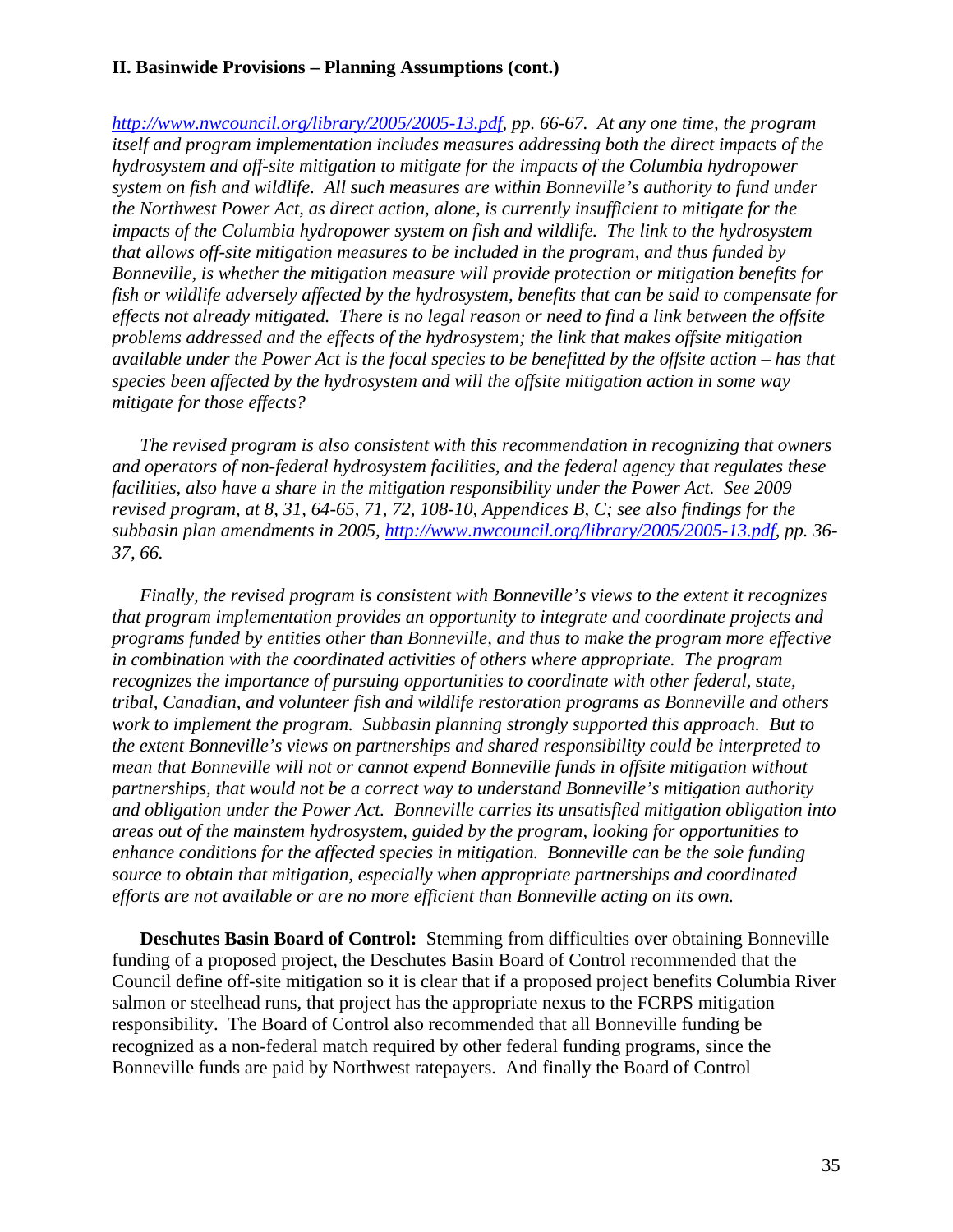## **II. Basinwide Provisions – Planning Assumptions (cont.)**

recommended funding for its particular project, which the Board of Control asserted has been rejected by Bonneville improperly for lack of a nexus to the FCRPS mitigation responsibility.

 In a comment on the recommendations, the Deschutes River Conservancy supported the recommendation of the Deschutes Basin Board of Control, and called for the program to recognize the entirety of the Deschutes subbasin as an anadromous subbasin.

 *This recommendation could be relevant to a number of sections of the program. The Council is addressing it here because of the off-site mitigation/FCRPS nexus subject. The finding just above largely responds to this recommendation as well. The Council has described how it understands the scope of the program's and Bonneville's off-site mitigation authority and obligation. Consistent with the basic principle expressed in the Board of Control's recommendation, the Council stated that the link to the hydrosystem that allows off-site mitigation measures to be included in the program, and thus funded by Bonneville, is whether the mitigation measure will provide protection or mitigation benefits for fish or wildlife adversely affected by the hydrosystem, benefits that can be said to compensate for effects not already mitigated. The Council recognizes that it recommended this project for funding in the FY 2007-09 process, and that Bonneville declined to fund out of concerns about the federal hydrosystem responsibility. The Council decided not to examine the application of this principle to this subbasin-specific and project-specific dispute in this amendment process.. The subbasin plan update process may be an appropriate forum for reconsidering responsibility for mitigation objectives and strategies in the Deschutes subbasin. 2009 revised program, at 112. The Council did include the Board of Control's recommendation as one of the specific measures in the program and potentially available for implementation under the conditions and guidelines outlined in the program. The question of whether this particular project is appropriately within the scope of the mitigation authority of Bonneville can also be reexamined if and when presented again for implementation. See 2009 revised program, at 14-14, 114-16, Appendix E at 161-62, 166; General Finding No. 2. Finally, while the Council agrees with the logic of the Board of Control's view that Bonneville funding qualify as a non-federal match for other federal funding programs, that is a determination for the other federal agencies to make, not the Council.* 

 The Council received a number of recommendations and then comments on what is known as the 'in lieu" provision in Section  $4(h)(10)(D)$  of the Power Act and on how Bonneville should understand and apply that provision. Recommendations included:

**Columbia Basin Fish and Wildlife Authority:** Recommended that the program should define Bonneville's "in-lieu" funding restrictions, in Section 5.1.1 of the CBFWA recommendations.

**Coeur d'Alene Tribe, Kalispel Tribe, Spokane Tribe, Upper Columbia United Tribes:** These tribes also recommended that the program define the scope of Bonneville's "in lieu" restriction on funding contained in Section 4(h)(10)(A) of the Northwest Power Act, recommendations consistent with the CBFWA recommendations. For example, the Coeur d'Alene Tribe recommended the in lieu restriction apply only where expenditures are authorized or required, not when the underlying activity is authorized but funding has not been appropriated, a principle also in the CBFWA recommendation. The Kalispel Tribe, Spokane Tribe, and UCUT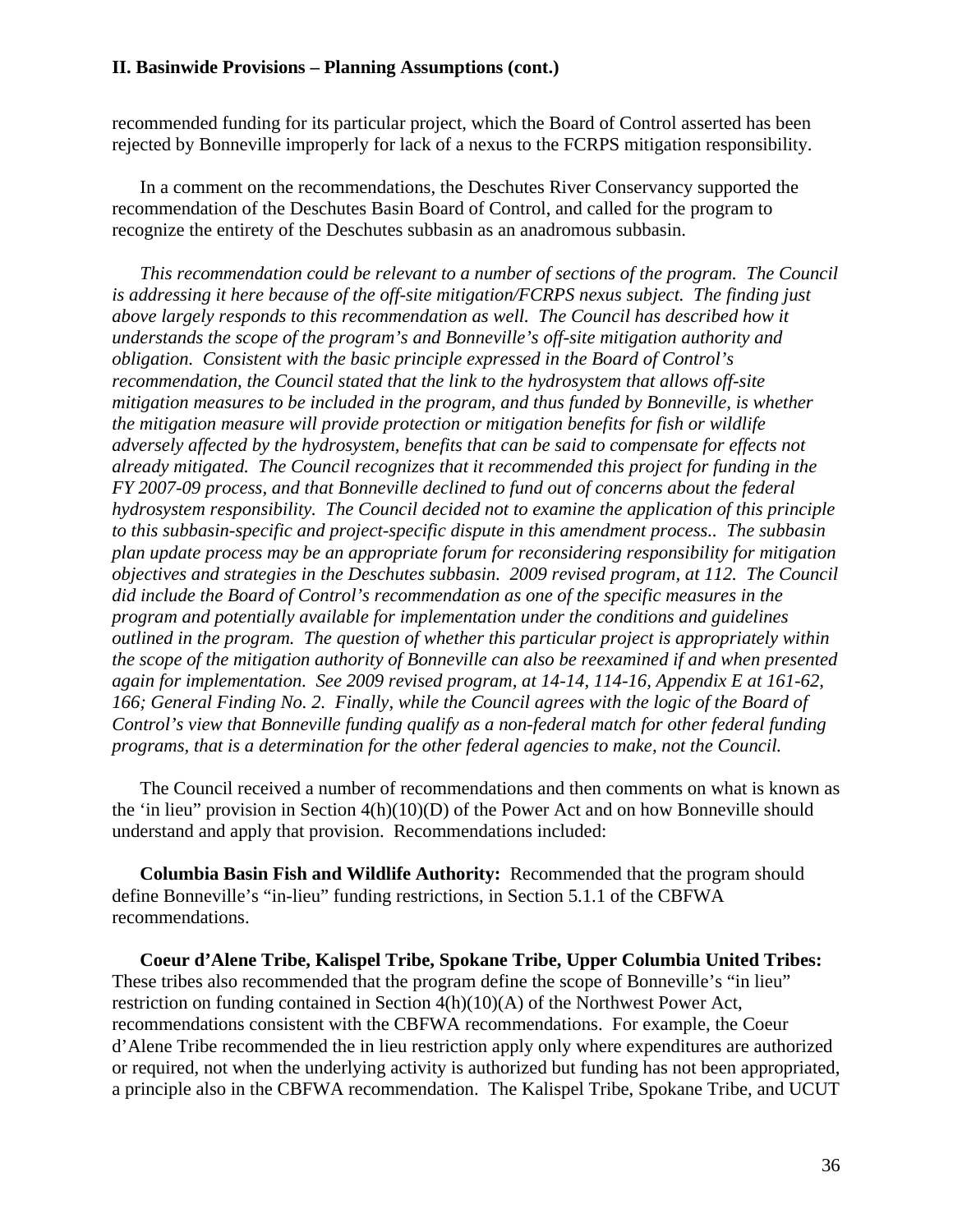recommendations similarly provided that the in lieu funding prohibitions should apply only when funding is actually available, or is required of an entity as a non-discretionary expenditure, giving five examples of when the in-lieu policy strictly applies, that is, when an entity is required to make an expenditure as a legislative mandate. The Upper Columbia United Tribes commented on the recommendations urging the Council to act consistent with these tribes' in lieu recommendations.

 Charles Pace commented in support of the UCUT/Spokane Tribe/Coeur d'Alene Tribe recommendation concerning "in-lieu" funding.

**Burns Paiute Tribe:** The Burns Paiute Tribe expressed "serious reservations" about the way Bonneville has interpreted the in lieu provision in the past and believes that Bonneville has over-emphasized per-project cost share as a method for avoiding in lieu issues. The Burns Paiute Tribe, in addition to CBFWA's proposed language, recommended additional language emphasizing that Section 4(h)(10)(A) places a narrow limit on Bonneville's authority to fund offsite activities and that methods other than per-project cost sharing should also be implemented to resolve in lieu issues.

**NOAA Fisheries/U.S. Fish and Wildlife Service:** Abstained from all of the implementation recommendations in Section 5.1 of the CBFWA recommendations.

 **Bonneville Power Administration:** Bonneville objected to the Council defining in the program the meaning or reach of the "in lieu" provision, arguing that this is a determination committed to Bonneville's authority. Bonneville did recommend that the Council instill a more principled application of cost-share expectations within the evaluation of projects that present in lieu constraints to expand the base of financial support. Applying in lieu considerations to project approvals and funding decisions can prompt cost-sharing, creating additional "headroom" for new project starts and buffering the negative effects of escalating fixed-costs within Bonneville's level of spending through the rate period.

*The Council proposed the insertion of a provision on the "in lieu" subject in the Implementation Provisions in the draft program amendments.* Comments on the draft and on the recommendations included: CBFWA commented in support of the full CBFWA recommendation concerning the "in lieu" language. The Burns Paiute Tribe commented with concerns about Bonneville's use of the "in lieu" provision as a reason to not fund and to take funding away from tribal projects. The Yakama Nation commented that the "in lieu" limitation is not a general limitation on Bonneville spending on off-site mitigation activities because of the fact that another entity may have responsibility for that offsite problem. It is instead a limit on the supplanting of specifically authorized or required "expenditures." The Yakama Nation recommended further regional discussions regarding the appropriate scope of Bonneville's "in lieu" policy. The Upper Columbia United Tribes commented that the program language should be more extensive, including definitions and more explicit guidance as to what constitutes an in lieu funding situation. Bonneville commented objecting to the proposed language, and noted that if the Council did include language on this subject in the program, it should align the in lieu prohibition language in the program with the language, purpose, and intent of the Power Act.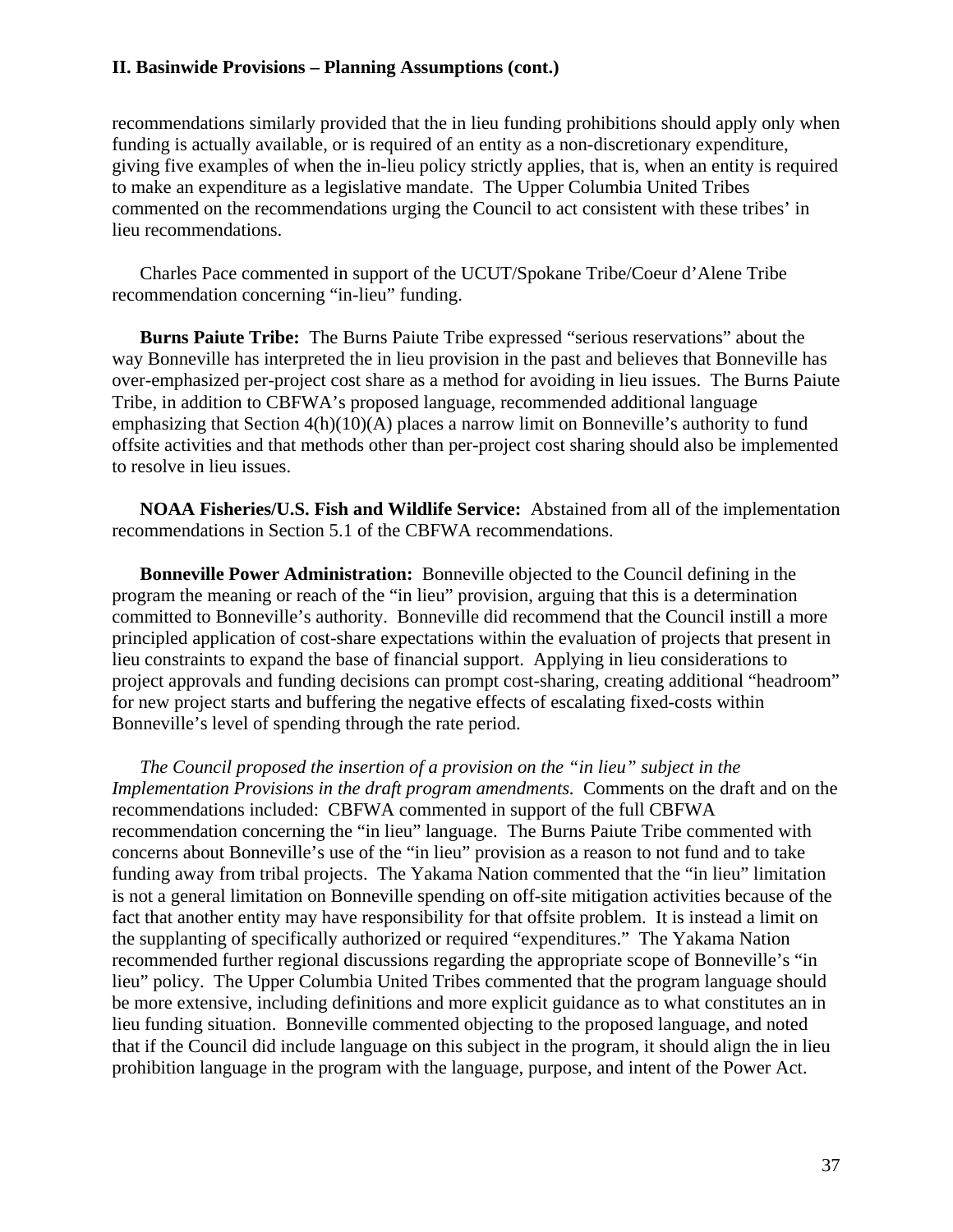*This set of recommendations and comments concern Bonneville's application of the in lieu provision in Section 4(h)(10)(A): "Expenditures of the Administrator pursuant to this paragraph shall be in addition to, not in lieu of, other expenditures authorized or required from other entities under other agreements or provisions of law." The Council agrees with Bonneville that whether a proposed expenditure runs afoul of the "in lieu" prohibition is ultimately a Bonneville determination. The Council does believe it is appropriate to state the Council's expectations or assumptions for how Bonneville will interpret and apply the in lieu prohibition in implementing the program, especially as the Council -- and obviously the agencies and tribes involved in the program – have had some concerns over how Bonneville has applied the in lieu provision in the past few years. The Council has been particularly concerned in the last few years with what has seemed to be inconsistent application of the in lieu limitation and with what seems to be a tendency at Bonneville to transform what is a hard legal prohibition on funding into a broad cost-share policy. As the Council explained in its funding recommendations to Bonneville for FY 2007-09:* 

*"Bonneville has a legal obligation under the Northwest Power Act to protect, mitigate, and enhance fish and wildlife adversely affected by development and operation of the Columbia hydrosystem. This is Bonneville's responsibility. To help meet this obligation, Bonneville has the authority to fund on-site protection and mitigation actions, offsite habitat and production enhancements, and associated monitoring, evaluation, and coordination activities. Section 4(h)(10)(A) of the act then limits that authority in one particular way, in what is called the "in lieu" provision: "Expenditures of the Administrator pursuant to this paragraph shall be in addition to, not in lieu of, other expenditures authorized or required from other entities under other agreements or provisions of law."* 

*"The Council has encouraged Bonneville over the years to develop a policy to help guide Bonneville, the Council and project sponsors through in lieu situations. Bonneville has been working to develop such a policy, the most recent version communicated to the Council in an August 3, 2006, letter from Greg Delwiche, Vice President for Environment, Fish and Wildlife. While there is still work to do before the policy is final, it is a satisfactory place to start. The policy is particularly sound by emphasizing that in situations in which an entity other than Bonneville has overlapping authority to do the type of work represented by a project proposed for Bonneville funding, the key inquiry will be one of proof about expenditures -- that is, whether it can be shown that Bonneville's funds would be coming in addition to the expenditures of the other entity and not in lieu of or supplanting the funds of the other.* 

*"The Bonneville in lieu policy is also sound in recognizing that '[r]easonable cost-sharing (where Bonneville funding is a portion of the overall proposed budget for a proposal) can demonstrate that Bonneville's funding is not supplanting that of another entity already authorized or required to undertake the activity.' On the other hand, the Council believes the policy is not yet sound in the way it overemphasizes per-project cost sharing as the primary or preferred or default way of proving the absence of an in-lieu problem. There are other ways of equal legal validity to prove that Bonneville's funds are in addition to and not in lieu of the funds of another entity with overlapping authority. The most obvious, and likely the most common, would be at a scale or level above individual projects, situations in which*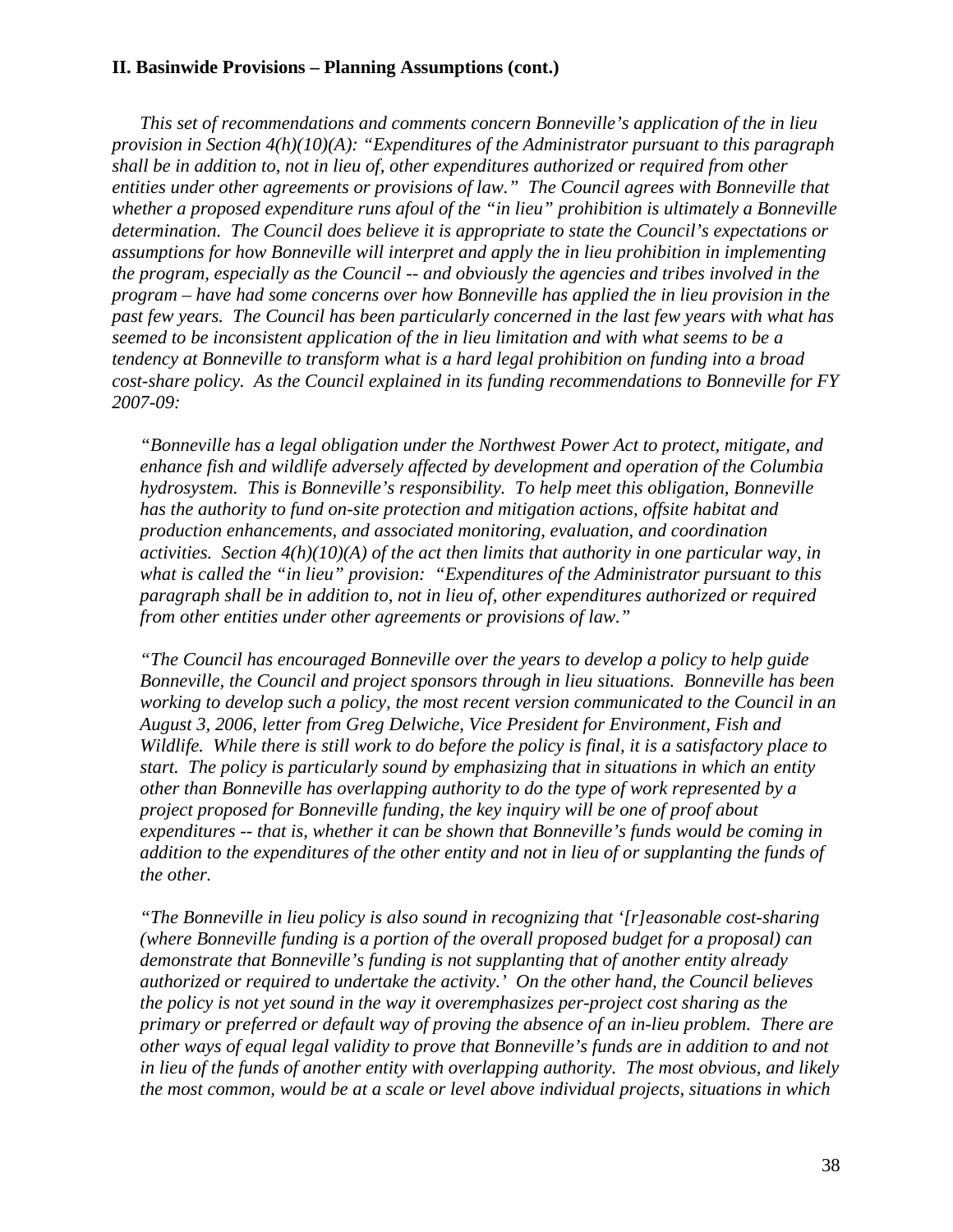*Bonneville and the other entity are funding activities in parallel or in complement (such as different riparian improvement projects in the same area, or different aspects of a monitoring program), even if no particular project is cost-shared. Bonneville has developed just such an approach in a recent Memorandum of Understanding with the Forest Service; there is no reason the approach cannot work elsewhere, and it need not be implemented only by agreement. The Bonneville letter does recognize the need to consider other 'remedies' besides per-project cost sharing for an in-lieu concern, and the Bonneville staff are committed to working with the Council staff to develop these concepts further for consideration by the Council and Bonneville management. The Council expects to be able to consider a further policy proposal early in FY 2007."* 

 *Consistent with how the Council understands the provision, and consistent with the recommendations received here from CBFWA and individual agencies and tribes, the Council thus added as a planning assumption that the Council expects Bonneville to apply the in-lieu prohibition on Bonneville funding only when the proposed expenditure of Bonneville funds would clearly substitute for expenditures actually authorized from another funding source. The Council also committed to working with Bonneville and others on appropriate application of the in-lieu provision. 2009 revised program, at 14-15.* 

**Columbia Basin Fish and Wildlife Authority:** In Section 2.0.5 of its recommendations, CBFWA recommended that the Council "Add Language Discussing the Impacts of Climate Change and Human Population Growth in the Overarching Strategies Section."

**Bonneville Power Administration:** The program should incorporate human population change into fish and wildlife mitigation planning. While Bonneville's mandate extends to mitigating FCRPS dam impacts only, it is critically important that the program's fish and wildlife investments be coordinated with and take into account other efforts and other information re the risks and impacts of climate change and population growth.

**Northwest Sportfishing Industry Assn:** Develop principles and strategies for adapting to population growth and land use changes in the basin; authorize a strategic analysis and make recommendations; much is being done but there is a great opportunity for coordination and guidance of the many entities that apply their efforts.

 *Consistent with these recommendations and with many similar recommendations and comments received (such as from the Clark Fork Coalition) that are relevant to other sections of the program, too, the Council included consideration of climate change effects on fish and wildlife in several program sections. In the basinwide planning assumptions, the Council emphasized that it is appropriate for the Council to seek the best available scientific knowledge regarding the effects of climate change on fish and wildlife, and to consider the scientific data on climate change, when recommending strategies and implementing measures for the program. The Council also required future program planning efforts to take into account any potential effects that increases and shifts in human population may have on fish and wildlife habitats. In the Mainstem Plan, the Council called on federal action agencies, in coordination and collaboration with others, to take actions to support the advancement of runoff forecasting techniques and assess whether climate change effects are altering or likely to alter critical river*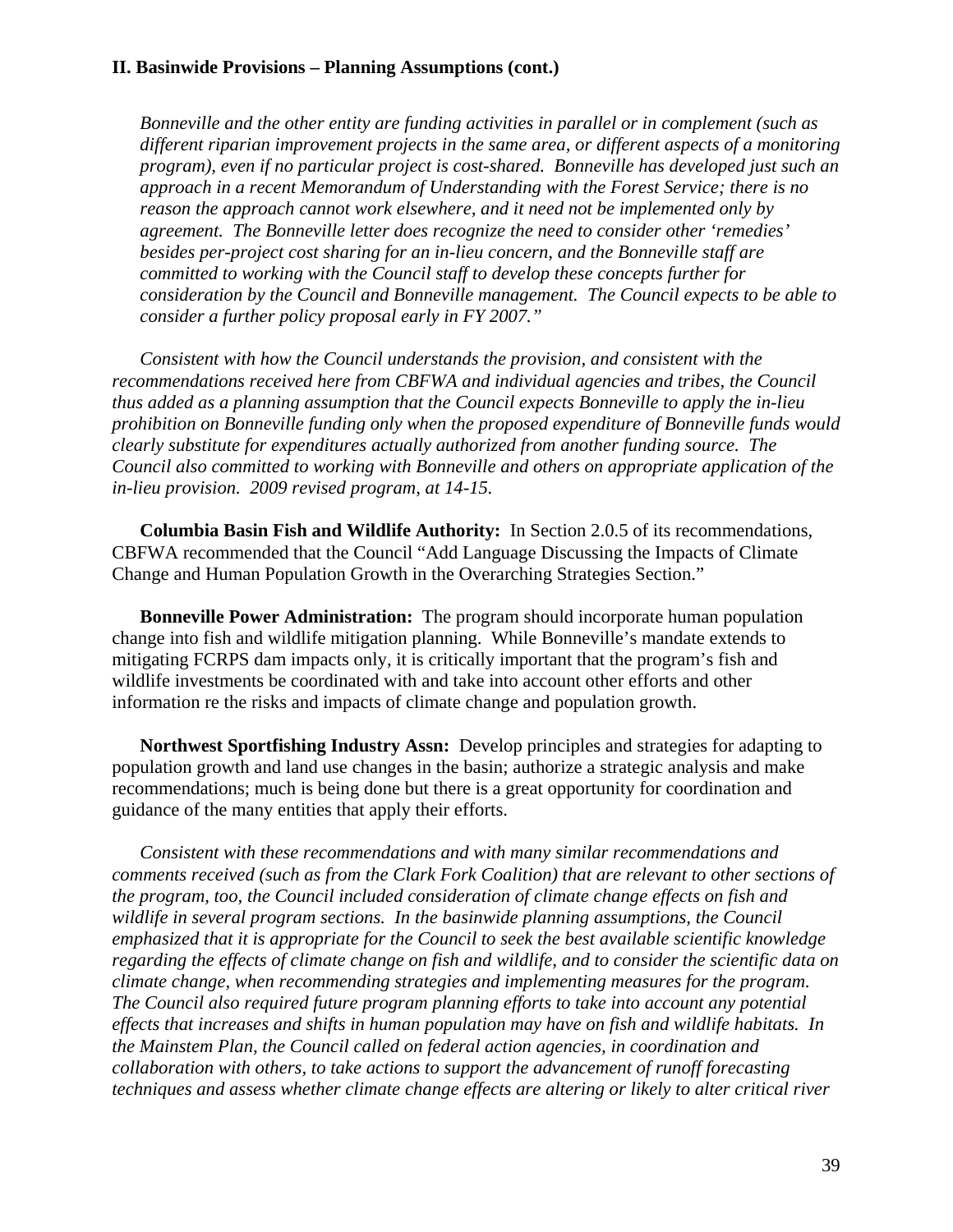*flows or other habitat attributes in a way that could significantly affect fish or wildlife important to the program. At the subbasin level, the Council requested that any modifications or updates to subbasin plans take into account, to the extent possible, impacts from both climate change and human population growth and movement. 2009 revised program, at 15, 69, 78, 97, 112; see also General Finding No. 6. The recommendations and comments on these subjects, and the Council's consideration, have been ably assisted by two review reports in 2007 from the Independent Scientific Advisory Board: "Climate Change Impacts on Columbia River Basin Fish and Wildlife," ISAB 2007-2, http://www.nwcouncil.org/library/isab/isab2007-2.htm; and "Human Population Impacts on Columbia River Basin Fish and Wildlife," ISAB 2007-3, http://www.nwcouncil.org/library/isab/isab2007-3.htm.* 

 **Northwest RiverPartners/Public Power Council (PPC)/Pacific Northwest Generating Cooperative (PNGC)/Pacific Northwest Utilities Conference Committee (PNUCC):** These entities recommended a number of revisions to the program that were relevant to or directly amended provisions in the Planning Assumptions. A couple simply updated the program; others had more substantive relevance:

- Focus on mitigation for hydrosystem impacts only; some strategies to recover and rebuild fish and wildlife are beyond the scope of the program, although the program must make sure its actions complement other activities in the basin; enhancement activities that are off-site should be pursued only if objectives for adequate protection and mitigation can't be achieved at the dams.
- Delete an assumption that Bonneville should make available sufficient funds to implement measures in the program in a timely fashion.
- Recommended against complex experimental approaches in general; rather, management actions must be based on best available science and founded on sound scientific principles; did not object to planning assumption directly about artificial production actions as needing an experimental, adaptive management design.
- Deleted language indicating that the non-dam-breaching assumption can change.
- Deleted mention of the "natural river" and "natural river processes."
- Deleted reference to pursuing restoration of anadromous fish into areas blocked by dams.
- Eliminate any reference to harvest benefits.

 *The recommendation with regard to the scope of the program and Bonneville's mitigation obligation has been responded to above. The Council revised the language concerning its assumptions regarding Bonneville funding, and in doing so deleted the line about Bonneville making available sufficient funding in a timely manner. The Council considers the principle still valid, however, and includes similar project funding expectations in the Implementation Provisions, 2009 revised program, at 116, 118.* 

 *The Council agrees that program measures must be consistent with the best available scientific knowledge. But the best available scientific knowledge, as described in the Science Foundation, includes the fact that ecosystems are complex and the fish and wildlife/human/environmental interactions within large ecosystem are similarly complex and uncertain. Management responses in turn have to be adaptive and experimental. Adaptive management recognizes the dynamic nature and complexity of ecological systems and provides a*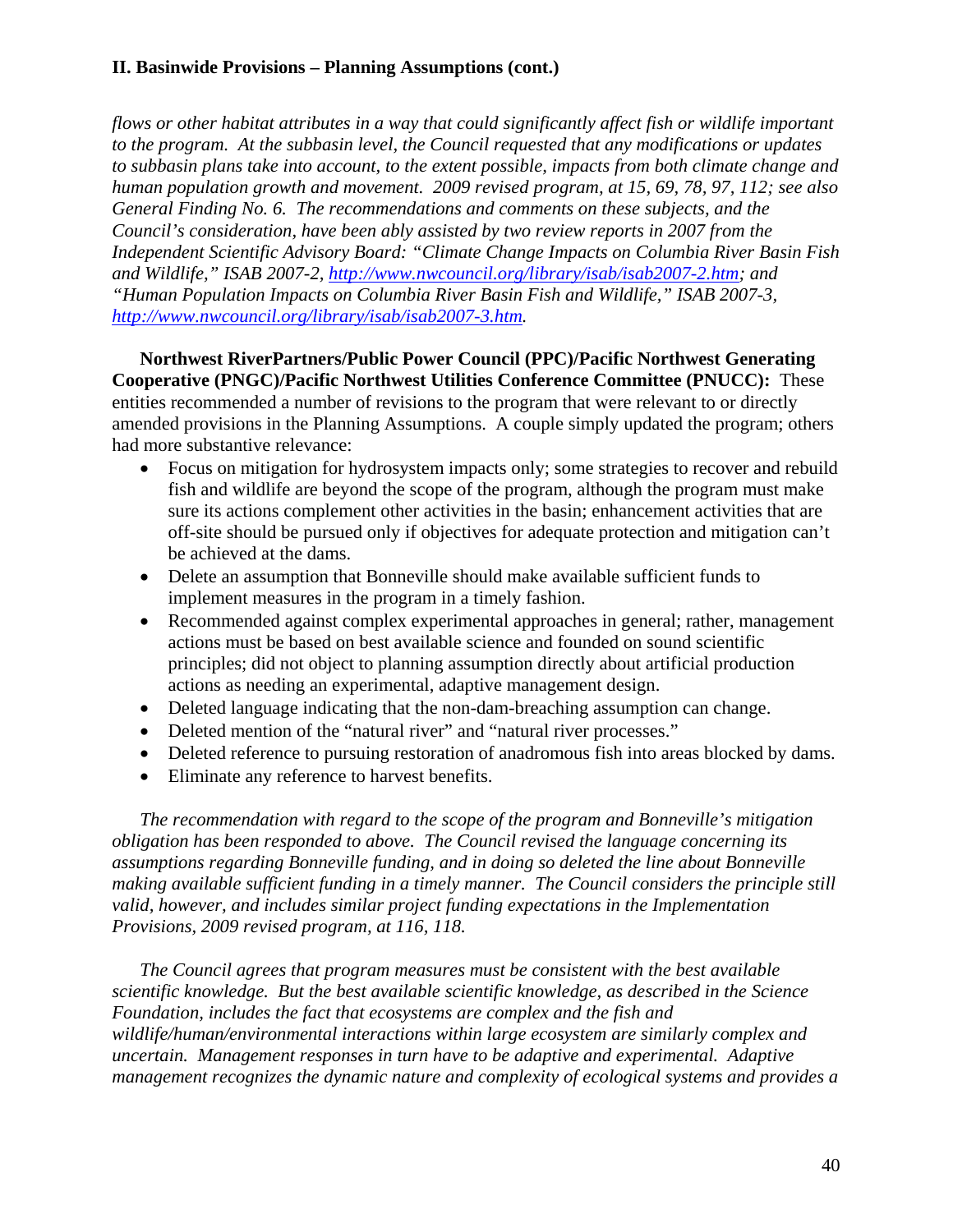*model for experimental management of those ecosystems. The program's planning assumptions need to take these principles into account.* 

 *The Council moved the assumption that the dams will remain in place to the Mainstem Plan. 2009 revised program, at 66 n.11, 81. There is nothing dramatic in the provision; a statement of the baseline system the Council works with in analyzing the protection needs along the mainstem and the power supply.* 

 *The best available scientific knowledge from past recommendations from the agencies and tribes and from a set of independent scientific reviews remains valid in emphasizing protection and mitigation actions and water management and passage solutions that favor natural behavior patterns and natural river processes. But consistent with the recommendation here and other comments, the Council revised the planning assumptions to emphasize that the ultimate goal is optimizing the survival of focal species, and that the efforts should include reestablishing natural river processes to the extent feasible and consistent with the Council's responsibility to maintain an adequate and reliable power supply* 

 *Numerous efforts are underway in the region to evaluate the feasibility of reintroducing anadromous fish above blocked areas, and evaluating that potential remains a recommended measure for the program from a number of the agencies and tribes. The Council thus retained the assumption. 2009 revised program, at 16; see also at 23, 49, 71, 110.* 

 *Finally, the Council also retained the planning assumption about harvest. The Council has no authority over harvest, but harvest management and desires for harvest are relevant to all fish protection, mitigation, and recovery efforts along the river. The Council has to take into account its expectations or assumptions for harvest as it plans and implements the mitigation program. It seems more effective to state that assumption rather than leave it unstated.* 

**Charles Pace:** Mr. Pace edited each bullet. Many of the edits did not materially change the meaning of the provision, or introduced concepts covered elsewhere in the program or consistent with the language of the revised program. Other proposed changes were more substantive. The findings address the more substantive proposed edits:

 *Mr. Pace emphasized that this should be both a habitat* and *life-cycle based program, protecting and improving habitats at all relevant stages in the life cycles of focal species. The Council agrees in general, as is evident from other provisions in the program. Rather than adding the reference to the various life stages, the Council removed a reference emphasizing migration corridors that was confusing. Mr. Pace recommended a number of system water management and passage principles that were more relevant to the Mainstem Plan. The revised Mainstem Plan contains provisions consistent with a number of these principles. Mr. Pace altered an assumption about ocean conditions by adding consideration of estuary and nearshore environments. The Council did not modify the provision, but not because it disagrees with the importance of estuary and near-shore conditions, as is evident from provisions elsewhere in the program. But the provision here is a planning assumption about an area -- the ocean and ocean survival – which the program cannot affect but must take into account. Mr. Pace removed the planning assumption about dam breaching and would have made the planning assumption*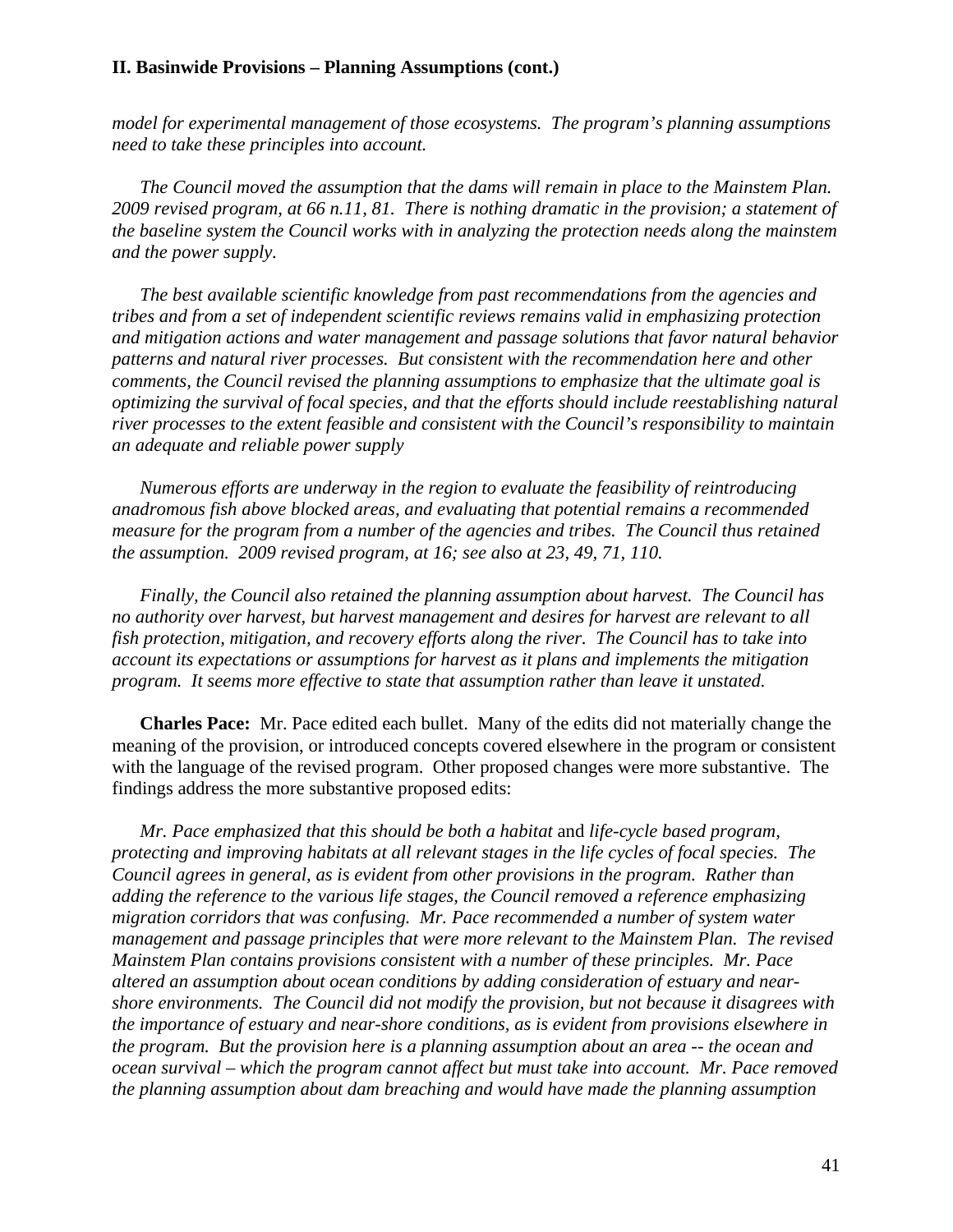*about reintroduction more specific to two particular blocked areas. These topics have been addressed in the finding just above; the Council saw no reason to limit the assumption about reintroduction to just these two areas. Mr. Pace proposed adding a bullet concerning the Council's role and obligations to rely on best available science, addressing the concerns of tribes and stakeholders, supporting the efforts to comply with the ESA, and more. Most of these points are unremarkable and covered by law, by other provisions of the program, or both, but not necessarily appropriate to add as a planning assumption. Mr. Pace did recommend that the Council "assess and plan for significant changes in 'status-quo' operations." The Council did not add this language. To the extent a big protection and mitigation program is a significant change in status quo operations, the program is already part of the change. To the extent this is a reference to greater change to come – such as removing structures or altering water flows in ways unrelated to the current system practices – the Council will evaluate those kinds of changes when they are recommended.*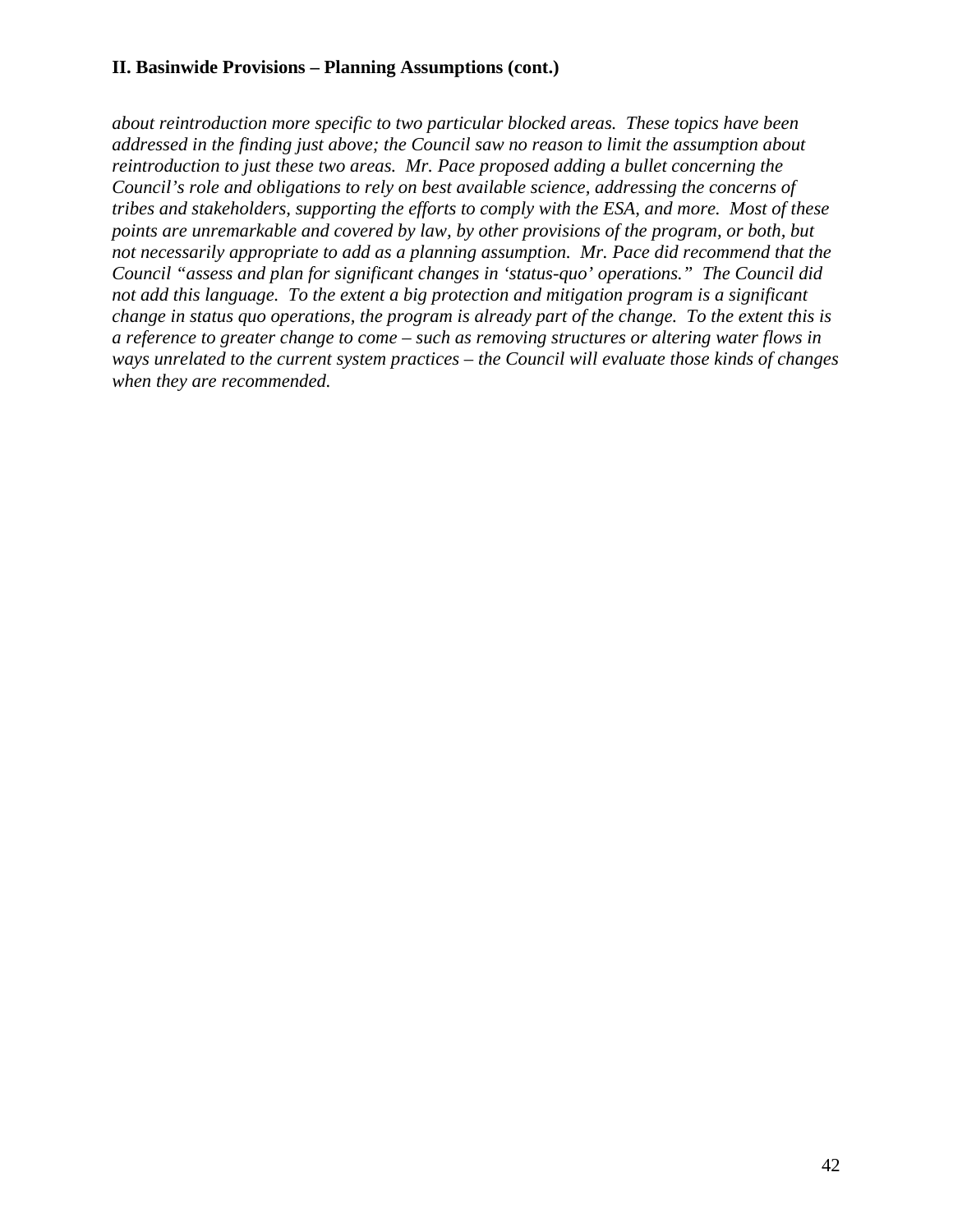### **II. Basinwide Provisions B. Scientific Foundation and Principles**

 **Idaho Department of Fish and Game (IDFG)/ Idaho Office of Species Conservation:** Recommended retaining the program's scientific principles.

 **Northwest RiverPartners/Public Power Council (PPC)/Pacific Northwest Generating Cooperative (PNGC)/Pacific Northwest Utilities Conference Committee (PNUCC):** Recommended no changes, noting that program's scientific principles are appropriate, and agreeing that the ISAB would be best suited to review and recommend changes when needed.

**Charles Pace:** Recommended edits for the Science Principles, including combining the Purpose and Principles into one section; emphasizing the state of evolving science and the need to be flexible and responsive to that information; and adding a ninth principle about decisionmaking involving uncertainty and risks.

Fish First commented in support of the scientific principles.

*The Council retained the Science Foundation and Science Principles. 2009 revised program, at 17-19. The Council received few recommendations or comments regarding this section of the program. The Council did not make the changes recommended by Mr. Pace. Many of his edits changed the language, but did not necessarily change the meaning. Other edits altered the substance in ways not supported by others and not supported by new scientific information and deliberation, yet were the kind of changes that would be appropriate only after significant scientific deliberation. Mr. Pace's proposed additional principle about decisionmaking in situations of uncertainty and risk is covered in language about decisionmaking, uncertainty, and risk in the discussions of adaptive management in the revised Introduction and the Planning Assumptions. 2009 revised program, at 9-10, 15, 19.*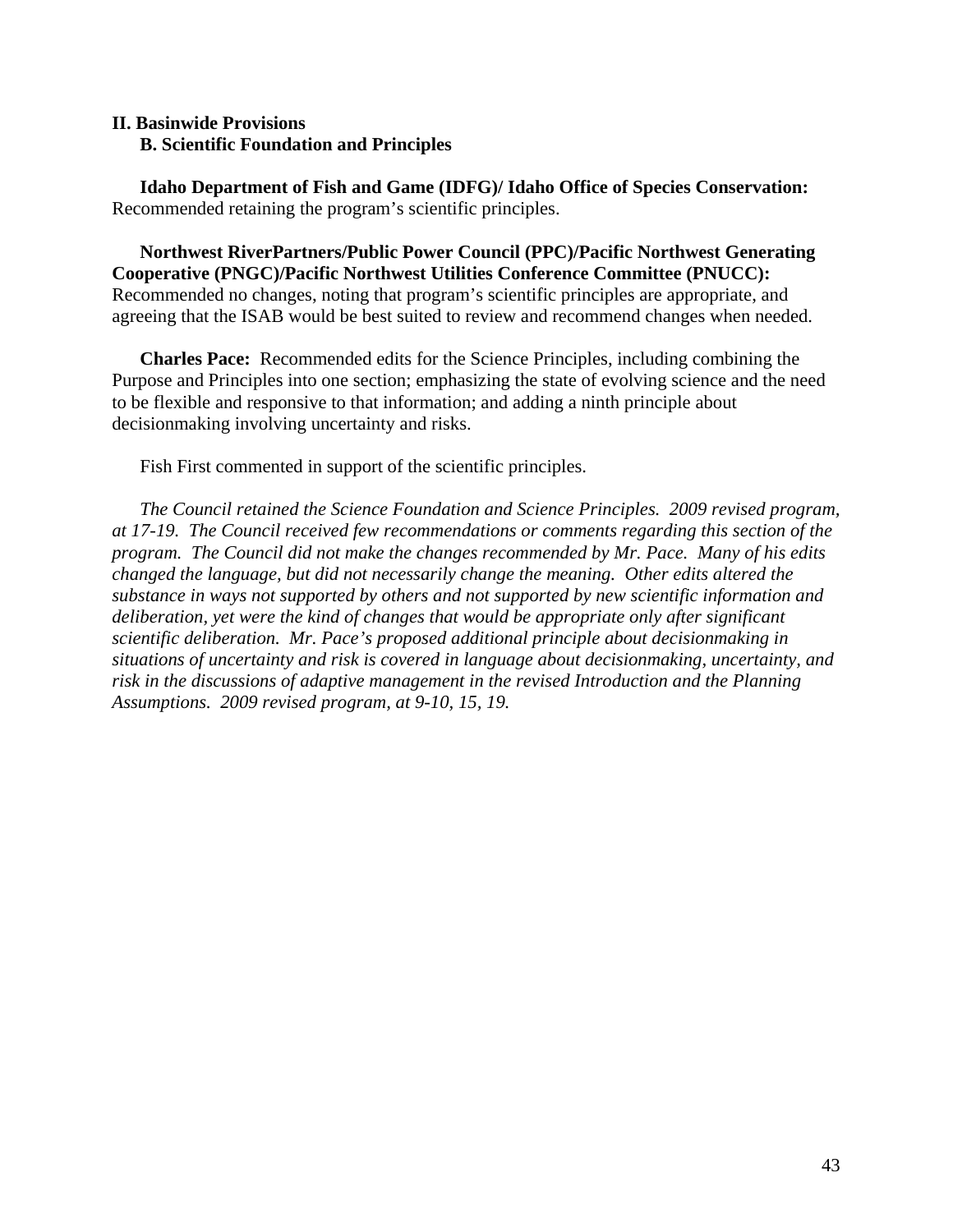#### **II. Basinwide Provisions C. Biological Objectives**

*See General Finding No. 5, largely repeated here, as well as General Findings Nos. 3 and 4.* 

 *The existing program had biological objectives at the basinwide level and in the mainstem and subbasin plans, and called for their development at the intermediate level of the ecological province. The Council received recommendations and comments, especially from fish and wildlife agencies and tribes collectively and individually, to retain and update all the basinwide biological performance objectives, particularly the salmon and steelhead abundance and SAR objectives, and to move into the main text and update the basinwide objectives for environmental characteristics from Appendix D of the 2000 Fish and Wildlife Program. The Council also received recommendations and comments, largely from Bonneville customer groups and individual utilities and river-user groups, seeking to delete (or raising serious questions about) the continued validity of the few quantitative objectives for anadromous fish currently in the program above the subbasin level, including the collective salmon and steelhead abundance and smolt-to-adult ratio goals. [The SAR goal originated in the 2003 Mainstem Amendments, but as it was expressed as an overall life-cycle objective, the Council moved it to the basinwide biological objectives in this amendment process and considered recommendations and comments regarding that objective in the basinwide context; see 2009 revised program, at 22.]* 

 *The CBFWA recommendations also included a few quantitative objectives at the ecological province level, largely rolled-up abundance targets for salmon and steelhead in those provinces based on the work led by CBFWA to develop the subbasin summary tables. The Council did not otherwise receive recommendations for province-level objectives, or for quantitative or new biological objectives above the subbasin level. As noted above, the biological opinion and recovery planning work has so far yielded a substantial amount of objectives and standards for ESA requirements at the population level and for mainstem passage survival, but little in the way of objectives above those levels for use in the Council's Fish and Wildlife Program or for evaluating overall program progress. The analytical work of the Hatchery Science Review Group (HSRG) holds promise as a source of information, analysis and refined analytical tools, but the HSRG had not completed its analysis or its final review during this program amendment process.* 

 *On the basis of this record, the Council concluded that the relative status quo made the most sense, for the moment. The Council retained the salmon and steelhead abundance goal and the other quantitative objectives at the basinwide level, revised and updated to be clear about the meaning. The Council also retained the qualitative biological performance objectives for anadromous fish, resident fish and wildlife (as well as continued the quantitative wildlife loss assessments), many of which were updated and edited to a certain extent consistent with the recommendations without substantially changing the meaning. The Grand Ronde Tribe expressed a concern, in comments on the draft, about the preference stated for increasing the abundance of salmon and steelhead in the populations that originate above Bonneville Dam. This is a statement of emphasis recognizing that the greatest adverse effects of the Columbia hydrosystem have been on populations above Bonneville. But it is only a matter of emphasis, and the objectives also apply to salmon and steelhead that originate below Bonneville but are*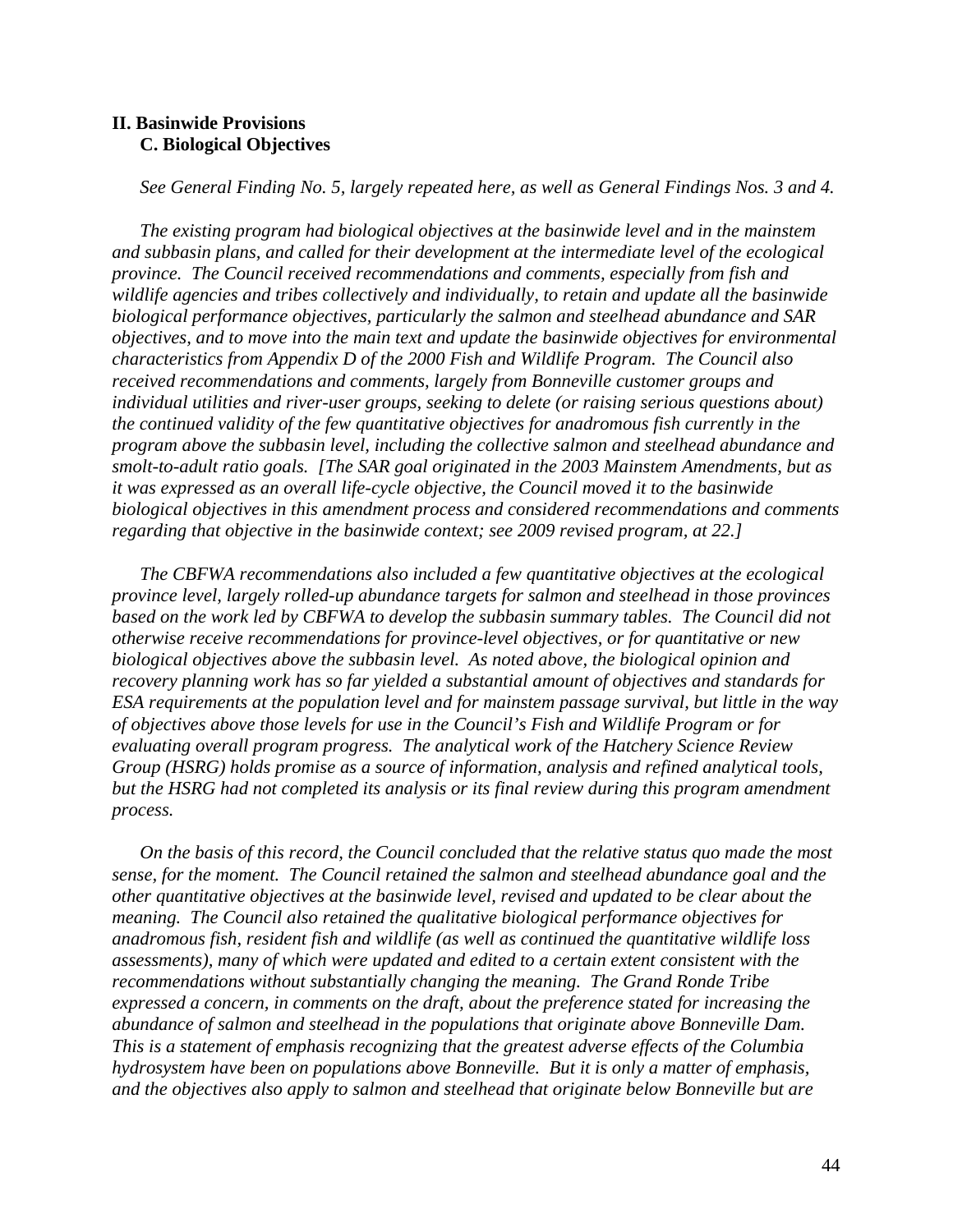*affected by the system. The Council also added, based on the CBFWA recommendations and echoed in a number of the recommendations from individual agencies and tribes, a basinwide biological performance objective for lamprey – that is, to restore lamprey passage and habitat and attain self-sustaining and harvestable populations of lamprey throughout their historical range. Consistent with recommendations and comments, the Council also moved into the main text and edited for clarity, brevity, and consistency the basinwide environmental objectives. At the same time, the Council committed to work with the federal and state fish and wildlife agencies and tribes, Bonneville, and others to reassess the value for the Fish and Wildlife Program of quantitative biological objectives at the basinwide level, or at any level above the subbasin and population level. If determined to be useful in certain categories, the Council will work with these partners to develop a set of quantitative objectives for amendment into the program. 2009 revised program, at 21-27; General Finding No. 5. The findings regarding the mainstem and subbasin plans below describe the Council's response to recommendations and comments regarding biological objectives in the mainstem and subbasin plans. See also General Finding No. 4 regarding biological objectives in the subbasin plans.* 

 *What follows is a summary of recommendations and recognition of comments regarding the program's biological objectives at the basinwide and province level, with brief responses largely directed at these general findings.* 

# **Columbia Basin Fish and Wildlife Authority:**

• Maintain the basinwide biological performance objectives for anadromous fish losses and for substitution for anadromous fish losses in blocked areas (CBFWA 2.1.2, 2.2.2)

 In addition to the CBFWA recommendations and recommendations from individual agencies and tribes endorsing the CBFWA recommendations, the Council received a number of comments on the draft program amendments from individual agencies and tribes, collective representatives of agencies and tribes, and others calling on the Council to retain the biological performance objectives for anadromous fish, including the quantitative objectives. This includes comments from the Columbia Basin Fish and Wildlife Authority, the Columbia River Inter-Tribal Fish Commission, the Yakama Nation, the Nez Perce Tribe, the Confederated Tribes of the Umatilla Indian Reservation, the Oregon Department of Fish and Wildlife, the Washington Department of Fish and Wildlife, the Affiliated Tribes of Northwest Indians, and Salmon for All.

 *See General Finding No. 5 and the explanation above. While the Council revised the explanation of the performance objectives for anadromous fish, the Council retained the objectives. Also consistent with CBFWA's recommendation, the program continues to recognize the objectives relating to substitution for the loss of anadromous fish in the blocked areas. 2009 revised program, 20-23.* 

- Include a table showing recent aggregate adult returns by province for salmon and steelhead and adult lamprey counts by dam (CBFWA 2.1.1)
- Include a summary of the factors limiting naturally produced salmon and steelhead across the basin, including tables summarizing the hydrosystem-related limiting factors and threats and hydrosystem-related strategies and measures (CBFWA 2.1.3 and 2.1.4)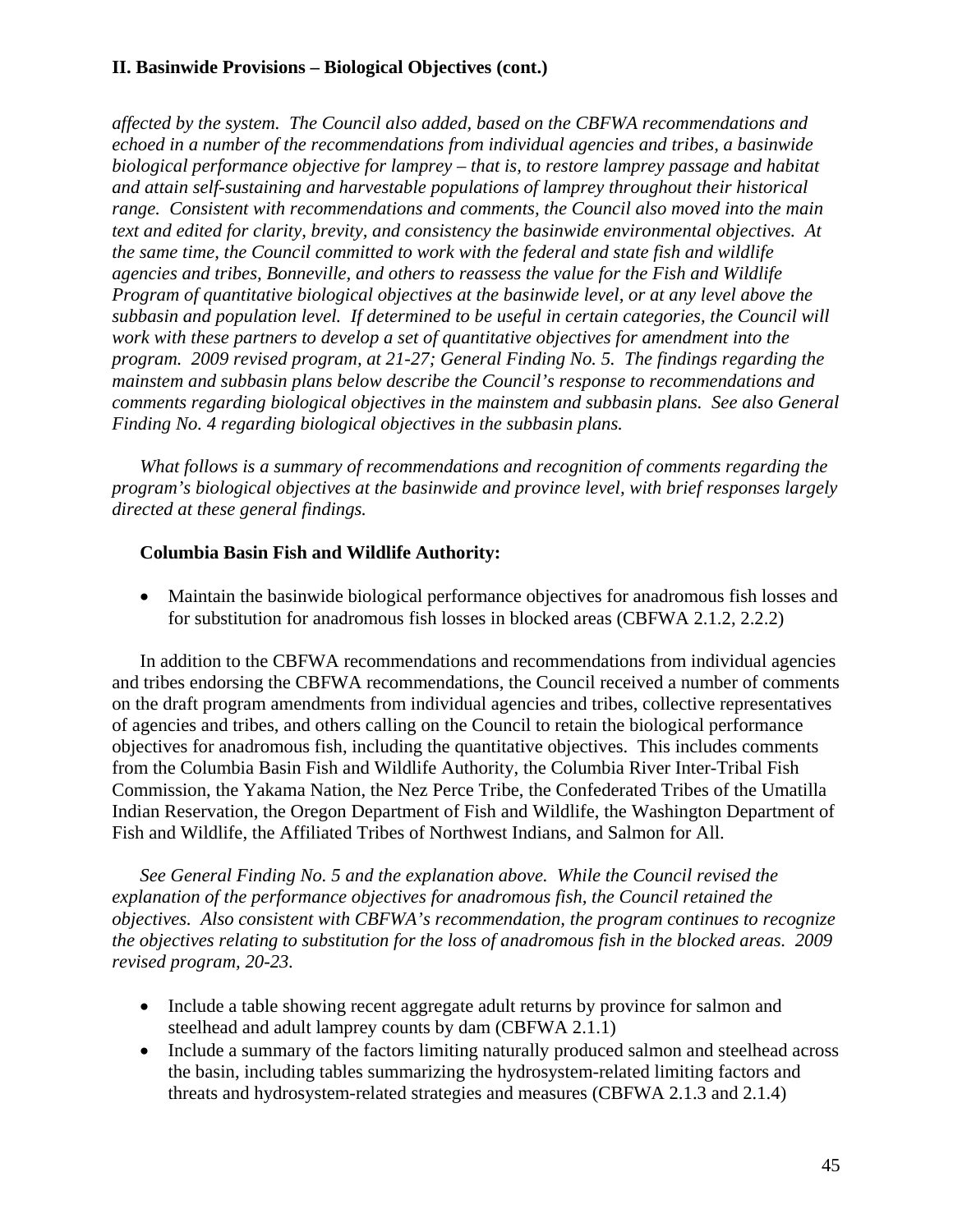*The Council did not include the adult-return table. The current biological condition at any moment is important information, and informs program choices on mitigation objectives and strategies. The Council was not sure of the point of actually including the table in the 20-year plan reviewed every five years. In 2003-05, the subbasin planning process included technical assessments that developed significant amounts of information on current population and environmental conditions for each subbasin and mainstem reach, some of which has been included in the subbasin management plans as well. The Council will consider updating the information on biological conditions in the follow-on process to update subbasin plans and in the future effort to review the value of quantitative biological objectives above the subbasin level. See General Findings No. 4 and 5.* 

 *All of the limiting factors, strategies and measures recommended are found or addressed in other parts of the program, especially (for the hydrosystem factors, strategies, and measures) in the mainstem plan.* 

• Maintain the basinwide biological performance objectives for resident fish (CBFWA) 2.2.2)

 In addition to the CBFWA recommendations and recommendations from individual agencies and tribes endorsing the CBFWA recommendations, the Council received a number of comments on the draft program amendments from individual agencies and tribes and collective representatives of agencies and tribes supporting the biological objectives for resident fish in the program. This includes comments from the Columbia Basin Fish and Wildlife Authority, Montana Fish, Wildlife & Parks, the Kootenai Tribe of Idaho, and the Oregon Department of Fish and Wildlife.

 *The Council did maintain the basinwide resident fish objectives for biological performance consistent with CBFWA's recommendation. 2009 revised program, at 23. CBFWA also recommended adding a paragraph providing that the program goal for resident fish will emphasize the long-term stability of native fish in native habitats; that where impacts have severely changed ecosystems, the program shall use and manage for those species best suited for surviving in the altered ecosystems; the need for an adaptive management approach to resident fish mitigation and related monitoring and evaluation strategies; the importance of resident fisheries; and more. These principles are common in the program to both anadromous fish and resident fish mitigation, and are found elsewhere in the program in the vision, planning assumptions, and strategies common to program mitigation for fish losses. See, e.g., 2009 revised program, at 30 (basinwide habitat strategies; native species in native habitats, and more).* 

• Develop a resident fish loss assessment methodology and complete the resident fish loss assessments (CBFWA 2.2.4A, 2.2.4B)

In addition to the CBFWA recommendation, and the recommendations of individual agencies and tribes endorsing the CBFWA recommendation, the Council received comments from a number of individual agencies and tribes supporting the completion of the resident fish loss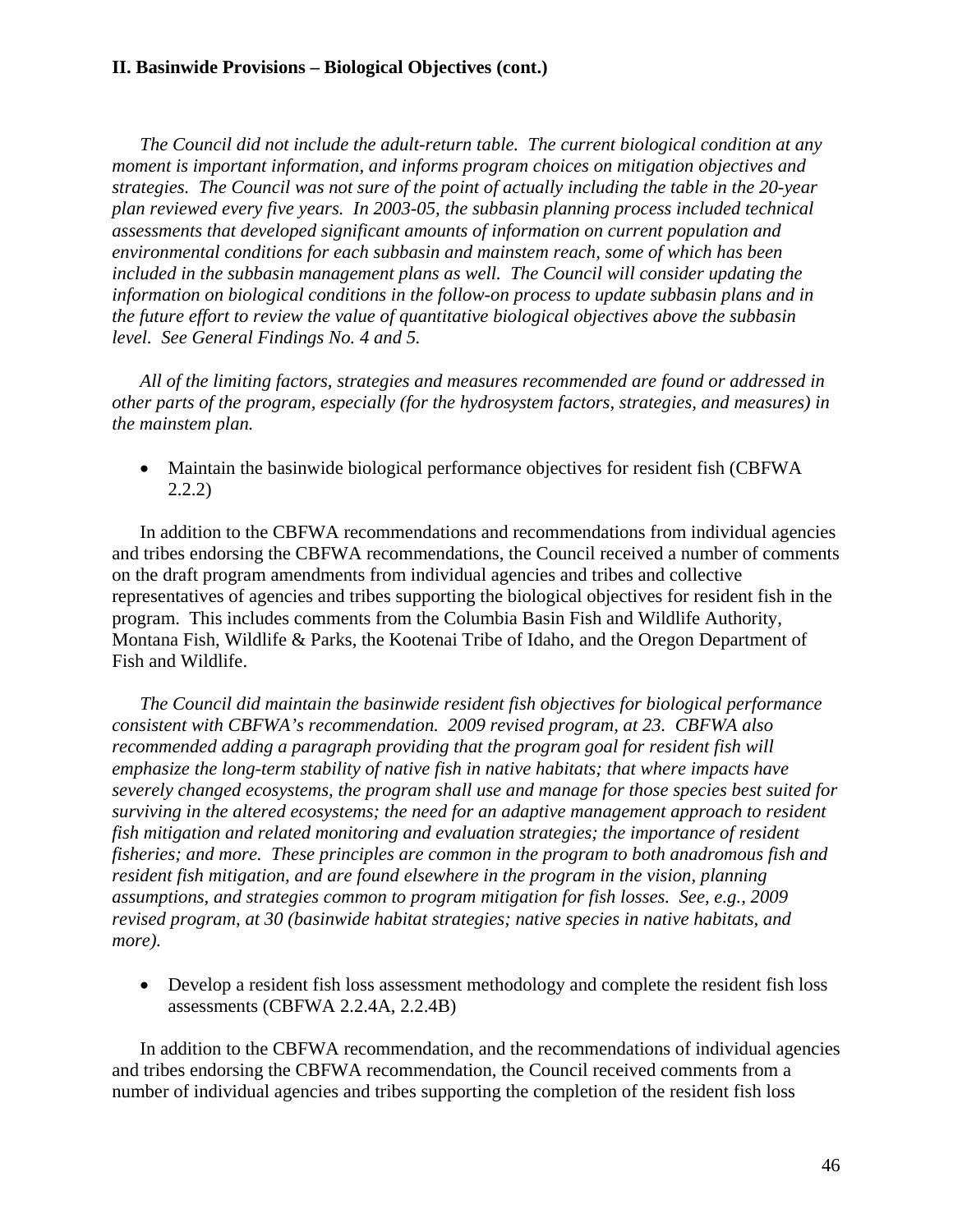assessments, including the Burns Paiute Tribe, the Confederated Salish and Kootenai Tribes, Montana Fish, Wildlife & Parks, and the Oregon Department of Fish and Wildlife, many calling this out as a high priority for the program. Montana Fish, Wildlife & Parks objected to the qualification in the draft program provision to complete the loss assessments "where feasible." The Public Power Council commented that it supports resident fish loss assessments as well, if they carefully evaluate the habitat impact of construction and operation of dams and establish habitat-based mitigation, although overall the PPC felt the draft program language was too broad.

 *Consistent with this recommendation and the comments, the biological performance objectives for resident fish continue to call for the completion of the resident fish loss assessments, where there is agreement on an appropriate methodology and prioritization of a loss assessment for funding. The Council removed the "where feasible" qualification and replaced it with the recognition that completing the assessments requires agreement on methodology and prioritization of resources in particular areas. 2009 revised program, at 23.* 

- Report the current biological condition for resident fish populations (CBFWA 2.2.1)
- Outline the current limiting factors affecting resident fish populations; provide priorities and principles for resident fish strategies and measures; and include a summary table of measures for resident fish. (CBFWA 2.2.3, 2.2.4 and 2.2.4C-N)

 *The findings above that respond to similar recommendations regarding anadromous fish also respond to these recommendations regarding resident fish mitigation.* 

- Include an amended ledger for wildlife losses (CBFWA 2.3.1)
- Update the current basinwide biological performance objectives for wildlife (CBFWA 2.3.2)

 *See General Finding No. 9. CBFWA recommended replacing the tables in the program that contain the estimated losses and gains of habitat units for individual wildlife species due to hydropower construction, estimates based on wildlife loss assessments. CBFWA simply doubled the habitat unit loss numbers, not because of new information about the quality of the loss assessments, but as a different way of addressing an ongoing issue with Bonneville about the program's call for mitigation agreements that equal 200% of the remaining habitat units. The Council declined to make a change that was inconsistent with the actual loss assessments adopted yet did not seem likely to make the crediting issues any less contentious. CBFWA otherwise recommended the Council maintain the existing biological performance objectives for wildlife losses. The Council did so. 2009 revised program, at 24, 42-43, Appendix C. The Council did not include the additional paragraph recommended by CBFWA, in part because it would have served to introduce the amended table, and the rest of the language essentially repeated program goals and objectives already stated here and elsewhere in the program.* 

• Add language to the objectives for biological performance about the nature of the FCRPS mitigation responsibility (CBFWA 2.0.1)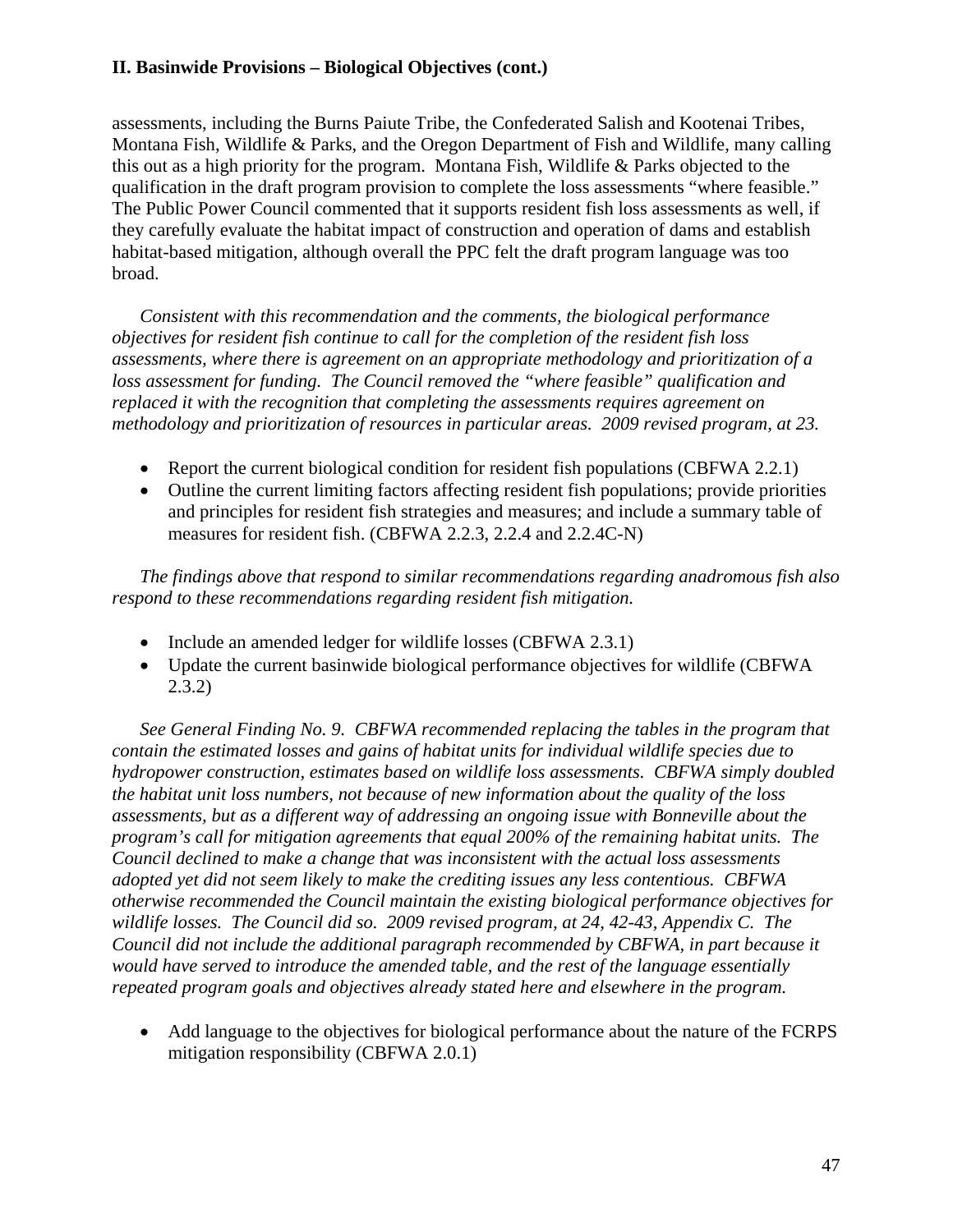*CBFWA recommended the addition of a paragraph at the beginning of the objectives for biological performance concerning the mitigation responsibility of the FCRPS. The language already in this section of the program recognizes that significant losses of fish, wildlife and habitats have occurred due to the development and operation of the hydrosystem that establish the basis for the performance objectives. The nature and extent of the hydrosystem's mitigation responsibility is otherwise addressed elsewhere in the program and has been addressed a number of times in the findings for other program sections above. See 2009 revised program, at 14-15, 21.*

 **NOAA Fisheries:** Recommended that the program recognize that the objective of contributing to smolt-to-adult survival rates in the 2-6 percent range may be unachievable depending on numerous conditions, including ocean survival.

 *The Council will consider information and comments such as these as it assesses the value of the basinwide quantitative objectives.*

**Kalispel Tribe; Spokane Tribe; Upper Columbia United Tribes:** Recommended and subsequently commented in support of retaining the program's resident fish substitution policy, including retaining the biological performance objectives recognizing that where anadromous fish losses have occurred due to blockages, mitigation for those losses must occur in those areas pursuant to the substitution policy.

**Shoshone-Paiute Tribes:** Recommended retaining the concept and biological objectives for substitution of resident fish for anadromous fish losses, where the habitat is blocked or completely altered and there are currently no opportunities to rebuild the target population.

**Columbia Basin Fish and Wildlife Authority:** Recommended retaining the concept and biological objectives for substitution of resident fish for anadromous fish losses in blocked areas.

 *General Finding Nos. 5 and 8. Consistent with these recommendations, the Council continued the program's resident fish substitution policy, in both the biological performance objectives and in a strategy moved into its own resident fish substitution section. 2009 revised program, at 22-23, 49. As explained in General Finding No. 8, based on the recommendations of these tribes, review reports by the Independent Scientific Advisory Board, and other considerations, the Council added a set of principles to guide decisions on mitigation strategies to use to address anadromous fish losses in blocked areas and a related provision for environmental risk assessment when proposed mitigation involves non-native species.* 

 **Idaho Department of Fish and Game (IDFG)/ Idaho Office of Species Conservation:** Recommended adding an objective to the section on substitution for anadromous fish losses to mitigate for the effects of the loss of marine-derived nutrients on resident fish and wildlife and their habitats where anadromous fish have been extirpated by hydrosystem construction and operation.

*The Council did not add an objective of this nature specific to blocked areas. The lack of marine-derived nutrients is a limiting factor to be addressed wherever anadromous fish*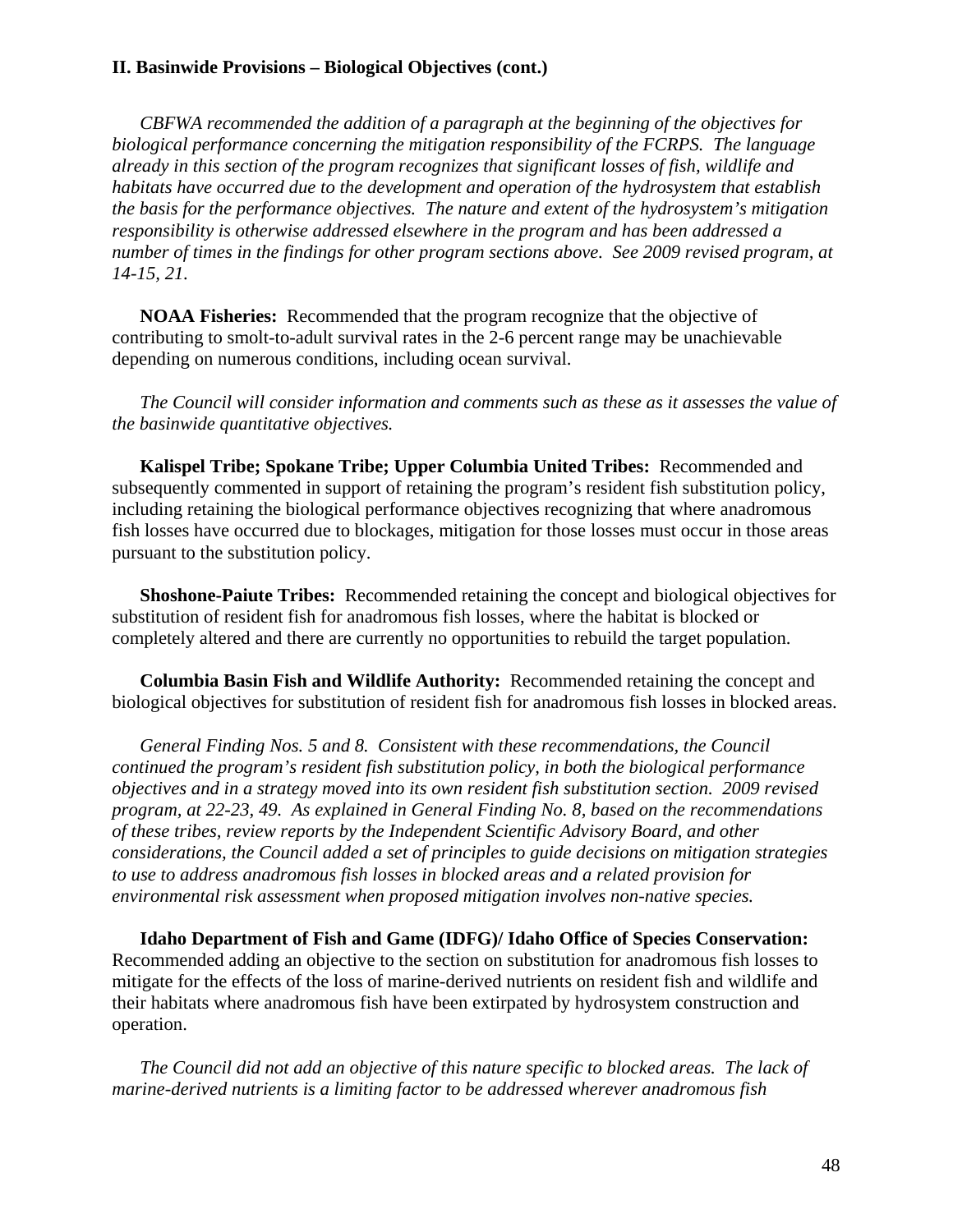*abundance is substantially less than at historical levels, in blocked areas and elsewhere. This issue is best addressed in subbasin plans, guided by the program's overarching environmental objectives and habitat strategies, 2009 revised program, at 25-26, 29-32, 111-12.* 

**Bonneville Power Administration:** Bonneville recommended refinements in the program it saw as consistent with the ISAB's review of the 2000 Program's objectives, including a clarified framework that includes scientific principles with expanded interpretations to provide specific guidance for developing biological objectives and biological objectives that represent a melding of the objectives for biological performance and environmental characteristics. Bonneville recommended that the Council use the provisional objectives for environmental characteristics in Appendix D of the 2000 Program largely to replace the program's current vision, goal and objectives, revising the provisional objectives as the ISAB advised, and in general follow the recommendations of the independent science panels to use landscape-based biological objectives as compared to population abundance objectives.

 Bonneville also recommended that the program incorporate the objectives, performance standards, and metrics from the biological opinions and recovery plans covering the FCRPS, representing the regulatory resource managers' views concerning the best available science and including the results from judicially monitored settlements and collaborative processes that included public involvement. The Council should adopt objectives for positive trends in abundance and life-stage survival improvements consistent with the FCRPS Biological Opinion performance targets and adaptive management framework. Bonneville recommended the program's biological objectives be informed by the Viable Salmonid Population (VSP) paradigm developed for the recovery technical team considerations. Broader province level objectives, if adopted, should build on recovery planning objectives and consider all VSP parameters.

 Otherwise, Bonneville recommended that the basinwide provisions not include numerical population objectives, such as the total abundance target of five million adult salmon and steelhead. Because the ISAB indicated "full mitigation" is not "realistically achievable," any population objectives based on historic harvest or population levels cannot be scientifically supported and should not be included in the program.

 Bonneville recommended generally that program objectives should first address, as a highest priority, direct mitigation actions for federal and non-federal hydroelectric system impacts. Direct mitigation includes actions that improve survival at and between the dams through passage improvements and mainstem predator control. Indirect mitigation -- enhancement or off-site mitigation -- becomes appropriate only to address remaining, reasonably mitigatable, effects from the hydroelectric dams on fish and wildlife that direct mitigation actions do not resolve. Any indirect actions called for by the program, such as habitat protection and improvement projects or other mitigation actions like artificial production projects, must be linked to specific hydrosystem impacts and mitigation responsibilities of Bonneville.

 Finally, Bonneville recommended that resident fish assessments are not necessary, and should not be considered a ratepayer responsibility. Properly executed subbasin plans should provide a clear picture of the appropriate mitigation for target species in each subbasin.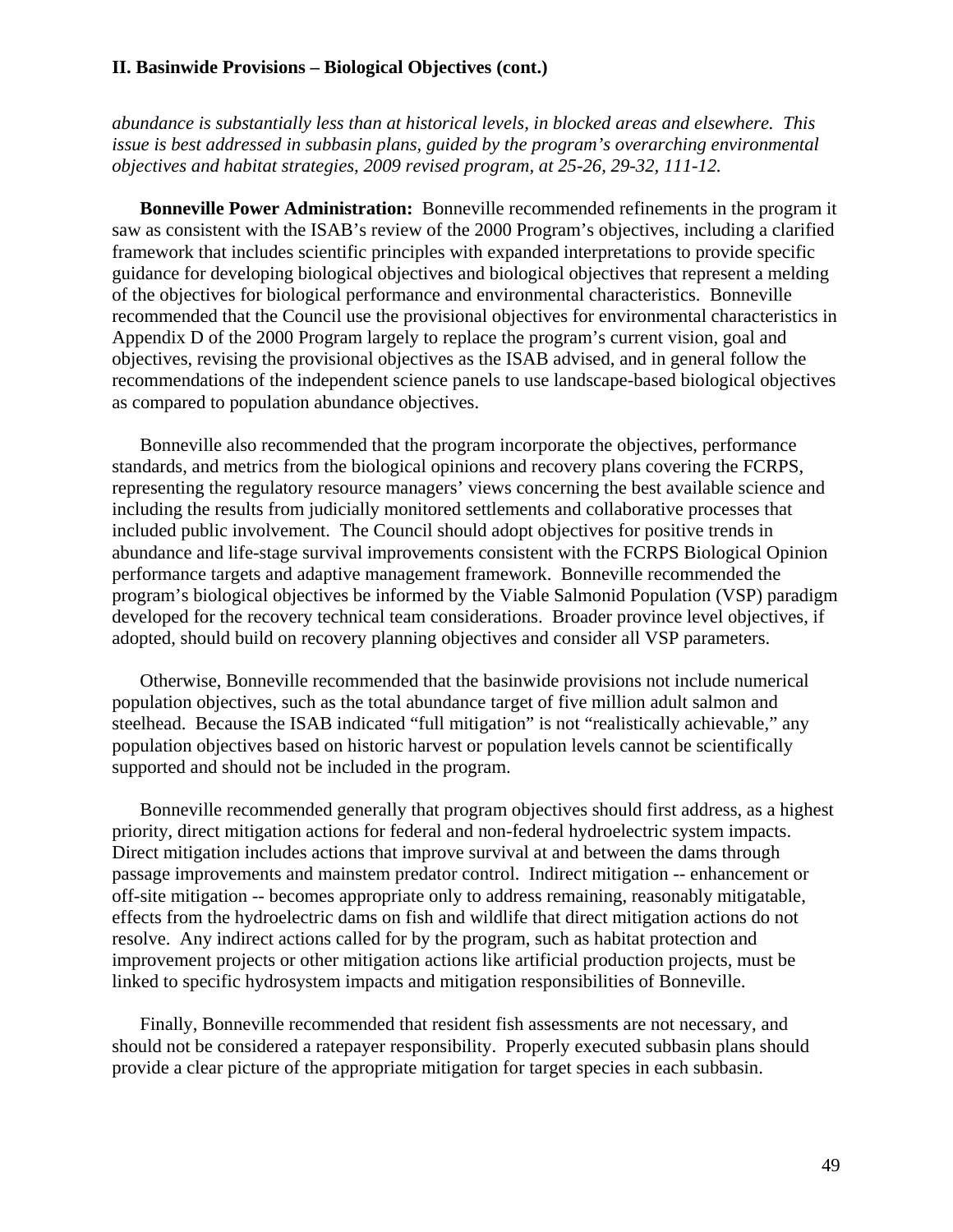Comments from CBFWA, the Oregon Department of Fish and Wildlife, the Columbia River Inter-Tribal Fish Commission, the Yakama Nation, and the Nez Perce Tribe opposed certain elements of the Bonneville recommendation, especially the recommendation to remove the population abundance objectives and to replace the hydrosystem loss focus in the program's vision and objectives with purely a set of landscape-scale objectives. These comments (and corresponding different recommendations) are described above and below.

 Also as noted above, a number of the agencies and tribes recommended and subsequently commented about the need for resident fish loss assessments. The Coeur d'Alene Tribe in particular reacted strongly against Bonneville's recommendation on this point. The tribe noted that resident fish populations and their associated habitat have been and continued to be affected by the development and annual operations of the hydrosystem. The subbasin planning process focused on identifying priority restoration and protection strategies for habitat, but subbasin planners were directed not to perform loss assessments to describe the historic losses of resident fish and associated habitat lost due to hydrosystem development nor the losses associated with annual operations. Resident fish loss assessments such as those that have been conducted in Montana are essential for determining Bonneville's mitigation obligation relative to resident fish. (In the same comments, the Coeur d'Alene Tribe endorsed the entire set of basinwide resident fish provisions from CBFWA, responded to above.)

 *General Finding Nos. 3 and 5 and the explanations and findings above respond to most of Bonneville's recommendations and comments. Consistent with recommendations and comments here and elsewhere, and with the ISAB's review of the biological objectives in the 2000 Program, the Council did incorporate into the main program text a revised and updated version of the landscape-scale objectives for environmental characteristics that were in Appendix D to the 2000 Program. 2009 revised program, at 25-26. The Council agrees with Bonneville on the importance of objectives of this type in a habitat-based program in which nearly all the actions address the environmental conditions faced by Columbia Basin fish and wildlife. The Council did not, however, substitute these environmental objectives for the vision and biological performance objectives, too. This is a program that by statute and design seeks changes in environmental conditions in order to realize, ultimately, improvements in the population conditions of adversely affected fish and wildlife. Consistent with that concept, and with past scientific critiques of the program seeking explicit linkages and relationships between the strategies, environmental changes, population changes, and the program's ultimate vision, the Council retained all of these elements.* 

 *Also consistent with the Bonneville recommendation, the program framework and the environmental objectives and the qualitative elements or categories of the biological performance objectives* are *consistent with the VSP parameters (abundance, productivity, lifehistory diversity, population structure). The VSP work of the federal agencies played a significant role in the original development of the biological objectives concept in the 2000 revision of the program. The Council also adopted the hydrosystem performance standards in the 2008 FCRPS Biological Opinion, as recommended here. See General Finding No. 3 and the findings below regarding the Mainstem Plan. The Council did not otherwise adopt the population-level objectives, metrics, and survival improvement estimates from the comprehensive analysis attached to the biological opinions and the fish accords. The quantities*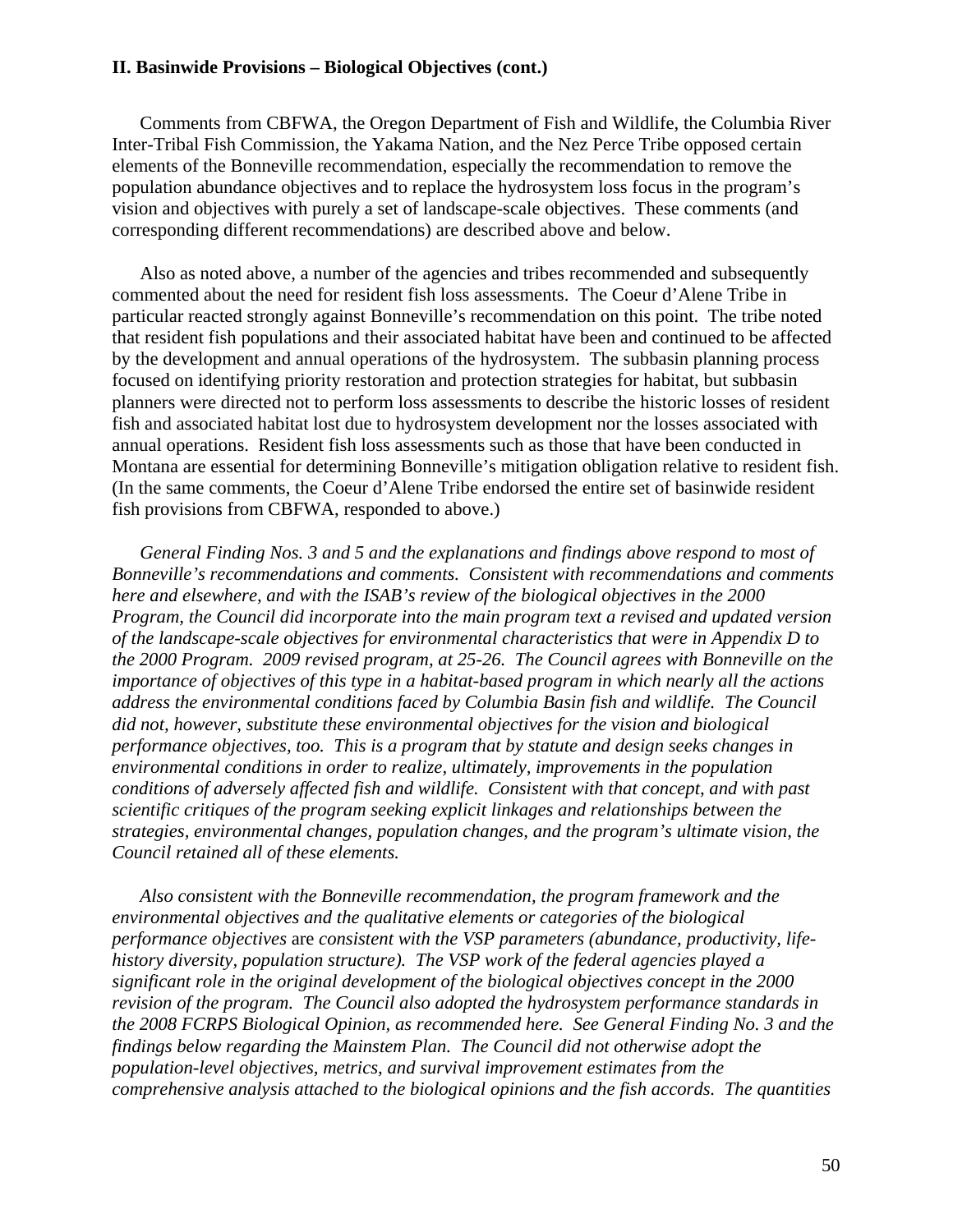*associated with these metrics and survival estimates are largely relevant to an ESA Section 7 jeopardy analysis and not the Council's mitigation program, although the Council will consider objectives in these categories during the subbasin plan update process, if recommended. More important to that process is consideration of whether to update the objectives in the subbasin plans with objectives in the recovery plans. General Finding No. 4; 2009 revised program, at 112.* 

 *The Council understands Bonneville's concerns about the population abundance objectives, but also believes those concerns are based on a misunderstanding of the source and meaning of those objectives. The Council agrees with Bonneville that the place to begin consideration of the program's objectives is to consider the impacts of the hydrosystem on fish and wildlife. The Council's assessment in the 1980s of salmon and steelhead losses due to the development and operation of the hydrosystem is thus the starting place for understanding the magnitude of these losses, as noted in the program, just as the wildlife loss assessments due to dam construction and inundation play a similar role for wildlife mitigation, and the Hungry Horse and Libby loss assessments have done the same for resident fish mitigation in those areas. After considering those estimated losses, the Council subsequently settled in 1987 on an interim basinwide abundance goal (to double the estimated population of 2.5 million in the 1980s, a goal now stated in the program as 5 million), an abundance goal that is* substantially less *than what would constitute full arithmetical compensation or mitigation for the lost abundance. The fish and wildlife agencies and tribes have consistently recommended the retention of this abundance goal as an interim target for overall program efforts, and the Council decided to do so here. The Council recognizes that mitigation under the Northwest Power Act is likely for the foreseeable future to be an on-going process to address the impacts of the hydrosystem on fish and wildlife and their habitats and thus significantly improve environmental conditions and population characteristics. Total salmon and steelhead abundance goals may have little direct relevance at this time. And what the full extent of that effort will need to be and can be under the Power Act has not been established and probably cannot be at this time; that question can be engaged if and when the regional efforts are able to rebuild to a certain extent and sustain over time the current set of reduced, weak, and listed populations. The Council does recognize with Bonneville all the issues that revolve around the question of the value of quantitative objectives at program levels above the subbasin, and so has committed (as described above and in the program) to reassessing that value in the near future in collaboration with others, including Bonneville. 2009 revised program, at 21-22, 27; General Finding No. 5.* 

 *As explained above, the biological performance objectives for resident fish continue to call for the completion of the resident fish loss assessments, where there is agreement on an appropriate methodology and prioritization of a loss assessment for funding. 2009 revised program, at 23. For reasons explained by the Coeur d'Alene Tribe, it continues to make conceptual sense to assess the hydrosystem's effects on resident fish to understand the magnitude of the mitigation obligation, an assessment effort that has proved useful at the Montana projects. Whether and when it makes sense to allocate funding to any particular loss assessment should be determined during the implementation process.*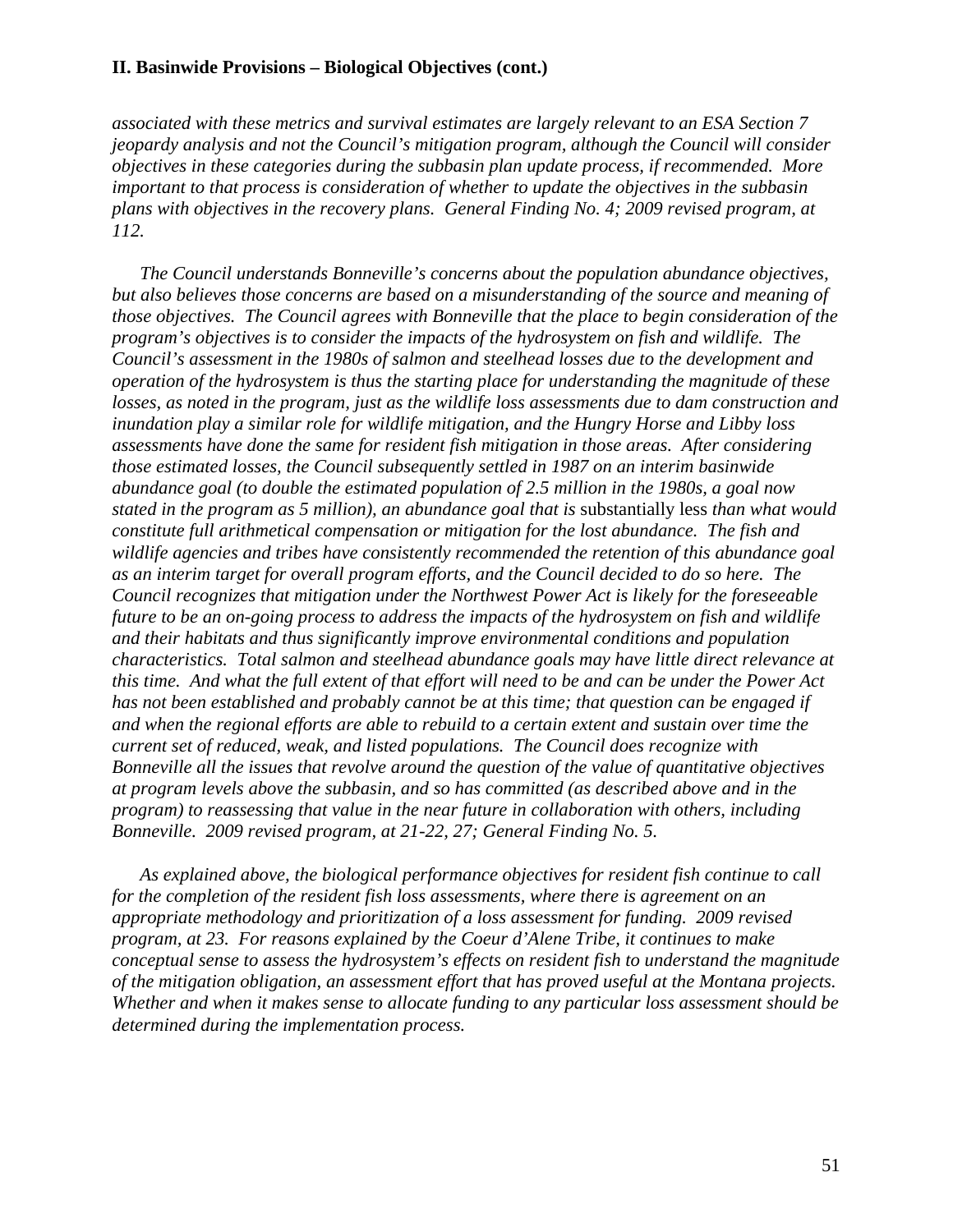*Finally, Bonneville's recommendations also raise again the issue of the FCRPS mitigation responsibility and Bonneville's authority to undertake offsite mitigation. That issue has been addressed in the findings for previous sections.* 

**NOAA Fisheries, Bonneville Power Administration, U.S. Army Corps of Engineers, Bureau of Reclamation, Confederated Tribes of the Colville Reservation, Confederated Tribes of the Umatilla Indian Reservation, Confederated Tribes of the Warm Springs Reservation, Yakama Nation:** Recommended the Council incorporate, recognize, adopt, or have a strong connection to the objectives, performance standards, and population metrics in the FCRPS Biological Opinion.

 The Oregon Department of Fish and Wildlife commented on these recommendations that the objectives, performance standards, and metrics from the biological opinions and recovery plans covering the FCRPS are appropriate for inclusion within the program only so long as they are properly represented as interim objectives for delisting. Delisting falls short of achieving the program's overall vision of mitigation for hydrosystem impacts through healthy and harvestable fish and wildlife populations. The program should instead incorporate into the program the biological objectives, limiting factors, strategies, and program measures as organized and conceived in the CBFWA recommendation, founded on the subbasin plans and refined and updated given new information in recovery plans, the results of hatchery review processes (for example, ongoing work by the Hatchery Scientific Review Group and under the Lower Snake River Compensation Plan), and approaches further developed by local fish and wildlife managers in their agency and tribal planning processes.

*General Finding Nos. 3, 4, and 5. The Council did adopt the hydrosystem performance standards in the FCRPS Biological Opinion as the program's standards. See the findings regarding the Mainstem Plan. In the amendment process, the Council did not adopt or recognize as part of the program the population metrics and related objectives in the FCRPS Biological Opinion as part of the program. The Council does not disagree with these objectives; it is simply that they seem so particularly bound up in the ESA jeopardy requirements and conclusions as not to be relevant to the Fish and Wildlife Program. The Council will consider both the categories and objectives as it considers recommendations to update subbasin plans and as it considers further the value for the program of quantitative biological objectives above the subbasin/population level. 2009 revised program, at 27, 112.*

 The U.S. Bureau of Reclamation commented on the draft program with a set largely of language edits and requesting clarification of certain points, including about the program's biological objectives and the federal operating agencies' responsibilities toward those objectives and related strategies.

 *The final program contains clarifications and revised language consistent with the Bureau's comments.* 

**Northwest RiverPartners/Public Power Council (PPC)/Pacific Northwest Generating Cooperative (PNGC)/Pacific Northwest Utilities Conference Committee (PNUCC):** Replace the current objectives with objectives and strategies more clearly focused on hydrosystem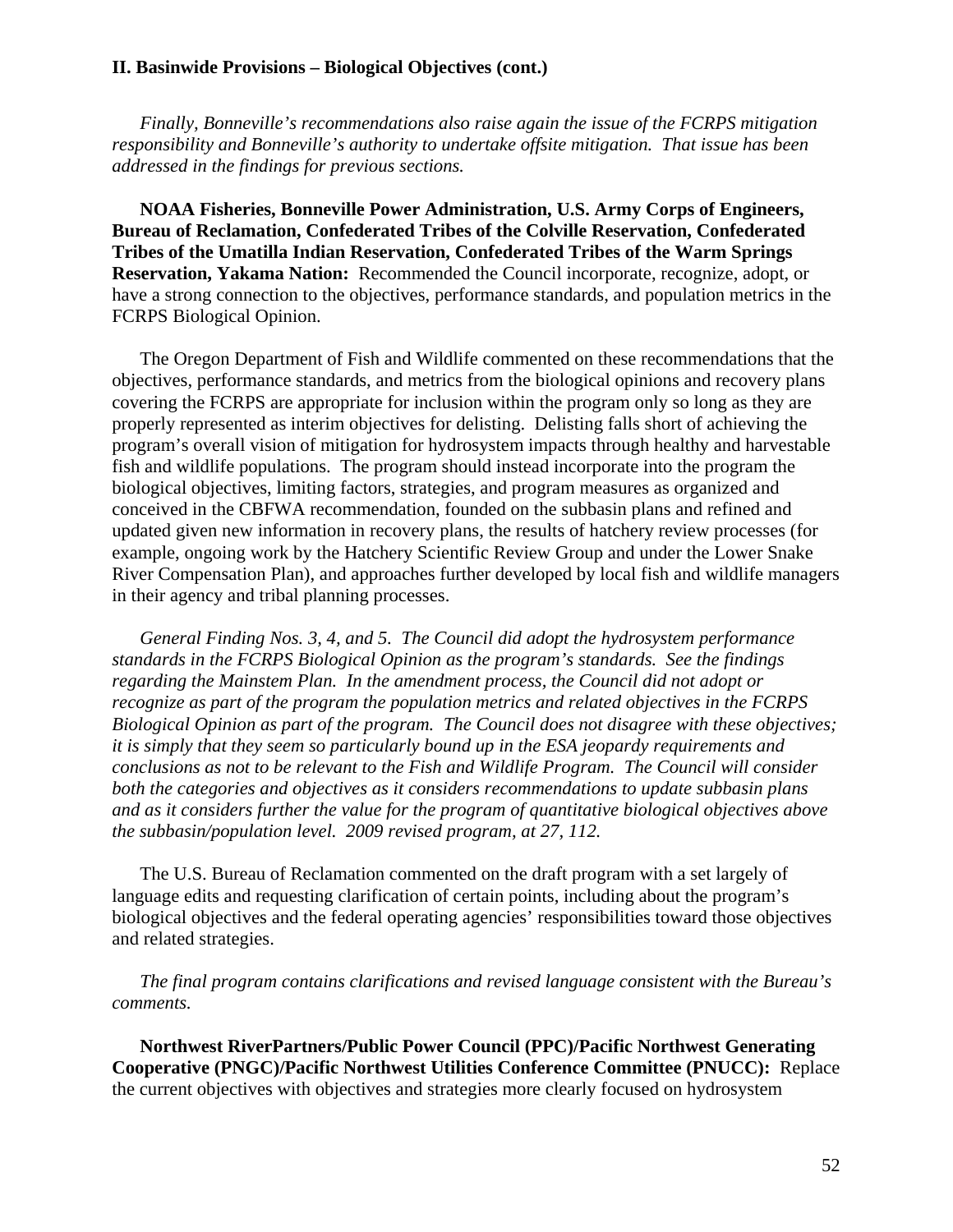impacts. Measuring population abundance is not a relevant way to test whether the hydrosystem is making sufficient progress to mitigate its impacts; abundance numbers are clearly affected by other management actions, ocean conditions, population growth, and additional factors beyond hydropower's control. Instead adopt ecologically based objectives that accurately reflect the scope and responsibility of the hydrosystem. Based on these considerations, recommended revisions to the program's objectives for biological performance and environmental characteristics, including matters such as :

- Title these program objectives, not biological objectives. Remove "overarching" objectives in existing program. Divide program objectives into 1) objectives for biological performance and 2) objectives for environmental characteristics.
- Incorporate the biological objectives and related general strategies from the 2003 Mainstem Amendments into the basinwide provisions and largely delete from mainstem plan.
- Develop empirical measurements necessary to measure the program objectives or incorporate them from other mitigation programs. Forget the distinction between qualitative and quantitative objectives and use empirical measurements.
- Provide anadromous fish objectives not in terms of hydropower losses, but in terms of objectives for biological performance based on FCRPS Biological Opinion and FERClicense conditions for hydrosystem survival performance rates for inriver passage of affected life stages of anadromous salmonids. Accept fish passage objectives in existing mitigation programs that are finalized and available at the date the program is amended; meet these objectives at the minimum economic cost. Add language about increasing control of predators. Promote hatchery production that supports and doesn't conflict with ESA recovery objectives.
- As far as anadromous fish objectives for environmental characteristics, add language about protecting spawning habitat, manage hydrosystem to enhance natural flows to balance biological benefits, improving estuary and near-shore ocean condition.
- Deleted distinct objectives in the mainstem plan and inserted edited mainstem/hydrosystem objectives in the basinwide biological objectives. Among other changes, deleted language about maximizing spillway survival; emphasized improving adult fish migration survival through the system; deleted objective to meet state and federal water quality standards under the CWA, and deleted objective about contributing to meeting smolt-to-adult return objectives in the 2-6% range.
- Reorganized resident fish and resident fish substitution objectives, focused on resident fish objectives that include the material pulled in from mainstem objectives.
- With regard to wildlife, deleted language about operational and secondary losses, and recommended not even having biological performance objectives for wildlife because environmental objectives are more meaningful; leaving essentially just one objective: restore lost habitat function due to the development of the hydrosystem.
- Deleted the sections about further development of biological objectives and the significance of objectives and strategies.

 Northwest RiverPartners, the Public Power Council, PNUCC, and PNGC provided similar comments on the recommendations and the draft program amendments, including support for the elimination of the total abundance goal of five million adult salmon and steelhead. Their recommendations and comments were endorsed in comments received from individual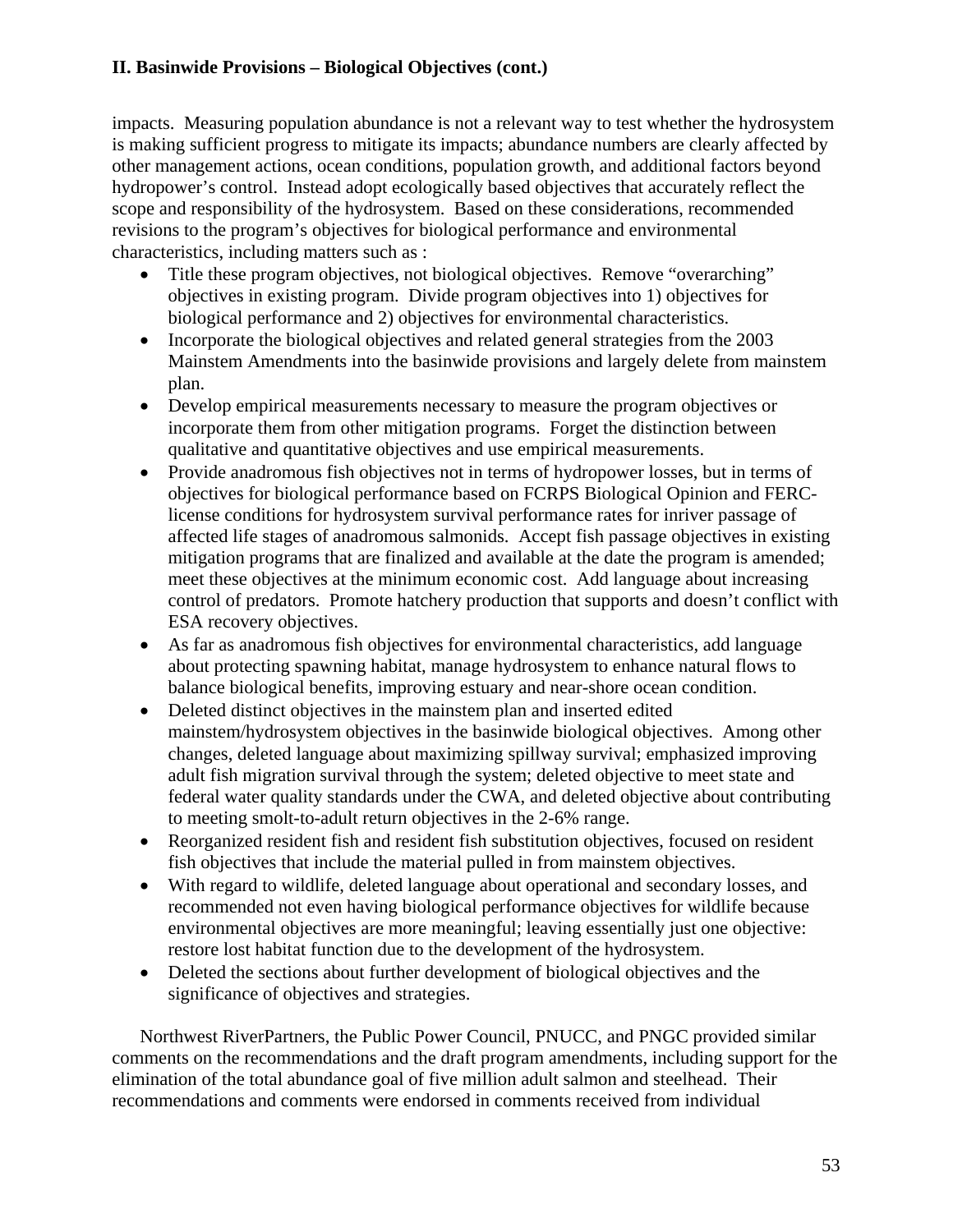Bonneville customers. In their view, what they call historical population-based adult return objectives, and indeed any objectives or linkage of the program to adult returns of fish are not appropriate or consistent with the intent of the Northwest Power Act. Adult returns are subject to too many factors outside the control of the program to be a useful measure of program success. These entities commented that the program should instead use a common currency to evaluate biological effectiveness of measures using those metrics identified in the FCRPS Biological Opinion for listed fish. This would include, at least for listed stocks, species abundance, productivity, genetic diversity, and spatial distribution. The Council should use and build on the life cycle approach and data that will be resulting from implementation of the biological opinion. If the Council chooses to further consider numerical objectives by engaging in a regional dialogue about the value and relevance of such a goal at the basinwide level, the Bonneville customers plan to actively participate in the process.

 As detailed above, individual agencies and tribes and collective organizations of agencies and tribes commented to oppose the recommendations and comments from the Bonneville customer groups about the program's basinwide biological objectives. For example, the Oregon Department of Fish and Wildlife commented that removing the program's biological objectives would diminish the program, as these are needed to provide benchmarks for program progress and guidance for selecting program activities. And Oregon noted that the appropriate baseline under the Power Act for measuring program progress was the time prior to hydrosystem development and the losses caused by hydrosystem development. The program's vision statement and biological objectives were consistent with this view and should remain, and the Council should reject the contrary recommendations. The Columbia River Inter-Tribal Fish Commission, CBFWA, the Nez Perce Tribe, and others similarly commented at various stages in the process to oppose the recommendations of the Bonneville customer groups and Bonneville to alter and remove the basinwide biological objectives, particularly the quantitative goals, and what they saw as an inappropriate effort to redefine the goals or objectives of the program away from a focus on mitigation based in losses caused by the hydrosystem.

*General Finding No. 5 and the findings and explanations above largely respond to these recommendations. The Council retained the concept of hydropower losses as part of the foundation for program goals and objectives. Program goals that include a consideration of fish and wildlife losses to hydrosystem impacts have been part of the Council's Fish and Wildlife Program since its inception, and it seems a logical way to think of a program required by law to mitigate for the impacts on fish and wildlife from the development and operation of the hydrosystem. The agencies and tribes also recommend retaining the concept. On the other hand, the Council adopted provisions consistent with these recommendations in terms of recognizing that objectives based on changing important environmental characteristics and on improving the range of population characteristics as a result are more important for guiding the selection and near-term evaluation of actions and overall program performance. The provisions of the revised environmental objectives and many of the general biological performance objectives in the program are consistent with the content of the recommendations here. One exception is that the Council retained the mainstem hydrosystem objectives, as consistent with the program framework, the most recent scientific reviews, and the recommendations of the agencies and tribes. The Council also retained (as a basinwide objective, not just as part of the Mainstem Plan) the smolt-to-adult return objectives, for reasons discussed above. The Council*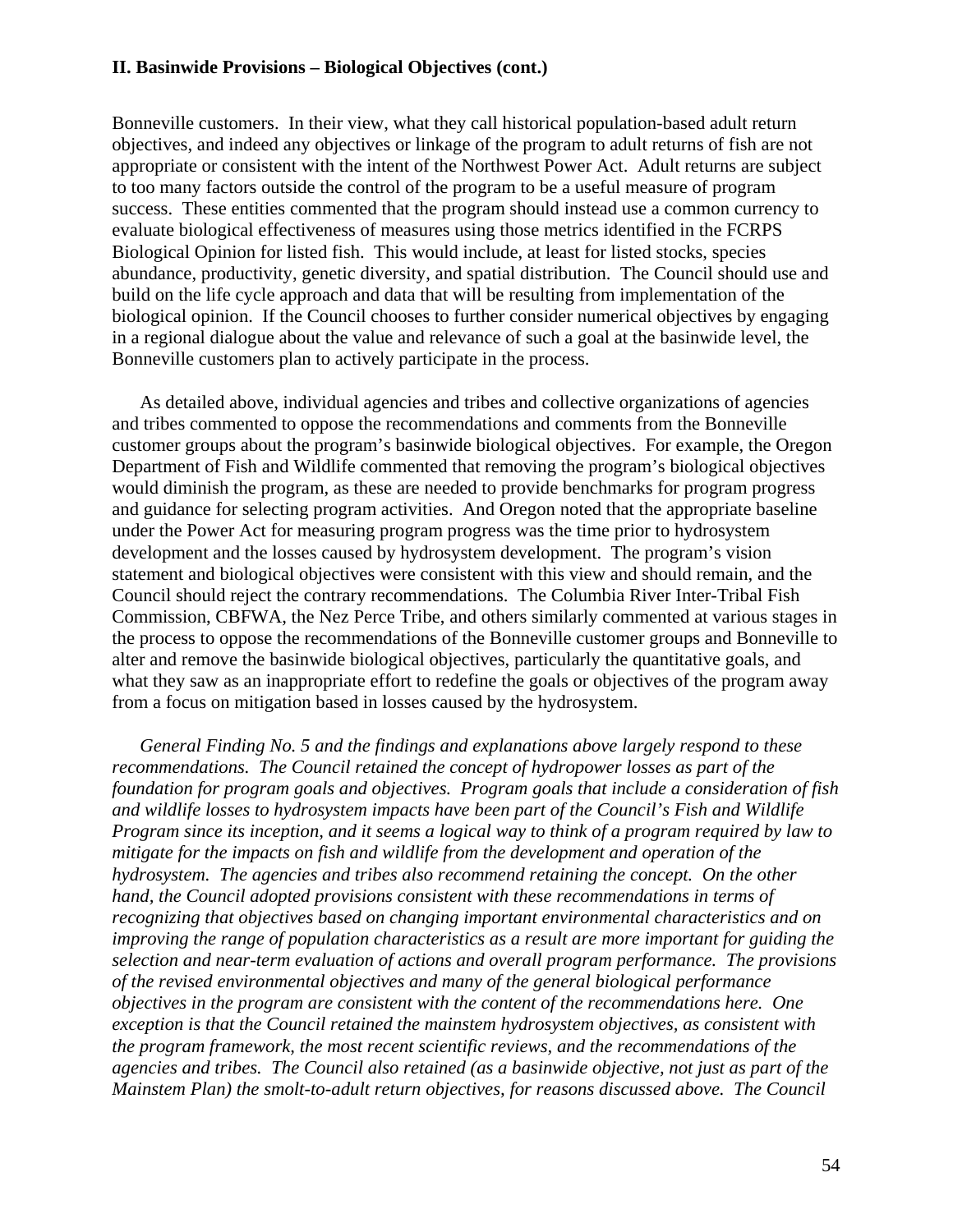*also recognized that achieving any of these objectives depends on the contributions of many parties and many types of coordinated actions, and recognizes elsewhere that objectives and planning to meet objectives has to take into account a number of factors outside our control, human and environmental. The Council also committed, as described above, to initiate an effort to assess the validity of the current quantitative objectives in the basinwide program and to evaluate whether other types of objectives and empirical measurements would be more effective above the subbasin level.* 

 *The program framework provides a logical reason to retain the distinct objectives for the Mainstem Plan, which is intended to be the home for more specific objectives and measures in the mainstem. The Council adopted the hydrosystem performance standards from the 2008 FCRPS Biological Opinion as key objectives for the program's Mainstem Plan as well, consistent with these recommendations and as explained above and in the Mainstem Plan findings. The Council otherwise did not yet adopt specific metrics from the biological opinion's comprehensive analysis or from recovery plans for reasons explained above. With regard to wildlife objectives, even the biological performance objectives and the wildlife loss assessments are based on the concepts of habitat loss and habitat function, so the Council would say the objectives are consistent with the recommendations here. The Council did retain, however, the concept of mitigating for wildlife losses due to dam operations and due to the secondary effects from fish losses. There seems no compelling reason to jettison a concept logical to a program intended to mitigate for the effects of the operation of the system on wildlife. The program does recognize, in the objectives and strategies for wildlife, a number of necessary and appropriate steps before losses of this nature become part of the program. Finally, the Council did delete the "overarching objectives" as largely redundant, the section on "significance" as out of date, and retained but significantly changed the "further development" section for the same reason.* 

**Charles Pace:** Mr. Pace recommended edits in the basinwide biological objectives in a number of ways, including.

- In the "overarching objectives," deleted the sentence about Bonneville not being solely responsible for achieving these broad objectives and deleted language stating that the program's focus is limited to fish and wildlife affected by the development and operation of the hydrosystem.
- In the description of basinwide objectives, deleted the explanation of quantitative versus qualitative objectives.
- In the description of objectives for biological performance, deleted the title and noted that operation of the hydrosystem includes federal transmission and distribution facilities; deleted language to the effect that collectively, specific biological objectives should represent mitigation for losses.
- Revised anadromous fish losses to reflect subbasin plans existence; removed target dates; added an objective for smelt in addition to lamprey, referred to reintroduction of steelhead and salmon in areas above Chief Joseph/Grand Coulee and chinook above Hells Canyon; added language about increasing the probability that at least 487,000 acre-feet of water will be made available from storage in upper Snake River; added language acknowledging the FCRPS is "at risk" and that it is no longer credible for the region to maintain a united front in opposition to challenges to the regional benefits and costs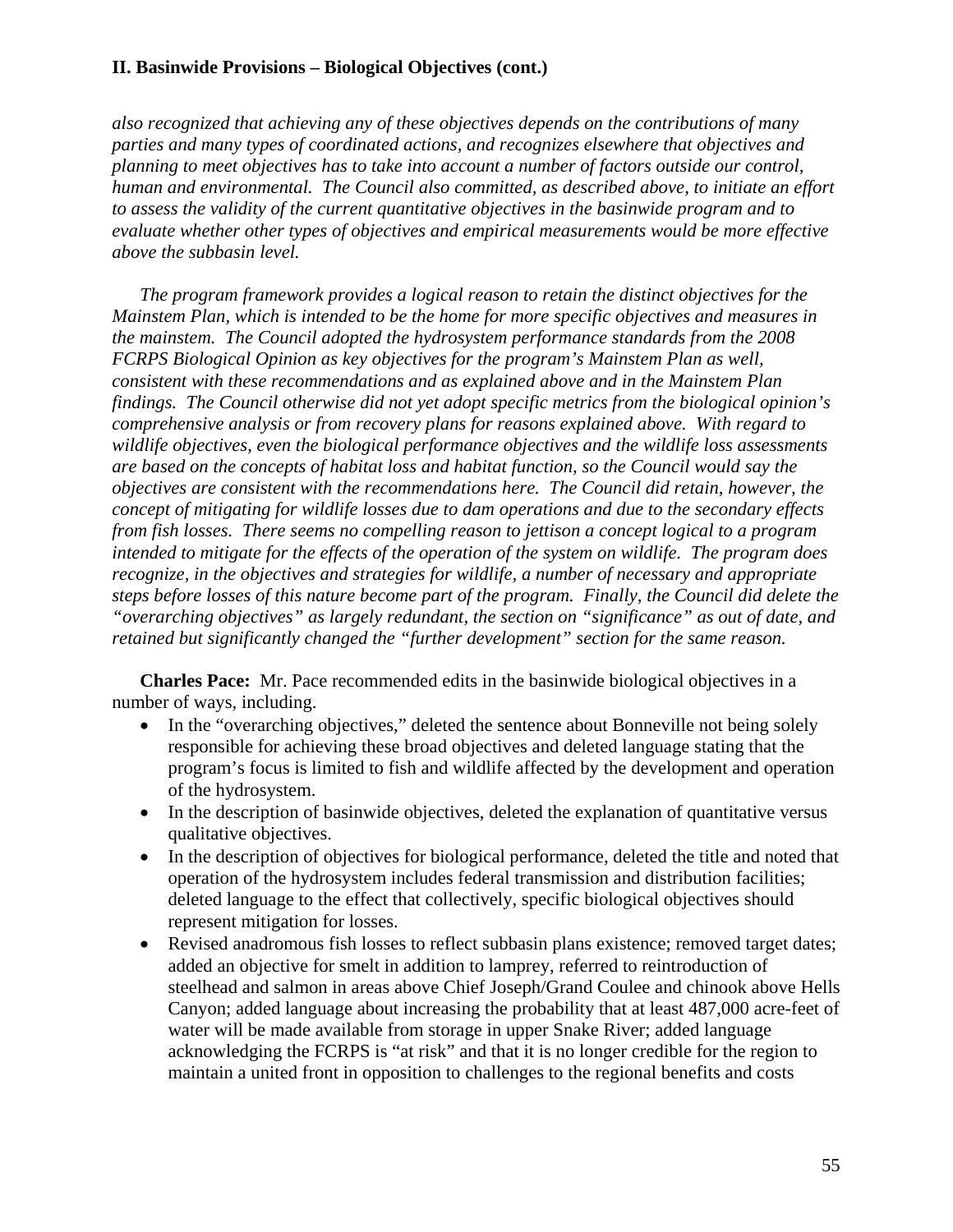resulting from the hydrosystem, calling for a "regional dialogue" to push forward an aggressive and proactive fish and wildlife recovery strategy.

- Edited the provisions on substitution for anadromous fish losses; removed the "feasibility" qualifier on the reintroduction of anadromous fish to blocked areas; deleted the discussion of resident fisheries' compatibility with native species.
- Minor edits to resident fish loss and mitigation provisions.
- Edited wildlife losses to emphasize that construction of hydropower projects and transmission/distribution facilities have caused wildlife losses; emphasized vegetation management programs and other direct operational losses; emphasized monitoring and evaluation for wildlife losses associated with human actions that substantially enhance opportunities for terrestrial predation, for example, the impacts of reintroduction of wolves on elk populations and other ungulates.
- Edited the objectives for environmental characteristics.
- Deleted the sections on "further development" and "significance" of biological objectives

*General Findings No. 4 and 5, and the explanations and findings above and in other responses to Mr. Pace's recommendation address these recommendations as well. In short, the provisions in the revised program are consistent with Mr. Pace's recommendations to the extent these recommendations were also compatible with the recommendations of the agencies and tribes or with recent key scientific reviews, or represented logical, effective updates to the existing material. The Council did not accept the recommendations here that did not fit these categories.* 

 The Native Fish Society commented on the draft program amendments that that the program should establish measurable biological objectives for each population/subbasin; combine fish abundance goals and habitat goals into an integrated program; and establish conservation requirements for each population and watershed.

*This is precisely the goal of the program framework. See, e.g., 2009 revised program, at 9- 10, 15-16, 20-27. The basinwide provisions, the subbasin plans, and the Mainstem Plan have taken us a substantial way in the direction of an integrated program as described in the comments. The program also recognizes more work needs to be done, especially to further develop the program's objectives above the subbasin/population level and to update the subbasin/population objectives with the latest planning developments.*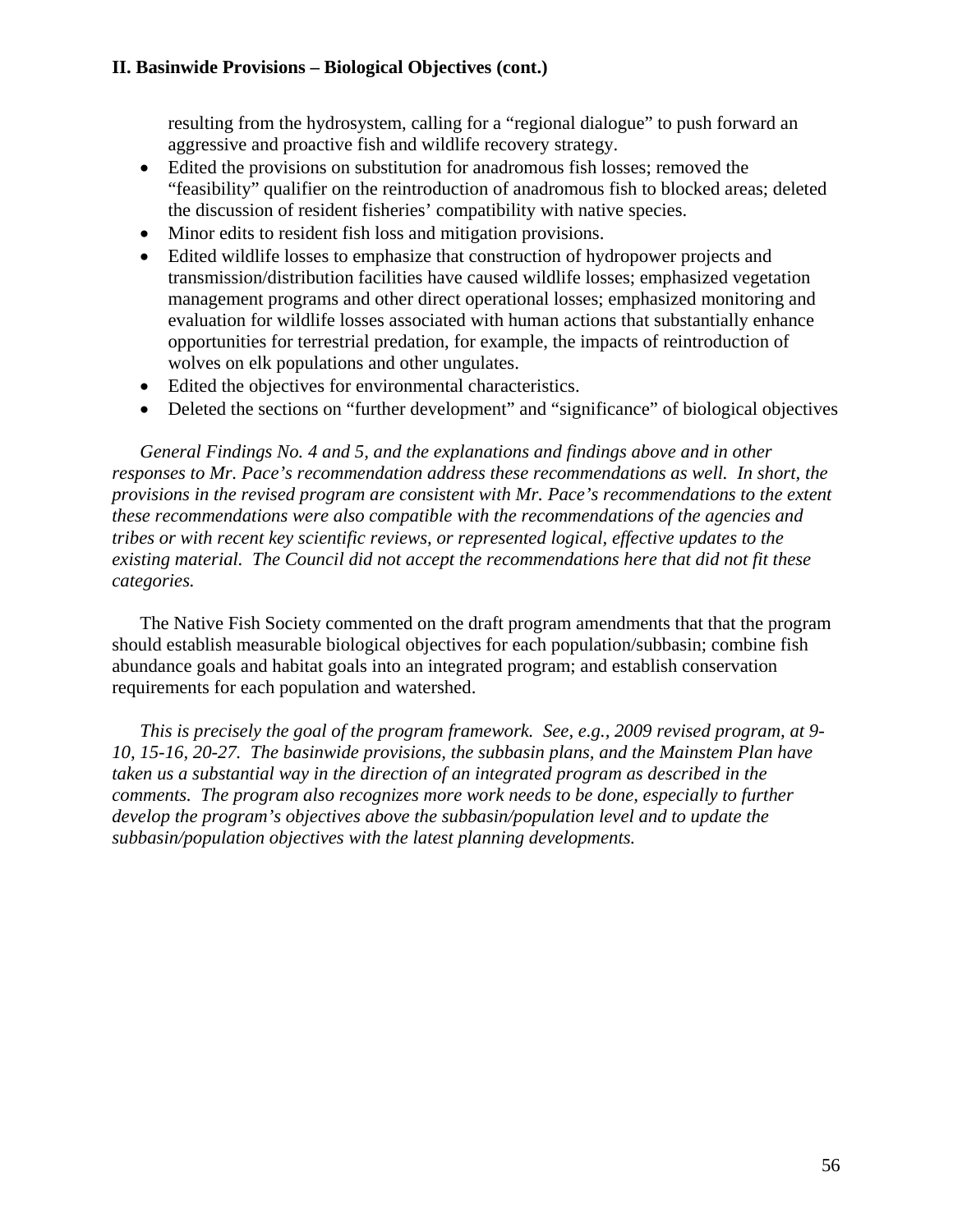#### **II. Basinwide Provisions D. Basinwide Strategies**

**Columbia Basin Fish and Wildlife Authority:** As described above in a number of places, and in General Findings No. 1, 2, 4, and 8, CBFWA recommended that the program be further divided into separate anadromous fish, resident fish, and wildlife sections at each geographic level. CBFWA further recommended high-level summary tables of limiting factors, strategies and measures for each section, and then comprehensive summary tables by subbasin. CBFWA Sections 1.2, 2.0.2, 2.1 (especially 2.1.1 to 2.1.4), 2.2 (especially 2.2 to 2.2.4), 2.3 (especially 2.3.1 to 2.3.4), 3, and 4.

**Northwest RiverPartners/Public Power Council (PPC)/Pacific Northwest Generating Cooperative (PNGC)/Pacific Northwest Utilities Conference Committee (PNUCC):** These entities recommended reorganizing the program strategies into onsite actions (hydrosystem passage and operations) and offsite actions (habitat, artificial production, harvest, wildlife, ocean conditions, research, monitoring, and evaluation). They further recommended moving overarching or general hydrosystem strategies from the Mainstem Plan into the main programwide onsite hydrosystem strategies, focused largely on incorporating the FCRPS Biological Opinion hydrosystem operations as the program's baseline in a general way, and deleting most of the more specific strategies from the mainstem plan other than to investigate operations with questionable biological benefits and high costs, such as summer spill. The program should then focus first on protecting and mitigating adverse effects at hydropower projects with onsite strategies. Then if objectives cannot be achieved in an effective or economic manner, offsite strategies will be employed. The recommendations then reduced most of the offsite strategies to a few basic principles, eliminating (for example) most of the existing wildlife section and reducing it to one point. Strategies and measures should be looked at from an ecosystem-based perspective, since many habitat initiatives often provide benefits to both fish and wildlife. This perspective would be in contrast to categorizing and crediting mitigation actions as solely fish- or wildlife-oriented.

 In comments on these recommendations, the Oregon Department of Fish and Wildlife objected that the Bonneville customer groups had deleted many substantive sections of the program important to the fish and wildlife agencies and tribes and others. Oregon otherwise agreed that the primary tactic to "protect, mitigate, and enhance fish and wildlife" should be to address those losses directly attributable to the hydrosystem. Then to the extent Bonnevillefunded activities have failed to compensate for hydrosystem losses, there is an obligation under the Power Act to fulfill that debt through alternative actions. How to do this involves a discussion of adaptive management principles, some consideration of timescale, and priorities based on relative effectiveness.

*The Council largely retained the organization of the strategies in the existing program. There is nothing inherently wrong in either of these recommended reorganization schemes. But the Council also could not see why these organizational schemes were an improvement on the program framework already in place. There are obvious reasons to distinguish biological objectives for anadromous fish, resident fish and wildlife, and there are also a few strategic considerations unique to anadromous fish migration, or to resident fish mitigation, or to the*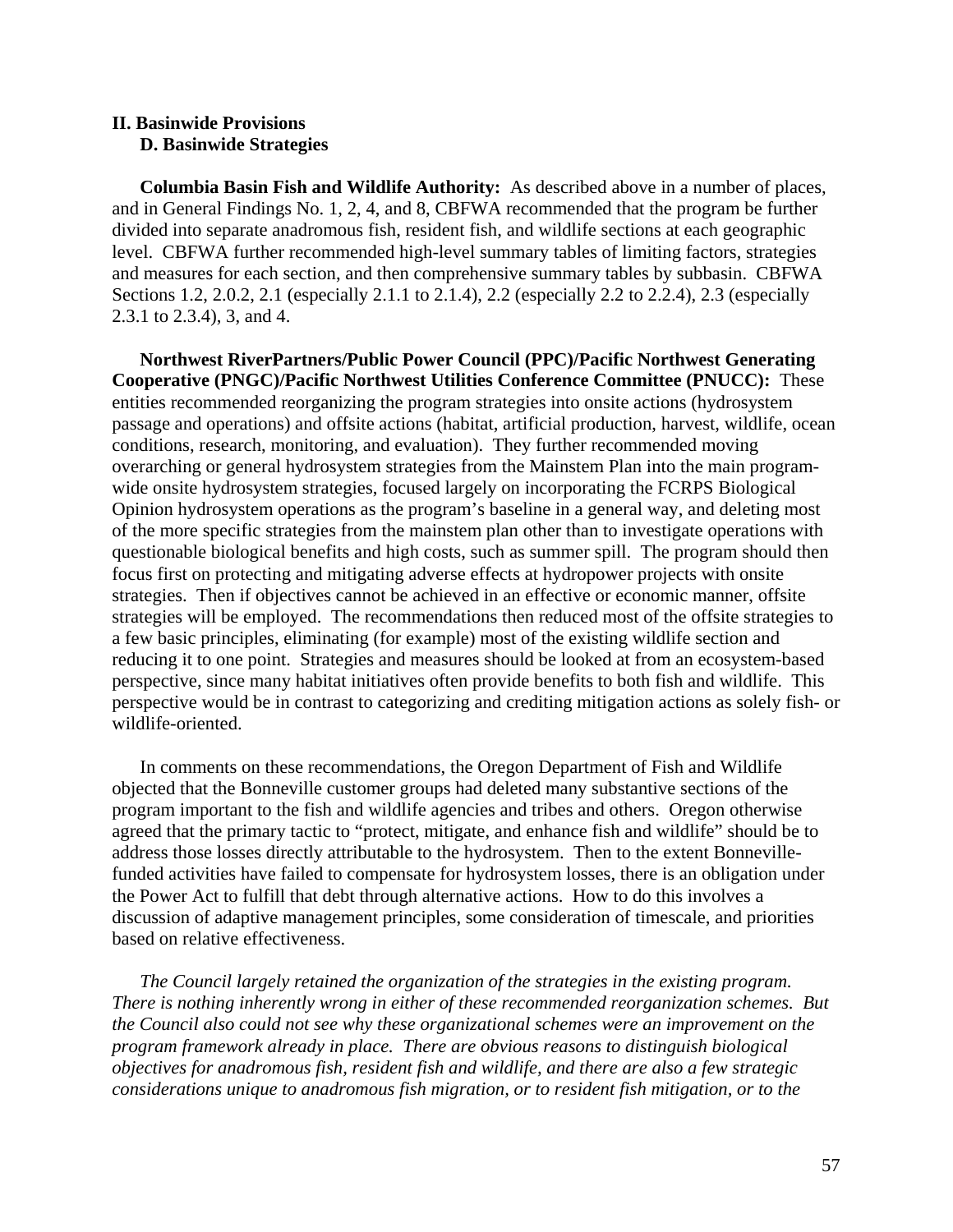*current state of the wildlife program that justify particularly targeted strategies, and so the program has these. Otherwise, it continues to make effective sense to think of the basinwide strategies in terms of habitat, production, harvest, monitoring and evaluation, and other general approaches that are relevant in a multi-species ecosystem approach to most or all affected fish or fish and wildlife species. In that case, it also remained logical for the program to become more specific as to objectives and measures at a scale less than basinwide, such as in the mainstem and subbasin plans closer to the actions that need to take place in specific local contexts. The revised program and the substantive content of CBFWA's recommendations do not differ significantly, even if not organized the same. Particular new provisions or concepts within the CBFWA recommendations have been addressed in the appropriate location within the program. The same is largely true for the recommendations from RiverPartners et al., except*  when significantly at odds with a program developed in large part to complement the current *and future activities of the fish and wildlife agencies and tribes.* 

*A number of the fish and wildlife agencies and tribes recommended a specific focus in the program on Pacific lamprey. The Council did not do that, for much the same reasons as it did not revise the program to create distinct anadromous fish and resident fish sections at the basinwide level. But the program is consistent in a number of ways with the recommendations, which include:* 

 **Columbia Basin Fish and Wildlife Authority:** Recommended adding a new section on Pacific lamprey biological objectives and status (Section 3.9), The biological objectives recommended were as follows:

- Attain self sustaining and harvestable populations throughout the historical range still accessible to lamprey passage
- Restore lamprey passage and habitat in tributaries that historically supported spawning lamprey populations
- Mitigate for lost lamprey production in areas where restoration of habitat or passage is not feasible

 CBFWA further recommended including a discussion of the limiting factors and threats specific to Pacific lamprey, including dams, culverts, predation, degradation of habitat within subbasins (diminished habitat quality and quantity, changes in water quantity, degradation of water quality from various land use practices), and lack of knowledge of lamprey population delineation, biology and ecology, and population dynamics. CBFWA then recommended nine strategies and 29 measures, as part of a collaborative lamprey conservation strategy to identify critical uncertainties related to lamprey status, biology, and conservation. The plan will help guide priorities of measures to implement in addition to the immediate actions taken to improve passage and restore habitat. The nine strategies consisted of:

- Improve adult and juvenile Pacific lamprey passage survival and reduce delays in migration
- Continue restoring freshwater spawning and rearing habitat for anadromous lampreys
- Reintroduce and restore lamprey production to suitable habitats where they no longer occur, and monitor results
- Develop a collaborative lamprey conservation, restoration, and management plan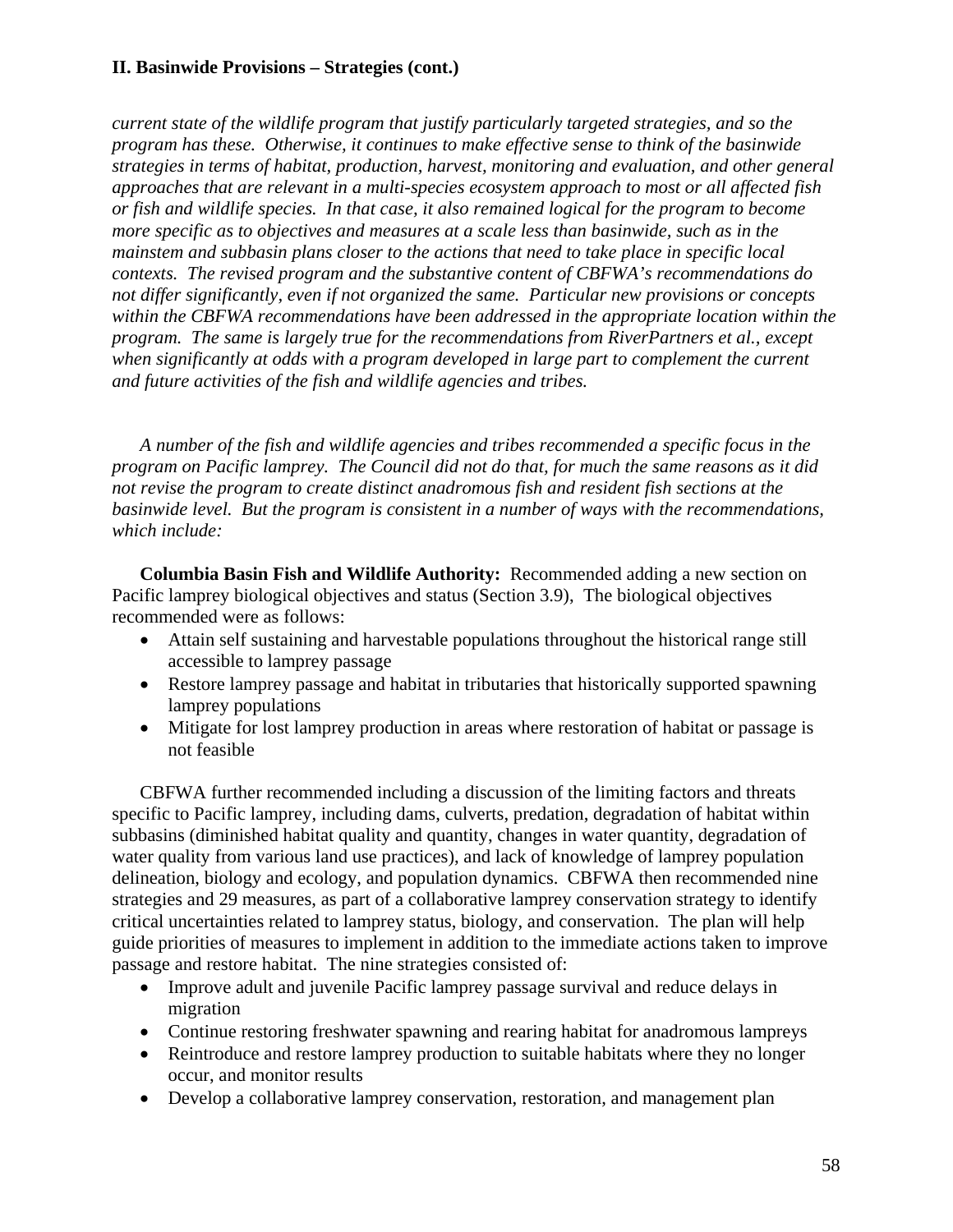- Better understand lamprey status
- Determine anadromous lamprey population structure
- Determine anadromous lamprey limiting factors
- Describe anadromous lamprey biology and ecology
- Describe anadromous lamprey population dynamics

**U.S. Fish and Wildlife Service**: Recommended increasing the program's focus on Pacific lamprey biology, conservation, and management. This should include historic significance, current status, biological objectives, limiting factors, threats, and critical uncertainties. Perhaps the most important limiting factor in lamprey conservation is the inadequate information of its status, distribution, and basic biology. The Service is currently engaged in a comprehensive, proactive conservation effort called the Pacific Lamprey Conservation Initiative. This Initiative is a partnership-driven effort to restore and sustain Pacific lamprey populations throughout their historic range by coordinating conservation efforts among the states, tribes, federal agencies, and other interested parties. The primary objectives of the initial phase of conservation efforts are to implement actions known to benefit Pacific lampreys, to minimize threats to their existence, and improve understanding of them to restore their abundance and distribution.

 The Fish and Wildlife Service recommended the Council utilize information it provided on biological objectives, current status, limiting factors and threats, and strategies and measures specific to Pacific lamprey. Though worded differently, the Fish and Wildlife Service's information regarding objectives, status, limiting factors, and strategies is substantively similar to the recommendations of the Columbia Basin Fish and Wildlife Authority and the Confederated Tribes of Grand Ronde.

- Recommended that the biological objectives for lamprey be to restore and maintain selfsustaining populations of anadromous lampreys throughout their historical range in the Columbia Basin.
- Recognized that two species of anadromous lampreys are native to the Columbia River Basin, Pacific lampreys (Lampetra tridentata) and river lampreys (Lampetra ayresi). Abundance indices of Pacific lampreys are exhibiting significant downward trends in the Columbia River Basin. The status of river lampreys is unknown.
- Indicated little is known about the status of anadromous lampreys and that restoration and development of self-sustaining anadromous lamprey populations requires more information.
- Listed passage, habitat degradation, water quality, and predation as the primary limiting factors and threats for anadromous lampreys.
- Recommended eight primary strategies and 42 measures. The strategies recommended are as follows:
	- Improve anadromous lamprey passage in mainstem rivers and tributaries
	- Improve the understanding of anadromous lamprey status
	- Delineate anadromous lamprey populations in the Columbia Basin
	- Improve our understanding of limiting factors and threats
	- Continue restoring freshwater spawning and rearing habitat for anadromous lampreys
	- Improve scientific understanding of anadromous lamprey biology and ecology
	- Improve scientific understanding of anadromous lamprey population dynamics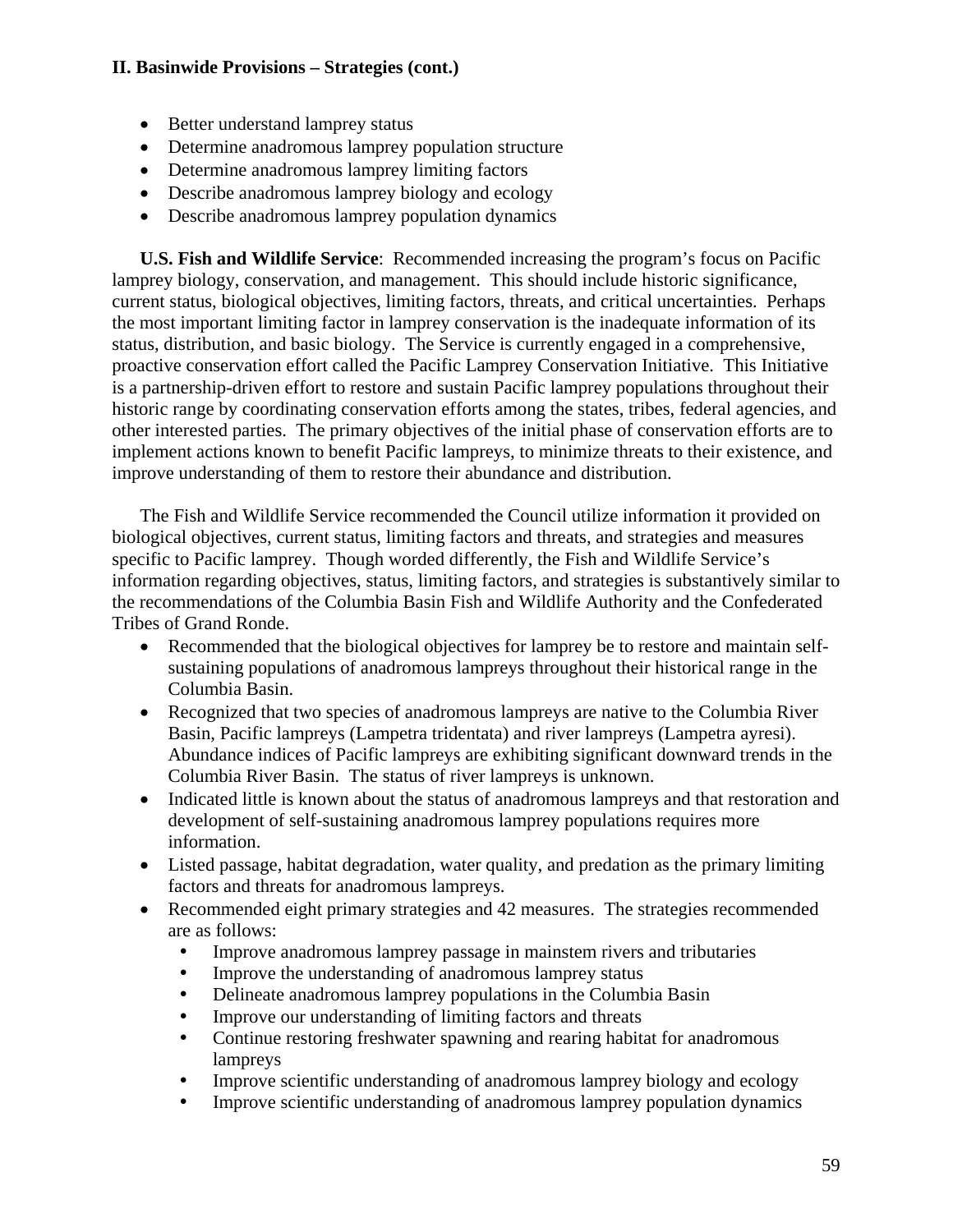• Develop a collaborative lamprey conservation, restoration, and management plan

**Confederated Tribes of Grand Ronde:** Recommended the same biological objectives for Pacific lamprey as CBFWA. The Grand Ronde Tribe also proposed environmental characteristics and timeframes for achieving the proposed biological objectives as follows:

- Protection of existing habitat. Timeframe: Immediate.
- Passage to historic habitat with high success rates. Timeframe: Immediate
- Stream habitat connectivity. Timeframe: 5-15 years
- Acceptable water quality. Timeframe: Immediate to long term
- Acceptable substrate quality. Timeframe: Immediate to long term
- Acceptable flow regimes. Timeframe: Immediate
- Quality riparian habitats. Timeframe: 5-15 years
- Other characteristics as identified. Timeframe: unknown

 In addition to the limiting factors outlined by CBFWA, the Grand Ronde Tribe emphasized stream and floodplain degradation resulting from development and agricultural land use in the Lower Columbia Province is a limiting factor for lampreys. The strategies and measures then recommended for Pacific lamprey were generally the same in substance as those recommended by CBFWA even if worded differently:

- Protect and conserve natural ecology
- Improve/restore passage
- Restore habitat and connectivity
- Develop a Lamprey Conservation Plan
- Studies of lamprey status distribution, populations, abundance
- Studies of lamprey limiting factors and threats, including toxicology
- Studies of lamprey biology and ecology, including life history and movements
- Studies of lamprey population dynamics
- Reintroduce populations to historic reaches after passage established
- Water and sediment quality improvement
- Restore sufficient flows during critical periods
- Develop quality and feasibility criteria for projects and studies
- Monitoring, evaluation, and adaptive management

 The Grand Ronde Tribe commented on the draft program amendments that the tribes should be fully consulted on any lamprey projects. Lamprey is an important cultural species, and the tribes have knowledge and expertise that others can learn from.

**Oregon Department of Fish and Wildlife:** Recommended studies to address basic lamprey population biology and the effect of environmental conditions on the viability and restoration potential of lamprey including lamprey passage at Willamette Falls and the opportunities to enhance lamprey passage at the falls and basic life history of lamprey in Willamette River tributaries including habitat preferences, limiting factors and potential restoration measures.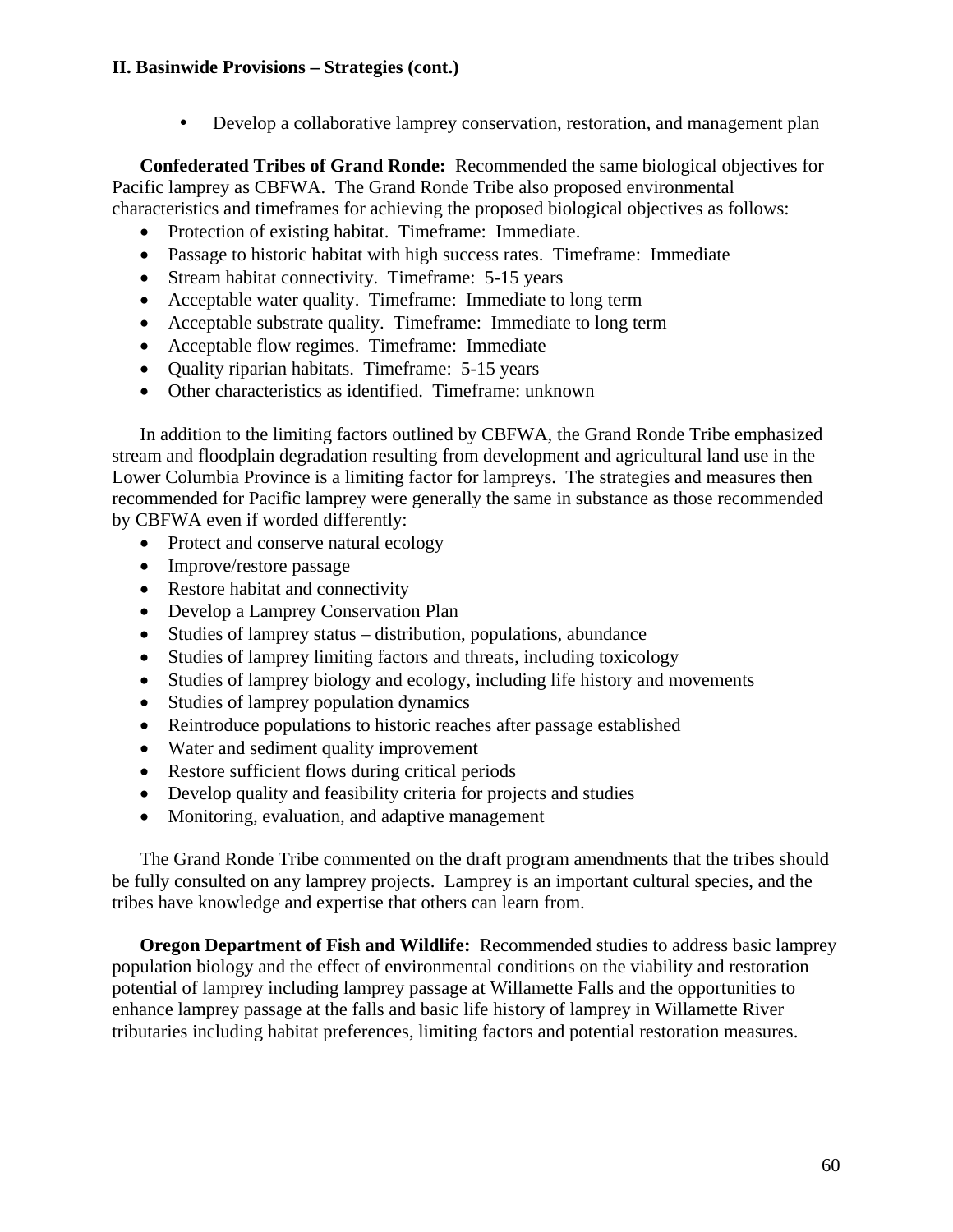**Confederated Tribes of the Warm Springs Reservation/Confederated Tribes of the Umatilla Indian Reservation/Yakama Nation:** The "Three Treaty Tribe" Columbia Basin Fish Accord includes a number of actions to benefit lamprey.

**U.S. Geological Survey:** Lamprey recommendations substantially similar to the recommendations from the U.S. Fish and Wildlife Service.

**City of Portland, Oregon:** Recommended the program recognize the importance of protecting and restoring habitat in the lower Willamette and its tributaries for salmon and lamprey. The City specifically recommended funding for the following actions specific to lamprey:

- Studies to address basic lamprey population biology and the effect of environmental conditions on the viability and restoration of lamprey
- Study the passage of lamprey at Willamette Falls and opportunities to enhance lamprey passage at the falls
- Investigate the population structure of Willamette River lamprey and the geographic sources of current production
- Studies to investigate the basic life history of lamprey in Willamette River tributaries as well as studies of lamprey habitat preferences, limiting factors and potential restoration measures

 The Columbia River Inter-Tribal Fish Commission commented in support of the recommendations of others to address the needs and restoration of lamprey (and sturgeon).

*The Council adopted provisions consistent with, if not as detailed as, the substance of these recommendations, which all emphasize the need for further study of lamprey to understand how best to restore populations. As noted above, the Council included three biological objectives for lamprey recommended by the managers as basinwide biological objectives: (1) restoring lamprey passage and habitat in the mainstem and in tributaries that historically supported spawning lamprey populations; (2) attaining self-sustaining and harvestable populations of lamprey throughout their historical range; and (3) mitigating for lost lamprey production in areas where restoration of habitat or passage is not feasible. 2009 revised program at 21-22. At the basinwide level, for the reasons already discussed, the Council concluded that the objectives for environmental characteristics and basinwide habitat strategies encompass the strategies recommended here for lamprey. The particular status of lamprey populations, their limiting factors, and specific strategies and objectives are more appropriate for the subbasin plans (such as recommended here regarding the Willamette subbasin) and the Mainstem Plan. A number of the subbasin plans do already address lamprey needs. Any recommendations for specific habitat actions to implement the subbasin plans for the benefit of Pacific lamprey have been included in the program, as explained in the Implementation Provisions, at 114-16 and Appendix E; see also General Finding No. 2. As is discussed below, in the findings on the revised Mainstem Plan, the Council added a substantial provision regarding lamprey passage at mainstem dams, one of the key limiting factors on lamprey production. 2009 revised program, at 88. In addition, the Council will consult with the fish and wildlife agencies and tribes, the ISAB, and federal operating agencies to determine the possibility of adopting hydrosystem survival performance standards for non-listed populations of anadromous fish, including lamprey. 2009*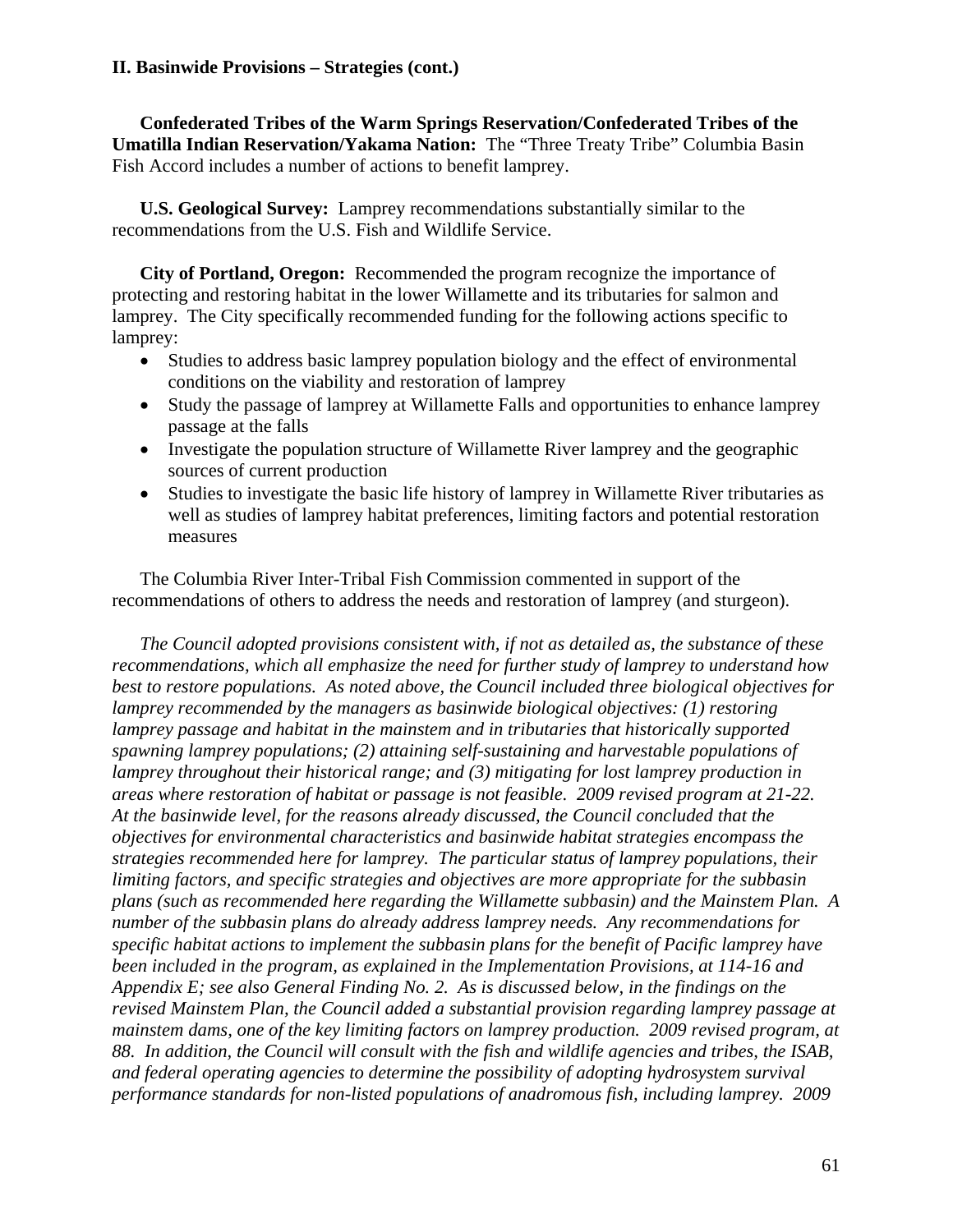*revised program, at 71. Finally, many recommendations call for research, monitoring, and evaluation to learn more about the status and potential for improvement in lamprey populations. These are covered generally in program provisions and findings related to the monitoring, evaluation, and research strategies of the program (see below; see also General Finding No. 10). Recommendations for specific research and evaluation measures have been incorporated into Appendix E for consideration in implementation.* 

**Columbia Basin Fish and Wildlife Authority:** Recommended adding a new section in the basinwide provisions on freshwater mussels (western pearlshell, western ridged mussel and the genus Adodonta spp.) (CBFWA 4.11.1) The Authority recommended tables setting forth systemwide (all applicable subbasins) biological objectives, current status, primary limiting factors and threats, and strategies and measures specific to freshwater mussels. In general, the strategies and measures relate to monitoring and research needs with respect to habitat quality/quantity, population traits, and water quality.

*The Council respects the recommendation of the agencies and tribes, but does not believe the information is sufficient to support a basinwide or program-wide biological objective for freshwater mussels at this time. To the extent freshwater mussels in particular subbasins or mainstem reaches have been identified as affected (or possibly affected) by the hydrosystem, the relevant subbasin plan and implementing projects are already inquiring further into the status of mussels and their habitat, factors that limit their production, the link to hydrosystem impacts, and the possibilities for protection, mitigation, and enhancement. The Council believes it is appropriate to leave the subject at that level for the time being. Otherwise, as discussed above with regard to other species, the general basinwide habitat objectives and strategies and the program's monitoring, evaluation, and research strategies and measures provide the appropriate program-level guidance for this subject.* 

 A number of recommending entities or individuals, such as the **Shoshone-Paiute Tribes**, **Northwest RiverPartners, et al**., and **Charles Pace**, suggested eliminating all or large parts of what was the first part of the Strategies section in the 2000 Program titled "Linkage of General Biological Objectives with Strategies," or suggested edits to make the terminology and approach in this subsection consistent with other parts of the program.

#### *The Council eliminated this section in the revised program.*

 The Council received a number of comments on the draft amended program in support of the overarching strategies in the Fish and Wildlife Program. For example, Seattle City Light commented that the Council was on the right path in framing the program as an integrated effort with the FCRPS Biological Opinion and the Columbia Basin Fish Accords. Seattle noted that it is essential to address all of the factors affecting fish survival, including hydrosystem operations, habitat restoration, hatcheries, and harvest, to rebuild populations, and so it was pleased to see the program contain measures addressing all these areas in an integrated fashion. Seattle City Light also encouraged the Council to continue relying on sound science as the basis for program amendment and program investment decisions.

*The final revised program is consistent with the draft in these respects.*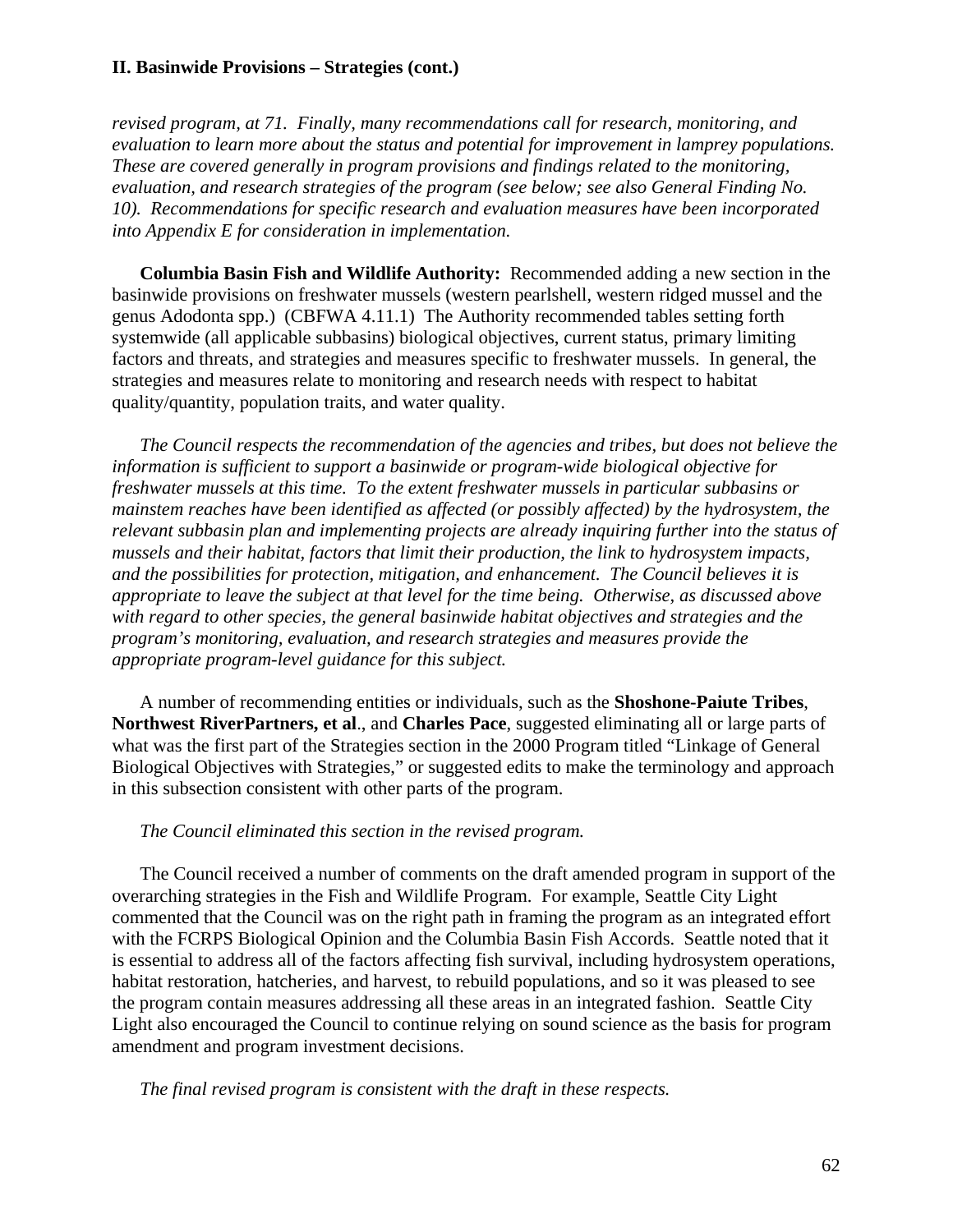# **II. Basinwide Provisions D. Basinwide Strategies 1. Habitat Strategies 2. Non-Native Species Strategies**

 Few recommendations and comments sought change in the existing habitat strategies; the few that did are addressed below. Many recommendations and comments sought to add to the habitat strategies, or recommended additional strategies that logically related to the existing program's habitat strategies. This is especially true, as described in General Finding No. 6, with regard to issues of toxic contaminants and water quality in general, non-native and invasive species of various types (plant and animal, aquatic and terrestrial), and climate change. Examples include the recommendations from the **Columbia Basin Fish and Wildlife Authority** (all three, at 2.0.5, 2.0.6, 2.1.4.2); **Oregon Department of Fish and Wildlife** (all three); **Idaho Department of Fish and Game/Idaho Invasive Species Council** (aquatic nuisance species); **Montana Fish, Wildlife & Parks** (aquatic nuisance species; climate change); **Washington Governor's Salmon Recovery Office** (climate change); **Confederated Tribes of Grand Ronde** (water quality, invasive species); **U.S. Fish and Wildlife Service** (invasive species; climate change); **Bonneville Power Administration** (strategies related to climate change and invasive species, including exotic fish species); **U.S. Environmental Protection Agency** (water quality and toxic contaminants); **U.S. Geological Survey** (invasive species; toxic contaminants); **Lower Columbia River Estuary Partnership** (water quality and toxics); **Pacific States Marine Fisheries Commission** (aquatic nuisance species); **City of Portland** (water quality); **Northwest Sportfishing Industry Association** (climate change); **Kintama Research Corp.** (climate change).

 Many of the comments that the Council subsequently received during the process raised the same issues and echoed these recommendations, and supported the resulting habitat and nonnative species provisions in the draft program amendments. Many of these comments came from the same entities noted above who submitted recommendations. In addition:

- The NOAA Fisheries Northwest Science Center commented on the threats to fish and wildlife survival from the effects of toxic contaminants and climate change, and called on the program to address both.
- The Columbia River Inter-Tribal Fish Commission commented that toxic contaminants have been shown in studies by NOAA to have significant sublethal behavioral effects on juvenile salmon. Climate changes are likely to intensify these effects as waters warm. Periodic monitoring of toxic contaminants in salmon rearing areas should become a feature of the program's adaptive management reports. The Commission also commented that the program should recognize the impacts of invasive species, while recognizing that climate change will cause redistribution of existing species, and favor new species entering the Columbia Basin. The immediate focus should be on monitoring the risks from the entry of quagga and zebra mussels. And the Commission supported recommendations to incorporate the effects of climate change and population growth into the program.
- The Clark Fork Coalition supported provisions on water quality and climate change.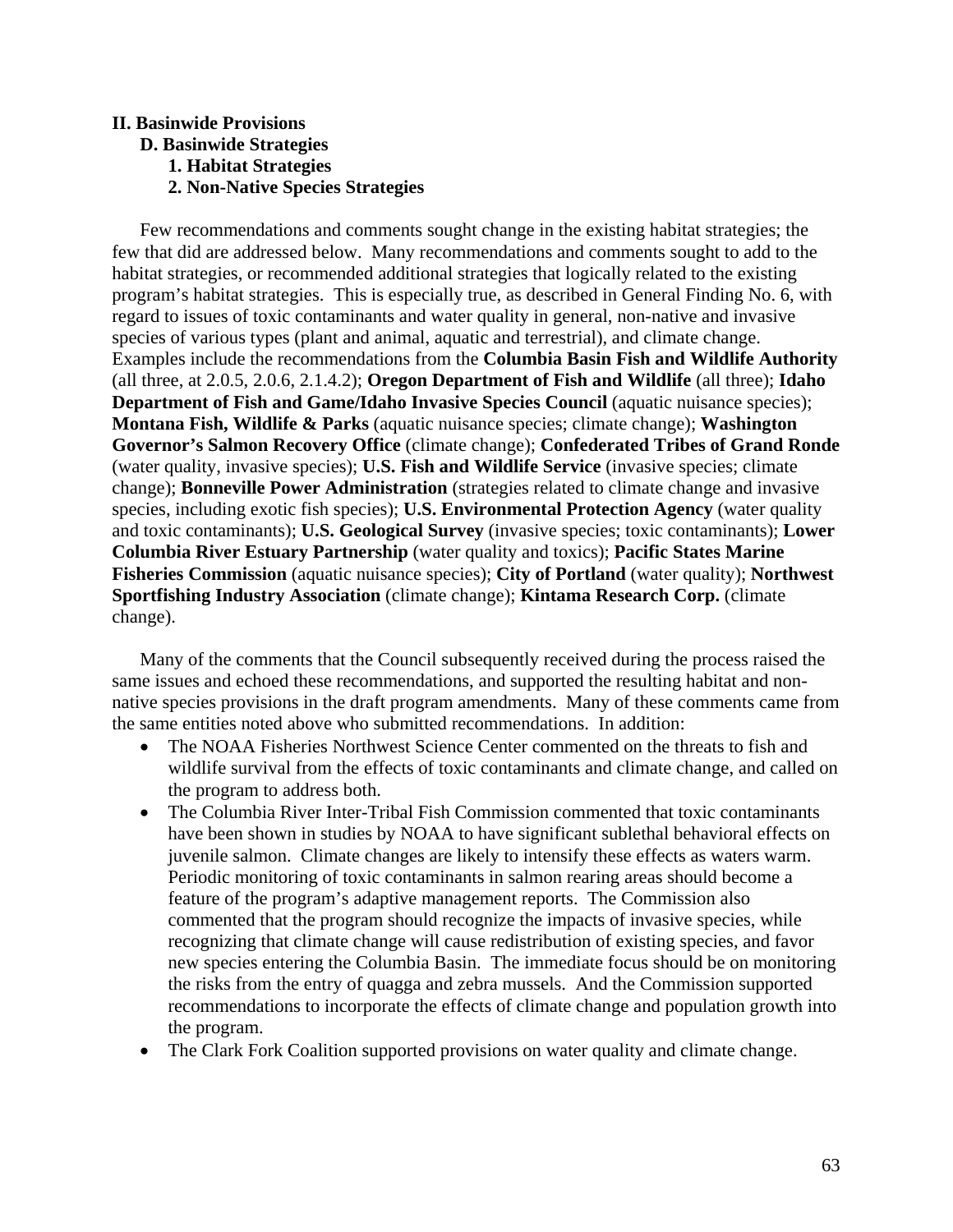- The Native Fish Society commented on the need to take steps to respond to higher water temperatures resulting from climate change and other reasons by identifying and protecting colder water thermal refuges.
- The Washington Governor's Salmon Recovery Board commented that discussion of climate change and responding to potential effects of climate change would be improved by more clearly relating the program's intentions to the subbasin scale. The effects of climate change on streams and habitat need to be assessed at the subbasin scale in order to identify areas of highest risk that are most in need of adaptive strategies and actions.
- Joni Packard commented that the Council should add a provision to begin discussions with state, tribal, and federal entities and non-governmental organizations toward an integrated, interagency, interregional strategy in the Columbia River Basin to address fisheries habitat and climate change issues together.
- The Pacific Northwest Utilities Conference Committee commented in support of language in the draft program concerning non-native species strategies.
- The Flathead Basin Commission and the Oregon Invasive Species Council supported the provisions in the draft program amendments calling for monitoring and control of nonnative species, especially aquatic nuisance species.

 The Council also received comments, especially from Bonneville and from utility groups, cautioning the Council about expecting the Fish and Wildlife Program and Bonneville's hydrosystem mitigation responsibility to bear the burden of addressing large regional problems not caused by the hydrosystem. The Confederated Tribes of Grand Ronde commented that the listing of emerging habitat issues is not a substitute for a detailed list of primary limiting factors and threats. The program continues to include subbasin plans, which set forth much more detailed lists of primary limiting factors specific to each subbasin.

*As described above in General Finding No. 6, the Council incorporated provisions relating to all three issues in the habitat strategies, in a separate strategy for non-native species, in a planning assumption concerning climate change, and in the Mainstem Plan. See 2009 revised program, at 32-34, see also at 15, 25-26, 69, 74, 78, 80-81, 90, 97, 100. The Council believes the program can and should support collaborative regional efforts to address all of these growing problems. The Council also recognized that actions to address these emerging issues are not likely to constitute a significant part of the program's implemented habitat actions, at least not directly. As with other elements of the program's basinwide strategies, assessments of specific effects and the identification of responsive strategies should occur at the subbasin and mainstem levels of the program. See, e.g., 2009 revised program, at 97, 101, 112. Also, the principles described in earlier sections above that govern the program's and Bonneville's authority under the Northwest Power Act to invest ratepayer money in fish and wildlife protection and mitigation obviously govern program investments in these areas as well. That is, the investments are authorized either to address the direct impacts of the hydrosystem on fish and wildlife or to fund off-site mitigation when a measure will provide protection or mitigation benefits for fish or wildlife adversely affected by the hydrosystem, benefits that can be said to compensate for hydrosystem effects not already mitigated. 2009 revised program, at 14* 

 *The Council agrees with the comments of the Grand Ronde Tribe that the basinwide habitat strategies guide but do not substitute for the detailed assessment of limiting factors and*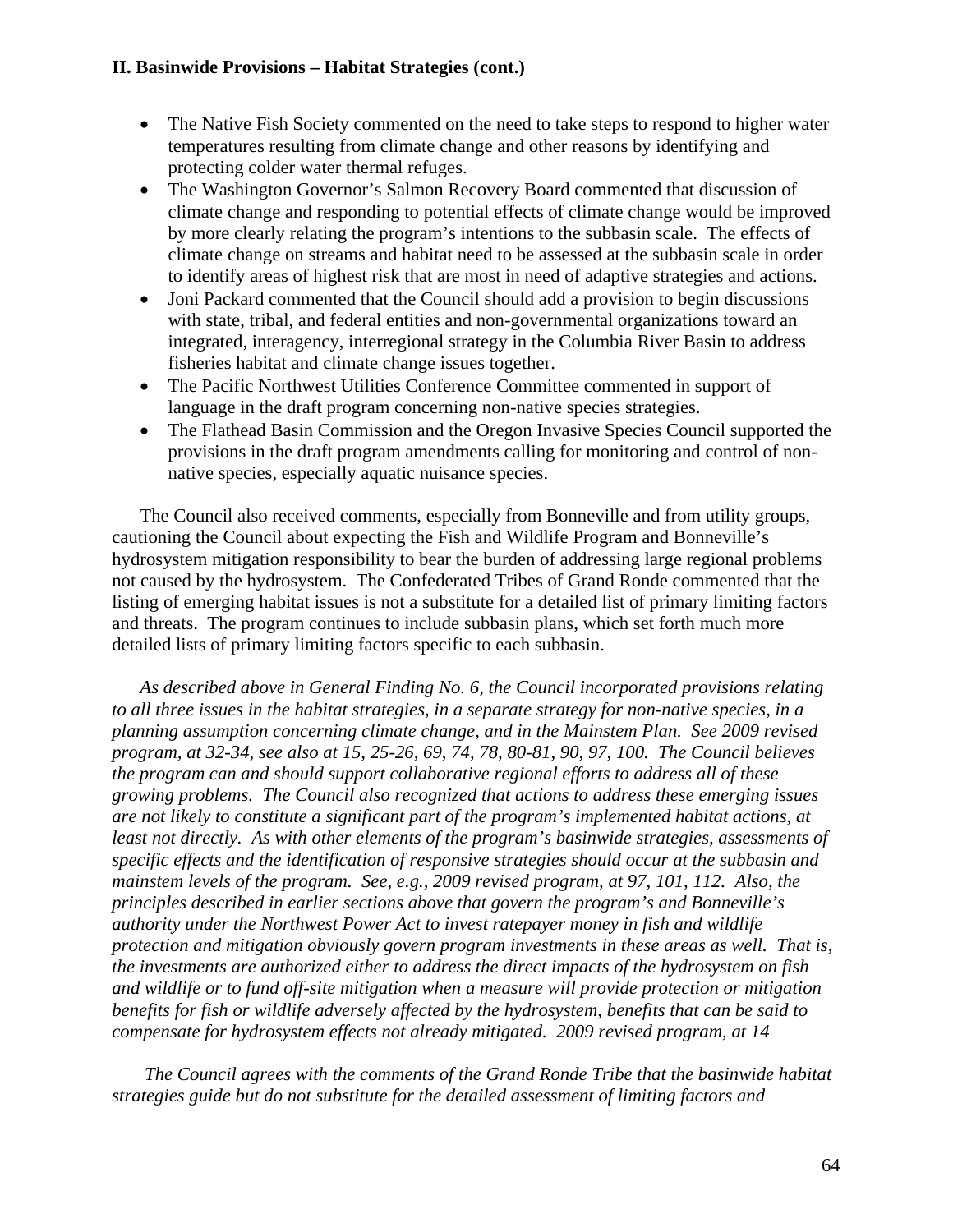*responses at any particular location. That is the purpose of the subbasin plans and the Mainstem Plan, which set forth detailed assessments of limiting factors and the objectives and strategies in response.* 

 **Bonneville Power Administration:** In a recommendation particularly directed at the problems that spanned issues about non-native species, program mitigation, and resident fish mitigation, Bonneville recommended that the program call for resident fish managers to ensure that the fisheries regulations they promulgate and enforce and the fish management practices they employ do not impede regional efforts to mitigate and recover listed species. If resource managers do not address the predation and competitive problems created by exotic resident fish, then the program should consider those fish a substitute resource. If resource managers do address those problems, then the program could reasonably call upon hydroelectric project owners, managers, and regulators to make further efforts to provide native indigenous resident fish substitution. Until resource managers opt for the latter choice, the appropriate circumstances for further resident fish enhancement activities diminish greatly.

 In comments on the Bonneville recommendations, the Coeur d'Alene Tribe recognized that management of non-native species should not impede progress toward native fish restoration. But, the tribe commented, it is inappropriate for the Fish and Wildlife Program to be used for the purpose of directing state and tribal regulation enactment and enforcement, and instead the program should serve as a guide for Bonneville's funding of fish and wildlife projects to meet its mitigation responsibilities for the adverse effects of the system.

 *The Council agrees with the Coeur d'Alene Tribe that the program cannot direct state and tribal regulatory effort. Still, the Council considered it proper in the final revised program, given the potential seriousness of the problem, to urge state agencies, for example, to modify fishing regulations or harvest limits to reduce predation by non-native species on native populations. 2009 revised program, at 34.*

 The Council also received a significant number of recommendations and comments to incorporate the "stronghold" concept into the program. These include recommendations from:

- **Columbia Basin Fish and Wildlife Authority:** Section 2.0.8, add provisions to support fish and wildlife strongholds
- **Oregon Department of Fish and Wildlife (ODFW):** Add provisions to support fish and wildlife strongholds; on the other hand, ODFW recommended that the program's habitat strategies should not set "Build from strength" as a first priority; instead, the program should set "Protect what is strong" and "Recover what is weak" as equal priorities
- **Montana Fish, Wildlife & Parks:** Add provisions to support stronghold basins for fish and wildlife affected by Federal Columbia River Power System; similar to CBFWA's recommendations but emphasized resident fish and did not mention climate change as CBFWA's recommendation did; program should request managers establish stronghold basins for species and then those basins should receive high priority in project selection processes
- **Washington Governor's Salmon Recovery Office:** Council and Bonneville should make wild salmon strongholds a focus of the program by giving priority to or dedicating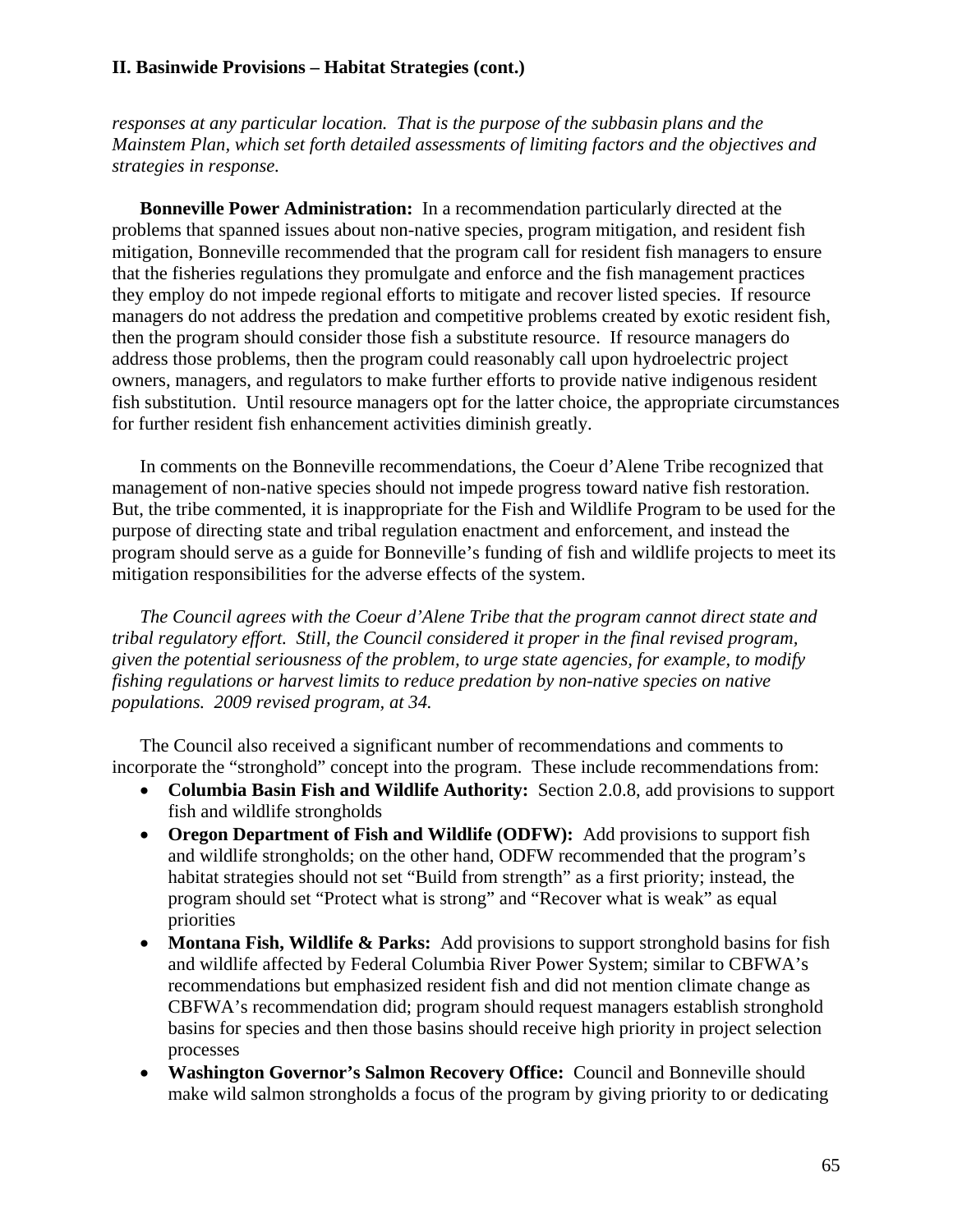funding for habitat protection and restoration, as needed in designated salmon and steelhead stronghold areas

- **U.S. Fish and Wildlife Service:** Council should consider the concept of fish and wildlife strongholds in the basin as an innovative means to protect, mitigate, and enhance fish and wildlife populations affected by hydropower development
- **Wild Salmon Center:** Continue program support and funding for the Columbia Basin Salmon Stronghold Partnership Fund
- **Bonneville Power Administration:** Establish salmon strongholds to protect remaining healthy wild stocks before they are threatened; program should emphasize strategies that prioritize work to preserve biodiversity, for example, identification of reserve areas or areas that are likely to be resilient in adapting to climate pressures; such efforts may be the most effective strategy for maintaining diversity in the face of changing climate in the Columbia Basin

 Many of these recommending entities subsequently provided comments in support of the stronghold recommendations. In addition: The Confederated Tribes of the Warm Springs Reservation submitted a comment letter fully supportive of the stronghold concept proposed by the Wild Salmon Center and its partners, stating that the development of a Salmon Stronghold Fund will allow the tribes to more efficiently accomplish their work while creating increased opportunities for further conservation efforts and program growth. The Native Fish Society commented that strongholds may be areas that contain the ecological conditions needed to support salmonids and their recovery but at present have few fish. The program should protect such areas until limiting factors are resolved. The Oregon Natural Desert Association commented on the recommendations in support of the establishment of a Columbia Basin Stronghold fund. And the North American Salmon Stronghold Partnership commented in support of the inclusion of strongholds in the program. The Council should find ways to link the land acquisition fund to the stronghold areas to accelerate the protection and recovery of wild salmon in the region.

 On the other hand, the Yakama Nation commented that while it understood the rationale behind the stronghold concept, the Yakama Nation and the program should be committed to the restoration of all stocks, an "all stock" orientation that has underpinned the Yakama/Klickitat Fisheries Project for two decades with Council and Bonneville support. The program needs to be consistent with management efforts to restore all stocks. The Yakima Basin Fish and Wildlife Recovery Board commented that the Council should forego any reference to a separate undefined funding program for strongholds, which still would not preclude coordination between the program and a federal stronghold initiative. The Columbia Inter-Tribal Fish Commission commented on the recommendations that strongholds should only be identified and established after careful assessment of likely future habitat conditions under climate change scenarios. Any unspent money from a dedicated fund should roll over and add to the general funding for fish and wildlife restoration.

 *The Council already had objectives and strategies that put a priority on protecting habitats and supporting populations that are relatively healthy and productive, with ongoing programs and projects to protect and extend productive habitat in the relatively more productive subbasins as well as to improve conditions in the relatively more degraded subbasins. The stronghold*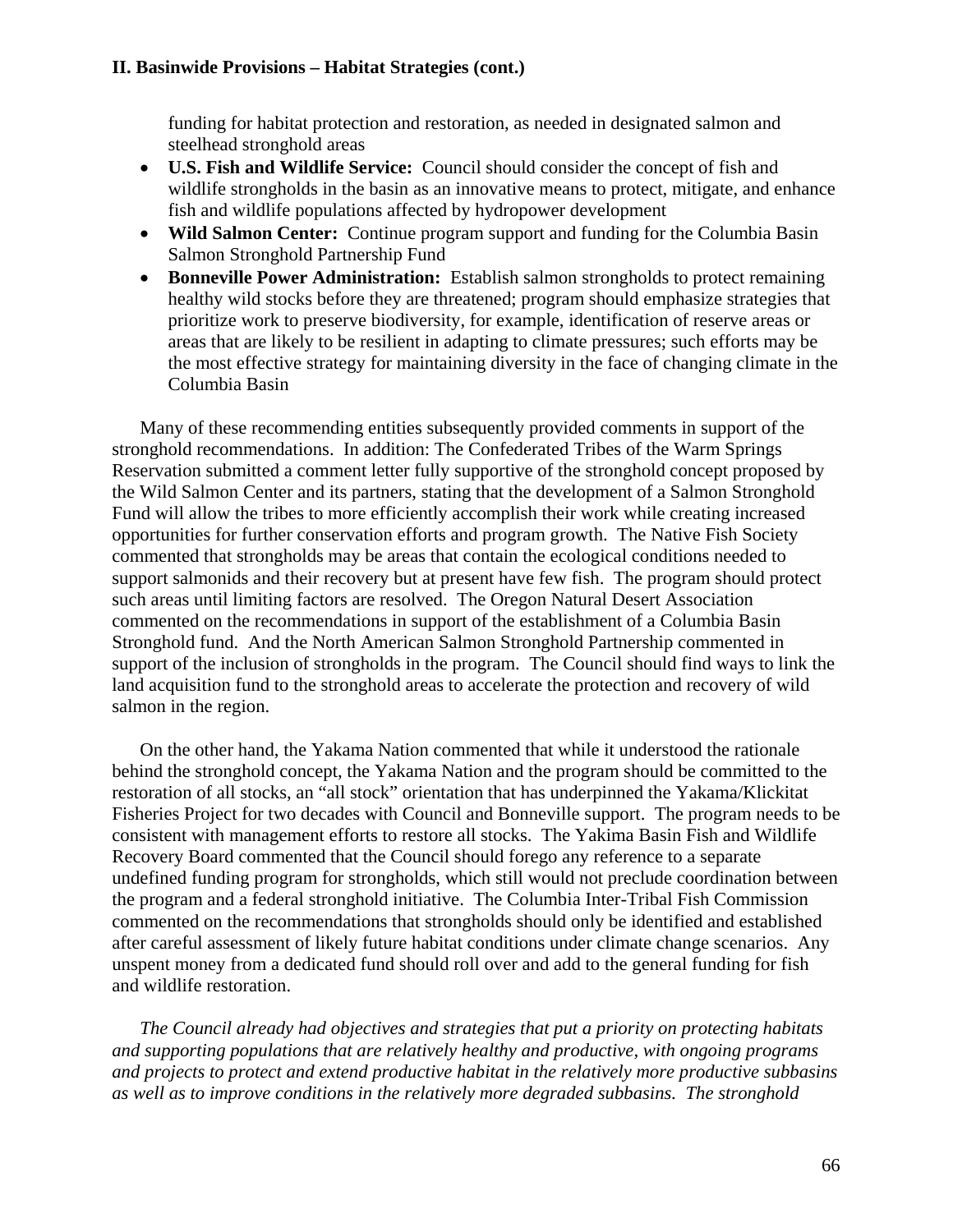*concept is consistent with this existing approach, and so the Council added a provision on strongholds to the habitat strategies, 2009 revised program, at 30. The Council did not dedicate a fund to this purpose. The Council agrees with the points made by ODFW and the Yakama Nation that the program should continue to support work to protect and improve conditions for all key stocks, and to consider "protecting what is strong" and "recovering what is weak" to be equal priorities. The program does not prioritize between these two concepts -- improving listed populations and protecting relatively more productive populations are of equal priority. See, e.g., 2009 revised program, at 13, 25, 66-75. The "build from strength" habitat strategy explicitly applies equally to stronger and weaker stocks, referring to protecting and building on the more productive habitats even for the weak stocks. 2009 revised program, at 30.* 

**Bonneville Power Administration:** Bonneville recommended a number of strategies and tools relevant to the habitat strategies in the existing program, urging the Council, the program, and program participants to investigate a host of creative and innovative tools for fish and wildlife mitigation. These recommendations included:

- Emphasizing the "building from strength" principle and a principle to protect habitat that supports diverse fish and wildlife populations
- Increasing surveillance and curbing movement of invasive species
- Establishing wild salmon refuges or strongholds
- Testing innovative, market-based habitat protection and improvement tools
- Securing settlement and land management agreements
- Using habitat conservation plans
- Supporting policy modifications and legislation if necessary to create more opportunity for the transfer of development rights
- Supporting tradable environmental credits and certification programs such as the "Salmon Safe" program
- Developing a regional strategy for a cost-shared fish and habitat monitoring program to track regional performance objectives and limiting factors needed to inform the adaptive management of human impacts
- Addressing population growth in planning and prioritization of projects and supporting state and local policies to limit urban sprawl into important fish and wildlife areas
- Protecting headwater sources of cool water for warm streams
- Supporting state and local policies that provide incentives to private landowners to protect fish and wildlife habitat, not develop prime or diverse habitat areas, remove or not place barriers to fish and wildlife movements, conserve water, modify the timing and quantity of irrigation withdrawals, eliminate withdrawals of shallow groundwater in the vicinity of salmon bearing streams
- Supporting policies to develop emerging markets for ecosystem services
- Coordinating with environmental agencies outside the basin if their mandates affect basin habitat
- Including strategies that acknowledge and provide incentives for program participation and partnership funding by other entities to protect and restore fish and wildlife habitat
- Finding creative new models (for example, energy conservation codes or protected areas from hydroelectric development) that pave the way for water conservation and land use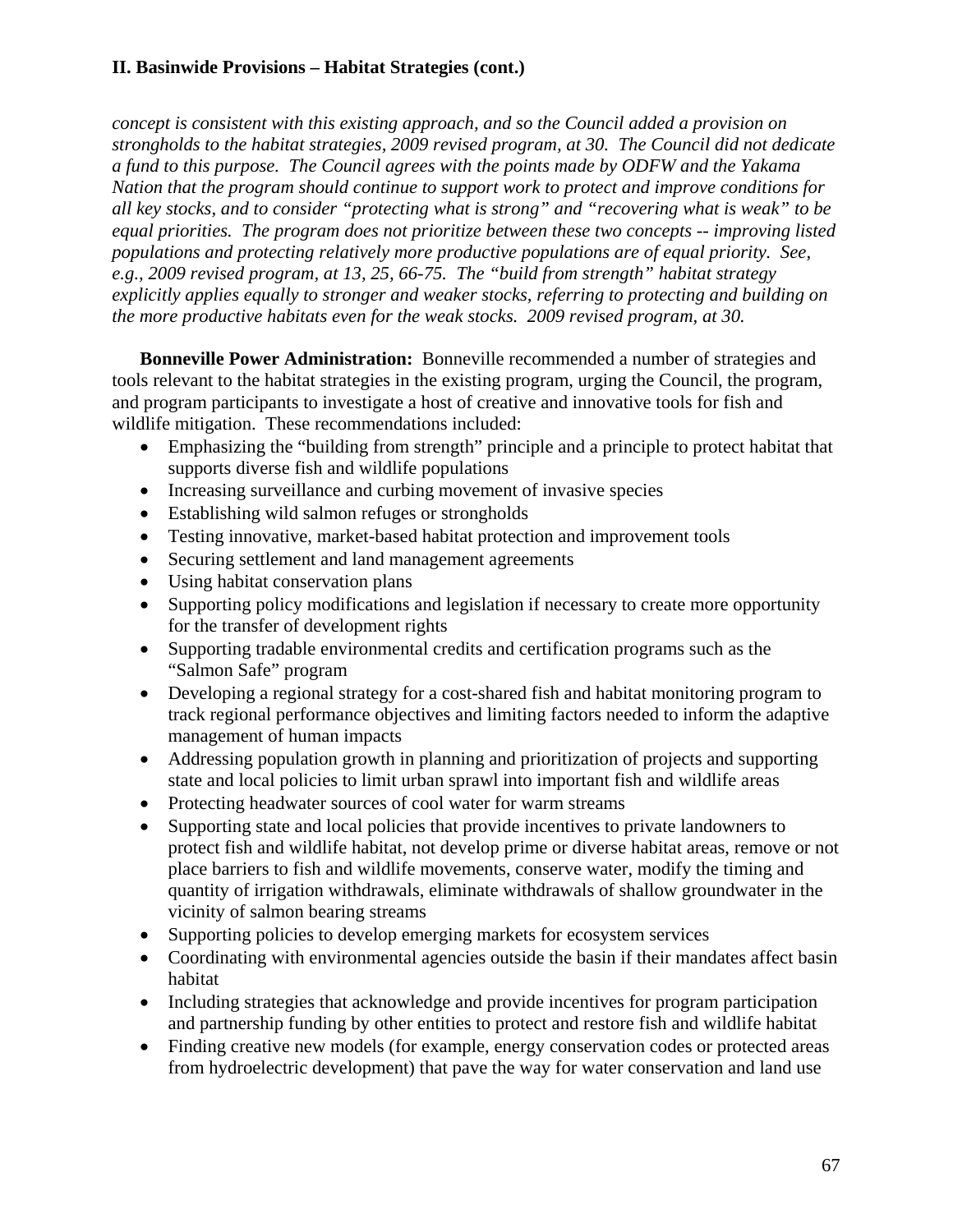• Supporting model economic incentives that promote both fish and wildlife protection and economic development, such as a tax credit approach

 Bonneville recognized that not all of these activities were suitable for direct program participation and funding. In many cases Bonneville seeks to involve the Council and other program participants in ongoing support for the work of others in these areas and then to plan for and coordinate the work of the program with these other efforts to improve the region's efforts to protect and improve fish and wildlife habitat in the most cost-effective ways.

 The Oregon Department of Fish and Wildlife commented on this recommendation to agree that exploring methods to improve the efficiency of the Fish and Wildlife Program is appropriate, if those efficiencies allow Bonneville to better meet its obligations to mitigate for the fish and wildlife losses due to construction and operation of the federal hydroelectric projects. Oregon noted that the managers often use creative partnerships while implementing the Council's program and will continue to do so where forming a partnership meets the fish and wildlife objectives under the program. Bonneville does not explain, however, how alternative mitigation tools and partnerships are more efficient and economic. Also, the details for any partnering with emerging markets, such as carbon markets or "working landscapes," will need to be developed through program implementation collaboratively with the fish and wildlife managers. Any such approach must be consistent with fish and wildlife manager program amendment recommendations, as well as with the managers' programs and management plans.

*The revised program has a number of provisions explicitly consistent with these recommendations, most of which have been addressed above or in findings on earlier sections. The Council did not include provisions relevant to many of these ideas, but that does not mean the Council disagrees with the idea of exploring these and other innovative ideas in the coming decade through Bonneville's implementation of the program and through policy support by the Council and Bonneville for the work of others.* 

 **Kalispel Tribe/Spokane Tribe/Upper Columbia United Tribes:** Recommended the Council endorse and explore opportunities to establish a long-term funding and restoration approach consistent with the Bonneville Environmental Foundation's Model Watershed Program. This would mean the development of an integrated ten-year restoration and monitoring strategy that sets specific and measurable ecological restoration objectives at the outset; establishes a comprehensive monitoring program upfront that identifies parameters and metrics necessary to track progress toward meeting stated ecological objectives; and identifies a ten-year series of coordinated actions necessary to restore fish and wildlife habitat and natural ecosystem processes.

*The Council did not explicitly endorse the Bonneville Foundation effort in the program, but what is described in this recommendation is precisely what the program has been evolving to and trying to achieve over the last decade. Subbasin plans contain long-term mitigation and protection effort consistent with the program framework, describing environmental/habitat and population objectives and a set of coordinated strategies to achieve those objectives. The focus in this amendment process has been the evolution of multi-year commitments to a set of actions*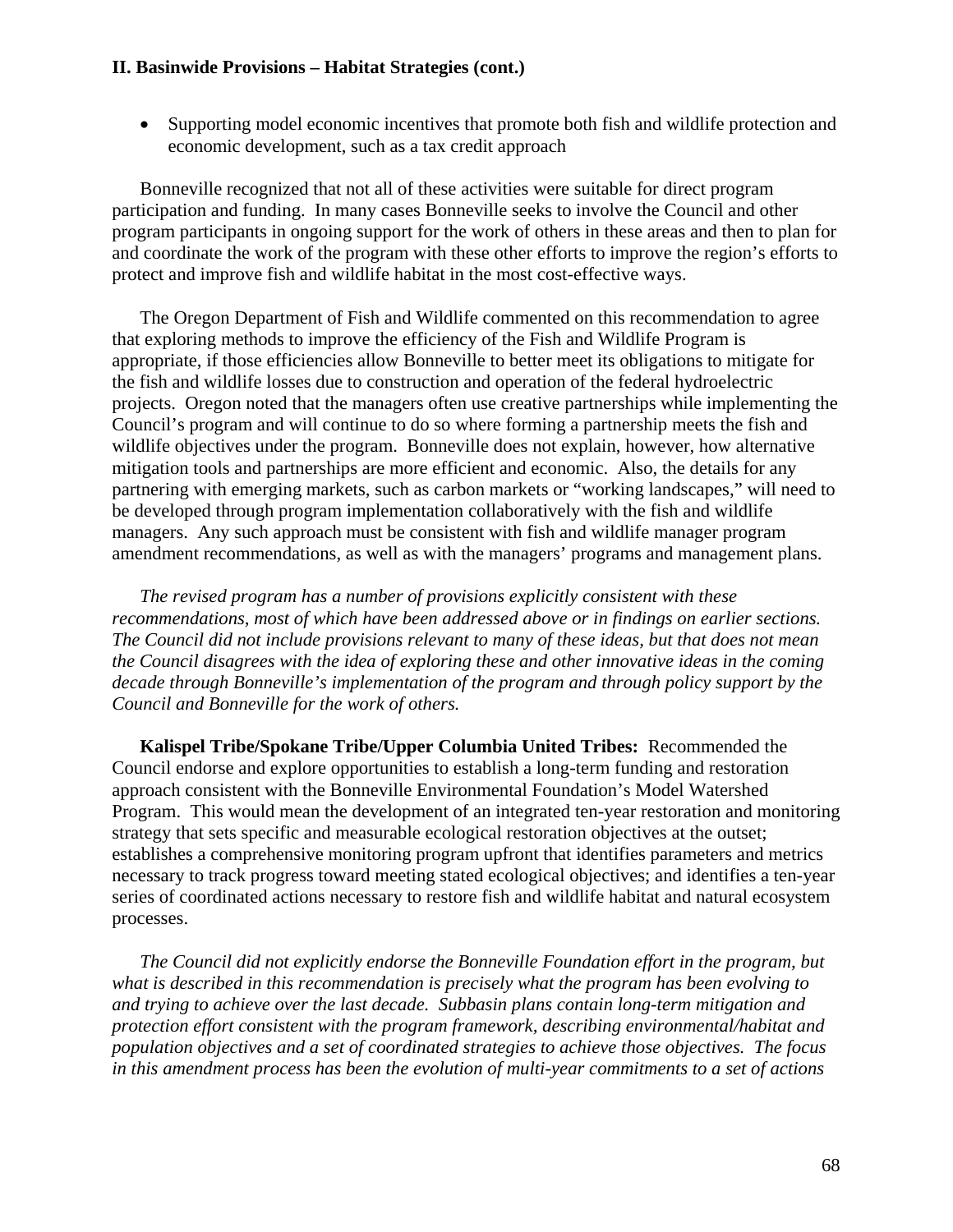*and benefits to implement these plans. The Council calls for the continued evolution of this approach. See, e.g., 2009 revised program, at 25-26, 28, 29-33, 111-13, 114-16.* 

 **Stewardship Partners:** Recommends using the "Salmon Safe" certification program as a tool to involve landowners in habitat protection and restoration efforts. The Council received comments from the Walla Walla Basin Watershed Council and the Walla Walla Watershed Alliance in support of this recommendation.

*See the response to Bonneville's recommendations above, which included reference to the Salmon Safe program. To the extent this specific measure is appropriate for program support in any particular subbasin, the Council has included it in the specific measures listed in Appendix E for implementation consideration. It may be that this is instead a program that should receive policy support from program participants and coordination with program activities as it works parallel with the program to protect and improve habitat conditions.* 

**Northwest RiverPartners/Public Power Council (PPC)/Pacific Northwest Generating Cooperative (PNGC)/Pacific Northwest Utilities Conference Committee (PNUCC):** Emphasized that offsite habitat strategies are appropriate only when onsite mitigation measures do not meet program objectives. Eliminated the "build from strength" principles, apparently out of a sense that working to improve conditions for ESA-listed populations should be a priority. Eliminated the "substitution" policy paragraph as not relevant to habitat.

*Findings above respond to the issues raised by these entities relative to a program that involves both direct hydrosystem actions and offsite mitigation. As noted above in the response to a recommendation from ODFW, the "build from strength" is not a statement of priority, but instead a strategy to apply to both strong and weak stocks. The Council established a distinct substitution strategy and did eliminate the substitution paragraph in the habitat strategies. 2009 revised program, at 49.* 

**Charles Pace:** Mr. Pace edited the habitat strategies in a number of ways, including (among others):

- Deleted the assumption that changes in the hydrosystem are unlikely within the next few years to mitigate impacts to fish wildlife
- Emphasized increasing species' life-cycle survival and improving estuary and earlyocean habitat
- Added a strategy emphasizing that "the mainstem and side-channels are critical" habitat to the success of the program
- Deleted the reference to the strong presumption in favor of native species and habitats, shifting to a preference for the use of "naturally-produced populations"
- Edited the "substitution" section substantially and eliminated the reference to loss estimates
- Expanded what was an estuary section to include considerations of the river plume and near-shore ocean
- Added considerations of changes in climate and human impacts
- Edited the section on addressing transboundary species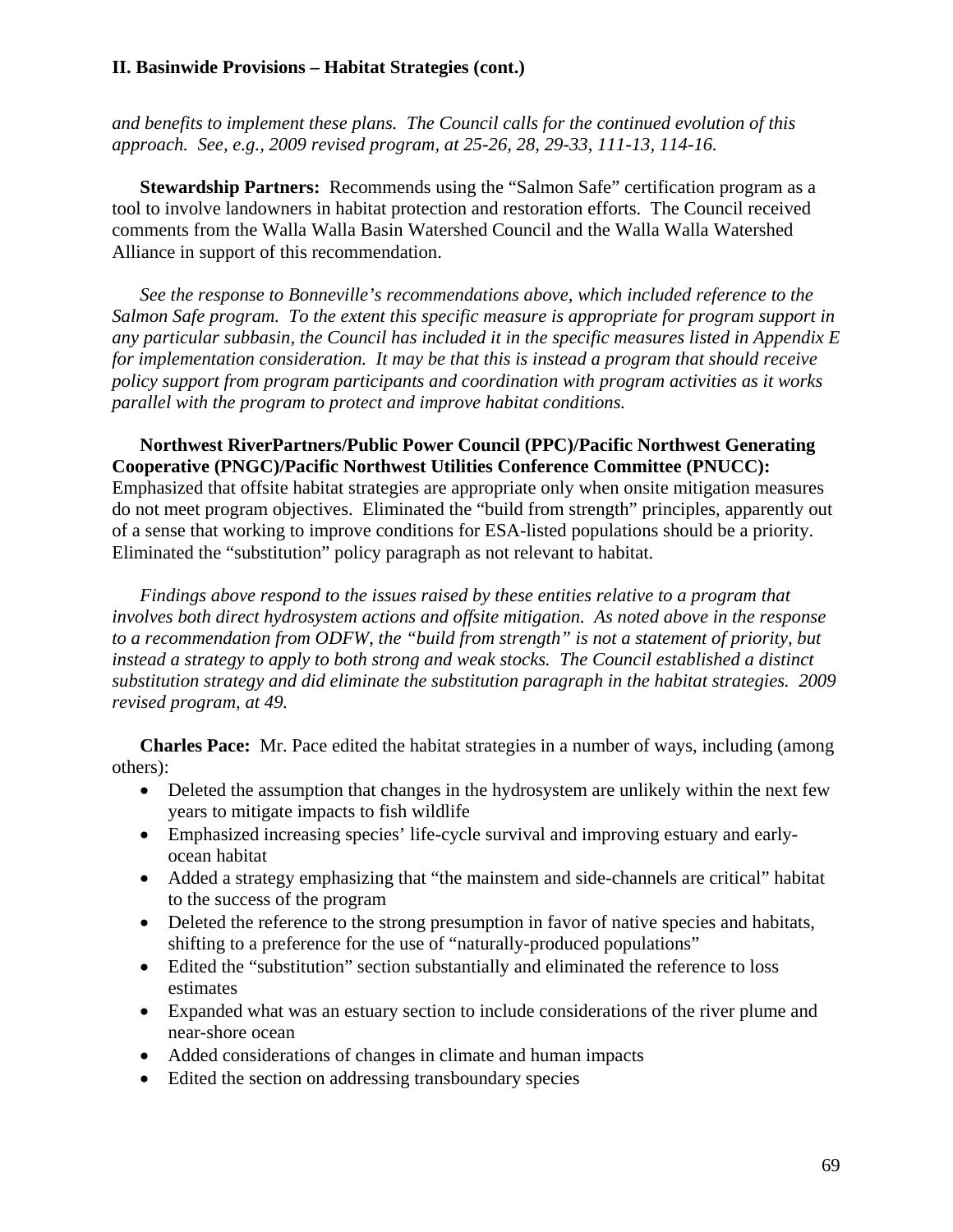*The revised program is consistent with Mr. Pace's recommendation in a number of ways. Many of the proposed edits appear not to change the meaning of the sections edited in significant ways; even if the Council did not make the edits, the difference is not substantive. The Council deleted the "substitution" paragraph and established a distinct resident fish substitution strategies section responsive to the recommendations of a number of tribes in particular. The relocated and revised section is consistent with the substance of the recommendation here. The Council also created a new section of the program for the estuary, and revised the section relating to the ocean, and agrees with Mr. Pace on the importance of estuary, near-shore and plume conditions. 2009 revised program, at 62. The Council also added provisions to consider the effects of climate change and the impacts of human population growth, as described in the findings above and in earlier sections. The basinwide environmental objectives and habitat strategies recognize the importance of side channel and other floodplain and channel structure habitat attributes, while the mainstem plan puts a strong emphasis on the importance of mainstem habitat, including side channel and similar habitat qualities. 2009 revised program, at 25, 31-32, 69-70, 74, 78-79.* 

 The Clark Fork Coalition commented in support of the revised habitat strategies in the draft program amendments, especially recognizing the need to increase efforts at floodplain reconnections, improvements in channel structure, and the re-establishment of natural river processes as important habitat improvement activities to address biological objectives.

#### *The revised program is consistent with this comment. 2009 revised program, at 25-26, 32*

 Salmon for All commented in support of the draft program language retaining the Protected Areas. On the other hand, PNUCC commented that in light of the increased demand for renewable resources, the Council should revisit the designated Protected Areas. PNUCC urged the Council to evaluate the protected areas and the criteria for determining those areas with an eye toward balancing the need for renewable power supply, improvements in the technology of resources, and changes in human populations and development.

 *The revised program retains the Protected Areas. 2009 revised program, at 31, Appendix B. The program's hydroelectric development conditions still allow significant opportunities to develop new hydropower generation resources on existing diversions and in areas not involving significant fish and wildlife resources. Under the circumstances, developing new hydropower resources that further adversely affect fish and wildlife, just to then have to increase the fish and wildlife program to mitigate those new impacts does not seem appropriate at this time. The Council will be analyzing the entire range of possible generating resources as part of the Sixth Power Plan. If that analysis gives reason to reexamine the Protected Areas program, the Council can include that issue in a future program amendment process.* 

 The Idaho Council on Industry and the Environment commented on the need to be sensible and realistic in implementing habitat strategies, and to learn from what does not work as well as what does. For example, the council recommended not using plastic culverts in culvert replacement projects, as the plastic culverts will burn in a forest fire, as happened in the South Fork of the Salmon River.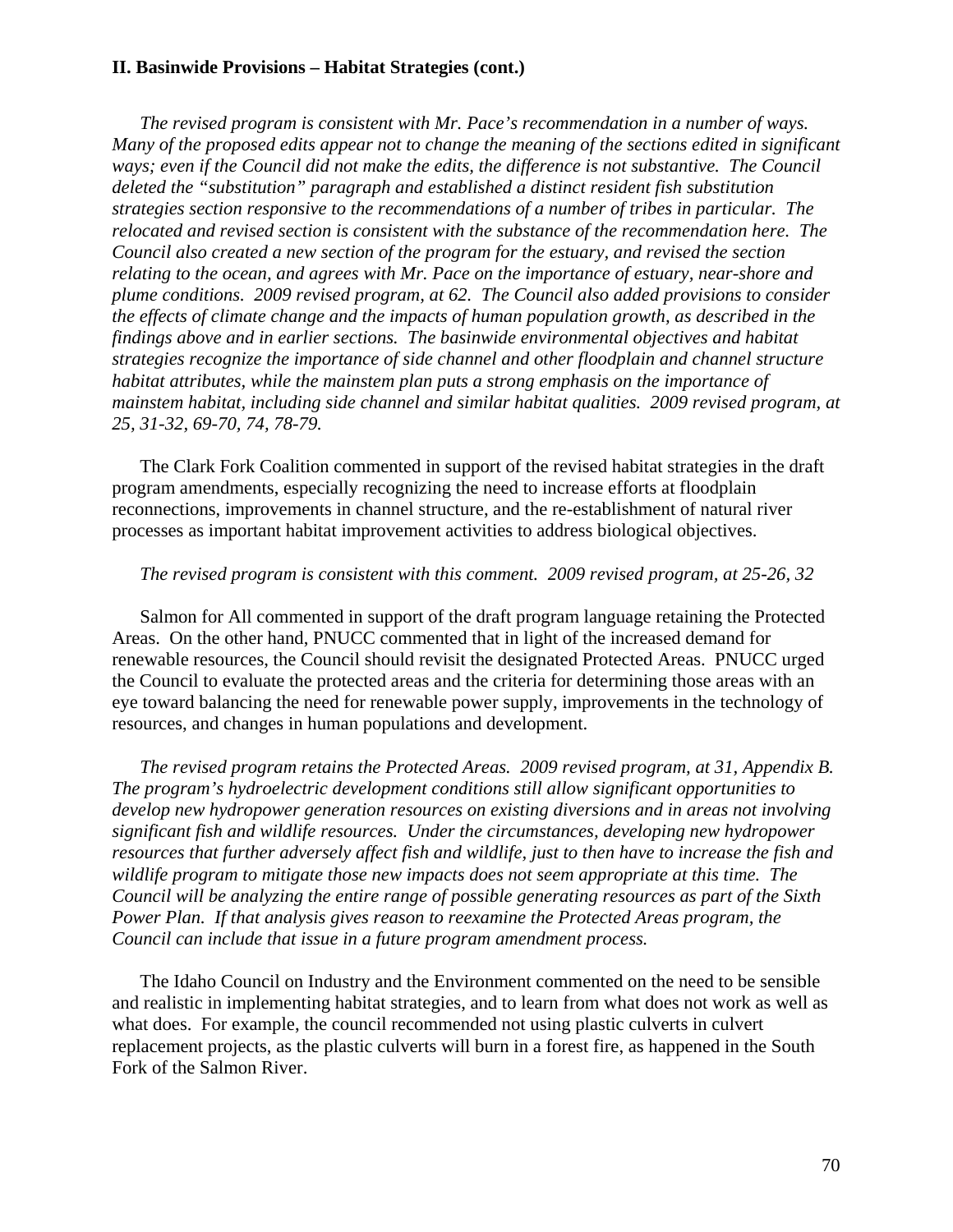# *Good point.*

 Dennis E. Talbert commented to question under what authority a particular tribe received program funding to inventory and treat noxious weeds on national forest lands.

*The recommendations and other information in the record, including review reports from the Independent Scientific Review Panel and Independent Scientific Advisory Board, have identified noxious weeds and other non-native invasive plants as a serious limiting factor for protecting and improving habitats for focal fish and wildlife species. The validity of any particular project to attack invasive plants is guided by the relevant subbasin plan and the projects developed to implement the plan, projects that must describe the problems addressed and the potential benefits of the work to be undertaken and be reviewed by the independent review panel before being funded.*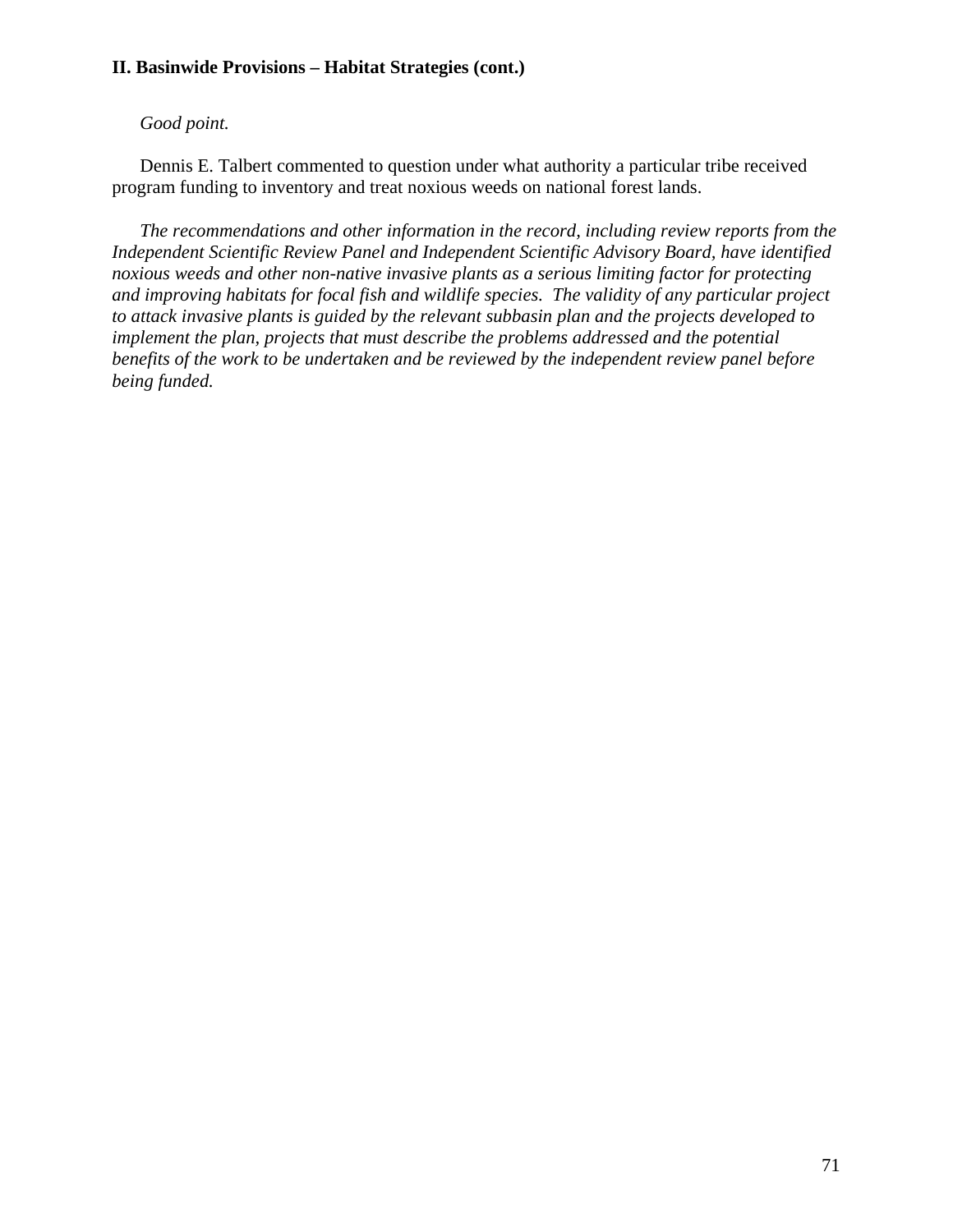## **II. Basinwide Provisions D. Basinwide Strategies 3. Artificial Production Strategies**

**Columbia Basin Fish and Wildlife Authority:** Recommended that the Council consider the results from hatchery review processes, including the Hatchery Scientific Review Group (HSRG) review and the U.S. Fish and Wildlife Service's National Fish Hatchery Review, to evaluate hatchery and harvest performance and improvement options as a supplement to existing and ongoing analyses of hydrosystem and habitat performance options.

**NOAA Fisheries:** Continue to support the HSRG and work with NOAA Fisheries, the comanagers, and others to help integrate ESA- and harvest-related goals as they relate to hatchery management in the program.

**NOAA Fisheries Northwest Fisheries Science Center:** As part of integrating the work of the HSRG, work in collaboration with others to develop and include in the program Hatchery Reform Best Management Practices. These would include matters such as the identification of biological and genetic factors causing reduced fitness of hatchery fish; development of a fuller understanding of the mechanisms creating differences in wild and hatchery fish; detailed information sets on hatchery reform strategies and guidelines; regionally coordinated, in-depth clinical diagnostics for select hatchery and reference populations in the field of genetics, health, physiology, behavior, life history variation, and reproductive fitness; and increased differential harvest of hatchery fish through the use of inriver selective gear and /or weirs to control interactions of hatchery and wild fish on spawning grounds.

 **U.S. Fish and Wildlife Service**: Similar to above, the program should call for the appropriate agencies to develop and implement Hatchery Reform Best Management Practices, building on the work of the HSRG and the review work of the Service, in order to increase overall salmon abundance and fishing opportunities and reduce negative effects of hatchery salmon on wild salmon populations.

**Confederated Tribes of the Colville Reservation:** Recommends support for HSRG efforts and believes the population classification and broodstock management standards being applied by the HSRG should be adopted into the program.

 **Washington Governor's Salmon Recovery Office:** Program should include a commitment to incorporate the results of the HSRG and co-managers review process into the program, to the extent those results are confirmed as consistent with recovery goals and plans and are included in the Hatchery Genetic Management Plans adopted by NOAA Fisheries; confirmation of consistency with recovery goals and plans should be obtained in Washington through coordination with affected regional salmon recovery organizations.

**Lower Columbia Fish Recovery Board:** Program should commit to adopting the HSRG recommendations and co-manager implementation measures to the extent they are consistent with the Lower Columbia and other Columbia Basin recovery plans and the Hatchery and Genetic Management Plans approved by NOAA Fisheries; in the Lower Columbia, the recovery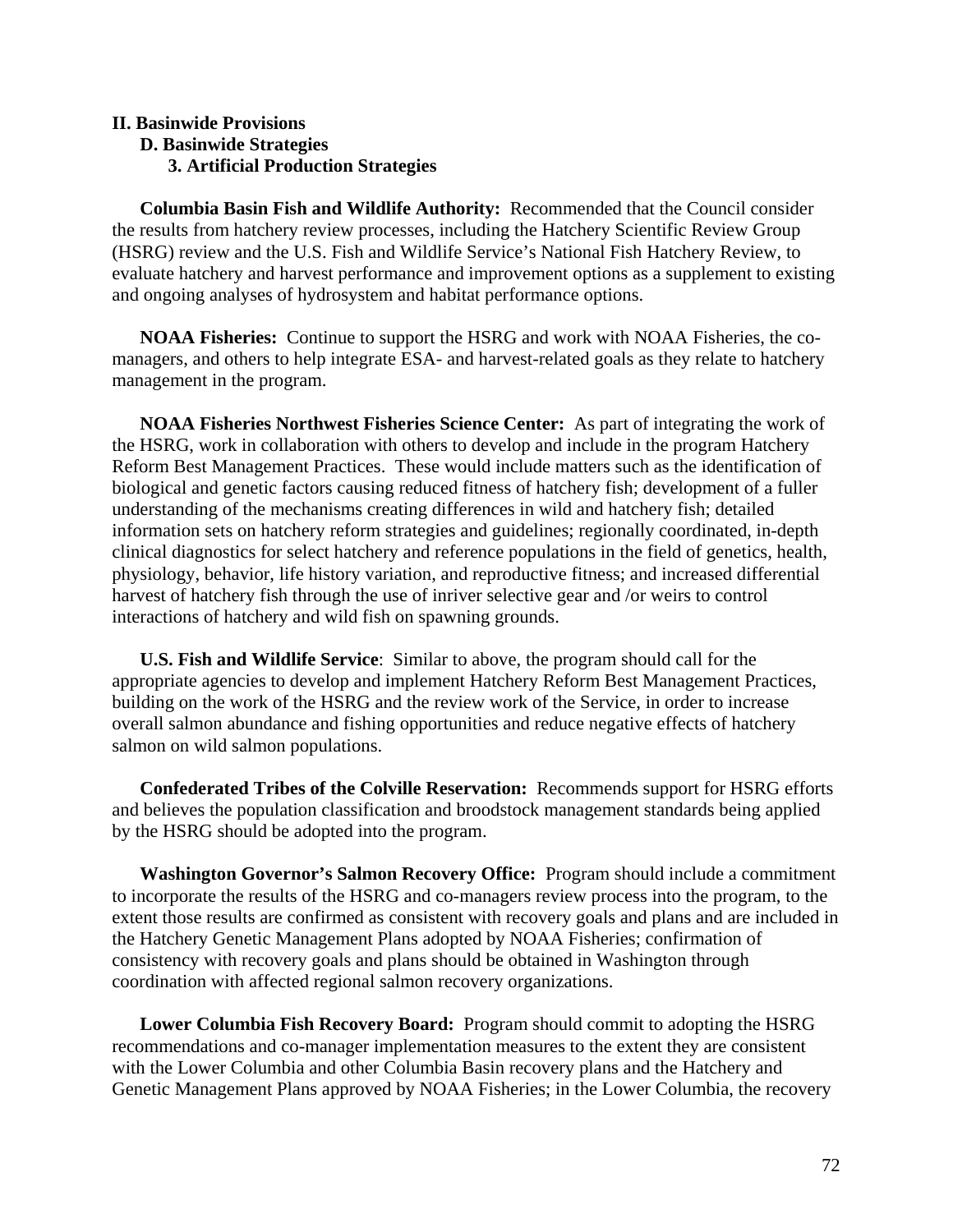plan consistency review should be coordinated through the Lower Columbia Fish Recovery Board.

 **Upper Columbia Salmon Recovery Board:** If the Council considers adopting recommendations from the HSRG into the program, the Upper Columbia Board requested the opportunity to review those recommendations with the Council and with its partners to ensure consistency with Upper Columbia Recovery Plan.

 **Snake River Salmon Recovery Board:** Recommends including a commitment in the program to incorporate appropriate hatchery reform actions to the extent those results are consistent with recovery goals and the Snake River Salmon Recovery Plan and are agreed upon by fishery co-managers.

**Bonneville Power Administration:** Generally supports and endorses the guidelines for hatchery operations published by the HSRG in a 2004 report; when HSRG completes its final recommendations, the Council, Bonneville, tribes, and other appropriate entities should review hatchery reform recommendations relevant to the artificial production actions in the program, prioritize the recommendations, and plan for cost-effective implementation with highest priority going to those recommendations that help recover ESA-listed populations and protect weak stocks.

 Commenting on the recommendations, the Columbia River Inter-Tribal Fish Commission stated that the Council should not directly incorporate results of the HSRG process, but instead should incorporate results from the HSRG process as adopted by the fishery managers through *U.S. v Oregon*.

 Charles Pace commented urging the Council to reject the recommendations proposing that the Council adopt the population classifications in the HSRG report because in his view, it will allow decisionmakers to decide not to meet the needs of populations designated as "contributing" or "stabilizing" and not as "primary."

 *General Finding No. 7 responds to these recommendations. As noted in that General Finding, the Council received numerous comments related to these issues as well, some in support of strong consideration of the HSRG work in particular, while others cautioned that the Council must consider the views, management decisions, and legal rights and agreements of the agencies and tribes involved in artificial production as the Council considers the views and recommendations from the HSRG and other hatchery reviews. The HSRG work and other hatchery reviews were not complete as of the time the Council adopted the revised program, so the Council was not yet in a position to evaluate or commit to that work or to any specific form of hatchery reform or best management practices. The Council agreed to consider adopting the recommendations resulting from the HSRG, which reviewed all hatchery and wild stocks in the basin to determine ways to improve management practices to meet conservation goals while providing for sustainable fisheries. In so doing, the Council also noted that in evaluating how to treat the HSRG recommendations, it will also consider the U.S. v. Oregon Management Plan, the Pacific Salmon Treaty, tribal trust and treaty rights, and recovery plans. 2009 revised program,*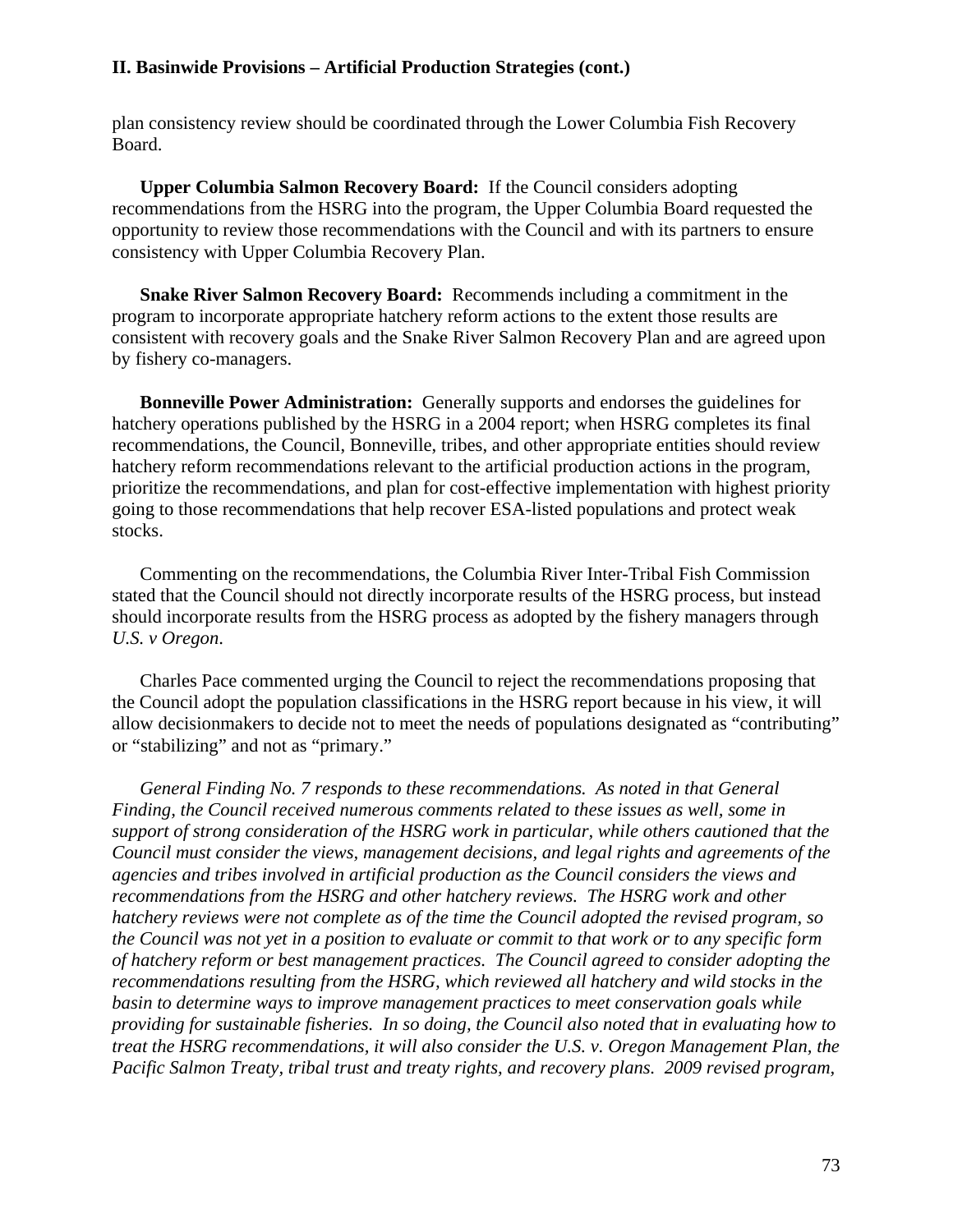*at 37-38. The Council will consult with the participants in those efforts as part of those considerations.* 

**Ad Hoc Supplementation Workgroup**: Recommended for Council consideration a "Final Draft Report" titled "Recommendations for Broad Scale Monitoring to Evaluate the Effects of Hatchery Supplementation on the Fitness of Natural Salmon and Steelhead." The Workgroup subsequently commented in support of an emphasis on an experimental, adaptive management approach to hatchery supplementation. The workgroup submitted the final report during the comment period on the draft program amendments.

 The Columbia River Inter-Tribal Fish Commission commented on this recommendation that the Council should continue support of monitoring the effects of supplementation projects as described in the AHSWG reports. This work was called for by the ISRP/ISAB and will provide information needed for further improving hatchery operations.

 *The revised program is consistent with certain principles in this report, such as recognizing the inherent uncertainty and risk associated with artificial production, requiring the use of experimental adaptive management designs, the need to monitor the effects of supplementation projects, and the possibility that harvest augmentation hatcheries may have deleterious effects on natural production if not properly located and managed. Otherwise, the Council will consider the recommendations in this report at the same time as it considers other hatchery review and reform reports and as it further develops the program monitoring and evaluation framework in concert with regional partners. General Finding Nos. 7 and 10.* 

**Bonneville Power Administration:** Recommended the Council consider the suite of supplementation projects already in place, those in planning, and those committed to in pending agreements with tribal fisheries managers, when contemplating the next steps for the program regarding artificial production.

 The Oregon Department of Fish and Wildlife commented that this recommendation appeared to be consistent with recommendations submitted by Oregon and other co-managers to support adaptive management and coordination.

*The Council agrees with this recommendation. It did not seem necessary to amend the program to cover the point.* 

**Northwest RiverPartners/Public Power Council (PPC)/Pacific Northwest Generating Cooperative (PNGC)/Pacific Northwest Utilities Conference Committee (PNUCC):** Recommended a number of revisions to the program's artificial production strategies, including:

- Artificial production should be used only under properly controlled conditions, to enhance recovery and to meet program objectives
- Eliminate wild salmon refuges language
- Eliminate language about harvest hatcheries as a replacement for the lost or diminished harvest
- Artificial production can be used to rebuild populations, but delete language assigning decisions on whether to employ supplementation to locals as part of subbasin planning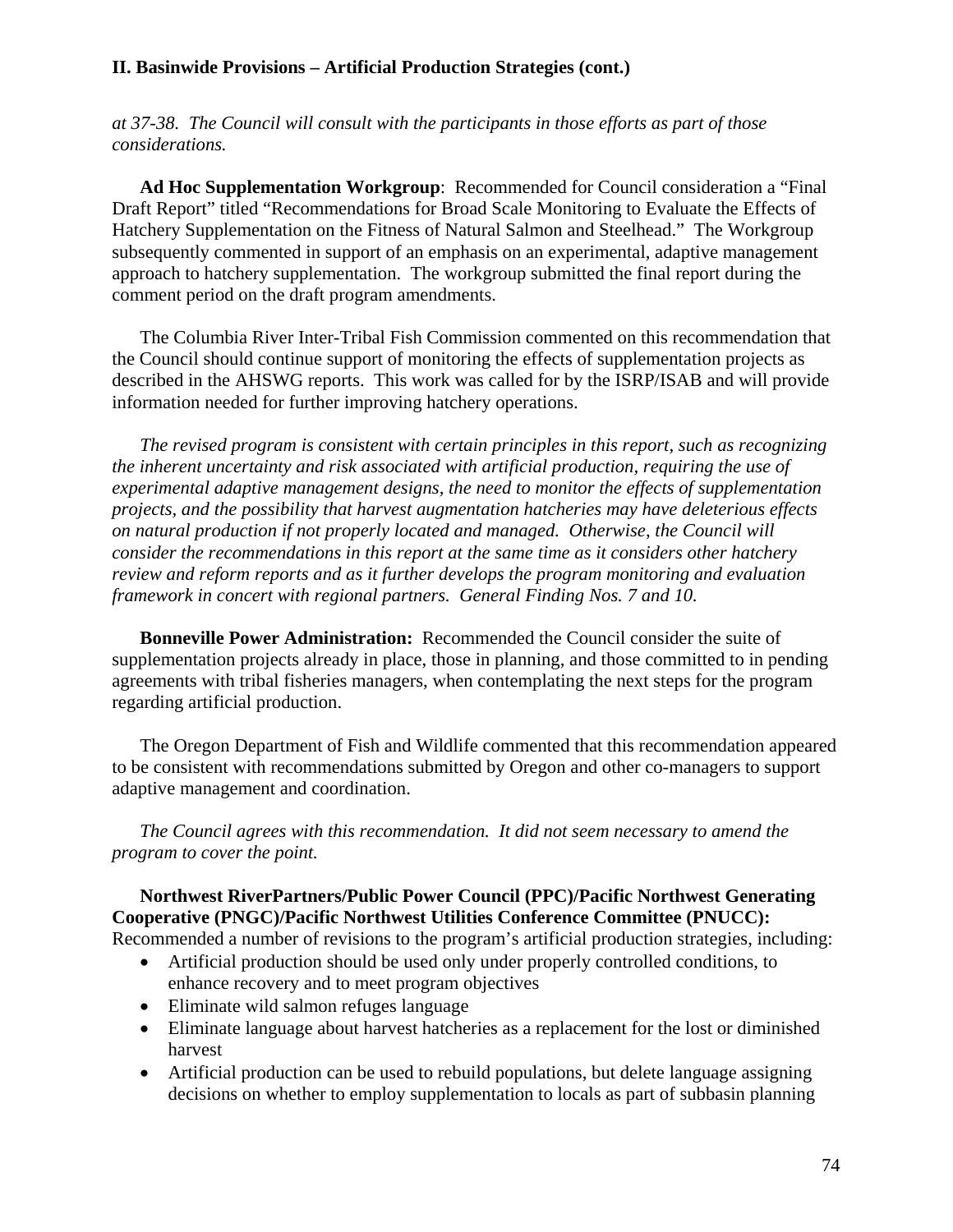- Experimental approach must be consistent with ESA requirements
- Delete sections on initial review, annual reporting, and five-year review, and artificial production committee

 *The Council updated and revised the artificial production strategies in ways consistent with parts of this recommendation. The Council revised the primary strategy to be more precise about the conditions in which artificial production may be used, consistent with the most recent thinking on the subject. It is not the same as the amendments proposed by these entities, but it is not inconsistent. All strategies must work to meet program objectives, so it was not necessary to add that point explicitly, and "recovery," an ESA concept, is not the only goal of program production, so the Council did not add that limitation. The Council removed the term "refuges," but continues the strategy that certain areas under certain conditions should continue to be off limits to artificial production, consistent with the continued recommendations of agencies and tribes and with the developing idea of protected strongholds for natural production. The Council agrees that the experimental approach to artificial production must by law and policy be undertaken consistent with ESA requirements. The Council continues to recognize that the basin contains hatcheries intended to compensate for lost harvest opportunities, consistent with ongoing activities of agencies and tribes. The critical point is to operate these in a manner to minimize adverse effects on natural production. In addition, the program continues to recognize that decisions on supplementation are local decisions, although guided and at times prohibited by broader policy considerations. Finally, the Council deleted the out-of-date sections on review and reporting. 2009 revised program, at 35-37.* 

**Charles Pace:** Edited language of the artificial production strategies in a number of ways.

 Mr. Pace subsequently commented on the recommendations that the Council should adopt and implement the recommendations contained in the Ad Hoc Supplementation Workgroup's report, including assigning priority to monitoring and evaluation activities for specific populations with unique life histories that are at risk because of low abundance/productivity (such as at the Sawtooth and Pahsimeroi hatcheries in the Upper Salmon River). The Council should ensure that the unique opportunities and risks for such populations be a priority within the "broad scale" monitoring and evaluation program recommended by the workgroup.

*The proposed edits did not seem to materially change the substance of the program's artificial production strategies. The revised program strategies for artificial production seem to the Council to be largely consistent with the substance of Mr. Pace's recommendation, even if not edited in the same way and with somewhat different emphases. The findings above respond to the comments about the Ad Hoc Supplementation Workgroup's report; the Council concurs with Mr. Pace about the need to set priorities for population monitoring and evaluation using principles such as guided his comment.* 

 The Bureau of Reclamation commented on the draft program amendments in several respects, including providing additional detail and descriptions regarding integrated and segregated artificial production programs, captive broodstock or "safety-net" programs, acknowledging hatchery programs established as mitigation for construction of certain hydropower projects. The Bureau also recommended a discussion on the use of locally derived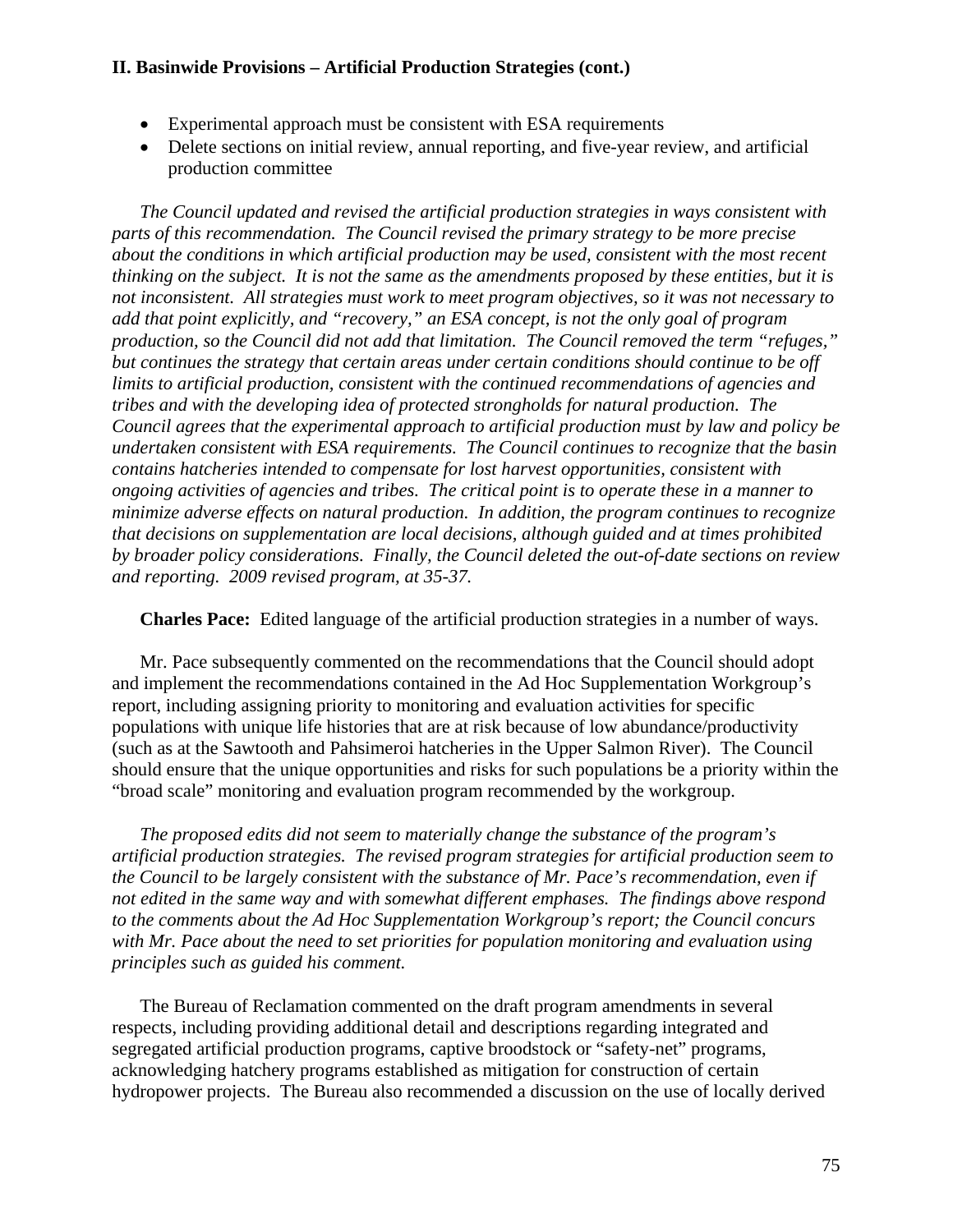and locally adapted broodstock in an artificial propagation program and the need for supplementation to be consistent with not only subbasin plans but with the 2008 FCRPS Biological Opinion and the various hatchery reviews and with mitigation requirements. Finally, the Bureau suggested language edits, such as edits indicating that a critical issue facing the region is determining how artificial production activities can play a role in providing harvest opportunities while also protecting and rebuilding naturally spawning populations.

 *The revised program is consistent with the comments from the Bureau of Reclamation. The Council did not include as much detail in the descriptions of certain concepts as suggested, but just in the interest of economy of detail and not because of a difference of opinion.* 

 Montana Fish, Wildlife & Parks commented on the draft program provisions on artificial production in the planning assumptions and the strategies to note that artificial production may also provide tools necessary to conserve unique genetic stocks and maintain genetic diversity in remaining aboriginal stocks and restored populations. Innovative culture techniques can be designed to conserve wild behavioral traits, post-release survival and genetic diversity.

### *The revised program's artificial production strategies are consistent with the premises in this comment. 2009 revised program, at 35-38.*

 The Native Fish Society also provided extensive comments on the artificial production strategies and activities of the program. The Society supports conducting an on-going risk analysis for each hatchery program regarding impacts on wild populations. The Society also commented in support of the Council including risk management language and language to protect and sustain naturally spawning populations in its program as well as focusing on optimizing the life-history diversity of populations and maintaining the genetic diversity of populations.

*The revised program is largely consistent with the concerns and suggestions of the Society. The program includes provisions focused on identifying and then minimizing or eliminating adverse impacts of hatcheries on naturally spawning populations; emphasizing the need to protect and sustain naturally spawning populations; maintaining and increasing life-history and genetic diversity; and using risk assessments, risk management, and experimental approaches especially as relates to artificial production and the use of artificial production and non-native species in blocked areas. 2009 revised program, at 13, 15, 16, 17-19, 21-23, 25, 30-31, 34, 35- 38, 39, 49. Under Artificial Production Strategies, the Council also includes a standard to be applied in all artificial production programs in the Columbia River Basin to protect wild fish runs and naturally spawning populations. Such standards include an emphasis on using appropriate risk management and maintenance of a diversity of life history types and species. 2009 revised program, at 35-36*.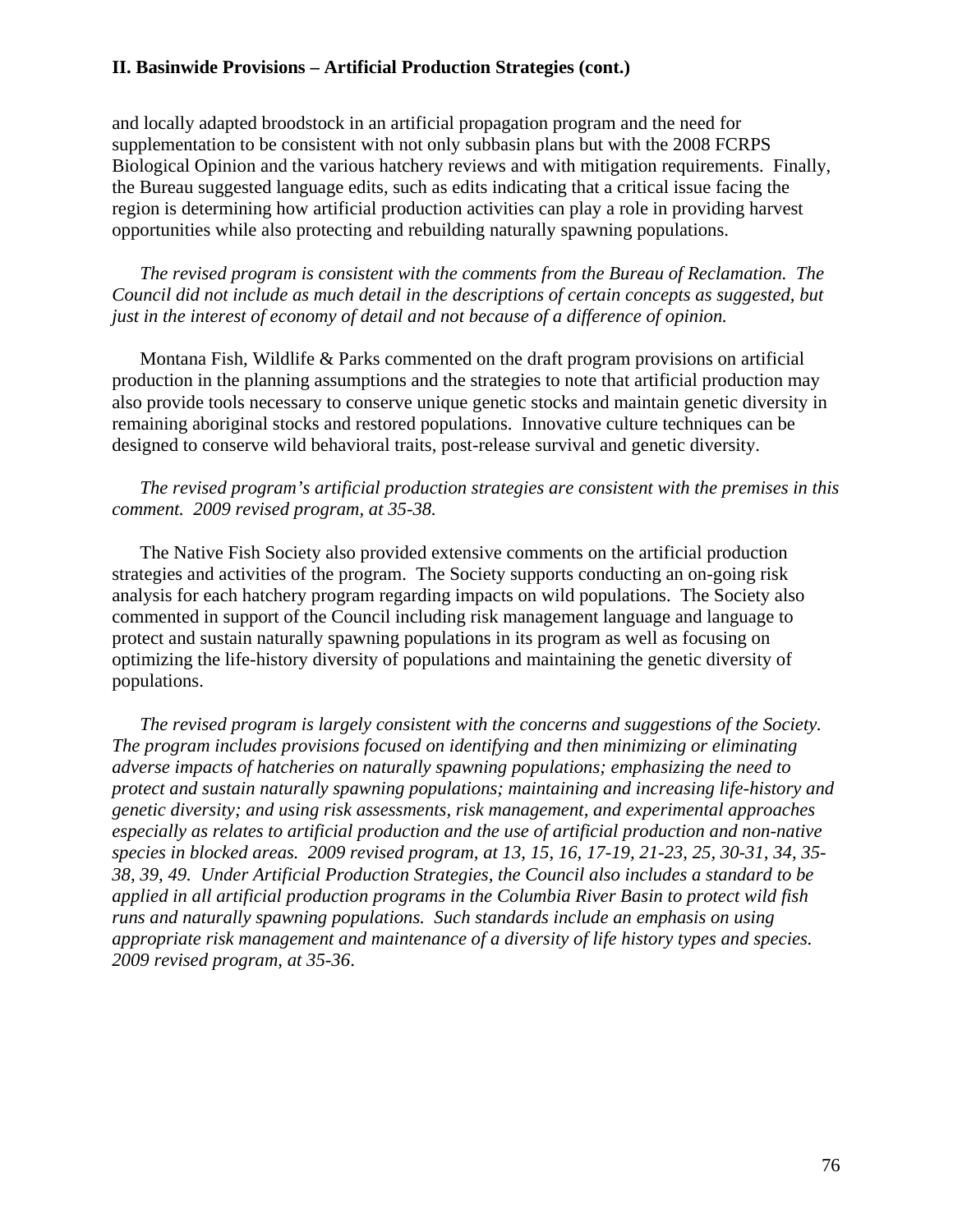#### **II. Basinwide Provisions D. Basinwide Strategies 4. Harvest Strategies**

*Most of the few recommendations and comments received by the Council concerning harvest matters touched on the relationship of harvest to artificial production. These matters have been addressed in the findings above. Given that the Northwest Power Act and the Fish and Wildlife Program do not have authority over harvest, the Council further reduced an already thin strategy on harvest to reflect the program's particular interests: recognizing that harvest is something both desired and regulated by others in the region; emphasizing the principle that harvest regimes and the program's mitigation actions need to be closely coordinated, so that harvest regimes and artificial production actions directed toward harvest do not undermine efforts to rebuild natural production; and urging on the fish and wildlife managers a small set of best management practices and monitoring and reporting guidelines to this end. 2009 revised program, at 39-40.* 

 *The revised program is consistent in these ways with the views, recommendations and comments of agencies and tribes, explicitly or implicitly (in part as described in the last section) and with other recommendations and comments, such as those of Charles Pace, who largely proposed deleting everything in the harvest strategies except a few suggested harvest management practices. The revised program strategy also has elements of consistency with similar recommended edits and amendments from Northwest RiverPartners/Public Power Council (PPC)/Pacific Northwest Generating Cooperative (PNGC)/Pacific Northwest Utilities Conference Committee (PNUCC).* 

 *The Council received a number of related comments from Bonneville customers and individuals urging the Council to grapple with harvest issues more directly. Those commenting in this way included Native Fish Society, Coastal Conservation Association, Oregon Wheat Growers, Clearwater Power, Umatilla Electric Cooperative, Yakima County Farm Bureau, W. Frank Hendix, Lincoln Electric Cooperative, the Association of Washington Business, Dennis Talbert, and Don Freeman. The Columbia River Inter-Tribal Fish Commission, in reviewing the recommendations and comments, requested that the Council disregard recommendations and comments that are inconsistent with the letter and spirit of a number of salmon and steelhead agreements. In the United States vs. Oregon agreement, for instance, the parties have defined harvest allocation regimes and production actions to be taken for the purpose of providing harvest opportunities. Given the language of the Northwest Power Act, the Council's role does not extend to that of a super fish and wildlife agency that can review and establish harvest regulations or artificial propagation protocols and requests by commentators to do so are inappropriate and should be rejected. The Council must instead incorporate harvest agreements negotiated under the Pacific Salmon Treaty and U.S. v Oregon.* 

 *As noted above, to the extent the Council received recommendations and comments that concerned the particular relationship of artificial production under the program and harvest, the revised program includes limited and careful provisions on that subject, as described above and in the strategies on artificial production and harvest. Otherwise, the Council did not go to the extent recommended by these entities in terms of suggestions such as describing support for*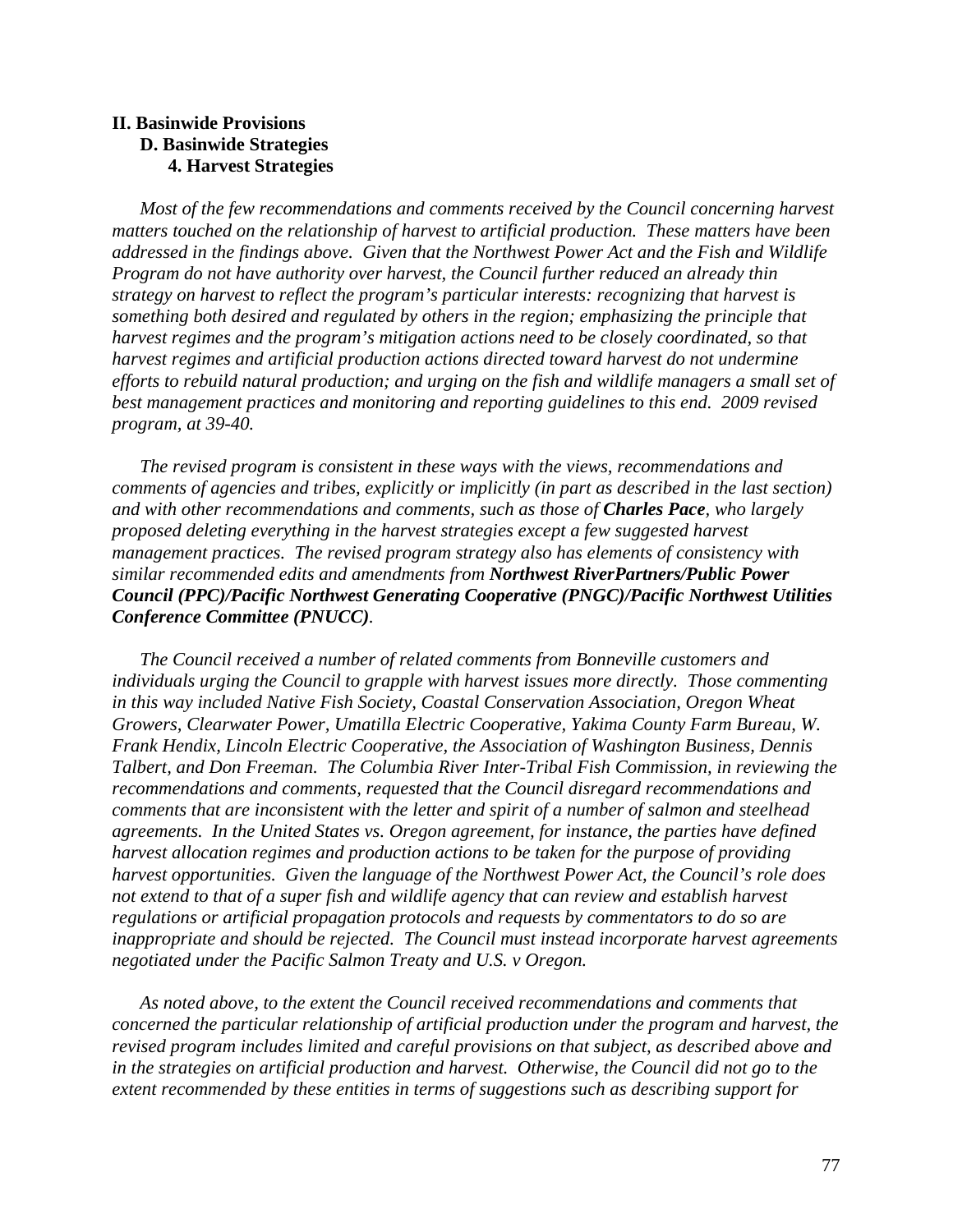# **II. Basinwide Provisions – Harvest Strategies (cont.)**

*selective fisheries as the primary strategy for the program, supporting particular selective fisheries, becoming involved in harvest allocation issues, and emphasizing as heavily as the proposed amendments would the potential for harvest to interfere with ESA recovery. These passages would involve the Council to a greater degree than appropriate for the mitigation program in the interaction of harvest and ESA regulation regimes.* 

 *Finally the Council did not adopt the recommendation of Sam Kaser to disallow Indian fishing. Even if the Council were so inclined, which it is not, the Council has no authority in this regard.*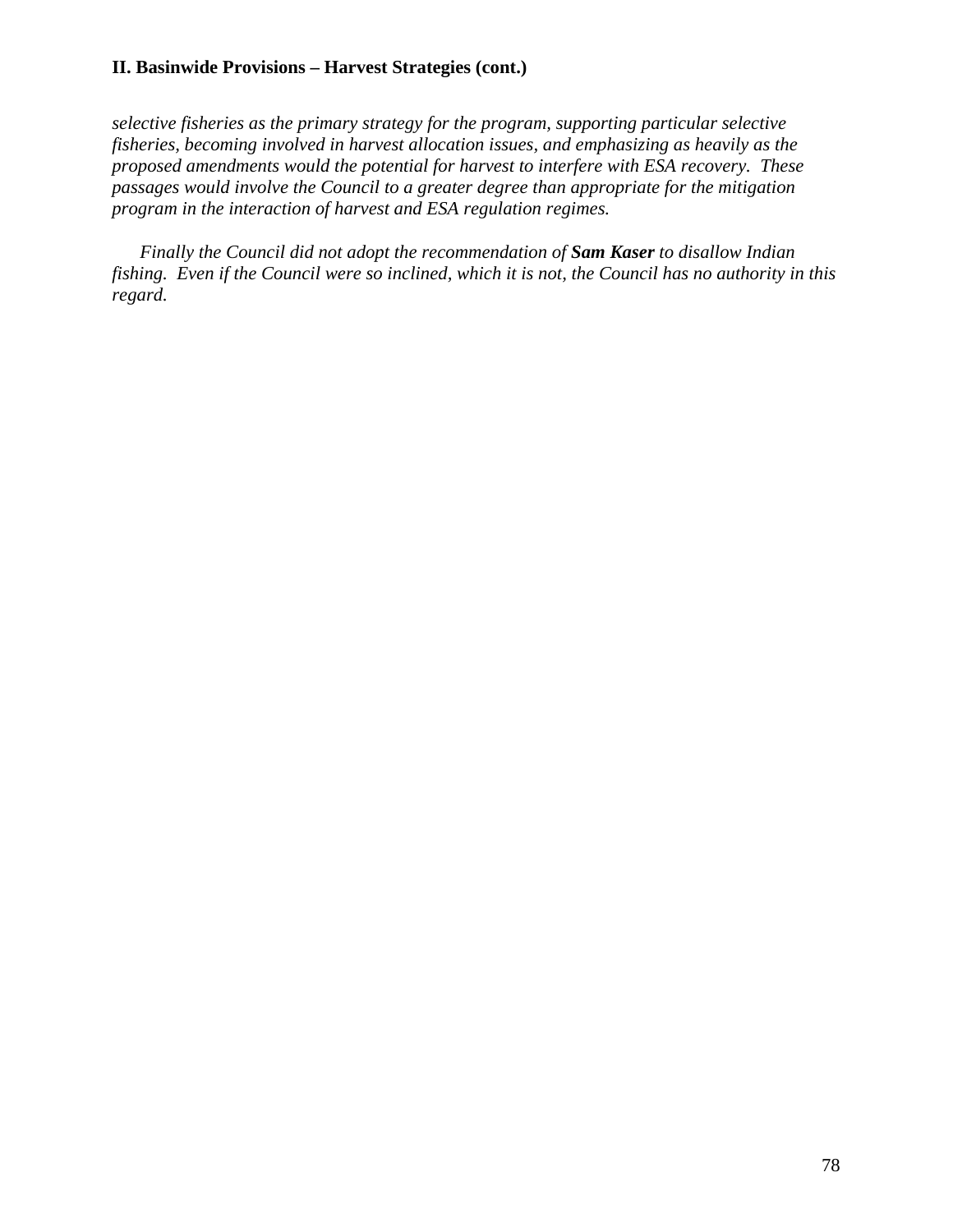#### **II. Basinwide Provisions D. Basinwide Strategies 6. Wildlife Strategies**

 *To repeat from General Finding No. 9, the collective agency and tribal recommendations via CBFWA, echoed by a number of the individual recommendations from agencies and tribes, sought to supplement the existing Wildlife Strategy of the program with certain additional programmatic considerations. These recommendations (and subsequent comments in support) focused on the scope and details governing wildlife mitigation agreements. These recommended provisions were largely consistent with provisions that had been explicit in the Wildlife chapter in past versions of the Fish and Wildlife Program, but implicit after the 2000 revision.* 

 *The Council revised the program's wildlife strategy consistent with these recommendations, particularly adding detail concerning the content and purpose of wildlife mitigation agreements. The Council also accepted the recommendation to establish a Wildlife Crediting Forum. The Council did not add language to cover other aspects of the recommendation, not because of a disagreement with the substance, but because of a conclusion that the existing program language already covered, and is consistent with, the substance in the recommended language (such as calling for wildlife mitigation projects to include provisions for long-term maintenance of the habitat adequate to sustain the minimum credited habitat values for the life of the project). 2009 revised program, at 42-46, Appendix C.* 

In its deliberations and in the discussions on the draft program amendments, the Council *raised the issue of the continued vitality of the program's mitigation crediting ratio, that is, the provision calling for wildlife mitigation agreements to equal 200 percent of the remaining habitat units (2:1 ratio). None of the fish and wildlife agencies and tribes recommended a reduction in the mitigation crediting ratio. Bonneville recommended that the program acknowledge binding legal commitments in the past supporting mitigation agreements at a 1:1 crediting ratio, and the Bonneville customer groups recommended and subsequently commented in support of the use of a 1:1 crediting ratio. These recommendations and the ongoing reality of wildlife program implementation brought the issue to the forefront. The agencies and tribes and others commented strongly on the draft program amendments urging the Council to retain the 2:1 mitigation crediting ratio. That is the course the Council followed in the final amendments. 2009 revised program, at 24, 42-43, Appendix C. CBFWA had recommended as an alternative doubling the wildlife habitat units estimated during the wildlife losses assessments, which are the bases for mitigation agreements and crediting, as a substitute for the 2:1 crediting ratio. The Council did not see a basis for doing so, nor how that would be effectively different. (This issue is also addressed above in the findings on the biological objectives for wildlife mitigation.)* 

 *The Council also retained the concept of assessing and mitigating for operational and secondary wildlife losses. 2009 revised program, at 24, 45. The Council did so in the context of recommendations and comments from CBFWA and individual agencies and tribes to maintain the concept and provide funding to do operational losses assessments, and recommendations and comments from others, particularly the Bonneville customer groups, to abandon these concepts. The Council noted that it will consult further with the wildlife managers and Bonneville on the value of committing program resources at this time to assessing direct operational impacts on*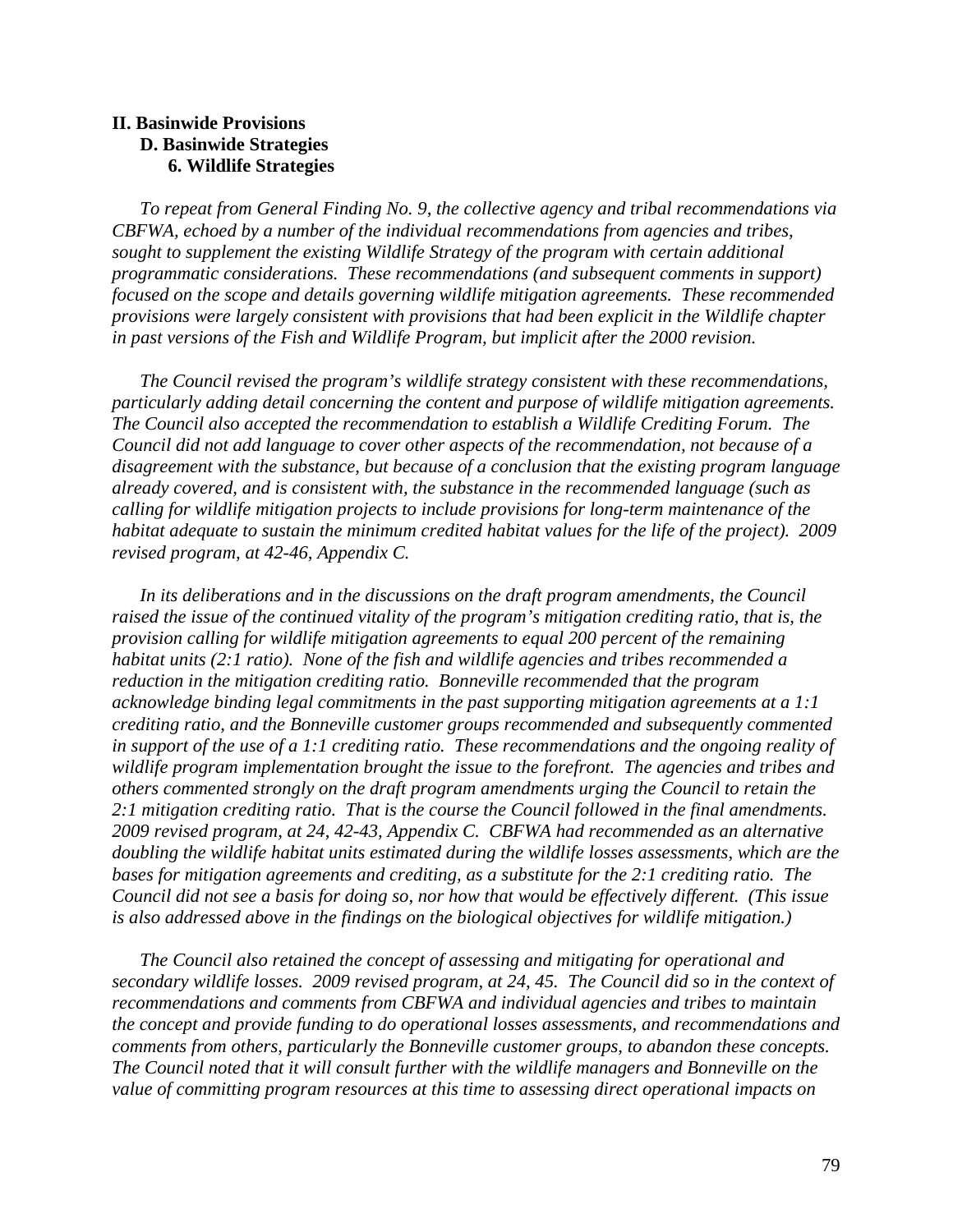*wildlife habitat; that an operations loss assessment under way in the Kootenai Subbasin may serve as a pilot project for this evaluation; that the managers and Bonneville should consider using mitigation agreements to settle operational losses in lieu of precise assessments of impacts; and that revised subbasin plans should serve as the vehicles to provide mitigation for any identified direct operational losses and for secondary losses to wildlife due to declines in fish populations resulting from hydropower development.* 

 *Finally, CBFWA and many of the individual agencies and tribes recommended specific wildlife measures, including wildlife mitigation acquisitions, wildlife operation and maintenance funding, wildlife monitoring and evaluation activities, and specific operational loss assessments. The Council dealt with these as it did all recommendations for specific measures, as explained in General Finding No. 2. These have been included in the program along with the relevant subbasin or mainstem plan and listed in Appendix E, subject to certain conditions and guidelines for implementation described in the basinwide wildlife, habitat, and implementation provisions. See 2009 revised program, at 42-46, 114-16.* 

 *This general finding responds to most of the specific recommendations summarized below:* 

**Columbia Basin Fish and Wildlife Authority:** CBFWA recommended a number of additions and revisions to the wildlife strategies of the program. These included:

- Include a revised ledger of wildlife losses, which doubles the estimated habitat units lost in the existing program (CBFWA 2.3.1)
- Update the current basinwide objectives and limiting factors for wildlife, and province priorities and principles for wildlife strategies and measures (CBFWA 2.3.2, 2.3.3, 2.3.4)
- Fund operational loss assessments (CBFWA 2.3.4A)
- Establish a Wildlife Crediting Forum (CBFWA 2.3.4D)

*General Finding No. 9, the repeated explanation above, and the findings for the biological objectives for wildlife mitigation respond to these recommendations. 2009 revised program, at 24, 42-46, Appendix C.* 

- Use of and principles for long-term funding agreements (CBFWA 2.3.4B)
- Fund existing projects at levels adequate to implement management plans (CBFWA) 2.3.4C)

*Consistent with this recommendation, the Council elaborated in the revised wildlife strategies on the use of mitigation agreements, concluding in particular that "[w]henever possible, wildlife mitigation should take place through long-term agreements that have clear objectives, a plan for action over time, a committed level of funding that provides a substantial likelihood of achieving and sustaining the stated wildlife mitigation objectives, and provisions to ensure effective implementation with periodic monitoring and evaluation." 2009 revised program, at 43. The program also provides that "for each wildlife agreement that does not already provide for long-term maintenance of the habitat, Bonneville and the applicable management agency shall propose a management plan adequate to sustain the minimum credited habitat values." 2009 revised program, at 42-43.*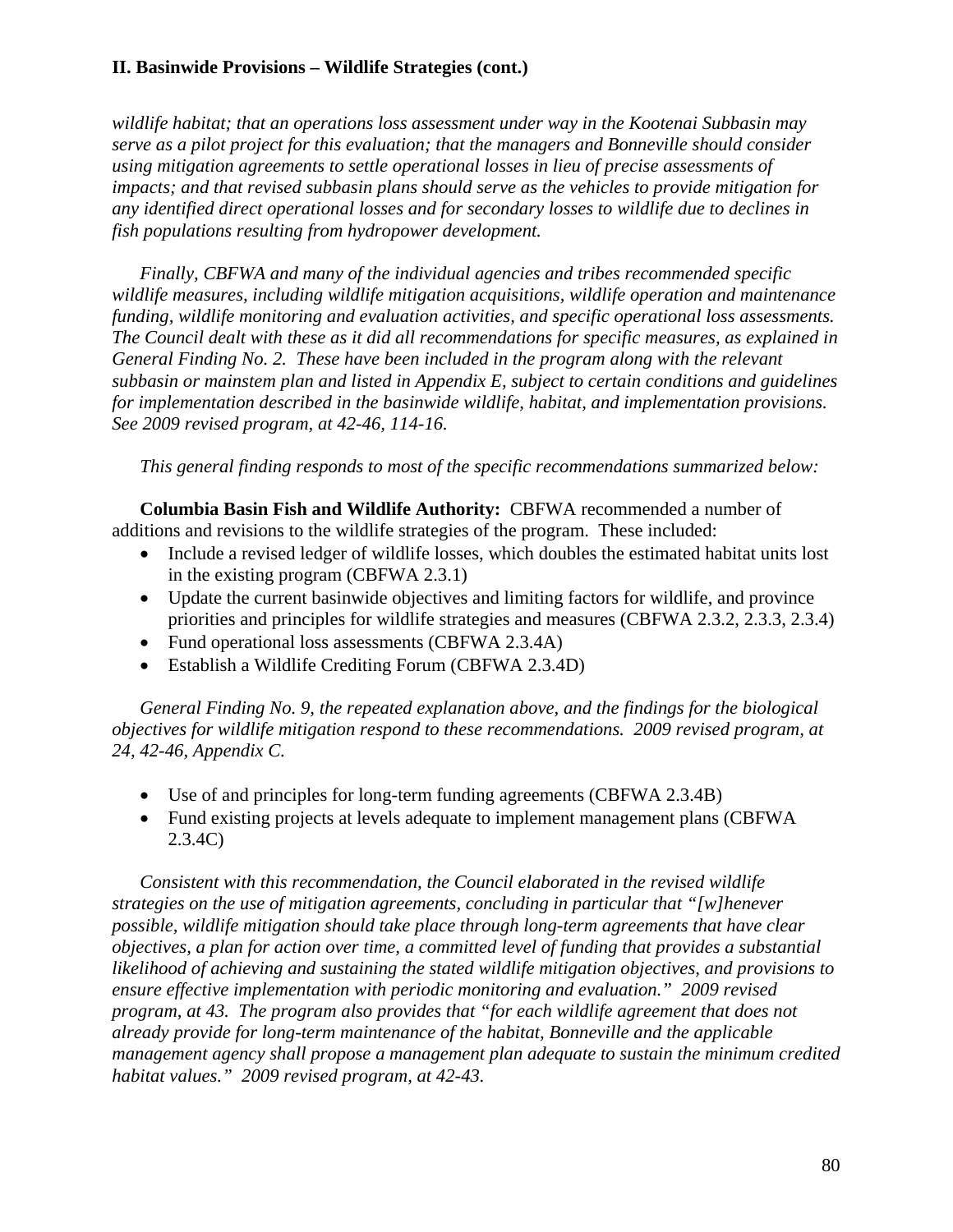*CBFWA also recommended a number of provisions related to monitoring, evaluation, and reporting for the wildlife element of the program. These are addressed in the section below in the findings related to the program's monitoring, evaluation, research, and reporting strategies. See also General Finding No. 10.* 

**Shoshone-Paiute Tribes:** Endorsed the CBFWA recommendations, but then emphasized that the Shoshone-Paiute Tribes also supported continuing the 2:1 crediting ratio and the use of the existing table showing the estimated habitat units as the starting point for wildlife mitigation measures and short- and long-term agreements. Also, recommended continuing the policy of substituting habitat when wildlife habitat is inundated by setting aside and protecting land elsewhere that is home to a similar ecological community, and supported initiating operational losses assessments.

*The revised program is consistent with these recommendations. 2009 revised program, at 24, 42-46, Appendix C; General Finding No. 9.* 

**Confederated Salish and Kootenai Tribes:** Recommended funding for a reassessment of wildlife impacts from construction and inundation at the Hungry Horse and Libby projects, utilizing HEP (Habitat Evaluation Procedure); Bonneville is to fund the assessment of habitat currently protected under the Montana wildlife agreement using HEP to ensure construction and inundation impacts are assessed with the latest available science and consistent with those in the rest of the region.

*The Council did not add this to the basinwide wildlife strategy. This is a specific measure that may be appropriate for consideration, prioritization and funding in the Mountain Columbia Province consistent with the basinwide wildlife strategies. The Wildlife Crediting Forum to be established may also be an appropriate place to discuss the issues raised by the Salish and Kootenai Tribes about the wildlife assessments for Hungry Horse and Libby.* 

 The Confederated Salish and Kootenai Tribes commented that the program should call for Bonneville to fund acquisition of interests in real property and long-term operations and maintenance activities based on current market rates; provide designated funding to improve and protect marginally degraded habitat as a means to achieve mitigation goals; and provide restoration funds to enhance, restore and create habitat functions and values on acquired degraded lands.

*The comments echo recommendations submitted by the Salish and Kootenai Tribes and responded to in the section on resident fish mitigation below. The recommendations and comments from the Salish and Kootenai Tribes were aimed less at the program's wildlife provisions and more at the need for provisions of this type to guide mitigation for resident fish losses and at a proposed land acquisition fund. The Council revised the resident fish mitigation and implementation provisions in a manner substantially consistent with the recommendations and comments, see revised program, at 47-48, 119-20, and the findings below for these sections. The revised wildlife provisions are consistent as well, if somewhat less prescriptive than the recommendation. The revised wildlife strategies contain provisions for long-term mitigation agreements that include, where appropriate, habitat enhancement and a level of funding that*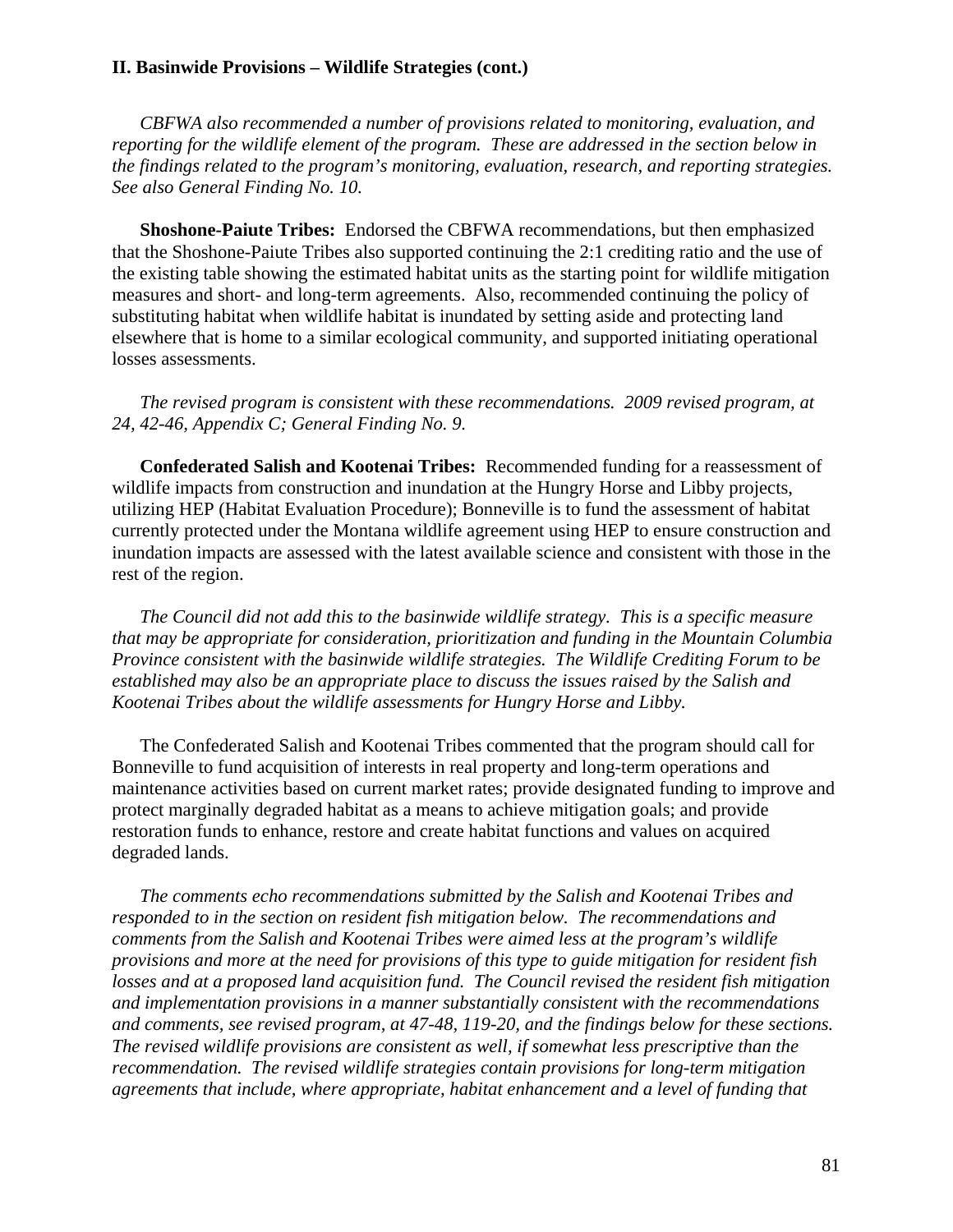*provides a substantial likelihood of not only achieving but sustaining the mitigation objectives and minimum credited habitat values. 2009 revised program, at 42-44.*

**Kalispel Tribe; Spokane Tribe; Coeur d'Alene Tribes; Upper Columbia United Tribes:** These tribes recommended the same or a similar set of provisions for the wildlife strategies. The tribes recommended principles for operation and maintenance funding and monitoring and evaluation funding to ensure adequate funding to maintain, protect, and/or enhance habitat units that have been acquired or will be acquired to mitigate wildlife habitat losses. Also, recommended flexibility to use unspent funding in subsequent years and to provide funding consistent with approved site specific management plans. These tribes, as with many of the individual agencies and tribes and CBFWA collectively, recommended specific wildlife measures for implementation in the subbasins they are involved in. These entities reiterated their wildlife recommendations in comments on the recommendations. The Spokane Tribe, Coeur d'Alene Tribe, and UCUT particularly urged the Council to act consistent with the recommendations regarding funding for wildlife project operations and maintenance, supporting amendments that provide for adequate and flexible long-term funding for wildlife operations and maintenance projects consistent with approved site-specific management plans.

*The revised program is consistent with these recommendations by including, as noted above, provisions for long-term agreements that have, among other things, "a committed level of funding that provides a substantial likelihood of achieving and sustaining the stated wildlife mitigation objectives, and provisions to ensure effective implementation with periodic monitoring and evaluation" and for management plans "adequate to sustain the minimum credited habitat values." 2009 revised program, at 42-44. The Council did not include the specific point about the use of unspent funds in subsequent years. That is largely a matter of Bonneville's contract and budget management. Specific wildlife measures are addressed in General Finding Nos. 2 and 9.* 

**Confederated Tribes of Grand Ronde:** The Grand Ronde Tribe submitted a substantial set of recommendations relevant to the Willamette subbasin and the Lower Columbia province. Most of these were either specific measures for implementation [*see 2009 revised program, at 114-16, Appendix E; General Finding No. 2*] or would be most relevant to an eventual update of the Willamette Subbasin Plan [*see 2009 revised program, at 111-12; General Finding No. 5*]. But the Grand Ronde Tribe also recommended that the *basinwide* portion of the program recognize a priority for funding and implementation in the Willamette subbasin, especially with regard to wildlife mitigation. The tribe stated that the vast majority of wildlife mitigation credits available in the Willamette have yet to be realized in wildlife mitigation projects. More of an effort should be made to transform these credits into actual habitat and wildlife projects in the subbasin. The tribe stressed the urgency of allocating more of the fish and wildlife budget in general, and in the wildlife program in particular, to the Lower Columbia Province, where development is occurring rapidly and real estate prices are increasing, both of which make fish and wildlife restoration projects less feasible over time as land becomes more expensive and land uses change to more developed, less restoration-friendly uses. The Grand Ronde Tribe also commented on the draft program in support of retaining the 2:1 mitigation crediting ratio in every subbasin, including the Willamette.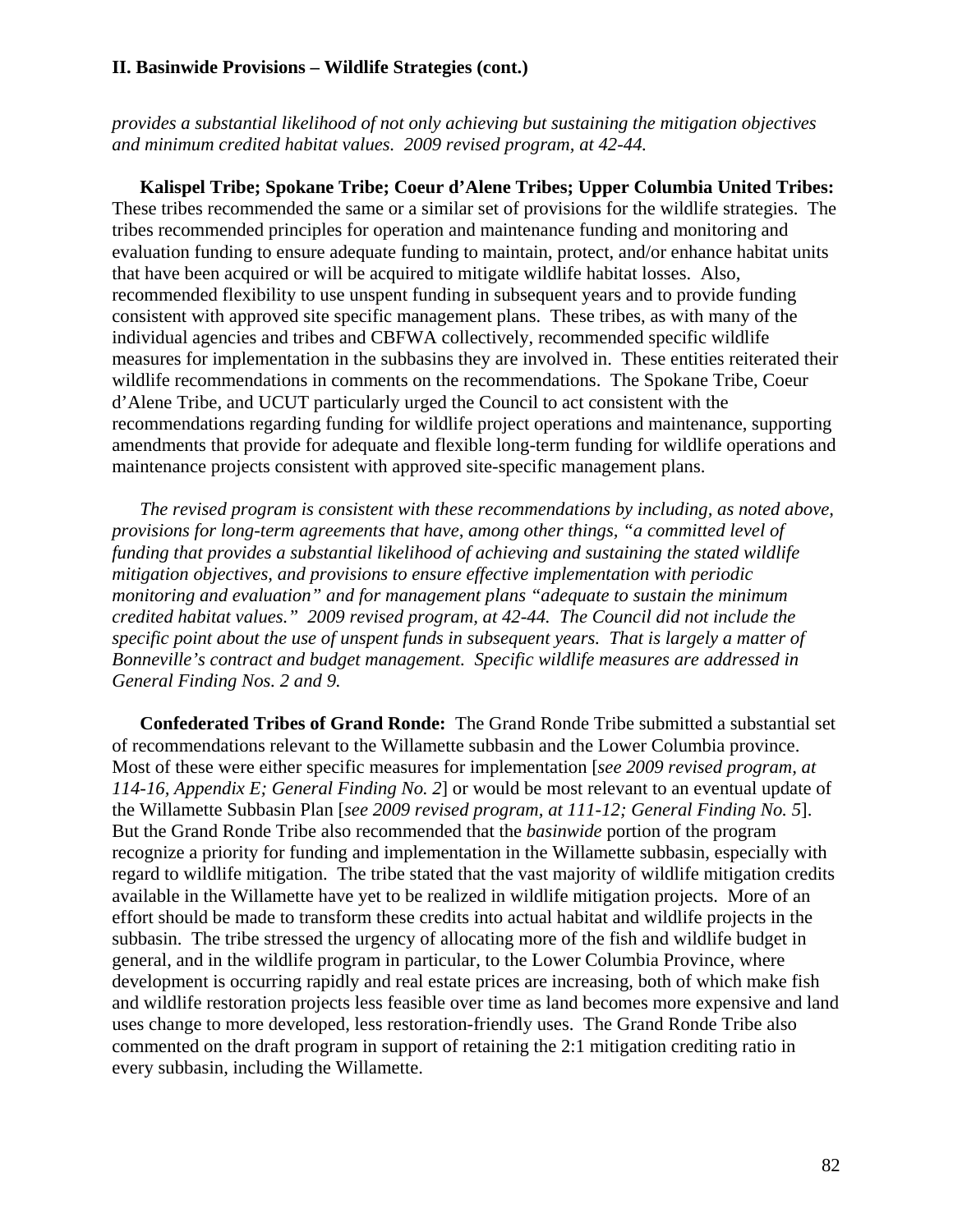*The Council did not adopt a provision to this effect specifically mentioning the Willamette or Lower Columbia. However, one of the key funding principles or priorities in the program is that "[w]ildlife mitigation should emphasize addressing areas of the basin with the highest proportion of unmitigated losses," a statement the Grand Ronde Tribe supported in comments on the draft program. The Council also commits that it will continue to evaluate the distribution of funding during the implementation of the program to provide fair and adequate treatment of important mitigation priorities across the program. 2009 revised program, at 118. The Council also calls for Bonneville and the wildlife managers to complete mitigation agreements for the remaining habitat units, and to develop these final agreements by 2011. And the program continues to call for mitigation in the subbasin in which the lost units were located unless agreed to by the fish and wildlife agencies and tribes in that subbasin. 2009 revised program, at 42, 44. The Council retained the 2:1 mitigation crediting ratio as explained above.* 

**Oregon Department of Fish and Wildlife:** Besides endorsing the CBFWA wildlife recommendations, ODFW emphasized support for transition from the use of HEP to a new ecologically based paradigm where assessments of ecological functions are used to guide management decisions. The agency added that fundamental to wildlife monitoring and evaluation efforts is the establishment and measurement of reference sites to address changing conditions (unforeseen events) or longer-term objectives. Compatible protocols across the basin should be developed and used to determine baseline wildlife and habitat conditions.

*The program continues to endorse habitat units as the preferred unit of measurement for mitigation accounting and the Habitat Evaluation Procedure methodology (or HEP) as the preferred method for estimating habitat units lost and acquired. But consistent with this recommendation, the program also recognizes that parties to a wildlife mitigation agreement may develop and use another method for evaluating potential mitigation actions if, in the Council's opinion, that alternative method adequately takes into account both habitat quantity and quality adequate to mitigate for the identified losses. 2009 revised program, at 44. Assessment methods that truly improve our ability to consider ecological functions would be consistent with the program's ecosystem management approach and scientific principles.* 

**Idaho Department of Fish and Game/Idaho Office of Species Conservation:** Idaho endorsed CBFWA's wildlife recommendations, but then added or emphasized a number of elements, including:

- Similar to ODFW's recommendation, supported investigation and adoption of alternative habitat assessment methodologies that better enumerate and define ecological functions and conditions necessary for sustaining healthy and resilient wildlife populations and habitats.
- Supported CBFWA's amended table of doubled habitat units for mitigation, but also continued to support if need be the current loss estimates and completion of the mitigation credited at a 2:1 ratio. As with the Grand Ronde Tribe's recommendation, urged completion of this mitigation as a priority, given that as delays in wildlife mitigation continue, implementation costs increase while the quality and function of suitable wildlife habitats is decreasing.
- Supported a preference for long-term mitigation settlement agreements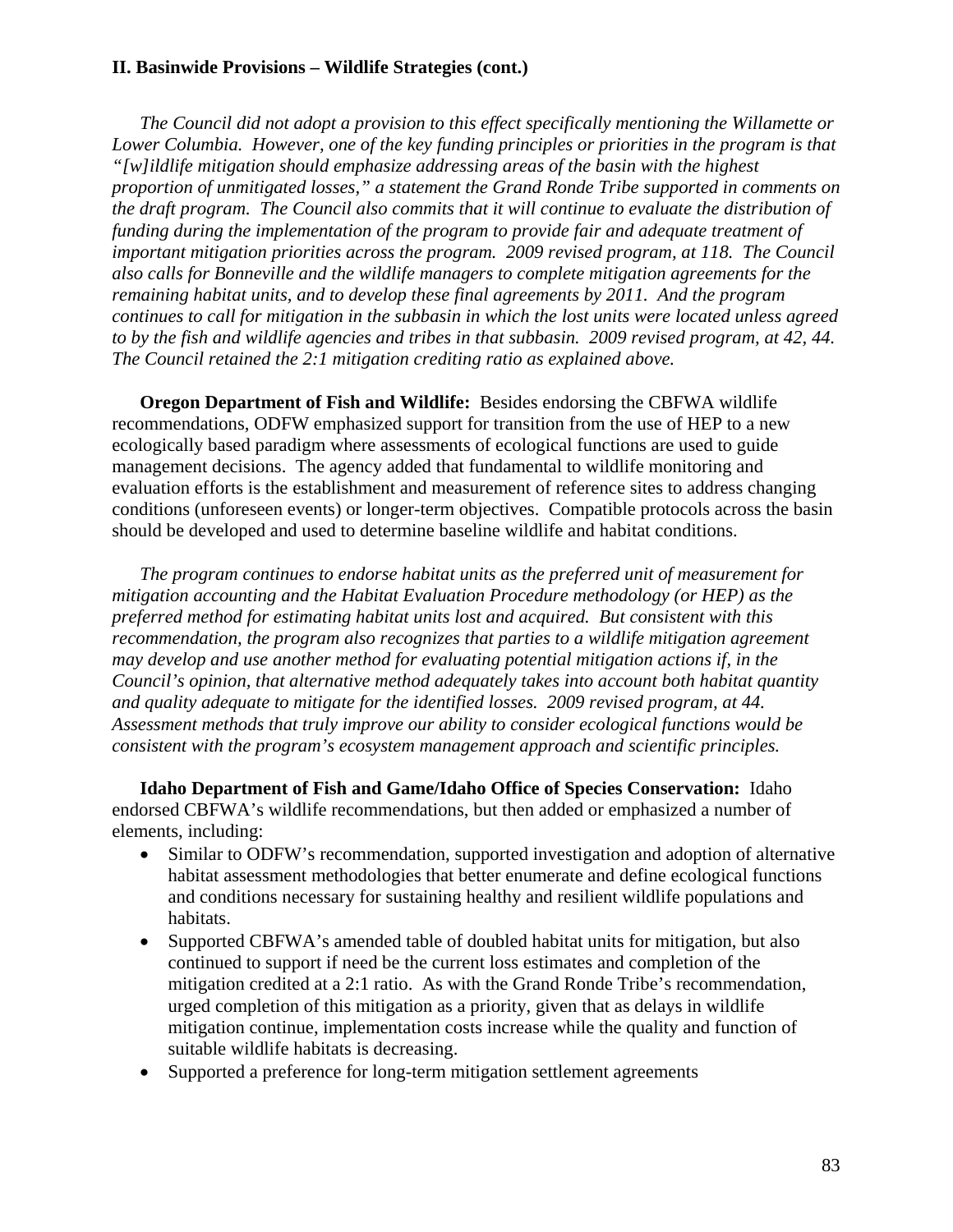- Place increased emphasis on addressing areas of the basin with the highest remaining proportion of losses.
- Program should specify that losses are fully mitigated only when mitigation agreements include operations and maintenance funding over the life of the project or in perpetuity.
- Define and pursue direct operational loss assessment and mitigation.
- Define secondary losses and use subbasin plans to address the assessment and mitigation of secondary losses. Watershed and fish habitat projects that also provide habitat for wildlife should be credited against secondary losses, but never credited against construction and inundation or direct operational losses, as they do not target the specific terrestrial habitat types and wildlife species lost.
- Adopt a consistent system for tracking and maintaining a wildlife mitigation crediting ledger.
- Adopt the wildlife managers 1998 "Guidelines for Enhancement, Operation, and Maintenance Activities for Wildlife Mitigation Projects." All Bonneville funds dedicated to wildlife mitigation should be established in a trust or escrow account managed by the responsible fish and wildlife manager. Operations and maintenance funds should be in similar but separate accounts
- Recommendations for specific measures in subbasins and provinces relevant to Idaho.

*The revised program is largely consistent with Idaho's recommendations. Findings above and General Finding No. 9 respond to most of these. The Council did not call for (or prohibit) the use of trust funds or escrow accounts, leaving that for now as an implementation detail for Bonneville and the managers to consider in the mitigation agreements. The Council also did not include the specific point made about fish habitat and watershed projects, and the program recognizes that if a mitigation agreement for construction and inundation losses can protect riparian habitat, fish and wildlife both benefit. But consistent with Idaho's recommendation, there is nothing in the program that will allow for credit against identified losses via an acquisition or protection project that does not target the specific habitat units lost for the specific target species. The Council did not include the specific definition of operational losses recommended by Idaho, but the proposed definition is consistent with the use of the term in the wildlife section.*

**Montana Fish, Wildlife & Parks:** Montana endorsed CBFWA's wildlife recommendations, and particularly emphasized funding for operational loss assessments.

*This recommendation is addressed above and in General Finding No. 9.* 

**Bonneville Power Administration:** Bonneville provided a number of recommendations and comments concerning the wildlife elements of the program, including:

• In concept, using habitat units has created a solid and measurable approach for crediting the benefits of wildlife projects to Bonneville-specific mitigation goals; the program needs to acknowledge the binding legal plans and commitments made by wildlife managers in their mitigation agreements to support Bonneville taking 1:1 credit; Council should continue to reject calls to "annualize" the wildlife loss assessments in the program.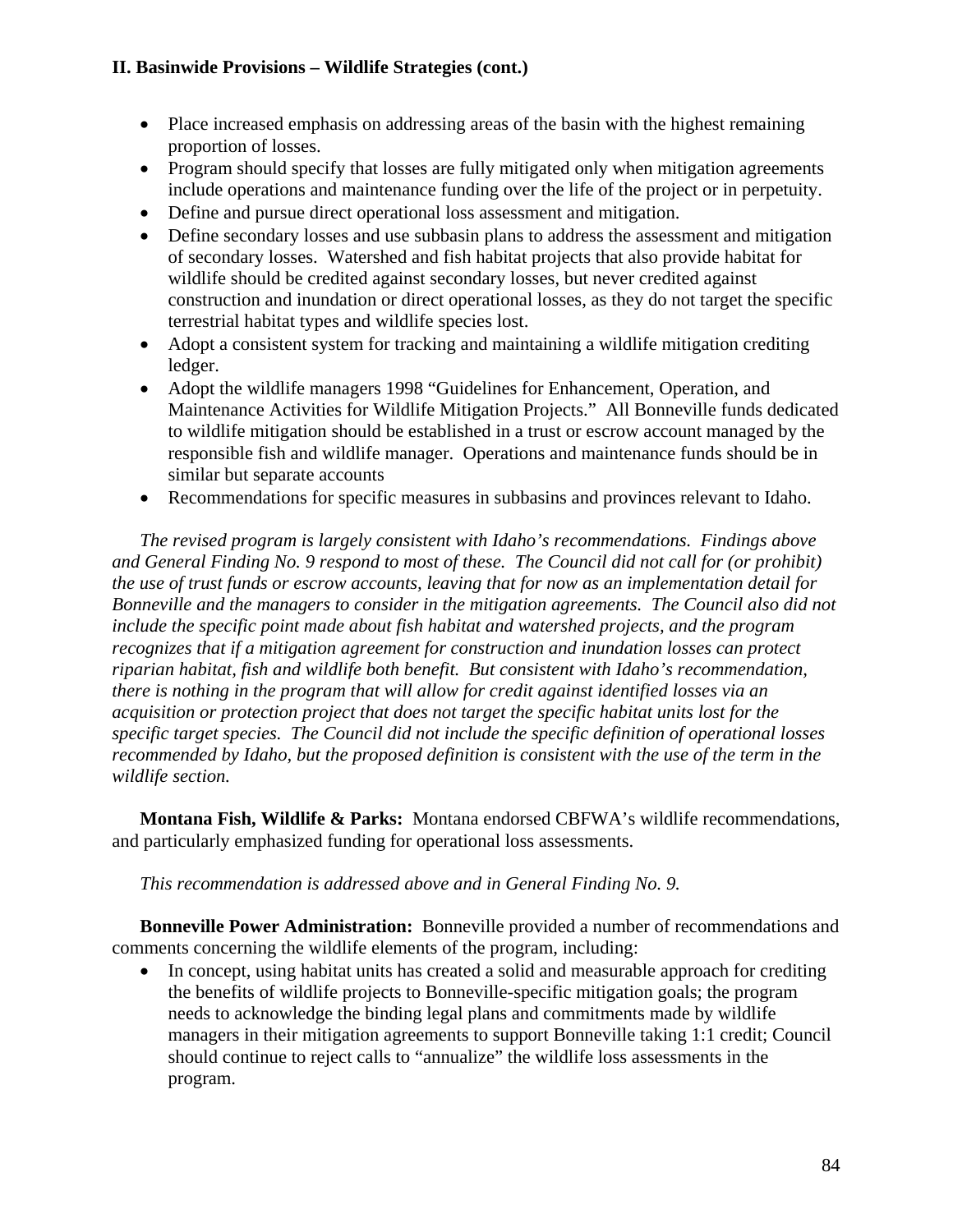- The program would benefit from tackling several policy issues related to wildlife including:
	- Resolve the species-stacking and out-of-place/out-of-kind crediting issues
	- Count the wildlife habitat unit value from fish habitat projects and pre-Power Act mitigation
	- Identify the most biologically and cost-effective habitat for protection and enhancement
	- Considering the cost-effectiveness of restoring habitat that is at different stages relative to the preferred end-state
- With regard to an issue about "species stacking," Bonneville suggested two alternatives for dealing with the issues, from the "White Paper:" Use the CHAP method to credit Willamette River Basin projects, or, if habitat variable data verification is not important, use an "acre for acre" approach. In the latter case, Bonneville would be willing to let wildlife managers and non-governmental organizations select the acreage for mitigation, then mitigate at a rate of 1:1 for inundation losses. Overall losses in the Willamette, regardless of the measuring unit used, should be multiplied by 0.6 to offset the excess above pool affected area included in the assessments.
- Model Management Plans: Bonneville and resource managers should develop a template for habitat management plans for mitigation acquisitions. Use with new agreements and projects; phase into existing projects as current plans and agreements expire or get revised.
- Bonneville does not agree with the report by the ISRP on the extent of the need for wildlife monitoring and evaluation, and will not fund this work. Bonneville does agree with the Council on taking a closer look at wildlife operation and maintenance activities and costs before beginning another solicitation for these projects. It is important to be more explicit about the type of operation and maintenance activities Bonneville supports, improve consistency about the treatment of long-term operation and maintenance expenses, and convey predictable expectations about funding levels to our implementation partners.
- Explore the feasibility of protecting more habitat with conservation easements where the landowner receives a tax credit and regional resource managers oversee the easement with a stewardship fund.
- Bonneville supports exploration of market-based mitigation methods, such as mitigation banking, which can both maintain working landscapes and protect habitat. Bonneville also supports embracing innovative alternatives to form partnerships. Consider also the comparative habitat benefits of passive land management techniques versus benefits from active management.

 Comments received on the draft program amendments supporting retention of the 2:1 mitigation crediting ratio included comments from Columbia Basin Fish and Wildlife Authority, Washington Department of Fish and Wildlife, Oregon Department of Fish and Wildlife, Confederated Tribes of the Umatilla Indian Reservation, Upper Snake River Tribes, Confederated Tribes of Grand Ronde, Shoshone-Bannock Tribes, Shoshone-Paiute Tribes, and Burns Paiute Tribe.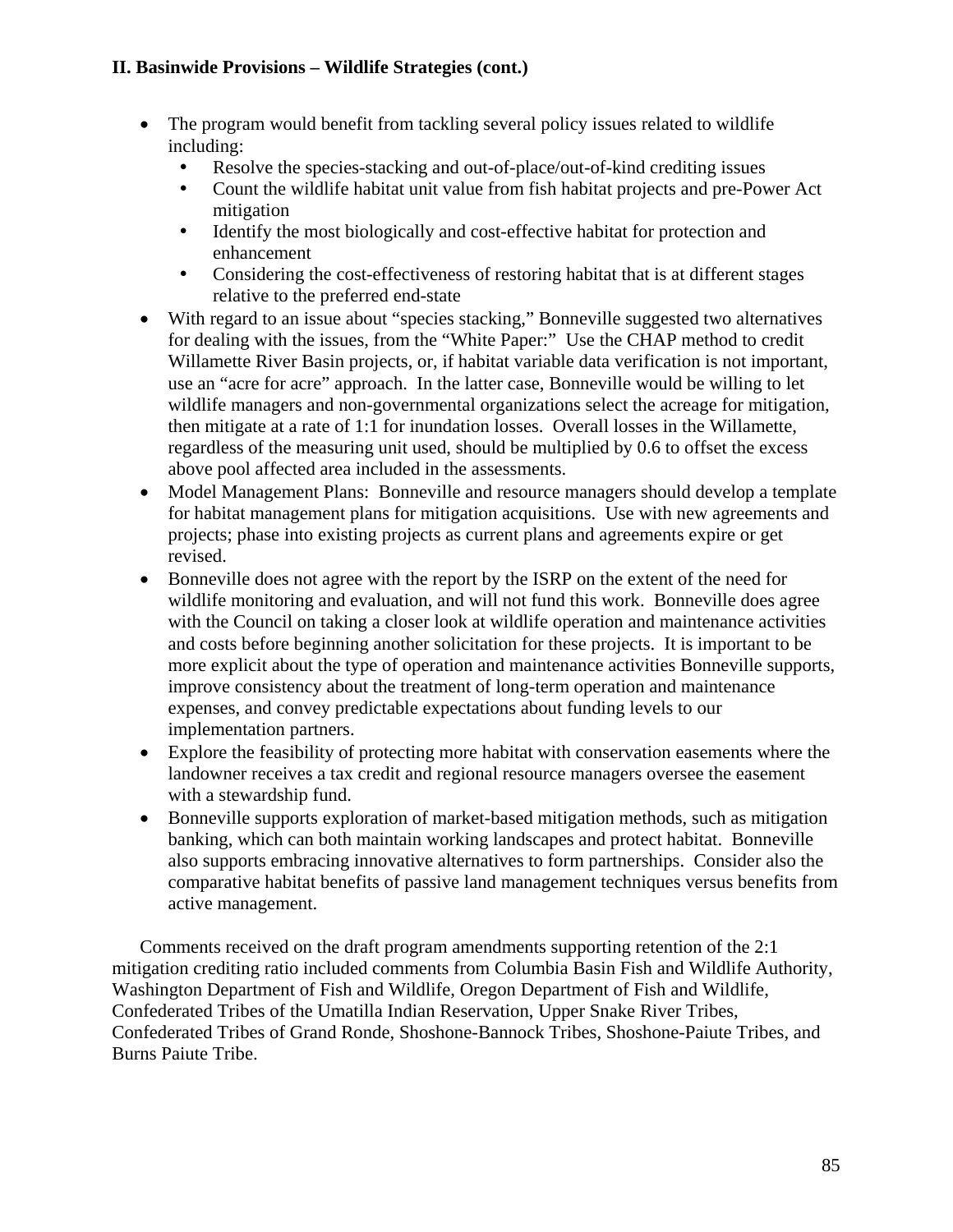The Oregon Department of Fish and Wildlife commented on the Bonneville recommendations in particular to emphasize that CBFWA and Oregon acknowledge that there are problems with HEP and support investigation of alternative habitat methodologies, and that the fish and wildlife managers recognize some likely inconsistencies in wildlife habitat unit accounting (at Albeni Falls and in the Willamette valley), and that the agencies stand ready to assist the Council in addressing these issues. At the same time, Oregon noted that Habitat Units as established in the loss assessments are the currency used in the program to account for mitigation of wildlife losses due to construction and inundation of the federal hydropower system, and that there is little precedent for using acreage instead of HUs as a currency for Bonneville mitigation. Oregon noted there is considerable variation in the methodology of the original loss assessments across the Columbia Basin, and that the current Fish and Wildlife Program describes the losses but does not address loss assessment irregularities. Discussions about addressing these concerns should be on-going and between the wildlife managers, the Council and Bonneville and not described as specific measures included in the Fish and Wildlife Program.

 The Oregon Department of Fish and Wildlife subsequently commented to object to language in the draft program amendments that the mitigation crediting ratio would apply only when loss estimates are not inaccurate due to stacking. Oregon said that the statement does not offer a constructive resolution to the delays in mitigation that have resulted from a perceived controversy surrounding wildlife crediting, and should be removed. Oregon recommended instead continued discussions regarding the Willamette and Albeni Falls and other loss assessment irregularities with the appropriate managers through program implementation.

 Oregon also commented that exploring methods to improve the efficiency of the program is appropriate, where those efficiencies allow Bonneville to better meet its obligations to mitigate for the wildlife losses due to construction and operation of the federal hydroelectric projects. Oregon noted that fish and wildlife managers often use partnerships while implementing the Council's program for both the acquisition of lands and the management of those lands and will continue to do so where forming a partnership meets the fish and wildlife objectives under the program. The CBFWA amendment recommendation describes criteria for crediting that any "alternative" approach would need to meet, including the need for permanent protection and benefits to priority species. The specifics on how to implement the wildlife mitigation program through the use of ecosystem markets has yet to be fully explored and vetted. The details for any partnering with emerging markets, such as carbon markets or "working landscapes," will need to be developed through program implementation collaboratively with the fish and wildlife managers. Any such approach must be consistent with fish and wildlife manager program amendment recommendations, as well as with the managers' programs and management plans.

 The Coeur d'Alene Tribe commented on the Bonneville recommendation to recognize from their experience with Albeni Falls mitigation that the acquisition of lands that will provide "in kind" habitat mitigation can be difficult. The tribes recommended that an approach to crediting "out-of-kind" habitats needed to be agreed to and implemented by the parties involved in mitigating for the losses at Albeni Falls.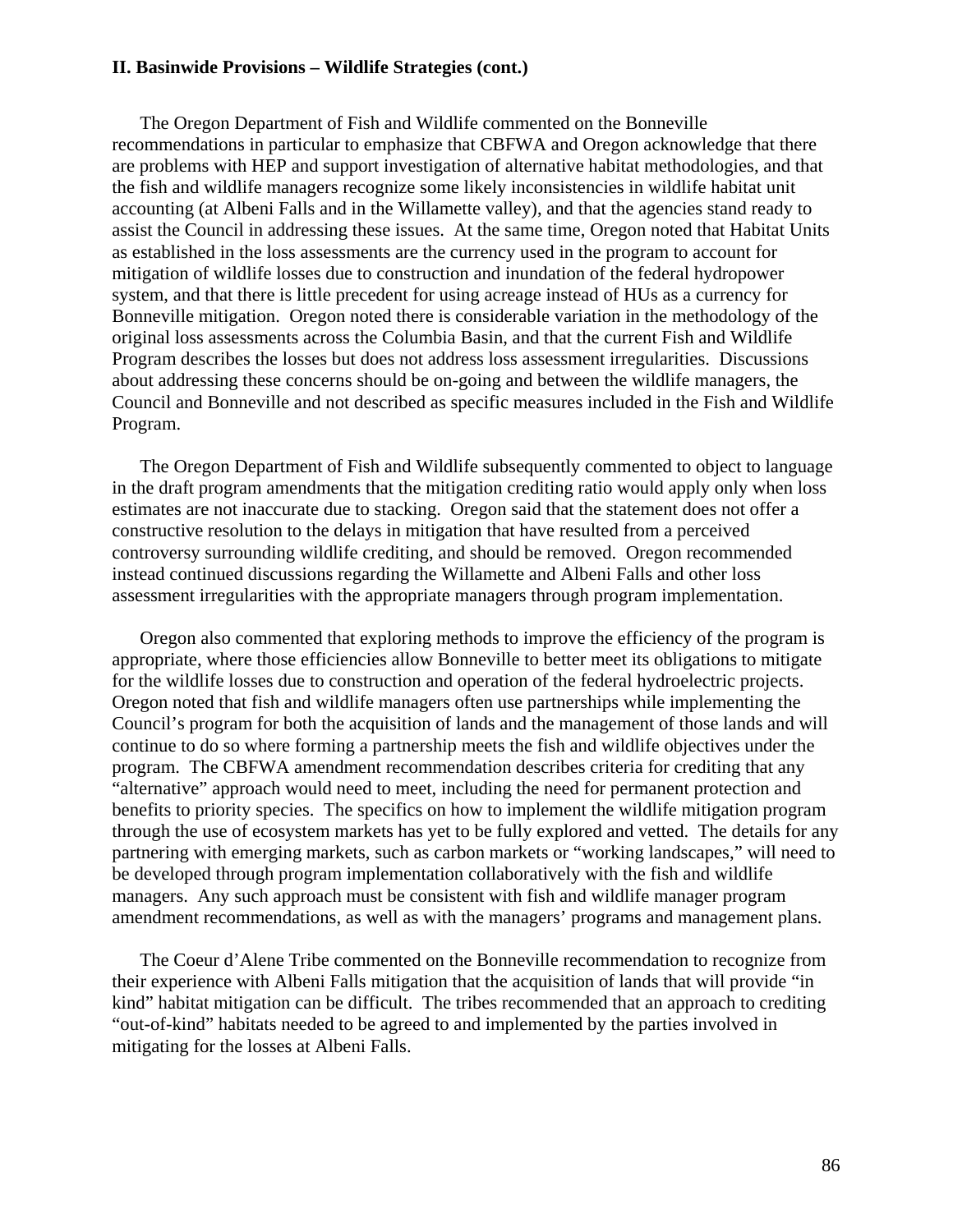*The program is largely consistent with these recommendations and views. The Council retained the expectation that agreements to complete the mitigation for the construction and inundation losses should equal 200 percent of the remaining habitat units. But the program does not question the validity of any existing mitigation agreements. And the Council does continue to describe the construction and inundation losses represented in the program table as the unannualized losses. The program continues to call for in-place/in-kind mitigation unless otherwise agreed to by the affected agencies and tribes and Bonneville. The Council added a provision concerning the species stacking issue, revising the language in the draft program to note that to the extent it is shown that a loss assessment is indeed inaccurate for that reason,* and *those inaccuracies cannot be resolved through the use of a different crediting method recommended by the crediting forum and approved by the Council, then the 2:1 crediting ratio does not apply. The Council generally recognizes that the parties to a mitigation agreement may develop and use an alternative method for evaluating mitigation actions if the Council can determine that method appropriately takes into account habitat quality and quantity adequate for mitigation. More broadly, this is the response to a number of Bonneville's innovative or model suggestions – the Council wants to see Bonneville complete the mitigation agreements for the construction and inundation losses by 2011, with the appropriate habitat units for the target species obtained and maintained with appropriate management plans. If innovative and creative ideas can help bring about that result consistent with the principles in the program, or can assist the wildlife program to move forward in other ways (such as addressing operational losses), that is for Bonneville and its partners to work out in the mitigation agreements. The program provisions on wildlife operation and maintenance plans and funding and on wildlife monitoring and evaluation needs remain largely as they were, described above. 2009 revised program, at 24, 42-46. The Council has initiated reviews of both the wildlife operations and maintenance projects and the program's monitoring and evaluation activities in general, in which the specific issues about appropriate o&m/m&e activities and funding levels will be reviewed.* 

**Northwest RiverPartners/Public Power Council (PPC)/Pacific Northwest Generating Cooperative (PNGC)/Pacific Northwest Utilities Conference Committee (PNUCC):** Recommended the program pursue a 1:1 habitat unit mitigation program for construction and inundation losses. Deleted references to operational losses, to the loss assessment table, to sections on enhancement credits and allocation of habitat units and other provisions.

 PNUCC subsequently commented that it recognized the controversy over the habitat crediting issue, and that while PNUCC supported support a goal of 1:1 replacement of habitat units, it also recognized that the Council has maintained a 2:1 crediting goal and that others are pushing for even higher replacement ratios. PNUCC then noted that Bonneville customers should have a role in considering and determining the habitat crediting scheme; this is a significant expense in the program and must be done in a thoughtful, comprehensive manner. PNUCC commented in support of establishing the wildlife crediting forum, in part because of the need for a careful and comprehensive resolution of these issues, and recommended that Bonneville customers participate in any effort the program initiates to determine the accounting for wildlife benefits.

*The Council did not accept the recommendations to reduce the mitigation crediting ratio and abandon the concepts of operational losses, enhancement credits, and other provisions. Such a*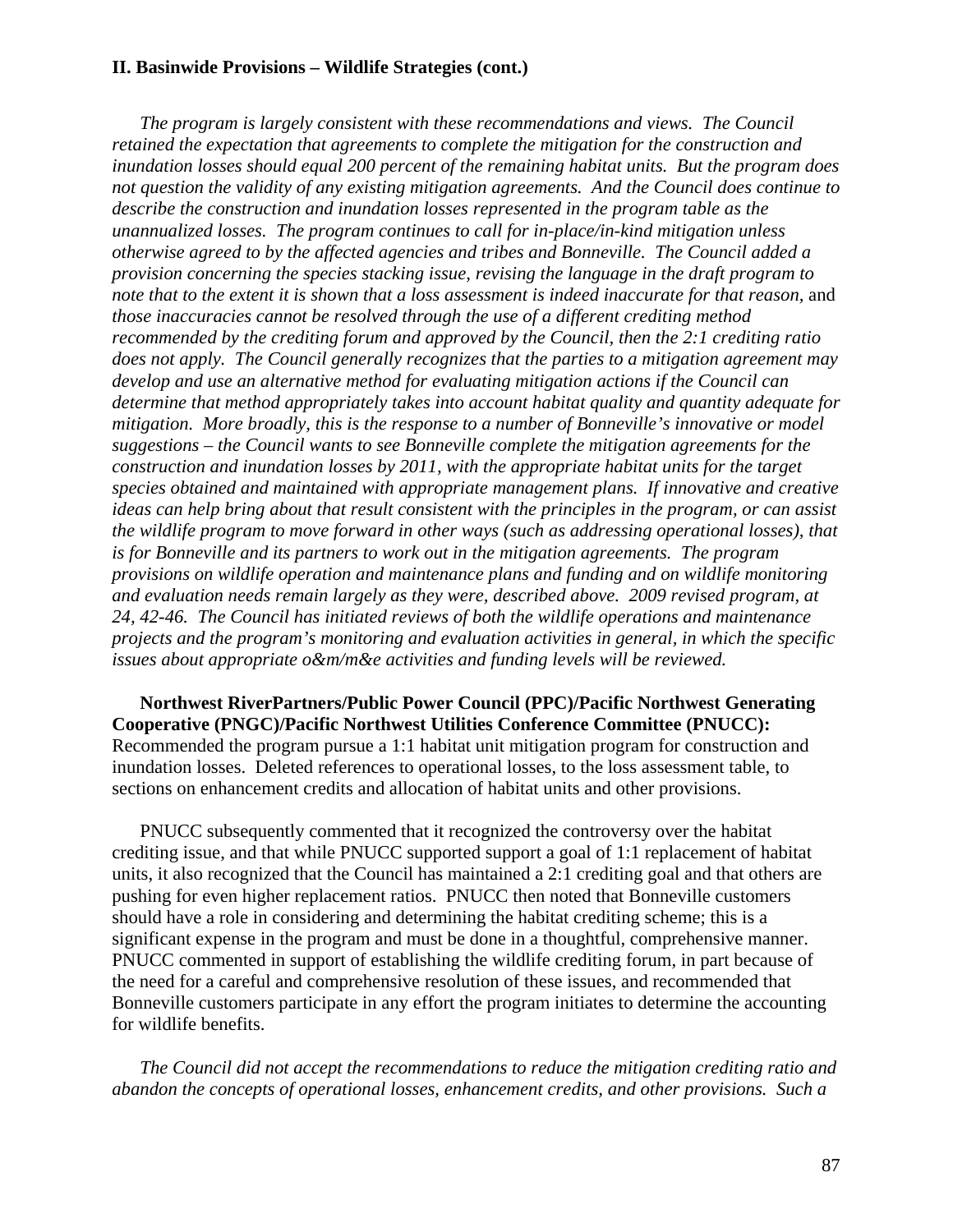*significant change in the wildlife element of the program is not justified at this time, especially when it would so directly conflict with the recommendations and existing and future activities of the wildlife agencies and tribes. The Council appreciates the subsequent comments of PNUCC, and agrees that the Bonneville customers should be involved in some way in the crediting discussions.* 

**Benewah County, Idaho:** Benewah County recommended, as part of all Bonneville and Council plans and procedures regarding land acquisition, that the county in which land proposed for acquisition is located be provided a meaningful opportunity to comment and/or provide input at an early stage in the process. This requires disclosure of the proposed acquisition early on. It is the opinion of Benewah County that the Northwest Power Act and Council and Bonneville procedures require this already and that they are being "illegally ignored" by the Council and Bonneville. Benewah County further recommended that the patent bias by Bonneville in favor of tribes over state and local governments as a means of gaining information, recommendations or as vehicles of wildlife enhancement be abandoned as inconsistent with the Northwest Power Act and the Constitution of the United States.

 Charles Pace commented on this recommendation to suggest that the process used by the Coeur d'Alene Tribe to take lands into trust provides ample opportunities for local governments to be heard and for the rights and interests of non-members to be protected. Mr. Pace recommended against the program requiring notification and involvement of the county in negotiations between tribes, Bonneville, and property owners regarding specific purchases of land.

 *The Council may not agree that the Council or Bonneville are "illegally ignoring" legal requirements for public involvement procedures, but the Council does agree that providing an opportunity for local governments and local citizens to know about and have meaningful opportunity to comment on a proposed land acquisition funded through the program is an important part of the public process contemplated by the Northwest Power Act and the public nature of the Council's work. The Council reiterated this point in the program's wildlife strategies and in the implementation provisions on land acquisitions, with language emphasizing that wildlife mitigation agreements and land acquisitions must include "[a]dherence to the open and public process language found in the Northwest Power Act including measures to address concerns over additions to public land ownership and impacts on local communities, such as a reduction or loss of local government tax base or the local economic base and consistency with local governments' comprehensive plan." 2009 revised program, at 43, 121. The Council will work with Bonneville to ensure these principles are followed. This does not mean that local governments must be part of the negotiations involved in mitigation agreements and acquisitions among Bonneville and the relevant agencies or tribes. The basin's tribes are important participants in the program's fish and wildlife mitigation efforts; there is no inappropriate behavior or bias favoring the tribes over states or local governments.* 

**Dean Gentry:** Recommended a review of procedures for land acquisitions, of the accuracy of the habitat units lost and a review of habitat units credited to Bonneville; establish a moratorium on acquisitions for at least four years during the review; focus on enhancing and management of property that has already been purchased; establish a management plan for each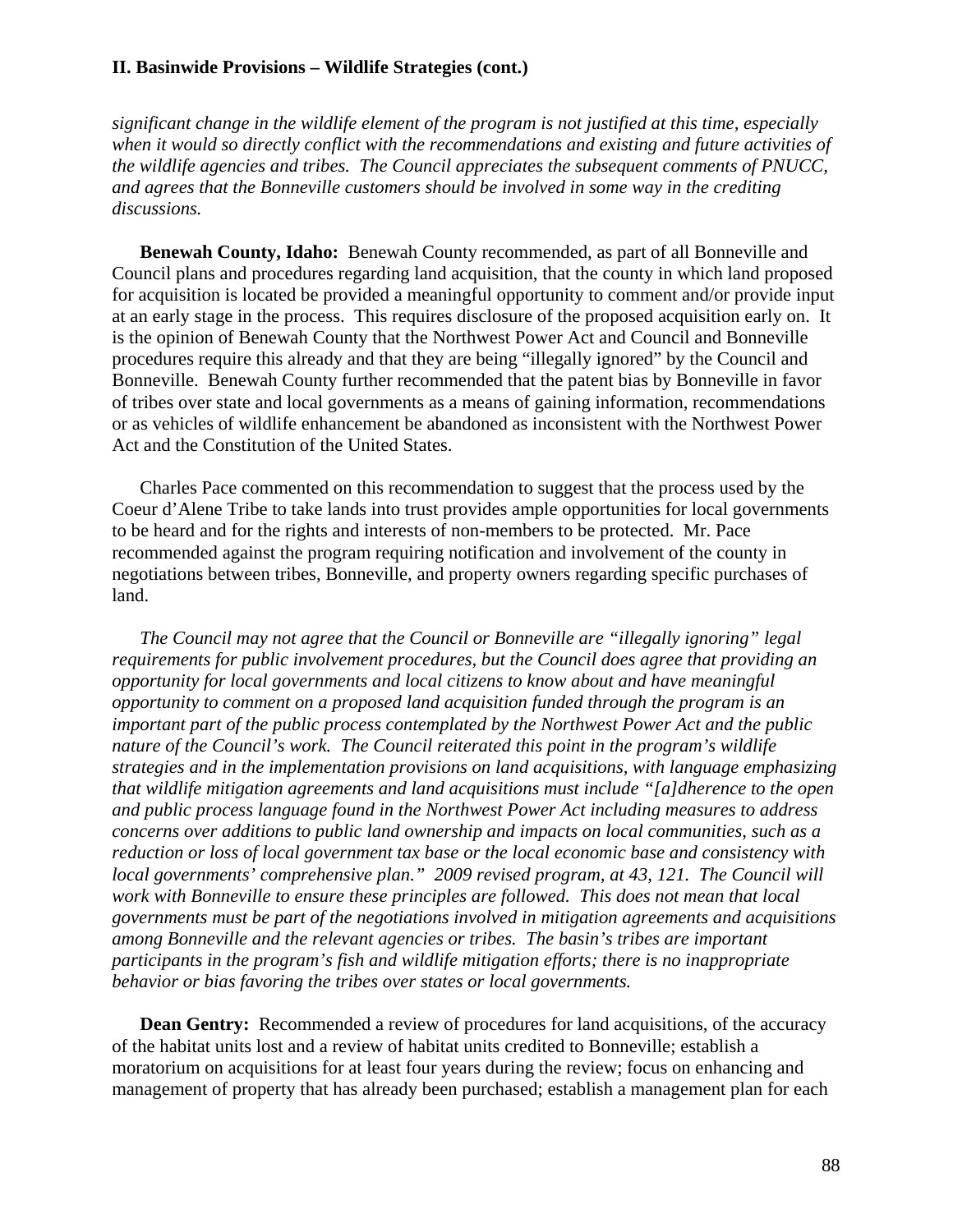property prior to the acquisition; insist on a higher standard of property appraisals; have more public involvement and allow for meaningful comment and participation in land acquisitions.

 *The Council agreed with a number of recommendations and comments to set up a crediting forum to review the wildlife program and especially the crediting of habitat units acquired against losses. The Council does not agree that it is necessary to place a moratorium on mitigation during that review, as there are a number of areas where it is obvious mitigation still needs to occur. The program does equally focus on managing acquired lands to maintain and enhance the habitat values protected. Management plans are developed after acquisition, as it seems pointless to invest that much effort and resources until property is acquired. But consistent with Mr. Gentry's concerns, acquisitions are guided by project descriptions, proposals, and statements of work prepared ahead of acquisitions that describe the expected elements of management upon acquisition. Bonneville is responsible for the appraisals; the Council assumes Bonneville employs appropriate appraisers using standard industry appraisal methods. The public notice issue is responded to in the finding above.* 

 W. Frank Hendix commented that the program should stop funding wildlife mitigation altogether as it has been accomplished. *Mitigation for the wildlife losses due to the construction and operation of the dams has not been completed, as the Council's program and record indicates.*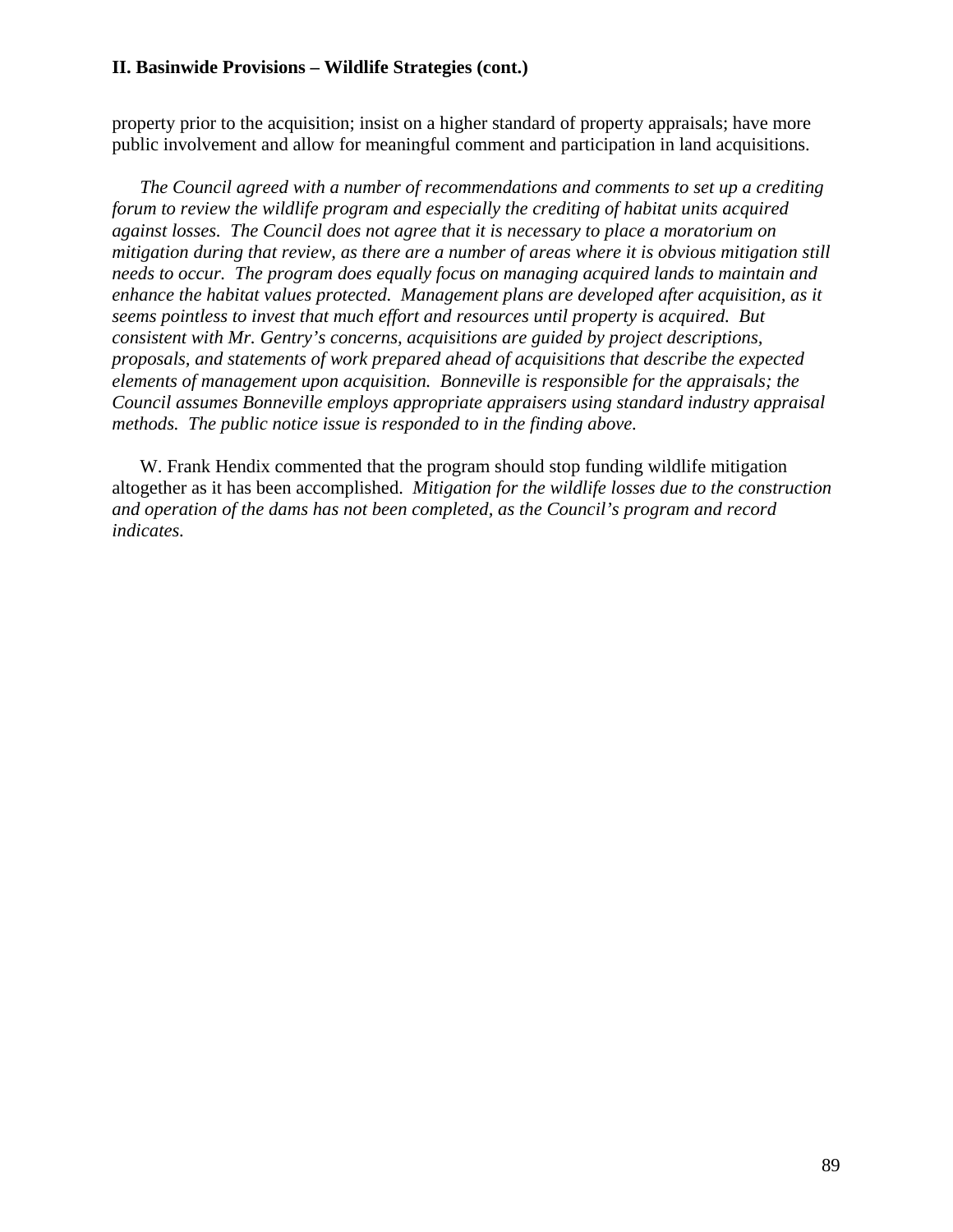## **II. Basinwide Provisions D. Basinwide Strategies 7. Resident Fish Mitigation**

**Confederated Salish and Kootenai Tribes:** Recommended the addition of a set of provisions to facilitate resident fish mitigation, especially as relates to areas in the basin that have resident fish loss assessments and where land acquisitions and mitigation agreements are a method for mitigating those losses. Thus the Salish and Kootenai Tribes recommended that the program fund acquisition of interests in real property based on current market rates; maintain at least a 1:1 ratio (in terms of acres of stream miles inundated and/or blocked) for construction and inundation losses to resident fish habitat where the losses have been assessed and quantified by the appropriate agencies and tribes; and provide funding to improve and then protect degraded habitat, not just to acquire and protect quality habitat. The Salish and Kootenai Tribes reiterated these recommendations in comments and consultations on the draft program amendments, concerned that the draft did not include these provisions. The tribe added, in the comments, that the program provisions should include consideration of local tax impacts from acquisition, an issue of concern to local and tribal governments.

 **Montana Fish, Wildlife & Parks:** Recommended a set of provisions for resident fish mitigation similar to those recommended by the Salish and Kootenai Tribes. These include mitigation for lost resident fish habitat; the use of long-term funding agreements and settlements that include operations and maintenance funding; full cash-out settlements, rather than incremental settlements, as the most efficient and effective way to mitigate construction and inundation losses; funding land acquisition and protection funding provided at current market rates; resident fish crediting that maintains at least a 1:1 ratio for mitigating construction and inundation losses of resident fish habitat. More generally, Montana recommended that while wildlife and anadromous fish portions of the program may be most appropriately planned, implemented, and evaluated at the basinwide scale, mitigation activities for resident fish populations that exist above and between dams generally within a single subbasin should be evaluated at the subbasin or province scale. Where native resident and anadromous fish species inhabit the same habitat, mitigation and monitoring and evaluation actions should be coordinated to cost-effectively restore the entire species community.

 In comments on the recommendations, the Confederated Tribes of the Colville Reservation supported the better integration of resident fish habitat protection as part of an ecosystem-based approach. The Colville Tribes noted that their Accord supports the development of approaches for addressing the creditable value of past and ongoing Bonneville Power Administration funded measures for resident fish.

*The Council adopted provisions in the final program consistent with these recommendations and comments. 2009 revised program, at 48-49; see also at 23. General Finding No. 8 above provides both a background discussion concerning the resident fish mitigation strategies of the program and a response to this set of recommendations. The program continues to recognize that, as a general rule, the habitat, artificial production, harvest, and hydrosystem protection and mitigation strategies set forth above address effects on both anadromous and resident fish. But based on these recommendations in particular, the Council realized there are additional*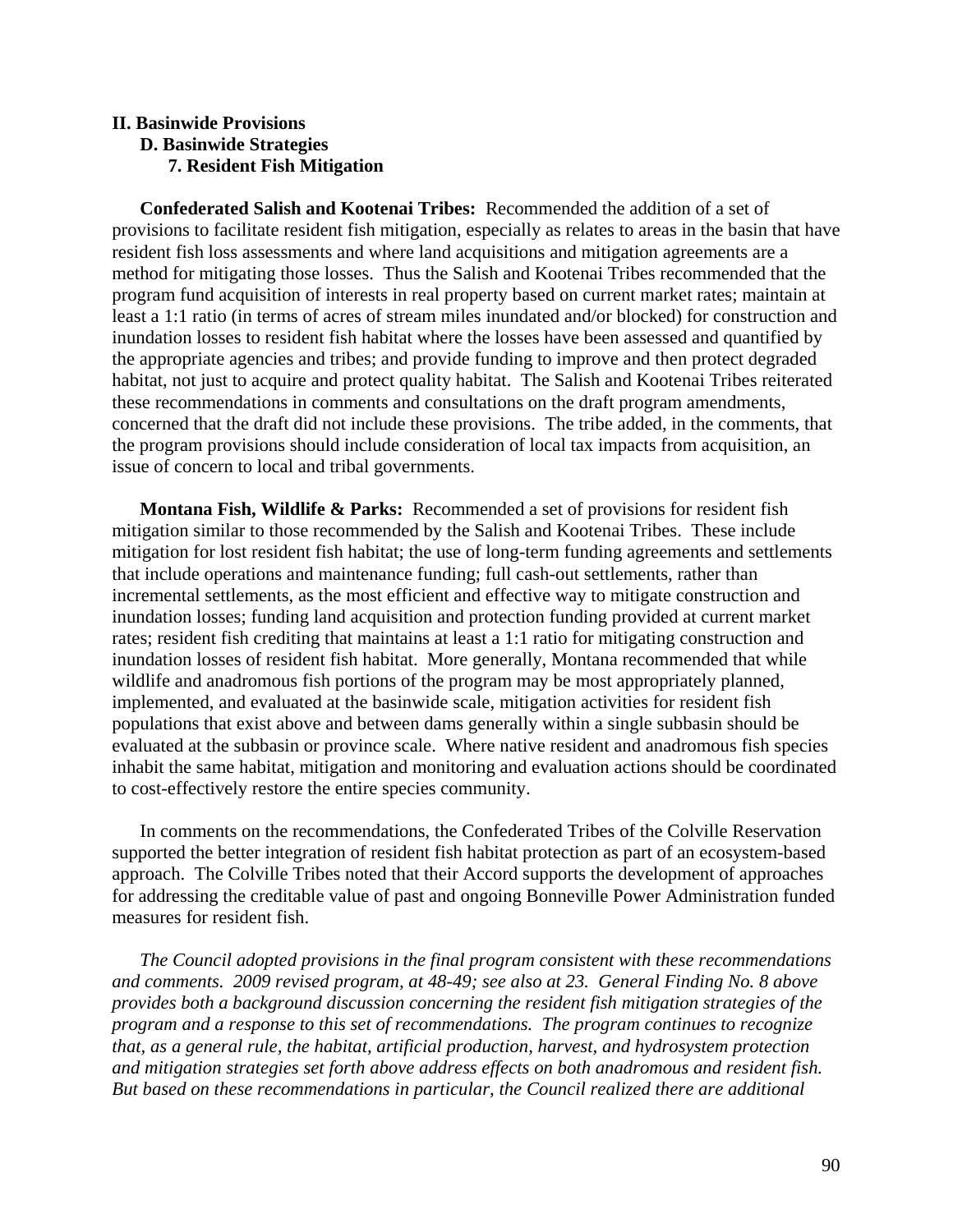## **II. Basinwide Provisions – Resident Fish Mitigation Strategies (cont.)**

*considerations that apply particularly to resident fish mitigation in those areas that have completed quantitative resident fish loss assessments and where land acquisitions are a primary tool for mitigation. The result is the need for a set of mitigation strategies to address these losses, similar to the strategies available to the wildlife program. This includes resident fish mitigation for these losses, along with crediting principles and standards (including the crediting ratio recommended here), the use of mitigation settlement agreements, provisions for management plans, funding for operations and maintenance, and provisions to address impacts on local communities, such as reductions in the local tax base and similar matters. The program also recognizes that mitigation agreements may include the protection of undegraded or less degraded habitat or, in appropriate circumstances, protection and improvement of degraded habitat. The Council also agrees with Montana that except for a limited degree of program-level objectives and policy guidance, resident fish mitigation is best planned and implemented at the subbasin and province levels, as illustrated by the program's reliance on the subbasin plans.* 

**Columbia Basin Fish and Wildlife Authority:** Recommended resident fish mitigation principles (CBFWA 2.2.4). CBFWA recommended certain priorities and principles for resident fish mitigation similar to those recommended by Montana and the Salish and Kootenai Tribes. These included recognizing that construction and inundation habitat losses are most effectively mitigated through perpetual protection (through easements or acquisitions) of at least equivalent habitat as was lost; land protection and operations and maintenance funding, and at market rates; land restoration or enhancement funding to improve degraded habitat acquired as mitigation; and so forth.

 *The section on resident fish mitigation strategies that the Council added to the basinwide provisions is consistent with this recommendation. 2009 revised program, at 47-48. The findings in response to the recommendations above respond here as well.* 

 *CBFWA's recommended principles and priorities also focused on protecting resident fish from the effects of hydrosystem operations. These matters are addressed below, in the findings on the Mainstem Plan.* 

 *As has been discussed in a number of places above, CBFWA's recommendations included a number of other provisions relevant to resident fish mitigation, including an entirely distinct resident fish section at the basinwide level, development of resident fish loss assessment methodology and completion of the loss assessments, reports on the current biological condition, and summaries of the relevant limiting factors and strategies. These recommendations have been responded to above, in General Finding No. 8 and in the findings on the program framework, the biological objectives and the strategies in general. The program content is largely consistent with these recommendations, just not in a separate or distinct organization. CBFWA also recommended principles for resident fish mitigation monitoring, evaluation, and reporting. These are discussed below in the findings on the program's monitoring and evaluation strategies, and in General Finding No. 10. And CBFWA, along with nearly all of the fish and wildlife agencies and tribes individually, recommended specific measures for resident fish mitigation activities and for related monitoring and evaluation. These have been incorporated into the program as explained at 114-16 and Appendix E. See General Finding No. 2.*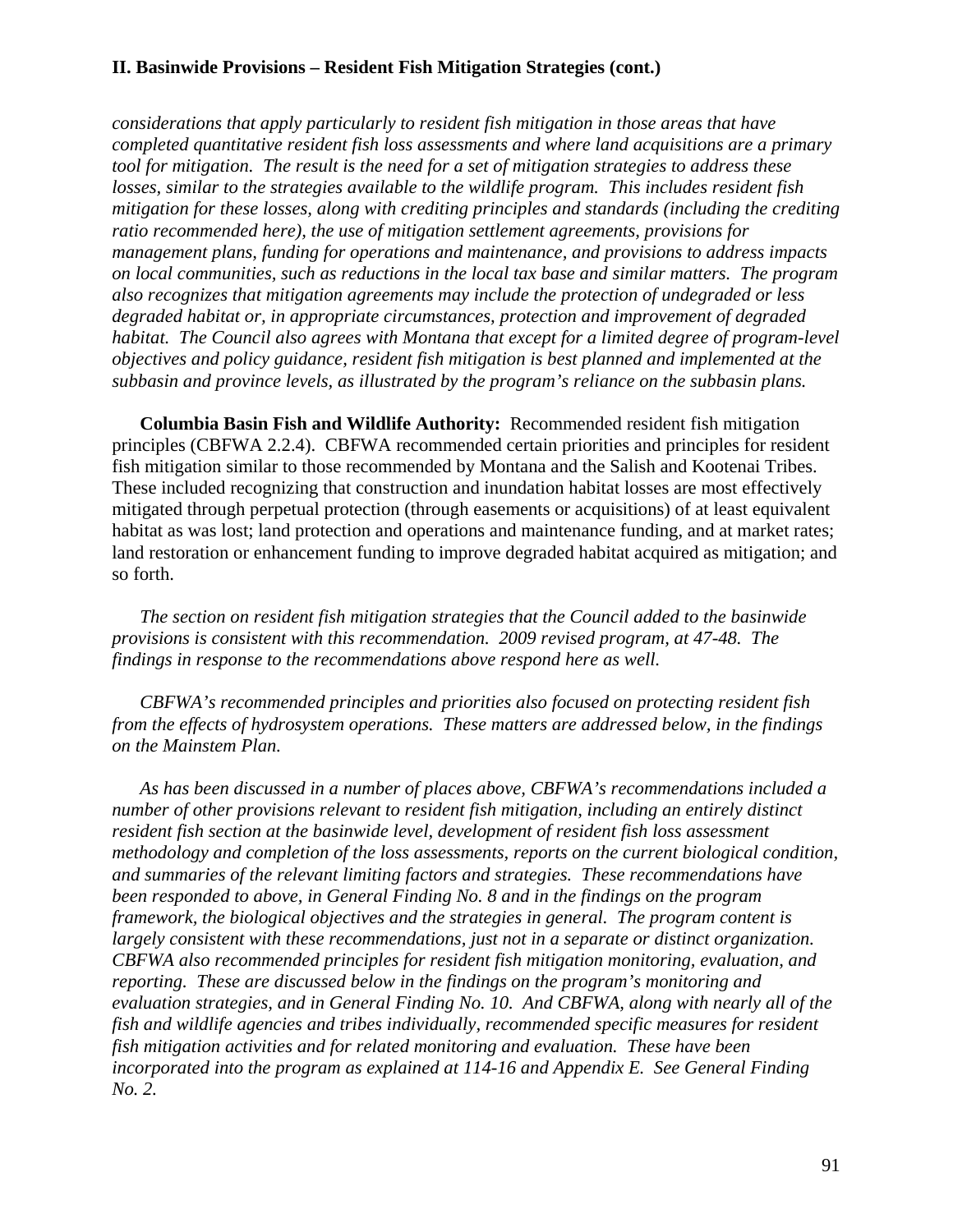#### **II. Basinwide Provisions – Resident Fish Mitigation Strategies (cont.)**

**Bonneville Power Administration:** Bonneville recommended that before undertaking additional resident fish assessments or major new habitat initiatives, the program needs to account for the extent of past resident fish value from wildlife habitat and anadromous fish projects. The review should include any mitigation done to mitigate impacts from the FCRPS, whether Bonneville funded or not. Subbasin plans and the assessments that preceded them helped characterize the status of fish and wildlife populations, functions, and management actions in the subbasins. Properly executed subbasin plans thus provide clear pictures showing the appropriate mitigation for target species, including resident fish. Additional resident fish assessments are not necessary, and should not be considered a ratepayer responsibility.

 The Oregon Department of Fish and Wildlife commented that this recommendation appears contrary to Bonneville's position that on-the-ground work should be a program priority. Resident fish work should not be held hostage to an accounting process. Oregon commented that, consistent with the CBFWA and Oregon recommendation, Bonneville instead should fund the fish and wildlife agencies and tribes to develop and implement a Columbia River Basin Resident Fish Loss Assessment Methodology that will be applied by each agency and/or tribe in their specific geographical area. This methodology may be customized to fit specific circumstances within a given subbasin. Implementation of existing and new resident fish mitigation and substitution measures and strategies will not be delayed pending the completion of loss assessments. Upon completion of the best scientifically based most feasible methodology, the fishery managers should complete assessments of resident fish losses related to construction and operation of each hydropower facility throughout the Columbia River Basin and submit to Council for inclusion into the program, notwithstanding existing resident fish projects.

*As noted above in the findings regarding the program's biological objectives, the Council continues to call for the completion of resident fish loss assessments resulting from the development and operation of the hydrosystem "when and where there is agreement on the appropriate methodology and prioritization of an assessment." 2009 revised program, at 23. If relevant information already exists, for example, through subbasin planning or through the analysis generated by the need to consider the FCRPS impacts on listed sturgeon and bull trout, then either there will be no need and no priority to undertake a new loss assessment, or else it should be a simple matter to complete a focused loss assessment. Those issues should be sorted out during implementation and project review processes. On the other hand, the Council intentionally did not focus subbasin plans on precisely determining the dam-by-dam losses and the hydrosystem mitigation responsibility, but instead on assessing the status of affected species, limiting factors, and opportunities for protection or improvement. So it is unlikely subbasin plan assessments across the basin will serve in the same way as, for example, the Hungry Horse and Libby resident fish loss assessments. Resident fish mitigation can continue under these terms, it is true. It may also be a good idea to account for the extent of past resident fish value from wildlife and anadromous fish habitat projects if ever possible – one of the foundations of the current program framework is to take a multi-species approach to habitat improvements wherever possible. The Council does not believe ongoing mitigation programs must cease unless and until such a crediting method is developed, however.*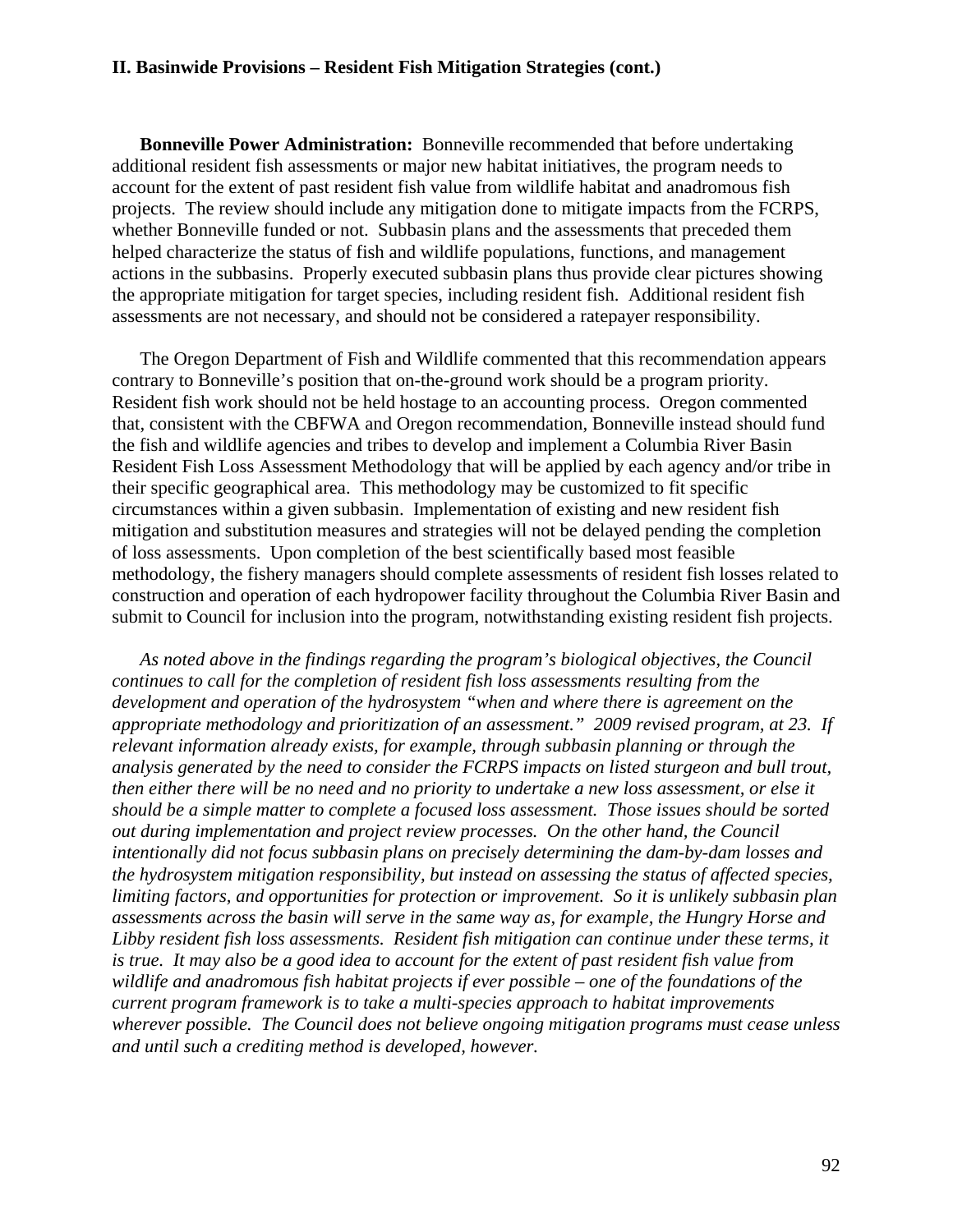## **II. Basinwide Provisions – Resident Fish Mitigation Strategies (cont.)**

**Northwest RiverPartners/Public Power Council (PPC)/Pacific Northwest Generating Cooperative (PNGC)/Pacific Northwest Utilities Conference Committee (PNUCC):** Recommended that a crediting system similar to that used for wildlife be developed for fish habitat improvements.

 The Oregon Department of Fish and Wildlife commented on this recommendation that the fish and wildlife managers recognize a need for developing and using loss assessments for resident and anadromous fish, the first necessary step in developing a crediting system for fish similar to wildlife. They stand ready to assist the Council in addressing these issues.

*A loss assessment/mitigation crediting method is appropriate to deal directly with quantitative construction and inundation losses. And so the resident fish mitigation strategies adopted by the Council that relate to resident fish mitigation in these instances are consistent with the recommendation. Whether the principle can be extended to others types of habitat work is unclear. Objectives relating to productivity and survival improvements may be more likely and more valuable.*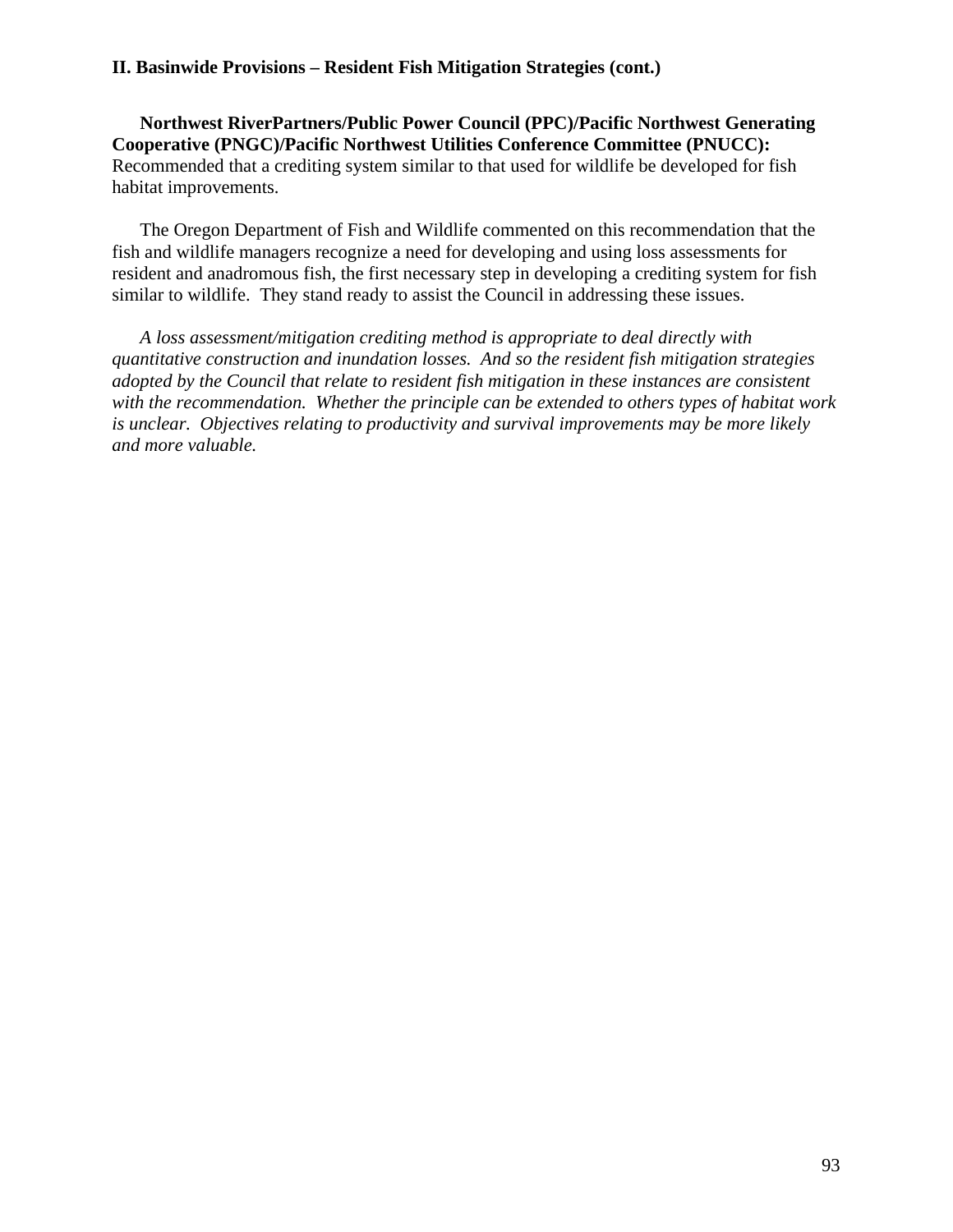## **II. Basinwide Provisions D. Basinwide Strategies 8. Resident Fish Substitution Strategies**

**Kalispel Tribe; Spokane Tribe; Upper Columbia United Tribes:** As noted elsewhere, these tribes recommended retaining the program's resident fish substitution policy, including retaining the biological performance objectives recognizing that where anadromous fish losses have occurred due to blockages, mitigation for those losses must occur in those areas pursuant to the substitution policy. These tribes also recommended that the resident fish substitution policy be made its own section in the basinwide strategies, and recommended a set of principles for evaluating in a step-by-step fashion what is the appropriate type of mitigation to undertake in such an area, including when to consider and manage the benefits and risks of introducing nonnative species in altered environments.

 These tribes also submitted comments on the recommendations and on the draft program amendments supporting their recommendations and the underlying mitigation principles. They also expressed concern about an ISAB report on non-native species that emerged during the amendment process and which included recommendations to the Council to require environmental risk assessments and apply certain criteria before approving a project that involves the use or introduction of a non-native species, including for substitution programs. The tribes commented that they had subjected their programs to extensive risk assessments already, programs that had also been through scientific review several times, and that their recommendations contained an appropriate set of guidelines for risk assessment and mitigation determinations.

**Coeur d'Alene Tribe:** The Coeur d'Alene Tribe recommended retaining the program's resident fish substitution policy, and endorsed the UCUT and CBFWA recommendations. The bulk of the tribe's recommendation involved specific measures.

**Shoshone-Paiute Tribes:** The Shoshone-Paiute Tribes recommended retaining the concept and biological objectives for substitution of resident fish for anadromous fish losses, where the area is blocked or completely altered and there are currently no opportunities to rebuild the target population.

**Columbia Basin Fish and Wildlife Authority:** CBFWA recommended that the program continue the resident fish substitution policy consistent with the existing program. (CBFWA 2.1.2, 2.2.2).

 Charles Pace commented in support of the Upper Columbia United Tribes' recommendation to continue the resident fish substitution policy and the tribes' proposed revised language for the program.

*The revised program is consistent with these recommendations. To repeat from General Finding No. 8, with regard to the resident fish substitution program, CBFWA collectively and a number of the agencies and tribes individually recommended the continuation of the program's resident fish substitution policy and objectives. Tribes in the Intermountain Province in*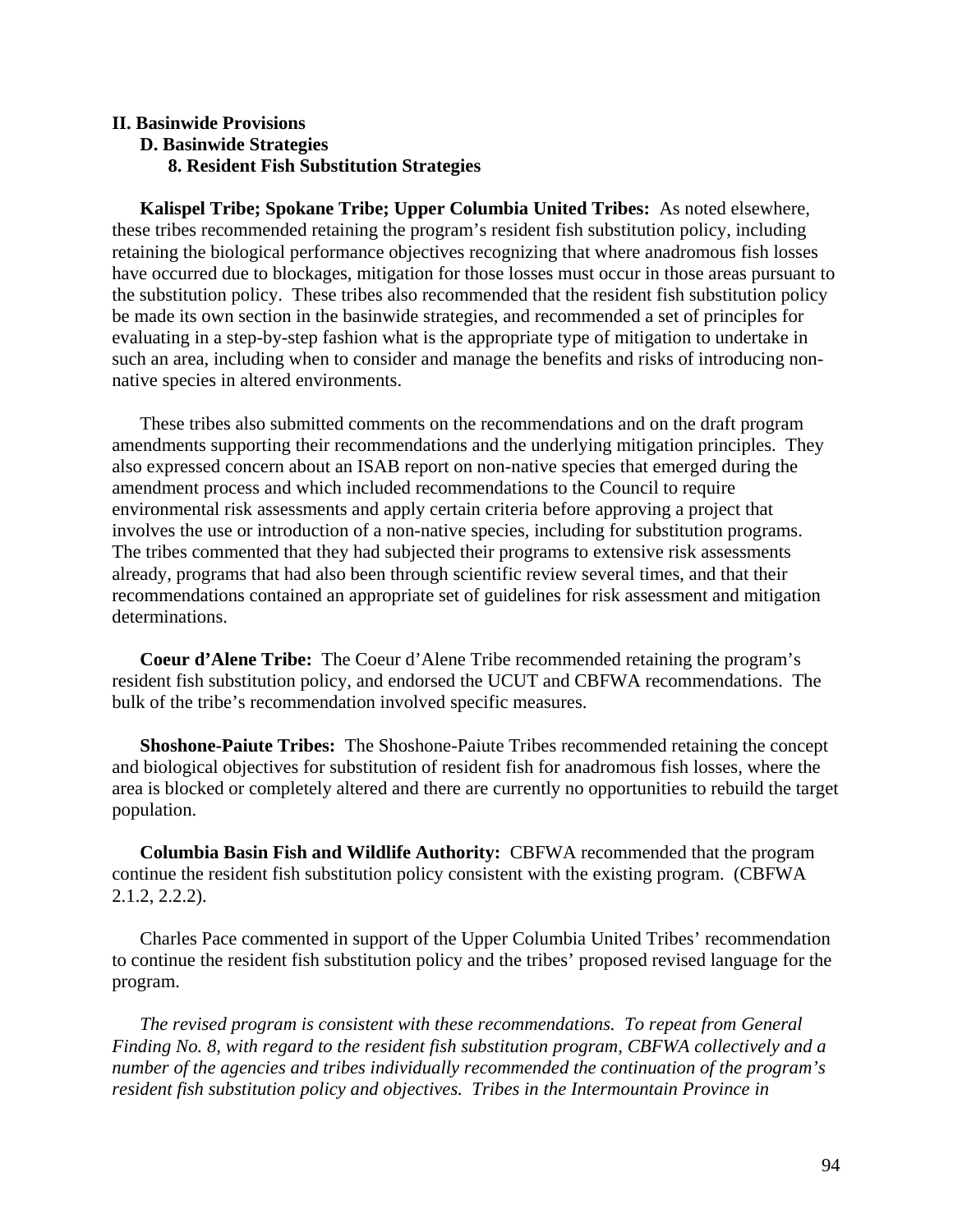## **II. Basinwide Provisions – Resident Fish Substitution Strategies (cont.)**

*particular focused on continuing these provisions, and on then augmenting the existing substitution provisions with a recommended set of feasibility criteria to guide decisions on substitution projects. The Council agreed with these recommendations, and decided to reinstitute a separate set of resident fish substitution strategies, recognizing that the policy issues are sufficiently distinct as to warrant separate treatment. The primary strategy did not change; it just got its own home again. The Council also added to the strategy a set of principles to guide decisions on mitigation strategies that address anadromous fish losses in blocked areas, including the use of resident fish substitution. 2009 revised program, at 49; see also at 22-23. The Council based these on the set of principles recommended by these same tribes. The Council revised the wording of the principles to better fit the overall program context, but did so with the intent of acting consistent with the recommendation. The Council also called for all substitution projects that involve a non-native species to include an environmental risk assessment of impacts to native species, based on a recommendation in a 2008 report from the Independent Scientific Advisory Board (ISAB). These tribes commented with concern about the program imposing an assessment burden without regard to their efforts at risk assessment and risk management. The Council does not believe those two approaches need be in conflict or duplicative, and pledged to work with the ISAB and the managers on developing the appropriate risk assessment template, an effort that will include consideration of "the criteria currently being used by managers to assess the consequences of substitution in light of the Program's subbasin and basinwide objectives." 2009 revised program, at 49. These tribes, and other agencies and tribes, also recommended specific resident fish substitution measures for implementation consistent with the subbasin plans. The Council accepted these measures into the program as described above in General Finding No. 2.*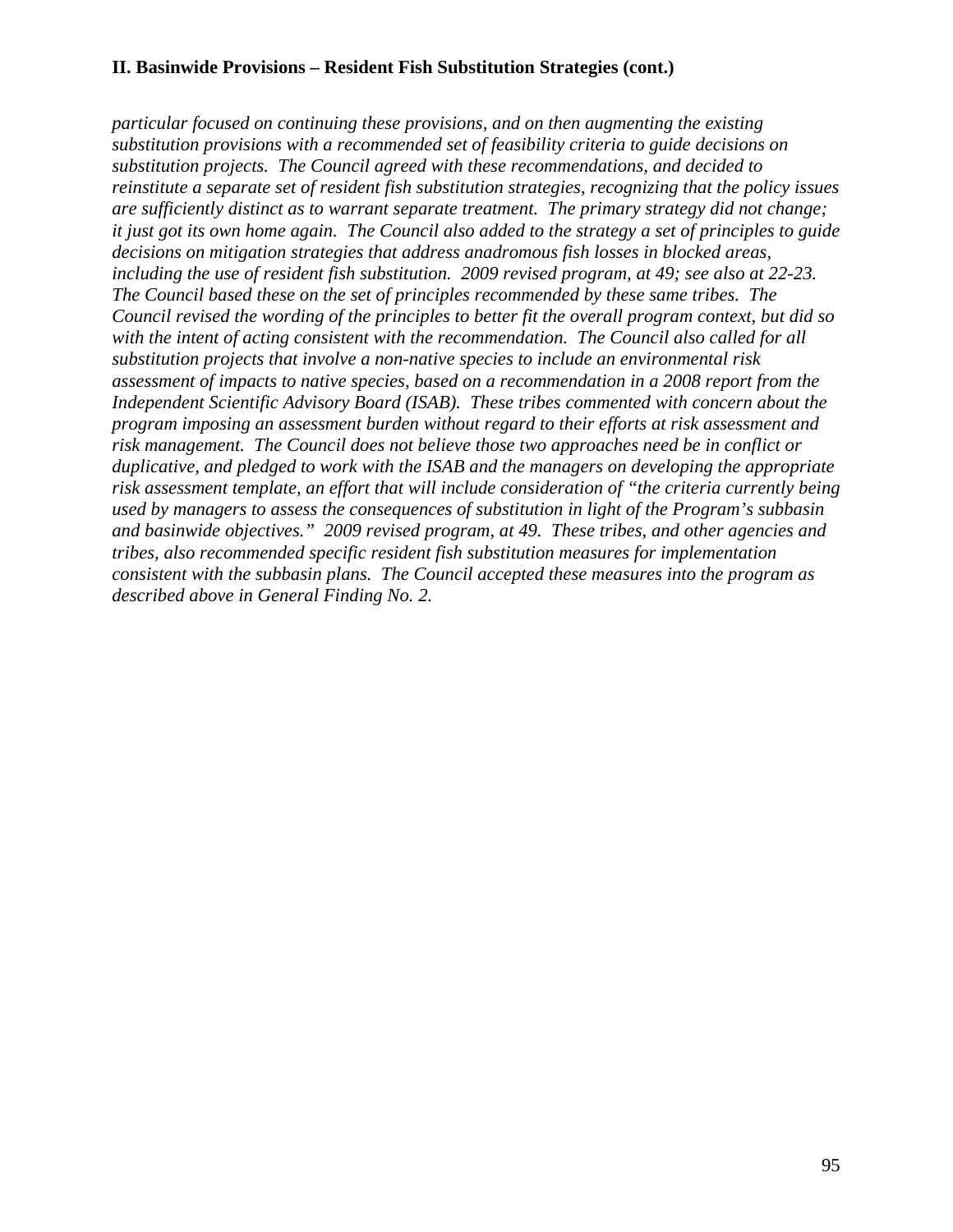## **II. Basinwide Provisions**

## **D. Basinwide Strategies**

# **9. Monitoring, Evaluation, Research, and Reporting Strategies**

**Columbia Basin Fish and Wildlife Authority**: Recommended a research, monitoring, and evaluation plan for the program based on the following principles: (CBFWA 2.0.3)

- The research, monitoring, and evaluation plan provides the foundation for the program's adaptive management framework.
- The federal and state fish and wildlife agencies and tribes are key partners in the design, implementation and analysis of regional monitoring programs. The success of mitigation and recovery efforts under the program will be assessed through regional monitoring and evaluation.
- The research, monitoring, and evaluation plan is built upon the following principles:
	- The plan is designed to complement the existing and future activities of the federal and the region's state fish and wildlife agencies and appropriate Indian tribes; is based on, and supported by, the best available scientific knowledge; utilizes, where equally effective alternative means of achieving the same sound biological objective exist, the alternative with the minimum economic cost; and is consistent with the legal rights of appropriate Indian tribes in the region.
	- The plan is designed to complement and enhance the existing and future programs of the managers including ESA-based recovery plans.
	- The plan integrates existing and planned status and trend, hatchery, harvest, hydrosystem, and habitat monitoring into a framework that addresses local and regional needs.
	- The plan will collect data to assess program objectives and performance standards (such as smolt-to-adult returns, viability criteria, catch per efforts, and habitat condition).
	- The plan will be designed such that the accuracy and precision of the data are within acceptable risks associated with making decisions in a timely manner at the desired scale.
	- The plan integrates life history stages; data is collected for multiple species in an efficient manner.
	- The plan articulates the data management and reporting needs to support adaptive management.

*General Finding No. 10. The Council agrees that the program needs an adaptive management framework, and that an appropriate monitoring and evaluation plan is crucial to a successful adaptive management effort. As described above, the program framework is based in concepts of adaptive management, in understanding how the elements of the program are linked by explicit premises which can be monitored and reevaluated. The revised monitoring and evaluation strategies for the program explicitly build on that program framework. 2009 revised program, at 9-10, 15, 17-19, 20, 50-55. The Council did not revise the monitoring, evaluation, and research strategies in precisely the way or the language recommended by CBFWA. But the general substantive content of the CBFWA monitoring and evaluation principles and of the program's monitoring and evaluation strategies do not differ, at least not from the Council's perspective. This is true of nearly all of the recommendations and comments on the general*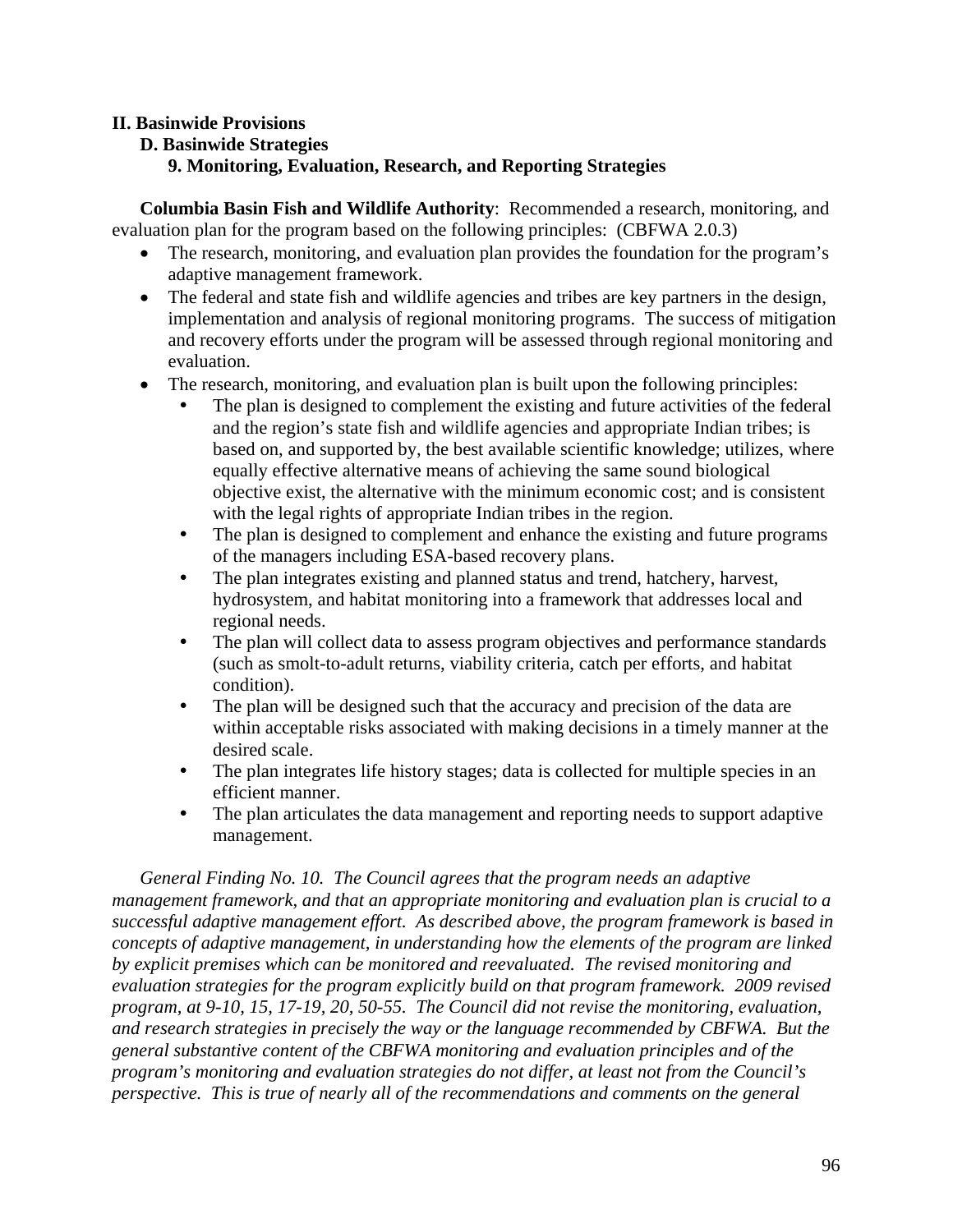*monitoring and evaluation strategies for the program. The Council received a massive number of recommendations and comments on monitoring and evaluation, most of them different ways to express the same set of relationships and the same common themes, perhaps emphasizing different elements, relationships and themes already part of the program framework and the Council's revised monitoring and evaluation strategies.* 

 *CBFWA's recommendation emphasized that the federal and state fish and wildlife agencies and tribes are key partners in the design, implementation, and analysis of regional monitoring and evaluation programs, and the success of mitigation and recovery efforts under the program will be assessed through regional monitoring and evaluation. The Council could not agree more. The revised program similarly calls for a collaborative and inclusive approach to the further development and implementation of the regional monitoring and evaluation plan beyond the program's monitoring and evaluation strategies. General Finding No. 10; 2009 revised program, at 50-52. The general strategies in the amended program for monitoring, evaluation, research, and reporting contain less detail, but are largely consistent with CBFWA's recommendation, and those of individual agencies and tribes, recovery boards and other organizations in the following manner:* 

- *The Council agrees that, at a minimum, the program's monitoring and evaluation plan must provide a sense of whether the program is accomplishing the program's and the Power Act's objectives. Monitoring and evaluation at each level of the program must ultimately assist the Council answer the question as to whether the program is headed in the right direction, and if not, what changes must be made in order to change the current direction. Thus, the Council adopted as one of the program's primary monitoring and evaluation strategies the identification and evaluation of priority elements of the program that can be monitored in a cost-effective manner such that the program can be adaptively managed based on the results. The Council intends to use monitoring and evaluation primarily to track progress toward meeting Program objectives and to adaptively manage the implementation of priority tributary and mainstem habitat, artificial production, fish passage and research projects. 2009 revised program, at 50, 51.*
- *The Council recognizes there is a wide range of parties currently involved in relevant monitoring and evaluation and research efforts, as illustrated by the extent of the recommendations and comments received in this amendment process. Many of these activities already take place in some form of collaborative effort, critical for the success of any coordinated regional plan. The program therefore emphasizes the importance of continuing these collaborations and partnerships. The Council will involve a wide range of parties in the region to establish, oversee, and periodically adjust guidelines for monitoring, evaluation, and research efforts coordinated through the program. 2009 revised program, at 51, 52.*
- *The program also recognizes that an extensive quantity of monitoring data already exists and more is being collected all the time in ongoing monitoring programs, especially with regard to anadromous fish. Regional monitoring and evaluation efforts should capitalize in a cost effective way in using this existing information. The monitoring and evaluation efforts under the program, and any further developed monitoring and evaluation plan must be designed to identify and fill priority data gaps while also identifying and eliminating redundant or little used monitoring and research information. 2009 revised program, at 50.*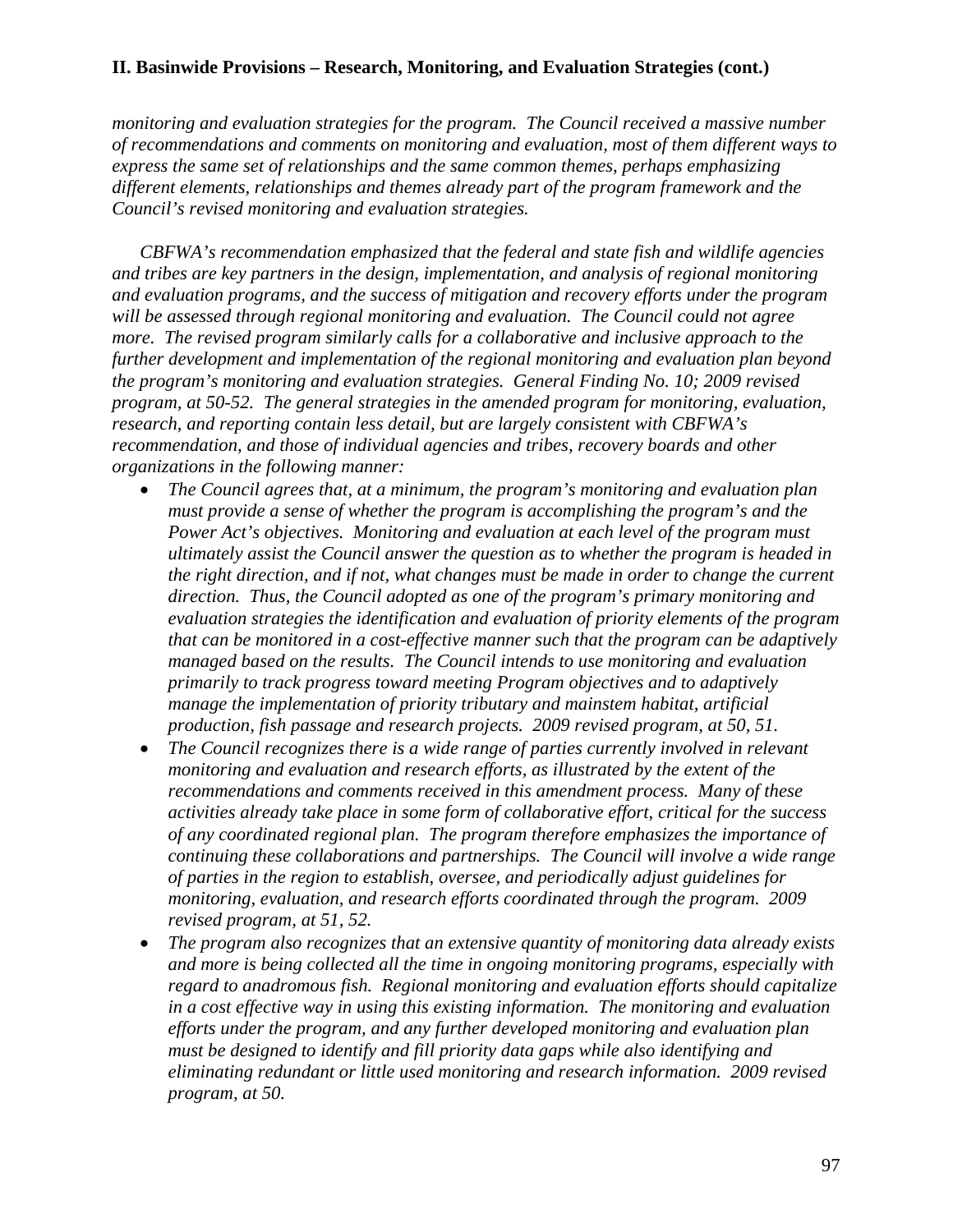• The monitoring and evaluation plan for the program must integrate with other relevant *plans, decisions, and documents, including the research, monitoring, and evaluation elements of the biological opinions and recovery plans and state and tribal monitoring and evaluation plans. 2009 revised program, at 50. The Council intends to use its monitoring and evaluation to track progress towards meeting program objectives for all focal species of fish and wildlife, listed or not, and their habitats.* 

 **Columbia Basin Fish and Wildlife Authority:** Recommended a conceptual framework for monitoring anadromous fish based, in part, on the research, monitoring, and evaluation measures in the 2008 FCRPS Biological Opinion and the adaptive management framework recommended by CBFWA. (CBFWA 2.1.5)

- The monitoring framework is organized into 3 levels: Level 1 tracks population status and trends across the overall life-cycle of focal species; Level 2 provides for action effectiveness monitoring that tracks effectiveness of overall hydrosystem actions; Level 3 provides focus at key life stages (and associated limiting factors) effected by individual Hs (Hydro, Harvest, Hatchery, and Habitat). CBFWA recommends more detailed descriptions of each track in Amendment 2.1.5.1.
- The evaluation context uses and builds on existing monitoring projects to adaptively evaluate and coordinate the program. It will provide periodic reports and updates to the Council, federal, state, and tribal fish managers to update information on population metrics and indicators that inform progress toward achieving biological objectives.
- The evaluation context is based upon collaboration among the fish and wildlife agencies and tribes. The guiding principles for the evaluation component of research, monitoring and, evaluation are:
	- Base research, monitoring, and evaluation on measuring progress towards quantifiable biological objectives.
	- Collaboration is essential among the fish and wildlife agencies, tribes, and others in the evaluation of the responses of listed salmon and steelhead and other focal species to management actions and in resolution of critical uncertainties about those responses.
	- Maximize the use of existing entities and processes, as well as products and expertise. Maintain long-term continuity and consistency of established migration data time series such as survival, timing, travel time, passage distribution and smolt-to-adult return. Integrate research, monitoring, and evaluation programs basinwide to maximize efficiency and address multiple management questions.
	- Emphasize increased efficiency and productivity of presently established research, monitoring, and evaluation programs and optimize the data collected for all species.
	- Recognize and maintain the active management and decision making role of state, federal, tribal, and local resource managers in all levels of research, monitoring, and evaluation.

 CBFWA also recommended collaborative systemwide monitoring and evaluation for anadromous and resident fish whereby the managers work with others to coordinate, assemble, evaluate and report on fish status and trend monitoring metrics including abundance, productivity, spatial structure and diversity. (CBFWA 2.1.5.2 and 2.2.5.1) To do so, CBFWA recommended the following: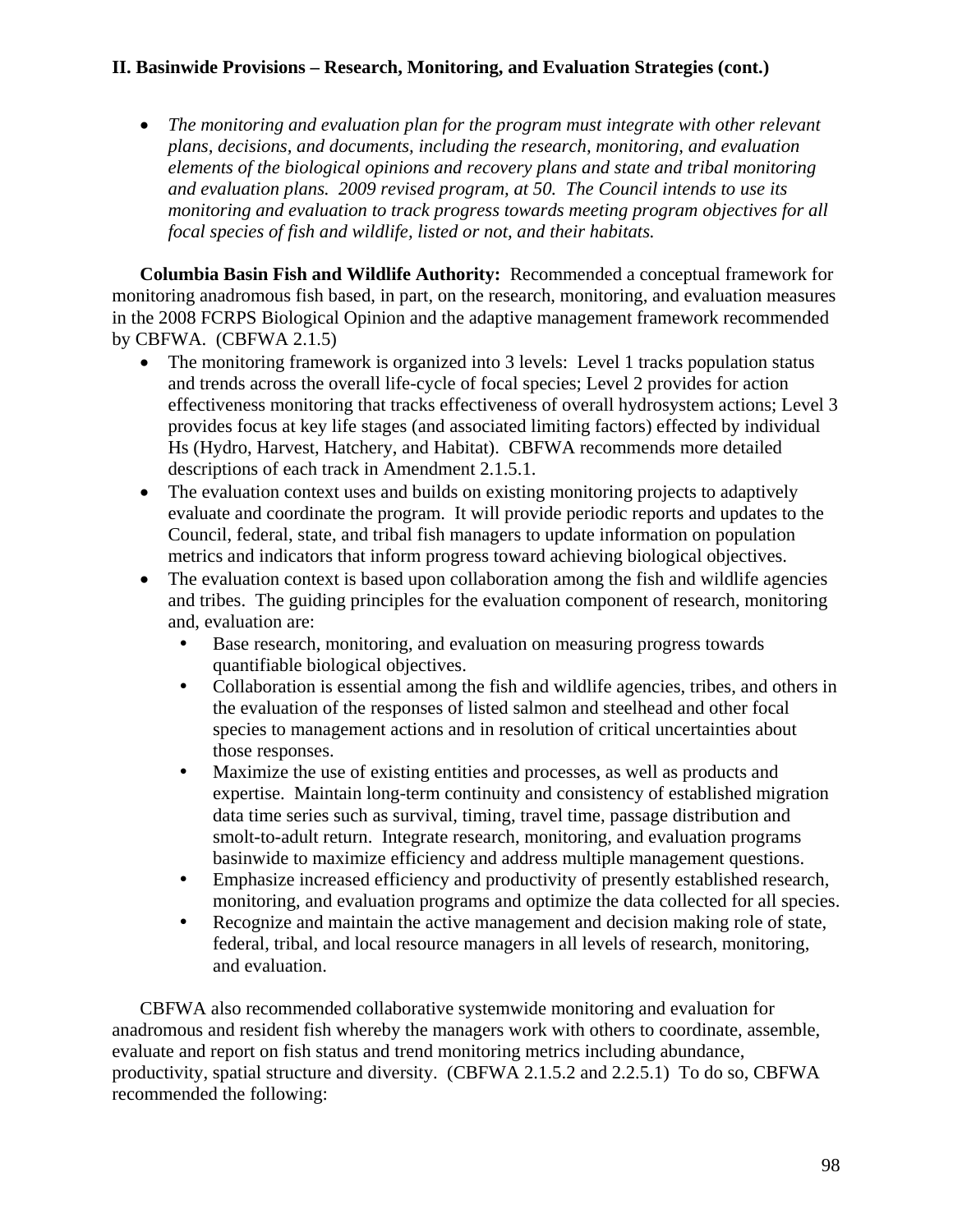- Develop and assess the metrics and methodologies used to estimate the primary indicators used to assess VSP parameters in collaboration with the managers
- Report the VSP indicators through the *Status of the Resource Report*
- Develop monitoring designs to describe population status and trends that inform biological objectives
- Work with land and water resource management agencies to assemble and report habitat metrics at appropriate biological scales in the *Status of the Resource Report*
- Develop and maintain run reconstructions for each appropriate biological scale
- Work with the Ad Hoc Supplementation Work Group and *U.S. vs. Oregon* Technical Advisory Committee and technical committees under the Pacific Salmon Commission
- Review the results of Intensively Monitored Watersheds and other habitat restoration programs

 For monitoring of resident fish populations, CBFWA recommended the program rely on the monitoring efforts of the fish and wildlife agencies and tribes for a majority of the information related to resident fish. (CBFWA 2.2.5)

- For wildlife monitoring, CBFWA recommended the following principles: (CBFWA 2.3.5)
	- The purpose of monitoring and evaluation is to determine the condition of existing ecological functions, develop project objectives, and implement adaptive management. Data generated by monitoring and evaluation are used to affirm, adjust, and improve site specific management actions as well as programmatic strategies based on scientific principles.
	- The program has used the Habitat Evaluation Procedure (HEP) to evaluate and credit properties and easements acquired with mitigation funding. HEP is also used to evaluate and credit enhancements on these projects. The Council's program will support the transition from HEP to a new ecologically based paradigm where assessments of ecological functions are used to guide management decisions.
	- The level of research, monitoring, and evaluation will be based on the ecological objectives described in site specific management and subbasin plans. Funding for these elements must be sufficient to allow project sponsors to track trends in ecological functions, to provide data to assess the effectiveness of management actions, and to effectively implement principles of adaptive management. Fundamental to the research, monitoring, and evaluation program is the establishment and measure of reference sites to address changing conditions (unforeseen events) or longer term objectives.
	- Where appropriate, project-level research, monitoring, and evaluation will complement and be consistent with larger scale efforts including but not limited to State Conservation Strategies through use of compatible protocols and data sharing. Data summaries from each project should link to region-wide databases. Compatible protocols (across the basin) should be developed and used to determine baseline wildlife and habitat conditions.

 CBFWA recommended a programmatic evaluation of the anadromous fish, resident fish and wildlife sections of the program prior to program amendments to determine whether the measures are moving the program towards its objectives (CBFWA 2.1.7, 2.2.7, 2.3.7). CBFWA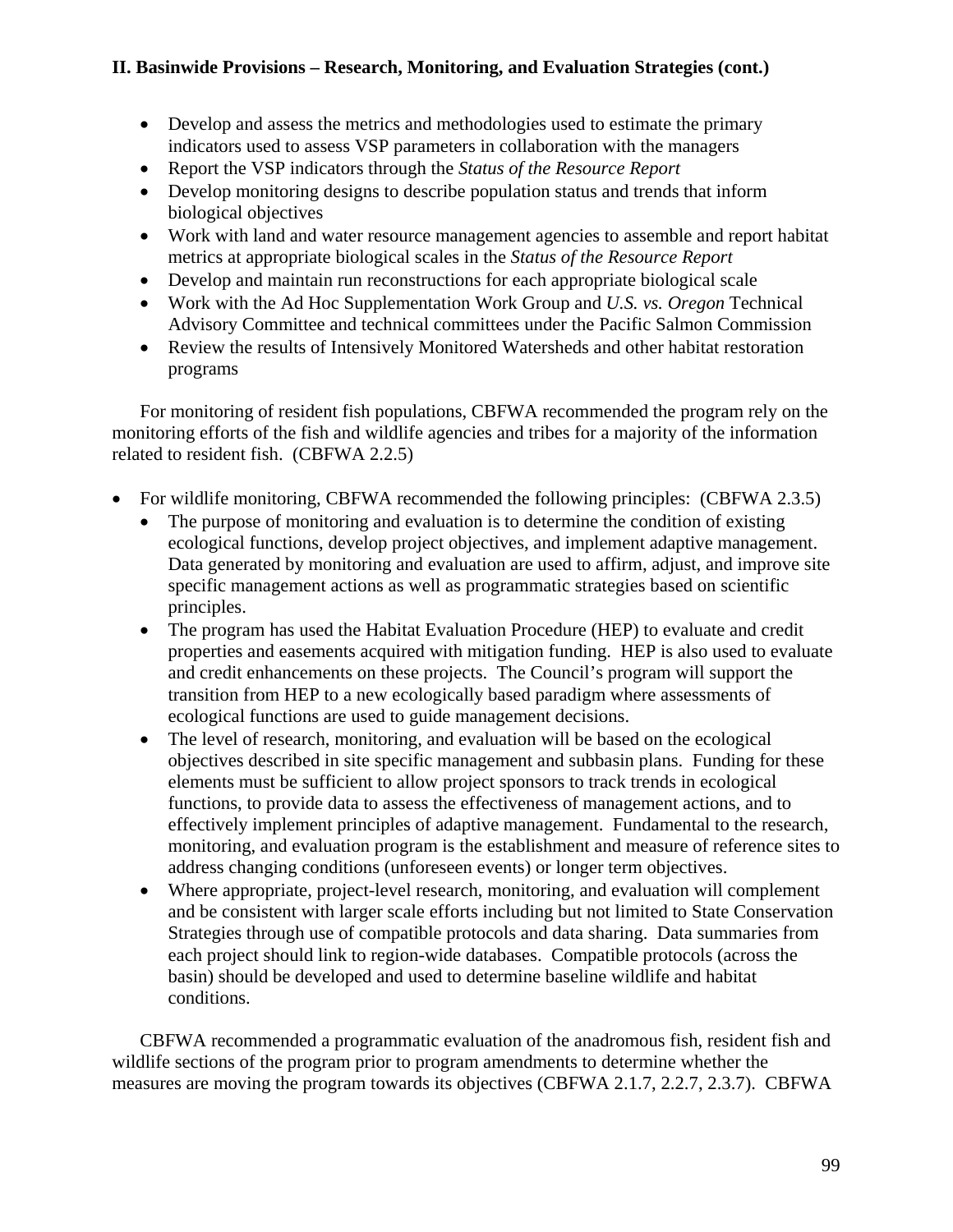recommended adjusting the project solicitation process, project selection priorities and the program itself based on the programmatic evaluation. (CBFWA 2.1.8, 2.2.8, 2.3.8)

 Finally, CBFWA recommended specific actions for the Council and managers to undertake to carry out the monitoring and evaluation needed for anadromous fish including, but not limited to funding projects related to the following:

- PIT Tagging (CBFWA 2.1.5.3)
- Salmon and steelhead life cycle monitoring (CBFWA 2.1.5.5)
- Columbia River PIT Tag Information System (CBFWA 2.1.5.6)
- Regional Mark Processing Center (CBFWA 2.1.5.7)
- Harvest specific monitoring measures including PIT-tag detectors, coded wire tags, developing a regional Genetic Stock Identification program with an emphasis on species for which broad-scale PIT tagging and/or coded wire tagging is not a viable option; determining the run timing and entry patterns of adult salmon returns of major population groups; and increased monitoring of encounter rates to better characterize harvest impacts in fisheries that release by-catch (CBFWA 2.1.5.9)
- Hatchery monitoring programs as required under ESA consultation (HGMP monitoring programs) (CBFWA 2.1.5.10)
- Habitat specific monitoring measures including a web-based system for habitat project implementation reporting integrated with other funding sources; a basic level of effectiveness monitoring and reporting for all projects; and a process to identify a network of intensively monitored watersheds. (CBFWA 2.1.5.11)
- Critical Uncertainties (CBFWA 2.1.5.12)

 *General Finding No. 10. The program's revised monitoring and evaluation strategy did not go to this level of detail; the basic concepts match, and the recommendation in its entirety will be a key part of the considerations in further developing the regional monitoring and evaluation framework. The Council did incorporate into the program CBFWA's recommendations for specific measures related to monitoring, evaluation, research, and reporting, subject to the implementation conditions applicable to all specific measures so incorporated and subject to the particular situation with regard to the monitoring and evaluation framework:* 

*"With regard to the research, monitoring, evaluation, and data-management measures in particular, while the Council accepts these into the Program as possible measures for implementation, the Council will be working with regional partners to develop and implement a regional monitoring and evaluation framework that ultimately will guide the selection of the monitoring and evaluation elements of the Program to be implemented." 2009 revised program, Appendix E at 162; see also at 114-16, Appendix E; General Finding No. 2, 10.* 

 *The amended program does establish a set of general criteria for monitoring and evaluation activities proposed for funding under the program. The criteria incorporate many of the principles inherent in CBFWA's more specific and detailed recommendations for developing and implementing a monitoring and evaluation plan for the program, including:*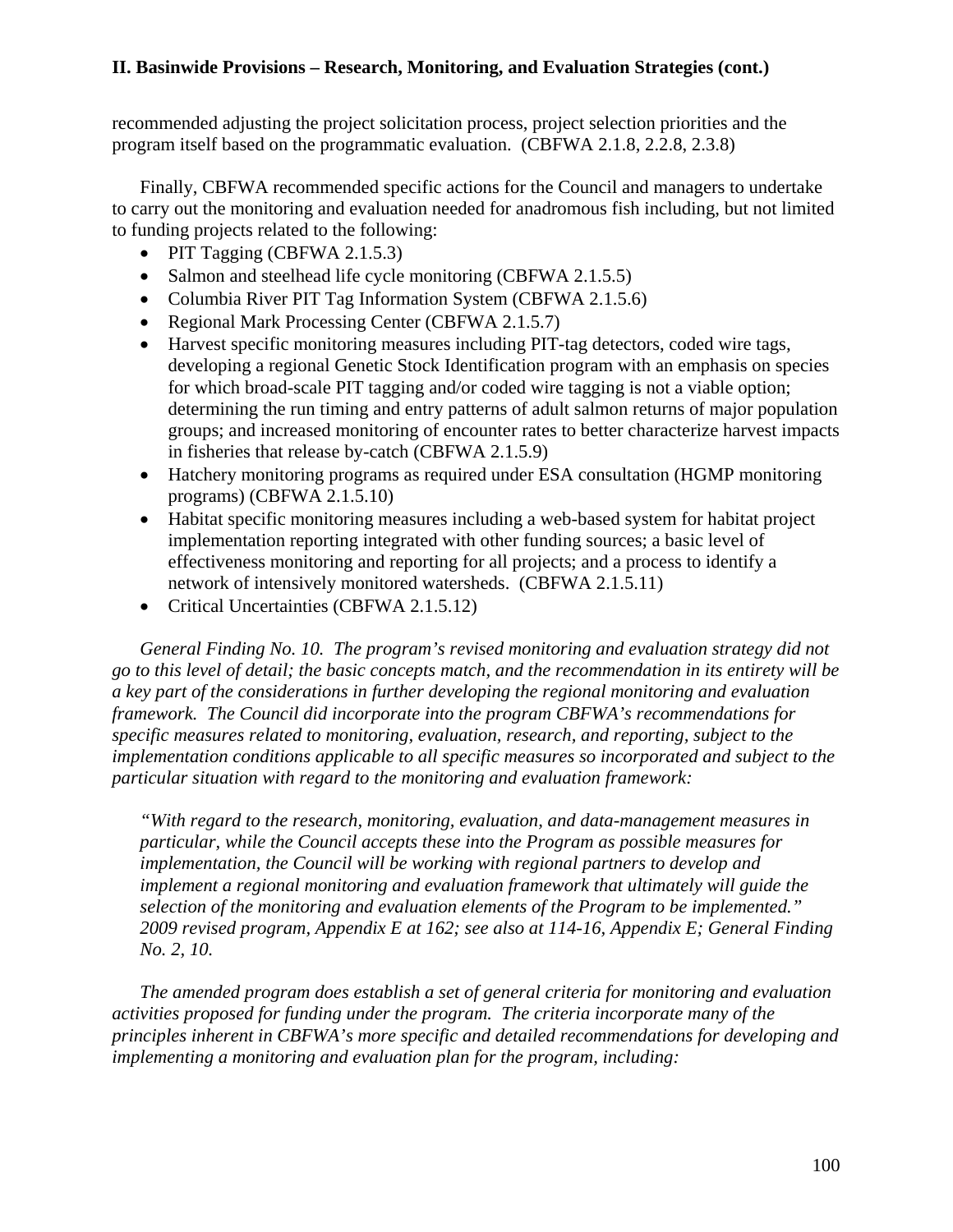- All program projects will have some level of monitoring and evaluation and a clear *linkage to the appropriate program or subbasin goals, limiting factors, priority reaches, and focal species.*
- *Monitoring efforts must collect or identify data appropriate for tracking focal fish species and ecosystem variables and must determine the effectiveness of projects in meeting their intended purpose. To the extent practicable, such monitoring efforts should also be designed to represent entire fish populations, subbasin-scale ecosystem functions or the effectiveness of suites of projects.*
- • *Standardized methods and protocols must be used in data collection and evaluation, implemented through program guidelines approved by the Council.*
- *Monitoring and evaluation projects should identify the tasks necessary for effective and efficient monitoring, identify who will perform those tasks and a schedule for completion, incorporate independent review, and an estimated budget.*
- *All program monitoring and evaluation must be made readily available to all interested parties. Monitoring and evaluation project managers are required to submit annual progress reports containing data gathered in the previous year.*

*2009 revised program at 52, 53, 54.*

**Columbia Basin Fish and Wildlife Authority:** CBFWA recommended the research component of the research, monitoring, and evaluation plan be structured to inform critical management questions, information gaps, and key assumptions and working hypotheses, and it must take into consideration the life histories of each species. Thus, the research approach will be to complement, rather than precede, the implementation of actions. CBFWA goes on to recommend specific research needs for the program, including:

- The feasibility of using genetic parental analysis of hatchery fish to determine its effectiveness as a monitoring tool compared to other marking techniques
- Use of genetic stock identification of adult steelhead and Chinook salmon at Lower Granite Dam (and/or any other facility) can be assessed in the research context as it might be applied and developed for Level 1 monitoring
- Describe Elastomer tag (VIE) retention and detection rates by age class for Snake River fall Chinook salmon
- Support increased monitoring of encounter rates to better characterize harvest impacts in fisheries that release by-catch
- Hatchery critical uncertainties include:
	- The effects of stray hatchery (harvest augmentation or supplementation) origin adults on the productivity of non-target natural populations
	- The effects of supplementation hatchery origin adults on the long term productivity of target natural populations
	- The effects of hatchery programs on hatchery/wild fish competition in terms of habitat use and nutrition/growth
	- The effects of hatchery programs on mortality rates of natural populations due to predation by hatchery origin fish

*Specific research measures have been handled in the same manner as specific monitoring and evaluation measures, as described above. General Finding Nos. 2 and 10; 2009 revised program, at 52-53, 114-26, Appendix E. In some of the substantive strategies, the program has*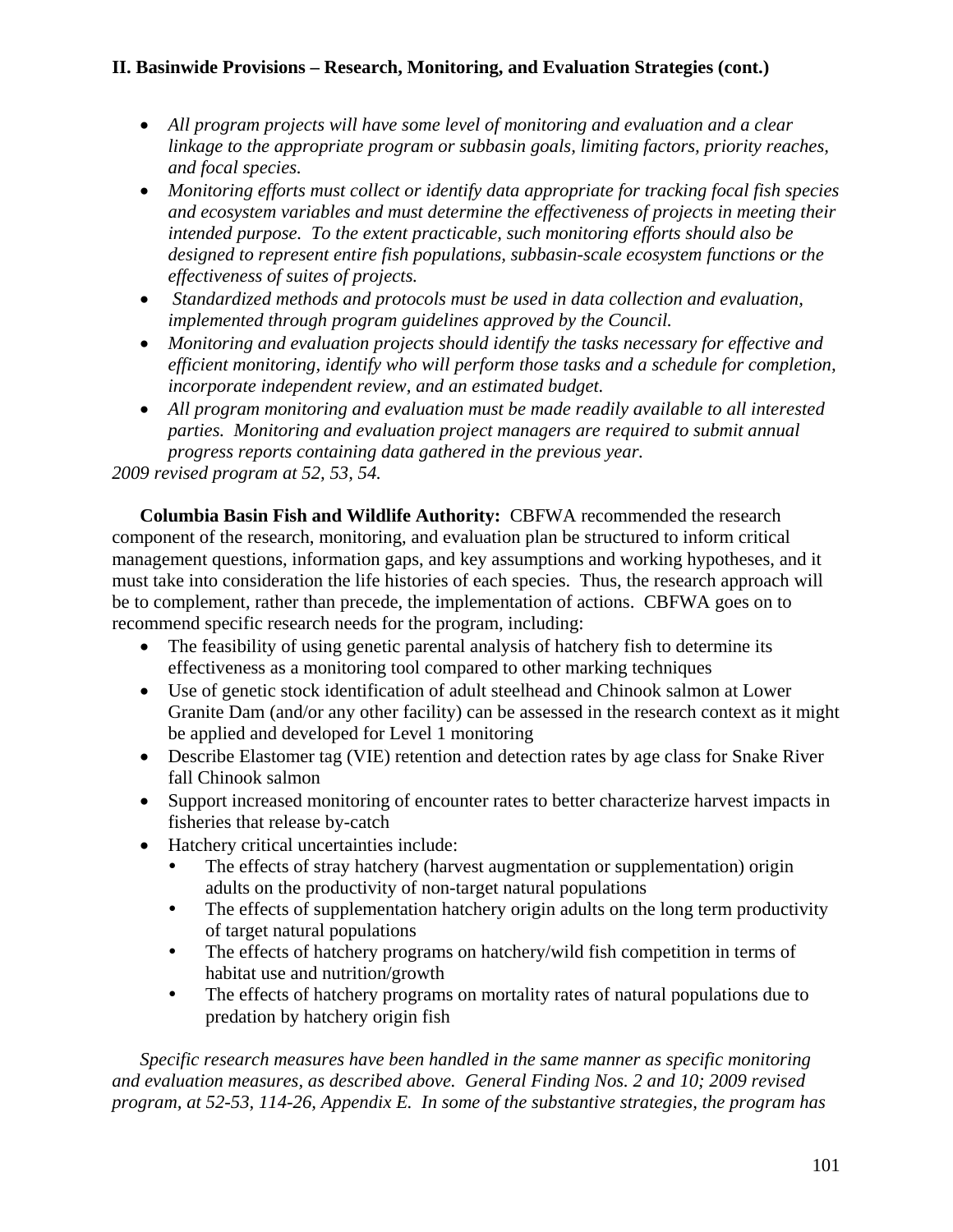*also identified some of the general principles recommended here as important issues to research, such as the hatchery critical uncertainties noted. See 2009 revised program, at 35-38. More generally, part of the effort to further develop the regional research, monitoring, and evaluation framework described above includes a collaborative effort at identifying research priorities to resolve critical ecosystem or biological uncertainties, guided by the program's adaptive management framework and biological objectives. 2009 revised program, at 52-53, 54, 162; General Finding No. 10.* 

**Columbia Basin Fish and Wildlife Authority:** With respect to program reporting, CBFWA recommended funding of adequate monitoring to fill data gaps, to answer the following questions in an annual report to Council and the region: (CBFWA 2.1.6, 2.2.6, and 2.3.6)

- What rivers and reaches are currently accessible by anadromous salmon?
- How many salmon and steelhead populations occur above Bonneville Dam?
- How many naturally producing populations of salmon and steelhead occur within each relevant province? How many of those populations are healthy as defined by the program?
- How many salmon and steelhead pass Bonneville Dam annually? How are they allocated across the Columbia River Basin (harvest, hydrosystem and natural mortality, hatchery brood stock, and subbasin escapement)?
- What is the current knowledge about the characteristics of healthy lamprey populations?
- How many native resident fish species (subspecies, stocks and populations) occur in areas affected by the FCRPS? How many of those populations demonstrate abundance similar to historic conditions?
- What actions have been taken to reintroduce anadromous fish into blocked areas?
- When loss assessments have been completed, what is the FCRPS mitigation responsibility for resident fish?
- What rivers and reaches currently have low ecological connectivity between aquatic areas, riparian zones, floodplains and uplands?
- Which rivers and reaches currently have poor water quality (temperature, toxics, etc.)?
- Which rivers and reaches have insufficient water quantity to support all life stages of resident and anadromous fish?
- Are hatchery projects meeting their production goals in terms of adult fish?
- Is the program meeting its harvest objectives for resident fish populations?
- What actions are being taken to provide opportunities for consumptive and nonconsumptive resident fisheries?
- How many habitat units have been mitigated for FCRPS construction and inundation caused losses of wildlife?
- How many of those habitat units are secured through long term funding?
- How are wildlife species and habitats responding to FCRPS mitigation actions?
- What is the FCRPS mitigation responsibility for wildlife operational losses?

*The program's expanded monitoring, evaluation, research, and reporting strategy includes a significant commitment to reporting information of the type recommended by CBFWA. The commitment comes in four related provisions in particular that are responsive to this recommendation, 2009 revised program, at 53-54:*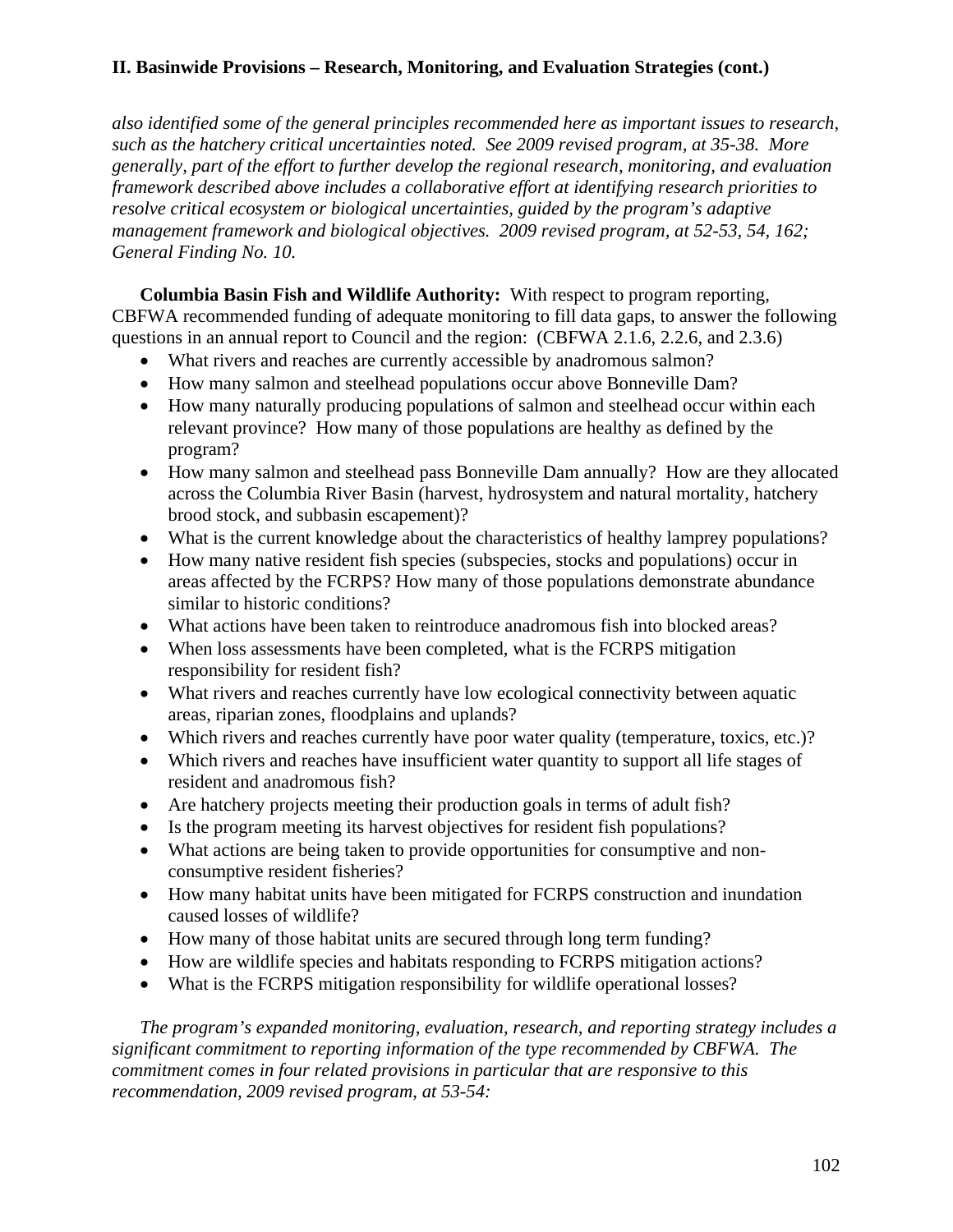*There are several reporting outcomes of the Council's, monitoring, evaluation, and research program: High-level indicators, information, project reporting, data gap analysis, efficiency estimates, cost accounting, and research. While different ways of reporting outcomes can fulfill multiple objectives, reports should, at a minimum, provide information necessary to determine whether actions implemented through the Fish and Wildlife Program are benefiting fish and wildlife populations.* 

*High-Level Indicators: The Council, with the assistance of fish and wildlife managers and others, will adopt and periodically update high-level indicators for the purpose of reporting success and accomplishments to Congress, the region's governors, legislators, and citizens of the Northwest. High-level indicators will include biological, implementation, and management components.* 

*Reporting metrics and protocols: The Council, with assistance from the parties listed above, will adopt and periodically update a set of reporting metrics and protocols for the purpose of tracking the accomplishments of individual and multiple projects. These implementation metrics will vary according to the type of project (wildlife operations and maintenance costs, fencing for riparian protection, hatchery production, and so forth) and should accurately represent accomplishments. The Council, with assistance from the parties listed above, will also develop and adopt protocols to monitor status and trends of fish populations and to assess environmental conditions. Bonneville should ensure that the Council's metrics and protocols are included in project contracts and incorporated into Bonneville-supported databases.* 

*Annual report: Program implementation must include a systemwide annual report that describes whether projects in the subbasins are achieving Program objectives. The report will describe the Program's focus on priority limiting factors and focal species in priority areas and any adaptations necessary to address these factors. This report also will summarize the status and trends of key species and ecosystem parameters. The Council will work with all interested parties in the basin to refine this annual reporting process and associated monitoring program, including describing the evaluation tasks, and will enlist the independent science panels in this evaluation effort.* 

*Data gaps and redundancies: Through reports and analyses developed within the Council's Program, and in collaboration with others in the Columbia River Basin, the Council will continue to survey available data in order to identify data needs, reduce redundancies, and fill high-priority data gaps. An emphasis will be made on finding ways to effectively utilize ecosystem, fish, and wildlife data gathered* by *others where it also suits the needs of the Council's program.* 

 *The specific questions recommended for reporting by CBFWA largely relate to or are drawn from biological performance and environmental objectives and strategies that are also part of the program, as described in a number of findings above. The revised program's commitment is to report progress on program elements of precisely this type.*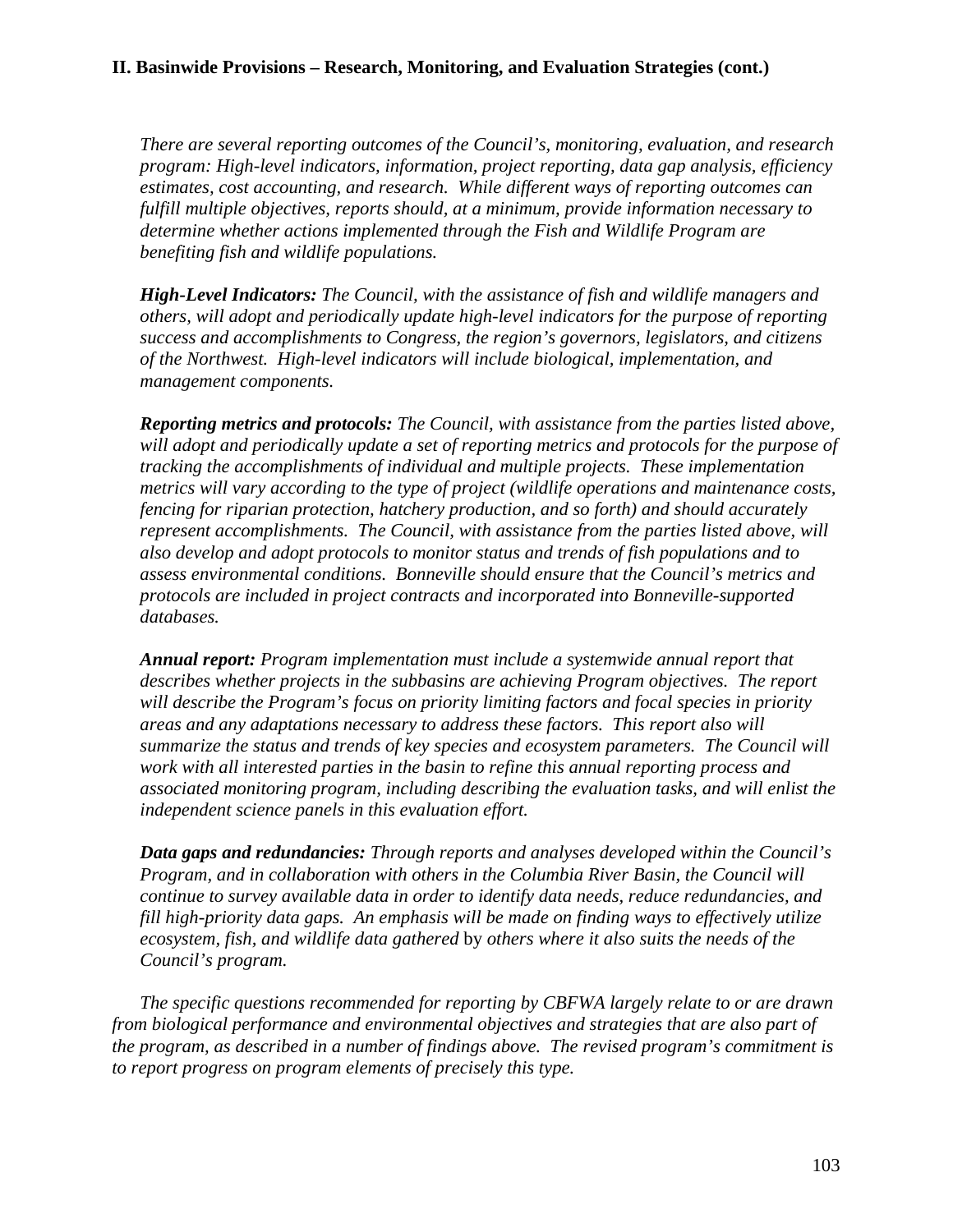**Columbia Basin Fish and Wildlife Authority:** Recommended Bonneville fund the production of an annual *Status of the Resource Report* to report progress towards biological objectives and implementation of the Fish and Wildlife Program, consistent with requirements of other regional reports such as the Council's Fish and Wildlife Expenditures Report to the Governors and the Washington *State of the Salmon in Watersheds Report*. (CBFWA 2.0.3.1)

 *As described in the finding just above, the monitoring, evaluation, research, and reporting strategies call for reporting of progress in implementation of the program and toward the program's biological objectives, consistent with this recommendation. The specific reporting measure recommended here is part of the specific measures for monitoring, evaluation, research, and reporting incorporated into the program under certain terms and conditions, as described above. General Finding Nos. 2 and 10; 2009 revised program, at 52-53, 114-26, Appendix E.*

**Columbia Basin Fish and Wildlife Authority:** CBFWA also recommended Bonneville fund the fish and wildlife managers in cooperation with other appropriate entities to provide access to data from collection through to reporting. Specific activities include: (CBFWA 2.0.3.2)

- Provide information management services to assist the agencies and tribes to make their data available to support regional reporting for the program
- Coordinate with the Status of the Resource Project to provide access support to agency and tribal fish and wildlife data
- Maintain and update databases of fish and aquatic data (such as fish distribution, adult abundance, GIS stream layers, hatchery releases, hatchery returns, dams and fish passage facilities, hatchery facilities, harvest, Council Protected Areas, smolt density model data, subbasin planning data, independent data sets, genetics)
- Maintain the appropriate web sites to allow access to regionally consistent short and long-term time series data in both tabular and GIS formats
- Support data inventory and other regional requirement for research, monitoring, and evaluation as necessary
- Support development of advanced data management systems within data creating agencies to improve data flow to the Status of the Resource Project and other regional scale data outlets
- Coordinate basinwide monitoring and data programs through interagency forums,
- Maintain depositories of region-wide fish and wildlife reports and publications, linked to StreamNet data where appropriate
- Continue to use PISCES to track project implementation information

*The revised program contains provisions on data management and dissemination of data consistent with the basic thrust of this recommendation, including a commitment to collaborate with the fish and wildlife agencies and tribes, Bonneville, and others to establish an integrated Internet-based system for the efficient dissemination of data relevant to the program. 2009 revised program, at 54-55. The specific data management measures recommended for particular funding here are part of the specific measures for monitoring, evaluation, research, and reporting incorporated into the program under certain terms and conditions, as described above. General Finding Nos. 2 and 10; 2009 revised program, at 52-53, 114-26, Appendix E.*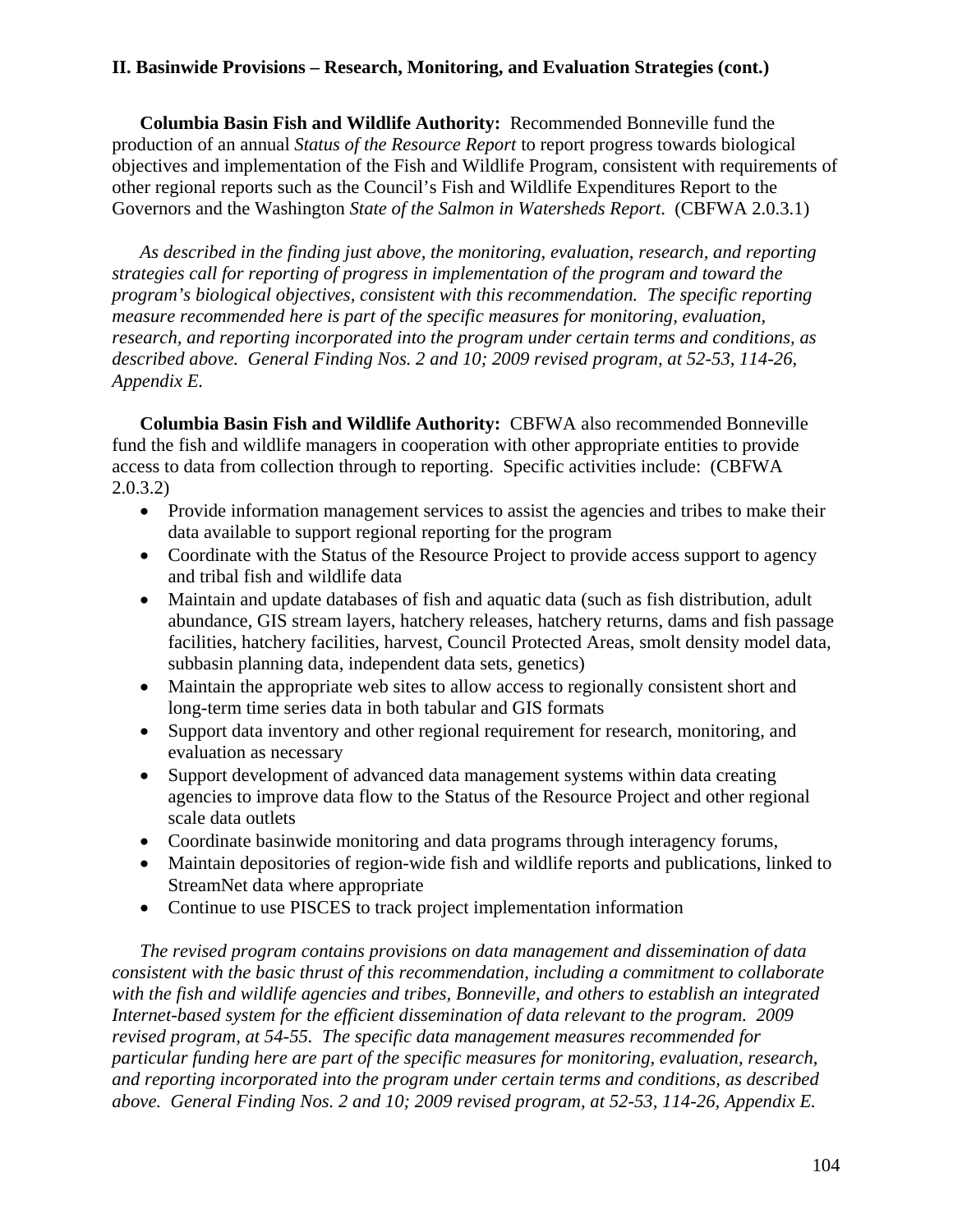**Oregon Department of Fish and Wildlife:** ODFW's recommendations regarding research, monitoring, and evaluation were generally encompassed in CBFWA's recommendations. In its individual recommendation, ODFW emphasized the following:

- Develop a research, monitoring, and evaluation plan based on the principles outlined in CBFWA's recommended Amendment 2.0.3 and 2.0.3.1
- Collaborative systemwide monitoring and evaluation for anadromous fish as outlined in CBFWA's recommendation 2.1.5.2. ODFW also recommended the Council work with land and water resource management agencies to assemble and report habitat metrics at appropriate biological scales.
- Build on and include ongoing and existing programs to PIT-tag hatchery and wild fish from throughout the basin to enable monitoring of status and trends and estimate overall FCRPS effects similar to CBFWA's recommendation 2.1.5.3.
- Conduct a programmatic evaluation to determine whether anadromous and resident fish and wildlife measures are moving the program towards its biological objectives similar to CBFWA's recommended Amendments 2.1.7, 2.2.7, and 2.3.7.
- Future project solicitation processes should rely on the managers' conclusions to set project selection priorities similar to CBFWA's recommended Amendments 2.1.8, 2.2.8, and 2.3.8.
- Resident fish research, monitoring, and evaluation should follow similar principles to those developed for anadromous fish. ODFW's recommendations with respect to resident fish research, monitoring, and evaluation are the same as CBFWA's Amendments 2.2.5.
- Wildlife research, monitoring, and evaluation recommendations of ODFW mirror those of CBFWA Amendments 2.3.3, 2.3.6, and 2.3.4E. In addition, ODFW recommended the establishment and measure of reference sites to address changing conditions (unforeseen events) or longer term objectives. Compatible protocols (across the basin) should be developed and used to determine baseline wildlife and habitat conditions.

 Oregon's specific reporting requirements for the program were the same as CBFWA Amendment 2.1.6. In addition, ODFW recommended:

- Use a process involving all interested parties in the region to establish guidelines appropriate for the collection and reporting of data in the Columbia River Basin
- Project standards for monitoring and evaluation for each project proposed for funding under the program should include:
	- Projects must have measurable, quantitative biological objectives. (Related projects may rely on a single set of biological objectives.)
	- A project must either collect or identify data appropriate for measuring the biological outcomes identified in the objectives.
	- Projects that collect their own data for evaluation must make this data and accompanying metadata available to the region in electronic form. Data and reports developed with Bonneville funds should be considered in the public domain. Data and metadata must be submitted within six months of their collection.
	- The methods and protocols used in data collection must be consistent with guidelines approved by the Council.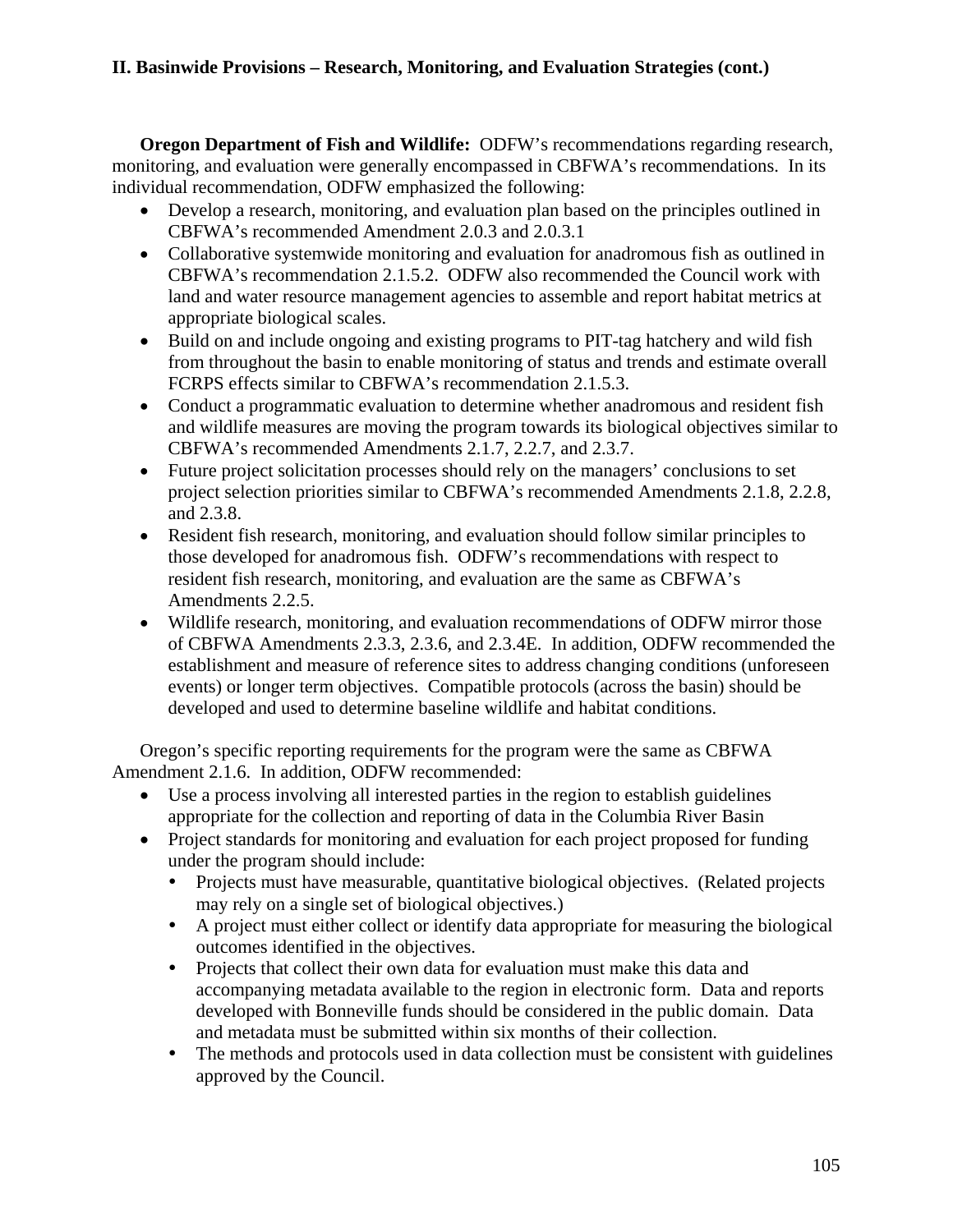- Standards for monitoring and evaluation of subbasin plans should include 1) identification of the monitoring and evaluation tasks; 2) identification of who will do the evaluation and on what schedule; 3) explanation of what kind of independent review will be done; and 4) a budget for the monitoring and evaluation work. This project-specific monitoring and evaluation should feed into the subbasin-level evaluation.
- Standards for determining whether objectives of the program as a whole at the basin and province levels are being achieved. The Council should work with other relevant parties in the basin to design this program-level monitoring and evaluation program, including describing the evaluation tasks, who will do the work, the possible budget, and the possible use of the independent science panels in assisting with this evaluation effort. The goal should be for the Council to produce an annual report of the success of the program in meeting its objectives.

 With respect to data management, ODFW recommended the Council initiate a process for identifying data needs in the basin, surveying available data, and filling any data gaps. ODFW also recommended the Council initiate a process for establishing an Internet-based system for the efficient dissemination of data for the basin. This system will be based on a network of data sites, such as StreamNet, Northwest Habitat Institute, Fish Passage Center, Columbia River Data Access in Real Time, and others, linked by Internet technology.

*The findings in response to CBFWA's monitoring and evaluation, research, data management, and reporting recommendations also respond to ODFW's recommendations here. The Council realizes the revised program's expanded monitoring and evaluation strategies do not go to the level of detail recommended by Oregon, or by CBFWA or by many of the other recommending entities. The Council tried to reflect the key themes in Oregon's recommendation, incorporated the specific measures into the program for implementation consideration, and then committed to a collaborative effort to integrate all the myriad of possible monitoring and evaluation activities and needs into an efficient scheme, consistent with the program framework and the considerations set forth in this recommendation.*

 **Nez Perce Tribe:** The Nez Perce Tribe included a specific recommendation for monitoring, evaluation, and research. The recommendation started off with a statement that monitoring, evaluation, and research of fish and their habitat are an essential part of the Fish and Wildlife Program under the Northwest Power Act and in terms of supporting informed decision making and adaptive management. The Nez Perce noted that many planning documents associated with the program's monitoring have been produced to guide action, and will be produced in the future.

 The Nez Perce Tribe recommended a core set of performance measures to assess the current and future status of a species relative to the desired status of the species. As part of those core performance measures, the tribe recommended a monitoring, evaluation, and research context for the FCRPS Biological Opinion similar to that proposed by CBFWA. Second, the tribe called for evaluation of the implementation and effectiveness of FCRPS Biological Opinion actions to inform decisions on the cost-benefit of actions and the identification of any negative impacts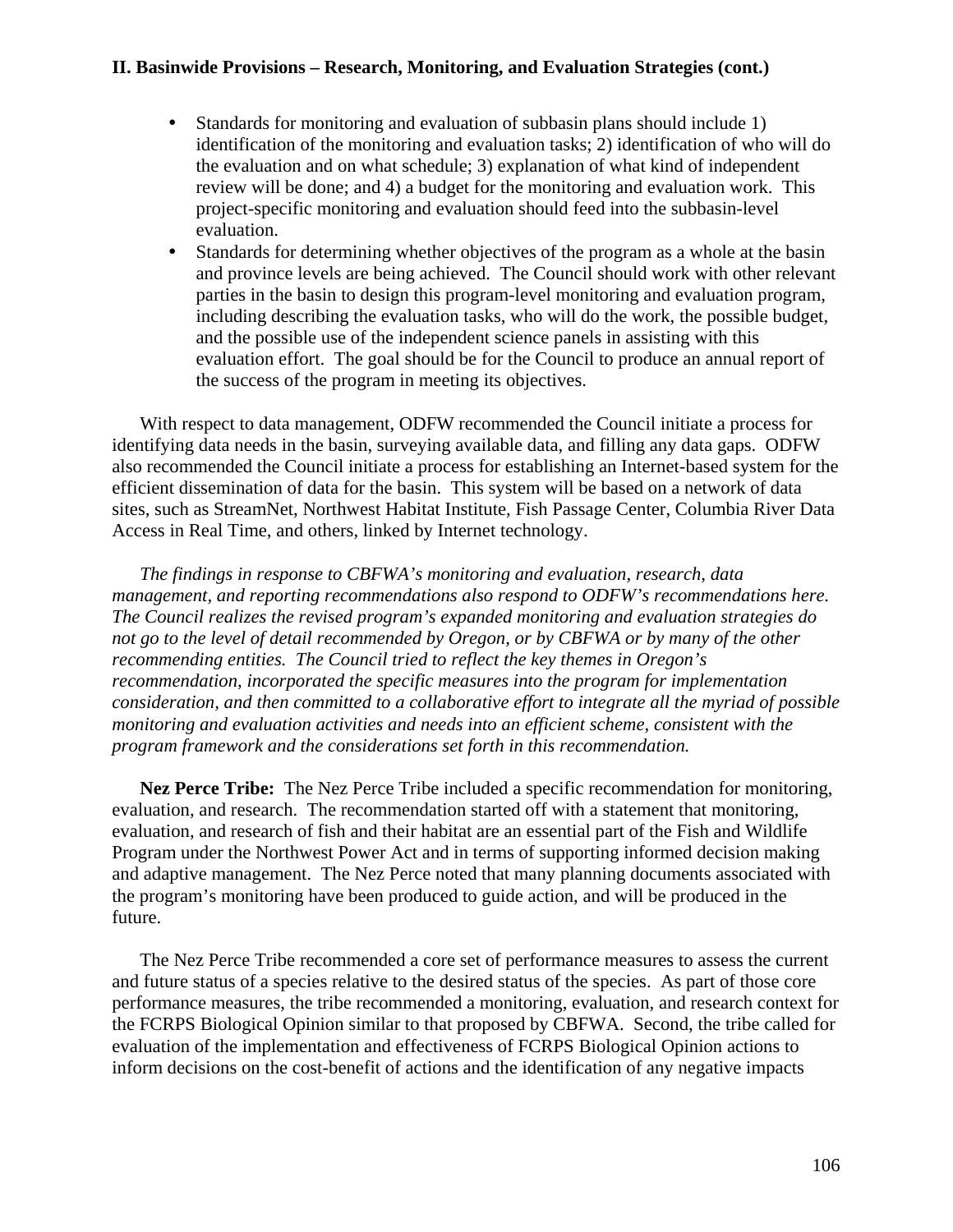actions may have, essentially measuring results against the assumed gap reduction contribution of the actions.

 Noting that much of the data required for the monitoring and evaluation programmatic components in the Snake River Basin is already being collected, the Nez Perce Tribe recommended continued funding of ongoing, and the addition of several new monitoring and evaluation projects in the Snake River Basin. The Nez Perce Tribe also provided a list of projects addressing status and trends, hatchery compliance and implementation monitoring, hatchery regional supplementation effectiveness, hatchery project specific effectiveness, hatchery uncertainty research, and risk management for each population of Snake River spring/summer chinook salmon, fall chinook salmon, and steelhead.

 *The specific monitoring and evaluation measures recommended for implementation by the Nez Perce Tribe are part of the specific measures for monitoring, evaluation, research, and reporting incorporated into the program under certain terms and conditions, as described above. General Finding Nos. 2 and 10; 2009 revised program, at 50-53, 114-26, Appendix E.* 

 *The Nez Perce Tribe's recommendation for the monitoring, evaluation, and research framework focuses on monitoring and evaluating a set of performance standards that will, in part, help determine whether implementation of 2008 FCRPS Biological Opinion actions yields the expected survival improvements. The biological opinion monitoring and evaluation elements have been recognized as part of the program as well, and the Council and its regional partners will be working to integrate the monitoring and evaluation needs for the FCRPS Biological Opinion with the needs for the rest of the program as efficiently as possible. The substantive strategies and objectives of the program framework also capture generally the concerns of the Nez Perce Tribe, especially hatchery and supplementation effectiveness and risks and population characteristics, and the program's monitoring and evaluation strategies reflect that framework. Thus, consistent with this recommendation, monitoring and evaluation under the program will address the issues raised by the Nez Perce Tribe. Precisely how that will unfold is described in General Finding No. 10 -- the Council will work with regional partners to further develop a regional monitoring and evaluation plan that will flesh out the monitoring, evaluation, and research priorities consistent with the program framework and measures and with other regional needs, and use that work to guide the ultimate selection of the monitoring and evaluation actions for implementation.* 

 **Shoshone-Paiute Tribes:** Recommended continuation of the language pertaining to "Research, Monitoring, and Evaluation" Section found on page 43 of the 2000 Fish and Wildlife Program: "Primary strategies: (1) Identify and resolve key uncertainties for the program, (2) monitor, evaluate, and apply results, and (3) make information from this program readily available." Also, recommended incorporation into the program and ongoing funding for the Duck Valley Habitat Enhancement and Protection-Operations, Maintenance, Monitoring, and Evaluation project as consistent with those strategies and with the program's policy on substitution for anadromous fish losses.

*Consistent with this recommendation, the Council retained and then elaborated on the monitoring and evaluation strategies in the program, strategies based in the overall program*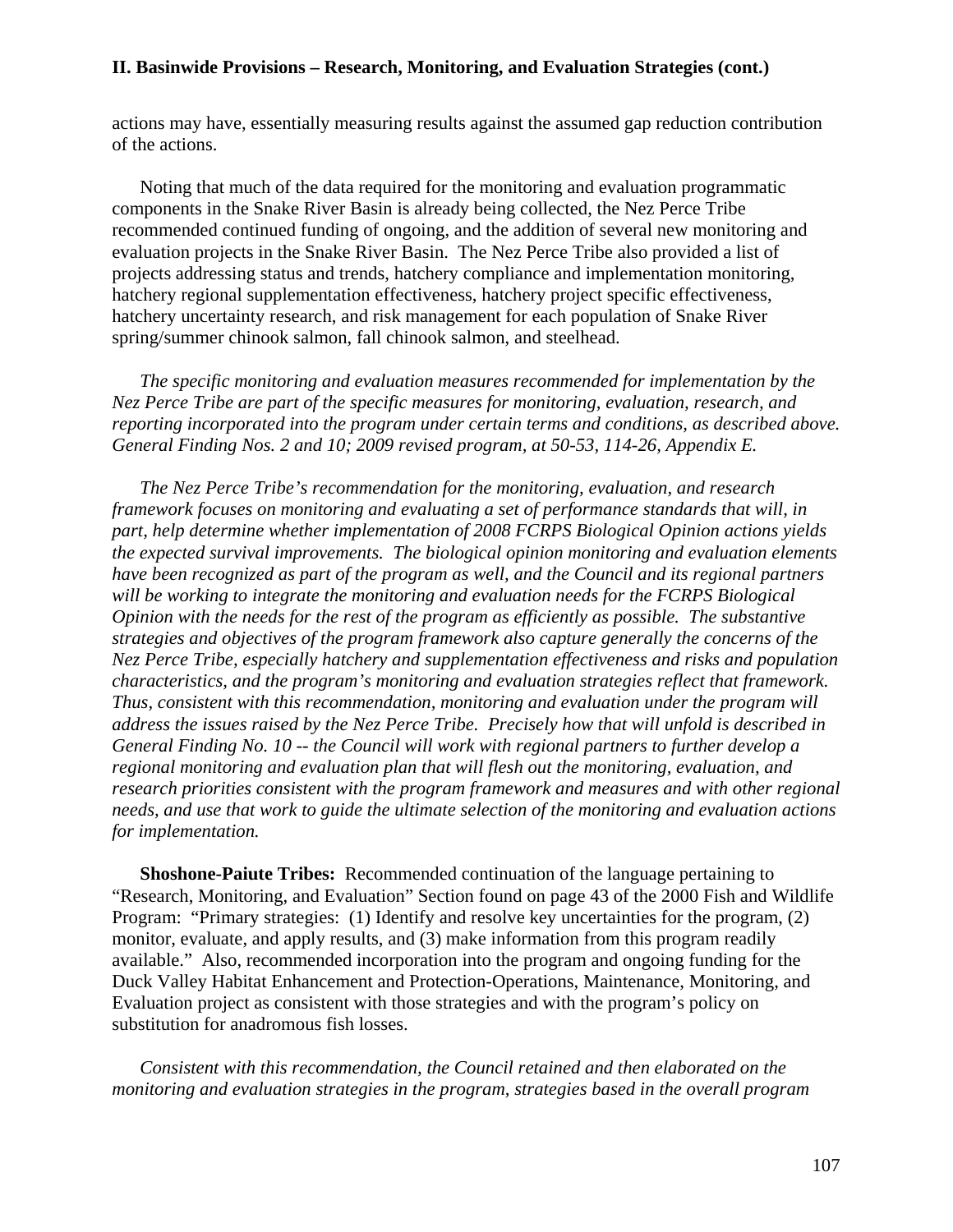*framework to begin with. The Council, in collaboration with other parties, committed to identifying research priorities to resolve critical ecosystem or biological uncertainties. The Council committed to developing a more detailed framework and actions to describe how to monitor, evaluate and apply the results in an adaptive management context. And the Council committed to making information from the program accessible to the public. 2009 revised program, at 50. The specific monitoring and evaluation measures recommended for implementation by the Shoshone-Paiute Tribes are part of the specific measures for monitoring, evaluation, research, and reporting incorporated into the program under certain terms and conditions, as described above. General Finding Nos. 2 and 10; 2009 revised program, at 50- 53, 114-26, Appendix E.* 

**Shoshone-Bannock Tribes:** Recommended and commented that prioritization of research needs to be performed by the fish and wildlife managers, not the Council. The Shoshone-Bannock Tribes also recommended specific projects for inclusion and funding through the program which all have monitoring and evaluation components.

*The specific monitoring and evaluation measures (and components of other measures) recommended for implementation by the Shoshone-Bannock Tribes are part of the specific measures for monitoring, evaluation, research, and reporting incorporated into the program under certain terms and conditions, as described above. General Finding Nos. 2 and 10; 2009 revised program, at 50-53, 114-26, Appendix E. The Council agrees that the fish and wildlife agencies and tribes need to be directly involved in helping set research priorities, but the Council and others need to be part of the collaboration as well for obvious reasons, and the Council ultimately needs to be able to make funding recommendations to Bonneville under Section 4(h)(10)(D) of the Northwest Power Act based on the program, the relevant reviews, and the collaborative input elaborating on the monitoring, evaluation, and research priorities.* 

**Confederated Tribes of Grand Ronde:** Recommended a number of specific measures in the Willamette and Lower Columbia, including monitoring and evaluation activities. Also commented that the Council should adopt a holistic approach to research, monitoring, and evaluation, in which the hydrosystem threat and other limiting factors are intertwined and interrelated. It would be understandable if the program denied responsibility for research, monitoring, evaluation, or management of any threat not directly caused by the hydrosystem. But this would be a mistake, due to the fact that the threats are so intertwined and interrelated. For example, a small difference in water temperature caused by a hydropower project may not seem like a major threat on its own. However, the toxicity of many contaminants is influenced by temperature, so that a small difference in water temperature could potentially result in a large difference in, for example, the number of lamprey that survive in a particular reach downstream from the hydropower project. The hydropower project may not have anything to do with the toxic contaminants downstream, but it may have a large impact on the effects of those contaminants.

 *The specific monitoring and evaluation measures recommended for implementation by the Grand Ronde Tribe are part of the specific measures for monitoring, evaluation, research, and reporting incorporated into the program under certain terms and conditions, as described above. General Finding Nos. 2 and 10; 2009 revised program, at 50-53, 114-26, Appendix E. The*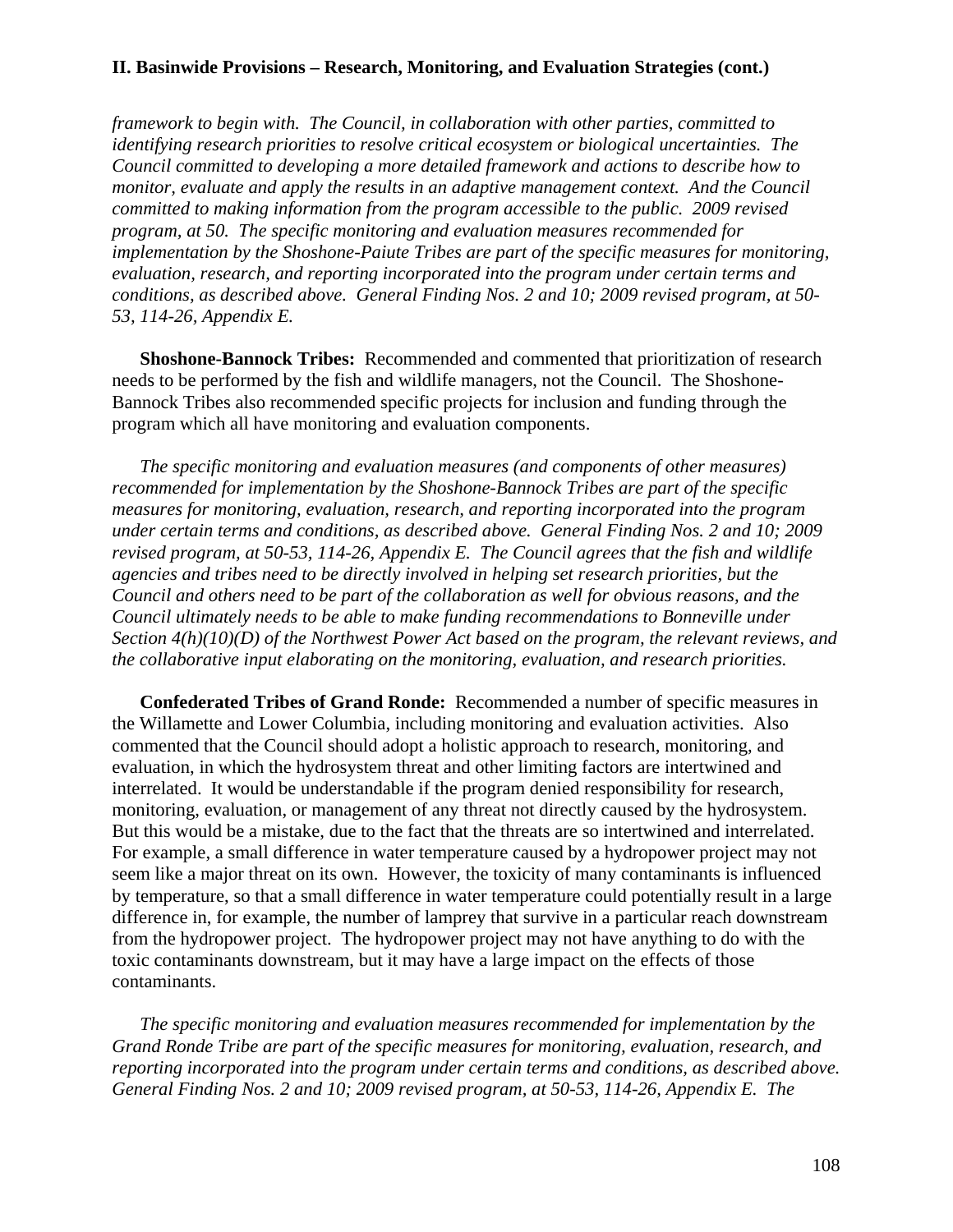*comments about program monitoring and evaluation and its relation to hydrosystem impacts has been addressed above in the recommendations and findings on the mitigation responsibilities of the hydrosystem in a broader context.*

**Confederated Tribes of the Colville Reservation:** The Colville Tribes' Accord contained a number of research, monitoring, and evaluation provisions and actions. The Accord provides that "[m]aintaining and improving research, monitoring, and evaluation programs is critical to informed decision making on population status assessments and improving management action effectiveness." The Accord parties agree that a program of research, monitoring, and evaluation is provided in the FCRPS and Upper Snake Biological Opinions, in particular a comprehensive research monitoring, and evaluation program for the listed populations of particular concern to the Colville Tribes. The Accord then includes a commitment to a number of research, monitoring. and evaluation actions. In their comments on the recommendations, the Colville Confederated Tribes echoed their support for the research, monitoring, and evaluation provisions in the biological opinions and fish accords.

**Confederated Tribes of the Umatilla Indian Reservation/Confederated Tribes of the Warm Springs Reservation of Oregon/Yakama Nation:** Similarly, the Columbia Basin Fish Accord executed by these three tribes and the federal agencies includes provisions and actions related to monitoring, evaluation, and research. For example, the accord provides that:

"Maintaining and improving research, monitoring, and evaluation programs is critical to informed decision making on population status assessments and improving management action effectiveness. The Action Agencies will implement status and effectiveness research, monitoring and evaluation sufficient to robustly track survival improvements and facilitate rebuilding actions accomplished, in part, through projects and programs identified in Attachment B. The Parties further agree that the Action Agency effort should be coordinated with implementation partners including other fishery managers.

"The Tribes rely heavily on the services of the Fish Passage Center, an organization which the Tribes were instrumental in creating. Bonneville agrees to provide funding to maintain the Fish Passage Center to provide evaluation resources required by the Tribes, as set forth at Section IID."

 In another example, with respect to research, monitoring, and evaluation of passage standards, the accord provides:

"The Action Agencies' dam survival studies for purposes of determining juvenile dam passage performance will also collect information on SPE, BRZ to BRZ survival and delay as well as other distribution and survival information. SPE and delay metrics will be considered in the performance check-ins or with COP updates, but not as principle or priority metrics over dam survival performance standards. Once a dam meets the survival performance standard, SPE and delay metrics may be monitored coincidentally with dam survival testing.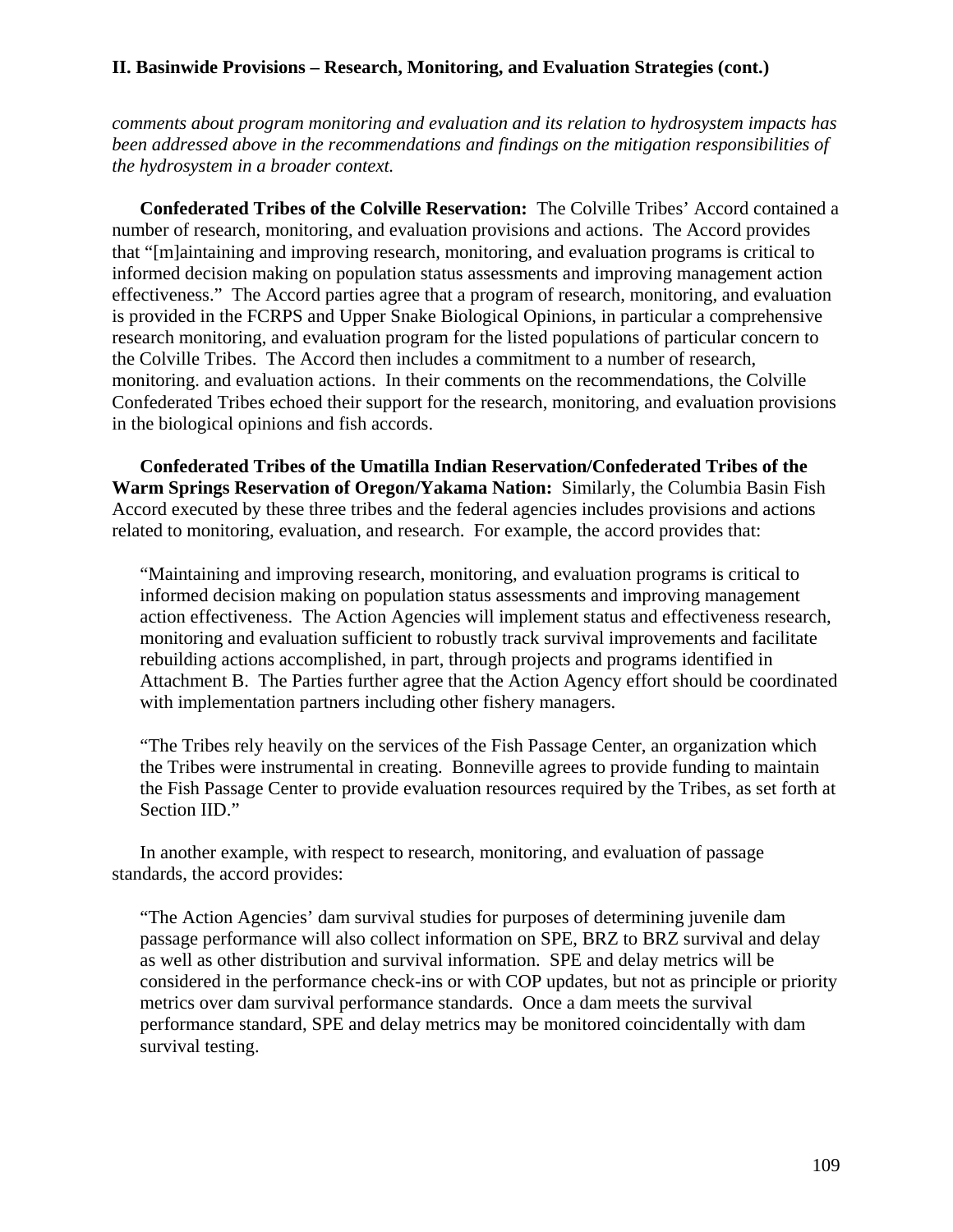"The Action Agencies retain the ability to make adjustments in spill levels as needed to maintain dam survival performance pending further configuration improvements. The specific dam passage testing requirements will continue to be coordinated through the Anadromous Fish Evaluation Program annual process."

 The Accord includes a commitment to a number of research, monitoring, and evaluation actions.

*As explained in General Finding Nos. 2, 3 and 10, the specific monitoring, evaluation, and research actions in the FCRPS Biological Opinion and the Columbia Basin Fish Accords are part of the specific measures for monitoring, evaluation, research, and reporting incorporated into the program under certain terms and conditions, as described above. General Finding Nos. 2, 3 and 10; 2009 revised program, at 50-53, 114-26, Appendix E. As noted above, the Council will be working with the federal, state, and tribal agencies to integrate monitoring, evaluation, and research committed to in the biological opinions and the accords with the monitoring, evaluation, and research needs for other aspects of the program.* 

 **Kalispel Tribe/Spokane Tribe/Upper Columbia United Tribes:** Recommended that "Upper Columbia ecoregional monitoring and evaluation" should include robust, well-funded monitoring and evaluation and data management programs to ensure that long-term anadromous, resident fish and wildlife projects are achieving the established biological benchmarks over time. The research, monitoring, and evaluation strategy should rely on:

- Adequate funding for long-term monitoring and evaluation elements. Funding should be available to provide the core programs and projects with the resources necessary to adaptively manage resources toward the achievement of biological outcomes.
- Proper linkages to data sharing and data management.
- Investments in appropriate infrastructure. The Upper Columbia managers do not have robust fish and wildlife information and technology support, and most biologists are not well-trained in database administration, function, or operations. To bridge this gap requires investing in improvements to the tribal technological infrastructure by providing knowledgeable staff.

 These tribes also recommended the Council investigate using the UCUT wildlife monitoring and evaluation project as a regionalized basinwide approach for wildlife monitoring and evaluation, and recommended funding this project to provide habitat based monitoring using select population and guild data to support habitat functionality comparisons to a reference or desired future condition.

 In commenting on the recommendations, the Upper Columbia United Tribes emphasized that the Council should shift the research, monitoring, and evaluation focus of the program to the provincial scale for consistency and comparability at similar geographic scales. Implement standards for monitoring and evaluation at the watershed scale in ten-year timelines similar to the Bonneville Environmental Foundation's work. In their comments, the Spokane Tribe encouraged the Council to adopt policies that promote a regional approach to monitoring and evaluation of fish and wildlife, including adequate long-term funding, regional based approaches,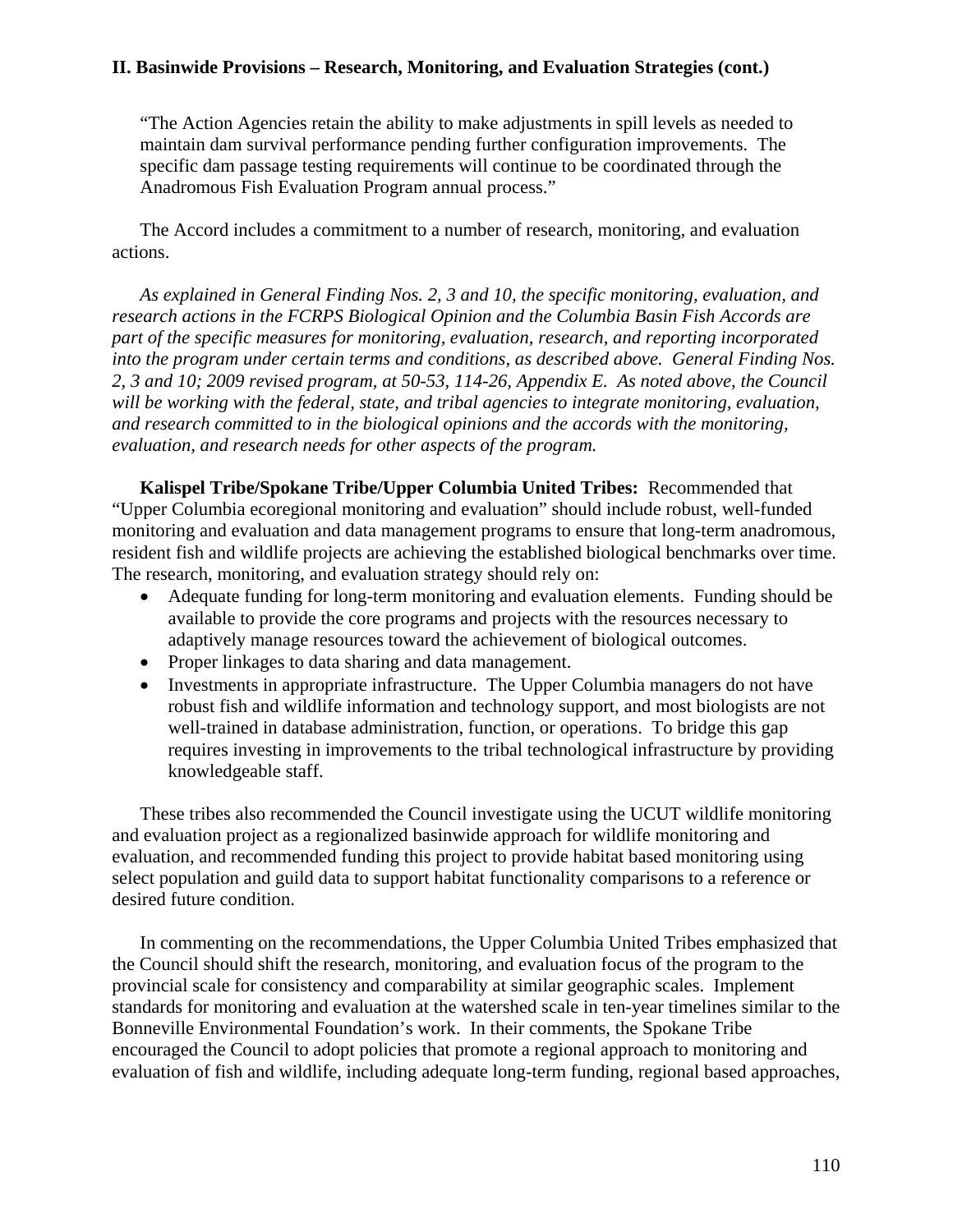proper linkages to data sharing and data management, and development of the appropriate infrastructure throughout the Columbia Basin, including blocked areas.

 Charles Pace commented in support of the Upper Columbia United Tribes' recommendations for monitoring and evaluation for the Upper Columbia ecoregion.

*As indicated in General Finding No. 10, the Council found a number of sound and similar principles in nearly all of the recommendations and comments related to research, monitoring, and evaluation. The revised program's monitoring and evaluation strategy is consistent with the premises in these tribes' recommendations that funding needs to be adequate to ensure anadromous and resident fish and wildlife projects are progressing towards the biological benchmarks set at various levels in the program. The Council included as a primary strategy the identification of priority fish, wildlife, and ecosystem elements of the program that can be monitored in a cost-effective manner. The Council intends that the region gather sufficient information on these elements of the program framework, and then evaluate the monitoring data and adaptively manage the program based on results. 2009 revised program, at 50-52. The specific monitoring and evaluation measures recommended for implementation by these tribes, including the wildlife monitoring and evaluation project, are part of the specific measures for monitoring, evaluation, research, and reporting incorporated into the program under certain terms and conditions, as described above. General Finding Nos. 2 and 10; 2009 revised program, at 50-53, 114-26, Appendix E. As the Council works with the agencies and tribes, Bonneville, and others to further develop the monitoring and evaluation framework for wildlife, the Council agrees that consideration should be given to whether this or other particular approaches to wildlife monitoring and evaluation could become the regional standard.* 

**Kalispel Tribe/Spokane Tribe/Upper Columbia United Tribes:** Recommended that funding for the monitoring, evaluation, research, and data management elements of the program be consistent with Bonneville's proposal that 70% of program funding go to on-the-ground work, 25% to research, monitoring, and evaluation, and 5% to program administration and coordination. However, monitoring and evaluation funds that inform specific on-the-ground actions or adaptive management will be considered to be part of the 70% planning target for onthe-ground actions.

*Pending further development of a coordinated research, monitoring, and evaluation framework as described in General Finding No. 10, the Council declined to include in the program a hard cap on monitoring and evaluation expenditures to a target percentage of program funding. As discussed below, in the findings relating to the project funding provisions in the program's Implementation Provisions, the Council rarely uses the program for percentage budget allocation provisions, and the circumstances are not now appropriate to make an exception here.* 

**Kalispel Tribe:** Recommended creation of a regional data management oversight group to set policy guidance, principles and priorities for consistency in data storage and dissemination that is based at a subbasin, province or sub-regional level. This oversight group will consist of Bonneville, the Council, and one member from each province. The Kalispel Tribe also recommended principles for data management in the basin including providing information and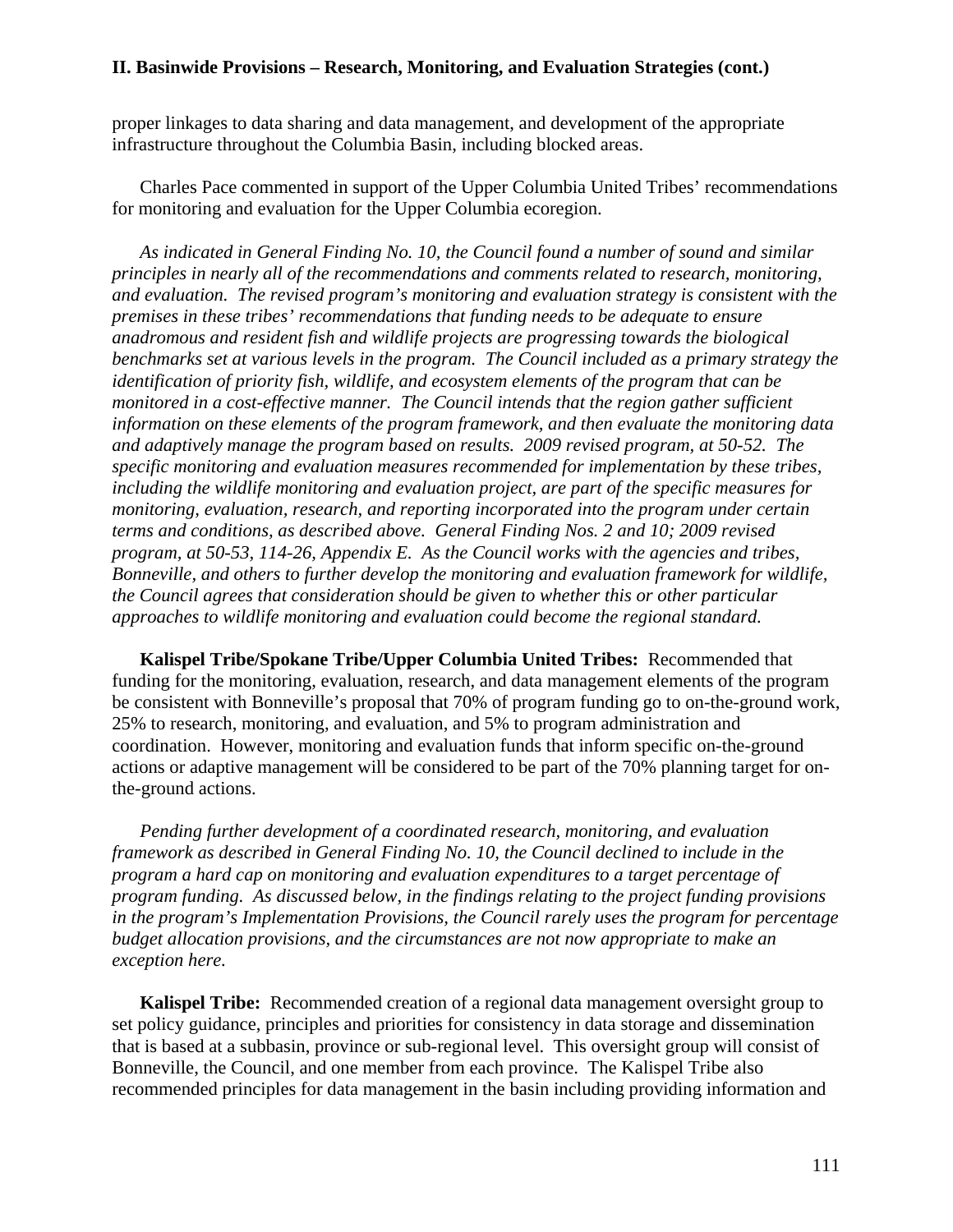technological support to assist the agencies and tribes' data flow; maintain and update access to databases; support the development of advanced data management systems within data creating agencies; and maintaining the web site to disseminate agency and tribal data in a regionally consistent format. Data will be collected and housed at a localized level so as not to burden or confuse a larger basinwide system. Localized databases will be linked to Bonneville and/or the Council's websites so all databases can be identified and accessed.

*The revised program's expanded monitoring and evaluation strategy has provisions on data management generally consistent with the Kalispel Tribe's recommendation, if not quite as detailed. The Council acknowledged that data management strategies need to support monitoring, evaluation, and research actions and provide the means for making information and results easily available through publicly accessible Internet sites. The Council committed to collaborating with agencies, tribes, and others to establish an integrated Internet-based system for the efficient dissemination of data relevant to the program. The Council also recognized that data sites must be adaptively managed to stay current with the evolving needs of data users and that Bonneville, in its contracting process, should ensure that monitoring activities satisfy the program's reporting and data-management criteria. 2009 revised program, at 50, 52, 53-54, 54-55. The Council did not adopt specific provisions concerning the appropriate make-up of a data management oversight group – that should be a subject for the further development of the regional monitoring and evaluation framework as described in General Finding No. 10 – although the Kalispel Tribe's suggestion should be considered in that effort. Specific data management measures recommended for funding and implementation should be considered included as part of the specific measures for monitoring, evaluation, research, and reporting incorporated into the program under certain terms and conditions, as described above. General Finding Nos. 2 and 10; 2009 revised program, at 50-53, 114-26, Appendix E* 

**Coeur d'Alene Tribe:** Recommended funding for research, monitoring, and evaluation related to its watershed restoration efforts in the Coeur d'Alene and Spokane subbasins. Specific recommendations were for funding to:

- Conduct research and monitoring (resident fish) to determine project effectiveness, identify critical uncertainties that currently constrain preservation and restoration planning, and refine objectives and/or targets as necessary in the Coeur d'Alene and Spokane subbasins
- Determine the distribution and abundance of resident salmonids in the Hangman and Upper Spokane River watersheds
- Conduct a research, monitoring, and evaluation program to assess success of restoration efforts in the Spokane Subbasin

*The specific research, monitoring, and evaluation measures recommended for implementation by the Coeur d'Alene Tribe are part of the specific measures for monitoring, evaluation, research, and reporting incorporated into the program under certain terms and conditions, as described above. General Finding Nos. 2 and 10; 2009 revised program, at 50- 53, 114-26, Appendix E. The Intermountain Province Plan contains a number of strategies to particularly guide monitoring and evaluation efforts in these subbasins.*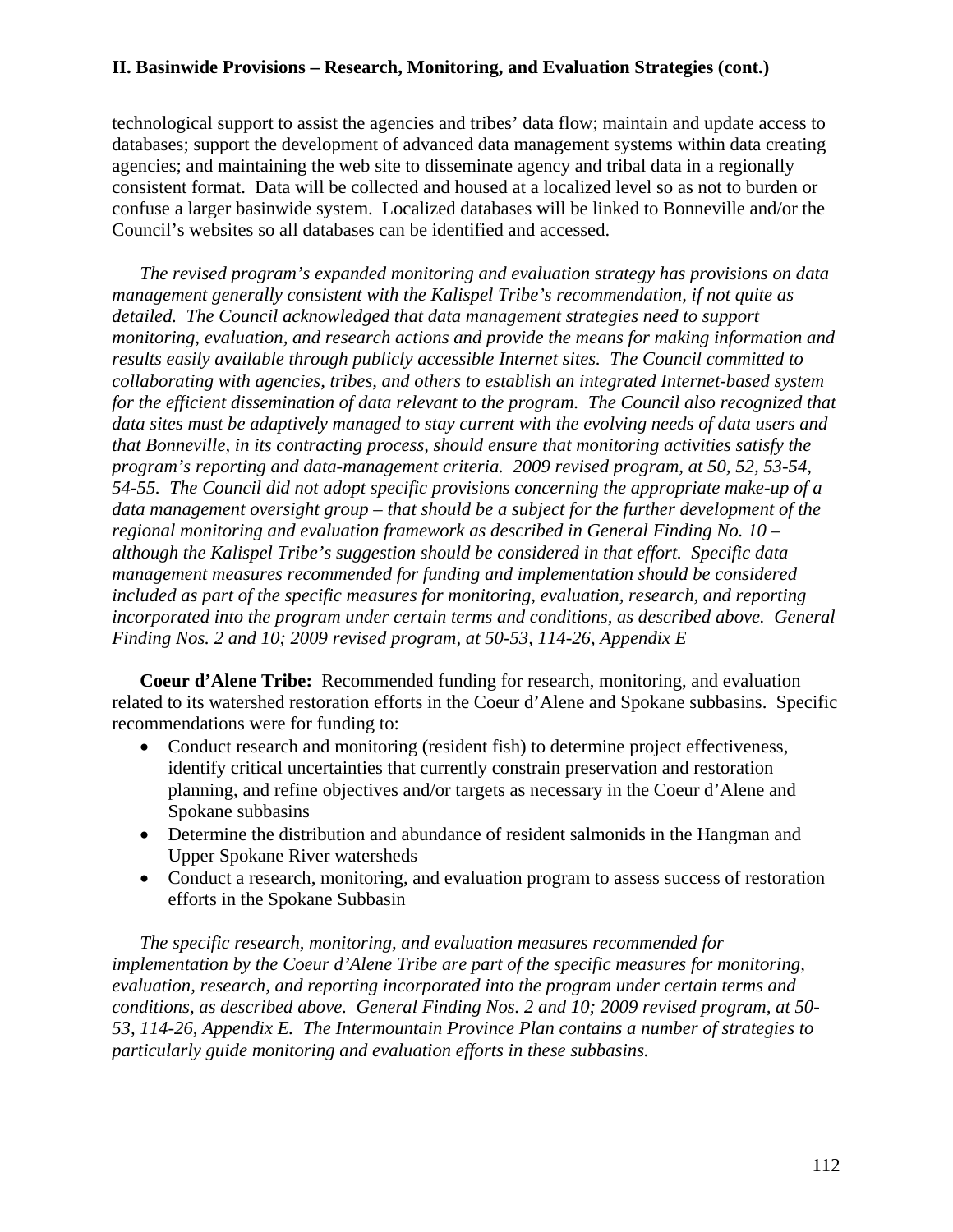**Montana Fish, Wildlife & Parks:** Montana Fish, Wildlife & Park's recommendations and subsequent comments regarding research, monitoring, and evaluation focused on efficiency and supported development of a plan that supports adaptive management, including:

- The Bonneville Power Administration and the Northwest Power and Conservation Council should develop a plan, with input from fish and wildlife managers, to reduce costs associated with project planning, selection and monitoring to assure more funding is directed toward project implementation.
- Direct research, monitoring, and evaluation to monitor the effectiveness of actions in a way that minimizes redundancies and supports adaptive management.
- Maintain and further develop data management systems that provide value to Montana Fish, Wildlife & Parks and provide consistent data to regional data management efforts. Fund StreamNet annually with inflationary increases factored in, sufficient funds for the compilation of resident fish data from all the cooperating agencies, and at a level to promote and encourage data consolidation efforts so data can be provided to program decision making processes. Montana did comment that dissemination of data via the internet may be ill advised. Care should be taken to identify the data source, sampling methods, and potential sampling biases to avoid drawing erroneous conclusions from raw data. It may be more useful to disseminate and review completion reports and publications that interpret and explain the raw data.
- Provide a more detailed direction for reducing redundant monitoring efforts and concentrate research on species core areas such as strongholds and extrapolate the results. For example, monitoring the effectiveness of similar mitigation actions (such as channel restoration, riparian revegetation projects, or hatchery production) could be sub-sampled using a stratified, probabilistic sampling design to judge success at the subbasin, province or basinwide levels. More intensive, site-specific, research should be concentrated in species core areas (strongholds) and on critical uncertainties, and results extrapolated to other areas that are being restored.

 Montana commented on the draft program to support the Council's intention to "eliminate or consolidate redundant monitoring and evaluation efforts." The agency also noted that since biological responses (especially at the population level) require time to respond, some monitoring and evaluation efforts should be shifted from annual increments to longer (three- to five-year or greater) time increments. Montana also commented that language in the draft program stating that "[a] large body of anadromous fish data, but considerably less resident fish and wildlife data informs the development and implementation of these measures" was overstated.

 *Montana's recommendations all made sense, replicated common themes from other agencies and tribes, and should inform and be part of any considerations of the program's monitoring and evaluation efforts. The Council designed the revised program's elaborated monitoring, evaluation, research, and reporting strategies to capture or reflect the key themes in this recommendation, and to link those themes with the program's adaptive management framework of actions, environmental objectives and population objectives. The Council then agrees to work collaboratively with Bonneville and the other federal agencies and the state and tribal managers to further develop the regional monitoring and evaluation scheme to the level of detail needed to guide the final prioritization of the program's monitoring and evaluation work compatible with*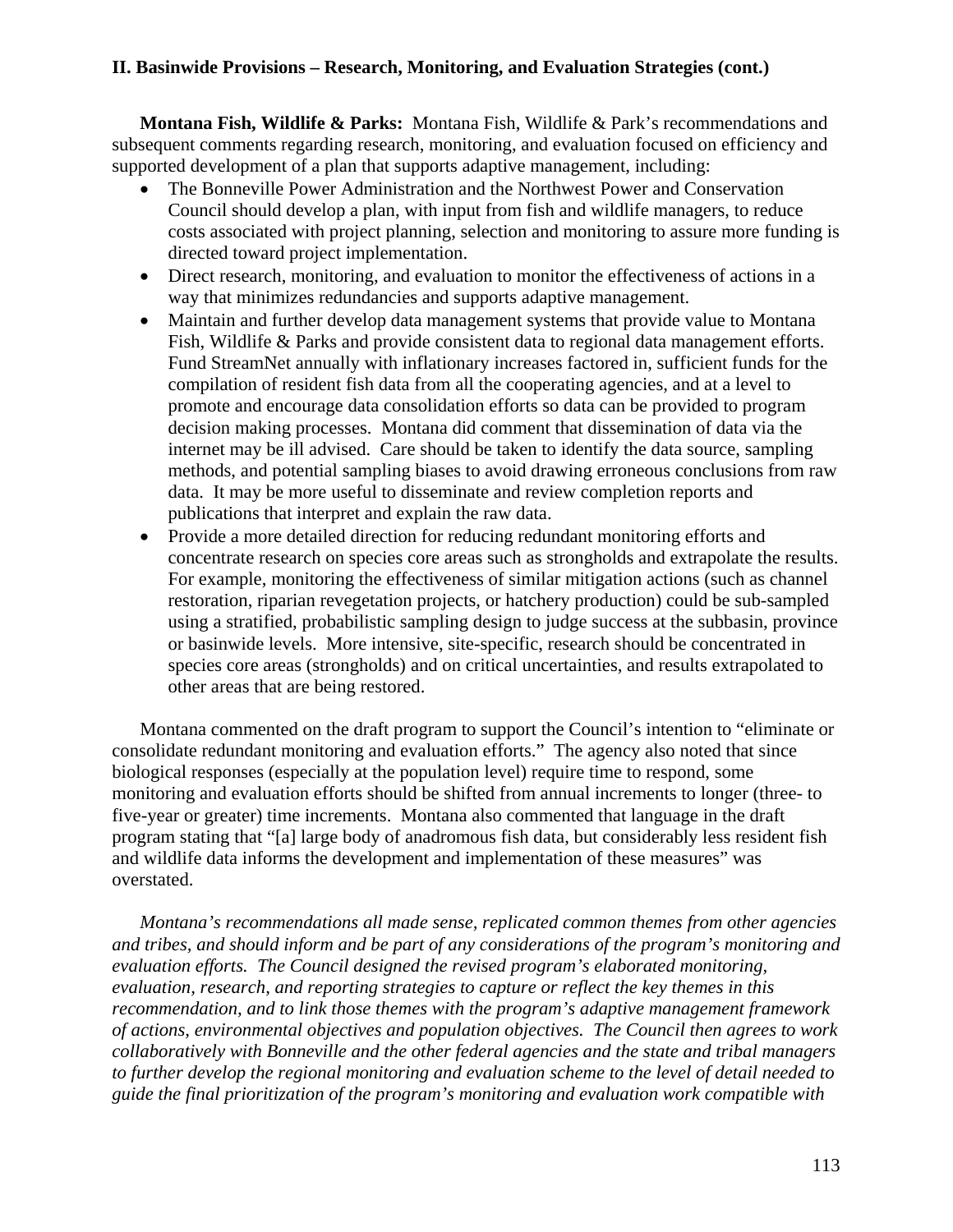*the ongoing work and needs of others. 2009 revised program, at 50-55. Meanwhile, the specific measures recommended for implementation by Montana, including StreamNet, are included as part of the specific measures for monitoring, evaluation, research, and reporting incorporated into the program under certain terms and conditions, as described above. General Finding Nos. 2 and 10; 2009 revised program, at 50-53, 114-26, Appendix E. Reducing redundancies and providing sufficient funding for the priority work that remains will have to be central to this effort, as commented by Montana. The Council believes sharing of data does have an important place in the regional effort, but does agree that the dissemination of data in any form, including via the internet, must include proper cautions and contextual information about sources and methods. The Council did revise the lead-in statement about the availability of data to remove the overstatement. 2009 revised program, at 50.* 

#### **Idaho Department of Fish and Game/Idaho Office of Species Conservation:**

Recommended that Bonneville continue to fund data management and reporting that will support the monitoring and evaluation requirements for the program. A significant amount of the information necessary to report and evaluate program and project performance is collected outside of program funding. Nevertheless, Bonneville funding is required for the activities necessary to make that information easily accessible and available in a regionally consistent format for decision makers to successfully implement the program. Recommended continued funding, including inflationary increases, for StreamNet which is uniquely qualified to provide data management services and coordination to the program. Also recommended continued funding for the state's fisheries monitoring, evaluation, and research programs and projects.

*The findings above are responsive here as well. The revised program is consistent with the focus of Idaho's recommendation on the continued importance of data management for an effective monitoring, evaluation, and research program, and the accessibility of that data for effective reporting. 2009 revised program at 50, 53-55. The specific measures recommended for implementation by Montana, including StreamNet, are included as part of the specific measures for monitoring, evaluation, research, and reporting incorporated into the program under certain terms and conditions, as described above. General Finding Nos. 2 and 10; 2009 revised program, at 50-53, 114-26, Appendix E.* 

 The State of Washington Governor's Salmon Recovery Office and then a number of Washington's regional salmon recovery boards and the collaborative Washington Forum on Monitoring provided extensive recommendations on monitoring, evaluation, research, data management, and reporting. The recommendations were not all necessarily coordinated, but they tended to emphasize a set of themes and then provide particular detail. They are grouped here, as follows:

**Washington Governor's Salmon Recovery Office:** Recommended that the Council's research, monitoring, and evaluation program be coordinated with, and consistent with, the Washington Forum on Monitoring Salmon Recovery and Watershed Health (Monitoring Forum) and the related monitoring and evaluation efforts included in the FCRPS Biological Opinion. The Council should also establish a more rigorous accountability tracking system that reports on whether projects are implemented and are producing the biological benefits as proposed. The Council should coordinate its effort to select high-level indicators so it is consistent with similar work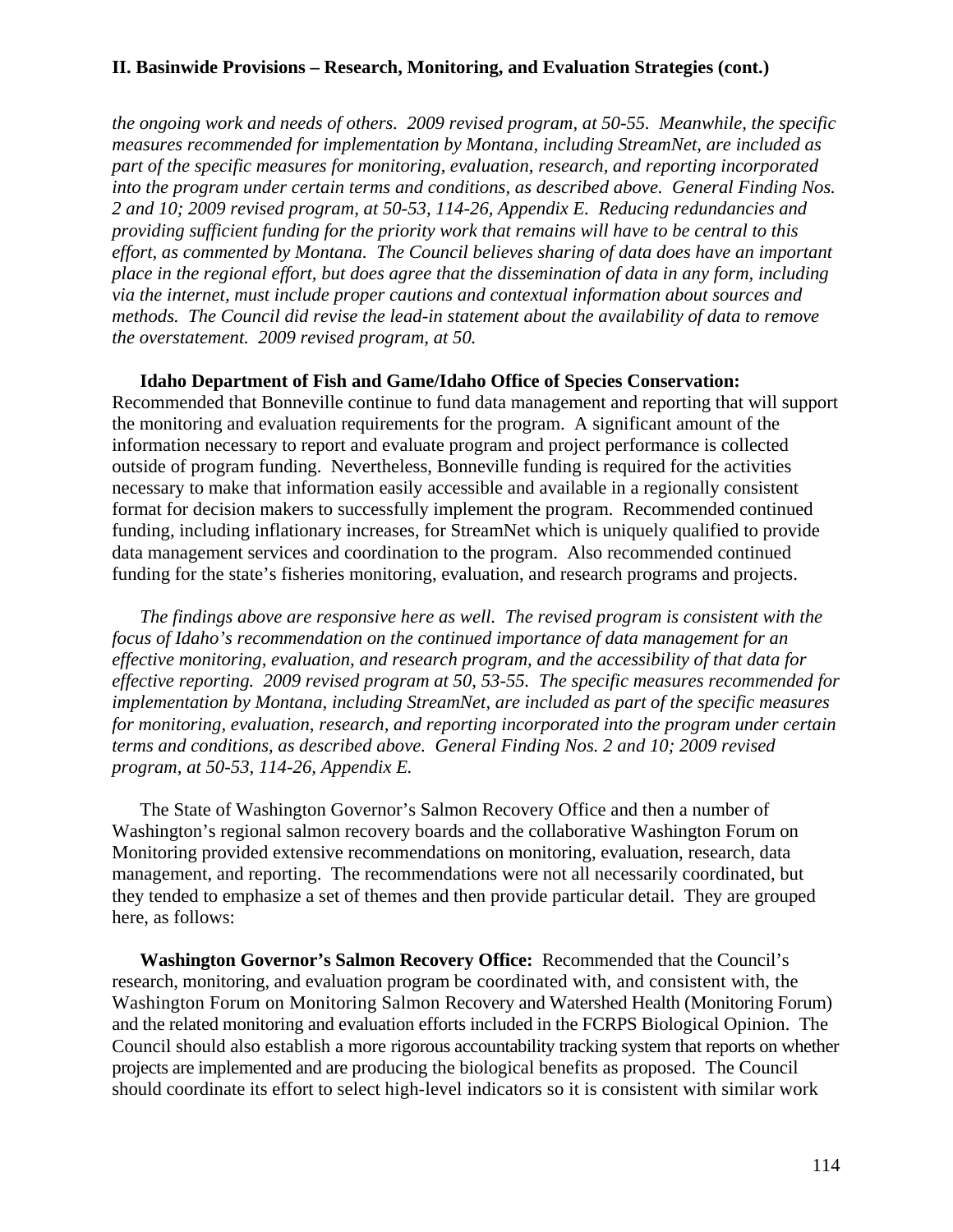by the Monitoring Forum, NOAA Fisheries, and CBFWA. The Council's program should include the same overarching indicators as those used in the FCRPS Biological Opinion. Provide an annual report to the region that summarizes through the use of high-level indicators what the Council has done in relation to what needs to be done regarding the management of the program. Coordinate this effort with other efforts to prepare similar reports at different scales such as Washington's State of the Salmon report. Finally, recommended that the program include further research on:

- Effectiveness of nutrient enhancement methods, as needed, while also funding projects in subbasins where assessments have shown lack of nutrients to be a factor limiting habitat productivity and which propose methods that have demonstrated their effectiveness
- Comparing juvenile fish mortality in the Columbia-Snake mainstem attributed to the hydrosystem with fish mortality in undammed rivers
- Survival at each stage in the life-cycle to evaluate opportunities for improvement
- Compatibility of current harvest rates and escapement goals and incidental take levels with the survival and recovery of each ESU/DPS
- Whether current or additional selective harvest techniques could be employed in the river to produce further biological benefit in relation to recovery goals
- Developing and testing performance metrics consistent with HSRG recommendations
- Intensively Monitored Watersheds and the cost- effectiveness of this approach

 **Washington Forum on Monitoring:** Recommended the following principles and guidelines in connection with monitoring and evaluation:

- Monitoring and evaluation are critical to tracking the performance of the program and also fundamental to other major activities in the basin, including implementation of regional salmon recovery plans that are themselves built on a foundation of the program's subbasin planning efforts.
- The overarching rationale for any monitoring and evaluation program should be a clear and deliberate adaptive management context and institutional approach. Raise the profile of the adaptive management structures and synthesize and review the results of monitoring and evaluation efforts on a systematic schedule (such as at five- or ten-year checkpoints).
- Identify the highest priority monitoring and evaluation questions and formally adopt a process to produce a high-level (annual or biennial) Columbia Basin report of progress on those questions coordinated with other existing high-level reporting efforts (such as Washington's State of Salmon in Watersheds reports and Oregon's "Oregon Plan" reports).
- Fund the highest monitoring and evaluation priorities and guard against the perception that it is possible to do monitoring and evaluation everywhere, all the time. Funding limitations will require compromise and innovative approaches to address multiple needs across the program.
- The highest priorities for monitoring and evaluation are to implement provisions consistent with the Northwest Power Act, the FCRPS Biological Opinion, and ESA recovery plans.
- Require data sharing agreements and commitments that are responsive to required reporting needs and timelines.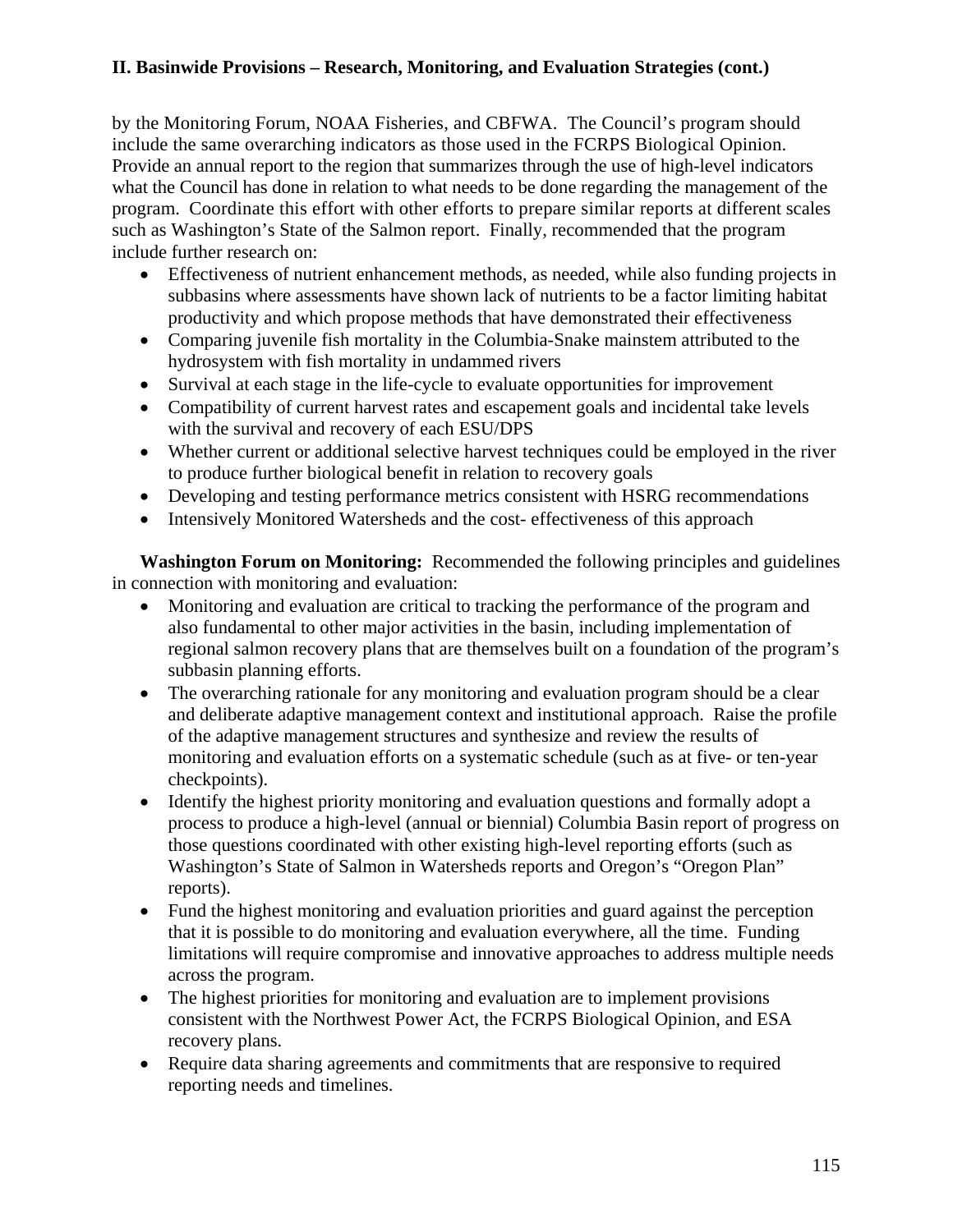• Take full advantage of existing mechanisms and coordinate other regional monitoring and evaluation efforts such as the Washington Forum, PNAMP, and the Northwest Environmental Data Network.

 The Forum further recommended a set of specific considerations for a monitoring and evaluation framework, including:

- Follow more of a top-down strategic framework and action plan
- Incorporate an integrated status/trend monitoring component for fish and habitat using an overarching basinwide design approach
- Partner with the Pacific Northwest's Intensively Monitored Watershed (IMP) network
- Require implementation monitoring for all individual projects, but develop a programmatic approach to project effectiveness monitoring to answer questions about how different types of project perform; monitoring effectiveness of projects in terms of biological and physical responses for each and every project is not cost-effective if the need is to address general effectiveness questions about program performance
- Consider partnering with the ongoing habitat project effectiveness monitoring programs in Washington and Oregon that evaluate select categories of habitat projects, and bolster that work to address gaps of greatest interest to the Council

**Lower Columbia River Fish Recovery Board:** Recommended that the program provide for Council and Bonneville cooperation and participation in working with Washington's Columbia Basin regional salmon recovery organizations to develop and implement recovery plan research, monitoring, and evaluation programs. To this end, the Council and Bonneville should identify the monitoring needs to satisfy their mitigation and ESA obligations, work to integrate their needs into the regional programs, and participate in establishing data management and communication mechanisms. Additionally, the program should make a long-term commitment to participate in and fund monitoring activities relevant to the needs of the Council and Bonneville. The Lower Columbia Board also recommended the program adopt the research needs and priorities identified in the recovery plans. The Lower Columbia research, monitoring, and evaluation program will further refine these needs and along with the Columbia River Estuary Recovery Plan Module should be used as the research agenda for the Lower Columbia River and Estuary.

**Upper Columbia Salmon Recovery Board:** Recommended coordination between the Council and the region with respect to research, monitoring, and evaluation. With respect to research, the Recovery Board recommended the following:

- Identify and disseminate the key uncertainties for the Fish and Wildlife Program, and the steps needed to resolve them
- Incorporate the research uncertainties described in the *Upper Columbia Spring Chinook Salmon and Steelhead Recovery Plan*
- Adopt the Upper Columbia Salmon Recovery Board's priorities for research funding

 With respect to monitoring and data management, the Recovery Board recommended the following:

• Implement the Upper Columbia's decentralized approach to monitoring and data management for coordination across the Council's provinces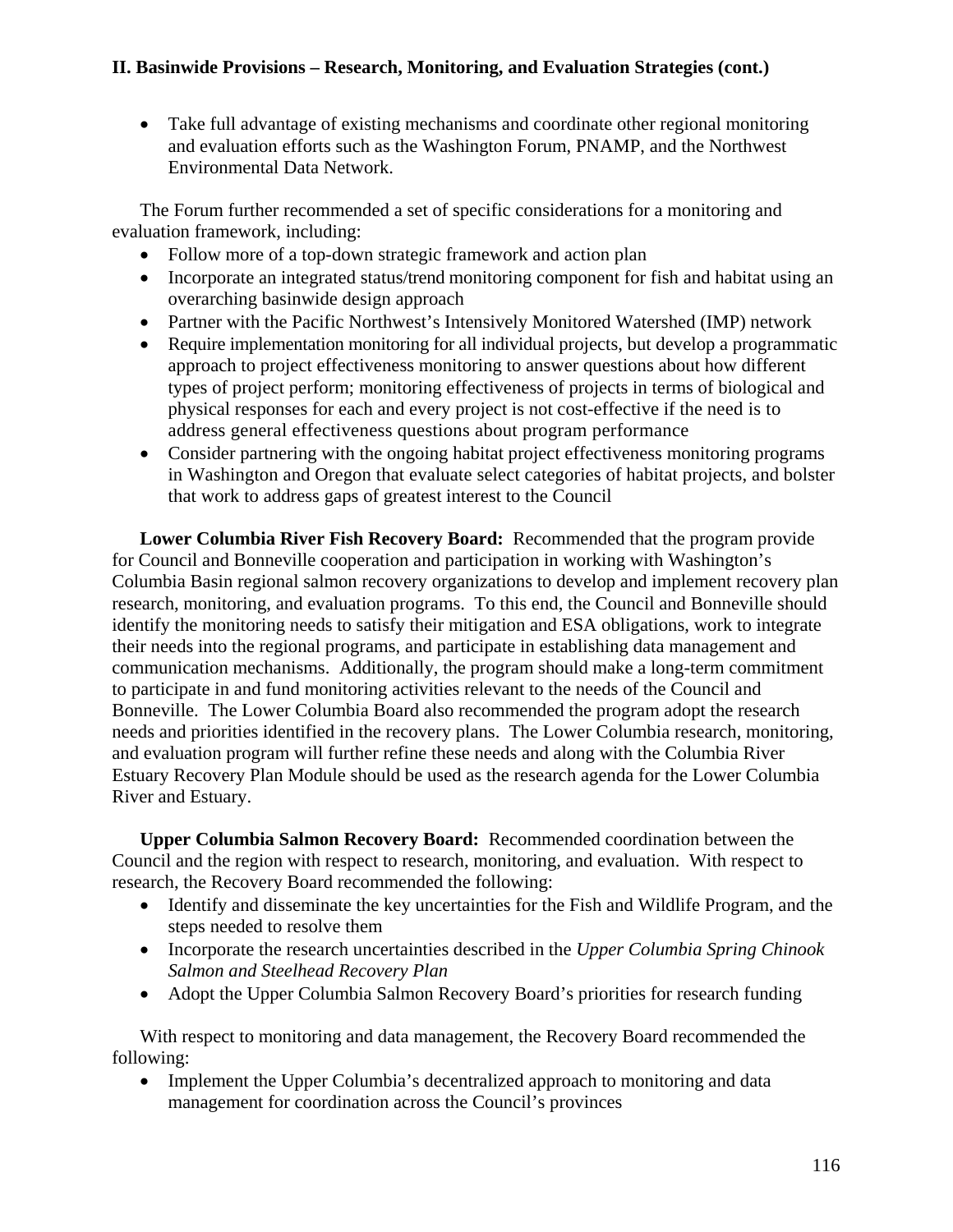- Coordinate with the Upper Columbia Data Steward with respect to establishing "guidelines" for data collecting and reporting
- Ensure new funds are available for long-term monitoring of responses to specific preservation and restoration actions
- Ensure results are available to the Upper Columbia Data Steward so that they can be incorporated into the Recovery Board's adaptive management framework
- Coordinate with the Upper Columbia Data Steward to integrate the Recovery Board's regional data gaps into the Council's needs

# **Snake River Salmon Recovery Board:** Recommended:

- Incorporate research uncertainties described in the Snake River Salmon Recovery Plan and the Snake River Salmon Recovery Board's priorities for research funding into the program
- Ensure new funds are available for long-term monitoring of specific actions across the region focusing on the biological criteria (VSP) and listing factors, primarily habitat
- Include the Status, Trend and Effectiveness Monitoring (STEM) databank at NOAA as one of the systems to which information from the Council and information funded by Bonneville will be disseminated

**Yakima Basin Fish and Wildlife Recovery Board:** In comments, strongly supported the Council's overall desire to focus its program on on-the-ground actions that directly benefit fish and wildlife, but emphasized the Council must also continue to support the basic population status monitoring to track progress towards the program's goals. The Yakima Recovery Board also recommended the Council ensure coordination of monitoring and evaluation and research priorities with recovery planning and implementation.

 *The Council carefully considered the recommendations from the State of Washington and from the Washington Forum and the regional recovery boards as the Council revised the program's research, monitoring, and evaluation strategies. As explained in the findings above, the Council did not add this level of detail into the basinwide monitoring, evaluation, and research provisions. But the Council expanded those provisions in ways that captured the basic principles in these recommendations and will allow for the further expression of these principles as the Council works with these entities and others to further refine, elaborate and settle on the regional monitoring, evaluation, and research priority actions, consistent with these principles and consistent with the program framework as described above and in General Finding No. 10. And, the specific measures recommended for implementation by these entities are included as part of the specific measures for monitoring, evaluation, research, and reporting incorporated into the program under certain terms and conditions, as described above. General Finding Nos. 2 and 10; 2009 revised program, at 50-53, 114-26, Appendix E.* 

 *To illustrate a number of ways in which the revised program is consistent with these recommendations:* 

• *At the most basic level, consistent with these recommendations the program's monitoring and evaluation strategies intend to combine project implementation reporting with monitoring data on the status and trends of environmental and population attributes in order to assess the effectiveness of program actions to meet program objectives, to report*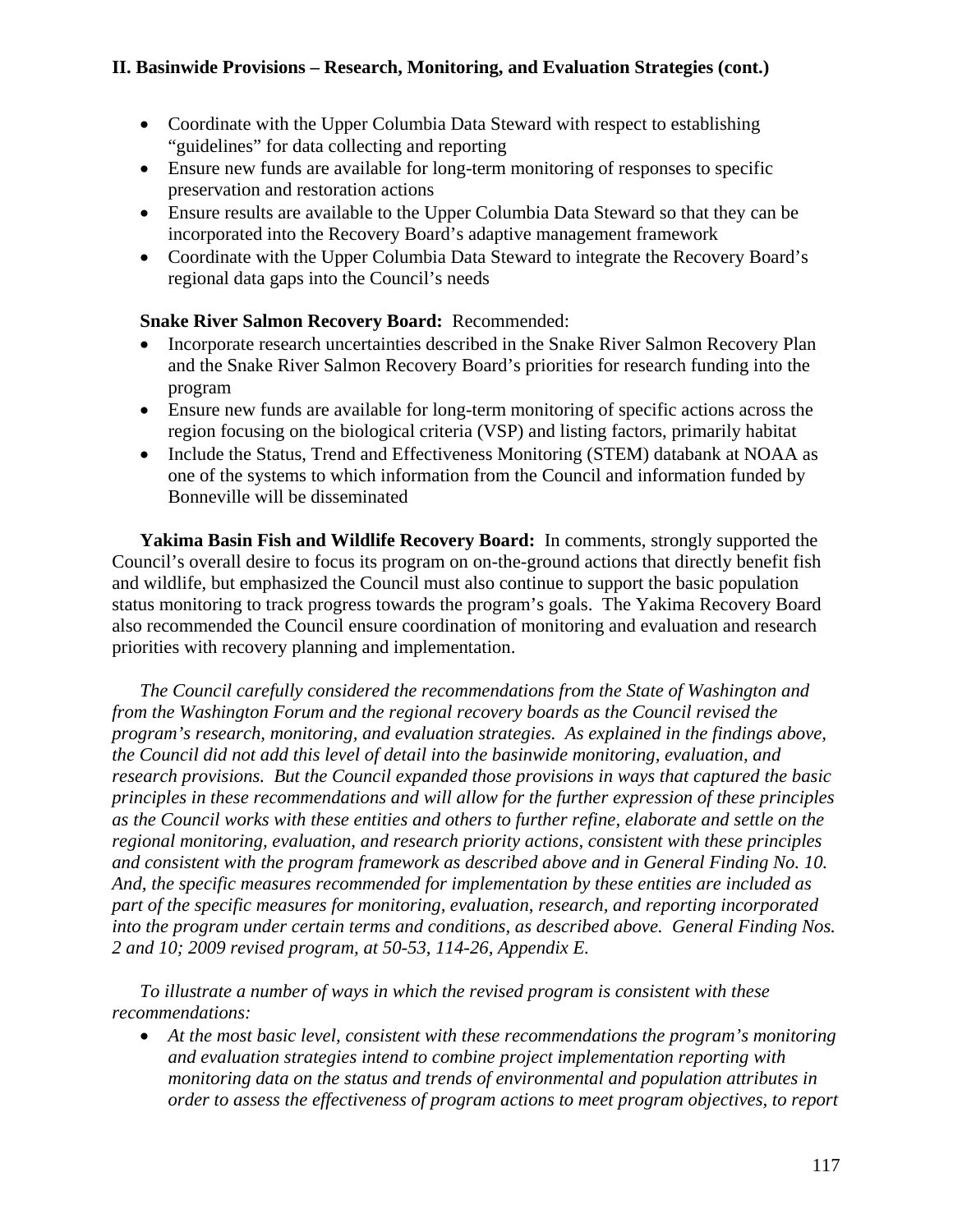*progress on meeting these attributes and objectives to decisionmakers and the public, and to adaptively manage the program based on the results. The program emphasizes the need to monitor in a cost-effective manner, reducing redundancies, using available data and monitoring information as much as possible, and identifying gaps. Monitoring and evaluation will focus on the program's biological and ecosystem priorities as well as key management questions. And the program has to achieve this in a regional and collaborative context where others are involved in monitoring and evaluation for their own related programs. 2009 revised program, at 50-55.* 

- *The revised program recognizes that the monitoring, evaluation, and research needs of the biological opinions and recovery plans are a priority for the region. One of the tasks in front of the Council and its regional partners is to integrate that work with priority monitoring and evaluation activities for other parts of the program – and to do so in a cost effective way that does not swallow too much of the available resources. Collaboration with the salmon recovery boards and the monitoring forum will be a key part of the effort; the regional boards are particularly going to be valuable working with the federal agencies and the fish and wildlife agencies and tribes in the same regions in deciding on the right level of monitoring and evaluation for the needs in the regions, guided by the subbasin plans and ESA decisions and plans. 2009 revised program, at 50, 51-52, 55. The Council was not going to solve these issues in detailed program language; it needs to be worked out in a set of collaborative discussions in the next year or so.*
- *The Council agrees with the recommendation about reporting the program's progress and future direction in an annual report to the region that will (1) describe whether projects are achieving program objectives; (2) describe the focus on priority limiting factors and focal species in priority areas and any adaptations necessary to address these factors; and (3) summarize the status and trends of key species and ecosystem parameters. The Council will work with relevant monitoring and reporting entities to coordinate the reporting parameters as much as possible. 2009 revised program, at 53- 54.*
- *The Council will adopt and periodically update high level-indicators for the purpose of reporting program success and accomplishments, indicators based in the environmental and population performance objectives of the program framework. The Council will coordinate the development and reporting of high-level indicators for the program with similar efforts in the region, such as those of Washington's State of the Salmon report and the need to report biological opinion progress in terms of a set of population metrics. 2009 revised program, at 53-54.*
- *With respect to data sharing, the program emphasizes that the Council will collaborate with others to establish an integrated Internet-based system to disseminate data relevant to the program. The program calls on Bonneville, in its contracting process, to ensure that monitoring activities satisfy the program's reporting and data-management criteria. 2009 revised program, at 50, 53-54, 554-55.*
- *The Council also committed to pursuing research on key uncertainties, and to work with others to update its research plan to update the major research topics and establish priorities for research funding. The program's substantive strategies identify many of the key themes for research, consistent with these recommendations – hatchery efficiency and hatchery risk to naturally spawning populations; the link between watershed*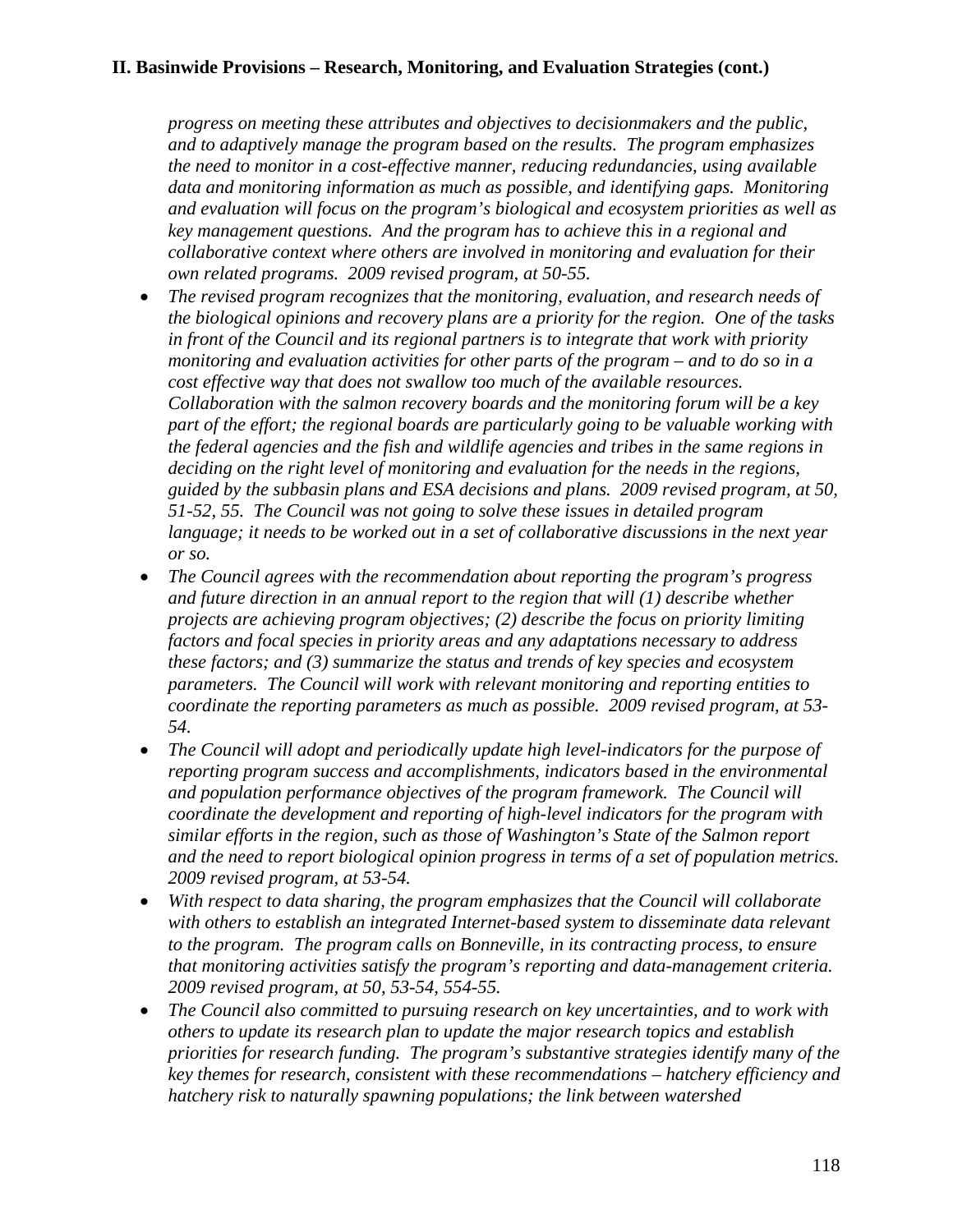*improvements, life-stage survival improvements, spawning and rearing capacity expansion, and life-cycle gains in abundance and productivity; comparative juvenile and adult passage survival through the hydrosystem as well as comparative life-cycle smoltto-adult and adult-to-adult ratios. See 2009 revised program, at 50, 52-53.* 

 The Columbia River Inter-Tribal Fish Commission commented particularly in support of the recommendations of the Washington Forum on Monitoring (and noted additional agreement with the recommendations from CBFWA, WDFW, ODFW and NOAA). The Commission stated that a coherent research, monitoring, evaluation, and data management program is essential to implement an effective adaptive management program. The Washington Forum on Monitoring has identified the next steps particularly well:

- Clearly identify the key reporting metrics for regular reporting
- Monitoring and evaluation priorities should be aligned with reporting requirements
- Require data sharing agreements and commitments responsive to reporting needs and timelines
- Establish a monitoring and evaluation focal point for the Columbia Basin to facilitate and coordinate implementation of monitoring, evaluation, and data management activities under the program, an activity best conducted by CBFWA

CRITFC then suggested adding the following to the Washington Forum's recommendation:

- Use existing projects and groups to implement research, monitoring, evaluation, and data management actions, rather than create additional efforts. Specifically continue support of the CSMEP, FPC and StreamNet projects.
- Support the ODFW recommendations regarding data management, as they provide the most specific guidance.
- Support the recommendation of others to use and develop the Status of the Resource Report as the primary reporting mechanism for the program.

# *The responses to the recommendations above and below also respond to these comments.*

**Lower Columbia River Estuary Partnership:** Recommended long-term monitoring and evaluation funding of an agreed set of physical and biological characteristics with common data collection methods and a monitoring and evaluation report every two years to allow for analysis of multiple cycles of monitoring data and research results. LCREP also recommended inclusion of habitat restoration and toxics monitoring and reduction in the Fish and Wildlife Program because these are critical components of salmonid recovery. LCREP encouraged the Council to include language calling for enhanced monitoring of water quality, sediment and fish tissue in the lower river and estuary to expand data and to assess trends over time in order to direct toxics reductions efforts and enhance salmonid recovery efforts. LCREP specifically recommended the Council amend the program to do the following:

- Incorporate into the program RPAs of the 2008 FCRPS Biological Opinion that recognize the need for a strong restoration monitoring program
- Expand the focus on toxics monitoring to augment recent findings identifying the impact of toxics on salmonids, including adopt management actions CRE-21 and CRE-22 from the proposed *Columbia River Estuary ESA Recovery Plan Module for Salmon &*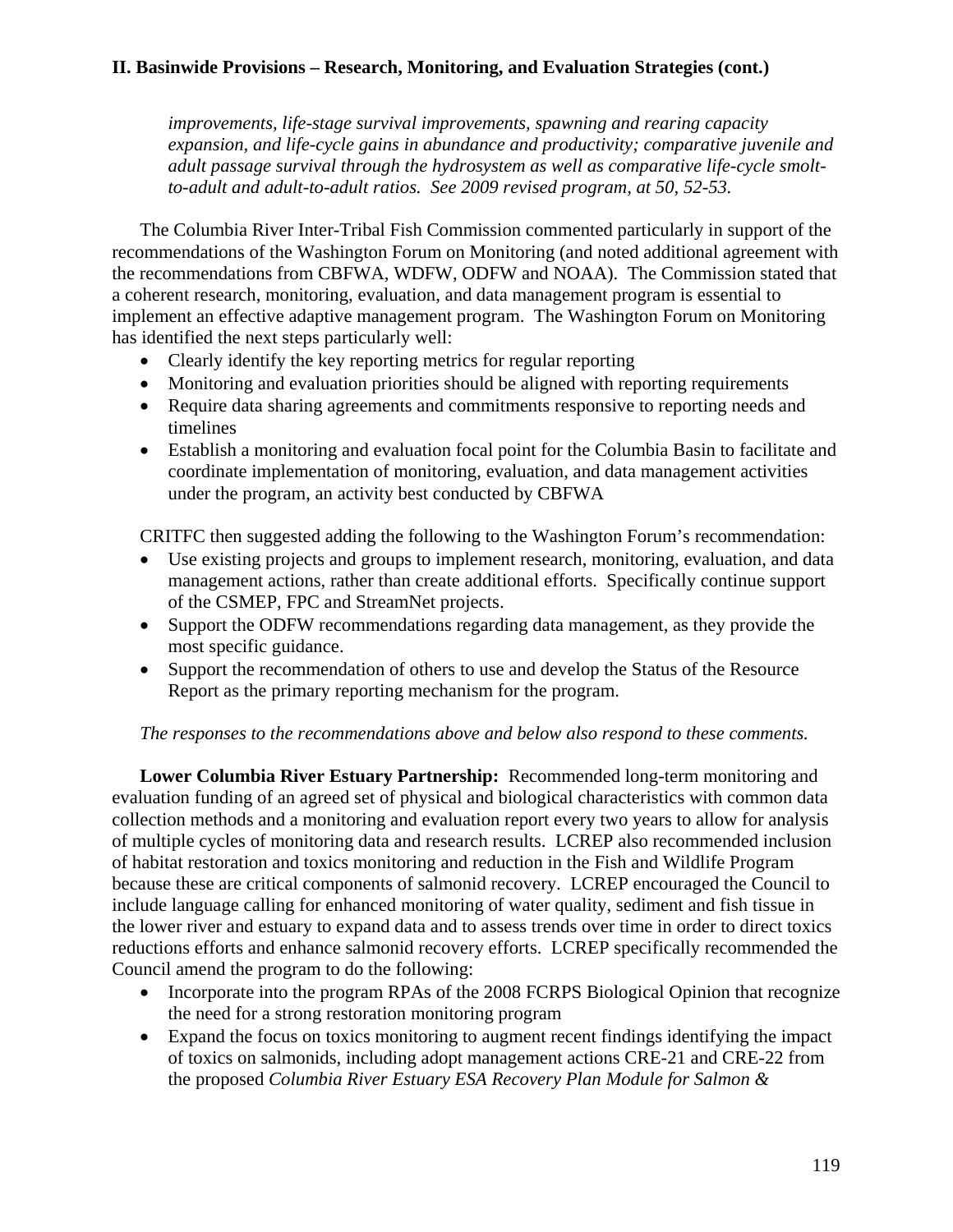*Steelhead* and address the effects of toxics through Strategy 12 of the *Mainstem Lower Columbia River and Columbia River Estuary Subbasin Plan.*

*General Finding Nos. 2, 6 and 10 and the findings above respond to the elements of this recommendation. The revised program's monitoring and evaluation strategies will look to the 2008 FCRPS Biological Opinion, to the Estuary module, to other recovery planning documents, and, of course, to the environmental and population objectives and strategies in the program's basinwide, subbasin and mainstem plans to guide the refinement of monitoring and evaluation priorities in the estuary and lower Columbia. The Council will work with the Estuary Partnership and other key partners in this effort, including reporting data management. Also, the program included provisions on water quality and toxic contaminants and on the estuary as part of the basinwide and mainstem habitat objectives and strategies, including provisions for monitoring, consistent with this recommendation. See revised program, at 32-33, 62, 80-81, 114-16, Appendix E. These include:* 

- *Encouraging federal action agencies to collaborate on investigation of contaminant source identification and long-term monitoring of priority toxic contaminants with federal, regional, and state agencies to better understand how contaminants are taken up by different fish and wildlife species.*
- *Encouraging the long-term monitoring of known toxic contaminants including DDT, PCBs, mercury, PBDEs, PAHs, arsenic, dioxins/furans, lead, organophosphate insecticides and herbicides, copper, and estrogen compounds to establish trends in contaminant levels and locations.*
- *Using the results of these investigations and monitoring to assist in fish recovery efforts and to inform the Council's habitat restoration efforts.*
- *Federal action agencies should update the Water Quality Plan for the mainstem Columbia and Snake rivers to include actions to reduce toxic contaminants in the water to meet state and federal water quality standards.*
- *Federal action agencies should join with and support federal, state, and regional agencies' efforts to (a) monitor toxic contaminants in the mainstem Columbia and Snake rivers; (b) evaluate whether these contaminants adversely affect anadromous or resident fish important to the program; and if so, (c)implement actions to reduce the contaminants or their effects if doing so will provide survival benefits for fish in mitigation of adverse effects caused by the hydropower system.*
- *Recognizing the biological opinion actions as part of the baseline program measures, including the monitoring and estuary actions.*
- With respect to the estuary in particular, the Council calls for evaluation of the impact of *water quality on estuary-area habitat to better understand the relationship between estuary ecology and near-shore plume characteristics and salmon and steelhead productivity, abundance, and diversity. The Council also calls in this section for the use of the subbasin plan and the Estuary Module to guide actions in the lower Columbia and estuary, including monitoring actions.*

**City of Portland, Oregon**: Recommended the following studies for the lower Willamette River and its tributaries:

• A study of the use of the lower Willamette River and its tributaries to the recovery of lower Columbia coho, Willamette spring chinook and Willamette steelhead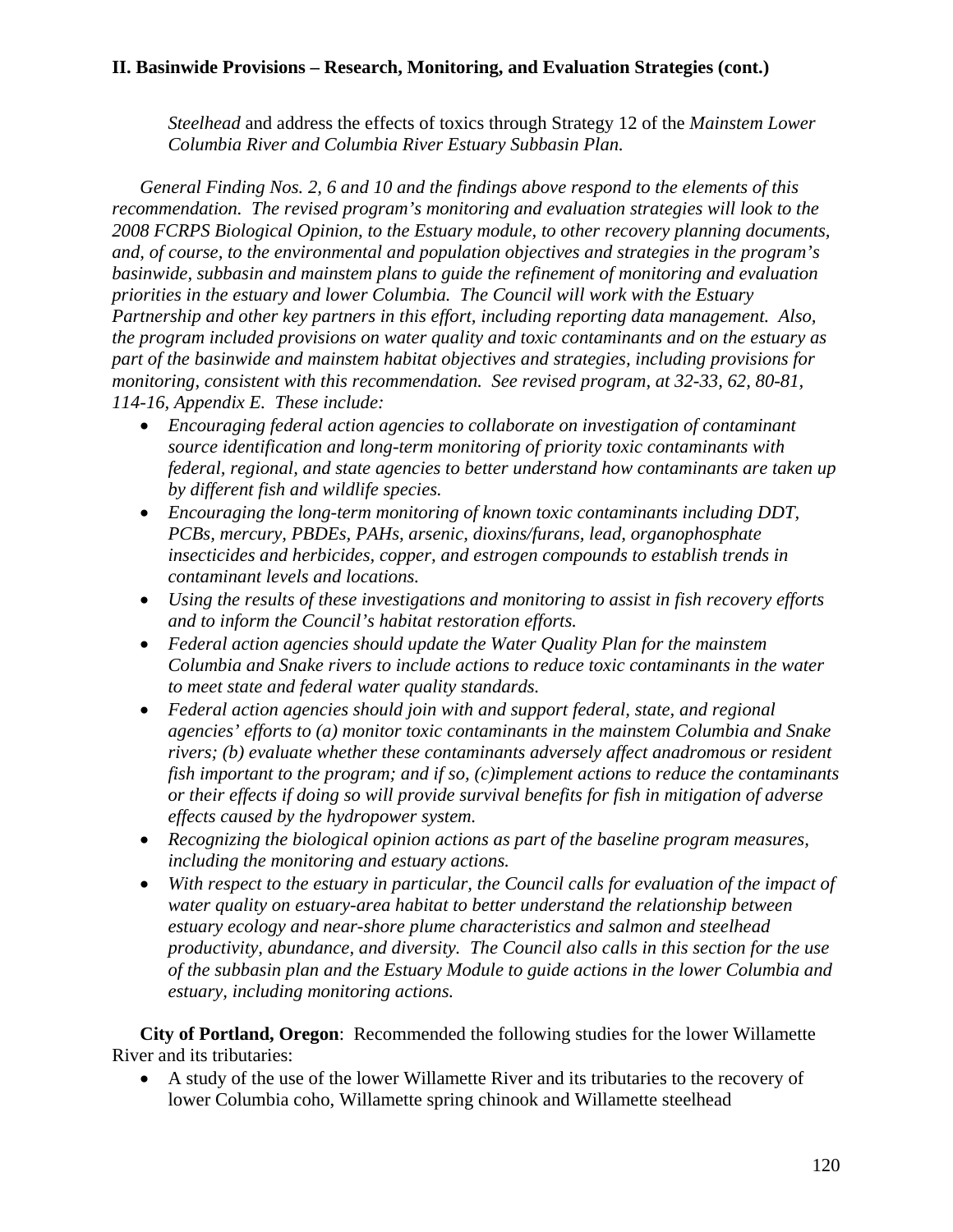- An investigation of the opportunities and potential to improve conditions in the lower Willamette River as affected by local and non-local factors
- Studies to investigate the potential to contribute to Willamette River temperature control through operation and design of tributary dams

*The City of Portland's recommended studies in the Willamette are part of the specific measures for monitoring, evaluation, research, and reporting incorporated into the program under certain terms and conditions, as described above. General Finding Nos. 2 and 10; 2009 revised program, at 50-53, 114-26, Appendix E. Implementation of these recommended measures will be guided by the Willamette subbasin plan and the Willamette River Biological Opinions as well as regional research plans.* 

**Pacific States Marine Fisheries Commission:** Recommended several amendments to enhance data management and data dissemination at a basinwide scale, including:

- Clearly define data management needs in relation to assessing progress toward meeting subbasin planning and recovery planning goals
- Expand support of database projects that acquire and disseminate data from the program's projects and ongoing management and monitoring activities in the basin
- Determine additional data needed through collaborative regional workshops
- Expand support sufficiently to assure capture of existing data types from all sources, especially from tribal management programs
- Recognize existing regional-scale data management projects for purpose of compiling and disseminating data, including the Fish Passage Center, IBIS, PNWQDX, PIT-Tag information system, Regional Mark Processing Center, and StreamNet
- Outline a long range plan for enhanced use of information technology to improve regional scale data sharing
- Investigate the feasibility of using Distributed Data Base Management Systems technology by supporting development of a pilot to integrate data from existing consolidated databases
- Support the development of consolidated statewide database systems within the management agencies
- Evaluate the cost and feasibility of developing a comprehensive distributed database management system
- Support collaborative efforts to coordinate actions related to regional data sharing and standardization of monitoring activities

*The revised program continued the collaborative development of a data management and data dissemination effort, with principles that are largely consistent with the more specific recommendations of the Pacific States Marine Fisheries Commission. 2009 revised program, at 5, 54-55. The specific data management measures recommended for implementation by PSMFC are part of the specific measures for monitoring, evaluation, research, and reporting incorporated into the program under certain terms and conditions, as described above. General Finding Nos. 2 and 10; 2009 revised program, at 50-53, 114-26, Appendix E.* 

 **Northwest Habitat Institute:** Recommended adopting the following into the program as part of the Council's regional coordinated data management strategy: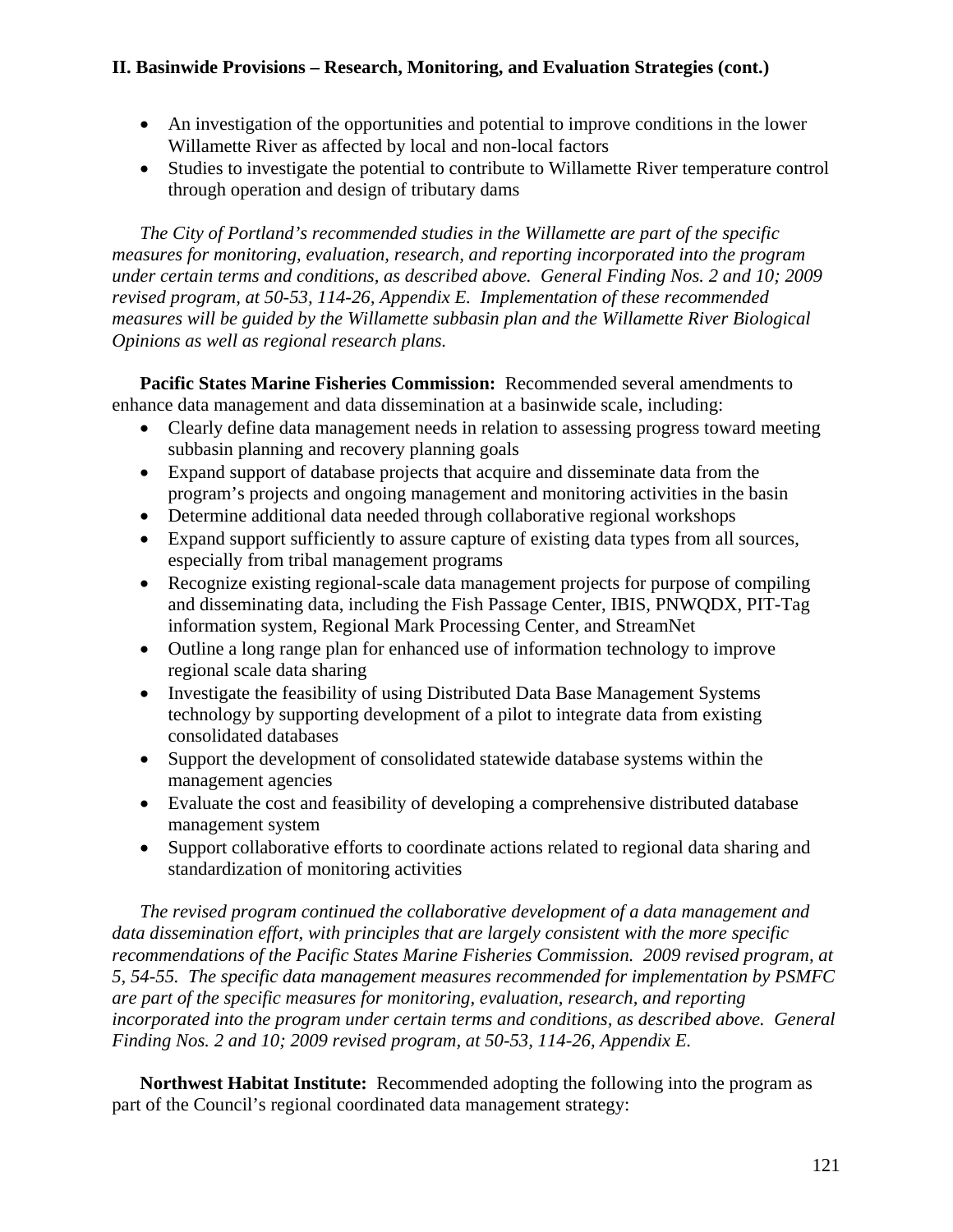- Adopt the reference book *Wildlife-Habitat Relationships in Oregon and Washington* and its Integrated Habitat and Biodiversity Information System (IBIS), which provide an excellent reference for habitat terms and definitions along with clarifying the fish and wildlife species associations
- Adopt the comprehensive data management strategy recently developed by the Northwest Environmental Data-Network called *A Strategy for Managing Fish, Wildlife, and Habitat Data-Columbia River Basin Framework*, which outlines a framework for developing a coordinated regional data system that is integrated and can provide feedback loops back to the system
- Adopt *Mapping at Multiple Scales Using a Consistent Wildlife Habitat Classification to Improve Transportation & Conservation Planning*, a paper discussing a process for determining baseline condition for fish and wildlife habitat
- Program should focus on information management, integration and cooperation, and on evaluation and feedback loops, so that the information that is relied on for decisions is current

 The Northwest Habitat Institute subsequently provided extensive comments on the draft amendments on how to develop a regional monitoring strategy.

*The Northwest Habitat Institute has been a key participant for some time in the program's wildlife habitat mapping and data management efforts. The revised program is continuing the collaborative development of a data management and data dissemination effort, with principles that are largely consistent with these more specific recommendations and comments from the Northwest Habitat Institute. 2009 revised program, at 5, 54-55. The specific data management measures recommended for implementation by the Northwest Habitat Institute are part of the specific measures for monitoring, evaluation, research, and reporting incorporated into the program under certain terms and conditions, as described above. General Finding Nos. 2 and 10; 2009 revised program, at 50-53, 114-26, Appendix E.* 

# **NOAA Fisheries:** Recommended:

- Research, monitoring, and evaluation along with data management should be built into the program, not added on as an appendage.
- Council should continue to work with others to improve the cost-effectiveness of research, monitoring, evaluation, and data management and ensure that it is an integral part of the adaptive management aspect of the program; it is also important to ensure collaboration on information and data management that is transparent, useful, and accessible.
- Council should adopt metrics for listed anadromous fish derived from those required by the 2008 FCRPS Biological Opinion and NOAA Fisheries adaptive management and delisting framework.

*The findings above also respond to this recommendation. See also 2009 revised program, at 50-55; General Finding No. 10. The Council will be working with NOAA and others to further develop and implement a coordinated monitoring, evaluation, research, data management and reporting effort to assist the Council and the region in (a) identifying priority fish, wildlife and ecosystem elements of the program that can be monitored in a cost-effective manner; (b)*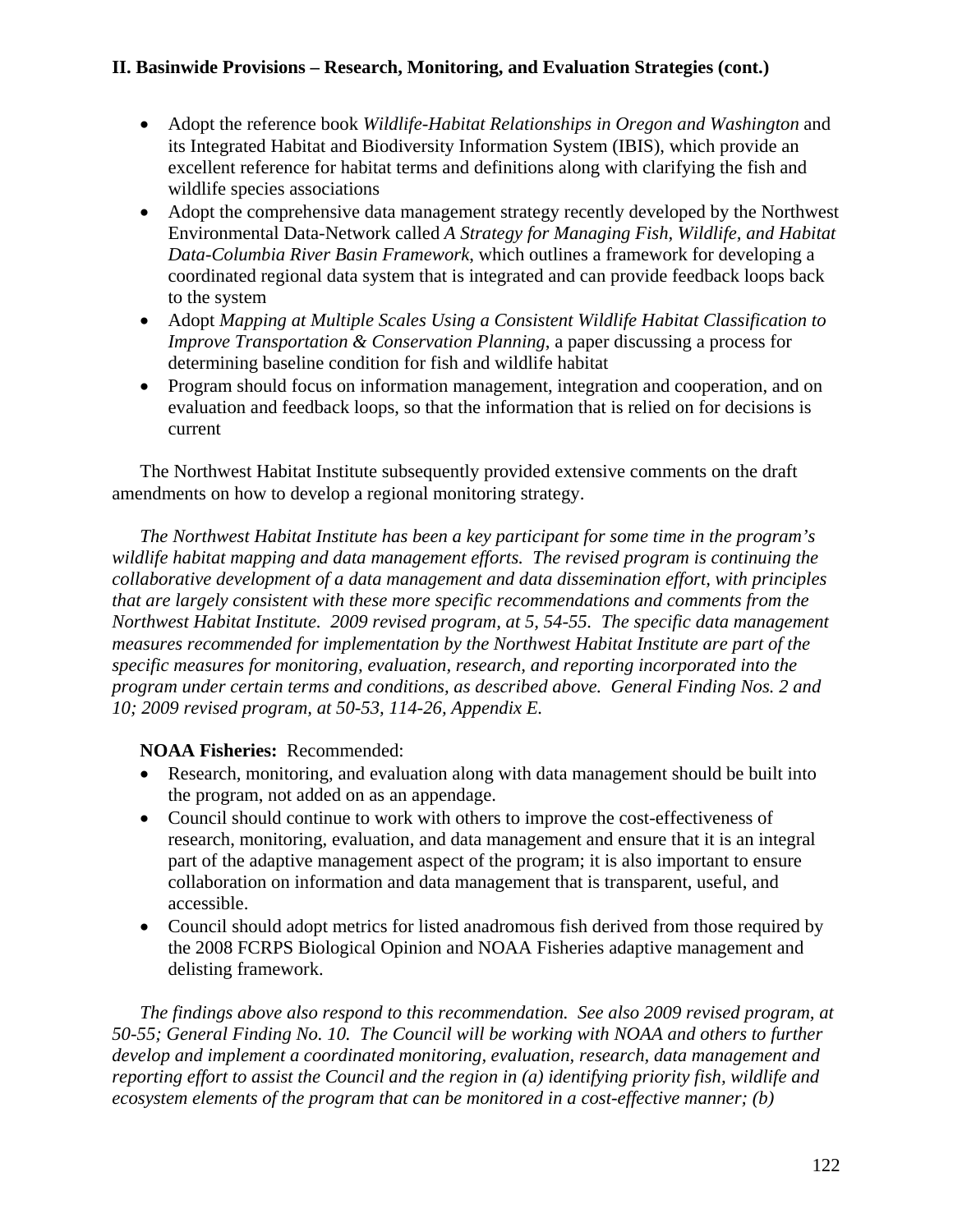*evaluating the monitoring data; and (c) adaptively managing the program based on results, consistent with NOAA's recommendation. The Council also will collaborate with managers and others to establish an accessible integrated Internet-based system for the efficient dissemination of data relevant to the program. The revised program recognizes that the monitoring, evaluation, and research needs and metrics of the biological opinions and recovery plans are a priority for the region. One of the tasks in front of the Council and its regional partners is to integrate that work with priority monitoring and evaluation activities for other parts of the program – and to do so in a cost effective and consistent way.* 

**U. S. Fish and Wildlife Service:** The Service's recommendation with regard to hatchery reform included a recommendation that the Council amend the program to call for the appropriate agencies to develop and implement Best Management Practices for hatcheries, including marking and tagging of Pacific salmon and steelhead. The Service also recommended the Council adopt specific strategies and measures into the program geared towards addressing limiting factors and threats to production and sustainability of lampreys in the Columbia River Basin. These strategies and measures largely call for additional research, monitoring, and evaluation of Pacific Lamprey.

*The findings above (for the basinwide strategies and basinwide artificial production strategies) and below (for the mainstem plan) respond to the recommendations of the Service and others to increase the program's focus on lamprey and on hatchery reform. The revised program provisions recognize the monitoring, evaluation, and research elements that are part of both topics. See also 2009 revised program, at 13, 15, 16 (vision and planning assumptions - use of artificial production), 21-22 (lamprey objectives), 35-38 (artificial production strategies), 50-53 (monitoring, evaluation, and research strategies); 88 (mainstem lamprey strategies); General Finding No. 7 (hatchery reform provisions). Actual selection of the research, monitoring, and evaluation activities will take place as part of the collaborative effort to further develop the regional monitoring, evaluation, and research framework, see General Finding No. 10 and the findings above, and in implementation decisions for lamprey or for production facilities relevant to specific subbasins and mainstem reaches. Specific research, monitoring, and evaluation measures recommended for lamprey or for production reform are part of the specific measures for monitoring, evaluation, research, and reporting incorporated into the program under certain terms and conditions, as described above. General Finding Nos. 2 and 10; 2009 revised program, at 50-53, 114-26, Appendix E.*

**U.S. Environmental Protection Agency:** As described above and below with regard to recommendations to amend the basinwide and mainstem habitat strategies, the EPA recommended the Council increase the program's attention to water quality, especially to the effects of toxic contaminants and increased water temperatures on fish. These recommendations included support for increased monitoring and evaluation of key water quality attributes and their effects on fish.

*As is detailed elsewhere, the revised program includes provisions responsive to this and similar recommendations about water quality and toxic contaminants. This includes recognition of the need for monitoring and evaluation of water quality problems, including contaminant levels and water temperatures, and the effects on fish survival. 2009 revised program, at 15, 25-*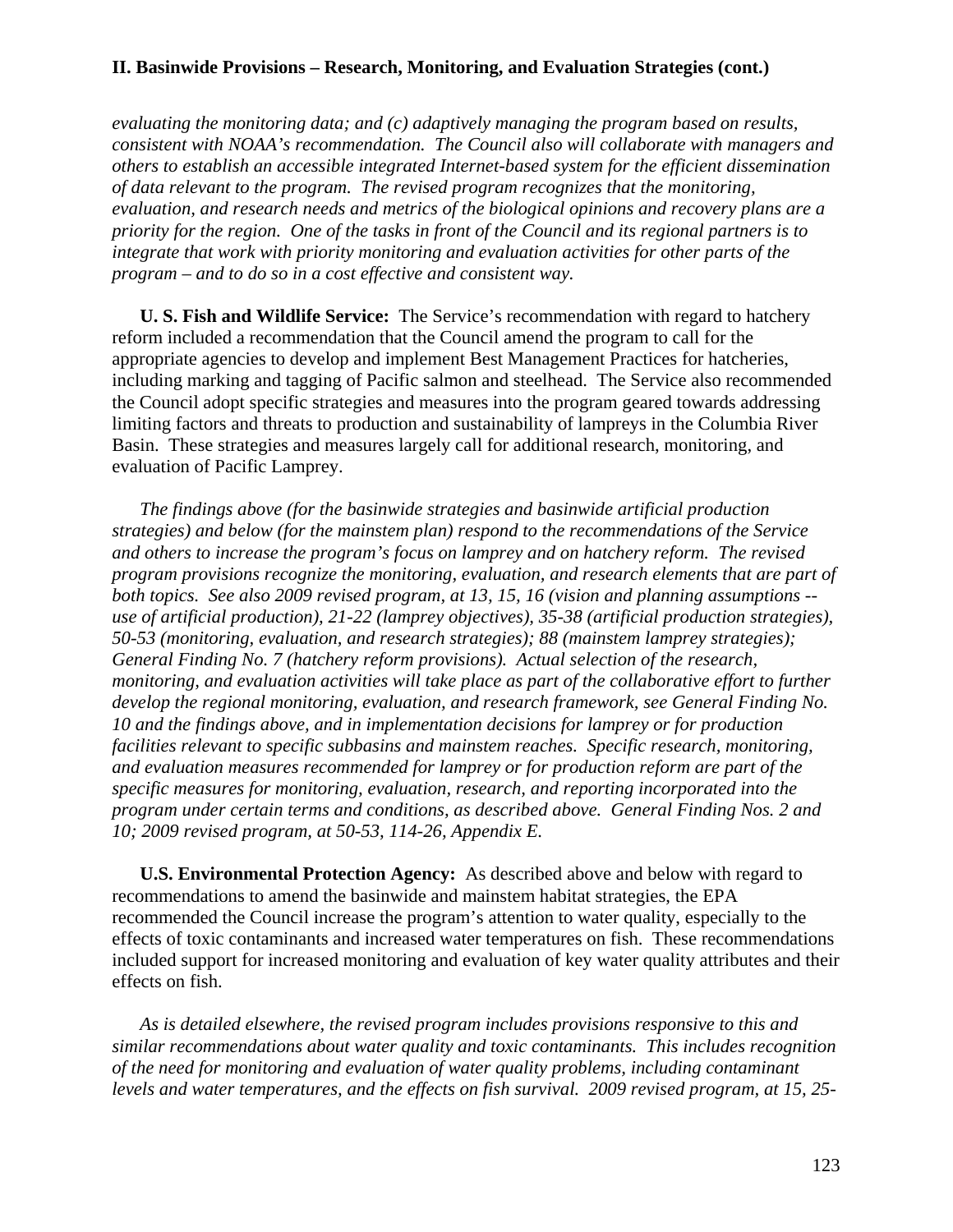*26,32-33, 62, 69, 71, 72, 78, 80-81. The monitoring and evaluation strategies recognize in general the need to monitor these key environmental attributes, to assess effects on fish, and to undertake research into critical uncertainties. The extent to which the program actually invests in these efforts will be part of the considerations in the collaborative effort to further flesh out the region's priority monitoring, evaluation, and research priorities, described in the revised program and in the findings above, including General Finding No. 10. See revised program, at 50-55, 162. Specific research, monitoring, and evaluation measures recommended by the EPA have been included as part of the specific measures for monitoring, evaluation, research, and reporting incorporated into the program under certain terms and conditions, as described above. General Finding Nos. 2 and 10; 2009 revised program, at 50-53, 114-26, Appendix E.* 

 **U.S. Geological Survey:** Recommended integration of RPA 60 from the FCRPS Biological Opinion into the Fish and Wildlife Program. Monitoring and evaluating habitat actions, or effectiveness monitoring, is important to assess trends in specific habitat areas which can be used to track the recovery of juvenile salmonids, their prey species, and key habitat metrics.

 The USGS also recommended amending the program to include research, monitoring, and evaluation studies to better understand interactions between American shad and endangered and threatened fish species throughout the basin.

 The USGS also recommended a number of provisions relating to the status of sturgeon in the mainstem, including:

- Highlight the need for research, monitoring, and evaluation projects to understand sturgeon ecology and population drivers within the mainstem
- Continue to fund studies to understand the capacity of the current hydropower system to produce sturgeon and emphasize the importance of understanding the role of connectivity among sturgeon populations
- Consider studies to determine the magnitude of downstream movement of fish at dams with and without removable spillway weirs
- Conduct studies to determine mortality by size for fish that pass over spillways and removable spillway weirs and those that pass downstream through turbines; the magnitude and mortality of white sturgeon passing downstream at Columbia Basin dams has not been assessed

*The revised program recognizes the actions in the FCRPS Biological Opinion as baseline program measures as well, including the monitoring and evaluation actions. General Finding Nos. 2, 3, 10. The Council's habitat-based program also has a big stake in monitoring changes in habitat attributes and evaluating their effectiveness in improving population characteristics. The Council also added provisions on sturgeon passage and connectivity to the mainstem based on the USGS recommendation. 2009 revised program, at 88-89. The biological objectives and strategies for mainstem habitat also provide a general context for sturgeon mitigation and monitoring, evaluation, and research. 2009 revised program, at 69, 72, 74, 78-79. The Council did not add specific provisions concerning shad, but to the extent the collaborative regional discussions on monitoring and evaluation identify shad as a priority for evaluation as a potentially significant limiting factor on salmon and steelhead, the general mainstem objectives and strategies provide a context for a degree of program support. See program pages cited*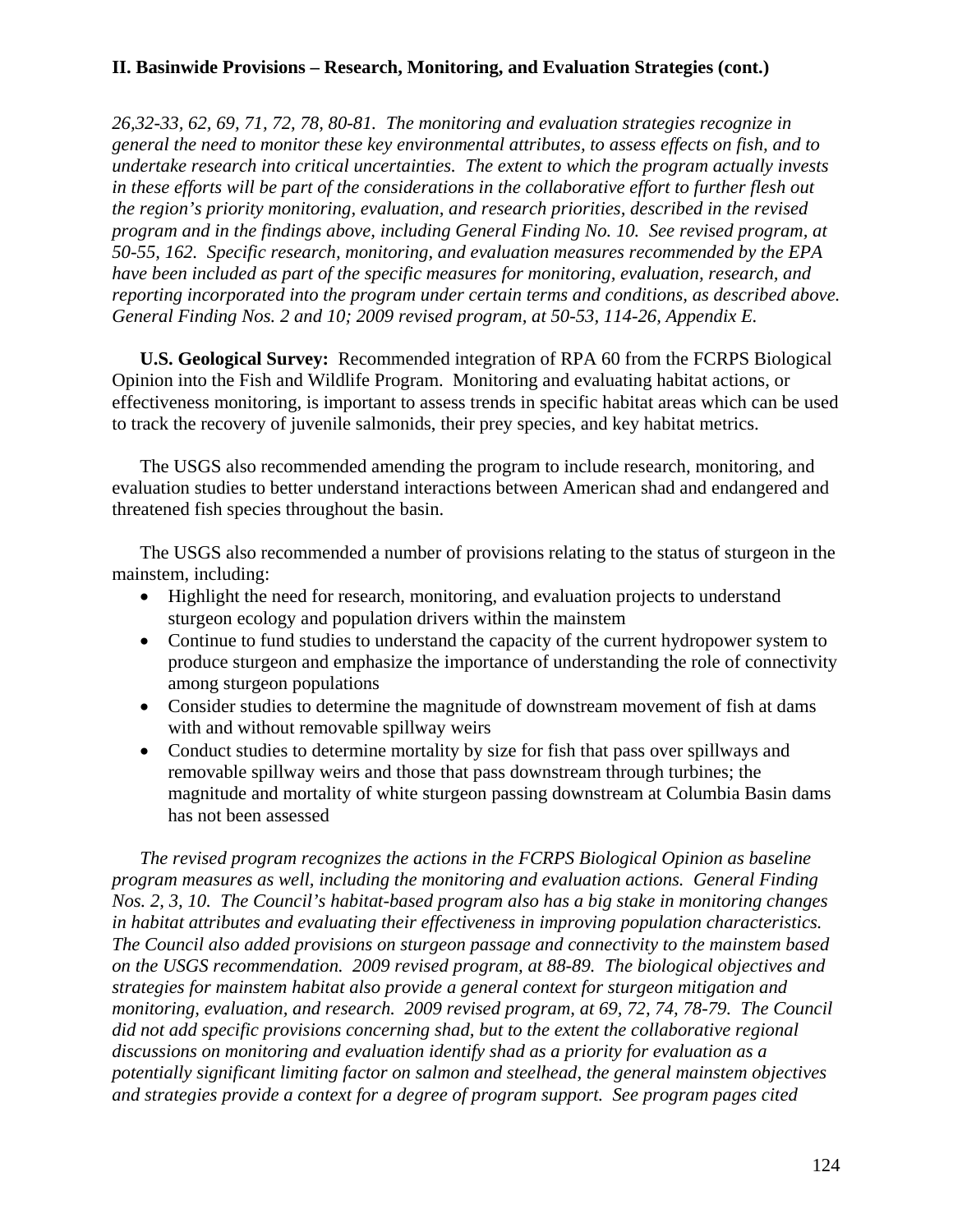*above; General Finding No. 10. And the specific research, monitoring, and evaluation measures recommended by the USGS, including concerning sturgeon and shad, have been included as part of the specific measures for monitoring, evaluation, research, and reporting incorporated into the program under certain terms and conditions, as described above. General Finding Nos. 2 and 10; 2009 revised program, at 50-53, 114-26, Appendix E.* 

**Bonneville Power Administration:** Recommended focusing research, monitoring, and evaluation to maximize effectiveness:

- Given that there will always be more needs in the area of research, monitoring, and evaluation than available resources, Bonneville recommended a more structured, regionally coordinated, and cost-shared approach to realize efficiencies and better emphasize on-the-ground mitigation work. Bonneville asserted that the research, monitoring, and evaluation component takes over 42 percent of Bonneville program expenditures, while expense funding benefitting fish and wildlife directly has dropped to 34 percent.
- Adopt strategies to focus Bonneville-funded research, monitoring, and evaluation efforts on FCRPS dam mitigation responsibilities only.
- Align regional planning efforts and products, and apply them to the management of program projects and the amendment process as appropriate. The tremendous amount of research, monitoring, and evaluation since the program's inception over 25 years ago has given the region a sufficient understanding of the limiting factors affecting fish and wildlife, and the appropriate strategies for addressing those limiting factors. Through development of the FCRPS Biological Opinion, NOAA Fisheries' salmon recovery planning efforts, and the Council's research and monitoring plans, the region has also made significant progress in developing the components of a regional framework for research, monitoring, and evaluation in recent years.

 Bonneville further recommended that the research, monitoring, and evaluation framework for the program:

- Be based on ISAB recommendations and incorporate the most recent advances from the FCRPS Action Agencies' Biological Assessment and Comprehensive Analysis
- Include the following:
	- Programmatic level research, monitoring, and evaluation objective with key management questions to guide lower level strategic management questions, information needs and strategies
	- Standard terminology for basic types of monitoring and research
	- Common strategic framework categories
	- Strategic level management questions with associated research, monitoring, and evaluation strategies
- Target information that helps to answer key management questions critical to effective planning, implementation, and adaptive management. Such management questions include whether the program is meeting biological and programmatic performance objectives of the program, FCRPS Biological Opinion and ESA recovery plans; and whether actions are being implemented and accomplished as proposed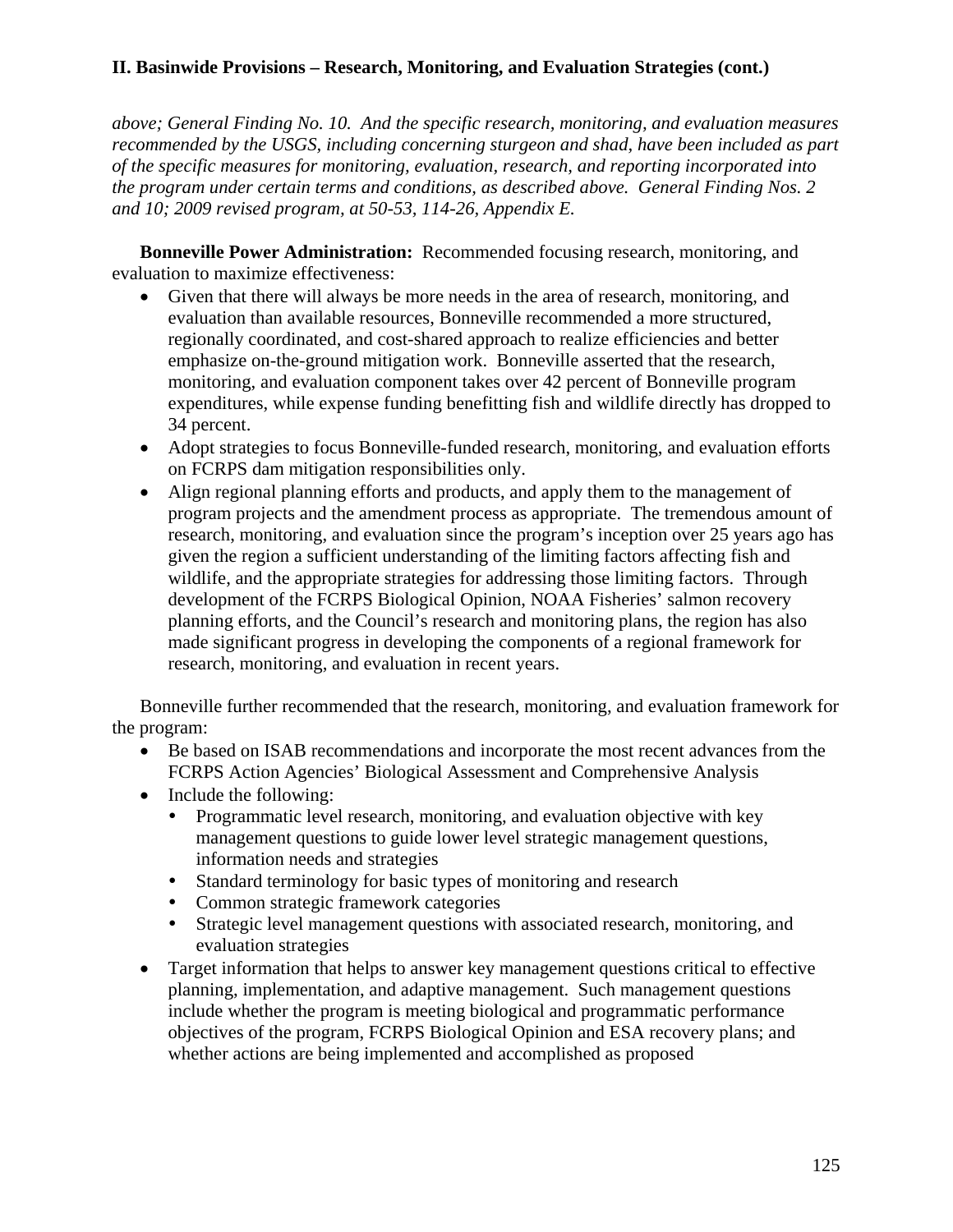- Align with regional collaborative efforts for standard and compatible monitoring and data management approaches that support program and Pacific Northwest regional information sharing and networking
- Develop research, monitoring, and evaluation strategies for fish population and habitat status and trend monitoring collaboratively in the region

 Bonneville also made the following comments and recommendations relative to monitoring and evaluation:

- Fish Population Status Monitoring: Anadromous and resident fish populations need monitoring to answer fisheries and FCRPS management questions. The status of fish populations are a result of the combined effects of hydropower and non-hydropower conditions, and therefore this monitoring information is a shared responsibility with other regional federal and state entities.
- Hydropower operations research, monitoring, and evaluation: Adopt strategies that provide information important to management questions regarding tracking fish performance objectives, identifying limiting factors, and assessing action effectiveness within the FCRPS. Ensure that these monitoring and research strategies complement the strategies and needs in the Corps' Anadromous Fish Evaluation Program.
- Tributary Habitat research, monitoring, and evaluation: Identify habitat conditions that limit fish and wildlife productivity, and evaluate the effectiveness of off site habitat actions. An ongoing planning, adaptive management and performance evaluation of habitat actions will require a combination of broad, regionally coordinated and cost shared status and trend monitoring with more localized, reach-level project effectiveness research, and intensively monitored watershed research. In addition, basic project implementation monitoring will be needed as part of these assessments. The program should facilitate standardized information collection across the Pacific Northwest region for comprehensive assessments.
- Estuary and Ocean research, monitoring, and evaluation: Considerable salmonid mortality occurs in the estuary and ocean, yet it is the least understood life history stage. The program should support ongoing partnerships to monitor a broad range of estuary physical and biological metrics to help explain the relationships between different estuary habitat actions, the environment, and the survival and productivity of salmonids.
- Harvest research, monitoring, and evaluation: The program should support fisheries managers in their efforts to resolve uncertainties regarding harvest rates, incidental take, and illegal harvest to help refine estimates of hydrosystem upstream survival performance. In addition, critical uncertainties remain regarding selective fishery methods and the feasibility of genetic stock identification monitoring techniques. The program should also support development and evaluation of terminal selective harvest gear and methods that would facilitate implementation of HSRG recommendations on controlling numbers of hatchery origin fish on the spawning grounds.
- Hatchery research, monitoring, and evaluation: The program includes major artificial production efforts, including production, supplementation, and conservation programs supporting both harvest and population viability objectives. The research, monitoring, and evaluation for these hatchery programs should evaluate the programs' effects, and associated reform actions, on wild fish populations. This research, monitoring, and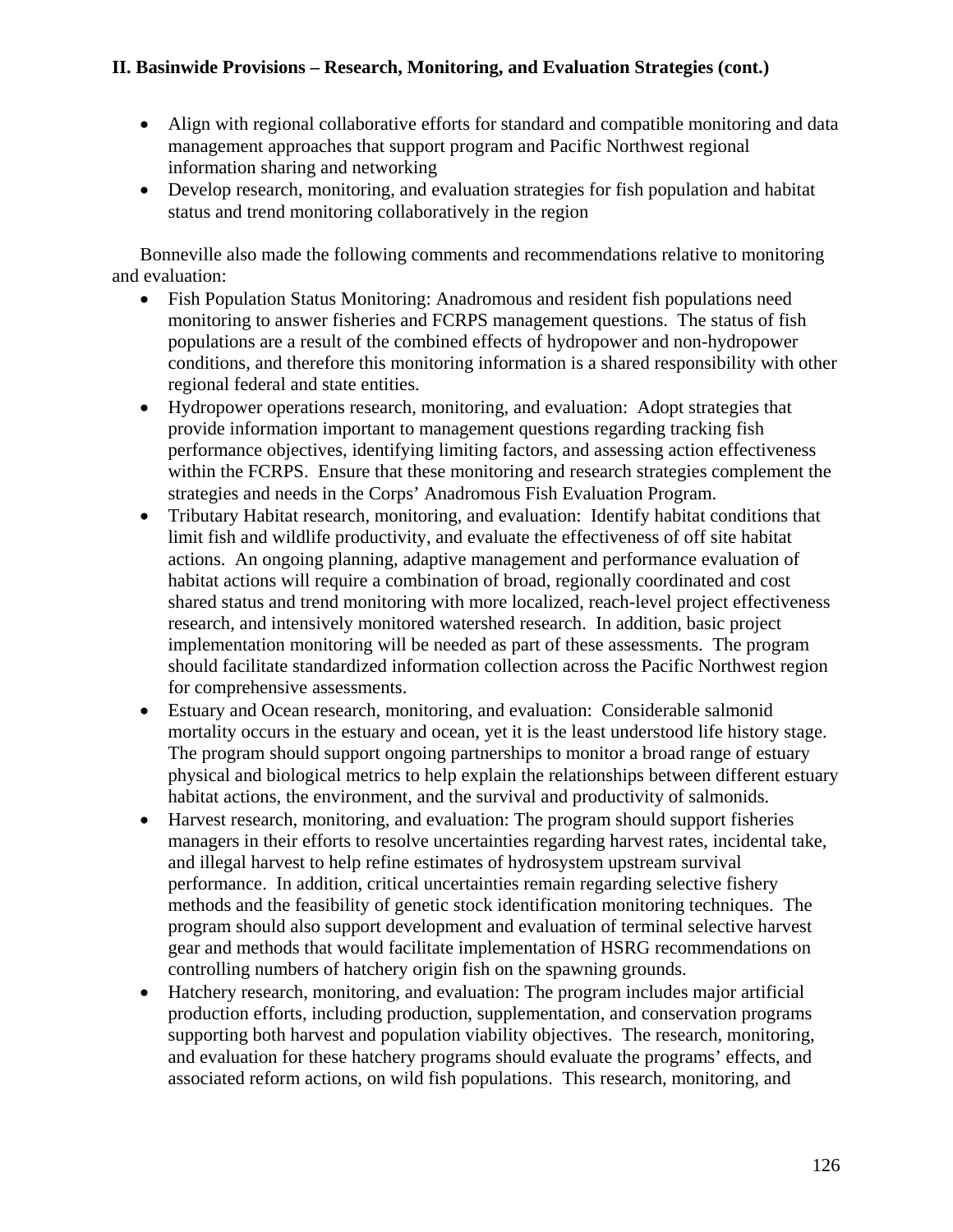evaluation should incorporate HSRG recommendations and the ESA guidance for both FCRPS and hatchery operations.

- Predation and Invasive Species Management research, monitoring, and evaluation: Piscivorous, avian and marine mammal predation significantly reduces fish populations in the Columbia Basin. Predator monitoring and control actions provide effective mitigation under both the program and the FCRPS Biological Opinion, and should be coordinated fully. Research, monitoring, and evaluation to track the status of predation and the effectiveness of predator control actions is critical to the ongoing adaptive management of these complex and dynamic management actions.
- Coordination and Data Management: Adaptive management associated with all of the research, monitoring, and evaluation strategies of the program is highly dependent on accessible and well documented information that follows regionally accepted and understood standards and protocols. The program should continue to facilitate merging the coordination in the ongoing 2008 FCRPS Biological Opinion process with the regional research, monitoring, evaluation, and data management collaboration forums such as the Pacific Northwest Aquatic Monitoring Partnership, the Northwest Data Network, and the Executive Summit on Information Sharing.
- Project Implementation and Compliance Monitoring: Project level monitoring provides a key component of adaptive management. This monitoring helps insure projects are implemented and functioning as proposed and that they continue to function as expected over time. This information helps assess achievement of programmatic level objectives, but is also essential information to designing action effectiveness studies and relating actions to expected action effects. This information collection will require project level implementation monitoring and independent post project auditing of the ongoing functionality of certain types of habitat projects (compliance monitoring).
- Research, monitoring, and evaluation for Resident Fish
	- The ISRP recommends the region select focal species that will enable project effectiveness evaluations.
	- The ISRP recommends that the region, presumably resource managers, determine relative benefits of flow augmentation to survival of downstream migrating juvenile salmon versus associated reduction of production of resident fish in the reservoirs.
	- Fisheries managers should prohibit new exotic freshwater species of any kind from being introduced anywhere in the basin and expansions of such populations should be halted.
	- The impact of American shad on anadromous fish should be assessed.
- Research, monitoring, and evaluation for Wildlife
	- Per ISRP recommendations, explore least-cost means that document species response to habitat acquisitions and improvements. When available, rely on existing data sources such as Audubon bird counts, game harvest surveys, or field work produced in academia.
	- To facilitate better decisions about allocating limited funds, evaluate the biological and economic costs and benefits of active and passive management practices and compare these with the costs and benefits of land acquisition or protection.

 Bonneville submitted with its recommendation in this amendment process a copy of an October 6, 2006, comment letter from Bonneville on the Council's draft FY 2007-09 project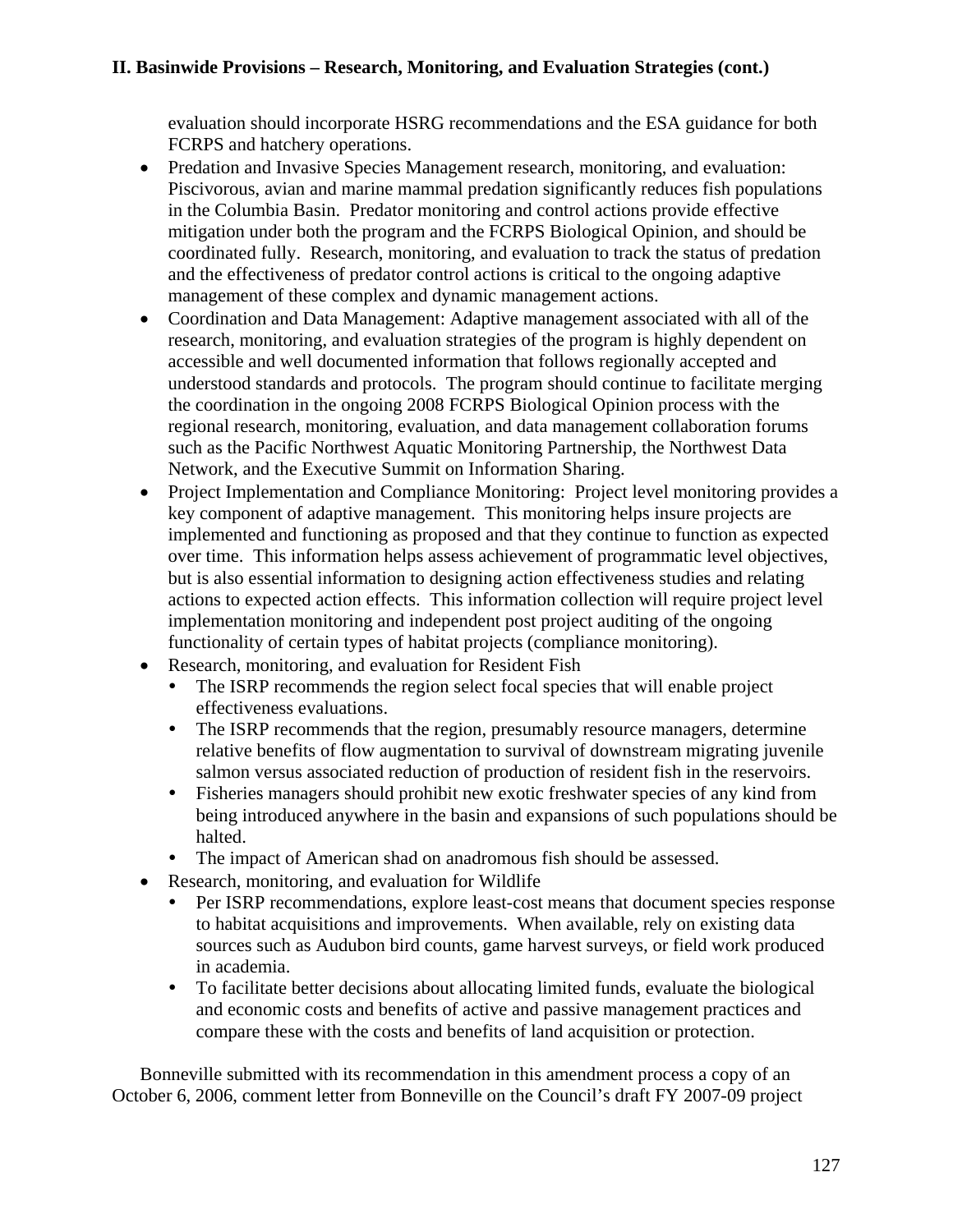funding recommendations. The letter contains the following with respect to further program review and refinement related to research, monitoring, and evaluation:

- Some currently implemented research and monitoring initiatives, and some identified future needs, are or should be more appropriately a requirement or shared responsibility of federal or state agencies other than Bonneville, under mandates other than the Northwest Power Act. This point is particularly relevant to ESA recovery planning and implementation research needs that are a composite of the requirements jointly managed by several agencies. Currently, Bonneville is often the only source of funding for these research endeavors. Bonneville will increasingly emphasize only those research, monitoring, and evaluation projects that directly inform the selection or performance of on-the-ground efforts addressing FCRPS impacts. Other research -- in particular, status or trend monitoring -- is more appropriately the responsibility of other federal and state regulatory and land management agencies. Accordingly, Bonneville may begin phasing out these projects over the next two years.
- Bonneville's primary research, monitoring, and evaluation responsibility is on the FCRPS, its impacts, and the effects of the mitigation in the mainstem. For the off-site portion of the program where Bonneville has authority but no statutory requirement to implement any particular strategy or measure, and where the impacts addressed result from the activities of others, Bonneville should not be expected to fund research to determine what mitigation needs to be done. That should be the responsibility of those who cause the impacts, or are responsible for managing the affected resources.
- "Soft-cap:" Bonneville concurs in the Council's judgment that investing more heavily in project specific monitoring and evaluation is not a wise priority use of implementation funds. The five-percent soft cap identified by the Council as a guide for project-specific monitoring and evaluation work elements is appropriate despite the ISRP's anxieties. As a science body, it is natural for the ISRP to be mindful about the science value of monitoring and evaluation; but as a policy issue, it is appropriate for the Council to render its own independent judgment about the relative importance of monitoring and evaluation versus on-the-ground activities given that the greater the amount of monitoring and evaluation spending, the lesser budget available for direct mitigation.
- Relevance and responsibility: Substantial, ongoing monitoring and evaluation projects should be critically evaluated to ensure that they are 1) clearly focused on producing results that improve resource management decisions and 2) supported with appropriate funding by the entities responsible for managing the fish and wildlife populations.
- Priority considerations: Irrespective of conclusions that monitoring and evaluation is an important task or a requisite element of a larger project, or that research is "needed," requests for funding must include evaluation of the project as a priority for program spending, in light of the responsibilities, commitments, and contributions fairly expected from the resource management entities who are our implementation partners. A connection to program management needs, Bonneville's responsibilities, or FCRPS impacts must exist as an explicit basis sufficient to warrant funding among competing alternative priorities for Bonneville project spending.
- Population monitoring (wildlife): Mitigation delivery, evaluation, and crediting should continue to be expressed in terms of habitat units and not population response.
- Population monitoring (fish): If connected to habitat action effectiveness, few evaluations have experimental designs sufficiently robust to relate population change to habitat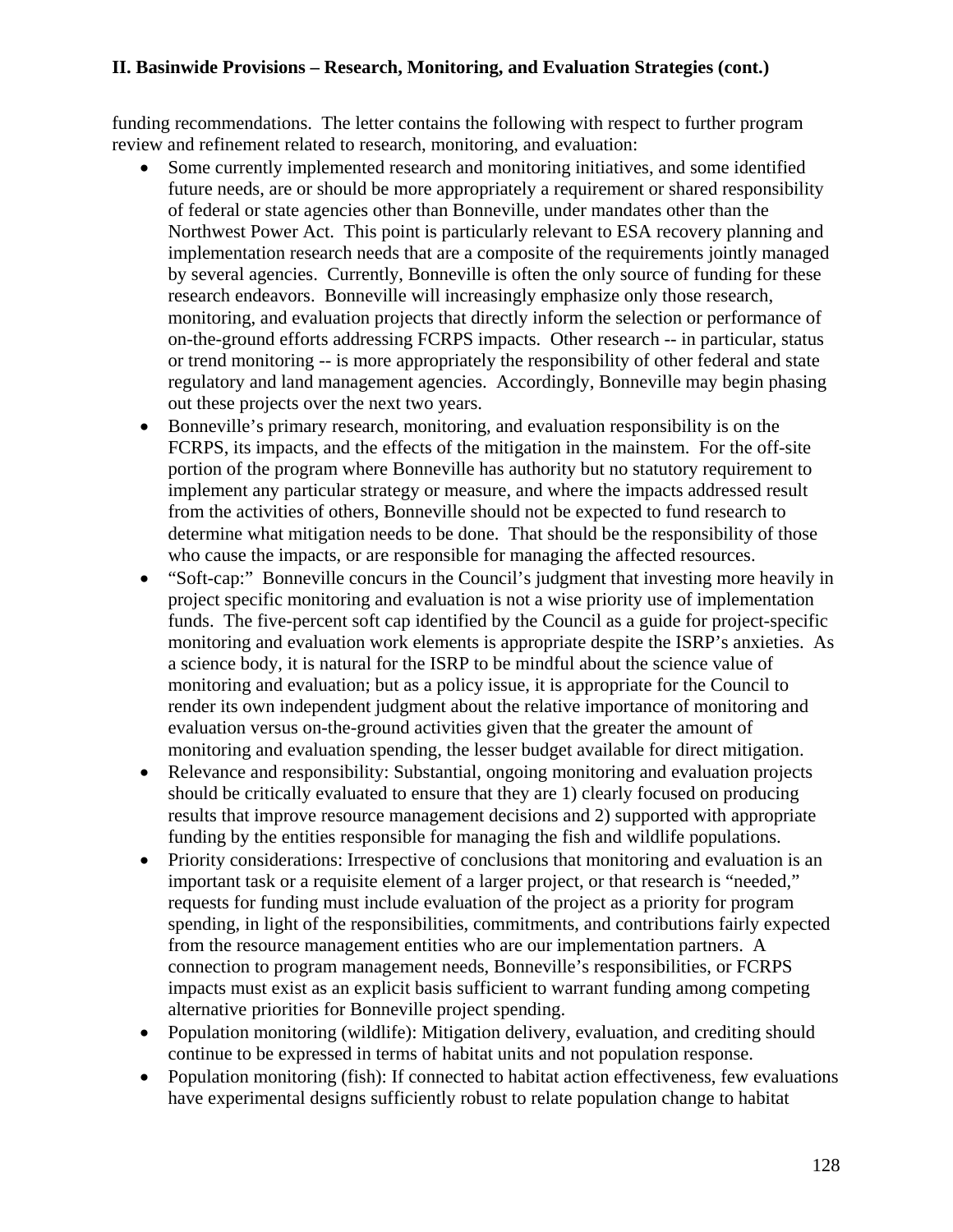action. Given the myriad of other factors influencing population dynamics, it is not wise to broaden such experimental designs for action-effectiveness monitoring to determine the population response resulting from particular actions.

 With respect to data management, Bonneville emphasized the region could benefit from more consistent and available data. Bonneville has and will continue to support projects that will improve the region's data management efforts. However, Bonneville is only one component of the region and it is not appropriate for ratepayer dollars to fund the region's entire data management needs.

*The Council did not adopt such elaborate provisions for research, monitoring, and evaluation, but the general principles of the revised program's research, monitoring, and evaluation strategies are consistent with and were informed by Bonneville's recommendation, as by the similar recommendations addressed above. The Council agrees that it and its partners need to continue to develop a more strategic, coordinated and cost-effective monitoring, evaluation, and research effort for the program. The program commits to continue working with Bonneville, NOAA Fisheries, agency and tribal representatives, and others to sharpen the monitoring and evaluation activities of the program so as to focus on the key environmental and population objectives, efficient project implementation reporting, reducing redundancies and non-essential monitoring, increasing reliance on using existing monitoring and data sources and identifying only key data gaps for new work, standardized terminology and protocols, efficient and accessible data management and project and program information, and then increasing the explicit use of this information in informing program objectives and measures and implementation decisions. All of the considerations in these recommendations will be important in that effort. Much of the substantive focus of Bonneville's recommendation lines up with the monitoring and evaluation actions organized in the 2008 FCRPS Biological Opinion. The program emphasizes that the Council's efforts will be coordinated with similar efforts described in relevant biological opinions and recovery plans. The revised program recognizes that the monitoring, evaluation, and research needs of the biological opinion are priority measures for the program. One of the tasks in front of the Council and its regional partners is to integrate that work with priority monitoring and evaluation activities for other parts of the program, and to do so in a cost effective way that does not demand so much in program resources as to be obviously out of balance. 2009 revised program, at 50-55.* 

 *The Council understands Bonneville's concern about being looked to as a potential funding source for all the region's monitoring, evaluation, and data management needs, even if those needs may serve other responsibilities as well, and also about the potential for monitoring and evaluation funding to overshadow funding for on-the-ground actions. The Council agrees with the need to keep these matters in proper balance. The findings above with regard to the program framework and the basinwide objectives and strategies in general explain how the Council understands the extent of the program's and Bonneville's authority to fund activities to address the effects of the hydrosystem on fish and wildlife, including off-site mitigation. The same principles apply to a monitoring and evaluation effort derivative of those program activities. Partnerships and shared responsibilities are important factors to consider in making the program more effective and efficient and integrating with the needs and responsibilities of others. On the other hand, where the program has mitigation responsibilities and a*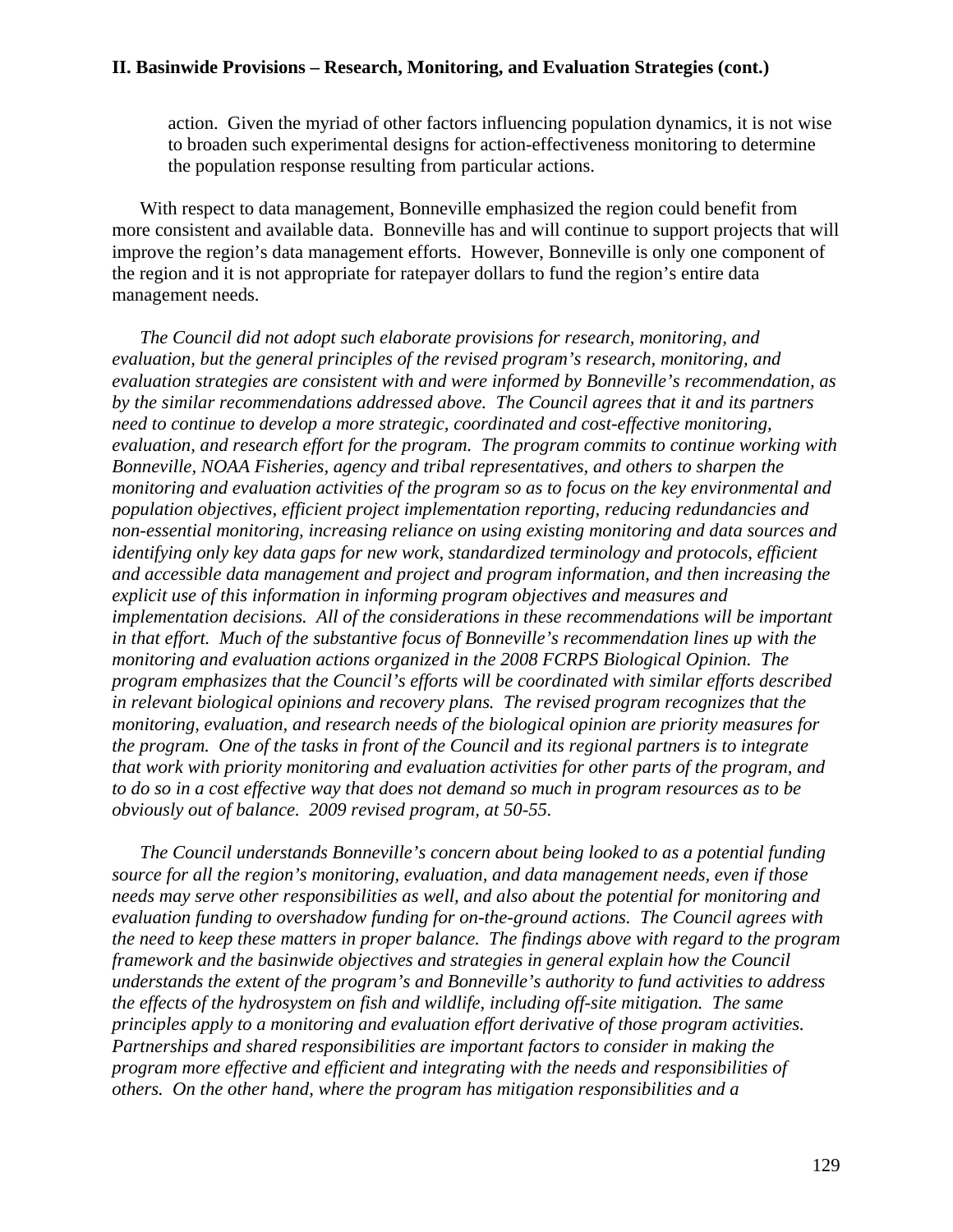*responsibility to the ratepayers to monitor and evaluate to determine whether program actions are indeed yielding the desired response in the habitat conditions and population characteristics of species important to the program, Bonneville has the authority and obligation to act with or without partnerships and cost-sharing. See, e.g., 2009 revised program, at 11, 13, 14-15, 114- 16.* 

 *The revised program is similarly consistent with Bonneville's recommendations on data management. The Council will collaborate with Bonneville and others to establish an integrated Internet-based system for the efficient dissemination of data relevant to the program. The program's data management needs will be coordinated with the data management work of others that is related but also serves other needs and responsibilities, including an appropriate sharing of the funding for integrated data management activities if and when they go beyond program needs and responsibilities. 2009 revised program, at 50, 53-55.* 

# **Northwest RiverPartners/Public Power Council (PPC)/Pacific Northwest Generating Cooperative (PNGC)/Pacific Northwest Utilities Conference Committee (PNUCC):**

Recommended, with respect to monitoring, evaluation, data management, and reporting:

- Guidelines for collecting data and reporting results. The Council should initiate a process involving all interested parties in the region to establish guidelines appropriate for the collection and reporting of data in the Columbia River Basin.
- Project standards for monitoring and evaluation. Except where these criteria are clearly inapplicable, each project proposed for funding under this program must satisfy the following four monitoring and evaluation criteria. Bonneville, in its contracting process, should ensure that each project satisfies these four criteria:
	- The project must have measurable, quantitative biological objectives. Related projects may rely on a single set of biological objectives.
	- The project must either collect or identify data that are appropriate for measuring the biological outcomes identified in the objectives.
	- Projects that collect their own data for evaluation must make this data and accompanying metadata available to the region in electronic form. Data and reports developed with Bonneville funds should be considered in the public domain. Data and metadata must be submitted within six months of their collection.
	- The methods and protocols used in data collection must be consistent with guidelines approved by the Council.
- Determining whether objectives of the program are being achieved: Program implementation must also include an evaluation of whether the individual actions are achieving the objectives of the program. The Council should work with other relevant parties in the basin to design this evaluation effort. The goal of this work will be to supplement and update the Council's mitigation assessment and demonstrate progress toward interim goals and overall program objectives.
- The Council should work with Bonneville to assure data generated through these mitigation activities will be readily available via the internet.

 The Oregon Department of Fish and Wildlife commented on this recommendation that the goal for the Council to produce an annual evaluation report of the success of the program in meeting its objectives will best be supported with results of a basinwide research, monitoring,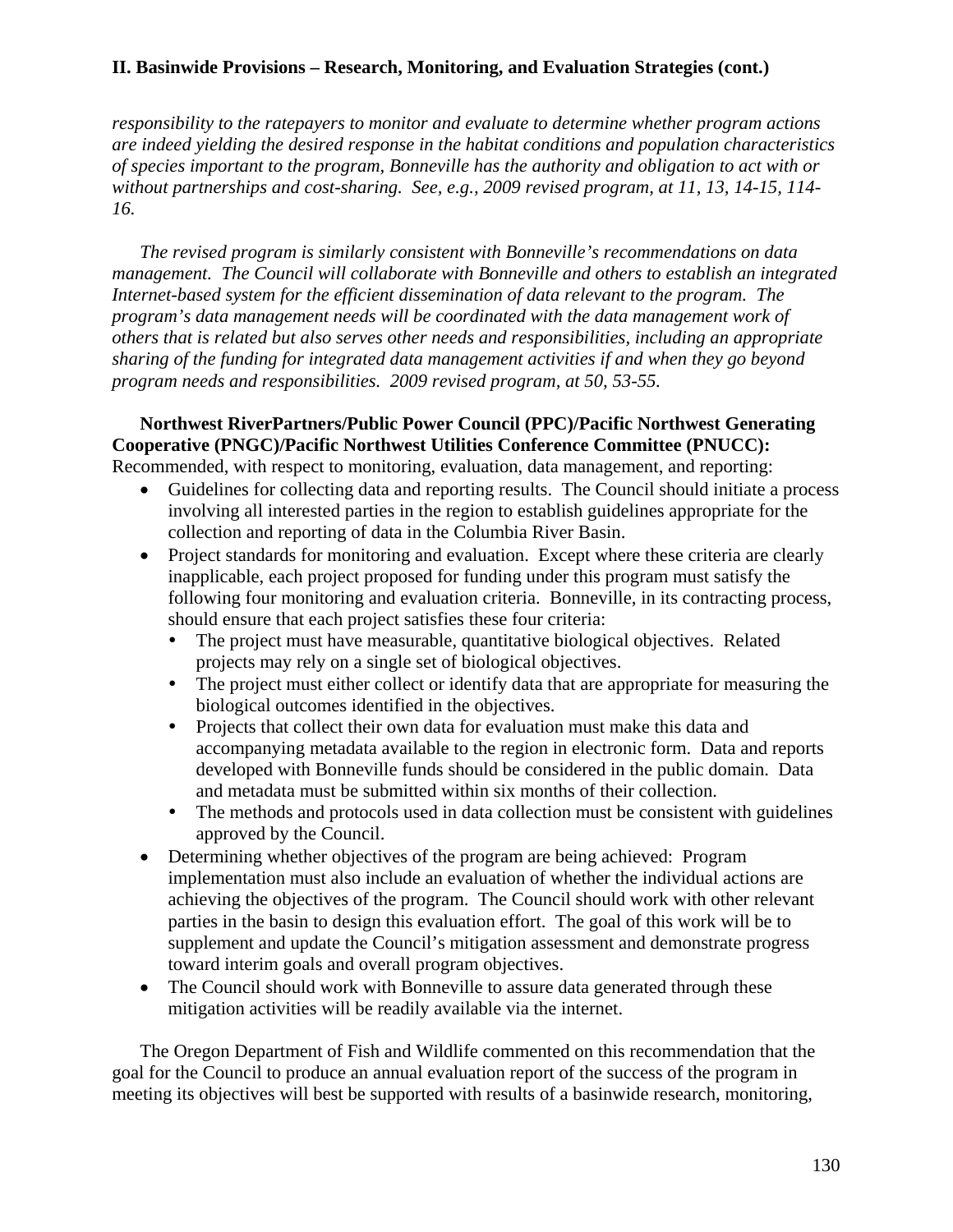and evaluation plan and CBFWA's Status of the Resource Report. The report provides information on Columbia River Basin fish and wildlife resources, their habitats, limiting factors, and projects to support the restoration of these species. The ISRP recognizes the value of the Status of the Resource Report as an aid to the Council in its reports to the Governors and the United States Congress.

*The monitoring, evaluation, data management project reporting and program reporting strategies adopted by the Council are consistent with this recommendation. The Council will be working with regional partners to implement these principles. 2009 revised program, at 50-55.* 

**Northwest RiverPartners/Public Power Council (PPC)/Pacific Northwest Generating Cooperative (PNGC)/Pacific Northwest Utilities Conference Committee (PNUCC):** Recommended emphasizing that the purpose of the research strategies in the program is to identify and resolve key uncertainties in order to increase the effectiveness of program implementation. In other words research through the program should apply to improve the outcomes of on-the-ground actions mitigating for hydrosystem impacts. These entities further recommended the following:

- The Council should prepare a research synthesis report instead of a research plan. Similar to the assessment of mitigation efforts, the Council working with the independent science panels, the fish and wildlife agencies and tribes, owners and operators of hydroelectric developments and Bonneville should identify key uncertainties of the effects of hydrosystem development on fish and wildlife in the Columbia River Basin. The Council should then prepare a synthesis report summarizing these key uncertainties and identify research priorities.
- Coordination: The research report should be coordinated with the research elements of other regional research efforts. The process for developing the plan and associated budgets should ensure independent scientific review as well as input from fish and wildlife agencies and tribes, independent scientists, and other interested parties in the region.
- Open access to results: All completed research funded by Bonneville should be made readily available to all interested parties through the Internet and a library open to the public. This includes abstracts and information about how to obtain the full text of any report. Research projects should be required to submit all necessary information including abstracts within six months after research is conducted.
- "State of the science" review: The Council should implement projects and sponsor public symposia to review the current state of the science in key research areas. This effort may include the use of reports, surveys, conferences, and journals. In particular, the Council should work with the Independent Scientific Advisory Board to develop a series of reports to survey past research and summarize the state of the science in key areas.

*The revised program's research strategies are consistent with the basic principles embodied in this recommendation, even if the Council did not include the full detail. Research will be aimed at resolving key uncertainties that affect program performance. Specific to mainstem research, the assigning of research priorities should take into account an array of factors including the degree of uncertainty, the potential biological benefits, whether what is learned has widespread scientific application, the cost of the research, the potential benefits to cost*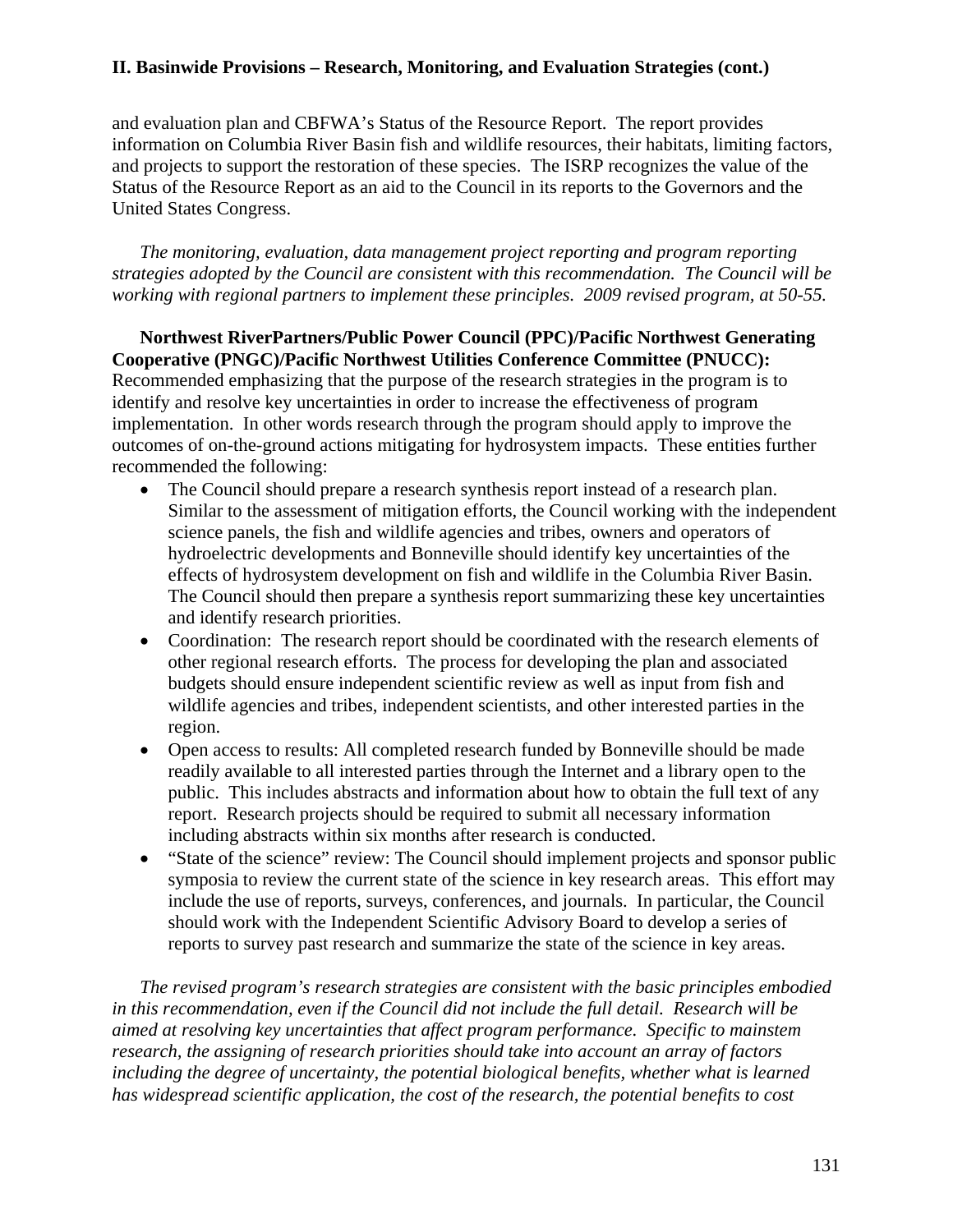*effectiveness and reducing the costs to the power system, and more, with an aim toward research with the potential to help the region optimize biological benefits and renewable energy production. The program still speaks of a "research plan," but the purpose and evolving content of the plan is intended to be the same as the "research synthesis report" recommended here. Program research will be coordinated with other research efforts in the region, in collaboration with the range of participants recommended. Research results must be made publicly accessible. The Council will, as often as necessary, co-sponsor a Columbia River science and policy conference to discuss scientific and technical developments. The Council will work with the ISAB and others to develop the agenda. A summary report with implementation recommendations will be produced and posted to the Council's website afterwards. The ISAB remains available and regularly produces "state of the science" review reports on specific topics. 2009 revised program, at 50, 52-53, 54-55, 102-03, 122, 124-25.* 

**Northwest RiverPartners/Public Power Council (PPC)/Pacific Northwest Generating Cooperative (PNGC)/Pacific Northwest Utilities Conference Committee (PNUCC):** Recommended program funds be spent to directly benefit fish and wildlife. The research, monitoring, and evaluation already completed in the basin have created numerous opportunities to inform the program direction. On-the-ground projects should be the highest priority. The Council should implement an interim budget allocation of 70 percent for on-the-ground projects, 25 percent for research, monitoring, and evaluation, and 5 percent for coordination. Beyond the interim allocation, the program should strive to increase on-the-ground projects' share of the budget. During the comment period, RiverPartners proposed the Council utilize an open public process with Bonneville to develop the approach and detailed plans that will result in targeted reductions in research, monitoring, and evaluation.

 Comments supporting this recommendation and similar recommendations to reduce spending on research, monitoring, and evaluation came from these organizations and from the Association of Washington Businesses, Northwest Requirements Utilities, Inland Power and Light, Umatilla Electric Cooperative, Oregon Wheat Growers, Yakima County Farm Bureau, W. Frank Hendix, Flathead Electric Cooperative, Hood River Electric Cooperative, Franklin PUD, Grays Harbor PUD, Pacific County PUD, Pacific Power, City of Richland, and Washington State Potato Commission. The comments recommended streamlining research, monitoring, and evaluation, asserting that 40% of the program budget currently goes to research, monitoring, and evaluation and that is too high. Suggested ramping down spending on research, monitoring, and evaluation for the next ten years to 25% and eventually 20%. The Council should hold an open public process to develop an approach and detailed plans that will result in targeted reductions in research, monitoring, and evaluation.

 In a different vein, Seattle City Light encouraged the Council to continue relying on sound science as the basis for program amendment and program investment decisions. Seattle urged the Council to promote planning and design based on good science and to maintain the effectiveness of research, monitoring, and evaluation while the program continues to focus on habitat restoration and protection and other measures that have a high likelihood of success.

 In comments on this recommendation and on recommendations from Bonneville, the Oregon Department of Fish and Wildlife objected that partitioning the program budget into pre-defined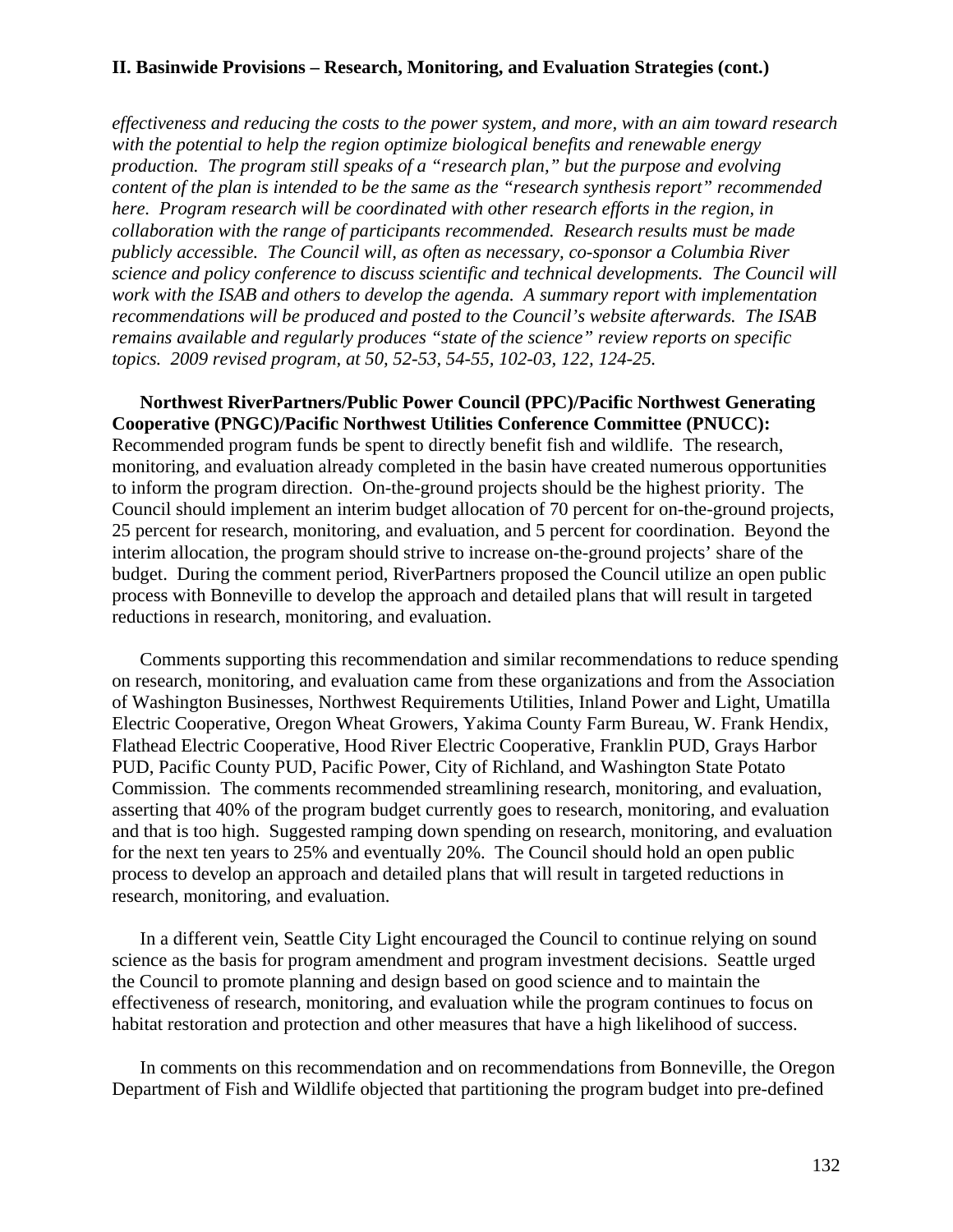"on-the-ground" and "research, monitoring, and evaluation" fractions create an arbitrary constraint hindering effective program implementation. An inadequate research, monitoring, and evaluation design driven by the need to meet an arbitrarily set percentage of the budget will not allow the program to implement the most effective strategies or recognize what progress is made. The Council should instead use the adaptive management framework recommended by the agencies and tribes to organize research, monitoring, and evaluation elements corresponding to the key objectives and actions that the program is targeting, and then budget appropriately to fund the actions and the related monitoring and evaluation.

*Pending further development on a coordinated research, monitoring, and evaluation framework as described in General Finding No. 10, the Council declined to include in the program a hard cap on monitoring and evaluation expenditures to a target percentage of program funding. As discussed below, in the findings relating to the project funding provisions in the program's Implementation Provisions, the Council rarely uses the program for percentage budget allocation provisions, and the circumstances are not now appropriate to make an exception here. The Council shares the principle of allocating as much of the budget to "on-theground" actions as possible and no more than necessary to research, monitoring, and evaluation. The Council's agrees with the views of Seattle City Light – the key is to maintain the effectiveness of monitoring and evaluation and its essential grounding in sound science even as the program focuses on on-the-ground habitat work. The exact balance is difficult to strike, but the Council will be working with others to find that point.* 

**East Columbia Basin Irrigation District:** Recommended modifying the monitoring and evaluation framework to clearly establish the objectives of the program. The framework should be used as a tool to evaluate the various projects to assure the program achieves its biological objectives while continuing to provide the region a low-cost, reliable supply of electric power. The district recommended providing simple program descriptions including milestones, estimated costs and objectives so progress can be easily measured and accountability assigned for achieving program objectives.

*The revised program's monitoring and evaluation strategies are consistent with this*  recommendation, as explained in findings above. 2009 revised program, at 50-55. The point of *the monitoring and evaluation strategies will be to monitor project implementation and monitor and evaluate progress toward meeting the environmental and population objectives in the program at different levels, in a collaborative effort with other regional programs. The Council committed to improving project implementation reporting, efficient access to monitoring and evaluation information, especially through Internet-based databases, and annual reporting to the public and decisionmakers.*

**Natural Solutions:** Recommended monitoring and evaluating tasks in connection with a recommended project to reintroduce chum salmon in Oregon. Such tasks included monitoring of each tributary planted to detect success of adult returns and recovery of otoliths from spawn carcasses for program evaluation.

*The reintroduction, habitat improvement, and monitoring and evaluation measures recommended by Natural Solutions are included as part of the specific measures for monitoring,*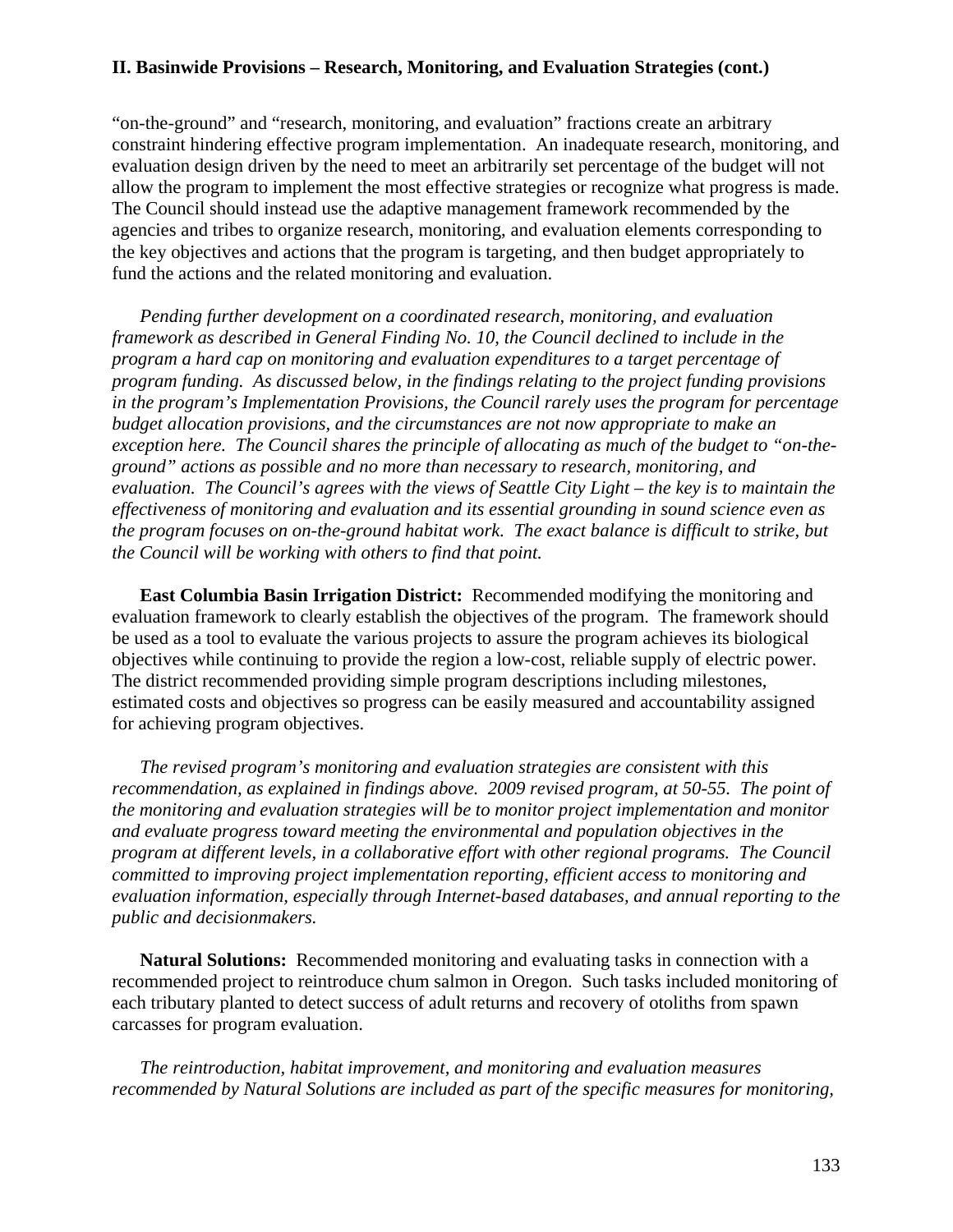*evaluation, research, and reporting incorporated into the program under certain terms and conditions, as described above. General Finding Nos. 2 and 10; 2009 revised program, at 50- 53, 114-26, Appendix E.* 

 **Northwest Sportfishing Industry Association:** Recommended the following:

- Improve and expand the social science input to the program. Information derived from polling of public opinion, demographics, economic impacts, and similar sources should be collected to assist in making decisions about the program.
- Develop information concerning the economic benefits of sportfishing in the Columbia Basin. Clearly the substantial fisheries of the Columbia River make a large contribution to the region; however, the Council has never conducted or supported the collection and analysis of economic data that would document the contribution of the fisheries. In fact it is worth noting that the Council has in its history reviewed and critiqued many efforts to document various aspects of the economic benefits from the fisheries but has never been a source of objective professional analysis of the benefits due to fish and wildlife use by the region. This is a glaring oversight on the part of the Council. Conversely, the Council has economists available to evaluate the economic impacts and benefits of the power supply. It is time to correct this obvious imbalance since much of the policy dialogue in the region revolves around the economic issues.
- Conduct an Objective Study of the Costs and Benefits of Removing the Four Lower Snake River Dams. No other issue has been as divisive and polarizing as the suggested removal of the four lower Snake River dams. While there have been several studies that attempted to document the benefits and costs of removal, none has been viewed as an unbiased evaluation or has served as a model for public policy. The Council would serve the region well if it were to commission a thorough study of the issue to answer the following questions:
	- What are the costs of removing the dams and how will the project be funded?
	- What infrastructure will need to be added to provide adequate transportation of material and commodities with the elimination of commercial barge services?
	- What alternatives are available to replace the lost power production and at what cost?
	- What are the impacts on irrigated agriculture and how will irrigation be replaced or losses compensated?
	- What are the ecological benefits of dam removal and in particular what benefits to ESA listed species will occur?
	- What current program costs, both operational and capitol, can the region reasonably expect to be discontinued if the four lower Snake River dams were removed, and what savings would be generated?
	- What are the economic benefits of fish and wildlife restoration due to the removal of the dams with a particular emphasis on the benefits of a substantially increased recreational fishery?

*There are certain ways in which the Council has been and can be responsive to the ideas in this recommendation. The Council has studied in the past the power system effects of removing mainstem projects, in terms of costs and power system resource replacements. In the Council's upcoming power planning effort, it will be modeling a number of longer-term power system*  future scenarios, including a scenario in which hydropower generation is reduced in the event of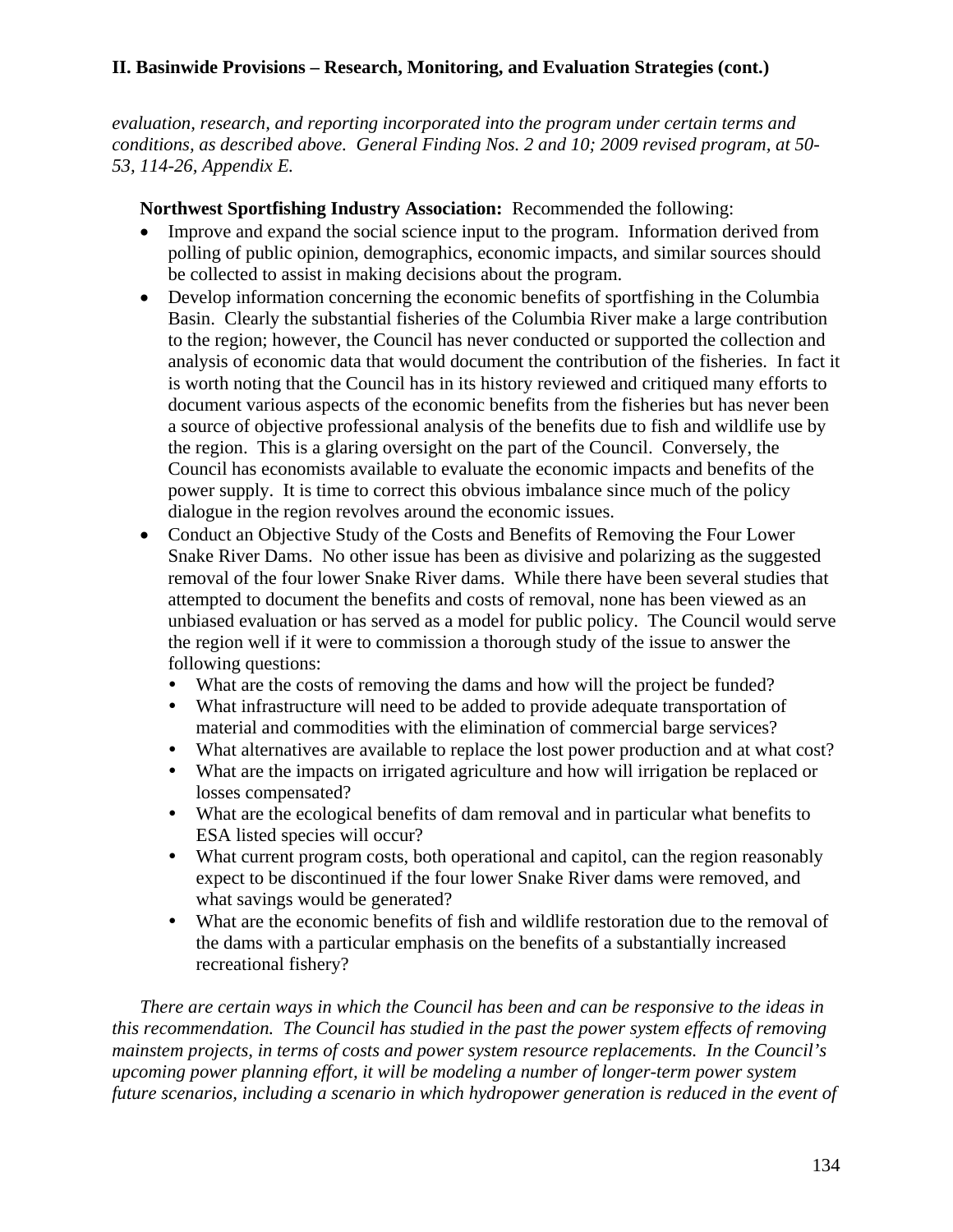*dam removal. Also, the Council is always looking for ways to generate and consider public input into Council decisions, as described above. The Council, in the revised program, required future program planning efforts to take into account any potential effects that increases and shifts in human population may have on fish and wildlife habitats. And the recommendation for various research, evaluation, and analytical tasks will be considered as part of further refining the research priorities for the program, as described in General Finding No. 10 and in the 2009 revised program, at 52-53.* 

 *Beyond that, however, this recommendation may be based on a misunderstanding of the extent of the Council's statutory directives and the information the Council itself may or is likely to generate. The Council does not choose what information to rely upon and what analysis to undertake in making fish and wildlife program decisions -- the Northwest Power Act, and Ninth Circuit court decisions interpreting the act, tell the Council. In developing and overseeing the implementation of the fish and wildlife program, the Council is instructed to rely almost completely on the recommendations and information provided the fish and wildlife agencies and tribes, the federal agencies that manage, operate and regulate the hydrofacilities, the Bonneville customers, and others, including the public. The Council must take in and make use of the scientific, biological, hydrological, management and other relevant information developed by these entities and people, including the independent science panels. The* only *economic information the Council may utilize in decisions on the fish and wildlife program are (1) power system information that will allow the Council to determine that it can still assure the region an adequate, efficient, economical and reliable power supply, which it has done in every program amendment process and power plan, including this process; and (2) comparative cost information if two recommended measures meet the same biological objective, a situation that almost never arises. In the face of arguments by industry groups in the 1990s that the Council must test every recommended fish and wildlife program measure by a cost-benefit analysis, the Ninth Circuit held the Council is* not *authorized to do so.* 

 *On the other hand, the Council is designed by statute to develop expertise and generate significant amounts of information and analyses about the regional power system and regional energy efficiency, and so it does. This is why the information generated by the Council's own analysts will tend largely to be power system technical and economic information. The Council has little authority and little expertise to generate economic information and analysis evaluating the economic benefits or costs in general (as opposed to power system effects) of what goes into and does not go into the fish and wildlife program. In overseeing project review, the Council is directed to look at the internal cost effectiveness of proposed projects – that is, whether the projects employ cost-effective means to reach program objectives. The Council created the Independent Economic Analysis Board (IEAB) to help it understand the best methods for analyzing the cost effectiveness of proposed actions in a world of uncertain biological benefits flowing from each measure. The IEAB has been useful in reviewing the work of others for public and Council edification, although rarely has the information been able to fit into the limited window for economic input into Council program decisions. The IEAB has also been of assistance in helping the Council understand the economic methods and conclusions involved in understanding the power system impacts of fish and wildlife actions.*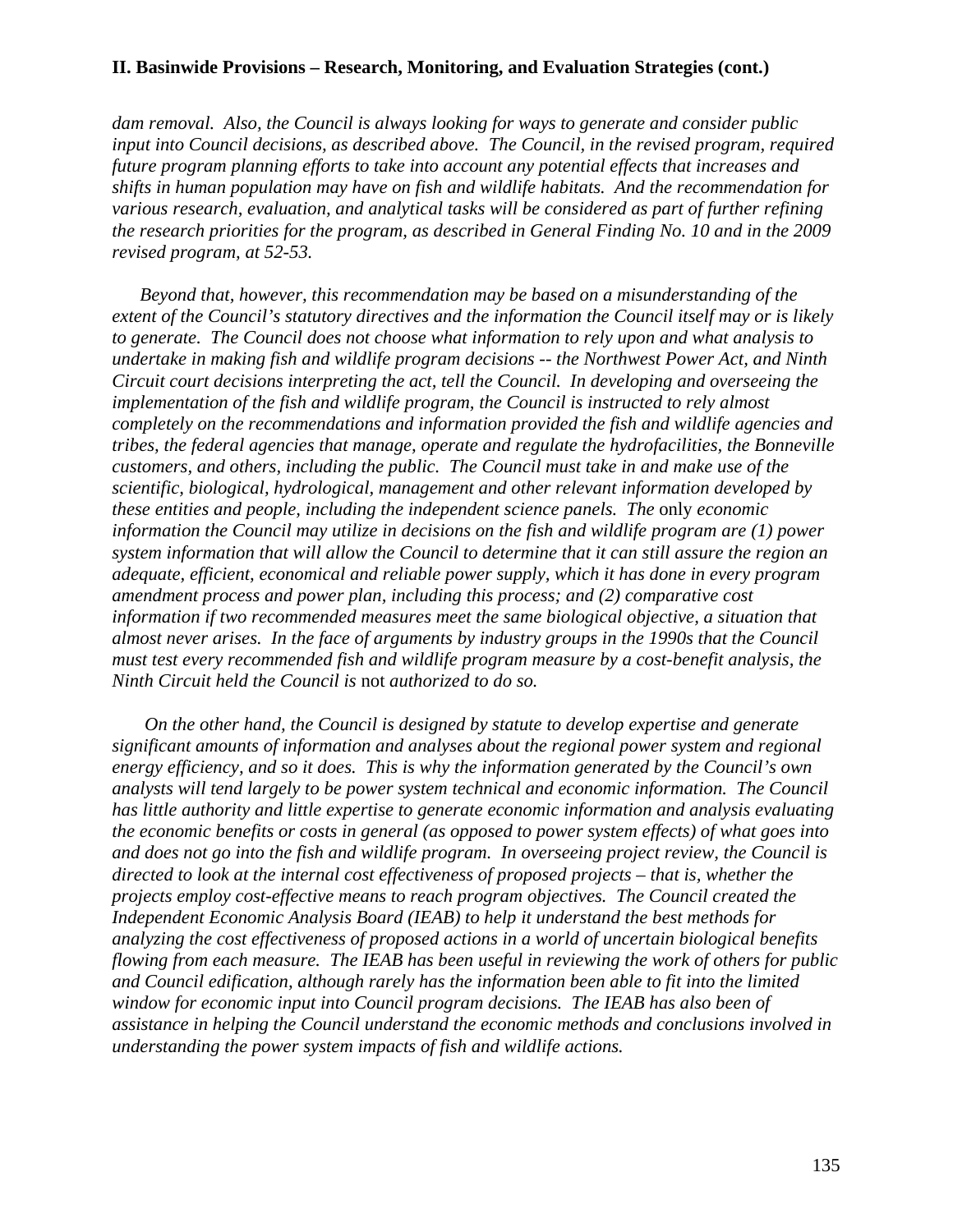*The Council encourages and supports the development of information and analyses in the region such as recommended by the Sportfishing Association. Information of that nature has already been developed, including the economic benefits of sportfishing, the broader costs and benefits of dams in place and of removing dams, and social science data on these matters as well. The federal agencies are responsible under NEPA for generating information of this nature, and certainly other governmental and non-governmental entities will too. This is information the Council will gladly take in and review and help make available to the public. But only if it fits the narrow statutory guidelines may the Council make use of it in program decisions, and the Council is not likely to be the source of such analytical work. The Council also notes that it did not receive recommendations in this program amendment for dam removal, so there would have been even less reason to evaluate the costs and effects of that action in this amendment process.*

**Mark Booker:** Recommended the Council simplify the monitoring and evaluation framework -- adhere to the economic theory of measurement; quantify abundance before and after a period of time; clearly establish the objectives of the program; and use the framework to evaluate the various projects. This will assure that each project achieves the biological objectives while continuing to provide the region a low cost, reliable supply of electric power. Mr. Booker also recommended significant effort be devoted to projects and research involving the ocean environment and conditions for listed fish stocks. Less effort should be expended on projects within the Columbia-Snake River Basin with low potential benefit. Rather than increasing both the cost and scope of the program, Mr. Booker believes that this new focus can be funded by reducing costly projects in the basin that have low or marginal biological benefits.

*The revised program, and the statute, concur that projects should be linked to clear biological objectives and then to achieving the program's broader biological objectives. The Council designed the monitoring and evaluation strategies to capture that fairly simple set of relationships, and then to use the results, and the assistance of independent scientific review, to evaluate and report on projects and program progress. However, considering the size of the basin, the magnitude of the impacts, and the number of tasks involved, the monitoring and evaluation framework cannot be so simple as to ignore the reality of the complex ecosystem relationships that the program must monitor and evaluate.* 

 *As detailed below in the findings on the Ocean and Estuary sections of the revised program, the program does call for continued monitoring and evaluation of the Columbia River plume and ocean conditions, to identify factors affecting salmon survival and to identify whether there are actions the program can or should take to increase survival. 2009 revised program, 60-62. Whether and the extent to which the program increases the current level of support for research into ocean conditions will be evaluated in the further development of a regional monitoring and evaluation framework described above (and in General Finding No. 10) and during the periodic project reviews of the research elements of the program, guided by the Independent Scientific Review Panel. The Council accepts that learning more about ocean survival is important; it does not accept the premise that it is more important than the priority protection, mitigation, and monitoring and evaluation work underway in freshwater.*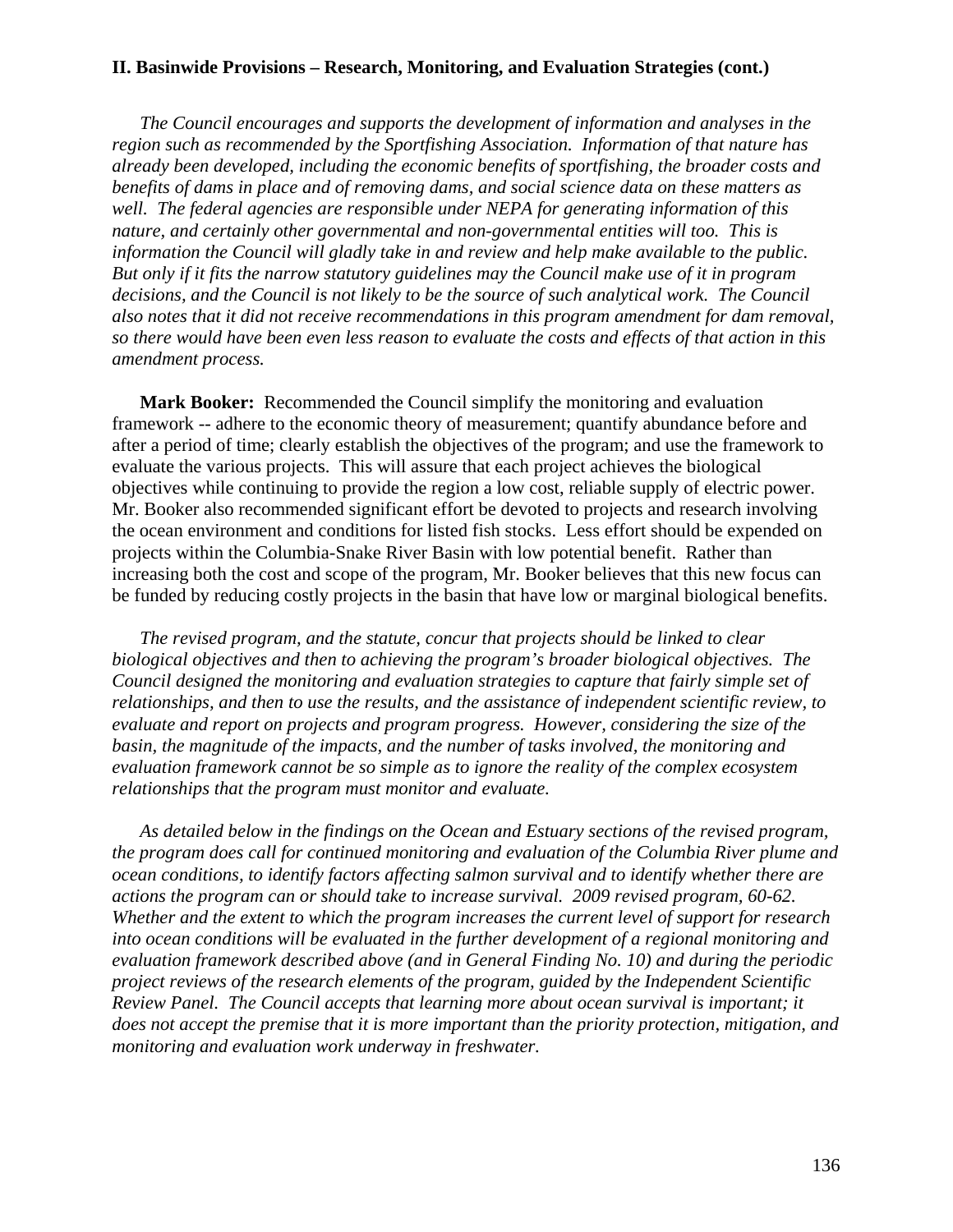William Feyerherm, Vice Provost for Research at Portland State University, commented on the recommendations with a long list of suggested improvements to how the program identifies, selects, funds, and uses research, including:

- The Basin as a System: Restoration of Columbia Basin fish and wildlife requires a robust research program encompassing the entire basin from headwaters to the ocean. The role of the program in funding research below Bonneville Dam must be clear, and more emphasis is needed on issues that affect all anadromous fish or all or most of the basin, such as coastal processes and climate change, variability, and uncertainty,
- Program Scope: A research program needs to be developed in consultation with the region's scientific community at large, including agency and academic scientists, from the Pacific and elsewhere. A first step might be to fund a series of reviews of the state of knowledge regarding Columbia Basin fish and wildlife restoration in relevant disciplinary areas of earth sciences, biology and social sciences. The quality level for these reviews should be comparable to that required for publication in one or more international, peerreviewed journals. These reviews would then serve as a foundation for a research plan.
- Program Structure: The research component of the program should be administratively removed from the rest of the program. It should be a separately reviewed and administered entity with a specified level of funding. There would be benefits to this separation in terms of legitimacy, scope, independence, and the review process.
- The Province System: The division of the basin into provinces, while perhaps useful for restoration and management, is a hindrance for research efforts. Hydrologic processes do not know basin boundaries, and fragmentation of the system into numerous provinces obscures rather than enlightens. Moreover, some issues, such as climate change, earlier snow melt, and lack of sediment supply to the estuary and coast, have systemwide causes and effects. Also, because hydropower production and flood control occur on a systemwide basin, process understanding needs to be developed on the same scale.
- Program Home Base: In order to ensure separation of research and operational interests, as well as increase the level of participation in program research, the establishment of a non-profit foundation dedicated to administering the program ought to be considered.
- Proposal Review Procedures: Establishment of a peer-review procedure that earns the respect of the national scientific community is vital, equal in rigor and conflict of interest policies to procedures used by the National Science Foundation. Rigorous use of such processes and adherence to their recommendations will insulate the research activity from perceptions of undue political influences. The Independent Scientific Review Panel might oversee this process, but discipline-specific panels are also needed.
- Institutional Synergies: A number of federal, State, local and non-governmental research efforts are underway which should be incorporated into program research strategies. For example, a considerable (and growing) part of the expenditure on oceanography by NOAA and NSF is and will continue to be in the area of coastal observatories.
- Climate Change: Adapting system management to climate change is a huge challenge which could be addressed by a newly separated research program.
- Funding Level: The present level of expenditure has not been set through a process designed to assess the cost of the necessary research, but as the outcome of an institutional history. Even with a better focused research effort, the funding level may not be adequate. The funding level for the research program should be assessed by the Council relative to a clearly thought out science program, once this is developed.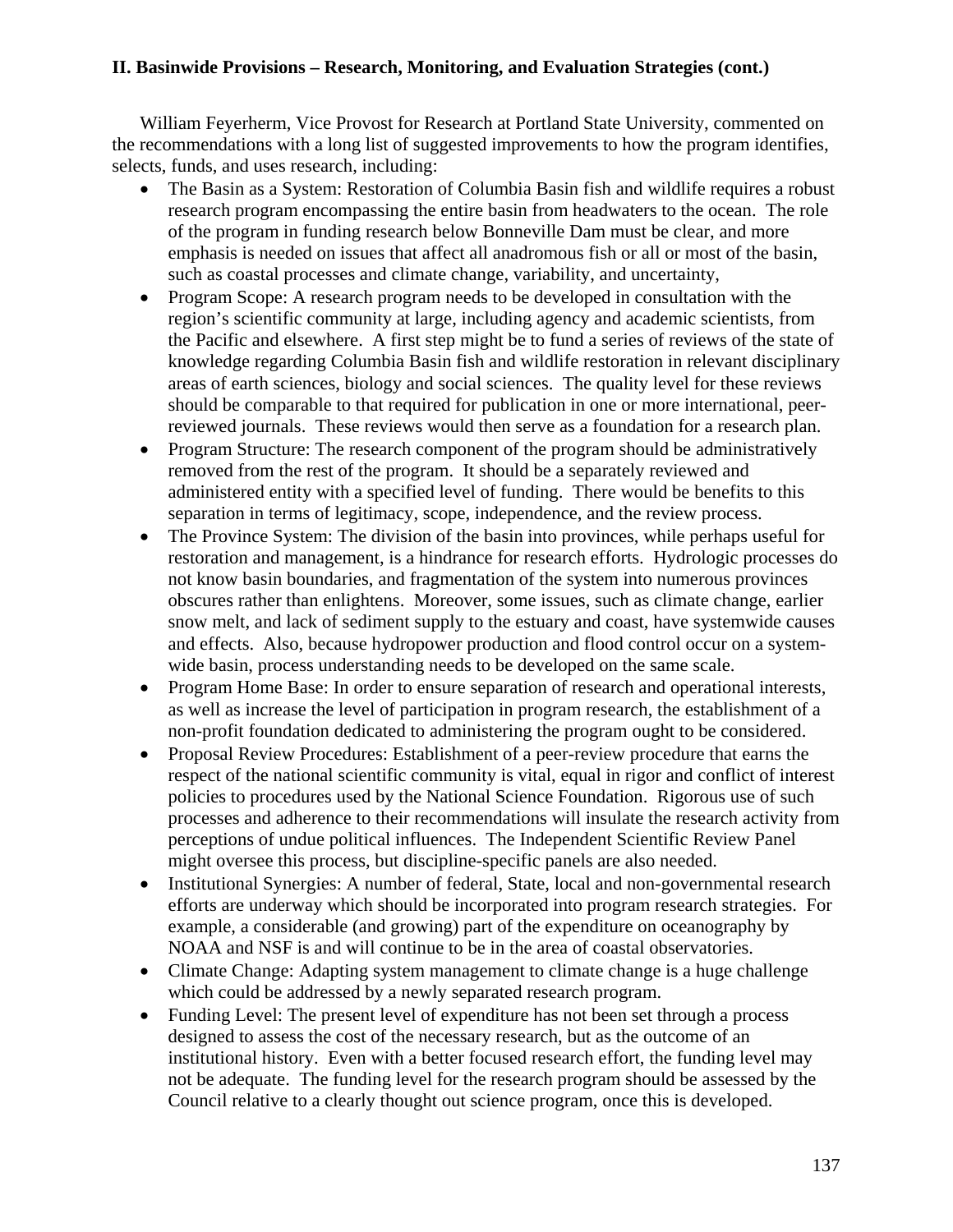*The revised program's research strategies have been informed by a number of the ideas in this comment, although obviously not at the same level of detail. These comments will be further considered as the Council works with its regional partners to flesh out the research, monitoring, and evaluation components of the program, as described above. 2009 revised program, at 50, 52-53, 55. Linking the program's research efforts with other efforts in the region is critical, and coordinating with the university research community will be an important part of this. The Council will also continue its work with the ISAB on organizing a series of state of the science reviews and science-policy exchanges. Also, the revised program calls for research into how climate change may affect system operations, among other matters. The Council is not, however, inclined at this time to set up a separately administered research component -- the comment may misperceive the nature of the Power Act and program responsibility -- and the Council is confident its independent scientific review processes are credible and consistent with National Science Foundation guidelines. Also, the program's province structure is just one level of the program; it does not prevent or inhibit consideration of actions and research at different scales when appropriate, including basinwide, systemwide, mainstem, and estuary.* 

 Dennis E. Talbert commented on the draft program amendments that it appears to him that the Nez Perce Tribe conducts an extensive amount of monitoring that may duplicate efforts of state and federal agencies. He questioned how the information was being used and whether the ratepayer is being served by all of the monitoring in terms of efficiency and effectiveness in promoting the health and productivity of anadromous fish species. Mr. Talbert also commented that he was aware of circumstances in which funds are being expended to protect what appears to him to be naturally marginal habitat for anadromous fish. He questioned what type of review of habitat projects takes place to determine whether they are worth undertaking in terms of need, possible benefit, and effectiveness, and under what circumstances are adjustments made to correct or improve practices based on verification or validation.

*The Council has no reason to believe the program is contributing to a particular duplication of monitoring efforts in the Mountain Snake Province. But in general the revised program calls for the regional participants to increase their efforts to identify and reduce redundant monitoring, to make use of available data and existing monitoring efforts as much as possible, and to be as rigorous as possible in questioning whether any particular monitoring is effectively used in helping to guide project and program decisions.* 

 *The comment about project potential and effectiveness could also be addressed under project review below. All proposed projects must develop a proposal stating the objectives for the project in terms of protecting and improving important conditions for the focal species, and why there is a reason to believe the project can be effective in realizing those benefits. All projects are then reviewed by the Independent Scientific Review Panel and the Council before being recommended for funding. Once implemented, projects are required to report on implementation effectiveness, and other monitoring efforts are targeted at whether conditions are improving. Project results are reviewed when the project sponsor seeks renewed or additional funding. The process is not perfect, but it is geared precisely toward addressing the kinds of questions Mr. Talbert asks.*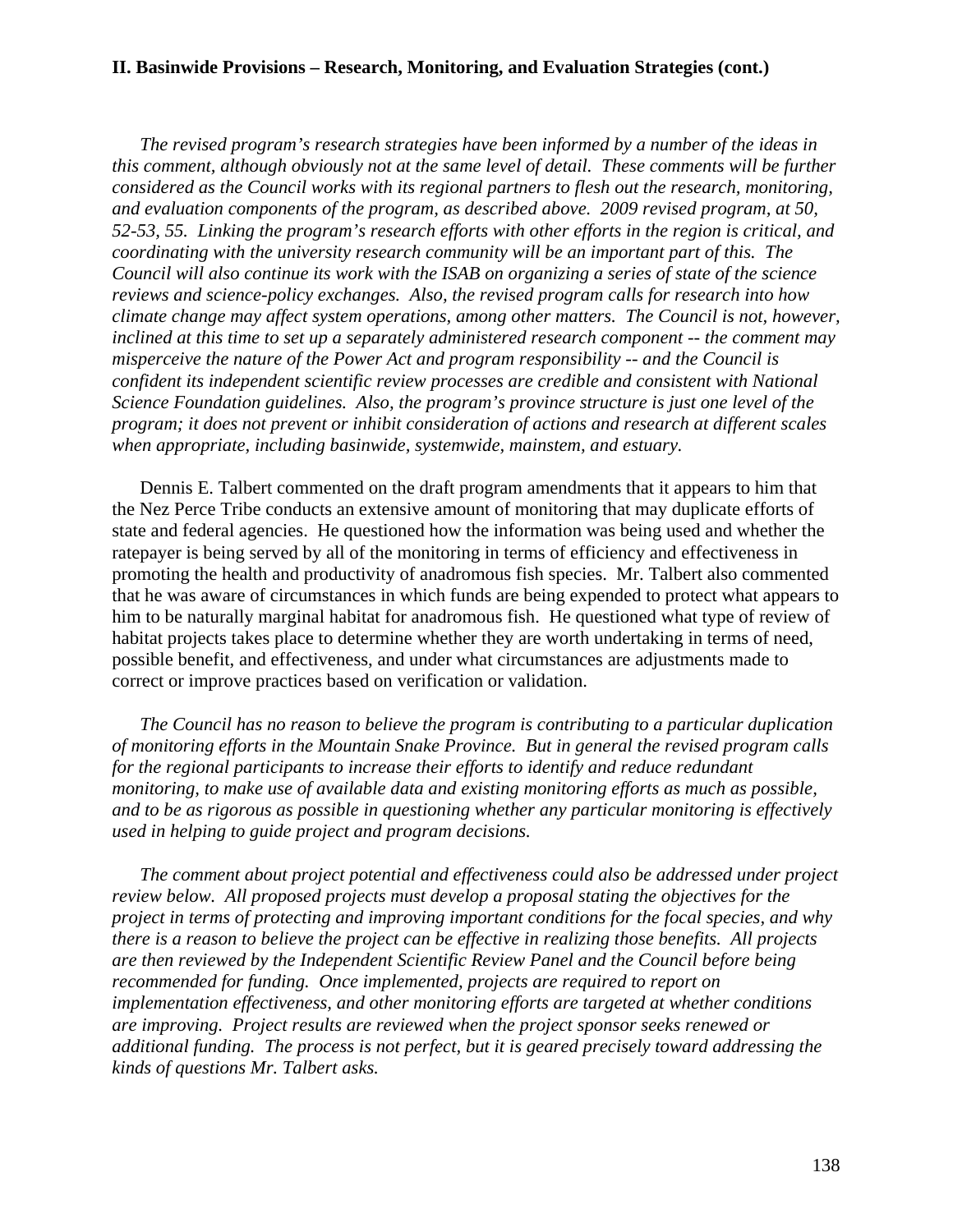#### **III. Ecological Provinces**

**Northwest RiverPartners/Public Power Council (PPC)/Pacific Northwest Generating Cooperative (PNGC)/Pacific Northwest Utilities Conference Committee (PNUCC):** Recommended retaining the Ecological Provinces section, but deleting the section titled "Province Visions, Objectives, and Strategies."

 **Bonneville Power Administration:** Recommended that in the event the Council seeks to include province-level biological objectives in the program, the program should clarify that those province-level biological objectives cannot and do not define Bonneville's mitigation responsibilities under the Power Act.

 *As explained above in General Finding No. 5 and in the findings relating to the program's biological objectives, the Council committed to work with the federal and state fish and wildlife agencies and tribes, Bonneville, and others to reassess the value for the Fish and Wildlife Program of quantitative biological objectives at any level above the subbasin and population level, including at the ecological province level. If determined to be useful in certain categories, the Council will work with these partners to develop a set of quantitative objectives for amendment into the program. 2009 revised program, at 22, 27. Thus, the Council removed the specific reference to developing biological objectives and strategies at the province level pending this reassessment. 2009 revised program, at 56.*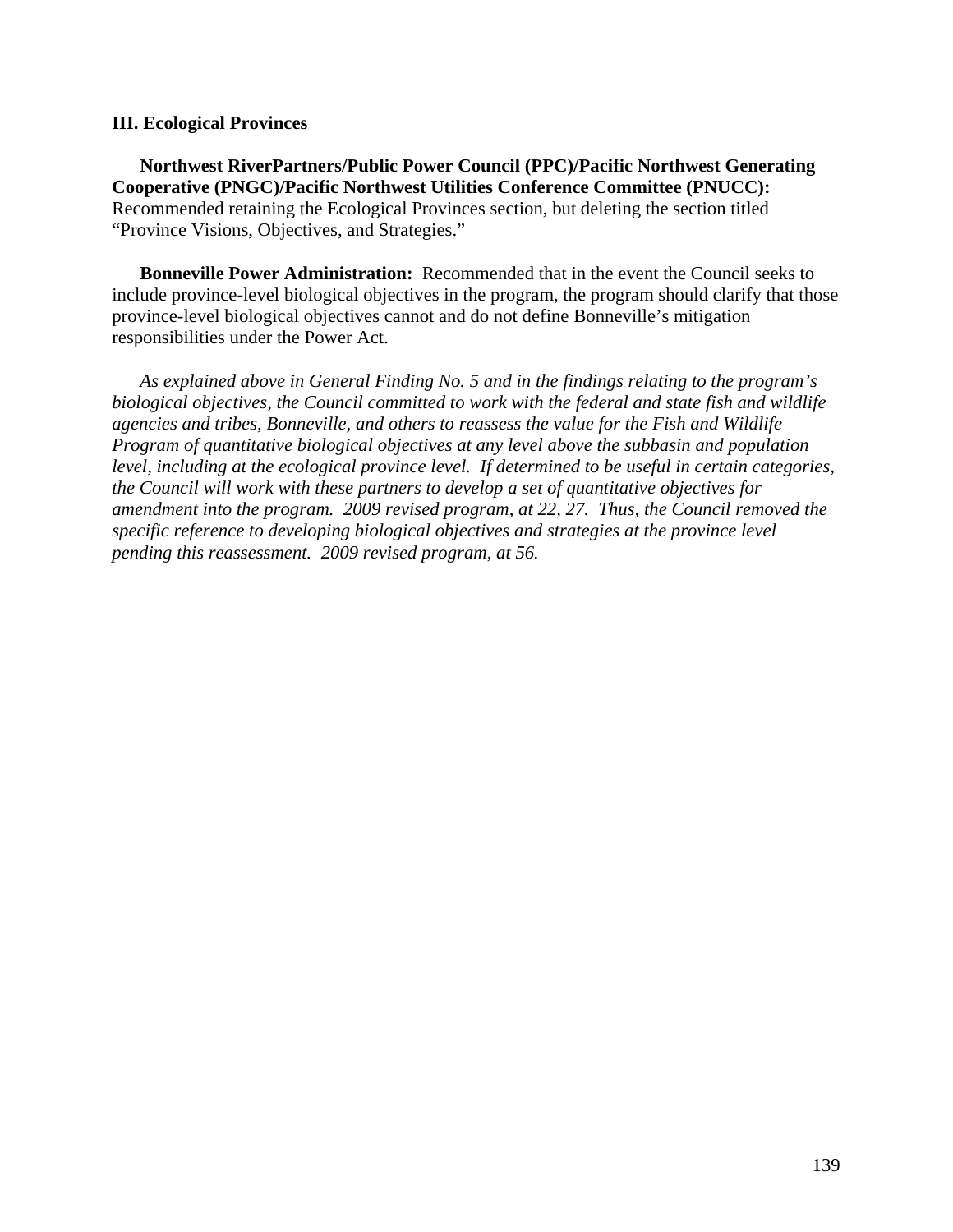#### **IV. Ocean**

**Northwest RiverPartners/Public Power Council (PPC)/Pacific Northwest Generating Cooperative (PNGC)/Pacific Northwest Utilities Conference Committee (PNUCC):** Recommended retaining strategies from the 2000 program with regard to ocean considerations, that is, manage for variability and distinguish ocean effects from other effects. Recommended edits to the "primary strategy" emphasizing that the program should use information gained about the ocean to adjust freshwater measures "to protect, mitigate and enhance fish and wildlife populations to the extent impacted by development and operation of hydroelectric dams."

*The revised program retained the two strategies. The recommended edits to the primary strategy would not have changed the meaning, so the Council did not incorporate the edits. The Council agrees that the actions taken by the program in response to increased knowledge about the ocean are still governed by the opportunities and limitations inherent in the hydrosystem protection and mitigation responsibility under the Northwest Power Act.* 

**Kintama Research Corporation:** Recommended that the Council consider the importance of ocean survival to the management and conservation of Columbia River salmon stocks, including their role in freshwater management. Many ocean impacts on salmon stocks have been wrongly identified as due to freshwater factors, resulting in significant distortions to salmon management and conservation programs. These comments should not be construed as downplaying the need to protect and improve freshwater habitat where possible, but should be taken as emphasizing the need to recognize that major limiting factors to salmon abundance may actually be in the ocean, not freshwater. There is still great uncertainty about why the declines in ocean survival occur, and the contributory role that multiple factors play is unclear. Progress in salmon conservation and restoration will not occur until many of these factors can be clearly delineated. Hatchery programs, disease, pesticides and nutrient inputs from land, ocean net-pen rearing of salmon (aquaculture), and changes in the marine abundance of salmon predators and prey are all of importance, but we cannot say which are of greatest importance. Recommended additional research, especially (a) continued evaluations of ocean and estuary survival and migration of various Columbia stocks, with an emphasis on partitioning the survival rates between freshwater thru the FCRPS dams, the lower Columbia, and the marine environment; and (b) determining whether there are periods of time when ocean survival is better and why.

 The Council received comments in support of Kintama's recommendations and studies, including from Charles Pace and from the Yakima Basin Joint Board. The Bureau of Reclamation commented on the draft amendments in support of the proposed revised Ocean section as providing a good summary of ocean conditions and potential impacts on anadromous fish.

*The Council revised the program to include a distinct section on the Ocean. The provisions in that section are consistent with the premise underlying Kintama's recommendation and with the information in the record about the relationship of ocean conditions to key questions about anadromous fish survival. The program does recognize the important of ocean conditions and ocean survival on Columbia salmon and steelhead, and also recognizes the lack of information about those effects and the need to learn more. The strategies in the Ocean section, consistent*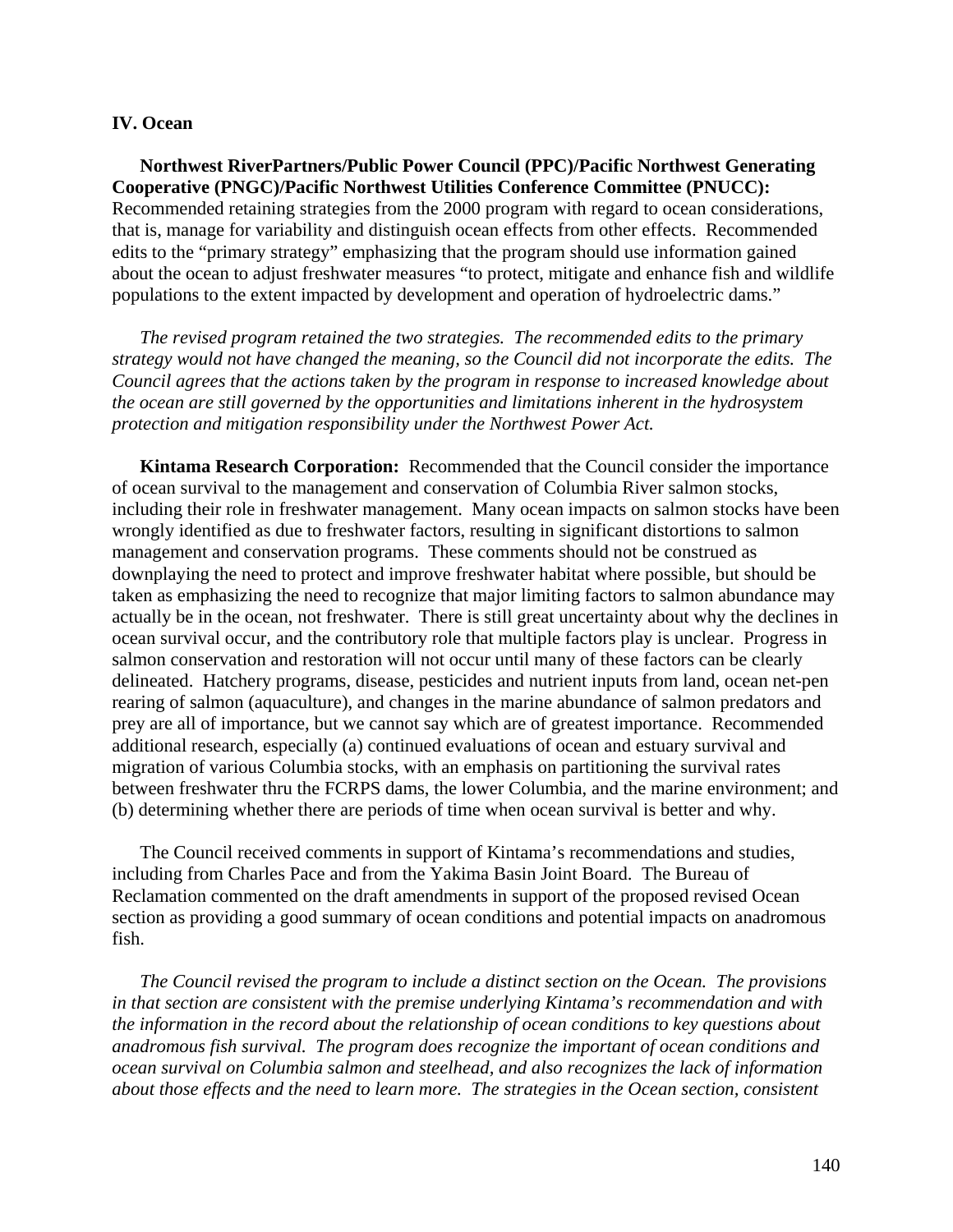#### **IV. Ocean (cont.)**

*with Kintama's recommendation, include supporting continued monitoring and evaluation of the Columbia River plume and ocean conditions for impacts on salmonid survival. 2009 revised program, at 60-61. The Estuary section of the program similarly includes strategies consistent with the Kintama recommendation, including specifically a call for "[c]ontinued evaluation of salmon and steelhead migration and survival rates in the lower Columbia River, the estuary, and the marine environment." 2009 revised program, at 62. The Council recognized Kintama's specific research recommendations as measures accepted into the program for possible implementation. And as described above, the Council will work with its regional partners to develop a more systematic approach to regional monitoring, evaluation, and research that will ultimately guide the selection of the monitoring, evaluation, and research elements of the program, including the key research into ocean conditions and ocean survival. General Finding Nos. 2 and 10; 2009 revised program at 51-53, 60-61, 62, 114-16, Appendix E at 177.* 

 **East Columbia Basin Irrigation District:** Recommended significantly more effort be devoted to research involving the ocean environment for listed fish stocks and less effort expended on projects within the Columbia-Snake River Basin. The district believes there is a larger benefit available for ocean projects and encourages the Council to move in this direction. Rather than increasing both the cost and scope of the program, the district recommended that the new focus be funded by reducing costly projects in the basin that have low or marginal biological benefits.

**Fish Passage Solutions:** Recommended the Council concentrate more money and effort in programs to track movement and survival of juvenile salmon stocks in the ocean to identify where they go to rear to adulthood, and to improve survival conditions in those areas; increase regional emphasis on improving ocean survival and redirect more effort to solving what is now the most important part of the salmon survival equation. From the Council's Fish and Wildlife Program fisheries research projects and the projects funded by the Corps of Engineers' Anadromous Fish Evaluation Program, there is mounting evidence that survival of juvenile and adult salmon through the hydropower system has increased markedly. This is due to the implementation of mitigation measures implemented by the Corps of Engineers and Bonneville Power Administration. As a result of all these measures and others, effects of the hydropower system have been pretty much mitigated. The new biological opinion for the Columbia River hydropower system may cost over \$10 billion and take over 10 years to mitigate the salmon losses. The vast majority of that money and time will be wasted trying to fix that part of the problem that is already fixed – the hydropower system. As shown above, most possible mitigation measures have already been implemented. It is time to concentrate on fixing (improving) survival in the ocean. This will require new and expanded research and management programs as well as increased international cooperation to identify where stocks of salmon are being overharvested, where forage fish or other food sources are being overharvested, and where aquaculture or industrial practices affect salmon survival.

 The Idaho Water Users commented on the draft program in support of greater consideration of ocean conditions in understanding salmon survival and in evaluating the benefits of freshwater mitigation in the context of those ocean effects.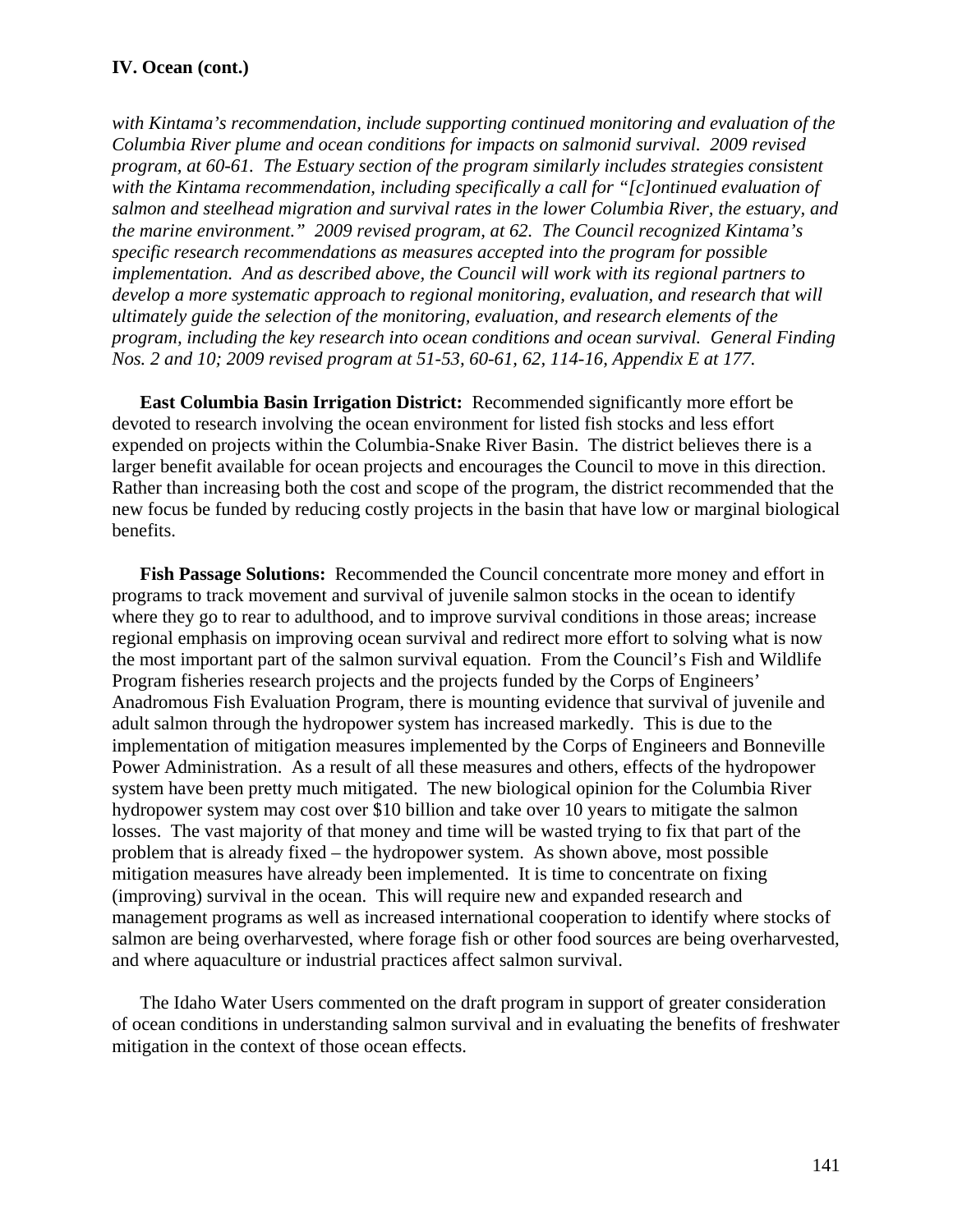## **IV. Ocean (cont.)**

 In a comment directed at the recommendation from the East Columbia Basin Irrigation District's recommendation, but which also applied more generally to this section, Charles Pace supported Kintama Research Corporation's proposal and agreed with the East Columbia Basin Irrigation District's recommendation to the extent that significantly more effort must be expended to understand what happens to Columbia Basin anadromous stocks in the estuary, near-ocean and ocean environment. Mr. Pace disagreed with the district's suggestion that less effort should be expended to address impacts in the freshwater egg-to-emigrant, downstream migration, upstream migration, spawning and reconditioning life stages. Mr. Pace also commented that investigating what happens in the marine environment is critical for determining the impacts of hydrosystem operations below Bonneville. He recommended the Council fund research to determine the degree to which Columbia River Basin anadromous fish use the marine environments in Puget Sound and the Straights of Juan de Fuca and Georgia and are impacted by degradation of marine habitat and harvest activities in these areas.

*Consistent with these recommendations, the revised program calls for continued monitoring and evaluation of the Columbia River plume and ocean conditions, to identify factors affecting salmon survival and to identify whether there are actions the program can or should take in response in order to increase survival. 2009 revised program, 60-61. Whether and the extent to which the program increases the current level of support for research into ocean conditions will be determined in the further development of a regional monitoring and evaluation framework described above and during the periodic project reviews of the research elements of the program, guided by the Independent Scientific Review Panel. The Council accepts that learning more about ocean survival is important; it does not accept the premise that it is more important than the protection, mitigation, and monitoring and evaluation work underway in freshwater.*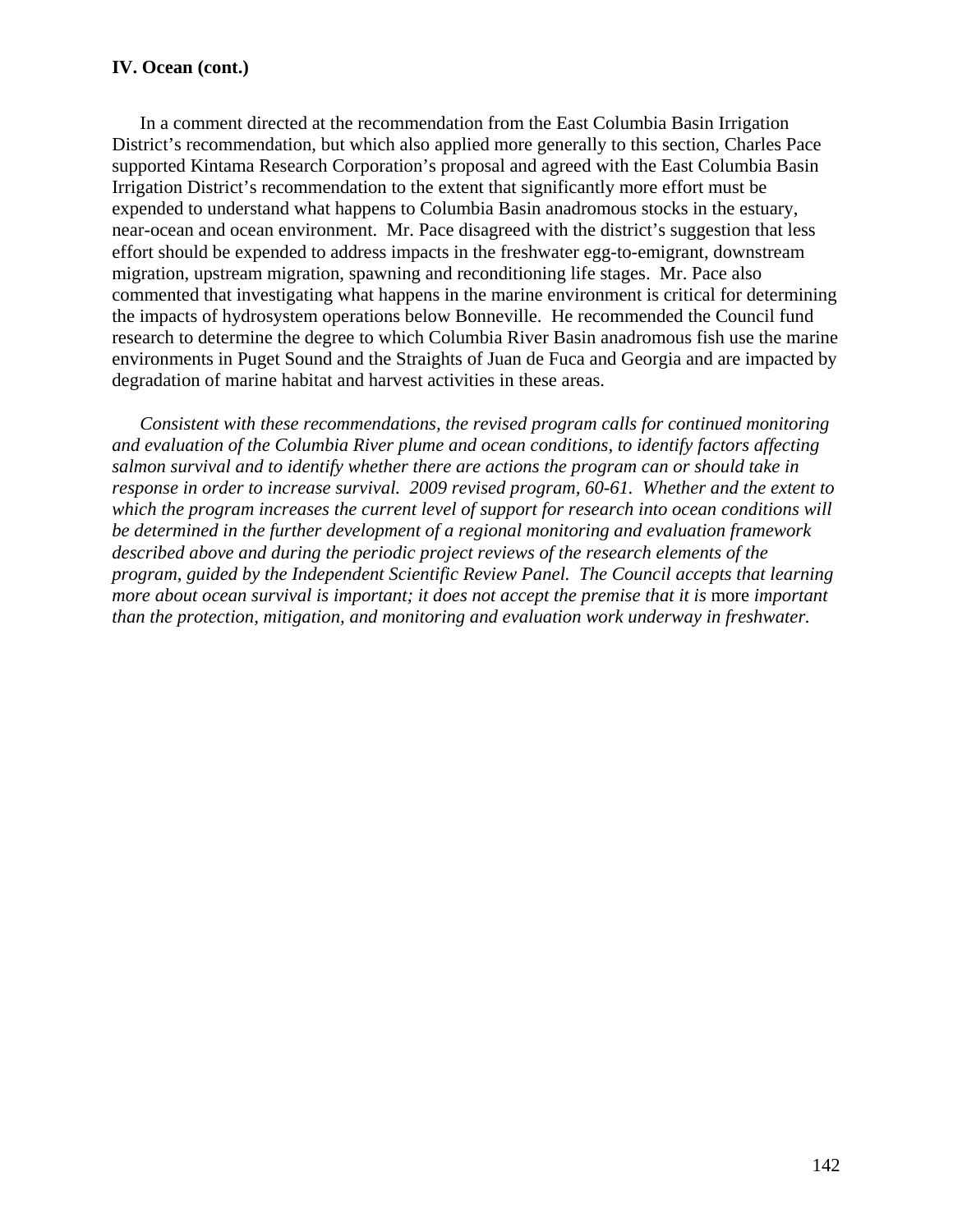# **V. The Columbia River Estuary**

**Columbia Basin Fish and Wildlife Authority:** Recommended including in the basinwide portion of the program a set of biological objectives, limiting factors and threats, and strategies and measures for the Columbia River estuary and near-shore ocean plume. Noting the difficulty of characterizing specific objectives because overall mortality in the estuary and specific mortality rates related to specific threats are not easily understood, CBFWA included the following as estuary limiting factors and threats (CBFWA Section 3.1):

- Dike and filling practices used to convert the floodplain to agricultural, industrial, commercial, and residential uses
- Changes to flow volume and timing due to flow regulation by the hydrosystem, water withdrawal for irrigation and water supplies, and climate fluctuations
- Elevated temperatures of water entering the estuary
- Water quality
- Increased predation

 CBFWA further recommended seven estuary strategies along with specific measures to accomplish those strategies. The estuary strategies recommended are as follows:

- Operate the hydrosystem to more closely approximate the shape of the natural hydrograph, enhancing flows and water quality to improve juvenile and adult survival
- Restore floodplain connectivity and function
- Restore channel structure and complexity
- Restore degraded water quality
- Address food web-related threats
- Mitigate for reduced productivity resulting from inundated spawning habitat and impeded or blocked passage
- Monitor status and trends of focal species and populations

*The 2009 revised program includes a brief set of general principles, objectives and strategies for the Columbia River Estuary, corresponding provisions in the Mainstem Plan, and then (and primarily) a substantial subbasin/province plan for the Estuary and Lower Columbia. 2009 revised program, at 26, 62, 70-71,* 

*http://www.nwcouncil.org/fw/subbasinplanning/lowerColumbia/plan/. The Council did not insert CBFWA's summary list of objectives, limiting factors, and strategies in the basinwide provisions, as the program's relevant provisions – in the brief Estuary section, the Mainstem Plan, and the detailed Estuary subbasin plan -- are consistent with and in many respects mirror the items in CBFWA's recommendation. As explained in General Finding No. 4, to the extent there are details in the objectives or strategies in CBFWA's recommendation inconsistent with or in addition to the program's Lower Columbia Mainstem and Estuary Plan, those are deferred to the subbasin plan update process. 2009 revised program, at 112-13. To the extent CBFWA's recommendation and comments included specific implementation measures in the estuary, these have been included and will be considered for implementation, as explained in General Finding No. 2 and at 2009 revised program, 114-16, Appendix E.*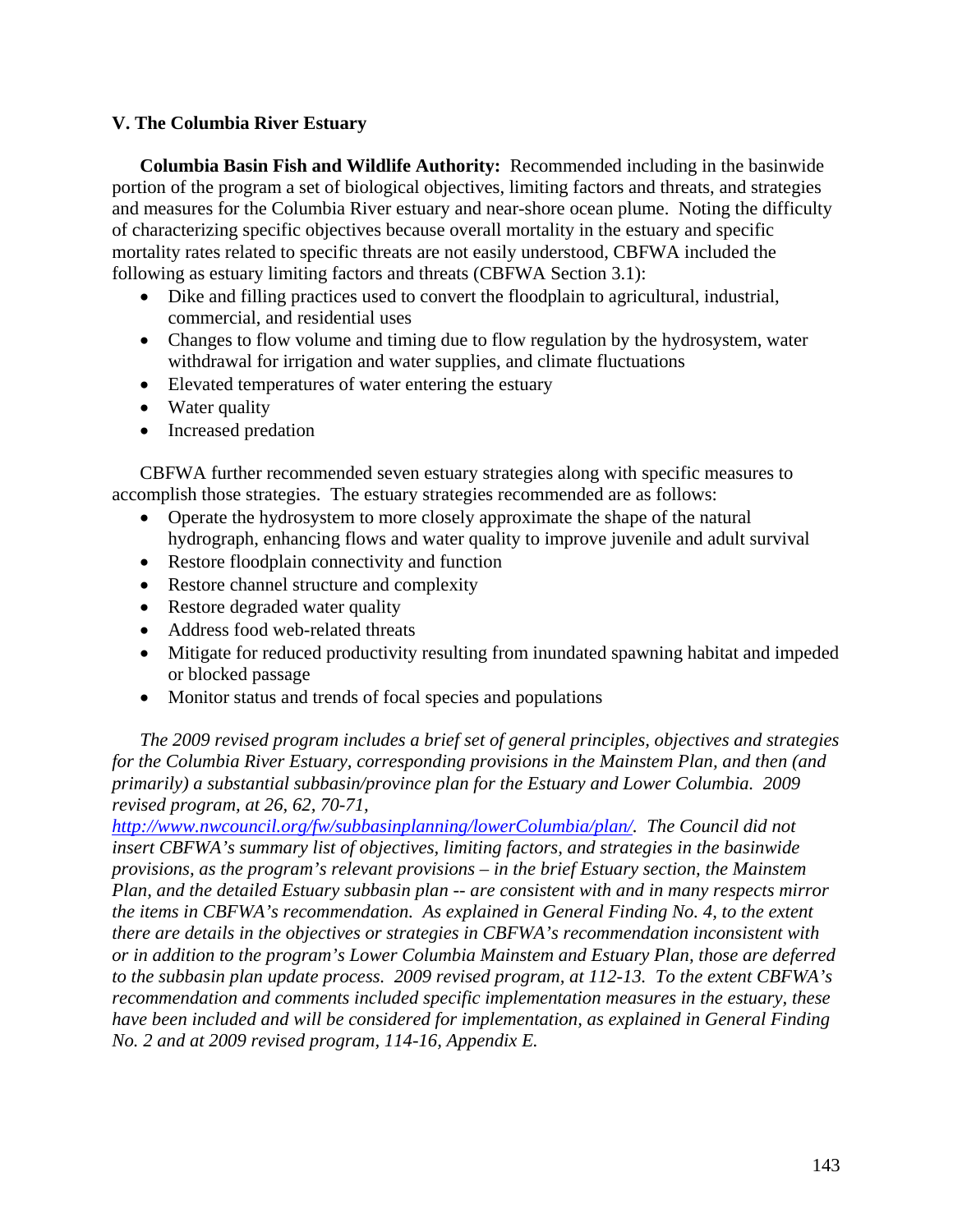#### **V. The Columbia River Estuary (cont.)**

 **Oregon Department of Fish and Wildlife:** ODFW endorsed CBFWA's recommendations with respect to the estuary and then recommended this addition relating to threats and limiting factors and the Willamette River subbasin:

"A source of predation on chum fry in the estuary comes from the large number of juvenile coho, chinook and steelhead released from Columbia Basin hatcheries. These large numbers of hatchery fish are also a source of competition with naturally produced salmon and steelhead as they rear and migrate in the estuary. Another consequence of large numbers of hatchery fish in the estuary is the impact that harvest directed at hatchery fish has on naturally produced populations of salmon and steelhead."

*Consistent in a general sense with this recommendation, the program's basinwide artificial production strategies recognize that hatchery releases are a risk to naturally spawning populations, risks that include, among others, competition, predation and harvest effects. 2009 revised program, at 35-37. Consistent with these general provisions, the subbasin plans are the locus for identifying and addressing specific problems with hatchery fish in specific areas. The Lower Columbia Mainstem and Estuary Plan and the Willamette Subbasin Plan already do contain provisions consistent with the recommended language. To the extent those are not sufficient, the Council deferred to a follow-on process the issue of updating the subbasin plans. General Finding No. 4; 2009 revised program, at 112-13.* 

### **Oregon Department of Fish and Wildlife:** ODFW recommended the following language:

• Identify, protect, enhance, restore, and connect ecosystem functions in the Columbia River estuary and near shore ocean discharge plume as affected by actions within the Columbia River mainstem. Evaluate flow regulation and changes to estuary-area habitat and biological diversity to better understand the relationship between estuary ecology and near-shore plume characteristics and the productivity, abundance, and diversity of salmon and steelhead populations.

*This language is in the basinwide biological objectives and in the Mainstem Plan, and similar language is contained in the Estuary section. 2009 revised program, at 26, 62, 70-71.* 

**Lower Columbia Fish Recovery Board:** Recommended that the program continue to recognize the Lower Columbia Salmon Recovery and Fish and Wildlife Subbasin Plan as the authoritative framework for salmon and steelhead recovery efforts in the Lower Columbia.

*The program does continue to recognize this plan as the framework for the program's salmon and steelhead protection and mitigation activities in the estuary and lower Columbia. See http://www.nwcouncil.org/fw/subbasinplanning/lowerColumbia/plan/.* 

**Washington Governor's Salmon Recovery Office:** Recommended the program recognize the Lower Columbia River Estuary Recovery Plan Module as an update that supersedes subbasin plan provisions related to ESA-listed salmon and steelhead. The strategies and actions identified in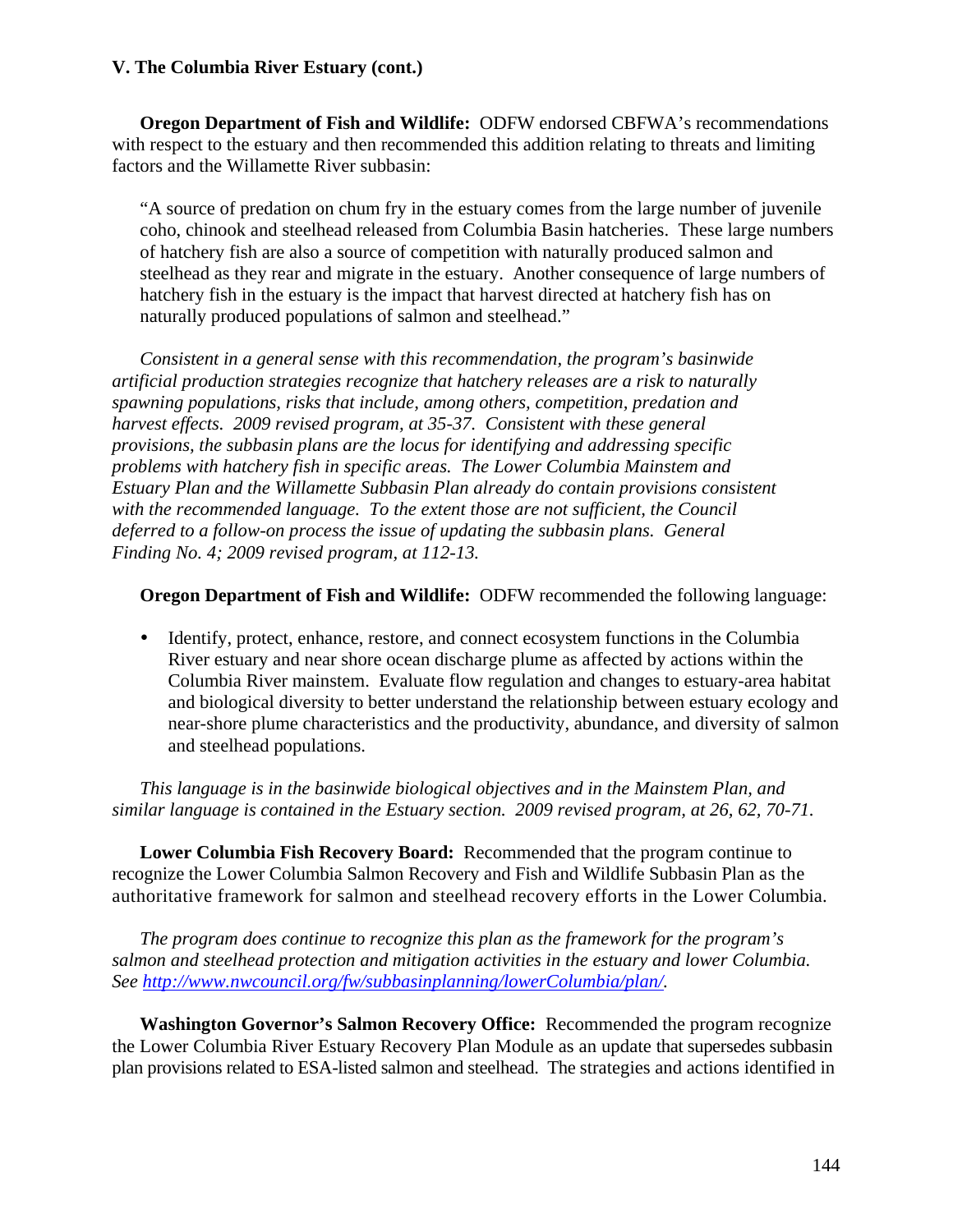the Estuary Module should be used as a basis to identify, prioritize and select projects for funding by the program.

*The Council did not replace or supersede the subbasin plan for the estuary and lower Columbia with the Estuary Module. Any recommendations to that effect are deferred to the follow-on process to update subbasin plans. General Finding No. 4; 2009 revised program, at 112-13. But the Council did recognize that, for now, the Estuary Module will also be used to guide the selection of actions in the estuary and lower Columbia. 2009 revised program, at 62.* 

**Washington Governor's Salmon Recovery Office:** Recommended monitoring and reduction of toxic pollutants be considered a priority in the amended program, to the extent that such activities relate to toxic contaminants that are shown to have substantial lethal or sublethal effects on salmon or steelhead using the lower Columbia River and estuary and lower river tributary habitat.

*As explained in General Finding No. 6, and in findings above regarding the basinwide habitat strategies and below regarding water quality in the mainstem, the Council added habitat and mainstem provisions concerning monitoring and reduction of toxic contaminants, consistent with this recommendation.* 

 **Lower Columbia River Estuary Partnership:** Recommended the Council maintain the habitat focus of the program to protect and restore ecological functions and biological diversity of the Columbia River Basin and continue its support for habitat and spawning ground protection, restoration, and enhancement as included in the 2003 Mainstem Amendments. The Partnership recommended the lower Columbia River and estuary be given its own section in the program, given the importance of this area to the eventual recovery of all ESA-listed salmonids.

 The Confederated Tribes of Grand Ronde commented also in support of a separate estuary section, with a strong commitment to implement strategies to improve conditions in the lower Columbia and estuary.

*The revised program is consistent with this recommendation and the related comments. The program contains a new section devoted to the Columbia River Estuary, recognizing the estuary as an important ecological feature important to the survival of all the anadromous fish in the basin and negatively affected both by upriver actions and by local habitat change. 2009 revised program, at 62. The Council retained the habitat focus and the support for habitat protection, restoration and enhancement as described by LCREP.* 

 **Lower Columbia River Estuary Partnership:** Recommended the Council incorporate the strategic approach and actions for restoration and coordination called for in the following:

- RPAs 36-38 of the 2008 FCRPS Biological Opinion, which address habitat restoration in the Columbia River estuary.
- Management Actions CRE-1, CRE-9, and CRE-10 of the proposed *Columbia River Estuary ESA Recovery Plan Module for Salmon & Steelhead (Proposed Recovery Plan Module*). These management actions call for both riparian and high-quality off-channel habitat protection and for the removal or lowering of dikes and levees blocking access to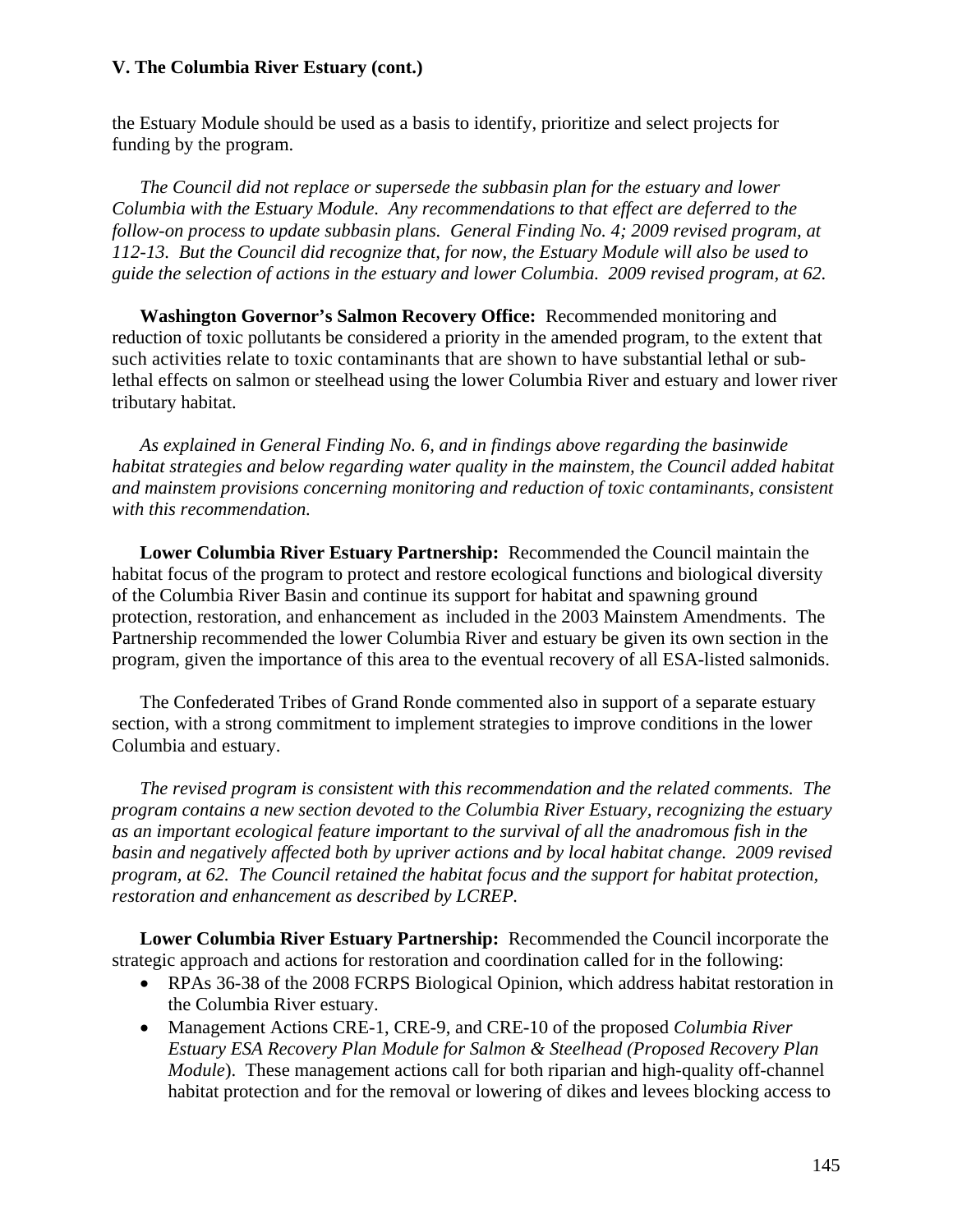important habitats. Management Action CRE-9 further ensures expanded on-the-ground restoration opportunities through piling and pile dike removal. Pilings and pile dikes likely impact salmonids by altering sediment and hydrologic processes; decreasing access to juvenile habitat; releasing toxic chemicals, and providing habitat for predators.

• The priority strategies identified in the *Mainstem Lower Columbia River and Columbia River Estuary Subbasin Plan* adopted by the Council in 2005, specifically strategies 1, 2, 5, 6 and 12 which address potential limiting factors including the availability of preferred habitat, loss of habitat connectivity and contaminant exposure.

*The revised program is consistent with LCREP's recommendations, in many ways: The subbasin plan identified in the recommendation is still part of the program, and should be the main organizing focus of the program's estuary work.* 

*http://www.nwcouncil.org/fw/subbasinplanning/lowerColumbia/plan/. As with other subbasins, the Council will implement specific habitat actions in the estuary consistent with the Council's subbasin plan. 2009 revised program, at 62. As described in a number of places above and below, including in General Findings No. 2 and 3, the Council also accepted the actions in the final FCRPS Biological Opinion addressing habitat restoration as measures in the program. 2009 revised program, at 114-16, Appendix E. The Council also agreed to use the recently completed Recovery Plan Module as a guide to actions in the estuary and lower Columbia River. 2009 revised program, at 62, Also, the general estuary strategies included in the program are consistent with the strategies LCREP recommended, including habitat restoration work to reconnect ecosystem functions, such as removal or lowering of dikes and levees that block access to habitat and protection or restoration of riparian areas and off-channel habitat. 2009 revised program, at 62.* 

**U.S. Geological Survey:** Recommended the Council amend the program to address issues of contamination in estuarine and tributary habitat in the basin. Address the effects of contaminants through strategy 12 of the Lower Columbia River and Columbia River Estuary Subbasin plan, which seeks to limit the effects of toxics contaminants on salmonids. The USGS recommended the Council consider the use of contaminants as a metric for evaluating habitat quality in the early life history of salmon. This has particular applicability to estuarine habitat which plays a beneficial role in the early life history of salmon. Consideration would include a screening process whereby toxics in water, sediment, and aquatic biota would be assessed and evaluated against standards and guidelines protective of juvenile salmonids. Such information would assist in prioritizing candidate wetlands for reclamation and would furthermore avoid the introduction of contaminants in the early life history of salmon.

*The revised program is consistent with this recommendation, if not quite as specific. Key basinwide and mainstem environmental objectives focus on mainstem and estuary habitat and frame habitat restoration in the context of measured trends in water quality. 2009 revised program at 25-26, 62, 69, 70-71, 74. As explained in General Finding No. 6, and in findings above regarding the basinwide habitat strategies and in findings below regarding water quality in the mainstem, the Council added habitat and mainstem provisions concerning monitoring and reduction of toxic contaminants to protect juvenile and adult salmonids, consistent with this recommendation. In addition, as recognized by the USGS, the program's Lower Columbia Mainstem and Estuary Subbasin Plan has focused specifically on the need to address toxic*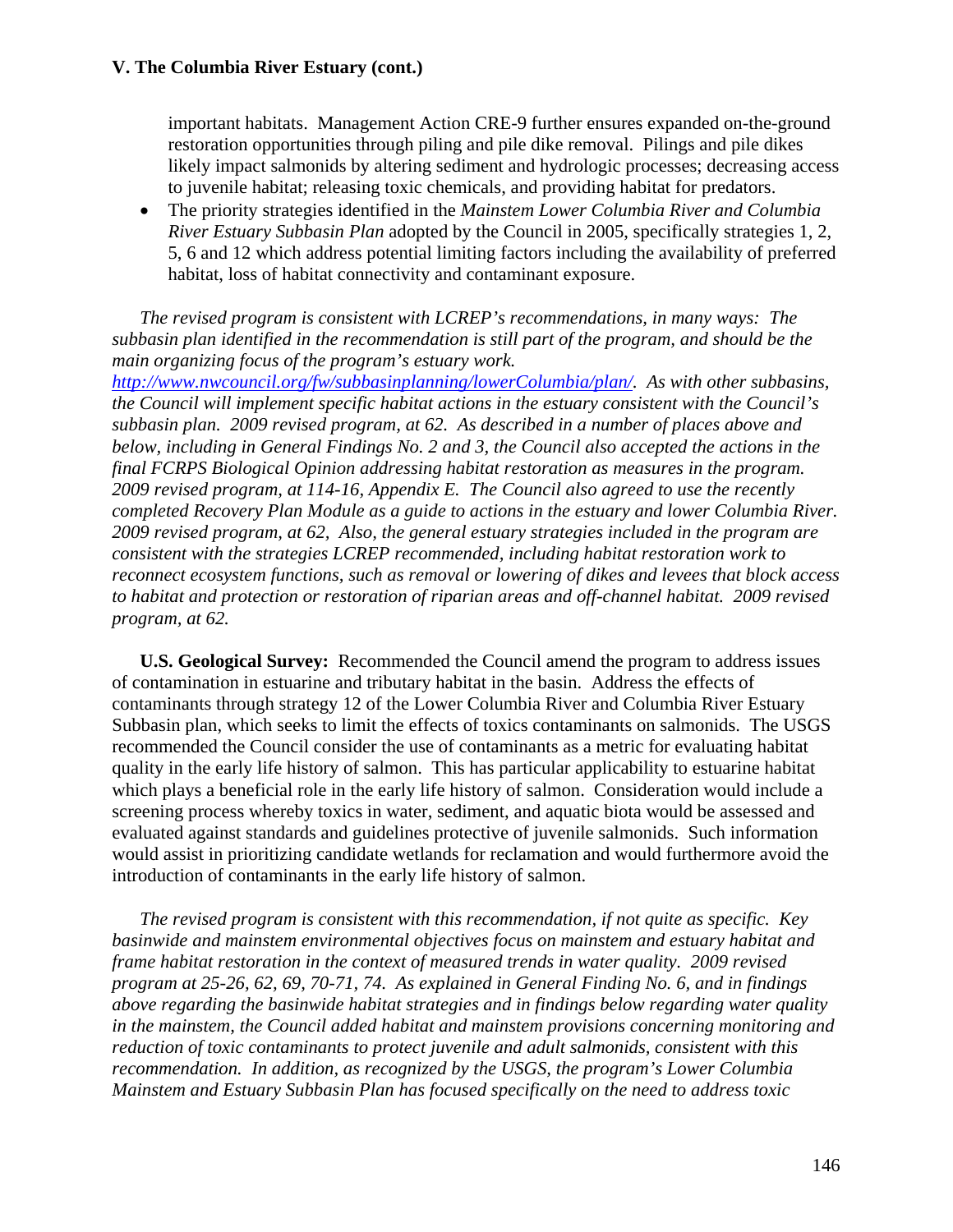*contaminants in the estuary. As the planning and implementation of habitat actions and monitoring and evaluation proceeds in the estuary, these principles and strategies can be brought to bear in the specific way the USGS recommended.* 

**U.S. Geological Survey:** Recommend program support for FCRPS Biological Opinion RPA 38, which provides opportunities to increase quality habitat in areas segmented from the estuary by the construction of pile dikes where pile dikes can be a detriment to the early life history of salmon. While the USGS supports the removal of pile dikes of low economic and navigational value, the agency recommended giving consideration to assessing contaminants which may affect the early life history of salmon. A prudent course of action would involve an assessment of contaminants prior to the removal of a pile dike structure, monitoring of contaminants released to the water column during pile dike removal, and effectiveness monitoring (including status and trends) to ensure the reclaimed habitat is beneficial to juvenile salmonids into the future. The USGS also recommended integration of RPA 60 from the FCRPS Biological Opinion into the Fish and Wildlife Program. RPA 60 "Monitor and Evaluate Habitat Actions in the Estuary" (Effectiveness Monitoring) is important to assess trends in specific habitat areas which can be used to track the recovery of juvenile salmonids, their prey species, and key habitat metrics.

*The revised program is consistent with this recommendation. As explained with respect to other recommendations in this section, the Council has recognized the habitat and monitoring and evaluation actions in the 2008 FCRPS Biological Opinion as baseline measures in the program, with implementation commitments from the federal agencies. These principles are also reflected in the program's general strategies for the estuary, in the program's subbasin plan for the lower Columbia and estuary, and in the provisions added in the basinwide and mainstem habitat sections concerning toxic contaminants.*

**Bonneville Power Administration:** Noting that considerable salmonid mortality occurs in the estuary and ocean, yet it is the least understood life history stage, Bonneville recommended the program should support ongoing partnerships to monitor a broad range of estuary physical and biological metrics to help explain the relationships between different estuary habitat actions, the environment, and the survival and productivity of salmonids. Bonneville also identified the Columbia River estuary subbasin as one of the key areas where habitat improvement actions should receive a high priority for ESA listed stocks.

*The revised program is consistent with this recommendation. The program recognizes the estuary as a key area to investigate to identify habitat restoration activities that can improve the survival and productivity of salmonids. And the Council's estuary strategies include "[r]ecognition and encouragement of continued partnerships in planning, monitoring, evaluating, and implementing activities in the estuary and lower Columbia River." 2009 revised program, at 62. There are obvious opportunities for the program to support particular actions in the estuary with or without partners, but the program's work in the estuary is best thought of as one contributor in a regional partnership effort to improve conditions in the estuary.* 

**Northwest RiverPartners/Public Power Council (PPC)/Pacific Northwest Generating Cooperative (PNGC)/Pacific Northwest Utilities Conference Committee (PNUCC):** The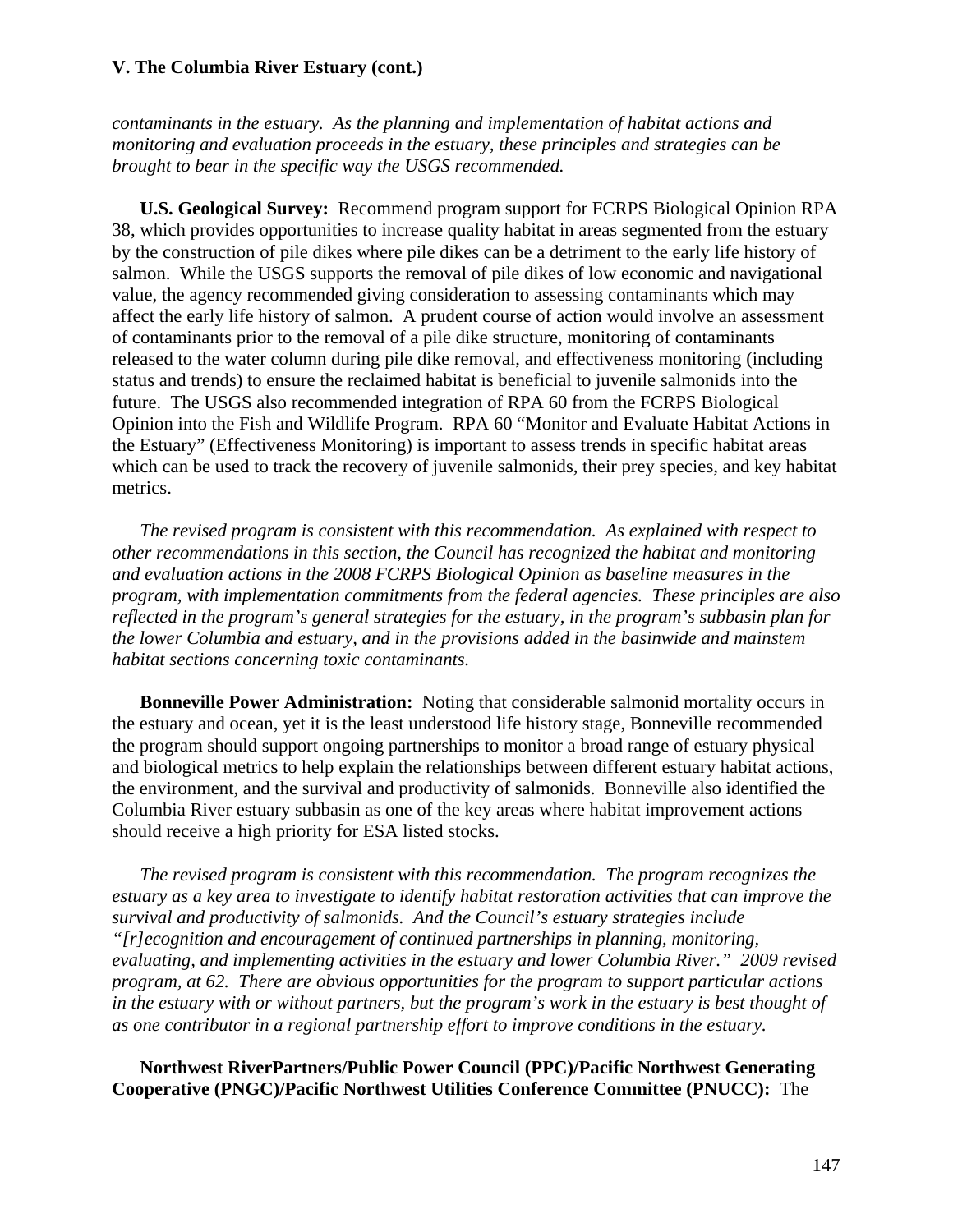program edits recommended by RiverPartners, et al., included, as an anadromous fish objective, improving ecosystem functions in the estuary and near-shore ocean. They also recommended increased efforts in the estuary and near shore areas to enhance fish and wildlife habitats.

*The revised program is consistent with this recommendation, as described above. 2009 revised program at 26, 62, 70-71.*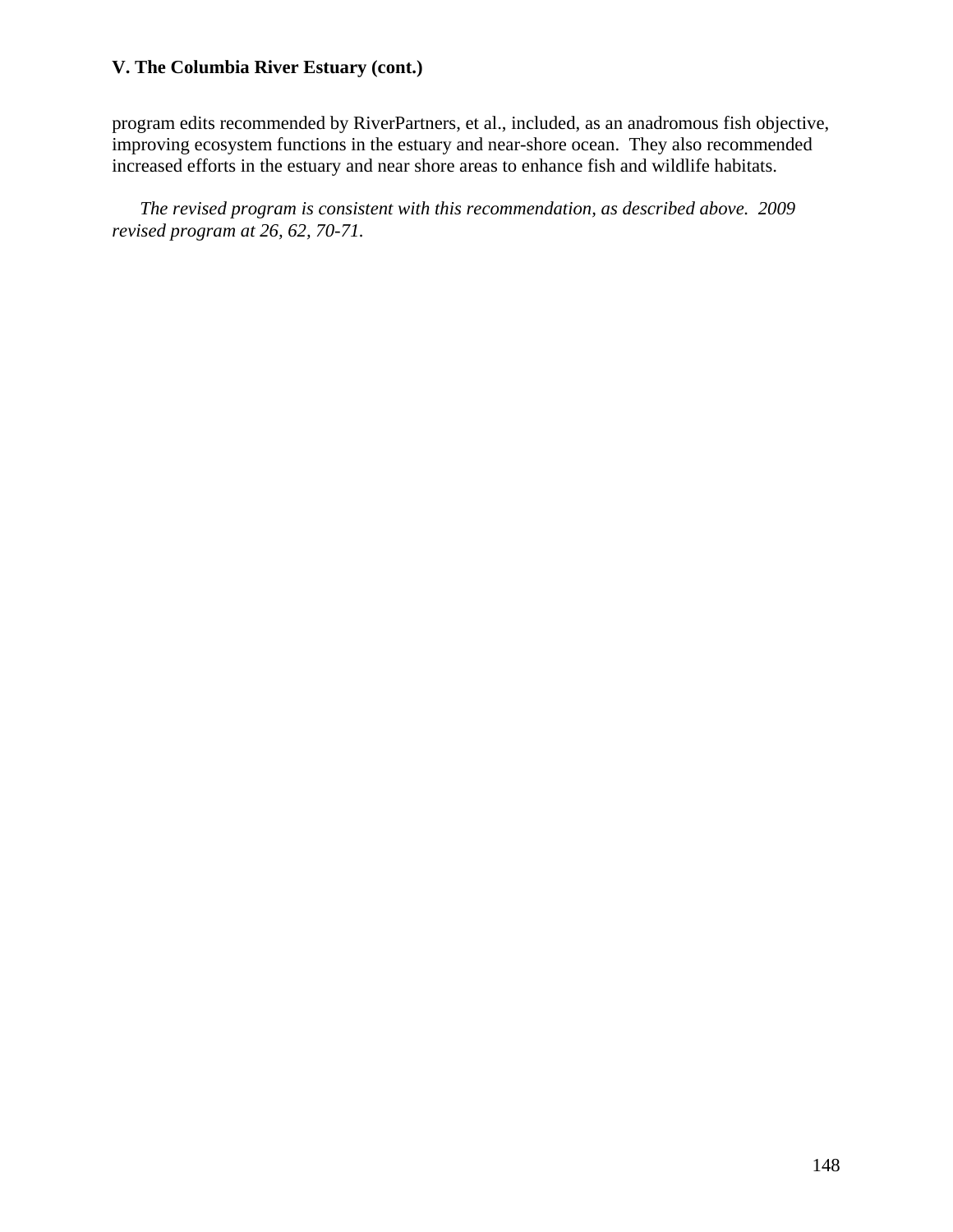#### **VI. Mainstem Plan**

- **A. The Context for the Mainstem Plan**
- **B. Vision of the Mainstem Plan**

**Columbia Basin Fish and Wildlife Authority:** As part of combining the elements of the program into one document, join the Mainstem Plan from the separate 2003 Mainstem Amendments into the same program document as the basinwide provisions.

**Northwest RiverPartners/Public Power Council (PPC)/Pacific Northwest Generating Cooperative (PNGC)/Pacific Northwest Utilities Conference Committee (PNUCC):** Recommended reformulating the Mainstem Plan into a set of Onsite Actions to lead off the program's strategies.

*The Council did integrate the Mainstem Plan into the same document with the basinwide provisions. The Council did not dispense with the distinct Mainstem Plan, however, as the program framework continues to distinguish between the more general basinwide objectives and strategies and the more specific objectives and measures at the mainstem and subbasin level. The Council received few if any other recommendations or comments relevant to the program's basic approach to and organization of the mainstem provisions, to the description of the overall context for the Mainstem Plan, or to the vision for the Mainstem Plan.*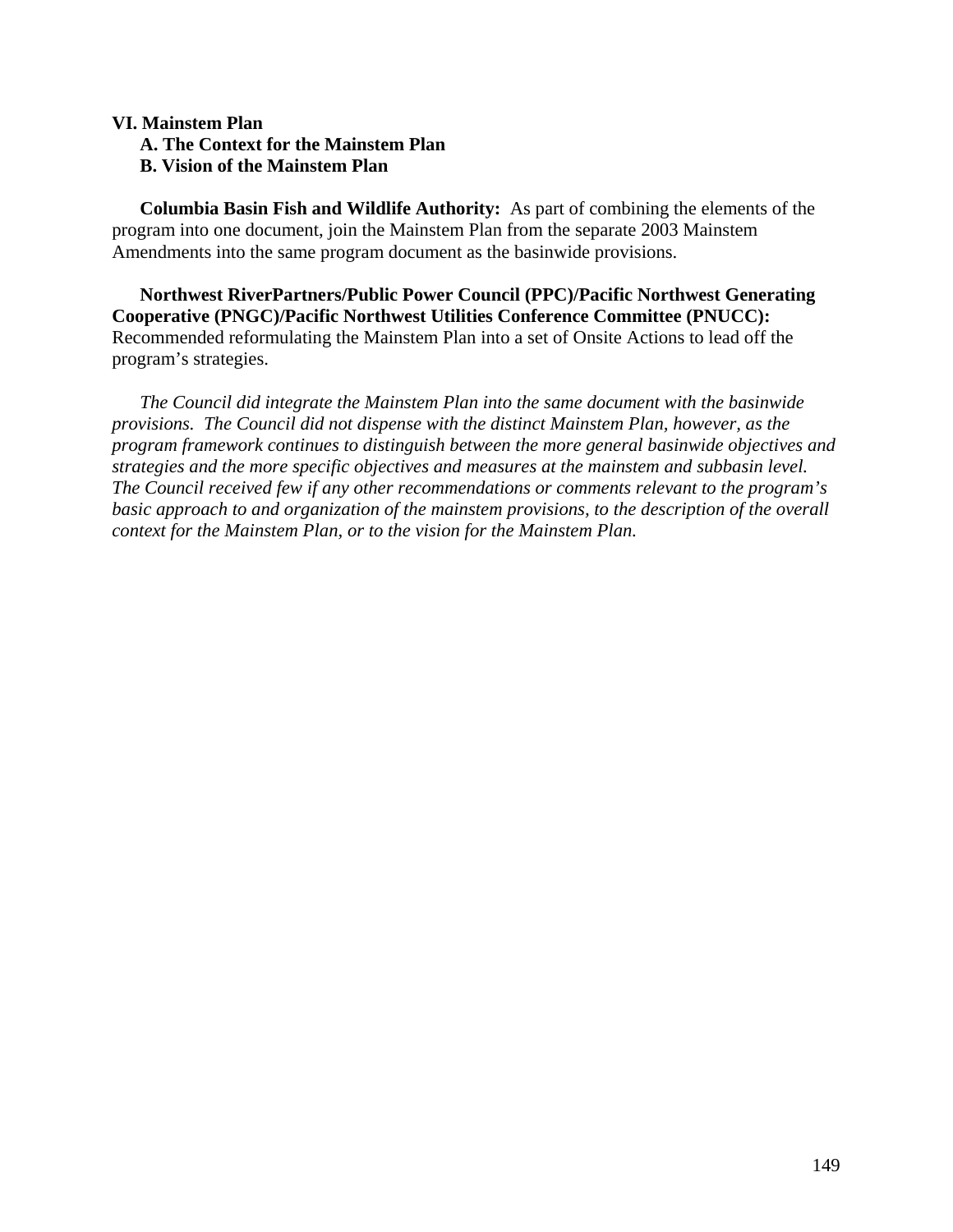#### **VI. Mainstem Plan**

- **C. Biological Objectives** 
	- **1. Overarching Objectives and Priorities for the Mainstem**
	- **2. Specific Objectives and Performance Standards for Habitat Characteristics and for Population Performance**

**NOAA Fisheries:** Recommended that the Council integrate into the program the objectives, performance standards, and metrics in the 2008 FCRPS Biological Opinion. This is a recommendation repeated or echoed in various ways by a number of other entities, including the **Corps of Engineers and Bureau of Reclamation; Bonneville Power Administration; Idaho Department of Fish and Game/Idaho Office of Species Conservation; Washington Governor's Salmon Recovery Office; Confederated Tribes of the Umatilla Indian Reservation; Confederated Tribes of the Warm Springs Reservation; Confederated Tribes of the Colville Reservation; Yakama Nation; Northwest RiverPartners, et al.**

*General Finding No. 3. As part of its overall approach to integrating the recent ESA developments, the Council incorporated the hydrosystem performance standards, operations and actions from the recent FCRPS Biological Opinions into the Mainstem Plan. 2009 revised program, at 64-65, 67, 71-73, 81, 101. As explained above with regard to biological objectives at the basinwide level, the Council did not incorporate into the program the population-level metrics and the various survival improvement estimates from the "Comprehensive Analysis" attached to the biological opinions. The quantities associated with these metrics and survival estimates are largely relevant to an ESA Section 7 jeopardy analysis and not the Council's mitigation program.*

**Oregon Department of Fish and Wildlife:** ODFW recommended a set of amendments to the existing mainstem objectives and certain general considerations most relevant to this section of the program. These include:

- The program should commit the region to striving to meet the needs of all species, not just balance those needs. The program should not presume existing constraints, such as those on operating the federal hydropower system, cannot be relaxed or eliminated.
- Where tradeoffs between biological benefits and other beneficial uses of the hydropower system are necessary, the program should describe measures that ensure the tradeoffs are equitable.
- When true choices exist between measures that benefit one species or population rather than another, those choices should be made based on rigorous biological decision analyses that quantitatively characterize, compare and assess the risks to each based on a comprehensive examination and assessment of the weight of evidence.
- Take a precautionary approach to protecting, mitigating, and enhancing fish and wildlife. When information is uncertain, the benefit of the doubt should be given to measures that benefit fish and wildlife.
- Operate the hydropower system to more closely approximate the shape of the natural hydrograph and to enhance flows and water quality to improve juvenile and adult fish survival.
- Objectives (and strategies) relevant to sturgeon and bull trout: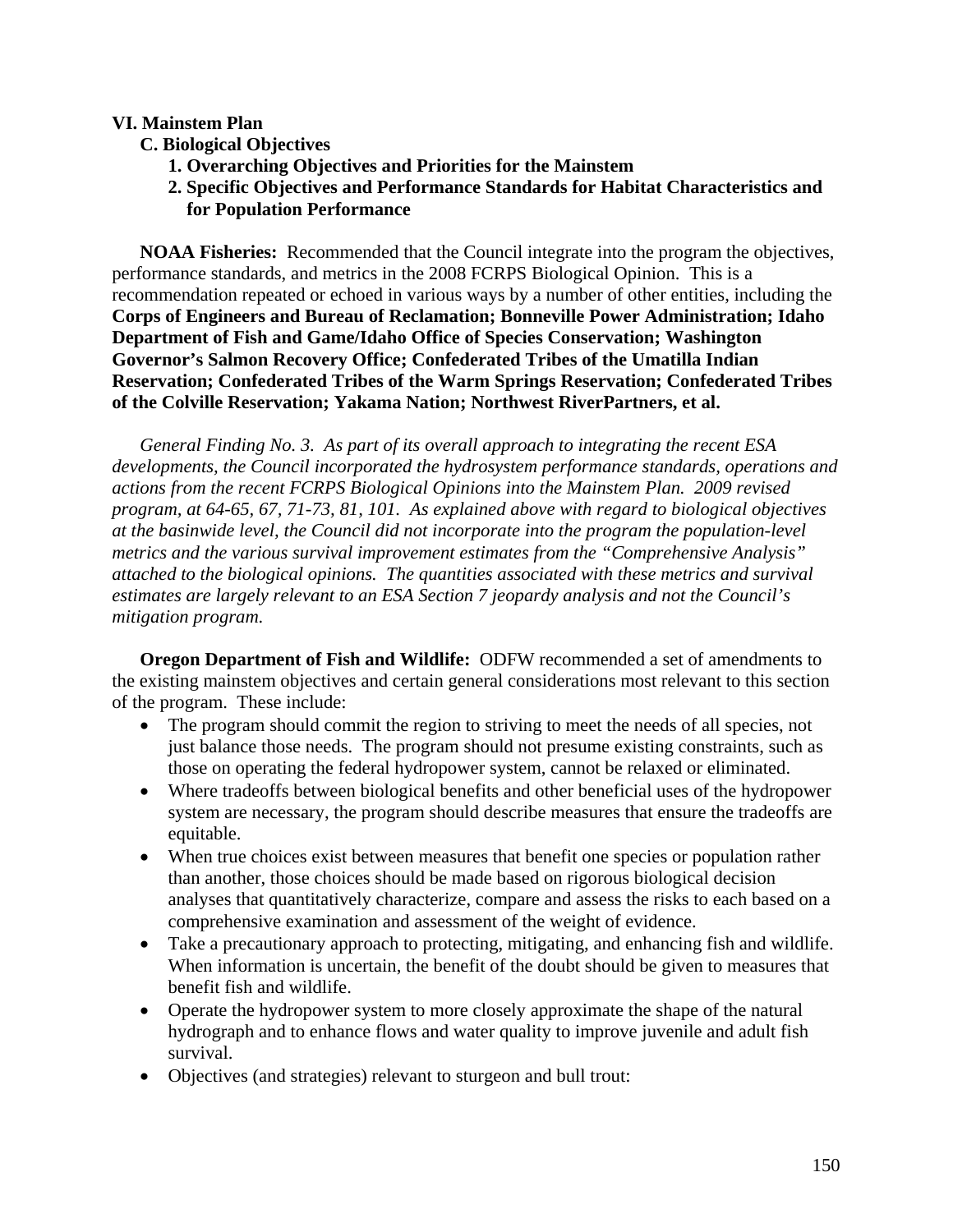#### **VI. Mainstem Plan -- Biological Objectives (cont.)**

- To improve habitat conditions for white sturgeon recruitment and spawning the Council should recommend that the federal operators and regulators manage the FCRPS to provide flows consistent with aggressive non-breach hydrosystem operations. These operations will improve annual spawning and recruitment, and create habitat conditions that will aid survival and development of eggs and larvae of white sturgeon downstream from Bonneville Dam, and in the Bonneville, The Dalles, and John Day reservoirs. Monitor status of white sturgeon populations to evaluate effectiveness of and ensure success of restoration efforts.
- Restore abundance and productivity of bull trout populations using the Columbia River to move between tributary streams. Determine the extent of bull trout use of the lower Columbia River affected by the FCRPS. Include bull trout in the species counted and recorded at mainstem Columbia River dams. Determine the movements of bull trout from tributary streams into lower Columbia and Snake River reservoirs, and estimate the annual population size of bull trout migrating to and from these reservoirs.

*There are a number of ways the program's mainstem objectives are generally consistent with these recommendations. The Mainstem Plan includes objectives (and strategies) for sturgeon and bull trout that are consistent with the latter recommendations, 2009 revised program, at 72- 73, 74, 79, 88-89, as well as objectives and strategies concerning natural hydrographic patterns and water quality improvements to increase survival, even if not worded the same, 2009 revised program, at 69-71, 74, 80, 90. The Council agrees with the recommendation to strive to meet the needs of all species, with provisions such as the general objective to provide habitat conditions in the mainstem to sustain abundant, productive and diverse fish and wildlife populations across species, and water management strategies to optimize survival of the program's focal species and to manage the system in an "attempt to meet the needs of both anadromous fish and resident fish species in the river and upstream reservoirs." 2009 revised program, at 67, 69, 90. The Council does recognize that there are times, in a system in which the number of management conditions and options are not unlimited, that the needs of different species in different parts of the river are in conflict, or may be in conflict depending on management options chosen. So the Council continued to call for operations to balance the needs of both resident and anadromous fish in those instances, which is another way of saying to find a set of operations that is optimal from the perspective of the needs of all fish in the river, not just a subset. The Council agrees that those decisions need to be based on a scientific and risk management perspective. 2009 revised program, at 70, 74, 90.* 

**U.S. Geological Survey:** Noting that the basinwide provisions of 2000 and the mainstem amendments of 2003 were adopted prior to the drafting of the subbasin plans, the USGS was concerned about the lack of language in the program that connects the mainstem biological objectives and strategies with the subbasin plans. While the subbasin plans themselves beg for connectivity at the province level, the Mainstem Plan should ensure that actions taken in the mainstem are in harmony with individual subbasin goals (including coordination of passage conditions in order to maximize the effectiveness of subbasin actions in increasing life-history diversity or survival of threatened or endangered stocks of fish). Since the mainstem amendments were adopted, there has been a huge surge in PIT tagging in the subbasins. A critical part of much of this PIT tagging effort is the detection of PIT-tagged fish at mainstem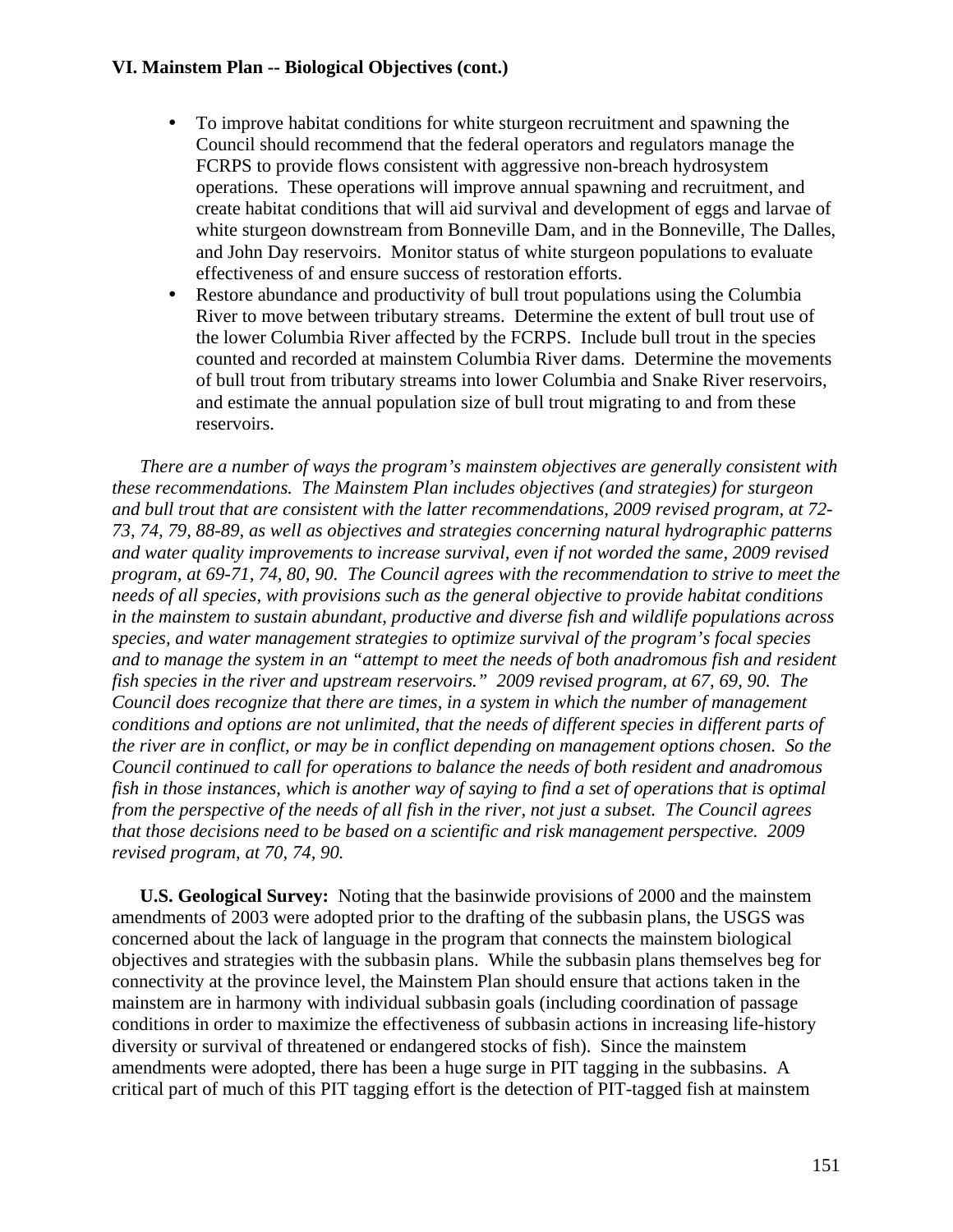# **VI. Mainstem Plan -- Biological Objectives (cont.)**

dams. The mainstem plan should explicitly recognize this valuable service and landscape connectivity to research and management goals in the subbasins.

*The program framework is explicitly based on a concept of basinwide environmental and biological performance objectives that should connect the disparate areas of action within the program for species with complicated life cycles, such as salmon and steelhead. The revised program integrated a set of basinwide environmental objectives that mirror what was added in the 2003 Mainstem Amendments, and the Mainstem Plan objectives and strategies emphasize the different conditions and origins of the target species in terms of providing the right mainstem conditions. As the accumulated PIT-tag information at the dams provides information of use to subbasin planners, the Council expects future subbasin plan updates to make use of this information. For these and other reasons, the Council considers the program consistent with this recommendation, even if no particular program provision explicitly incorporated this language. The challenge is to implement the program in a way that makes fruitful use of these connections.* 

**Northwest RiverPartners/Public Power Council (PPC)/Pacific Northwest Generating Cooperative (PNGC)/Pacific Northwest Utilities Conference Committee (PNUCC):** Recommended incorporating mainstem objectives and strategies into the basinwide provisions, and in doing so edited the objectives down substantially. Among other changes, they deleted language about maximizing spillway survival; emphasized improving adult fish migration survival through the system; deleted objective to meet state and federal water quality standards under the Clean Water Act and deleted objective about meeting smolt-to-adult return objectives in the 2-6 percent range.

*The Council responded to these recommendations in a number of places above, including in the findings on the basinwide biological objectives.*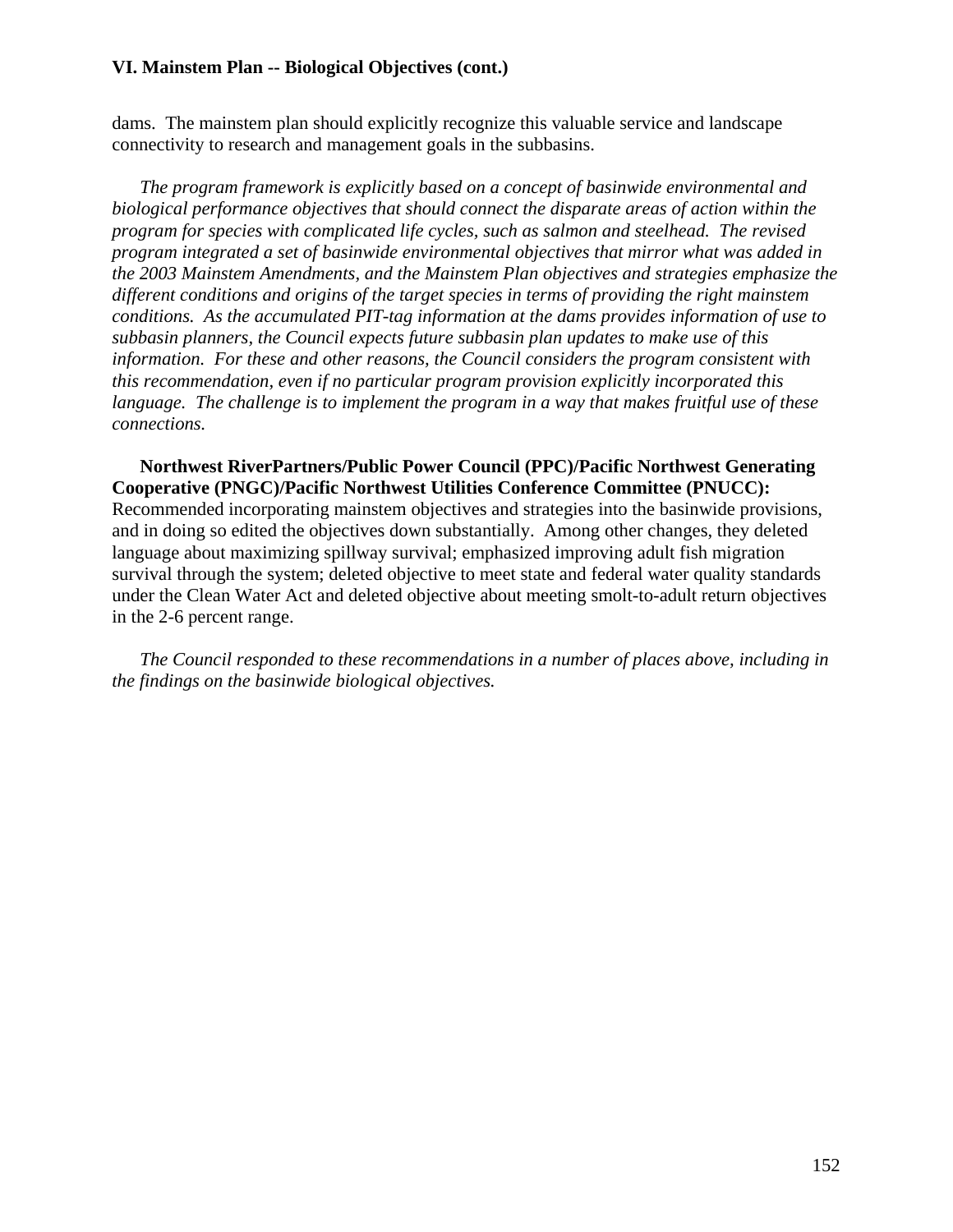### **VI. Mainstem Plan D. Mainstem Strategies 1. Overarching Strategies**

**NOAA Fisheries:** Recommended that the program expressly recognize that the 2008 Federal Columbia River Power System (FCRPS) and Upper Snake Biological Opinions map how the action agencies should meet their responsibilities under the Endangered Species Act (ESA) for FCRPS operations affecting listed anadromous fish. The amended program should accept the performance standards and strategies in these Biological Opinions as the action agencies' existing and future activities. NOAA Fisheries also commented, after the Willamette River Biological Opinions emerged in July 2008, that the Council should similarly recognize those opinions.

 NOAA also recommended that the Council adopt the Columbia Basin Fish Accords into the program, on the grounds that the accords recognize and are built upon the FCRPS Biological Opinion hydrosystem standards and measures. Note that the accords also contain certain hydrosystem passage provisions. For example, the Umatilla/Yakama/Warm Springs Accord contains a small set of additional or alternative hydrosystem actions for eventual implementation, including an adjustment to the initial spill and transport protocols for Group B steelhead and a slightly revised summer spill protocol.

 A number of fish and wildlife agency and tribal entities and others echoed NOAA Fisheries' recommendation to adopt or incorporate or recognize the hydrosystem/mainstem actions and operations in the 2008 FCRPS Biological Opinion and Columbia Basin Fish Accords, including the **Corps of Engineers and Bureau of Reclamation; Bonneville Power Administration; Idaho Department of Fish and Game/Idaho Office of Species Conservation; Washington Governor's Salmon Recovery Office; Confederated Tribes of the Umatilla Indian Reservation; Confederated Tribes of the Warm Springs Reservation; Yakama Nation; Confederated Tribes of the Colville Reservation; Northwest RiverPartners, et al.** The Idaho Water Users commented that reservoir operations under the program should be consistent with the Biological Opinion for the Upper Snake projects as well as the settlement agreement for the Nez Perce water rights. Bonneville noted that the biological opinions and accords capture most of the objectives and measures from the 2000 Program and 2003 Mainstem Amendments, measures built on foundations developed in the Council's program over the last 20 years. This includes, among other actions:

- Protection and enhancement of mainstem habitat, including spawning, rearing, resting and migration areas for salmon and steelhead and resident salmonids and other fish
- System water management
- Passage spill at mainstem dams
- Adult and juvenile passage modifications at mainstem dams
- Juvenile fish transportation
- Adult survival during upstream migration through the mainstem
- Reservoir elevations and operational requirements to protect resident fish and wildlife, such as changes in reservoir operations in Montana
- Water quality conditions
- Research, monitoring, and evaluation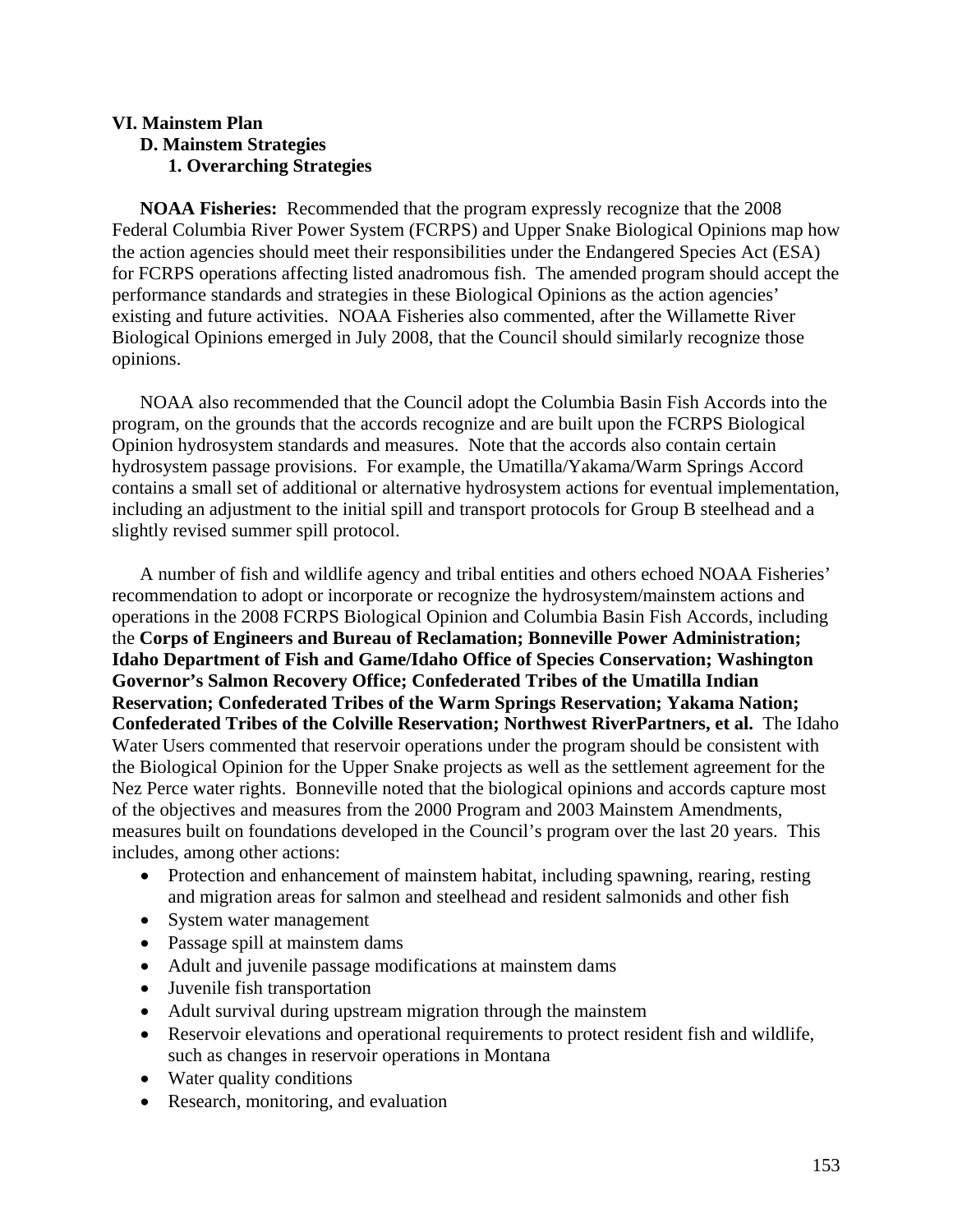**Columbia Basin Fish and Wildlife Authority:** CBFWA recommended generally that the Council integrate the Fish and Wildlife Program with the plans of the fish and wildlife managers, including implementation of the plans developed to satisfy the Endangered Species Act, such as the biological opinions. (CBFWA 1.5)

**Oregon Department of Fish and Wildlife:** The Oregon Department of Fish and Wildlife recommended the Council adopt flow, spill, and reservoir operations that differed in substantial respects from those in the FCRPS Biological Opinion. Oregon stated that the flow objectives and spill levels in the biological opinion are minimum thresholds, below which the consequences to salmon and steelhead are highly uncertain and likely extremely harmful. The flow and spill measures recommended by Oregon are consistent with Oregon's analyses and comments on the draft FCRPS Biological Opinion.

*These recommendations are addressed in General Finding No. 3. As it did in the 2003 Mainstem Amendments, the Council accepted the hydrosystem actions and operations and the hydrosystem performance standards in the various biological opinions for the FCRPS and Upper Snake projects, and rejected Oregon's conflicting recommendations, for the reasons given in that general finding. Yet many of the basic premises in Oregon's recommendations are consistent with biological objectives and strategies in the Mainstem Plan, with basic premises in the FCRPS Biological Opinions, and with the recommendations and comments of other agencies and tribes, even as the agencies have different opinions as to the specific spill volumes, flow measures, and reservoir elevations to implement those principles. Thus, to the extent there are elements, even specific measures, in Oregon's flow, reservoir and spill recommendations that are consistent with the FCRPS Biological Opinions, those elements are also part of this program. For example, Oregon recommended that the action agencies operate the Columbia reservoirs "to reduce excessive winter drafts to improve the likelihood of reaching the April 10 upper river curve elevation to assure improvement of spring migration flows." Oregon also recommended a minimum tailwater elevation at Bonneville after November 1 to support chum spawning below Bonneville. To the extent these recommendations are consistent with the FCRPS Biological Opinion (and they appear to be, although that determination is ultimately left to NOAA and the action agencies), they are also consistent with the program's provisions.* 

**Oregon Department of Fish and Wildlife:** Oregon also recommended a number of general principles or strategies with regard to mainstem passage and mainstem habitat conditions, including: Implement strategies and measures that relate directly to the limiting factors and threats that are key factors in survival rates. Manage the hydrosystem to increase juvenile survival, juvenile passage, and smolt-to-adult returns. Limiting factors directly linked to hydrosystem operations include: increased travel time through hydrosystem affected reaches, direct mortality within hydrosystem reaches, delayed and latent mortality resulting after migration through hydrosystem affected reaches. The Council should recommend actions and implement program measures to provide velocities to enhance migration conditions, provide spill, provide and evaluate surface bypass, reduce turbine passage and improve bypass survival, manage risk associated with transportation, and reduce delayed and latent mortality of juveniles. Surface bypass has been shown to be effective in low flow periods. Spill especially increases survival because migrating fish avoid turbine and bypass passage.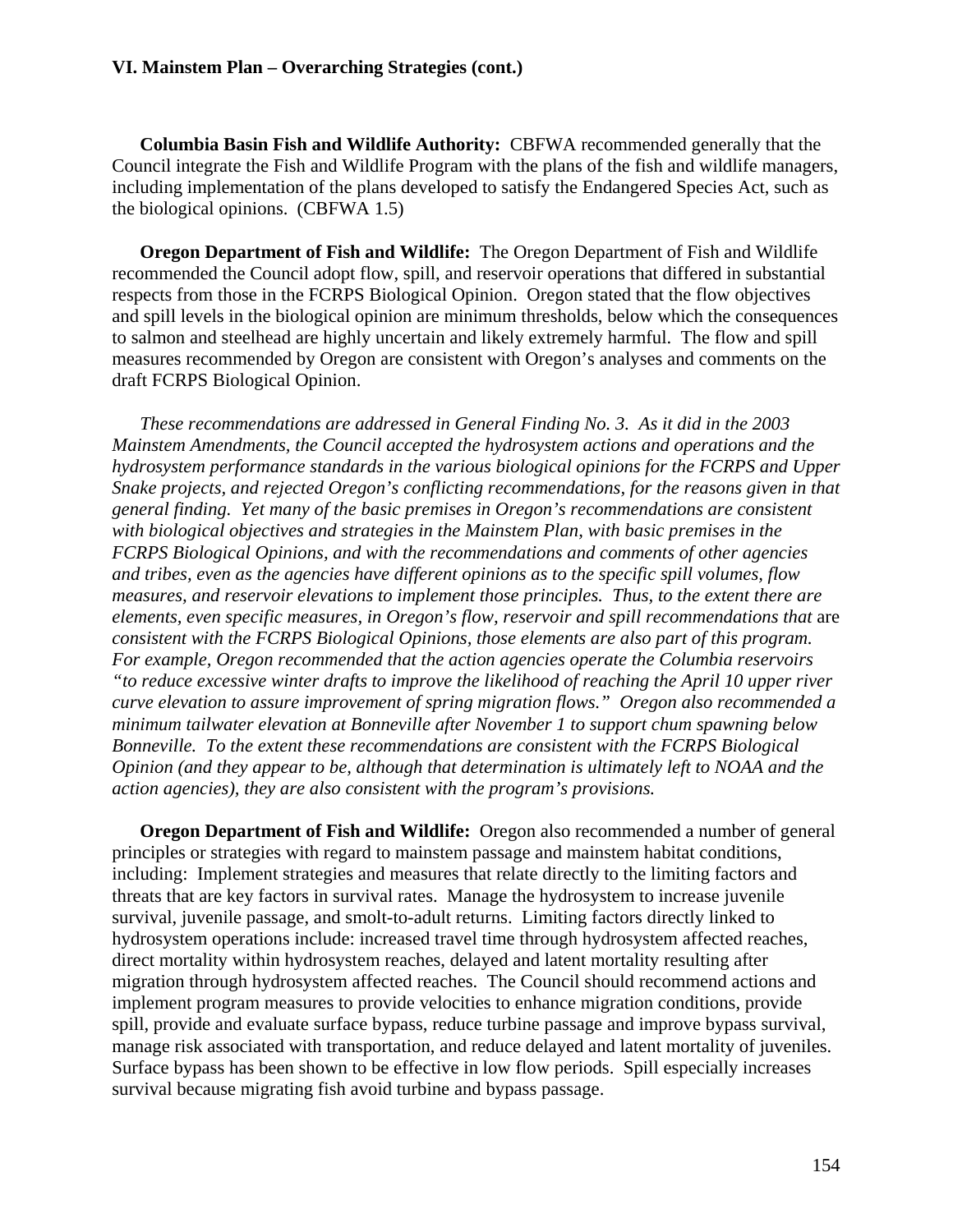- Manage juvenile migration to achieve earlier arrival time at Bonneville Dam by providing migration velocity, providing spill, providing and evaluating surface bypass, and reducing turbine and bypass passage.
- Manage the hydrosystem to increase juvenile survival by providing spill, and providing and evaluating surface bypass.
- Reduce delayed and latent mortality of juveniles by providing spill, and implementing "spread the risk" transportation in which no more than 50% of juvenile fish are transported around the federal hydropower system.

 Oregon shares the Council's desire to ensure measures are implemented in ways that maximize biological benefit for the dollars spent. However, Oregon doubted that studies to measure the benefits of incremental flow augmentation and to determine the mechanisms for flow/survival relationships on the Columbia and Snake rivers are feasible. Experiments are not precise enough to measure incremental changes in benefits. Nor can they be designed to distinguish between and identify the myriad of factors that may explain the response or lack of response observed. The experimental limitations of studies to delineate incremental effects of measures has been the subject of several of the Council's Independent Scientific Advisory Board's reviews (Review of Lower Snake River Flow Augmentation Studies, ISAB 2001-5 dated April 27, 2001; Review of Giorgi et al., ISAB 2002-1 dated June 4, 2002) (ODFW 24, 26)

*The objectives and strategies of the Mainstem Plan are consistent with these recommendations, built on the same principles. Even if Oregon disagrees with other fish and wildlife agencies and tribes over the precise extent of specific operations (see above), a general set of principles and strategies are common across the agencies and tribes and incorporated into the program. 2009 revised program, at 71-72, 74, 78-79. 81, 84-86. The Council retained the list of key assumptions and uncertainties that are important to continue to test and evaluate, including to "evaluate the benefits of incremental flow augmentation and determine the mechanisms for flow/survival relationships on the Columbia and Snake rivers." But the Council would agree that a test of this (or any of the other uncertainties) is only worth investing in if the study design gives reason to believe the information sought has a chance of providing insight into the subject. Further studies to test flow/survival relationships will need to satisfy independent scientific scrutiny of the study designs and results.* 

**Columbia Basin Fish and Wildlife Authority:** As part of the recommended principles and general strategies to benefit resident fish affected by the hydrosystem, CBFWA recommended the following principles:

- Protect, mitigate, and enhance resident fish and associated habitat to the extent that they were or are affected by hydropower development and operation.
- Protect, mitigate, and enhance resident fish and associated habitat in hydropower system storage projects to the fullest extent from negative effects associated with water releases.
- In areas above, within, and below storage projects, protect, mitigate, and enhance resident fish and associated habitat that are affected by altered annual flow regimes, daily load following, temperature modifications, and nutrient trapping. (CBFWA 2.2.4)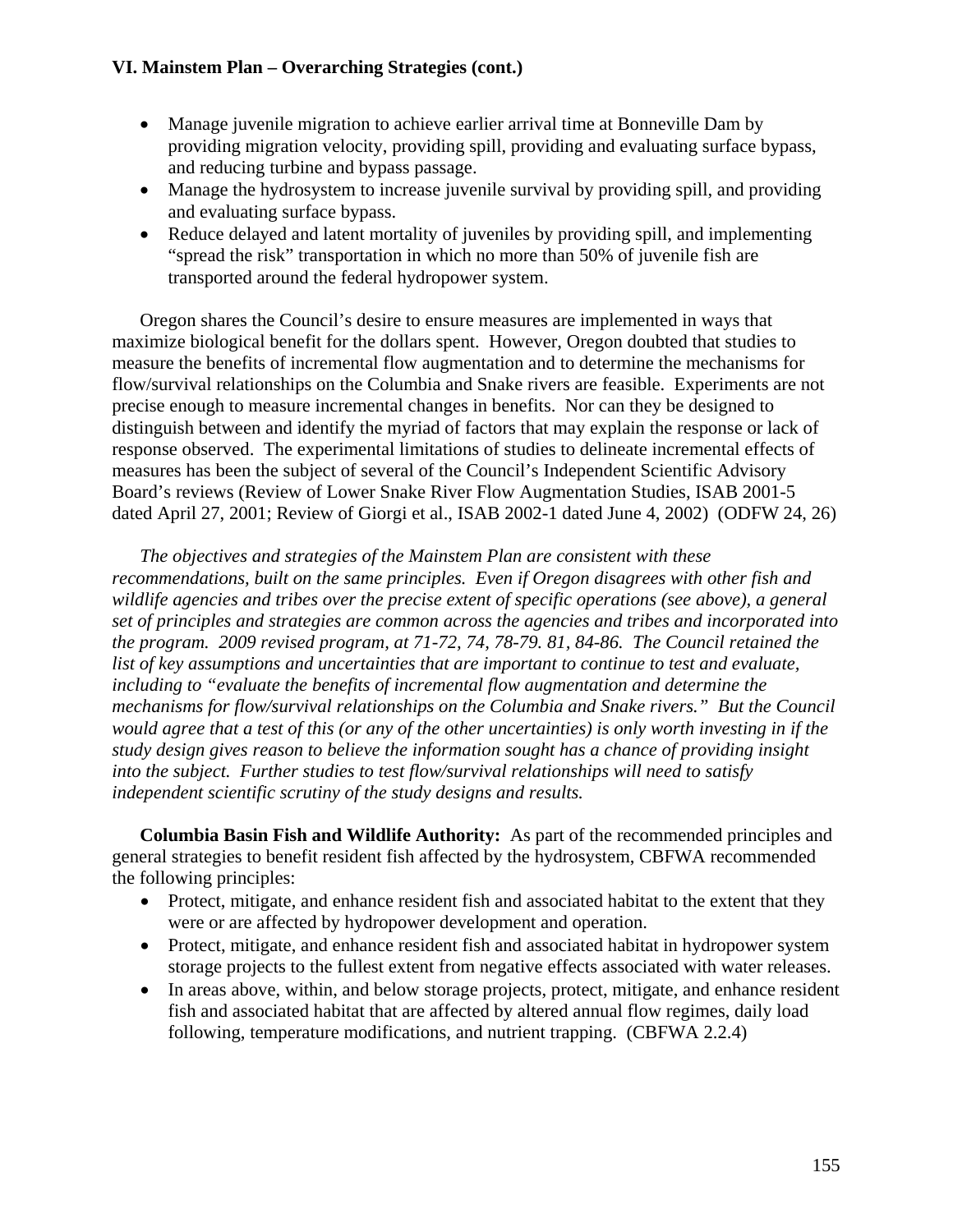*The objectives for resident fish and the overarching and water management strategies in the Mainstem Plan are consistent with this recommendation. 2009 revised program, at 72-73 74-75, 90-96.* 

 **Bonneville Power Administration:** Bonneville recommended that the Council consider the successes over the last decade and significant mainstem mitigation actions incorporated into the new FCRPS Biological Opinion before adopting into the program new or additional measures affecting the mainstem. Bonneville encouraged the Council to adopt program provisions requiring consultation with state and federal fish and wildlife agencies and tribes, the ISAB, and FCRPS action agencies before proposing to adopt hydrosystem actions or survival performance standards for non-listed species.

 The Oregon Department of Fish and Wildlife commented that Bonneville's recommendation was consistent with Oregon's recommendations to assure adaptive management and coordination on any new mainstem passage proposals.

*Consistent with this recommendation, the recommendations and other information before the Council did not lead the Council to adopt significant new operational measures beyond the evolution of operational measures and standards in the various biological opinions. The recommendations did give reason to continue a number of objectives and measures that relate to non-listed species, and to add new measures and considerations affecting listed and non-listed species in the areas of water quality, invasive species, predators, climate change planning, and lamprey and sturgeon passage and survival. The program amendment process* is *a process in which the Council considers the views of, and consults with, the fish and wildlife agencies and tribes and the FCRPS action agencies (and others) on mainstem provisions and considers the views of the independent science panels.* 

**Northwest RiverPartners/Public Power Council (PPC)/Pacific Northwest Generating Cooperative (PNGC)/Pacific Northwest Utilities Conference Committee (PNUCC):** Recommending replacing the overarching and specific strategies in the Mainstem Plan with a stripped down set of general guidance organized as the program's "Onsite Actions":

- Priority should be given to actions that can protect and mitigate harm caused to fish and wildlife at the dams and in the adjacent reservoirs.
- Provide conditions within the hydrosystem for adult and juvenile fish that improves survival at the dams and in the reservoirs.
- Promote and support the most biological and cost effective usage of various passage routes for juvenile fish including: juvenile bypass systems, spill, turbine improvements and juvenile fish transportation.
- Prioritize actions for assuring successful upstream passage of adults.
- Support the implementation of reservoir operations to enhance natural flows.
- Implement predation control to improve survival in reservoirs.
- Protect and enhance mainstem and reservoir spawning and rearing habitat.

 The Oregon Department of Fish and Wildlife objected to these recommendations, noting that most of the program provisions pertinent to hydrosystem passage and operations have been eliminated, with the exception of juvenile bypass systems, spring spill, turbine improvements,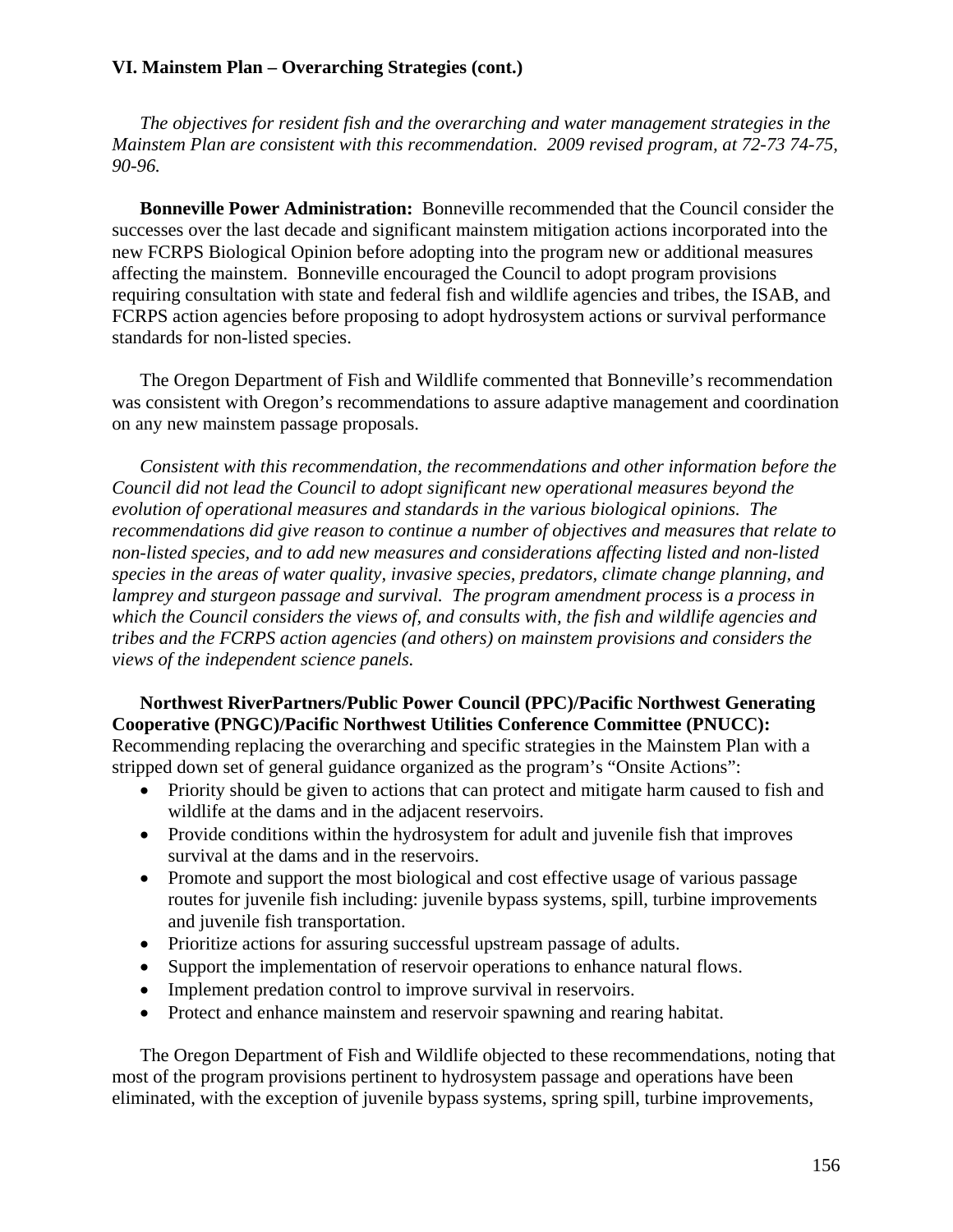fish transportation, and temperature regulation via storage water intake, leaving only great emphasis on predator control. Oregon commented instead that a full suite of protection, mitigation, and enhancement tools in the mainstem must be considered for anadromous and resident fish. This includes attempts to reintroduce anadromous fish to blocked areas and establishment of "strongholds" or refuges, both which, Oregon commented, the customer groups proposed to delete from the current program.

**Charles Pace:** Recommended reshaping the Mainstem Plan around a set of particular principles and strategies, editing a version of the hydrosystem strategies in the 2000 program later superseded by the 2003 Mainstem Amendments. The "primary strategies" would be to implement hydrosystem operations for wildlife as well as adult and juvenile fish that (1) approximate natural physical and biological conditions; (2) increase survival and life history diversity; (3) assure that diurnal fluctuations, flow and spill operations are optimized to produce biological benefits for anadromous fish with the least adverse effects on resident fish and wildlife; and (4) plan for an adequate, efficient, economical, and reliable power supply. The strategies include: (1) provide conditions in the hydrosystem for adult and juvenile fish that approximate natural physical and biological conditions; (2) manage and configure the hydrosystem so that patterns of flow approximate the natural hydrographic patterns; (3) optimize flow and spill operations for anadromous fish to produce the least adverse effects on resident fish and wildlife while planning for an adequate, efficient, economical, and reliable power supply; and (4) coordinate mainstem operations and survival improvements.

 *All of these principles are part of the Mainstem Plan. For reasons discussed above, the Council continued the distinct Mainstem Plan and more specific measures to implement these general strategies and did not delete important strategies as recommended by RiverPartners, et al. The edits from Mr. Pace were on a superseded set of mainstem provisions, so not all were relevant, but still the correlation is high between the content of the principles in the revised mainstem plan and the principles in the Pace edits. The one main exception is the recommendation to consider major configuration changes, to the extent the recommendation means to consider not just major dam modifications to increase survival through the system but also the reconfiguration of the hydrosystem through the removal of major projects. For the purposes of the program at this time, the Council is assuming the system configuration remains stable, consistent with the premise of the Northwest Power Act that protection and mitigation is dependent on environmental conditions "substantially obtainable" from the management and operation of the existing hydrosystem. The Council did not receive program amendment recommendations to the contrary from the fish and wildlife agencies and the tribes.* 

 Grant County PUD commented on the recommendations that the program should include a comprehensive review of hydrosystem mitigation actions, including spill, bypass systems, and flow management to evaluate whether the region is optimizing methods to increase fish survival using the best available scientific information. Actions that reduce the region's available hydropower, like spill, should also provide the highest downstream passage survival. If spill does not, then it should be replaced by bypass systems that can provide higher survival and more efficient use of water.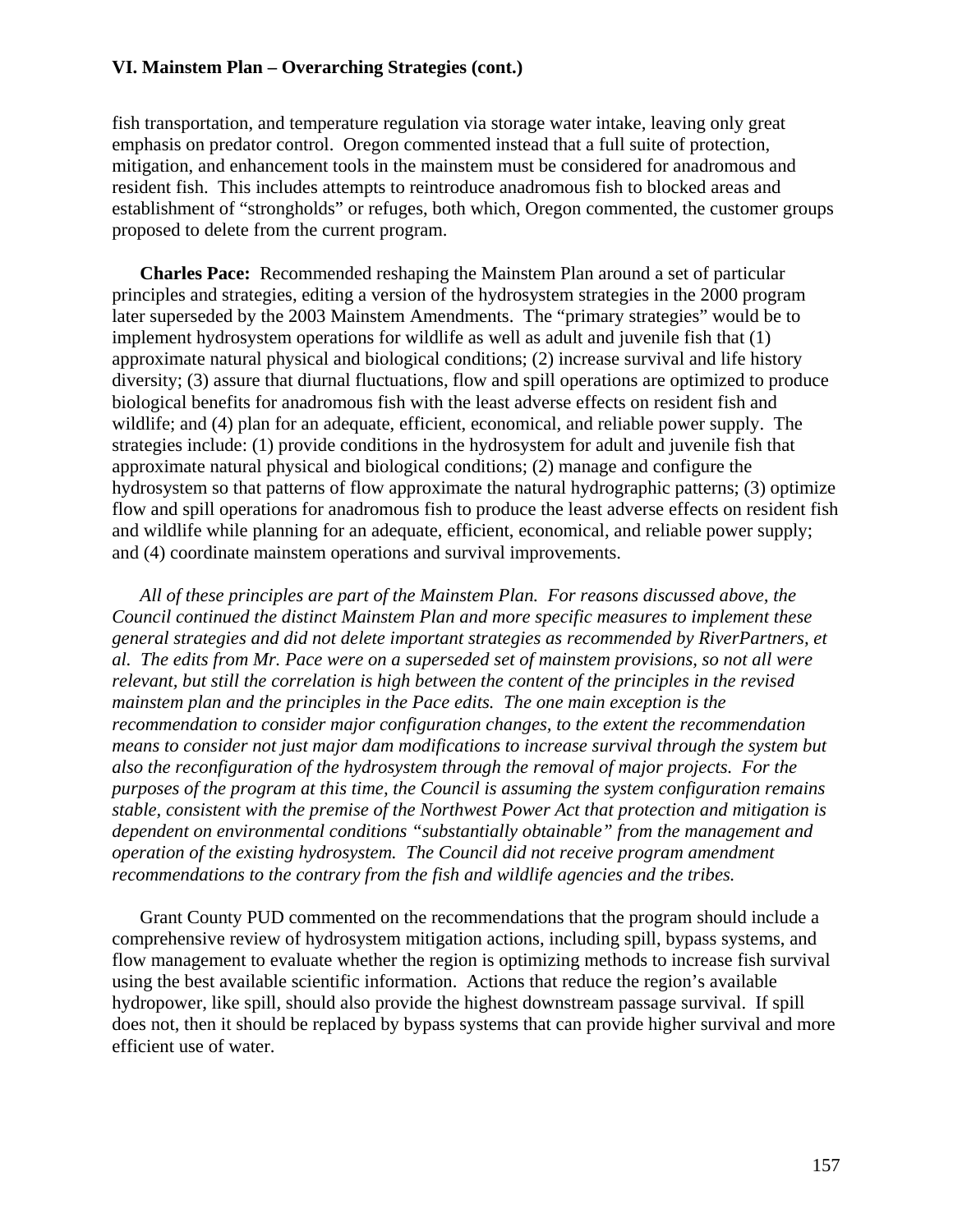*The revised program is consistent with this comment in emphasizing the need for ongoing monitoring, evaluation, and review of these key questions. See 2009 revised program, at 75-77, 84, 85-86, 102-03.* 

 The Burns Paiute Tribe commented that the hydrosystem has had significant effect on cultural sites within the basin, and the program ought to contain provisions for protection and mitigation for impacts to cultural resources. The Spokane Tribe and the Upper Columbia United Tribes similarly recommended and commented that Grand Coulee operations be consistent with protection of cultural resources and cultural sites.

*The Council did not include specific provisions regarding cultural resources in the program. The Northwest Power Act limits the Council's Fish and Wildlife Program to protection and mitigation for impacts to fish and wildlife, and not to cultural resources. The Council recognizes that the hydrosystem has had adverse impacts on cultural resources and cultural sites, and that the federal agencies, as they work to implement the measures in the Council's program, must also protect and reduce impacts to cultural sites under their other legal responsibilities.*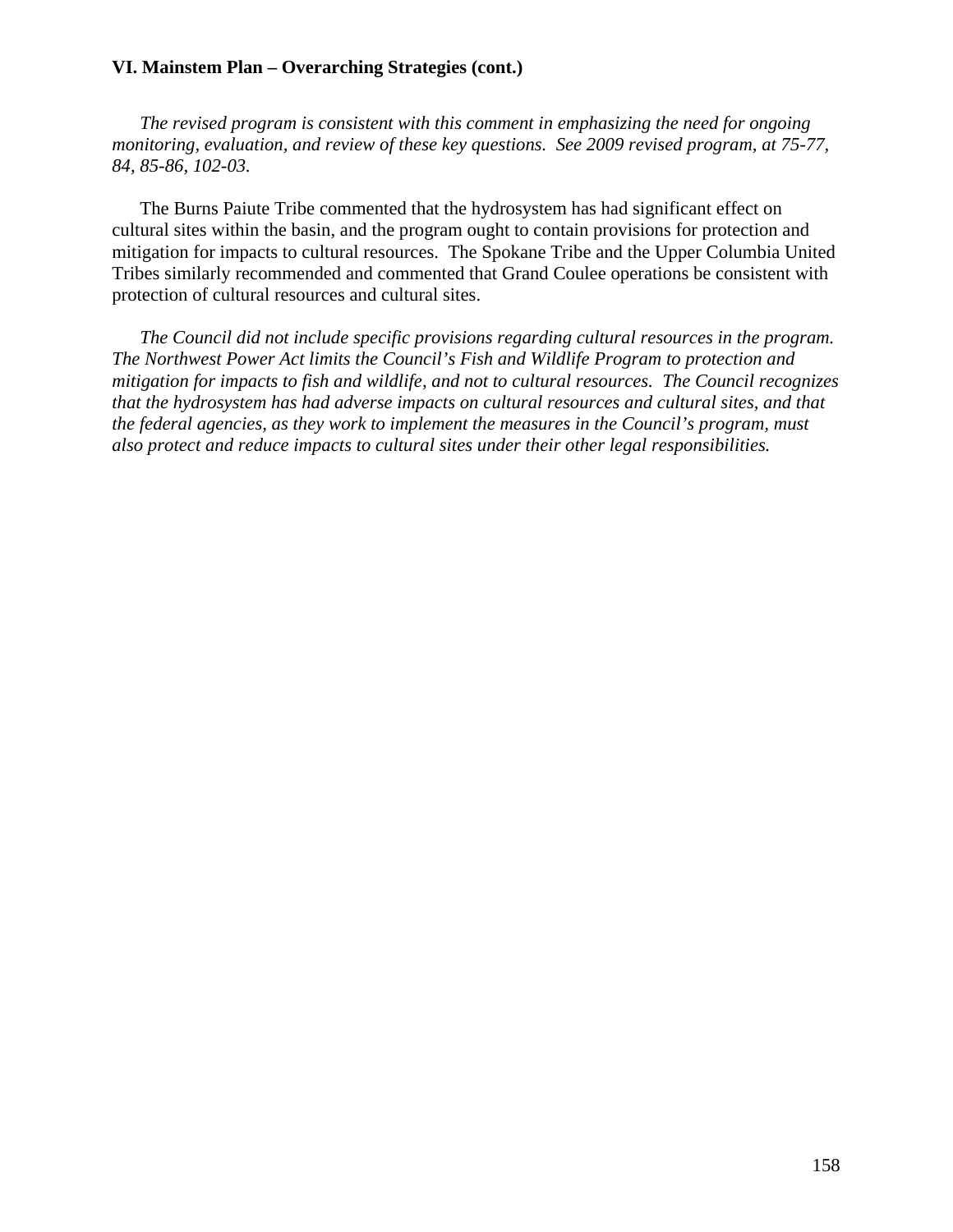#### **VI. Mainstem Plan D. Mainstem Strategies**

# **2. Strategies in Specific Areas Mainstem Habitat**

 **NOAA Fisheries/Bonneville Power Administration:** The actions in the FCRPS Biological Opinions recommended for integration with the rest of the program include measures for the protection and enhancement of mainstem habitat, including spawning, rearing, resting and migration areas for salmon and steelhead and resident salmonids and other fish, consistent with the objectives and strategies already in the Council's program.

**Snake River Salmon Recovery Board:** Recommended the Council reinforce its strategy calling for the restoration of mainstem shoreline habitat in the Snake River, as it will improve the survival of Snake River fall chinook and reduce the habitat quantity and quality for predator species.

*The Council's mainstem habitat objectives and measures are consistent with these recommendations. 2009 revised program, at 69-71, 78-80.*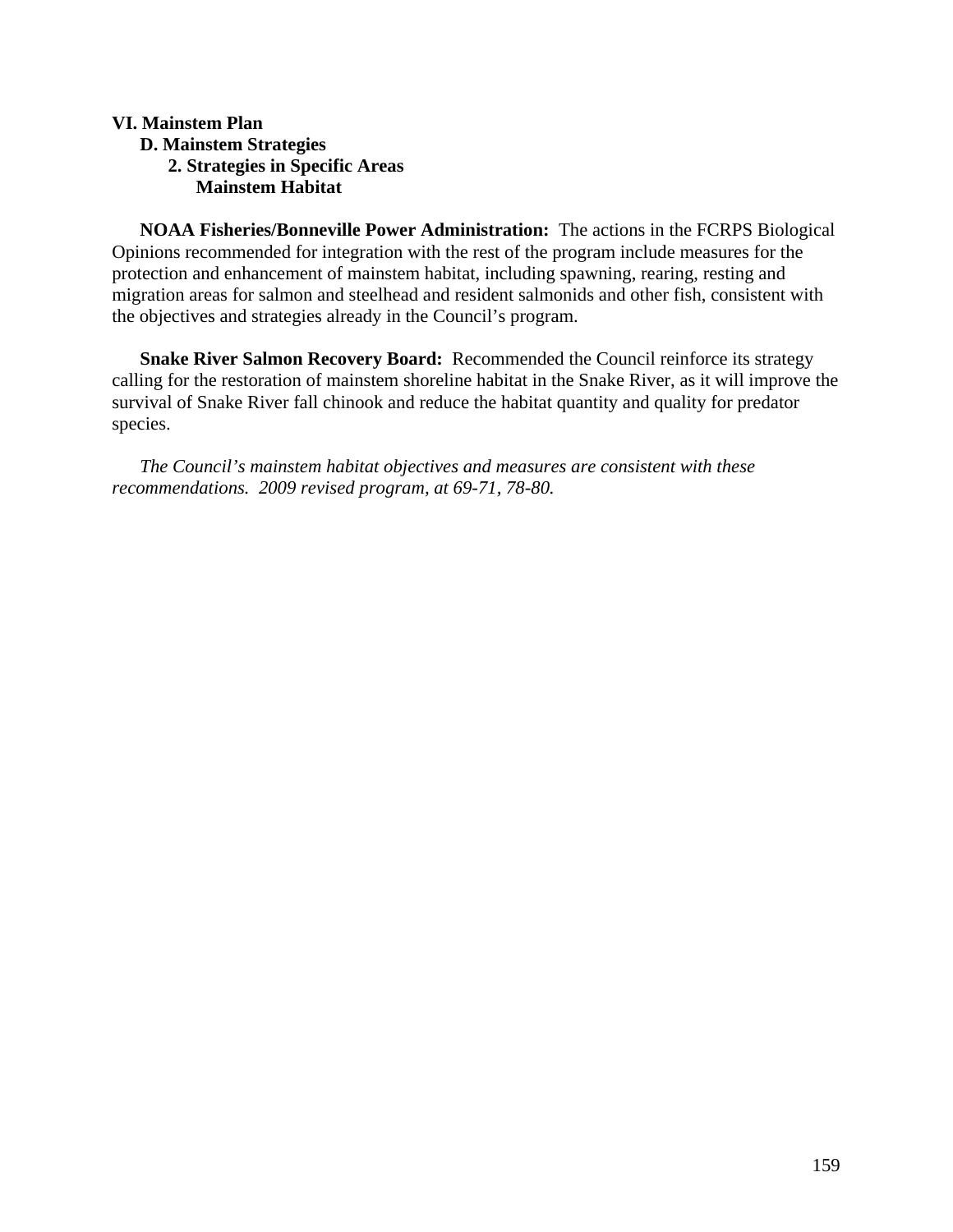## **VI. Mainstem Plan D. Mainstem Strategies 2. Strategies in Specific Areas Water Quality**

*As discussed above with regard to the Council's basinwide habitat strategies, and in General Finding No. 6, the Council received a number of recommendations and comments concerning water quality problems, including water quality issues in the mainstem involving high temperatures, toxic contaminants, and the like. These recommendations include:* 

**Columbia Basin Fish and Wildlife Authority:** Recommending adding language supporting water quality measures. The recommendation identified water quality conditions in the mainstem and/or related to hydrosystem operation and development (such as temperature effects), and then recommended:

- The program should include measures that improve cold water refugia and improve thermal conditions to meet federal and state Water Quality Temperature criteria.
- The program should call on Bonneville and other federal agencies responsible for managing, operating, and regulating Columbia River hydroelectric facilities to develop water quality plans for total dissolved gas and temperature in the mainstem Columbia and Snake Rivers which includes a comprehensive update of both total dissolved gas and temperature with dam specific structural and operational objectives and implementation strategies to benefit juvenile and adult fish.
- The program should direct the federal operators and regulators to work with state, Tribal, and federal water quality agencies to meet the Total Maximum Daily Load (TMDL) implementation and Total Dissolved Gas (TDG) waiver requirements and to implement the recommendations of the state, Tribal, and federal fishery managers.
- The program should support Columbia River monitoring to better understand toxics and the relationship between fish abundance and return rates in watersheds with high levels of contaminants and to better understand how those contaminants are taken up by juvenile salmon and their effects on out migration.
- Also, source identification in the watersheds would help to better understand the toxic loadings of contaminants of concern to the mainstem Columbia Basin. (CBFWA 2.1.4.2)

**Burns Paiute Tribe:** Repeated CBFWA's recommendation but emphasized an amendment to CBFWA's second bullet to provide that the program should "call on BPA and other federal agencies responsible for managing, operating, and regulating Columbia River Basin hydroelectric facilities to develop water quality plans . . . ."

**Oregon Department of Fish and Wildlife:** Recommended a number of water quality principles and specific measures, echoing CBFWA's recommendation.

**Confederated Tribes of Grand Ronde:** Recommended provisions for long-term water quality monitoring, implementation of restoration projects, and source control projects to remove or contain upland sources of contamination.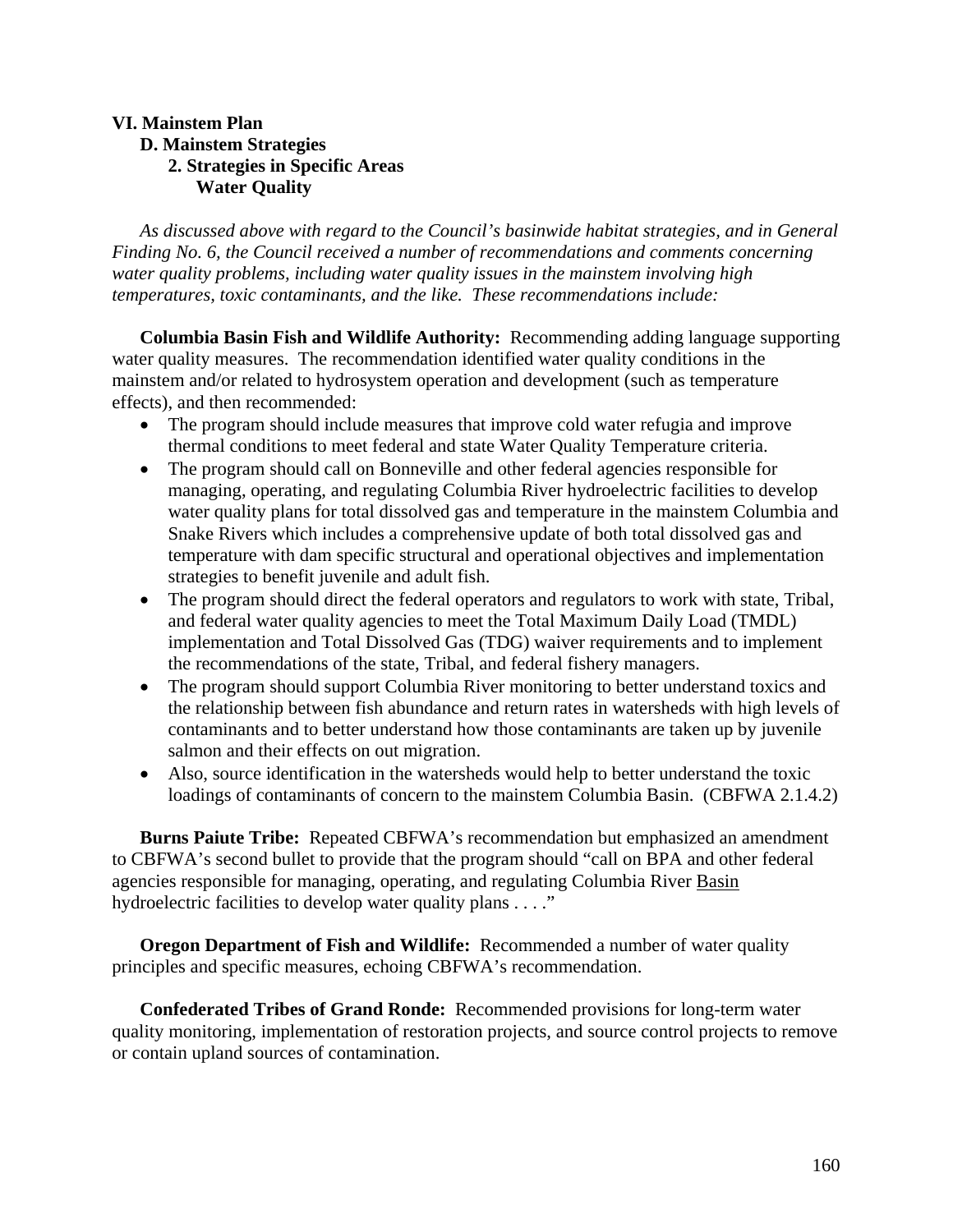#### **VI. Mainstem Plan – Water Quality Strategies (cont.)**

**U.S. Environmental Protection Agency:** Recommended a set of strategies and measures to monitor, evaluate and improve water quality for fish in the mainstem. For example, recommended acknowledgement of the critical role of toxic contaminants in hindering fish and wildlife recovery. Support increased monitoring and toxics reduction work. Also, recommended that the program emphasize water temperature's critical role in ecosystem restoration, and support the federal agencies' Water Quality Plan, which contains several potential actions to lower water temperatures that deserve further investigation and analysis. Additionally, options to reduce water temperatures immediately upstream of the dams and methods to protect and create areas of cold water refugia along the migratory corridor should be further explored. Support regional dialogue on water temperature control in the Columbia and Snake rivers. EPA later commented in support of the draft amendment language regarding water quality and toxic contaminants.

**U.S. Geological Survey:** Recommended monitoring of water quality parameters as part of assessing trends in key habitat metrics for juvenile salmonid survival.

**Lower Columbia River Estuary Partnership**: Recommended the program expand its focus on toxics monitoring to augment recent findings identifying the impact of toxics on salmonids. Adopt specific management actions to improve water quality from the federal agencies' estuary recovery plan module. LCREP included a number of recommendations for monitoring, including enhanced monitoring of water quality, sediment, and fish tissue in the lower Columbia River and estuary to expand data and to assess trends over time in order to direct toxics reductions efforts and enhance salmonid recovery efforts.

 The Council received comments on the draft amendments making similar points from the Native Fish Society and the Clark Fork Coalition. The Native Fish Society supported identification of thermal refuges and sources of cool water for migrating fish. The Clark Fork Coalition supported the recognition of toxics as an issue for the program. The Idaho Water Users commented on the recommendations to support actions consistent with the management actions and agreements in the Snake River, noting that the entire Snake River, including many of its tributaries, is operating under watershed management plans made up of multiple TMDL studies and requirements. This efforts is currently monitored by the Idaho Department of Environmental Quality as approved by the Environmental Protection Agency.

 The Columbia River Inter-Tribal Fish Commission commented on the recommendations that toxic contaminants have been shown in studies by NOAA to have significant sublethal behavioral effects on juvenile salmon. Climate changes are likely to intensify these effects as waters warm. Periodic monitoring of toxic contaminants in salmon rearing areas should become a feature of the program's adaptive management reports.

 *The Council added water quality provisions to the Mainstem Plan consistent with the substance of these recommendations and comments. 2009 revised program, at 80-81. For example, the Council supported the implementation of actions to monitor and reduce toxic contaminants in the mainstem to meet state and federal water quality standards. The Council also called on the federal action agencies and others to continue to update the Water Quality Plan for Total Dissolved Gas and Water Temperature in the Mainstem Columbia and Snake*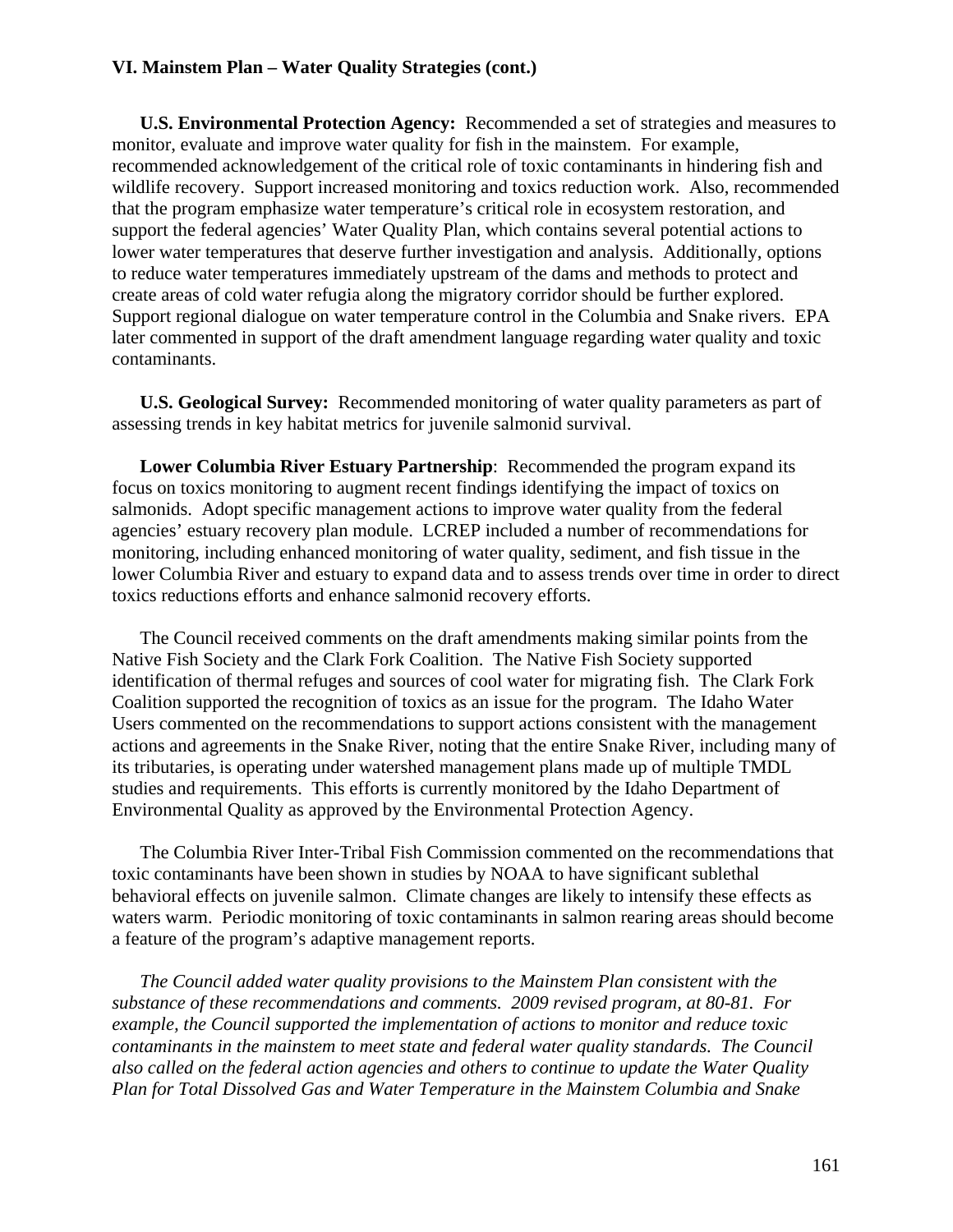# **VI. Mainstem Plan – Water Quality Strategies (cont.)**

*Rivers; to include in that plan actions to reduce toxic contaminants to meet state and federal water quality standards and actions to reduce any effects of toxic contaminants so as to provide survival benefits for fish in mitigation of adverse effects caused by the hydropower system; to incorporate in the plan provisions relating to TMDLs as these are developed and approved for the mainstem; to engage in additional monitoring and reporting of water quality factors; to continue development of various models for evaluating and improving water quality; and related provisions. In the element of the program focused on the estuary, the Council supported evaluation of the water quality and its effects on fish habitat in the estuary to better understand the relationship between estuary ecology and near-shore plume characteristics and salmon and steelhead productivity. 2009 revised program, at 62. See also the discussion in General Finding No. 6, and in the findings regarding the addition of provisions on water quality in the basinwide habitat strategies. Much of the work of the program in this area will largely support the primary work of other entities with authority and funding responsibilities. To the extent the recommendations include specific measures proposed for program implementation and funding, these have been included as part of the measures incorporated into the program and listed in Appendix E. See General Finding No. 2.* 

**Oregon Department of Fish and Wildlife:** Recommended specific to the Willamette River that the Corps of Engineers should conduct studies to investigate the potential to improve Willamette River temperatures through operation and design of tributary dams. These studies should: synthesize existing information to summarize the impact of tributary dam operations on Willamette River temperatures, and identify the opportunities and potential to provide a more normative hydrograph through changed project operations or facility modifications of Willamette River tributary dams.

*The Council did not include specific language to this effect in the Water Quality section of the Mainstem Plan as these projects are not in the mainstem. But the Council did recognize in general the overlap between the Corps of Engineers' commitments in the 2008 Willamette River Biological Opinions and the mainstem responsibilities of the Corps, and the Council also recognized the actions in the Willamette Biological Opinions as part of the baseline measures and strategies committed to by the federal agencies to address the effects of the Columbia hydrosystem on fish and wildlife and thus also part of the program. Separately, the Council adopted basinwide environmental objectives and habitat strategies consistent with this recommendation. Thus when considering Willamette-specific measures for implementation, the Corps should consider this recommendation a specific measure in the program for consideration. 2009 revised program, at 25-26, 28, 31-32, 64, 67, 74-75, 80, 81, Appendix E (Willamette subbasin).*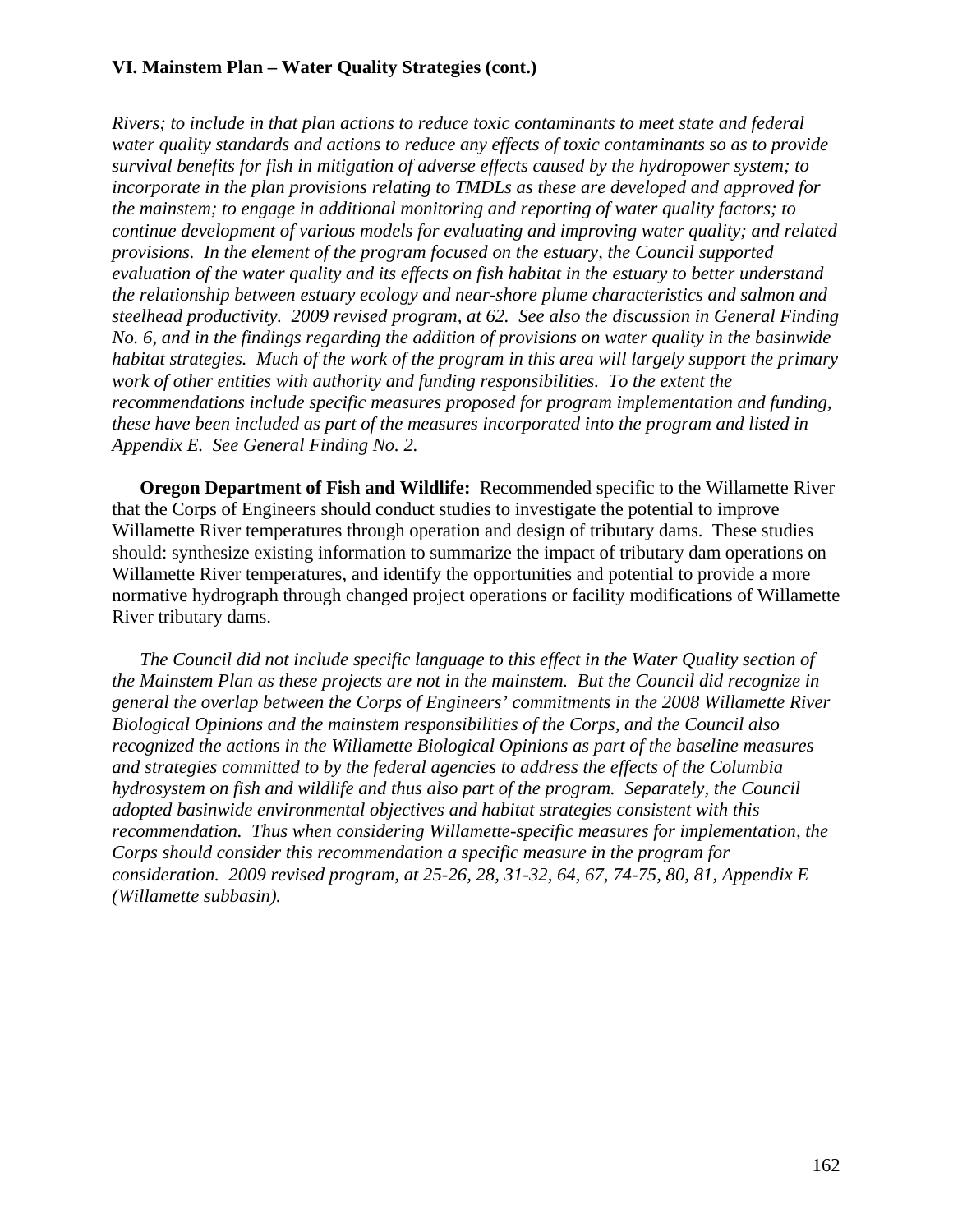#### **VI. Mainstem Plan**

 **D. Mainstem Strategies 2. Strategies in Specific Areas Juvenile and Adult Passage Juvenile Fish Transportation Spill Surface Passage Systems and New Fish Passage Technologies Juvenile Bypass Systems Adult Fish Passage**

*The Council received a number of recommendations relating to mainstem passage, including bypass systems, spill, juvenile transportation, and adult passage. To the extent these recommendations involved basic premises, or what the overarching objectives and strategies of the program should be, they have been identified and addressed above. In particular, the recommendations, program provisions, and findings regarding either the FCRPS Biological Opinions or the program's key biological objectives resolve most of the issues raised in these recommendations, including the specific recommendations identified and responded to in this section. For example, the Oregon Department of Fish and Wildlife recommended a different set of spill operations than called for in the 2008 FCRPS Biological Opinion. The Council did not adopt this recommendation, for reasons discussed above and in General Finding No. 3. That recommendation and those findings need not be repeated here. On the other hand, Oregon further recommended certain strategies and measures regarding spill, passage, and new passage technologies consistent with the objectives and strategies that do require further discussion here.* 

 *Note also that the Columbia Basin Fish Accords include certain provisions relevant to hydrosystem passage. For example, the "Three Treaty Tribes" Accord (Umatilla, Warm Springs, Yakama) includes an agreement to adjust the initial transport protocols for Group B steelhead and slightly revised summer spill and transportation protocols for eventual implementation. The Fish Accord with the Colville Confederated Tribes includes a set of adult salmon and steelhead passage investigations, to determine the potential factors contributing to the losses of adult upper Columbia runs between Bonneville and McNary dams and to validate the adult survival assumptions used for estimating upper Columbia steelhead and spring chinook from Bonneville to McNary Dams. These have been incorporated into the program as well.* 

**Shoshone-Bannock Tribes:** Recommended that the program include specific actions that optimize inriver passage conditions by spilling to the gas caps, within biological constraints, as determined by the state, tribal, and federal salmon management agencies, and spreading the risk between inriver passage transportation for salmon and steelhead, again as determined by the state, tribal, and federal salmon managers.

**Oregon Department of Fish and Wildlife:** Essentially the same recommendation as the Shoshone-Bannock Tribes above.

 Charles Pace commented in support of the Shoshone-Bannock Tribes' recommendations for spreading the risk (transport) and spilling to gas caps, subject to constraints imposed by adult upstream migration. Mr. Pace recommended the Council emphasize that transport is a "life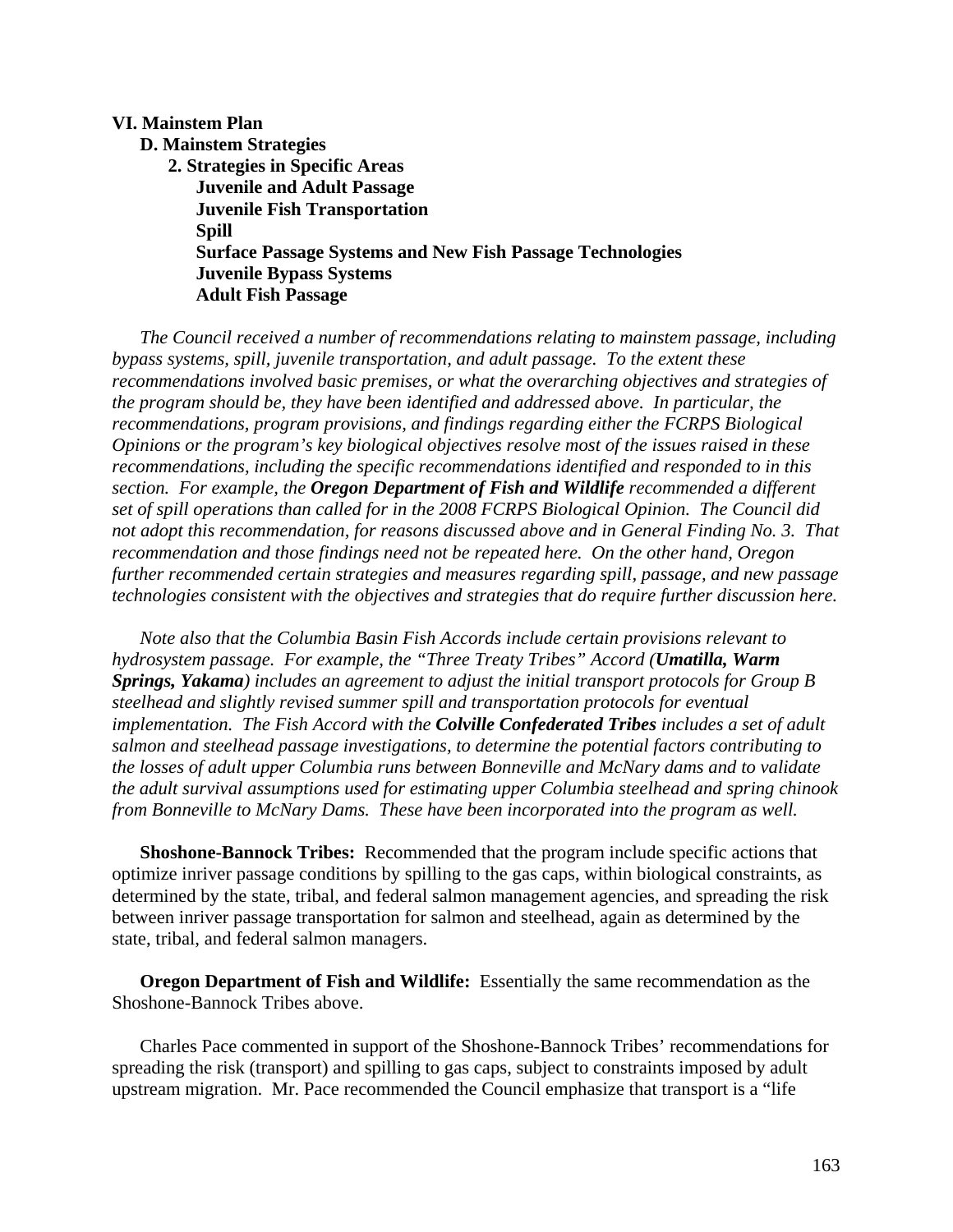support" strategy and is no substitute for making improvements in operations that provide for the survival of inriver migrants.

*The revised program includes a number of measures consistent with these recommendations, including optimizing inriver passage in part through heavy reliance on spill while meeting the dissolved gas standards; reliance on the spread-the-risk approach to transportation; and reliance on the spill and transportation determinations of the federal, state, and tribal salmon management entities. To the extent these entities differ on precisely what, for example, the proper spill protocol should be, as is the case with Oregon's specific spill recommendation, the Council has resolved that difference as explained in findings above and in General Finding No. 3. At the same time, these recommendations include a set of basic premises or principles that are common across the divide, and those principles (summarized above) have been incorporated into the program.* 

**Oregon Department of Fish and Wildlife:** Oregon followed with a number of recommendations regarding new passage technologies, and planning for passage improvements. These included:

The Council should recommend that full spill operations in the Lower Snake and Columbia form the basis for the testing and evaluation of surface passage devices. Project passage objectives, spill passage efficiency, and other standards should all be established under full spill operations, as well as the operating criteria for RSWs and other passage devices.

- Until surface bypass systems are installed and the two- to four-year testing phase begins, implement the full spill program as recommended within the biological constraints developed by the state, federal, and tribal salmon managers.
- During the testing period of surface bypass devices, SPE, passage delay and BRZ to BRZ survival should establish dam passage performance standards.
- During implementation of RSW-type or other surface-oriented bypass systems, controlled spill operations shall be those necessary to meet performance standards.
- New dam passage technologies will be tested to the standards prior to operational changes to the baseline spill program. Two to four years of testing will strive to meet all three standards at each dam.

 ODFW also recommended that the program call for federal operators and regulators to work collaboratively with state, tribal, and federal salmon management agencies to develop Comprehensive Configuration and Operation plans for each project, plans that include a comprehensive set of performance standards for the project and a detailed plan for how project improvements will address performance standards. The Council should also recommend that the federal operators and regulators work collaboratively with the state, tribal, and federal salmon management authorities to develop an Annual Fish Passage plan.

*The Council revised the provision on juvenile and adult passage in general, spill, and juvenile bypass systems and added a provision on surface bypass systems and new fish passage technologies. 2009 revised program, at 81, 84, 85-86. The revised program is generally consistent with this recommendation. It calls for continued testing, evaluation, and, if promising, implementation of surface passage systems and other new passage technologies. The focus of these evaluations should be on increasing survival and achieving passage survival standards*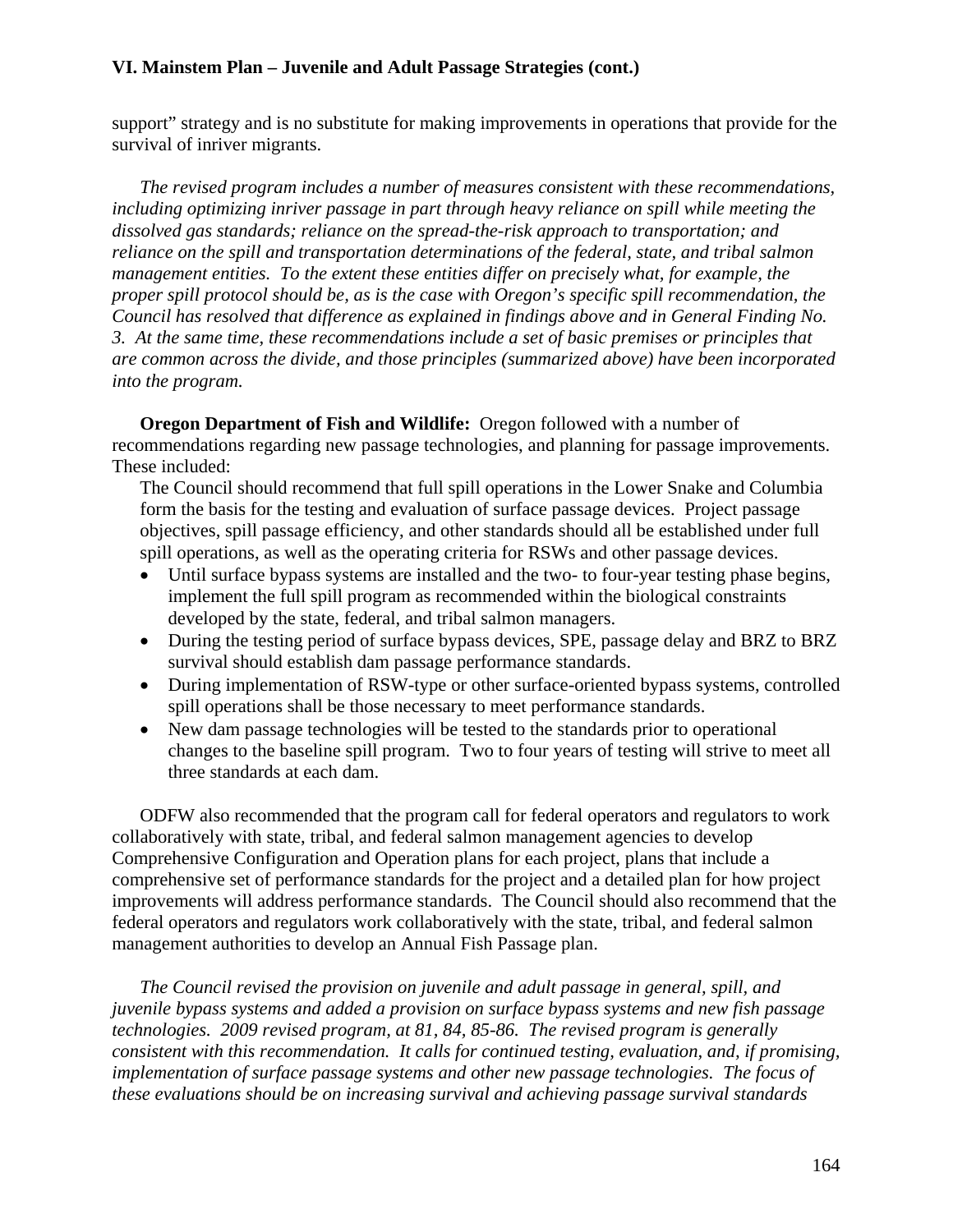*through the projects by reducing passage delay, reducing passage mortality, more closely approximating natural passage conditions, reducing dissolved gas problems, supporting widest possible biological diversity, and more. The Council also calls for the continued development and use of project-by-project configuration and operation plans to optimize passage survival. The use of spill and the survival gains from spill remain a key part of the passage strategies in the program, and certainly the use of any new passage technology must be evaluated against the current passage and survival conditions, including those resulting from the current spill program. The Council did not go into the level of detail for the technology evaluation as recommended, as the details will be developed within the implementation processes set up under the FCRPS Biological Opinion.* 

 **East Columbia Basin Irrigation District:** Recommended that the program operations to minimize air entrainment and spills. The removable spillway weirs installed at a number of Columbia-Snake River dams have proven to be more successful in smolt transport than mandated spills that reduce flows for needed electrical production.

 *Consistent with the recommendations of the fish and wildlife agencies and tribes as described above, the program continues to call for a substantial spill program as a key method for passage survival. The program also continues to call for the testing, evaluation, and implementation of spillway weirs and other methods to improve passage survival to meet performance standards and reduce dissolved gas problems.* 

**Bonneville Power Administration:** For the purposes of planning for this Fish and Wildlife Program, the Council should continue to assume as it did in the 2003 Mainstem Amendments that breaching mainstem dams currently lacks legal, economic, or political feasibility and cannot occur during the five years before the Council will amend the program again.

 **Northwest RiverPartners/Public Power Council (PPC)/Pacific Northwest Generating Cooperative (PNGC)/Pacific Northwest Utilities Conference Committee (PNUCC):** Recommended deleting language indicating that the non-breaching assumption might change.

 **Sam Kaser:** Recommended not tearing out any dams. If dams were the problem, the salmon runs would have been extinct 50 years ago.

**Charles Pace:** Recommended deleting the assumption that dam breaching will not occur within the five-year planning horizon of this program.

 The Oregon Department of Fish and Wildlife commented on the Bonneville recommendation in particular that in contemplating strategies to de-list and recover fish and wildlife resources, *all* contingent options should be given due consideration based on their relative merits.

 *The Council retained the assumption about dam breaching in the next five years, although it moved it to the Mainstem Plan. 2009 revised program, at 66 n.11, 81. This remains a statement of the system the Council expects and needs to work with in analyzing the fish protection needs along the mainstem and the power supply.*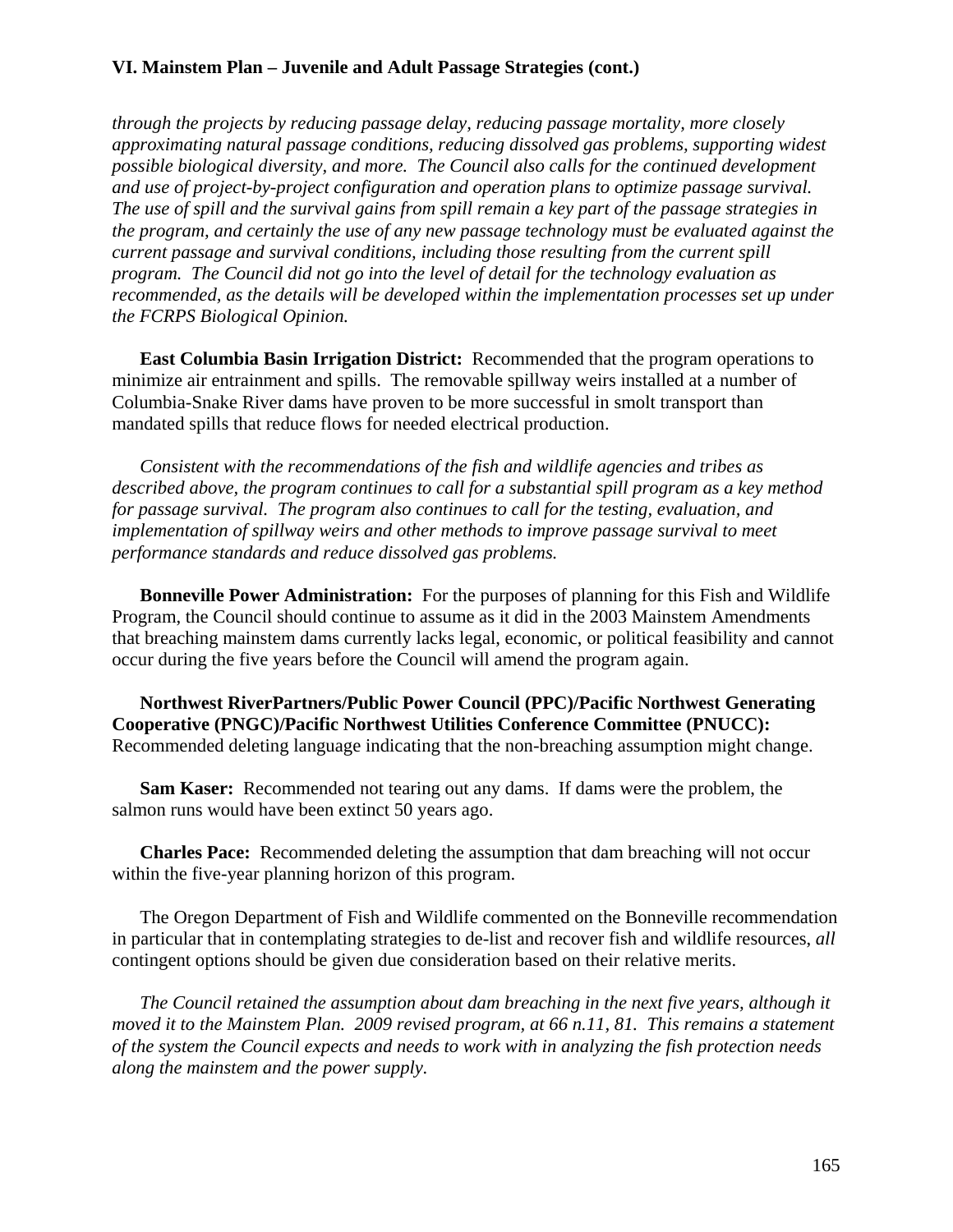The Council also received a set of comments, on the recommendations and on the draft amendments, raising additional or related passage issues. These include:

- Bonneville commented in support of the ISAB's research recommendations to continue focusing on determining the appropriate balance between inriver migration and transportation. Given limited research, monitoring, and evaluation funds, this research will be more useful in setting management strategies than determining the cumulative effects on fish survival of passing multiple dams and taking that information into account to maximize improvements in life-cycle survival. *The program does give "priority to the funding of research that more accurately measures the effect of improved inriver migration compared to transportation and the comparative rate of adult returns to the spawning grounds of transported and inriver migrants." 2009 revised program, at 82. It is not clear to the Council how the agencies would make the comparison* without *also, and first, determining the cumulative effects of passing multiple dams on inriver migrants' survival.*
- The Native Fish Society commented that the program should make it a priority to study the relationship between juvenile fish transportation and adult straying*. The Council included this as a high priority for transportation studies. 2009 revised program, at 82- 83.*
- The Yakima Basin Joint Board suggested reconsidering spring transportation of juvenile salmon and steelhead at McNary Dam. *The FCRPS Biological Opinion actions, part of the program baseline, include continued evaluation of the effectiveness of the juvenile transportation program and possible modifications based on those evaluations, including juvenile transportation at McNary.*
- The Yakima Basin Joint Board commented more generally, in response to the strategies in the draft program to provide conditions that more "closely approximate the natural physical and biological conditions" and to "ensure flow and spill operations are optimized to produce the greatest biological benefits," that we all recognize the hydropower system has created an artificial river system that cannot be operated to duplicate the natural river system. The program must rely on operations that are artificial to try to simulate the natural conditions for which the program strives." *To the extent this comment is aimed at changing the primary strategy, the Council did not revise the program in this respect. Key scientific insights of the last decade, as well as the recommendations of the agencies and tribes, have made clear that even in a system altered with storage and run-of-the-river dams, the more the system can provide river conditions that are similar to the natural conditions these species adapted to, the greater appear to be the levels of survival. To the extent the comment recognizes this concept, and is simply pointing out that there is a significant level of system manipulation and non-native conditions still involved in this effort, the Council agrees.*
- The Yakima Basin Joint Board also cautioned against over-reliance on PIT-tag information for evaluation of the effects of the juvenile fish passage and transportation efforts, especially the reliance on estimates of undetected fish in the analyses. Among other problems noted, the Joint Board commented that PIT-tag detection numbers are reliable when the numbers passing through the system or being collected are low, but not when the numbers are higher. The Joint Board further commented that PIT-tag detections are not useful in evaluating lower river and ocean survival. The Joint Board supported greater support for and reliance on detection technologies such as the acoustic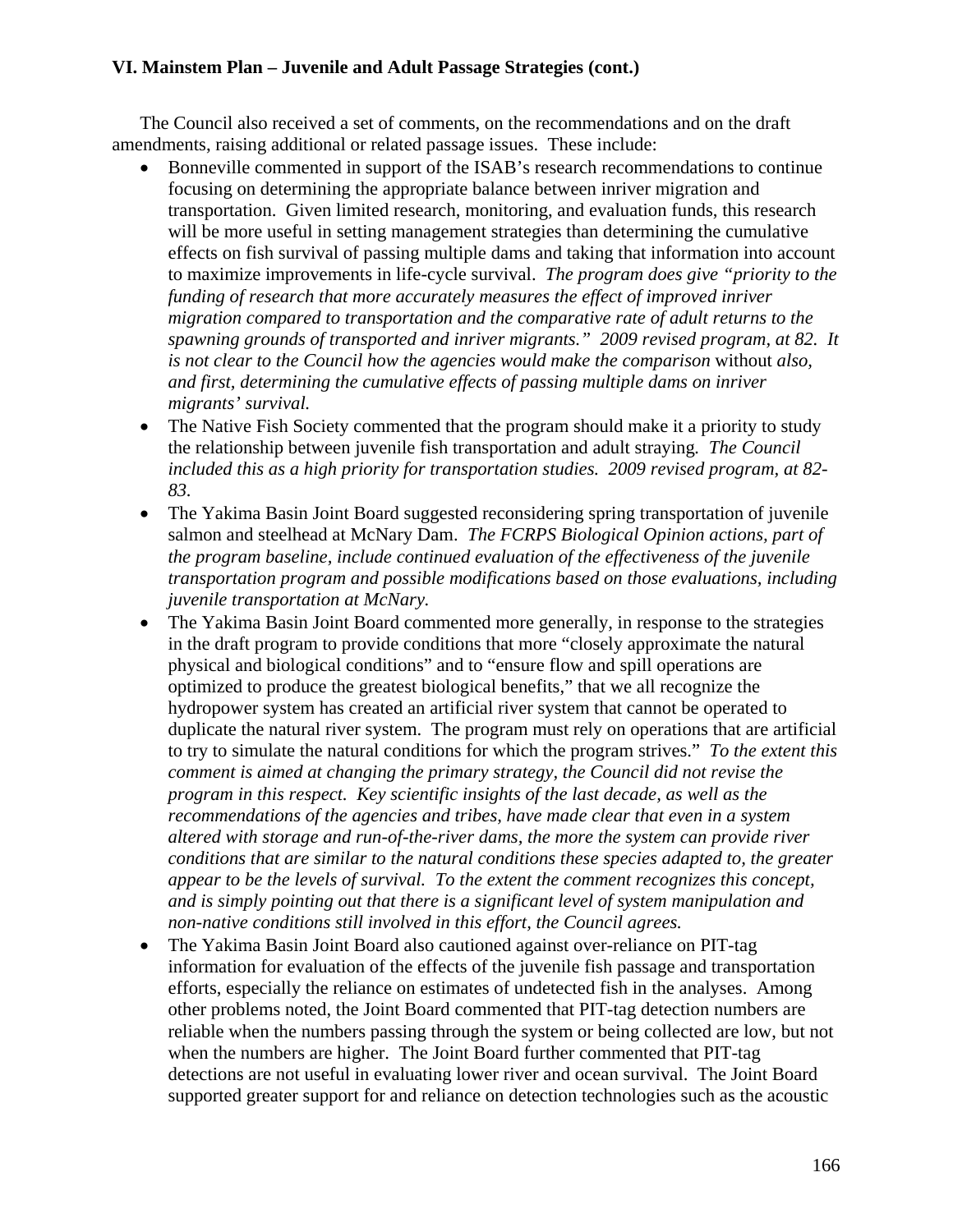tags and receiver arrays of the Kintama research study. *The Council believes that PIT*tag research and evaluations are useful, but agrees that the PIT-tag studies (as with all *tagging and detection studies, including the acoustic tag studies)) also have shortcomings that need to be taken into account as the information is evaluated. The Council has asked the Independent Scientific Advisory Board to review the scientific soundness of all the tagging efforts.* 

- The Columbia River Fishermen's Protective Union commented that the program needs to do more to help anadromous fish over and around the dams in both their upriver spawning migrations and downstream movement to the Pacific Ocean. *Continually improving passage survival through the system to meet the survival performance standards is a key objective of the program. E.g., 2009 revised program, at 81 (Juvenile and adult passage in general; first bullet).*
- The Native Fish Society commented that the program should prioritize safe steelhead kelt passage around dams. Reconditioning should not be viewed as a replacement for safe kelt passage at dams*. The 2008 FCRPS Biological Opinion includes provisions to increase kelt survival through the hydrosystem, which are thus also baseline measures in the program. The Council also included an adult passage strategy to investigate particular passage changes to protect over-wintering kelts. 2009 revised program, at 87.*
- Bonneville commented that it was premature to recommend installation of adult PIT-tag detectors at key projects, and the Council ought to rewrite program language to account for existing uncertainties. *The Council continued the language, 2009 revised program at 87, but the Council recognizes that prioritizing installation funding in any particular year at any particular project will depend on an assessment of the relative benefits to be gained compared to investing in other detection technologies.*
- Dennis Talbert commented that the program should call for the installation of a river grade flume or canal from above Lower Granite to below Bonneville to improve downstream survival of juvenile salmon and steelhead. *The program calls for improved passage at each project, including the evaluation, development and use of bypass systems if these can be shown to increase survival to the performance standards. A canal bypassing the entire system is impractical and prohibitively expensive.*
- Ronald Newcomb commented on the recommendations that turbine passage mortalities remain unacceptable. What is needed to actually repair the conflict with the riverine systems yet allow dams to remain is to improve the hydroelectric generators themselves. The technology exists -- expensive, but in adjusted dollars, no more so than has already been, or is expected to be spent, and the end result would be full remediation of the problem at hand and a return to historic salmon production levels. *The program calls on the dam operators to continue investigating ways to modify turbines or optimize turbine operations to improve juvenile fish survival. 2009 revised program, at 86.*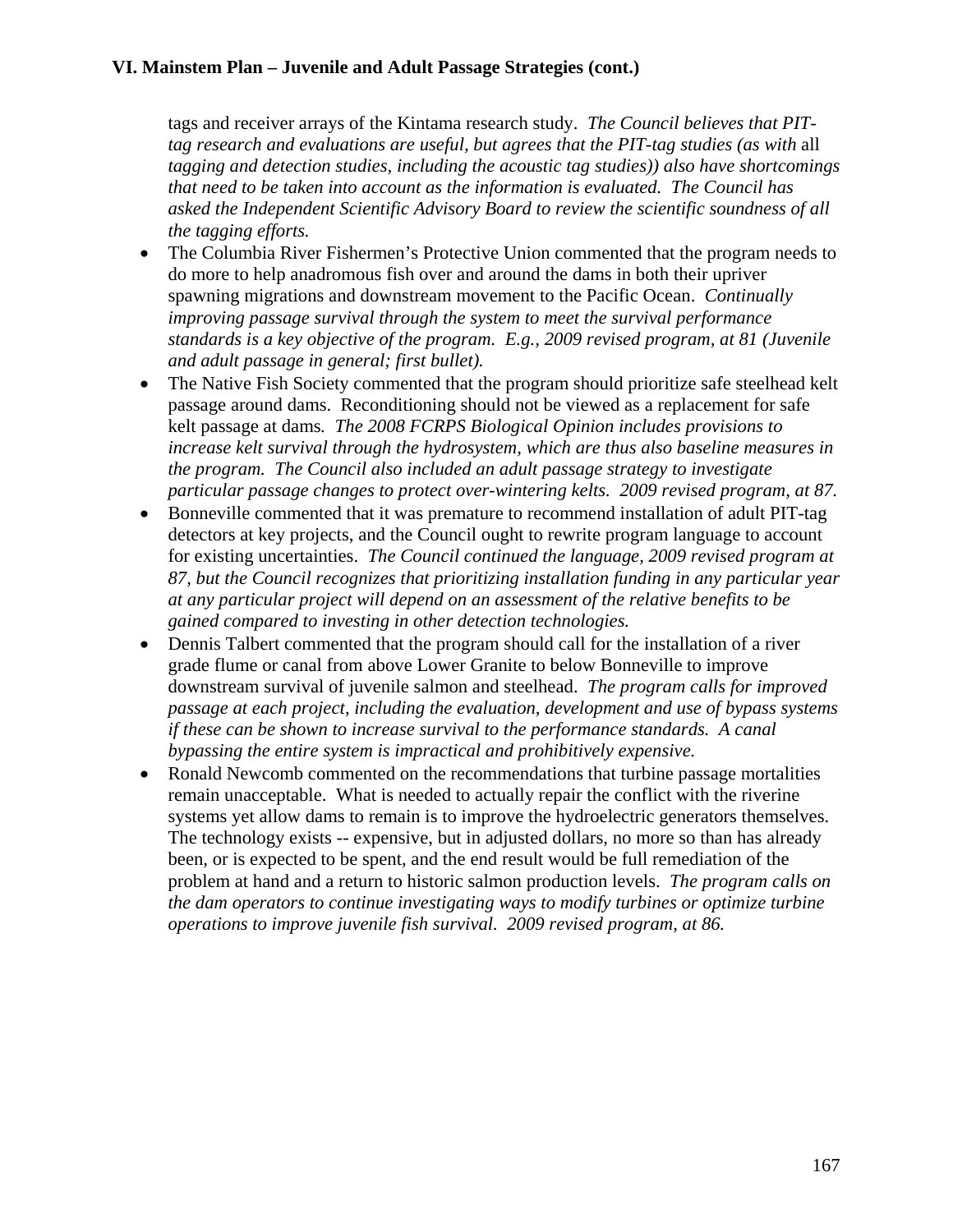#### **VI. Mainstem Plan D. Mainstem Strategies 2. Strategies in Specific Areas Lamprey and Sturgeon Passage**

 *As discussed above in the findings regarding the basinwide biological objectives and strategies, the Council received a number of recommendations and comments to increase the attention the program gives to improving conditions for Pacific lamprey. As described in the findings regarding the basinwide biological objectives, the Council added a basinwide biological performance objective for lamprey – that is, to restore lamprey passage and habitat and attain self-sustaining and harvestable populations of lamprey throughout their historical range. The Council did so based on the recommendations of the Columbia Basin Fish and Wildlife Authority and echoed in recommendations from a number of individual agencies and tribes and others, including the Oregon Department of Fish and Wildlife and the Confederated Tribes of Grand Ronde. 2009 revised program, at 21-22.* 

 *The U.S. Fish and Wildlife Service and U.S. Geological Survey emphasized in the recommendations that the Council should update the program to increase the focus on Pacific lamprey biology, conservation and management, attaching and echoing CBFWA's recommended principles, strategies and measures and a significant amount of additional information. The Council did not elaborate in the basinwide provisions to as great an extent as suggested by all these recommendations, but the basinwide focus is consistent with the recommendations. Most of the specific actions recommended are appropriate for consideration as part of the monitoring and evaluation elements of the program, discussed above, or for consideration for implementation in the tributaries consistent with subbasin plans, see General Finding No. 2.* 

 *The Council also received recommendations for specific lamprey measures in particular tributaries, notably the recommendations from the Oregon Department of Fish and Wildlife to implement studies in the Willamette River to investigate basic lamprey population biology and the effect of environmental conditions on the viability and restoration potential of lamprey, including lamprey passage at Willamette Falls and the opportunities to enhance lamprey passage at the falls; and basic life history of lamprey in Willamette River tributaries including habitat preferences, limiting factors and potential restoration measures, ODFW 46, and a comparable set from the Confederated Tribes of Grand Ronde. Recommendations such as these have been incorporated into the program as explained in General Finding No. 2. The "Three Treaty Tribes" (Umatilla, Warm Springs, Yakama) Columbia Basin Fish Accord also includes a number of actions to benefit lamprey, similarly recognized as part of the program.* 

 *Mainstem dam passage is one of the significant limiting factors on natural production of Pacific lamprey. A number of the recommendations therefore included specific actions and studies to increase knowledge and improve conditions for lamprey in the mainstem. These include in particular the recommendations from the U.S. Fish and Wildlife Service, the Columbia Basin Fish and Wildlife Authority, and the U.S. Geological Survey, and comments from The Native Fish Society.*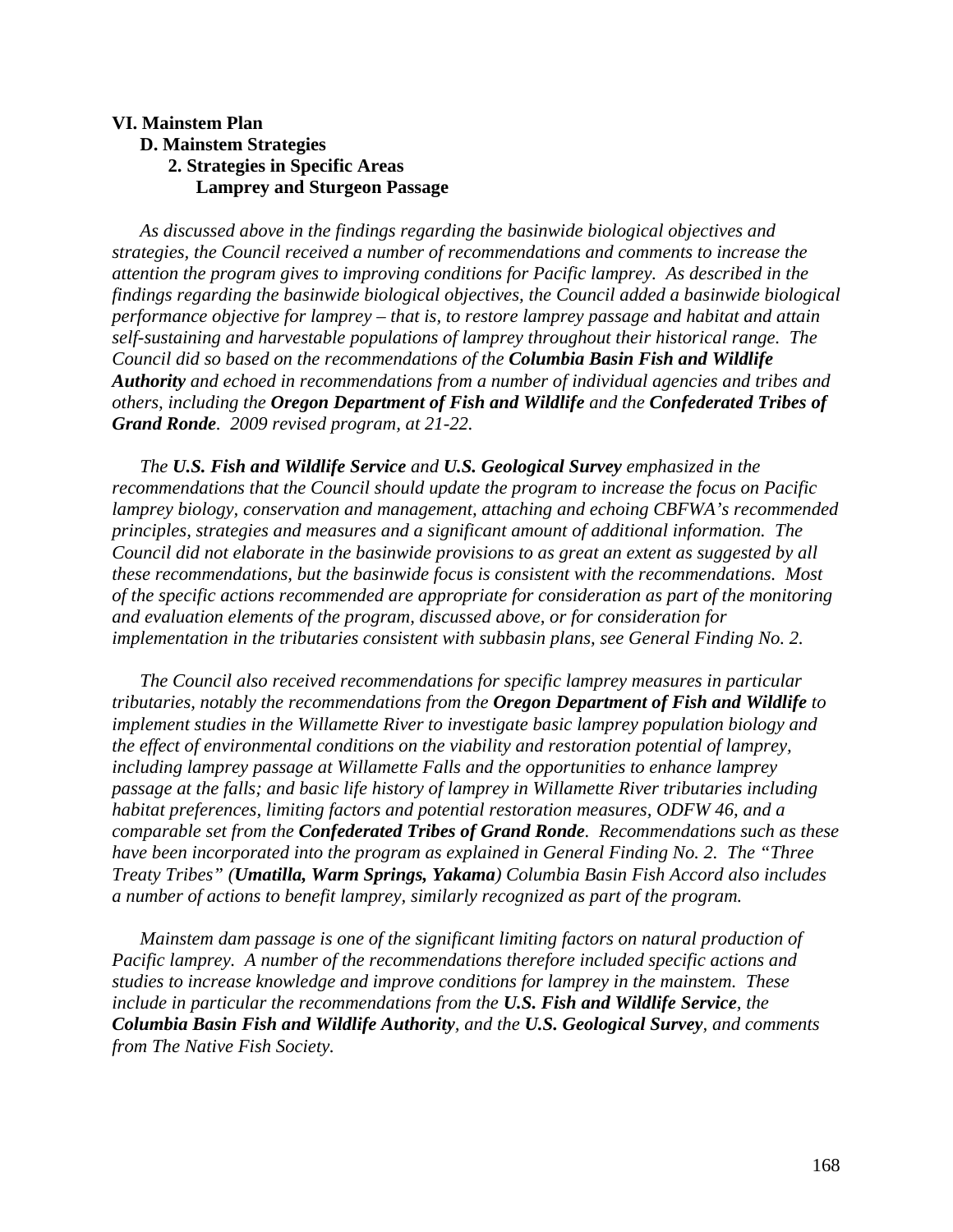### **VI. Mainstem Plan – Lamprey and Sturgeon Strategies (cont.)**

*Based on these recommendations, the Council added a provision to the Mainstem Plan calling on Bonneville and the Corps, in coordination with the federal, state, and tribal fish and wildlife managers, to improve and monitor and evaluate lamprey passage at the mainstem dams. 2009 revised program, at 88. In addition, the Council will consult with the fish and wildlife agencies and tribes, the ISAB, and federal operating agencies to determine the possibility of adopting hydrosystem survival performance standards for non-listed populations of anadromous fish, including lamprey. 2009 revised program, at 71.* 

 As for sturgeon in the mainstem, the Council received a set of recommendations to benefit conditions for this species as well, including:

**Oregon Department of Fish and Wildlife:** Recommended that to improve habitat conditions for white sturgeon recruitment and spawning, the program should call for the federal operators and regulators that manage the FCRPS to provide flows consistent with aggressive non-breach hydrosystem operations. These operations will improve annual spawning and recruitment, and create habitat conditions that will aid survival and development of eggs and larvae of white sturgeon downstream from Bonneville Dam, and in the Bonneville, The Dalles, and John Day reservoirs. Monitor status of white sturgeon populations to evaluate effectiveness of and ensure success of restoration efforts.

 **U.S. Geological Survey:** The USGS recommended the program highlight the need for research, monitoring, and evaluation to understand sturgeon ecology and population drivers within the mainstem. The USGS particularly emphasized the need to understand the capacity of the current hydropower system to produce sturgeon, including how ongoing changes in dams and dam operations affect white sturgeon. Also urged the Council to emphasize the importance of understanding the role of connectivity among sturgeon populations -- evidence from past Bonneville-studies indicate that white sturgeon move downstream among reservoirs and that fish pass downstream over open spillways. Thus the installation of removable spillway weirs at dams may reduce downstream passage by white sturgeon via spillways. The USGS recommended the Council consider studies to determine the magnitude of downstream movement of sturgeon at dams with and without removable spillway weirs, as well as studies to determine mortality by size for fish that pass over spillways and removable spillway weirs and those that pass downstream through turbines. Although larger fish are precluded from passing downstream through turbines by trash racks, smaller fish may be passing through turbines. If these fish are being killed, the fish and wildlife program should describe how these losses will be mitigated.

 **Northwest Sportfishing Industry Association:** Recommended funding for more studies below Bonneville Dam of spawning, carrying capacity, and life history behavior. The NSIA also recommended a possible sturgeon supplementation facility and the control of predation on sturgeon. Recommended against using trap and haul.

 *Based especially on the focused recommendation from the USGS, the Council added a specific provision to the Mainstem Plan calling for studies of the effects of current dam modifications and operations on sturgeon passage and mortality, and for the identification and evaluation of possible mitigation measures if significant mortality is occurring. The agencies should also evaluate the importance of connectivity among sturgeon populations and the effects*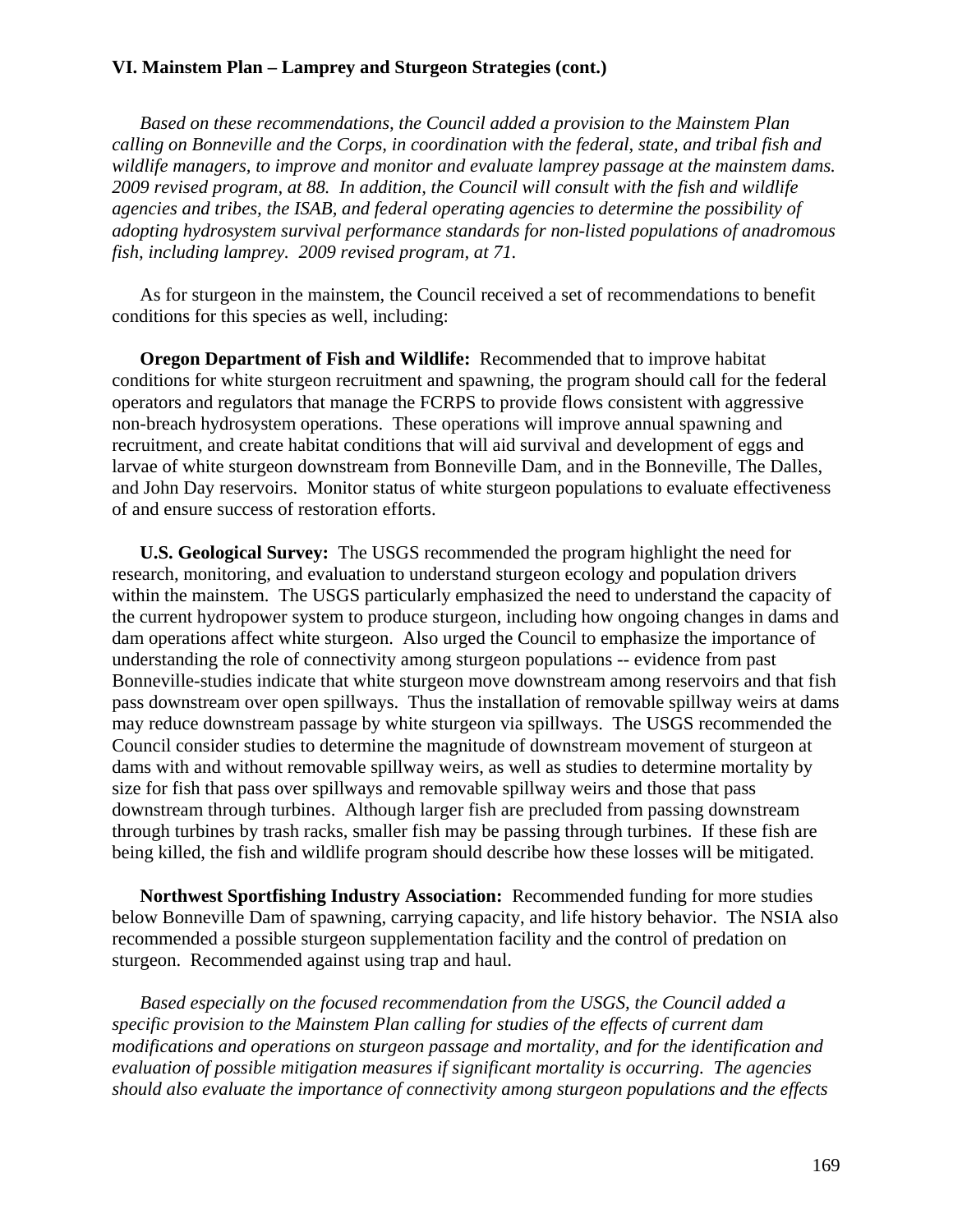# **VI. Mainstem Plan – Lamprey and Sturgeon Strategies (cont.)**

*of the system on that connectivity. 2009 revised program, at 88-89. The revised program's mainstem objectives for sturgeon -- enhance the abundance and productivity of white sturgeon in the mainstem in order to rebuild and sustain naturally produced populations of sturgeon and sustain an annual harvest of sturgeon and operate the hydropower system to maximize spawning and rearing success of white sturgeon in reservoirs, while operating in concert with the needs of salmonids – and the mainstem objectives and strategies for mainstem habitat and water management are consistent with the rest of the recommendations. 2009 revised program, at 69- 70, 72, 78-79, 90.* 

 The Columbia River Inter-Tribal Fish Commission commented in support of the recommendations of others to address the needs and restoration of lamprey and sturgeon.

*See above.*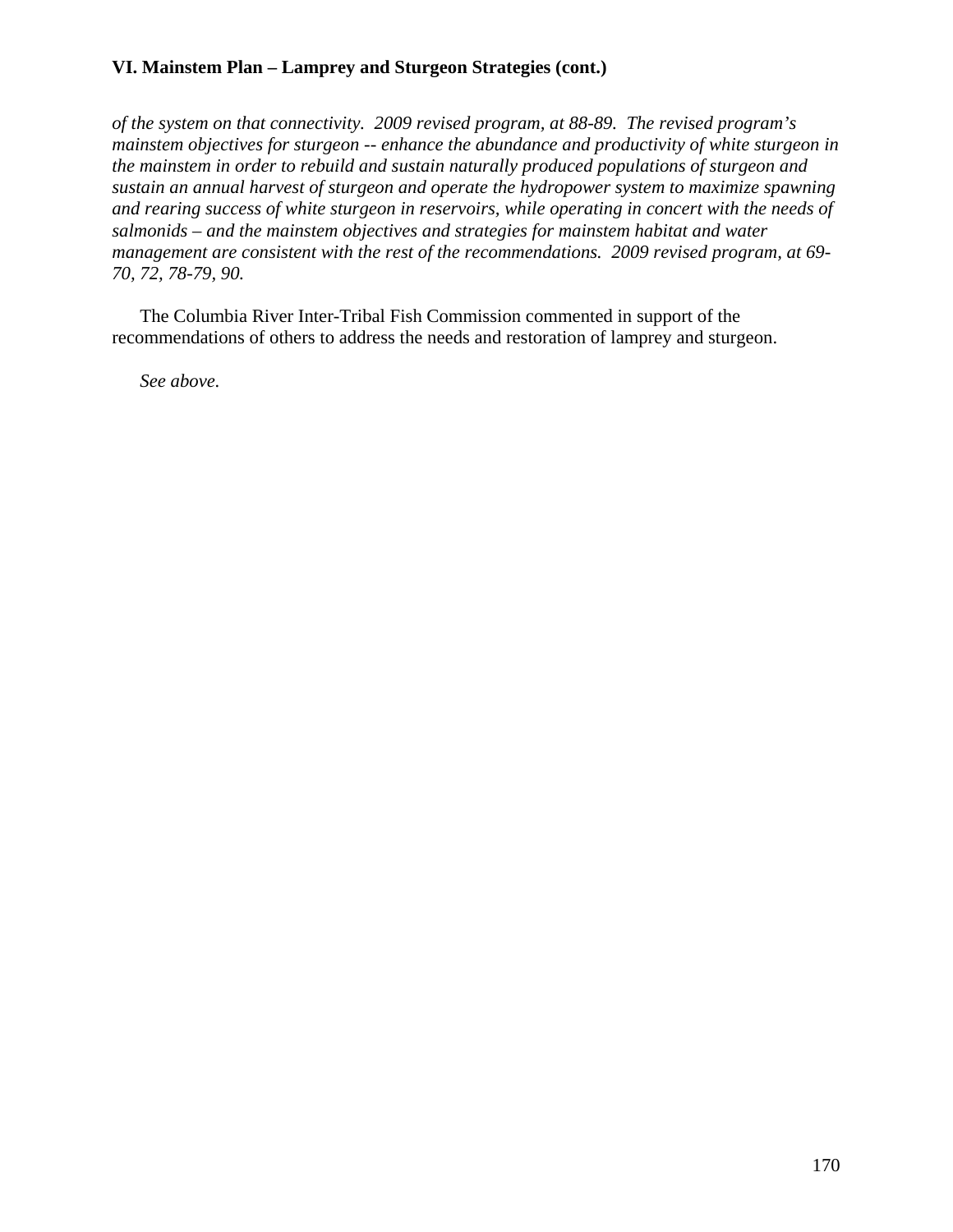## **VI. Mainstem Plan D. Mainstem Strategies 2. Strategies in Specific Areas Water Management**

*The Council received a number of recommendations relating to system water management. As with the passage recommendations, to the extent these recommendations involved basic premises, or what the overarching objectives and strategies of the program should be, they have been identified and addressed above. In particular, the recommendations, program provisions, and findings regarding either the FCRPS Biological Opinions or the program's key biological objectives for flows and water management resolve most of the issues raised in these recommendations, including the specific recommendations identified and responded to in this section. For example, as described above with regard to the Mainstem Plan's overarching strategies, the Oregon Department of Fish and Wildlife recommended a different set of flow and water management measures than called for in the 2008 FCRPS Biological Opinion. The Council did not adopt this recommendation, for reasons discussed above and in General Finding No. 3, to the extent the elements of Oregon's recommendation and the biological opinion are inconsistent. That recommendation and those findings need not be repeated here.* 

 *The Columbia Basin Fish Accords include a couple of additional water management measures. The Fish Accord for the Confederated Tribes of the Colville Reservation includes a measure calling for the Colville Tribes to conduct an evaluation of alternative FCRPS operations, including dry-year operations, to address impacts to upper Columbia River listed ESUs. The Colville Tribes' comments on the recommendations made it clear that the tribe recommended and supported only the hydrosystem strategies and actions that are in the biological opinions and the accords. The "Three Treaty Tribes" Accord (Umatilla, Warm Springs, Yakama) includes a measure regarding John Day pool operations, in which the action agencies commit to working with the tribes "to discuss relevant existing hydraulic and biological information to better understand the biological benefits and/or detriments associated with John Day reservoir operations. JDA MOP is a contingency and so may be decided as a product of the 2015 comprehensive review." This measure is thus part of the program as well. The John Day provision in the accord is also largely consistent with the recommendation from the Oregon Department of Fish and Wildlife that an operations plan for the John Day project should include pool operations to minimum operating pool elevations as a future alternative.* 

 *In addition, the Council received a number of specific water management recommendations clearly or plausibly consistent with the baseline operations in the FCRPS Biological Opinions that require further discussion here:* 

**Oregon Department of Fish and Wildlife:** ODFW further recommended that the program call for the federal operators and regulators to improve forecasting runoff volume and stream flow to avoid decrease in migration flows and water travel time for salmon and steelhead juvenile migrations due to inaccurate forecasts and subsequent reservoir management decisions. This would improve the likelihood that reservoirs were operated to their upper rule curves and therefore aid in the provision of migration flows.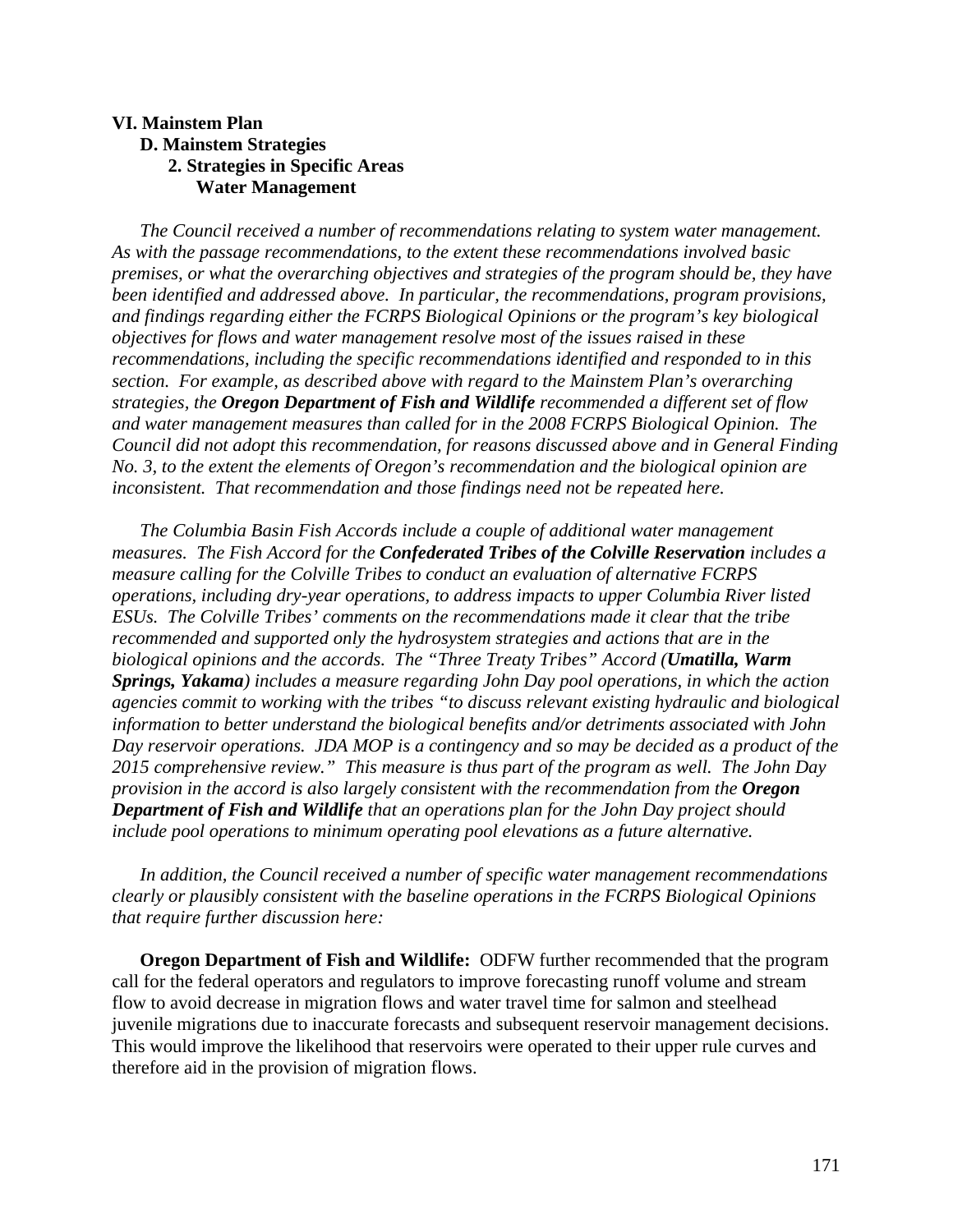*The Council included a provision to support the advancement of runoff forecasting techniques. This is important for climate change planning considerations, and so the Council included the provision in that strategy, 2009 revised program at 97, but it is important for other reasons as well, including to make the operations for fish more reliable.* 

**Montana Fish, Wildlife & Parks** and **Kootenai Tribe of Idaho:** Montana and the Kootenai Tribe recommended and subsequently commented that the Council should continue to call for spring and summer operations at Hungry Horse and Libby dams first described in the 2003 Mainstem Amendments. This includes:

- Continue to implement VARQ flood control to reduce annual reservoir drawdown and reduce the frequency of refill failure (to within five feet of full pool) as compared to historic operations.
- Implement a "sliding refill date" based on water supply to target reservoir refill later in July during high water years to reduce the probability of early reservoir refill while inflows remain above turbine capacity to prevent spill and associated gas supersaturation impacts.
- Implement seasonal flow windows and flow ramping rates in the Flathead and Kootenai rivers downstream of the storage reservoirs and maintain minimum flows in the Flathead and Kootenai rivers as described by the U.S. Fish and Wildlife Service's 2006 Biological Opinion and by Montana Fish, Wildlife & Parks.
- Implement summer reservoir drafting limits at Hungry Horse and Libby at 10 feet from full pool by the end of September (elevations 3550 and 2449, respectively) in all years except the lowest 20th percentile water supply (drought years) when the draft may be increased to 20 feet from full pool by the end of September. This would protect fisheries resources in the reservoirs and rivers downstream, while providing flow augmentation in the lower Columbia River.
- Create a "sliding-scale" for the summer reservoir drawdown so that operations do not cause a jump instantaneously from 10 to 20 feet when water supply forecasts approach the 20th percentile (lowest water years). The summer reservoir drawdown targets at Hungry Horse and Libby shall be translated into a discharge volume (sum of forecasted, pass-through inflows, plus storage volume above the drawdown limit) to maintain stable flows in the rivers downstream and absorb flow forecasting error in a verifiable deviation in reservoir elevation.
- Draft each storage reservoir according to elevation limitations that, when combined with projected inflows, result in stable and "flat" or very gradually declining weekly average outflows from July through September.
- Sudden short term flow reductions shall be avoided, especially during the productive warm months. Flow reductions "reset" river productivity to the lowest stage and it takes approximately a month and a half for productivity to recover when higher flows resume.
- Implement sturgeon tiered flows at Libby Dam. Shape the flows to mimic a natural spring pulse, followed by a gradual decline toward stable summer flows. Water released from storage for sturgeon should not violate Montana water quality standards for dissolved gas and should be timed to correspond with water temperature criteria in the USFWS Biological Opinion for white sturgeon in the Kootenai River.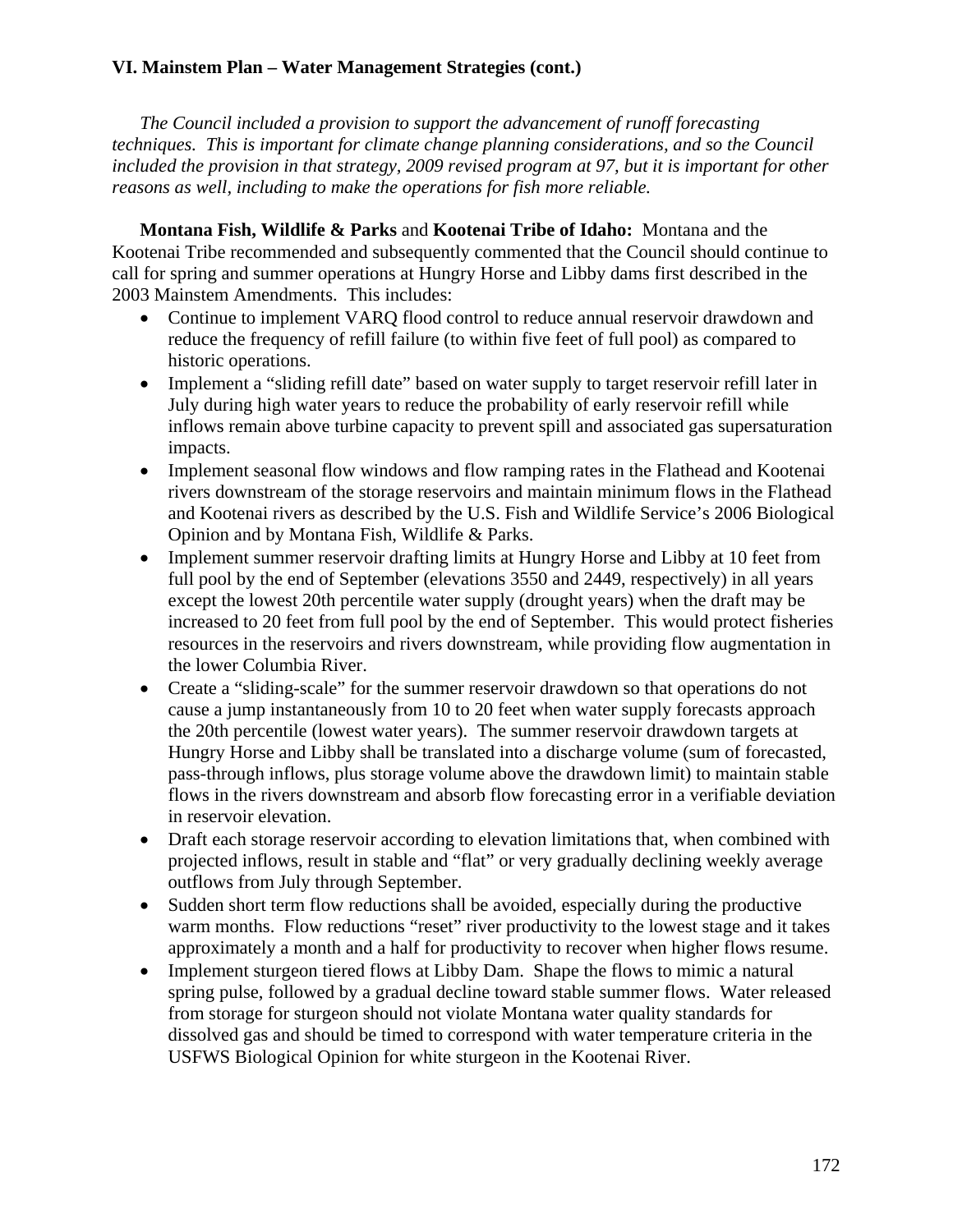Montana further recommended continued research to evaluate the biological response once these operations are actually underway.

*The revised program is consistent with these recommendations. 2009 revised program, at 79, 90-91, 92-93, 94-95. These operations are now incorporated into the salmon and steelhead and sturgeon biological opinions relevant to the FCRPS and to Libby Dam. Thus they are part of the program as well through the program's recognition of biological opinion operations as the baseline set of operations. These operations first came into the program under a premise that remains in the program: While the biological opinions analyze and specify operations to benefit listed salmon and steelhead (and then other listed species, such as Kootenai white sturgeon), and these are a baseline set of operations in the program as well, the Council may adopt additional water management strategies to protect, mitigate, and enhance* all *fish and wildlife affected by the hydrosystem and to meet the biological objectives and vision of its program. The Council intends that the federal operating agencies make every effort practicable to use the operational flexibility in the biological opinions to meet the biological opinion requirements and also implement the water management strategies and objectives in this program. 2009 revised program, at 75, 91. In turn, the federal agencies have now incorporated the Montana reservoir operations from the program into the FCRPS Biological Opinion operations.* 

 **Kootenai Tribe of Idaho:** The Kootenai Tribe recommended some additional flow and water management measures for the Kootenai River and Libby Dam. These include:

- Burbot flow considerations: Provide low temperature in winter every year and low winter flow when feasible. The burbot strategies and measures in the Kootenai Subbasin Plan provide a framework with which to plan burbot restoration flows.
- Cottonwood and willow recruitment: Cottonwood and willow recruitment is dependent upon winter river elevations being lower than the highest spring elevation.
- Temperature: Operate selective withdrawal system to maximize available water temperature for spring sturgeon spawning and winter conditions for normative thermograph.

*The Council did not include explicit provisions to match these recommendations. To the extent these recommendations are part of the operations specified in the sturgeon Biological Opinion for Libby Dam, such as for temperature control, they are part of the Mainstem Plan as well. The recommendations are also consistent with the mainstem objectives and strategies to improve conditions for native resident fish, including sturgeon and burbot, 2009 revised program at 69-70, 72-74, 79, and with the Kootenai subbasin plan. The Council recommends that the Corps work with the Kootenai Tribe of Idaho and the States of Montana and Idaho to consider how these recommendations correlate with current Libby and Kootenai flow regimes.* 

 Montana Fish, Wildlife & Parks had a number of related comments on the draft program amendments:

• Montana objected to language that called for optimization of flow and spill to provide the greatest biological benefits "with the least adverse effects on resident fish," stating that it placed a damage standard on resident fish and implied a primary focus on anadromous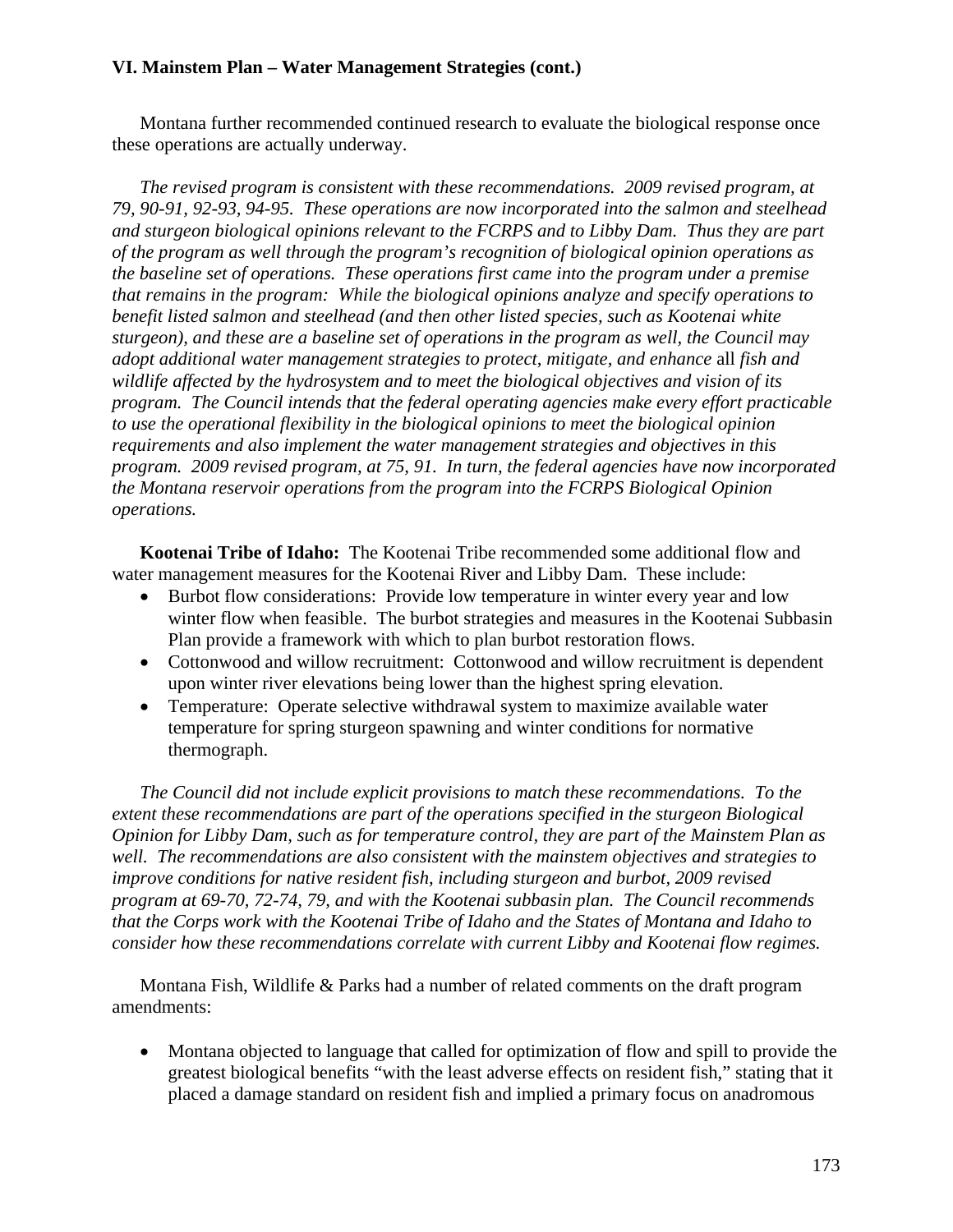fish, contrary to promoting equity in the Columbia River headwaters where no anadromous fish exist (at least since the Wisconsin ice age).

*The language objected to in the draft program was a remnant in the basinwide provisions already superseded by the mainstem provisions. The Council revised the language to make it consistent with the Mainstem Plan provisions that emphasize operations that attempt to meet the needs of both anadromous and resident fish, and to optimize particular operations to provide the greatest biological benefit for whatever is the targeted species with the least-adverse effects on other important species and populations. 2009 revised program, 41, 70, 72, 74, 90.* 

• Montana suggested a bullet be added directing that hydrosystem modeling be performed to ascertain the ability to coordinate mainstem flows by applying Integrated Rule Curve operations to all storage projects. This model should, at the minimum, have a weekly time-step and include calculated sideflows from unregulated sources to track cumulative flows progressively downstream. This would allow wet subbasins to provide augmentation water, while dry subbasins are spared to improve reservoir refill and conditions for resident fish immediately upstream and downstream from the dams.

*Consistent with this comment, if not as detailed, the revised program continues to call for rules of operation for all storage projects and for the system operators and agencies and tribes to analyze the ability of the system to provide coordinated mainstem flows by developing and applying new operating rules to this end. 2009 revised program, at 70.* 

• Montana supported the draft program language making refill a high priority at headwater storage projects. The refill date should be calculated based on local inflows to control the rate of refill and avoid fill and spill scenarios. In cases where refill probability is tenuous (due to forecasting error), it is biologically beneficial to avoid reducing river flows substantially to gain a few feet of reservoir refill. Montana Fish, Wildlife & Parks also appreciated the opportunity to consult with the operating agencies when conflicts between reservoir refill and maintaining river flows occur.

*The revised program is consistent with this comment. 2009 revised program, at 91-92, 94.* 

• With regard to the provisions in the draft program for summer operations at Hungry Horse and Libby, Montana asked the Council to clarify the amount of reservoir drafting for anadromous flow augmentation, recommending that the sliding-scale summer draft target be translated into a discharge volume. This would maintain favorable river flow conditions, and errors introduced by forecasting can be absorbed by slight deviations in reservoir surface elevation.

*The relevant provision in the revised program remains as in the draft. 2009 revised program, at 94-95. The principles remain consistent with Montana's recommendations and comments, and the operation is now part of the FCRPS Biological Opinion. The operating agencies, Montana Fish, Wildlife & Parks, and others should work out these implementation details.*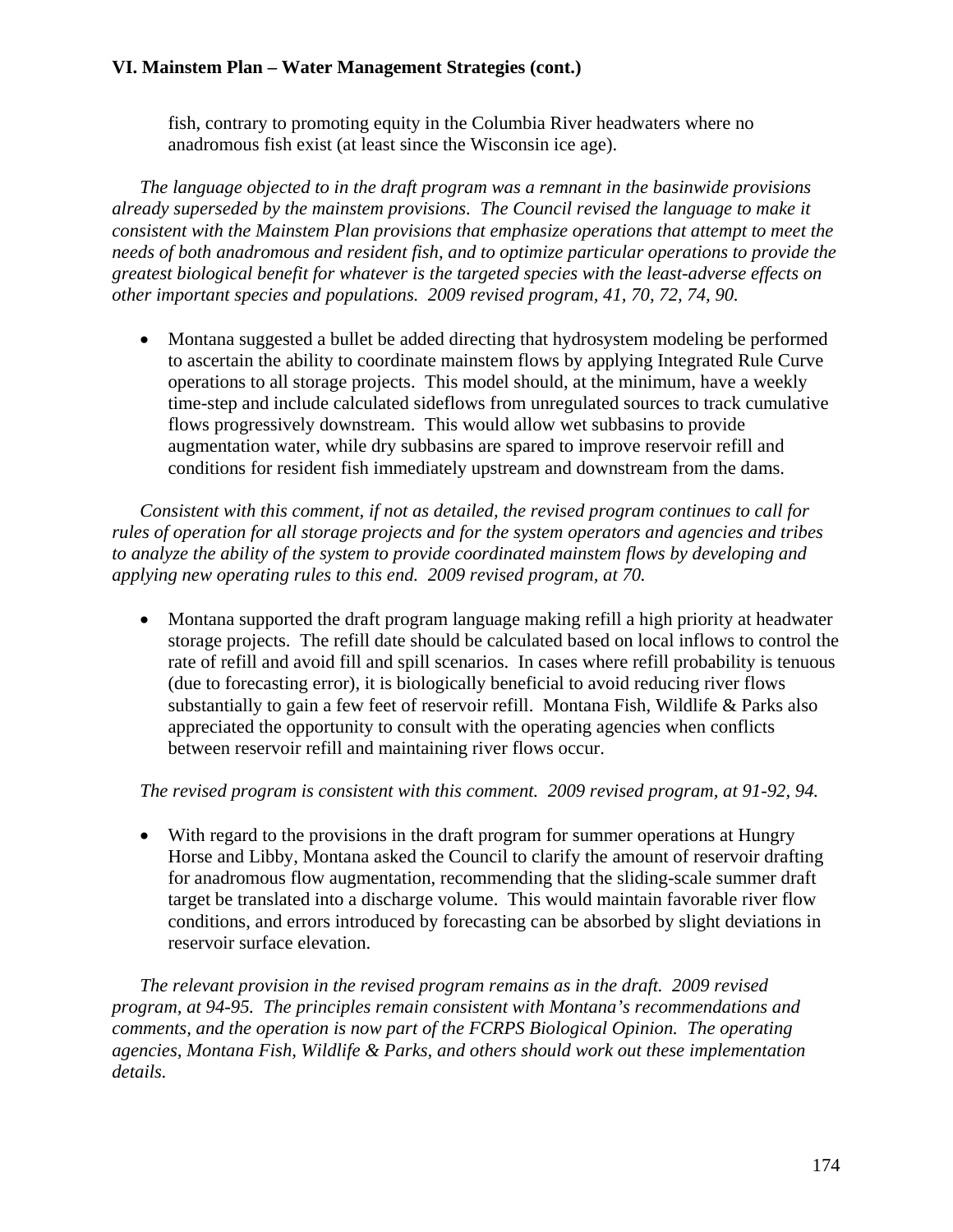**Spokane Tribe/Upper Columbia United Tribes:** Recommended (and subsequently commented) that the program include measures to offset or mitigate for impacts of FCRPS Biological Opinion operations on non-listed fish and wildlife and their habitat conditions, including water quality, as well as on cultural resources. Describe operations at Grand Coulee Dam that will reduce entrainment and drawdown impacts on rainbow trout, redband trout, kokanee salmon and other species of interest in Lake Roosevelt. Support implementation of water quality strategies that benefit the upper Columbia River and its tributaries, including alternative reservoir operation scenarios if appropriate. As an interim measure, until interested parties can come to agreement on hydro-operations, continue to call for the Grand Coulee Dam operations specified in the 2003 Mainstem Amendments.

 The Spokane Tribe commented on the recommendations to "strongly recommend" maintaining the 2003 Mainstem Amendments, including the hydro-operations for Grand Coulee Dam that protect Lake Roosevelt fish and wildlife habitat and populations. As noted above, the Colville Tribes, a member of the Upper Columbia United Tribes, commented on the recommendations to be clear that the Colville Tribes supported only the hydrosystem strategies and actions that are in the FCRPS Biological Opinions and the Columbia Basin Fish Accords.

 In comments directed at the recommendations from the Spokane Tribe, the Upper Columbia United Tribes, and Montana Fish, Wildlife & Parks, Charles Pace expressed support for the Upper Columbia United Tribes' recommendations on mainstem flow and spill mitigation and on Grand Coulee/Lake Roosevelt operations in particular. Mr. Pace called attention to the deleterious effects of Grand Coulee operations for anadromous fish on resident fish in Lake Roosevelt, on wildlife, on water quality, and on cultural resources. He urged that in addition to pursuing Montana's recommendation to implement the 2003 Mainstem Amendments relating to operations at Hungry Horse and Libby, the Council should implement the 2003 amendments relating to Grand Coulee operations as well. This will help provide improved balance between operations for anadromous fish and resident fish. Mr. Pace felt this balance was the focus of the 2003 mainstem amendments but never achieved. In addition, Mr. Pace recommended the Council incorporate mainstem measures that limit the operation of Grand Coulee/Chief Joseph for off-system sales and load-following purposes as such operations have adverse impacts on the shoreline of Lake Roosevelt and, at the same time, degrade mainstem and side-channel spawning, rearing and re-conditioning habitat downstream from Chief Joseph that has been designated as "critical" for survival and recovery of upper Columbia River steelhead and chinook salmon.

 *The Council included provisions consistent with this recommendation, including continuing certain provisions for Grand Coulee operations originally recommended by these tribes and included in the 2003 Mainstem Amendments for consideration and implementation by the federal agencies to the extent possible within the current biological opinion operating constraints. 2009 revised program, at 73, 75, 91, 93, 95.* 

 Related to the recommendations just above, the Council received comments on the draft program amendments concerned about increasing constraints on reservoir operations that affect the use of the hydropower system to follow load and to balance the use of other resources. Bonneville and the Bureau of Reclamation, for example, commented that the program should not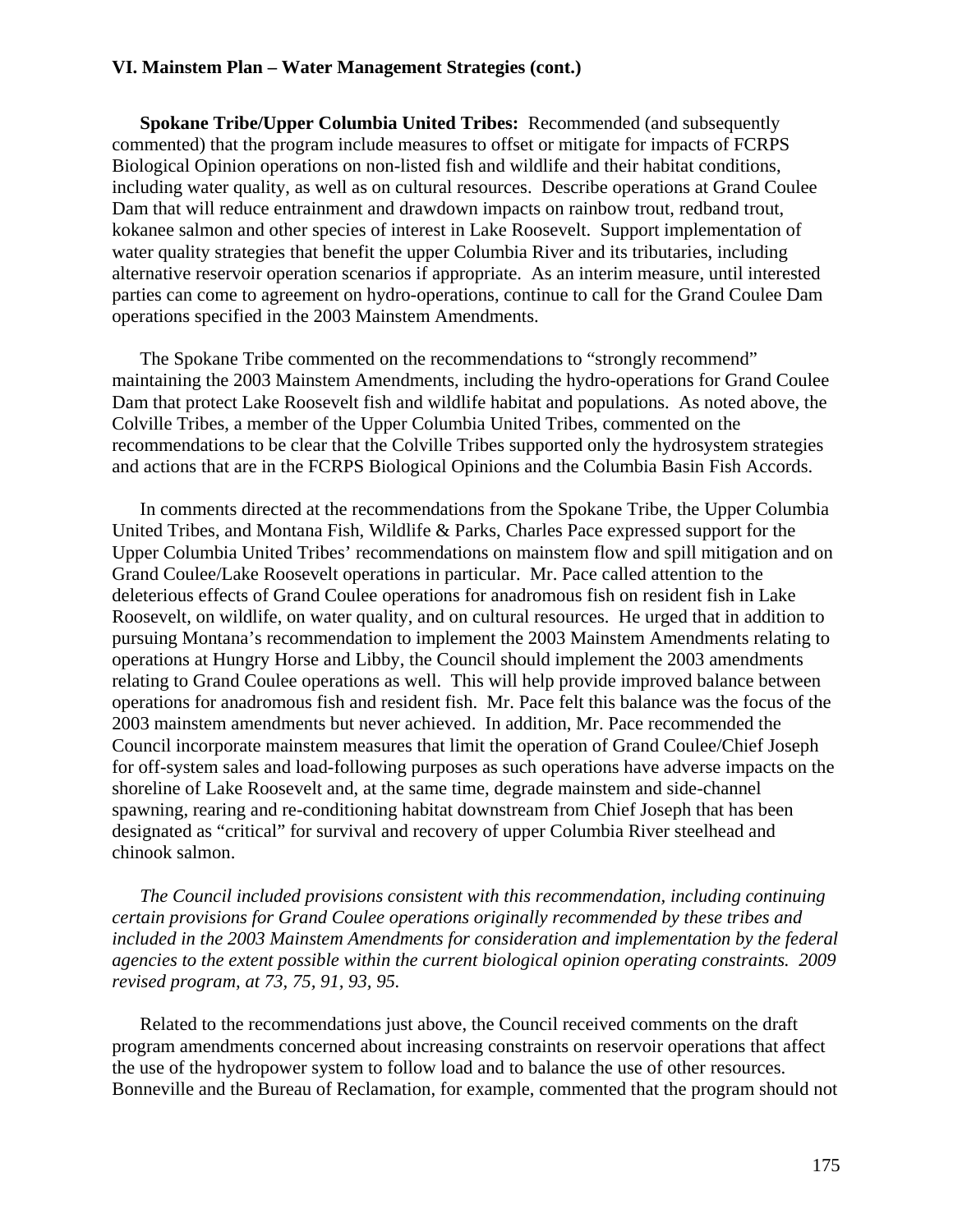call for any constraints on operations at Grand Coulee beyond FCRPS Biological Opinion operations because of the importance of retaining flexibility at Grand Coulee for load following. Reclamation was concerned with any program language regarding operations at Grand Coulee or Hungry Horse or to protect the Hanford Reach or any other operational language other than reference to biological opinion operations. PUD No. 1 of Chelan County commented that the program should not seek to implement Integrated Rule Curves at all storage projects, because doing so would de-optimize hydropower generation and will result in the need to replace hydropower with non-renewable energy sources and limit the hydrosystem's ability to integrate new nonfirm energy sources such as wind.

 In contrast, Montana Fish, Wildlife & Parks commented that while avoiding large and rapid flow fluctuations in rivers was appropriately mentioned in various portions of the draft program, the draft program contained no specific caution about avoiding short-term flow reductions. Research indicates that the riverine biota are "reset" to the lowest stage when flows are reduced for even a short (1-5 day) period, and that benthic production then takes roughly a month and a half to recover after substrate becomes inundated once again. Impacts caused by dewatering due to flow reductions are especially harmful when weather is hot and dry or freezing. Charles Pace provided similar comments with respect to Grand Coulee operations, as summarized above.

 *In response, first, the Council did not agree with the comments to remove references to operational strategies other than the biological opinion operations. As the Council explained in the 2003 Mainstem Amendments, and repeated in the Mainstem Plan, the Council has to be concerned with operations that provide beneficial conditions for all fish affected by the hydrosystem throughout the entire river, anadromous or resident, listed or not. The Council also has to respect the recommendations of the agencies and tribes in any particular area as to the biological requirements of the focal species they manage and how those conditions are affected by the hydrosystem. Yet the Council is careful to explain how it understands the relationship of these objectives and strategies to the federal agencies' commitments in the biological opinions:* 

*The biological opinions' operations may not be optimal when the needs of fish and wildlife other than listed species are taken into account. Based on the vision, the biological objectives, and the overarching strategies stated earlier, the Council is adopting watermanagement and other specific strategies to benefit all fish and wildlife affected by the hydrosystem, not just listed species. Where the strategies intended to benefit non-listed species appear to conflict with the biological opinions, the Council does not mean that the federal operating agencies should act contrary to the biological opinions in order to implement strategies in this Program. The Council intends instead that the federal operating agencies make every effort practicable to use the operational flexibility in the biological opinions to meet the biological opinion requirements and implement the other strategies in the Council's Program. The exception is where the Council calls for explicit scientific testing of a particular operation in the biological opinions. The Council is confident these changes also can be made consistent with the flexibility built into the biological opinions without adverse effects on listed species and will lead to a more broad-based, sustainable, and cost-effective protection and recovery of fish and wildlife in the Columbia Basin. The Council expects the federal operating agencies and fish and wildlife agencies to consult with*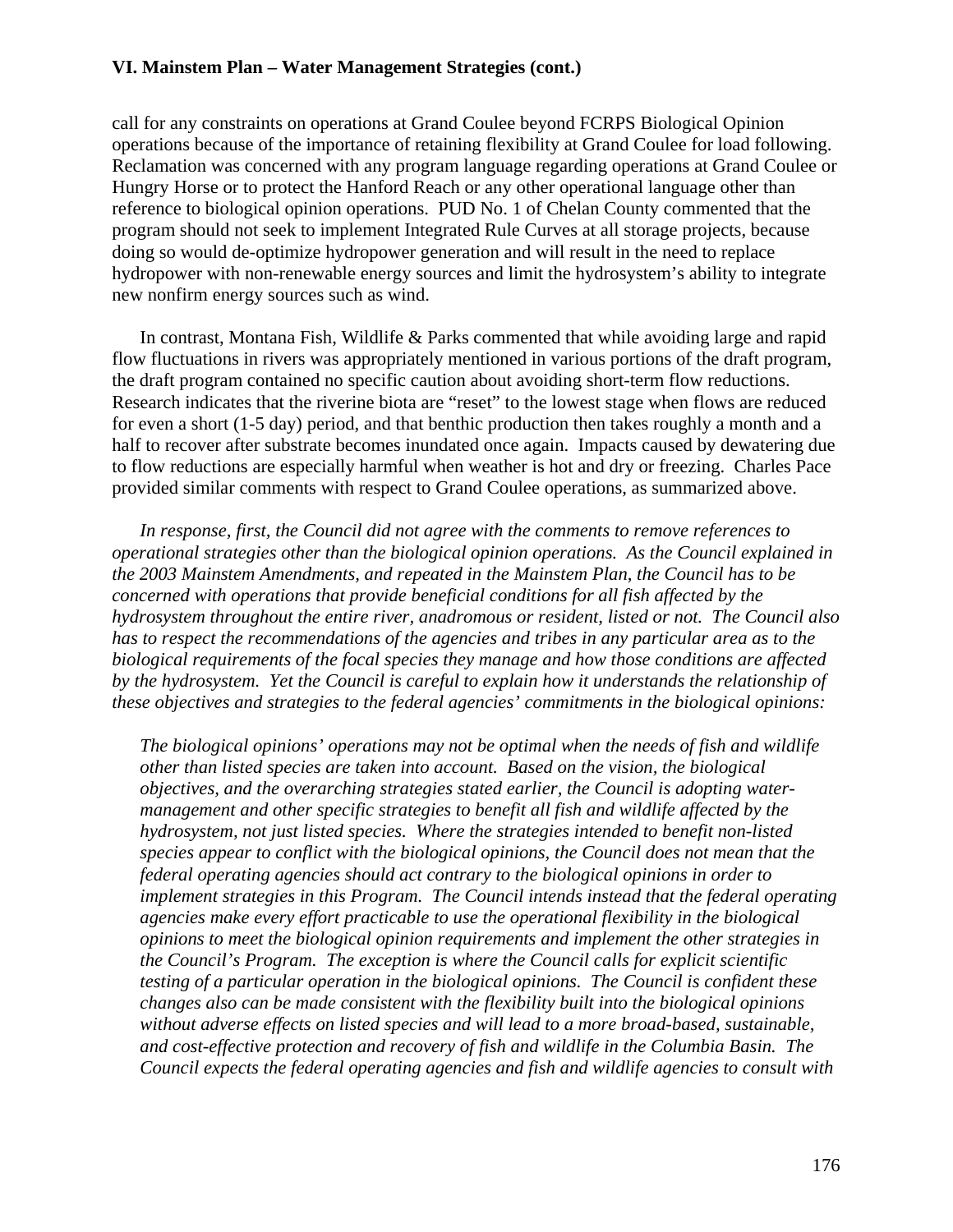*the Council, states, and tribes on the implementation of these strategies. 2009 revised program, at 75.* 

 *Second, these comments also illustrate one of the recent and evolving tensions between operations to benefit fish and wildlife and operations to benefit the region's power supply. Much of the recent development of the power system, such as the addition of non-dispatchable renewable resources like wind, could benefit from using as much of the flexibility as possible that is inherent in a hydrosystem. Yet as illustrated by the comments from Montana Fish, Wildlife & Parks, the science underlying operating such a system so as to optimize conditions for fish in the river runs counter to flexible reservoir operations. That is why the fish and wildlife program has included objectives to minimize fluctuations in flows out of the storage reservoirs and strategies to reduce large and rapid short-term fluctuations to reduce or eliminate stranding and other problems associated with the fluctuation of the hydroelectric system; provide stable flows; as much as possible within the current operating constraints, manage the reservoir and dam discharges to produce steady flows across each season and each day to minimize reservoir fluctuations and ramping rates; and draft storage reservoirs to result in stable, or flat flows or very gradually declining weekly average outflows from July through September. 2009 revised program, at 70, 90, 91, 93, 95. In response to Montana's comments, these principles do apply by their terms to short-term flow fluctuations, as well as large and rapid fluctuations. For the time being, the Council recognizes the current operating constraints and also notes that "[t]o the extent this [objective] conflicts with the use of the hydrosystem for load following, system operators should balance equitably the biological requirements of fish with the power supply requirements of the region." 2009 revised program, at 70. The Council will be reviewing this subject in detail in the Sixth Power Plan, especially investigating innovative ways to integrate new renewable resources and address power system capacity and flexibility needs without undermining stable flow protection for fish in the river.* 

 The Idaho Water Users commented in support of the program's recognition of the water management actions in the 2008 Upper Snake Biological Opinion, the Snake River Water Rights Settlement Agreement of 2004, and Idaho state law, and also supported continued objective and scientific evaluation of flow augmentation within the limitations of these regulatory decisions and laws. The Idaho Water Users do not support flow augmentation in general but agree to water management actions consistent with the Settlement Agreement. The Idaho Water Users commented generally in support of amendments to the fish and wildlife program based on good science that reflect reservoir operations and stream conditions that will aid recovery of listed species while protecting non-listed species and the economy of the region and respecting state statutes and prior agreements. Reservoir operations should be considered within existing system constraints and the boundaries of existing statutes and agreements. Although biological benefits are the goal, modification of reservoir operations should also consider technical, economic and legal feasibility.

*The revised program is consistent with the comments supporting the Snake River management decisions and agreements and state law, and with the general principles regarding reservoir operations. See 2009 revised program, at 64, 67, 70, 74-75, 94, 137.*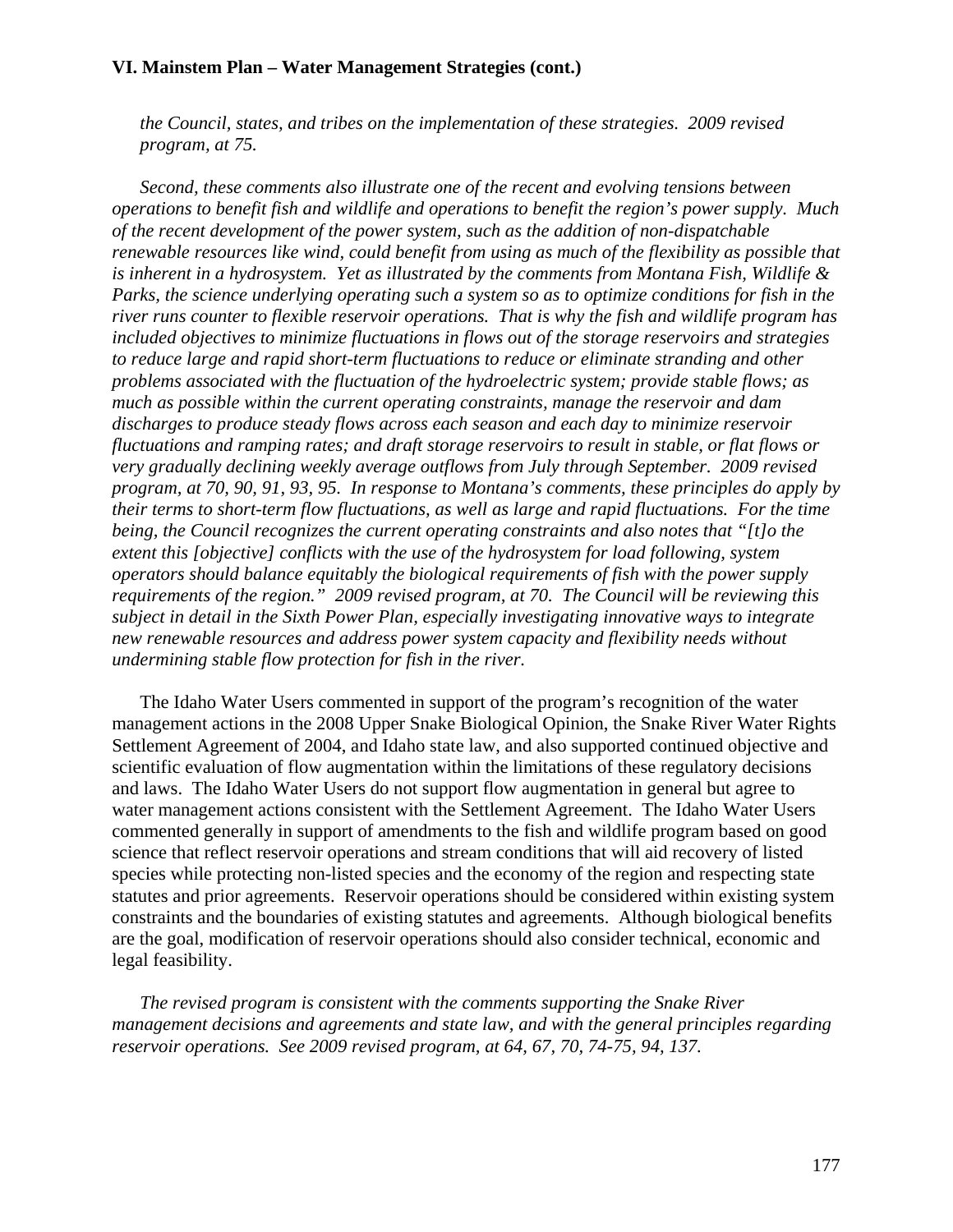Chelan and Douglas County PUDs commented on the recommendations to suggest that the recommendations provided by various parties do not move the system towards "normative flows." Normative flows are run-off with no regulation, draft, or fill. Any drafting of the reservoirs for current operations, (such as for flood control or for summer flows to increase minimum flows for fish protection) moves the operations away from normative flows. The PUDs suggest that the reference to normative flows is incorrect and that regulating projects to recognized constraints is more appropriate.

 *Scientific insights of the last decade, as well as the recommendations of the agencies and tribes, continue to suggest that managing the system toward patterns of flow that more closely approximate the natural hydrographic patterns and flow conditions these species adapted to will yield survival benefits. But the Council also recognizes that this effort is made within an altered and managed system in which regulation of the projects within recognized constraints is part of the considerations, and that the ultimate objective is to arrive at operations that optimize the survival of focal species within these constraints. Reestablishing more natural river processes where feasible is one tool to that end, but not the end and not the only tool. See 2009 revised program, at 15-16, 25-26, 66, 70, 74, 90.*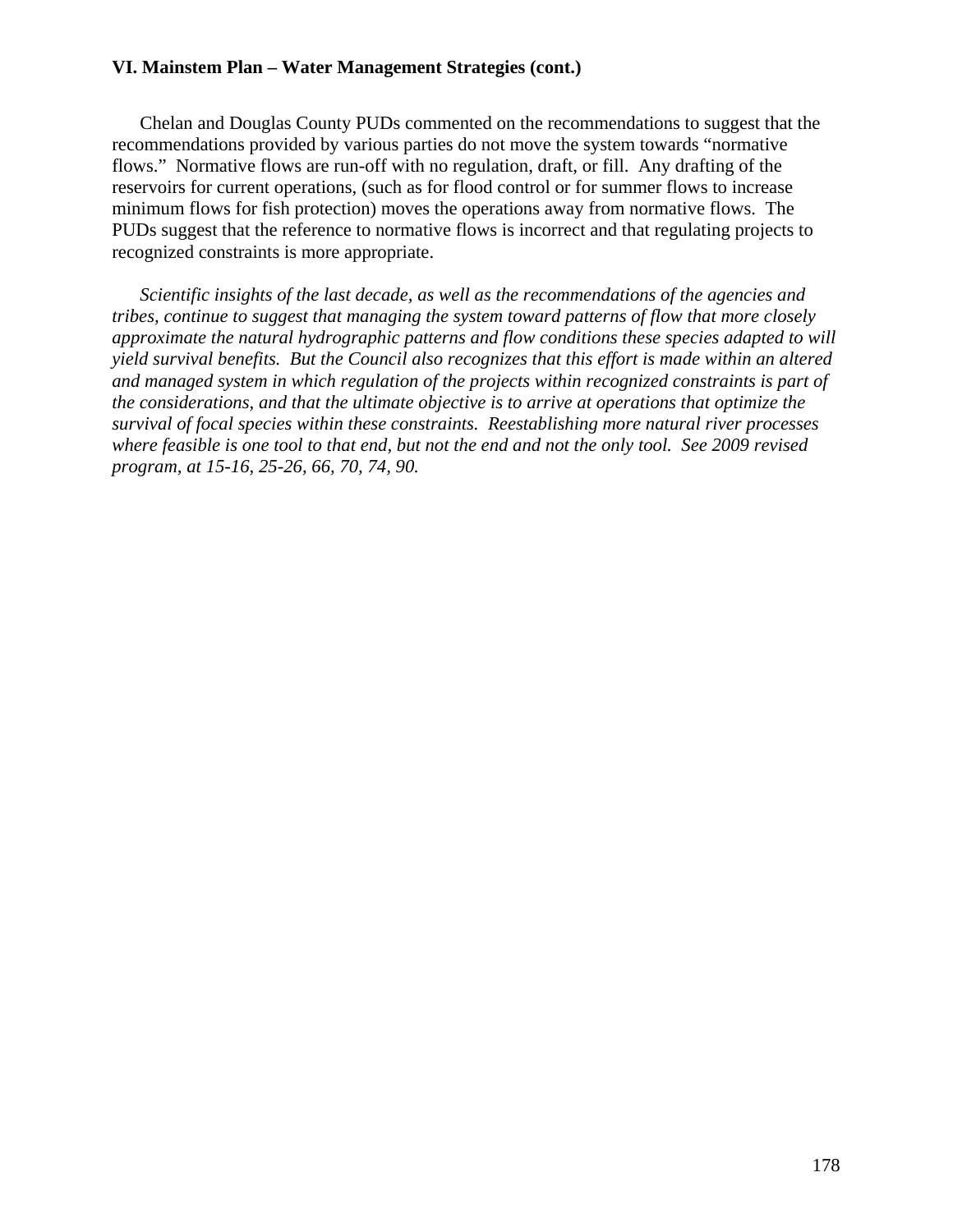#### **VI. Mainstem Plan D. Mainstem Strategies 2. Strategies in Specific Areas Climate Change Planning Considerations**

*As described above, in General Finding No. 6 and in findings relating to the basinwide planning assumptions and habitat strategies, the Council received a number of recommendations and comments to take into account the possible impacts of climate change in future fish and wildlife program planning and implementation. These include recommendations from the Columbia Basin Fish and Wildlife Authority, Washington Governor's Salmon Recovery Office, Oregon Department of Fish and Wildlife, U.S. Fish and Wildlife Service, Bonneville Power Administration, and the Northwest Sportfishing Industry Association.* 

 *These provisions also respond to comments such as:* Montana Fish, Wildlife & Parks commented that climate change may effect the distribution and timing of precipitation, thus influencing dam operation, and that operational rule curves may need to be modified to retain biological benefits achieved by previous mitigation actions. In addition, selective withdrawal devices on headwater dams such as Hungry Horse and Libby can control temperatures for considerable distances downstream. The Columbia River Inter-Tribal Fish Commission commented that fish and wildlife restoration strategies and actions based solely on past experience will fail as climate change and population growth cause changes in land use, habitat conditions, species distributions, and ecological processes. The program should provide resources explaining and describing the expected impacts of climate change and population growth; form a collaborative technical task team to analyze impacts and create tools to analyze response strategies and assist decisionmakers; and include results from actions taken to address climate change and population growth in the regular adaptive management reporting cycle. The Native Fish Society called for the program to identify thermal refuges and sources of cool water for migrating fish.

 *Because of the particular relevance to mainstem conditions and system operations, the Council added provisions on climate change planning considerations, reservoir operations, temperature control, and thermal refugia to the Mainstem Plan consistent with the recommendations and comments. 2009 revised program, at 97; see also 69, 78 (objectives and strategies relating to thermal refugia in high water temperature conditions).*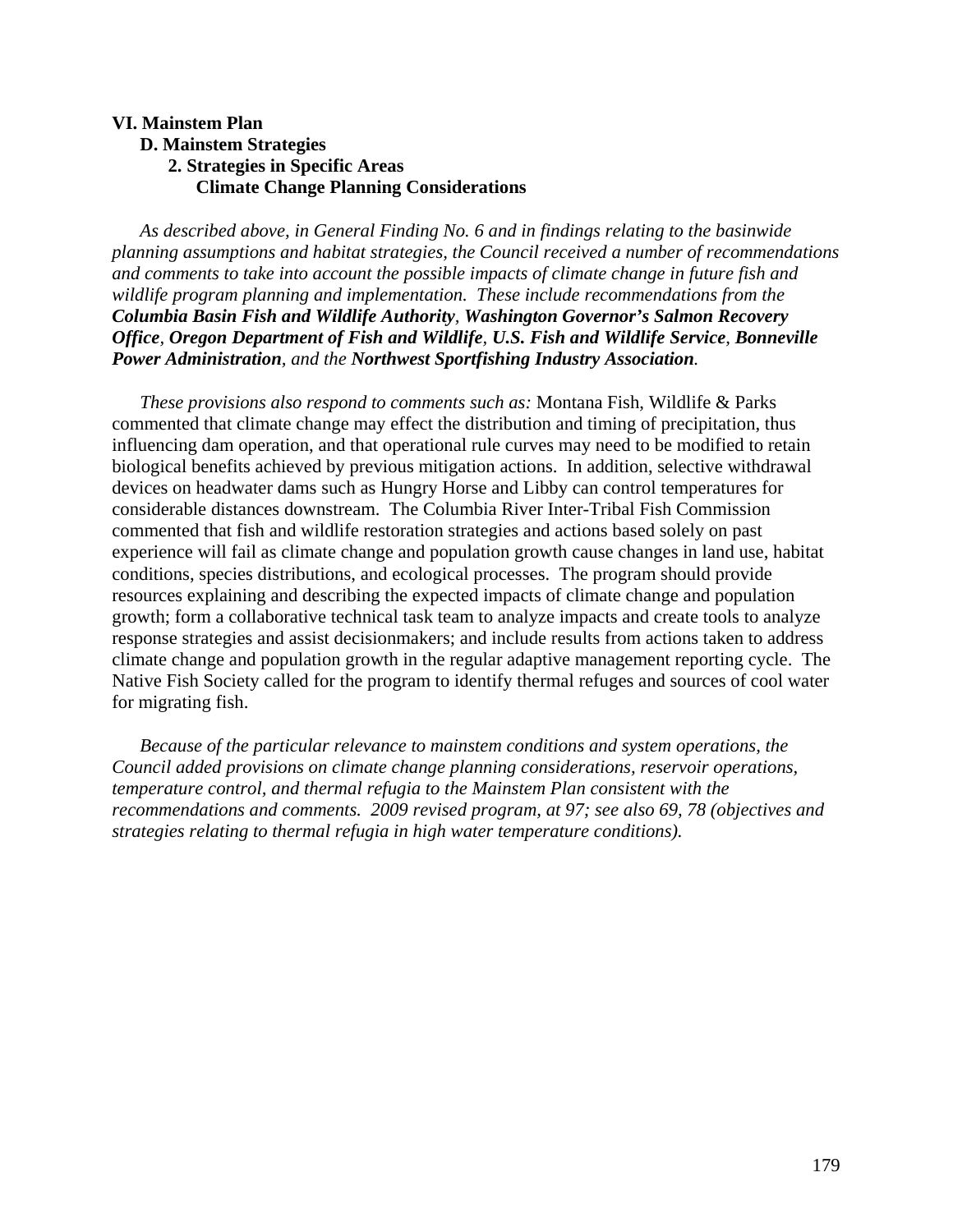# **VI. Mainstem Plan**

# **D. Mainstem Strategies 2. Strategies in Specific Areas Control of Predators Non-Native Species Evaluation and Control**

*As described above, in General Finding No. 6 and in the findings related to the basinwide habitat strategies, the Council received a number of recommendations and comments concerning the various difficulties posed by non-native species. This has particular relevance to the mainstem in terms of the threats posed by what are called "aquatic nuisance species" and by non-native fish adapted to the different conditions in the mainstem that compete with or prey on salmon and steelhead and other native fish that the program is trying to protect and enhance. The recommendations and comments also focused on the problems associated with native predators in altered conditions that increase the mortality of the program's focal species, especially the predation problems associated with pikeminnow, sea lions, and certain birds. The Council added to the Mainstem Plan specific provisions on control of predators (piscivorous, avian, and pinniped), 2009 revised program at 98-99, and non-native species evaluation and control, 2009 revised program at 100, that are responsive to these recommendations and comments, which include:* 

**Columbia Basin Fish and Wildlife Authority:** Recommended specific measures dealing with all forms of predation and control of harmful non-native species.

 **Northwest RiverPartners/Public Power Council (PPC)/Pacific Northwest Generating Cooperative (PNGC)/Pacific Northwest Utilities Conference Committee (PNUCC):** Improve survival of adult and juvenile fish in the reservoirs including through increased control of predatory fish and birds in the reservoirs, and predatory marine mammals.

- Increase control of predatory fish populations to improve survival of juvenile and 3 adult salmon and steelhead in the vicinity of dams and in the reservoirs.
- Deter avian predation in the vicinity of the dams and in the reservoirs. Support relocating and reducing the size of predatory bird populations.
- Support control of predatory marine mammals to improve survival of adult salmonids.

**Oregon Department of Fish and Wildlife:** Improve inriver survival by reducing predationcaused mortality. As specified in the FCRPS Biological Opinion, continue the program to harvest predator-sized pikeminnow in sport and dam angling fisheries to achieve an exploitation goal of 10-20% and evaluate biological effectiveness. Continue to explore different technologies and increase efficiency of current technologies to remove pikeminnow.

 **U.S. Fish and Wildlife Service:** Recommended the Council be cautious when contemplating potential future management actions for double-crested cormorant populations in the basin. There exists insufficient scientific understanding of the relationships between cormorants and their prey to fully recognize the management implications of a program to reduce numbers.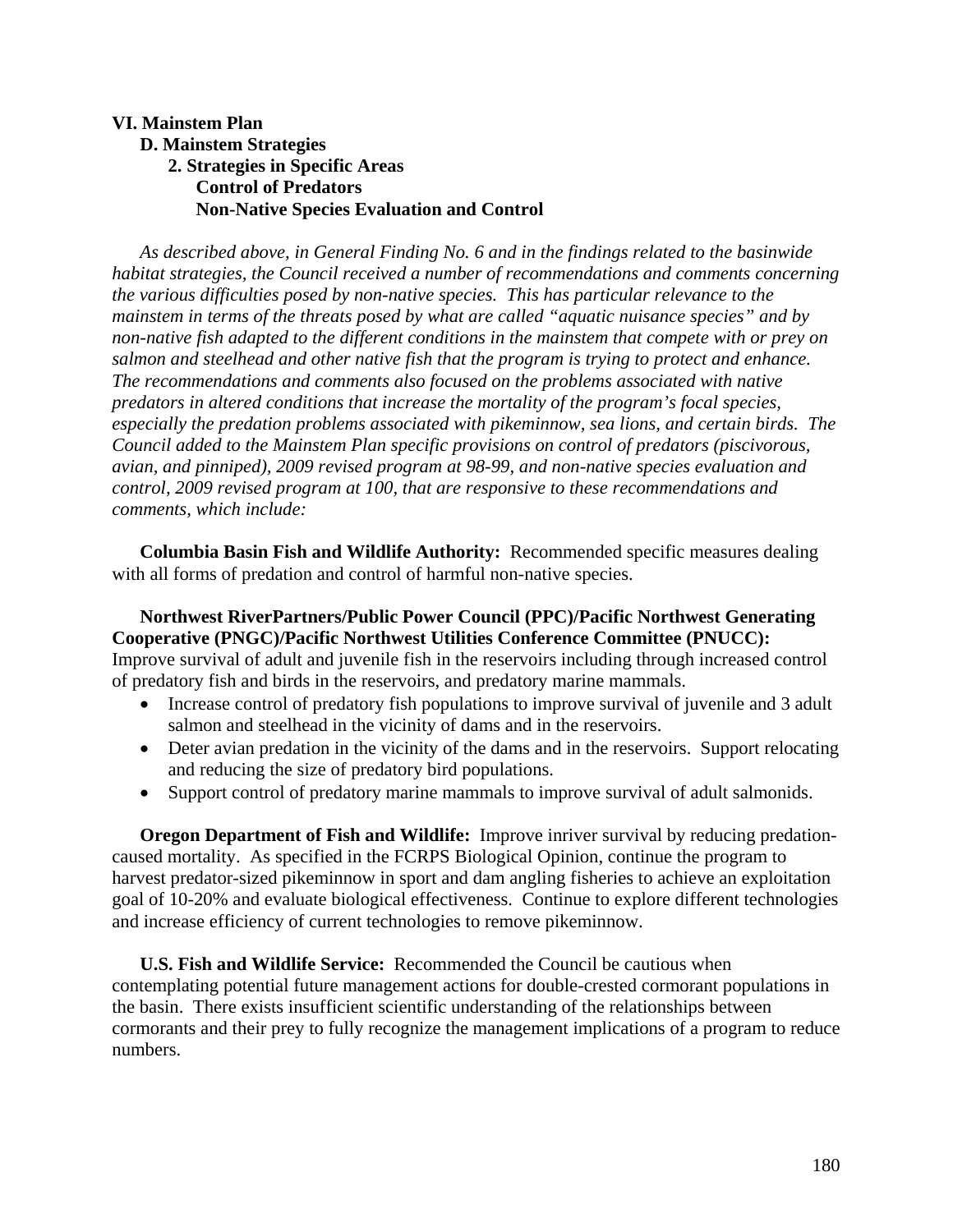# **VI. Mainstem Plan – Predator Control and Non-Native Species Strategies (cont.**

**Columbia Basin Fish and Wildlife Authority:** Add provisions to reduce sea lion predation (CBFWA 2.0.9)

**NOAA Fisheries:** Include monitoring and research to evaluate the effects of pinniped predation (California and Steller sea lions) on listed anadromous salmonids; monitor pinniped scarring of adult migrating fish at Bonneville Dam and develop a research project to evaluate the predation impacts on specific ESA-listed populations.

**Oregon Department of Fish and Wildlife:** Add provisions to reduce sea lion predation of listed and non-listed fish species (such as salmon, sturgeon, and lamprey), including:

- Support land and water based harassment efforts by NOAA Fisheries, ODFW, WDFW and the tribes to keep sea lions away from the area immediately downstream of Bonneville Dam.
- Provide and improve Sea Lion Exclusion Devices to protect fishway entry at Bonneville Dam.
- Support development, testing, and implementation of non-lethal deterrence alternatives.
- Provide assistance and support to the states for the removal of animals as authorized under Section 120 of the Marine Mammal Protection Act.
- Document foraging activities of individually identifiable pinnipeds in the Columbia River below Bonneville Dam. Provide assistance and support to states for the removal of animals as authorized under section 120 of the Marine Mammal Protection Act.
- Estimate overall sea lion abundance immediately below Bonneville Dam. Monitor the spatial and temporal distribution of sea lion predation attempts and estimate predation rates.

**Sam Kaser:** Recommended eliminating predators, both salt water and fresh water, beginning with seals and sea lions.

 Similarly, commenter Carlisle Harrison asked the Council to take a stronger stand to protect fish from expanding predator populations via lethal take. Failing to control predators is only going to result in increased populations and unnecessary expenses to modify different limiting factors with less significance to the solution.

 **Robert Kelly**: Recommended amending the Marine Mammal Protection Act to allow control of the seal and sea lion populations to save salmon from extinction and to keep fishermen from losing their livelihood.

**Columbia Basin Fish and Wildlife Authority:** Add language supporting state aquatic nuisance species plans (CBFWA 2.0.6).

**Oregon Department of Fish and Wildlife:** Add language supporting state aquatic nuisance species plans developed by the states of Washington, Oregon, Idaho, and Montana. Non-native species have the potential to threaten the diversity or abundance of native species and aquatic habitats and may even affect economic resources and human health. They can also significantly threaten infrastructure such as hydroelectric facilities. Currently, the greatest known aquatic nuisance species threat to the region is the zebra\quagga mussel.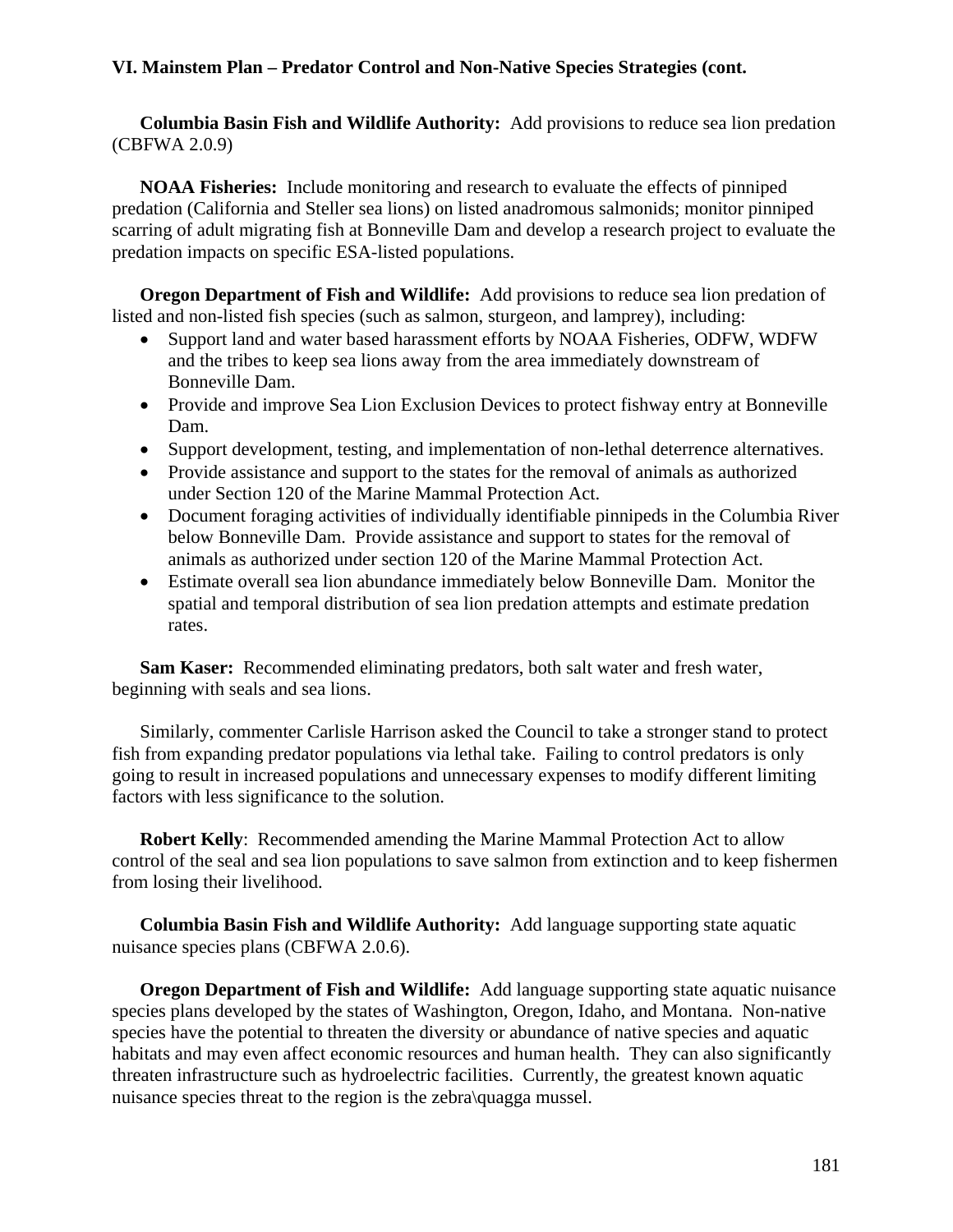## **VI. Mainstem Plan – Predator Control and Non-Native Species Strategies (cont.**

**Montana Fish, Wildlife & Parks:** Add language supporting the development of an Aquatic Nuisance Species Plan.

 **Idaho Department of Fish and Game/Idaho Office of Species Conservation:** Add provisions supporting efforts to deal with threat of aquatic nuisance species, provisions that had the concurrence of the Idaho Invasive Species Council.

 **U.S. Fish and Wildlife Service:** Recommended including provisions for invasive species prevention and management as a regional priority; early detection and rapid response.

**U.S. Geological Survey:** Recommendations similar to those above concerning aquatic nuisance species.

**Pacific States Marine Fisheries Commission:** Recommended the program more clearly recognize the threat from aquatic nuisance species to the region's fish and wildlife species and incorporate a set of recommended measures to address this threat.

 The Council received a number of comments in support of these recommendations and resulting draft program language. The Snake River Salmon Recovery Board commented in support of the draft program provision on predators. The Flathead Basin Commission, the Oregon Invasive Species Council, and PNUCC supported the draft program language regarding aquatic nuisance and other non-native species. The range of these types of comments will not be further detailed. The Columbia River Inter-Tribal Fish Commission commented in support of recommendations that the program address the impacts of invasive species, while recognizing that climate change will cause redistribution of existing species, and favor new species entering the Columbia Basin. The immediate focus should be on monitoring the risks from the entry of quagga and zebra mussels.

 In comments on the draft program amendments, Bonneville expressed concern that the draft language on pinniped predator control was too broad. The provision calling on the federal and state agencies to evaluate predation "from below Bonneville Dam to the mouth of the river" implies a broader commitment on the part of the federal agencies than included in the FCRPS Biological Opinion. Before recommending such a broad predation evaluation, the Council should identify the benefits and trade-offs including costs and appropriate cost-share contributors. And, the Council's conclusions regarding lethal removal are also too broad and go beyond the action agencies' required activities under the biological opinion. Bonneville is responsible only for monitoring sea lion presence, location, abundance and predation rates, and the effectiveness of deterrent activities.

 *The Council revised the draft language on evaluating the extent of pinniped predation on salmonids, sturgeon and lamprey to refer to the federal and state agencies collectively, and not imply that this is an effort for just Bonneville or the federal action agencies to undertake. The lethal take provision is, by its terms, consistent with state and federal law and does not require a commitment by Bonneville or the other federal agencies beyond what is in the laws and regulations and regulatory decisions. 2009 revised program, at 98-99.*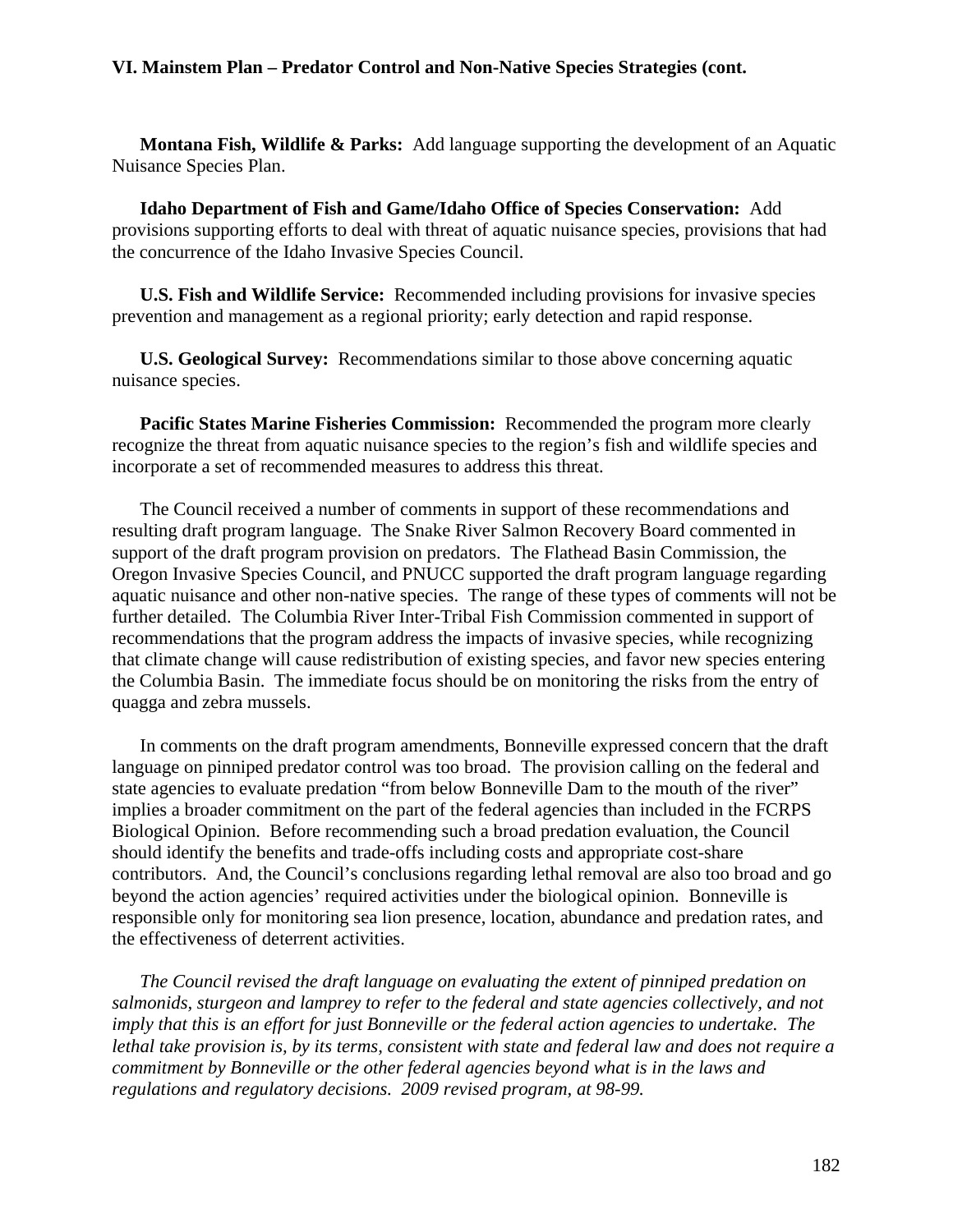# **VI. Mainstem Plan**

## **D. Mainstem Strategies 2. Strategies in Specific Areas Mainstem Monitoring and Evaluation Research**

*The Council received a number of recommendations and comments relating to mainstem monitoring, evaluation, research, and data management, from broad strategies to specific measures for implementation. These are addressed above, in General Finding No. 10 (relating to monitoring, evaluation, and research) and General Finding No. 2 (specific measures) and in the findings above regarding the monitoring, evaluation, and research elements of the program generally.* 

 *In the mainstem monitoring and evaluation section, the Council noted again that it was incorporating the passage survival standards from the 2008 FCRPS Biological Opinion, and may assist the federal agencies in evaluating whether actions meet the standards and whether the standards remain valid. The program also states that the passage standards "should also apply to unlisted salmonids passing federal dams." 2009 revised program, at 101. In comments on the draft amendments, Bonneville commended the Council for recognizing the performance standards from the FCRPS Biological Opinion and also endorsed the use of available data for listed fish as a surrogate for the unlisted fish. But Bonneville expressed a concern about a blanket application of these standards for unlisted salmonids passing the dams. The Council notes that it intends by this provision the same thing as Bonneville endorsed – the use of the performance standards and data as surrogates or interim targets for unlisted salmon and steelhead as well, until such time as there is reason to adopt different standards for any unlisted stock and target monitoring to that standard. The point is better expressed in the anadromous fish passage objectives earlier in the Mainstem Plan:* 

*"The Council will consult with state and federal fish and wildlife agencies and tribes, the Independent Scientific Advisory Board, and federal operating agencies to determine the possibility of adopting hydrosystem survival performance standards for non-listed populations of anadromous fish, including lamprey. On an interim basis, hydropower project survival performance standards also apply for inriver passage of non-listed salmon and steelhead that migrate through the system." 2009 revised program, at 71.*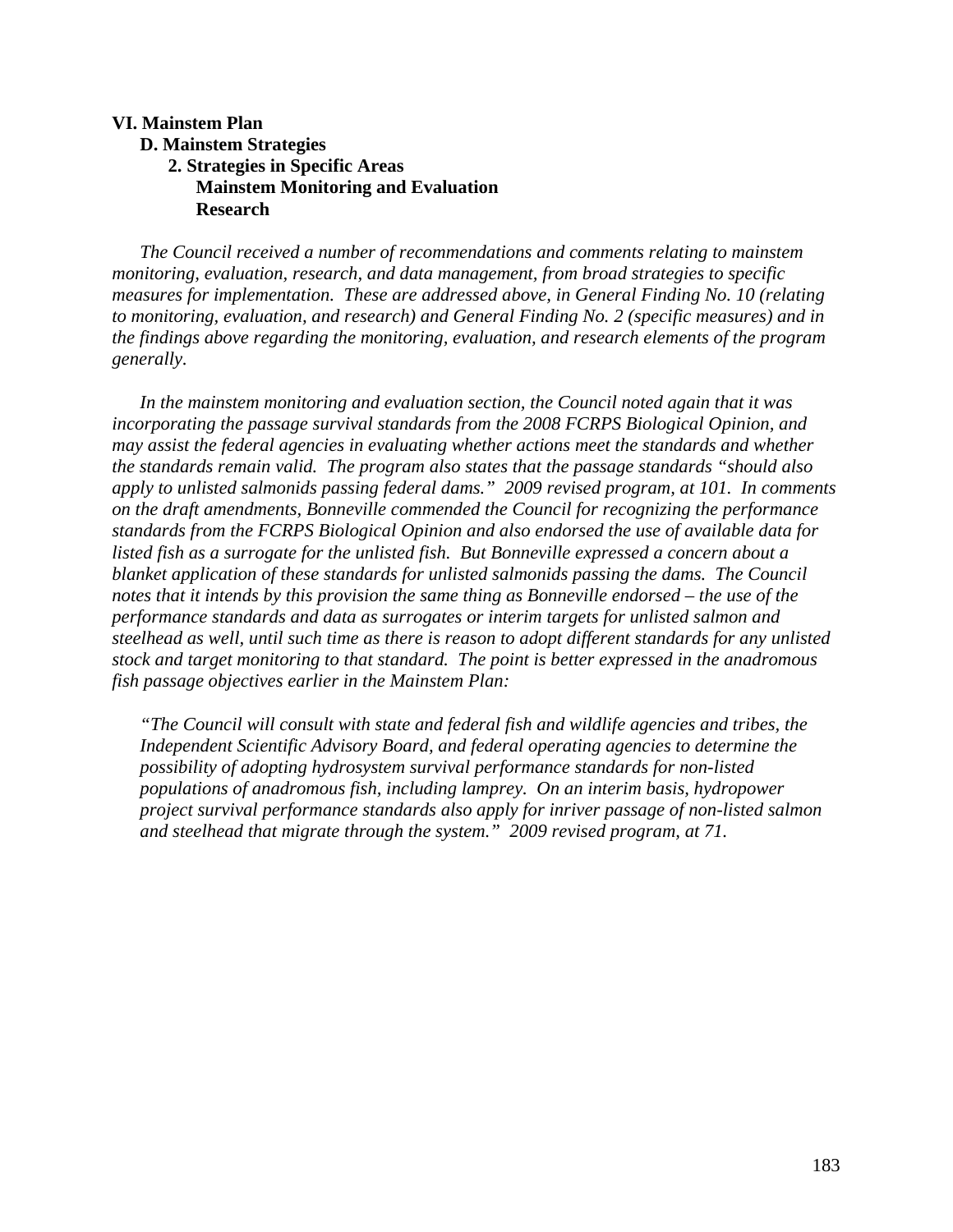## **VI. Mainstem Plan D. Mainstem Strategies 2. Strategies in Specific Areas Fish Passage Center**

*To repeat from General Finding No. 11, few subjects generated as much comment and need for deliberations as the Fish Passage Center provision in the Mainstem Plan. The collective agency and tribal recommendations through CBFWA recommended the retention of the Center, but also sought a number of revisions to streamline the relationship between the Center, CBFWA, and the Fish Passage Center Oversight Board (such as remove the reference to dual supervisory authority over the manage, delete certain liaison and technical advisory positions, and related changes). Included was a recommendation to add a position at the Center with expertise in storage reservoir operations and resident fish impacts, a recommendation supported by a related provision in the recommendations from Montana Fish, Wildlife & Parks and the Kootenai Tribe of Idaho. The Council also worked with coordinated suggestions from members of the Fish Passage Center Oversight Board to revise the description of the Center's functions, revisions intended to make that description of the functions more accurate and consistent with the actual work of the Center. Finally, Northwest RiverPartners recommended and commented that the Council remove the specific reference to the Fish Passage Center itself, and instead simply describe the fish passage functions in the program. The Council received substantial comment from dozens of the individual members of RiverPartners and others endorsing this recommendation, and comment from agency and tribal representatives opposed to the idea.* 

 *Based on the recommendations and comments, and on the experiences of the last few years, the Council revised the Fish Passage Center provision in a number of ways. http://www.nwcouncil.org/library/2009/2009-02.pdf, pp. 104-05. The Council retained both the functions and the entity, as recommended by the agencies and tribes. The Council revised the beginning of the provision to put the emphasis on the functions and not on the entity, but then continued to recognize that these functions will be carried out by the entity, and continued to provide guidance to and for oversight of the entity as it carries out these functions. The Council did accept the recommendations of CBFWA and the individual agencies and the suggestions from the Oversight Board members revising the description of the functions, updating and streamlining the roles and functions associated with the Center, calling for the addition of a position at the Center with expertise in storage reservoir operations and resident fish impacts, and calling for the Center to consult with resident fish managers who have knowledge and expertise on reservoir operations and resident fish requirements. To respond to comments and concerns expressed by others about the analytical products of the Center, and to assist in the continued improvement of the work and products of the Center, the Council added provisions for science/peer review of the analytical products of the Center. The Oversight Board is to determine the requirements for this peer review process, working with the Center personnel and the Independent Scientific Advisory Board. The Council does not intend for the addition of the science review/peer review function to interfere with or impede the effective operation of the Center in its provision of "technical assistance and information to fish and wildlife agencies and tribes in particular, and the public in general."* 

 *The findings above respond to these recommendations:*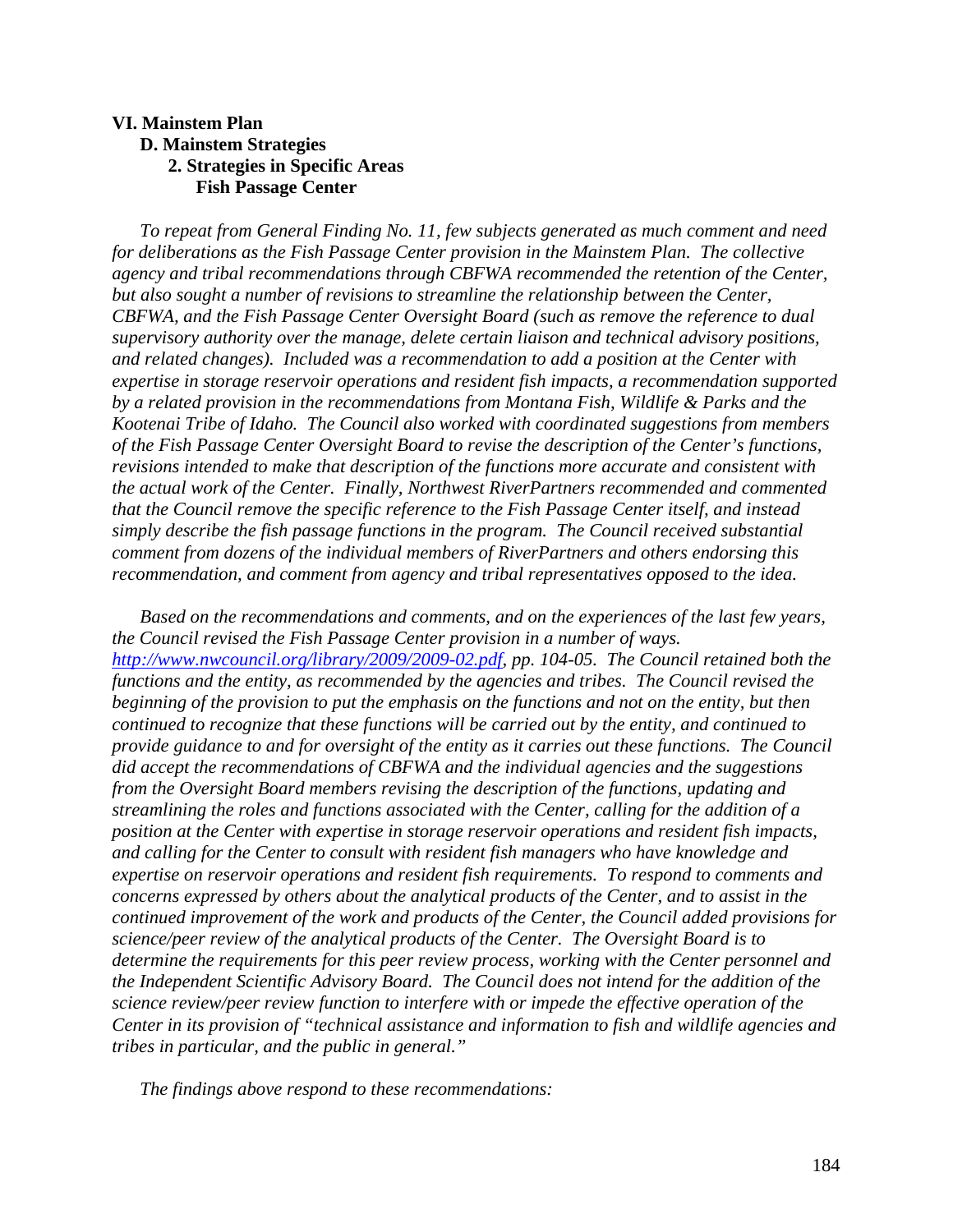**Columbia Basin Fish and Wildlife Authority:** Retain the existing Fish Passage Center language in the 2003 Mainstem Amendments with the following exceptions: (CBFWA 2.1.5.4)

- Remove the reference to dual management/supervisory authority over the fish passage manager.
- Remove the reference to CBFWA providing a liaison position between the public and the Center.
- Remove the last paragraph that makes reference to a technical advisory committee.
- Add the following language to the program: Bonneville will fund a position within the Fish Passage Center whose expertise can support storage reservoir operations analyses and identify in-season resident fish impacts of the FCRPS.
- Replace the language describing the Fish Passage Center Oversight Board with the following to clarify it's role:

"The Council has established an oversight board for the Center, with representation from NOAA Fisheries, state fish and wildlife agencies, tribes, the Council, and others to provide policy guidance for the Center. And to ensure that the Center carries out its functions in a way that assures regional accountability and compatibility with the regional data management system. The oversight board 's responsibilities will include conducting conduct an the annual review of the performance of the Center and developing develop a goal-oriented plan for next year's the Center's operation to ensure that the Center carries out its functions in a way that assures regional accountability and compatibility with the regional data management system. The Center shall prepare an annual report to the oversight board and the Council, summarizing its activities and accomplishments. There will be no other oversight board or board of directors for the Center."

 **Oregon Department of Fish and Wildlife:** Repeated the first four bullets of the CBFWA recommendation.

## *The revised Fish Passage Center provision is consistent with these recommendations.*

 The **Confederated Tribes of the Warm Springs Reservation**, the **Confederated Tribes of the Umatilla Indian Reservation**, and the **Yakama Nation** expressed their support for retaining the Fish Passage Center in the recognition of the Center in the Three Treaty Tribes Accord and in subsequent comments. Writing on behalf of its member tribes, the Columbia River Inter-Tribal Fish Commission commented on the recommendations to reiterate its support of the Fish Passage Center and its support for the limited amendments contained in the CBFWA recommendation. In the Commission's view, the Fish Passage Center continues to provide important data that is of significant value to the agencies that manage migratory species and to those who benefit from their harvest. In this regard, the Commission is opposed to altering the Fish Passage Center in any manner that could compromise this function including the replacement of supervisory authority from the fish and wildlife agencies and tribes to the Northwest Power and Conservation Council.

 **Kootenai Tribe of Idaho/Montana Fish, Wildlife & Parks**: Identical recommendations to amend the Fish Passage Center provision as follows: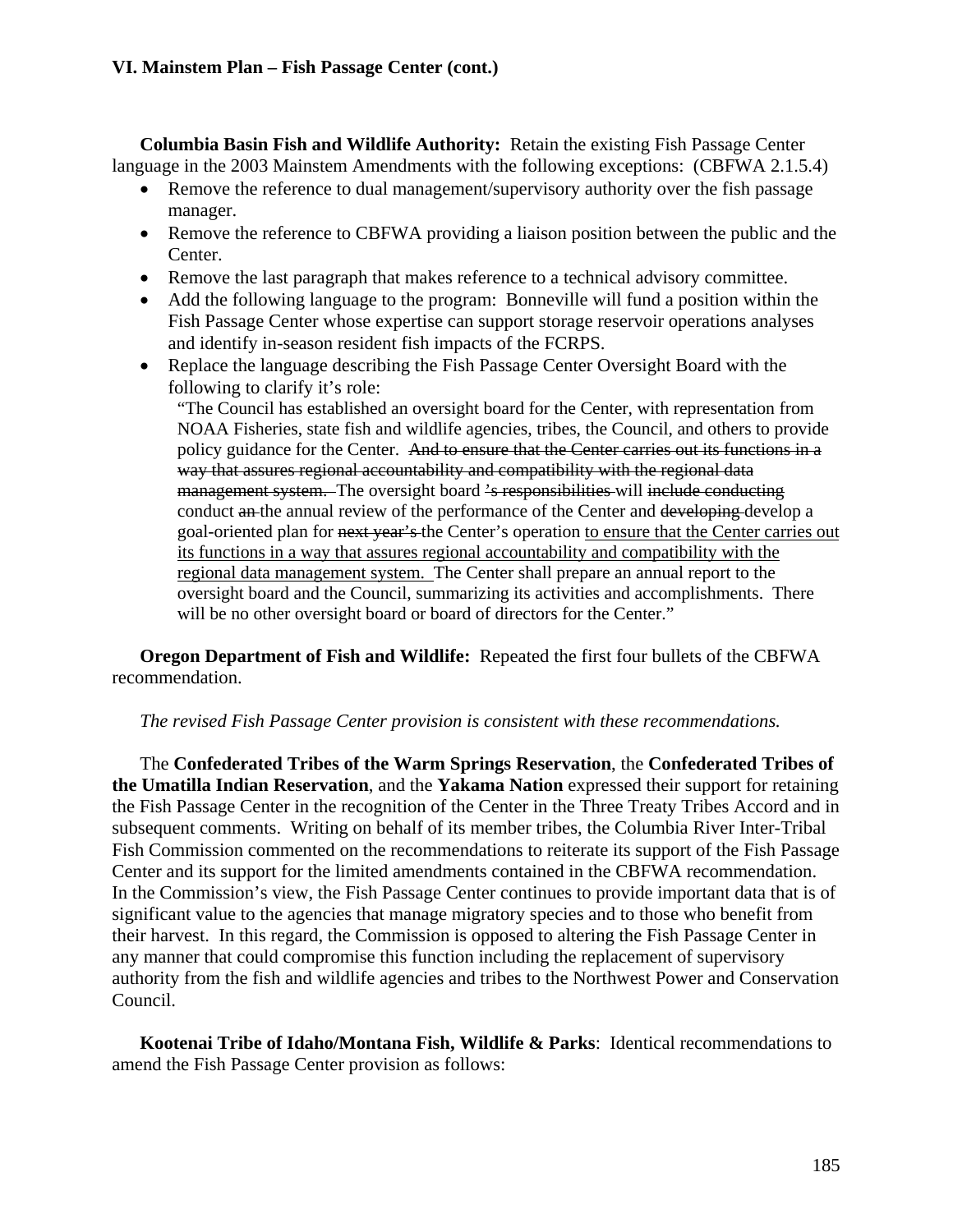- Provide for supervision of the Fish Passage Center manager to the entity having contracting authority from Bonneville (currently PSMFC) including the authority and obligation to conduct an annual performance review.
- Provide for continuing oversight of the Fish Passage Center and its functions, including the right and obligation to conduct an annual review of the program by the Oversight Board.
- Direct the Fish Passage Center to consult with resident fish managers who have knowledge and expertise on reservoir operations and resident fish requirements.

*The revised Fish Passage Center provision is consistent with these recommendations, explained above.* 

 *CBFWA and ODFW commented on the draft amendments largely in support of amendments based on the CBFWA recommendations, but both expressed a concern about a proposed change represented by the first bullet in the Kootenai/Montana recommendations. The amended provision noted explicitly that supervision of the manager would be by the contracting entity selected by Bonneville, as is logical and consistent with the Kootenai/Montana recommendation, and not by the Council and CBFWA, as the provision formerly stated and as CBFWA recommended deleting and (implicitly) so did the Kootenai Tribe and Montana. The program provision then noted, consistent with the Kootenai/Montana recommendation, that the contractor would have the authority and an obligation to conduct an annual performance review of the manager, after consultation with the oversight board. CBFWA commented in response that "[t]he Program should not discuss personnel requirements related to the Fish Passage Center manager….[W]e are concerned that the Draft program includes language that directs the management of personnel within a specific project. Contract management details such as this should not be addressed in an overarching planning document." ODFW commented that the Council should remove the provision. After consideration, the Council decided to leave that provision in the final program. It is no more than a statement of what is the usual expectation in Bonneville contracts with entities under the Fish and Wildlife Program, as CBFWA notes. Under the circumstances of the changes involved here and given the recommendation of the Kootenai Tribe and Montana, the Council concluded it was best to be explicit on the point.* 

 **Shoshone-Bannock Tribes:** Recommended continued funding for the operation of the Fish Passage Center to provide technical assistance and information to the agencies and tribes in particular, and the public in general, on matters related to juvenile and adult salmon and steelhead passage through the mainstem hydrosystem. Also listed the specific functions the Center shall perform.

## *The revised Fish Passage Center provision is consistent with these recommendations.*

**Bonneville Power Administration:** Recommended that the Council be guided by the following principles as it considered possible revisions to the Fish Passage Center provision:

- Serve the public as well as agencies and tribes
- Address up-river and down-river biological issues
- Be responsive to the fisheries managers' needs as identified in the program
- Ensure easy access to data and routine, basic analysis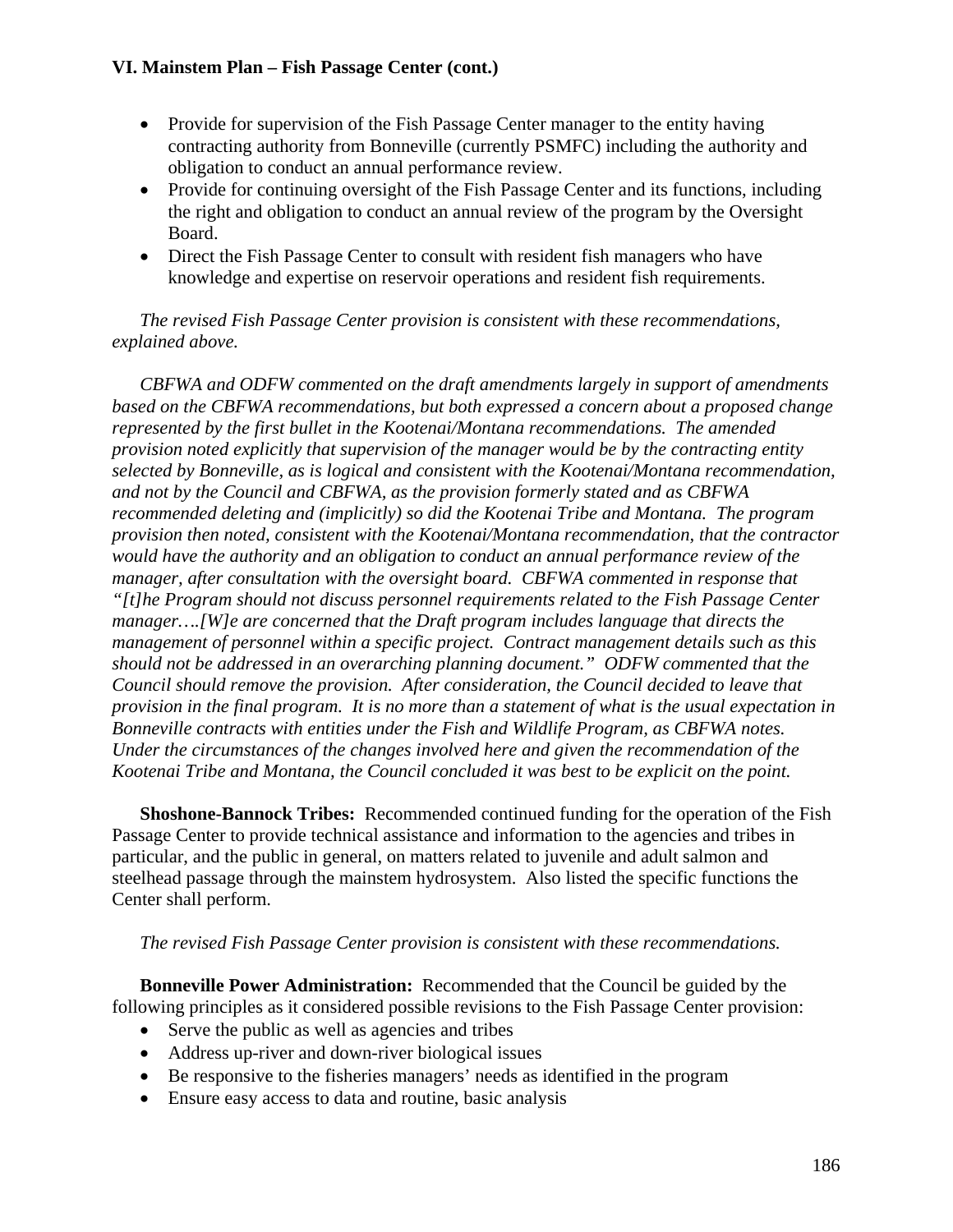- Provide real-time data
- Ensure any transfer of functions is as seamless as possible
- Be widely regarded as scientifically competent, independent, and neutral
- Include a governance structure to ensure scientific objectivity
- Incorporate independent peer review of the broader, complex or non-routine technical analysis
- Keep the broader analytical and coordination tasks separate from basic data collection and warehousing

*The revised Fish Passage Center provision is consistent with these recommendations, including the addition of a peer review function.* 

 **Northwest RiverPartners/Public Power Council (PPC)/Pacific Northwest Generating Cooperative (PNGC)/Pacific Northwest Utilities Conference Committee (PNUCC):** Recommended removing specific references to the Fish Passage Center, and simply retaining the description of the monitoring, data collection and research functions.

 RiverPartners and its members, the Bonneville customers groups (PNUCC, PNGC, PPC, and the Northwest Requirements Utilities), individual Bonneville customers, and many others (including Flathead Electric Cooperative; Umatilla Electric Cooperative; Inland Power and Light; United Power Trades Organization; Washington State Potato Commission; Lewiston Chamber of Commerce; Idaho Council on Industry and the Environment; Oregon Wheat Growers; Dan Peterson, Pend Oreille County Commissioner) commented heavily during the hearings on the draft amendments that the Council had not yet revised the program consistent with the Fish Passage Center recommendation from RiverPartners, et al., and that the Council ought to in the final program. RiverPartners and others noted that there is no other entity or contractor called out in the same way as the Fish Passage Center, and they also commented that they do not have confidence in the Fish Passage Center's ability to be a dispassionate arbiter of scientific data. The Idaho Council on Industry and the Environment commented that the program should not identify the Center by name; just describe the functions and then make sure the region is getting good data and good science. Northwest Requirements Utilities (among others) called the Fish Passage Center an advocacy group that is not grounded in the best available science and repeatedly demonstrates an inability to present balanced information in a manner that helps parties come together. RiverPartners and its members also proposed program language which had the Center's primary role be that of a provider of data on the annual smolt monitoring program. Other activities by the Center would have to be approved and then overseen by the Oversight Board. RiverPartners commented that if the Council insists on keeping the Center in the program, the Council has a responsibility to ensure some measure of public accountability. RiverPartners recognized that the Columbia Basin Fish Accords call for the funding of the Fish Passage Center in some form for the next ten years. Even so, it is the Council's responsibility, given this use of public funds, to ensure that there is meaningful oversight of the Fish Passage Center and that it is held accountable for its work. Similarly, PNUCC, in its comments requested the Council add program language to enhance the accountability of the Center.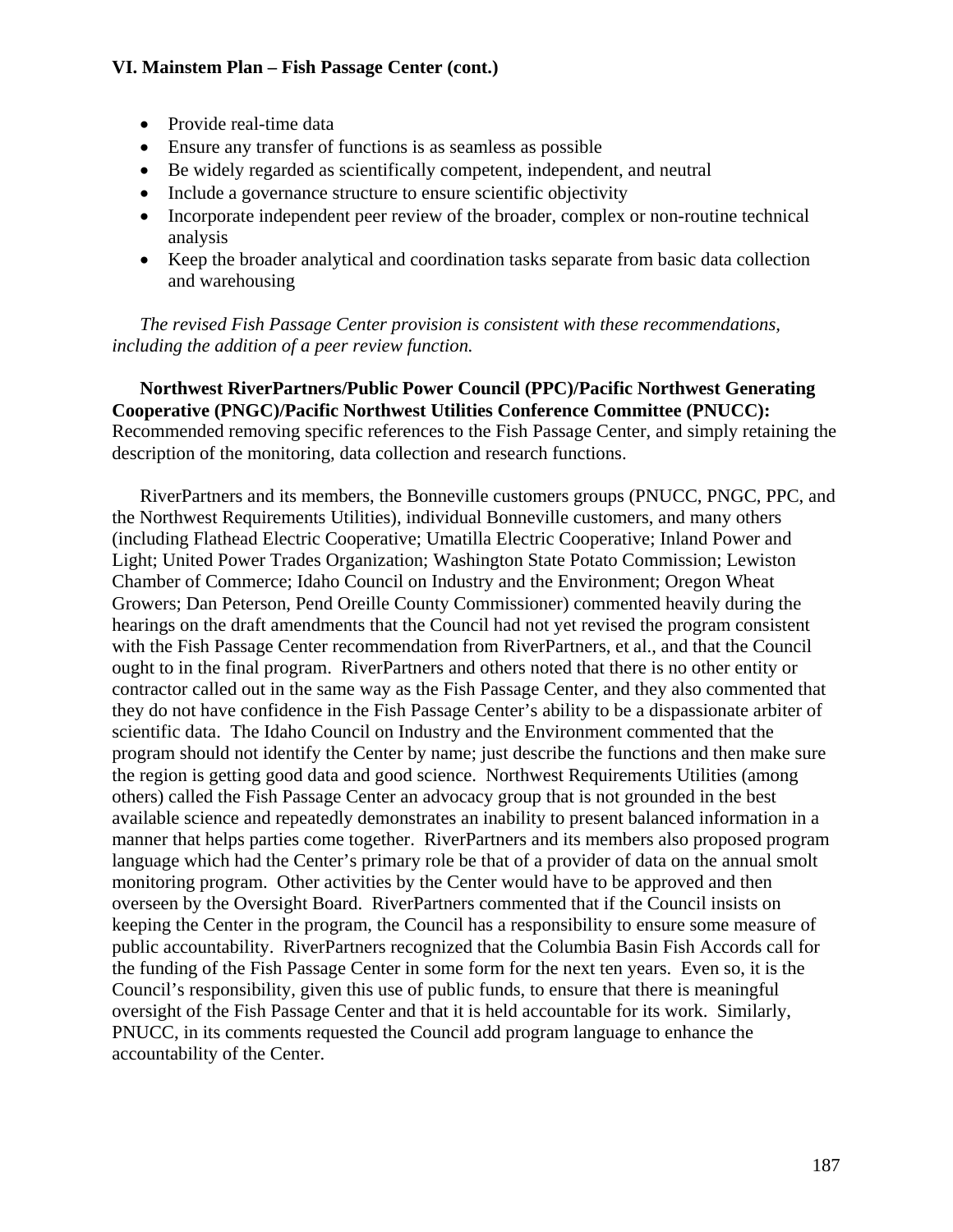The Idaho Water Users similarly commented that the Fish Passage Center functions should be limited to data collection and storage, and that the data should enable management agencies to carry out their responsibilities. They also supported broader oversight and supervision for the Fish Passage Center to ensure that functions are performed in a way that ensures regional accountability and compatibility with regional data management.

*The revised Fish Passage Center provision is partly consistent with these recommendations and comments, especially in terms of oversight and accountability. As noted in General Finding No. 11, the Council revised the beginning of the provision in the final amendments to put the emphasis on the functions and not on the entity, as that is where the functions are described. But the provision continued to recognize in this version of the program that these functions will be carried out by the entity and continued to provide guidance to and oversight of the entity as it carries out these functions, consistent with the recommendations of the agencies and tribes. The continued oversight and the peer review elements of the revised program should enhance the accountability of the Center's work. The Council did not limit the Fish Passage Center's functions to data collection and storage; the Center's analytical capabilities have always been important to the fish and wildlife agencies and tribes.* 

 **Northwest Sportfishing Industry Association:** Recommended continued funding for the Fish Passage Center, and that the funding level be adequate for the mission it was created to accomplish. Also recommended that the Council and others consider mediation or conflict resolution to resolve controversies over the Center. Finally, recommended enhancing the regionally valuable science role of the Center to include monitoring steelhead in the smolt monitoring program.

 The Native Fish Society commented the Council should expand the Center's work to include annual reports on the status of wild salmonids in the basin.

 Salmon For All commented that the reorganization of the oversight of the Fish Passage Center was no doubt due to how the data generated by the Center in the past has been used during ongoing biological opinion litigation. Expressed concern whether the Center's ability to provide independent scientific analyses of fish passage data remains intact.

*The revised Fish Passage Center provision is consistent with the recommendations. The Council retained the provision. The program generally states its expectation that Bonneville will provide funding adequate to meet its obligations. The provision is broad enough to encompass steelhead monitoring and wild salmonid reporting if that is a need the fish and wildlife managers and Bonneville conclude is lacking. Whatever the motivation of recommending entities and commenters, the Council's motivation in revising the Fish Passage Center provision has been to be responsive to recommendations and comments and to make the Center* and *the oversight activities more efficient, effective and accountable, yet preserve the Center's ability to provide the information and analysis asked of it by the agencies and tribes and others.* 

 Charles Pace commented in support of the Shoshone-Bannock Tribes' recommendation regarding the Fish Passage Center. He further commented that the language recommended by Montana Fish, Wildlife & Parks relating to management and review of the operations of the Fish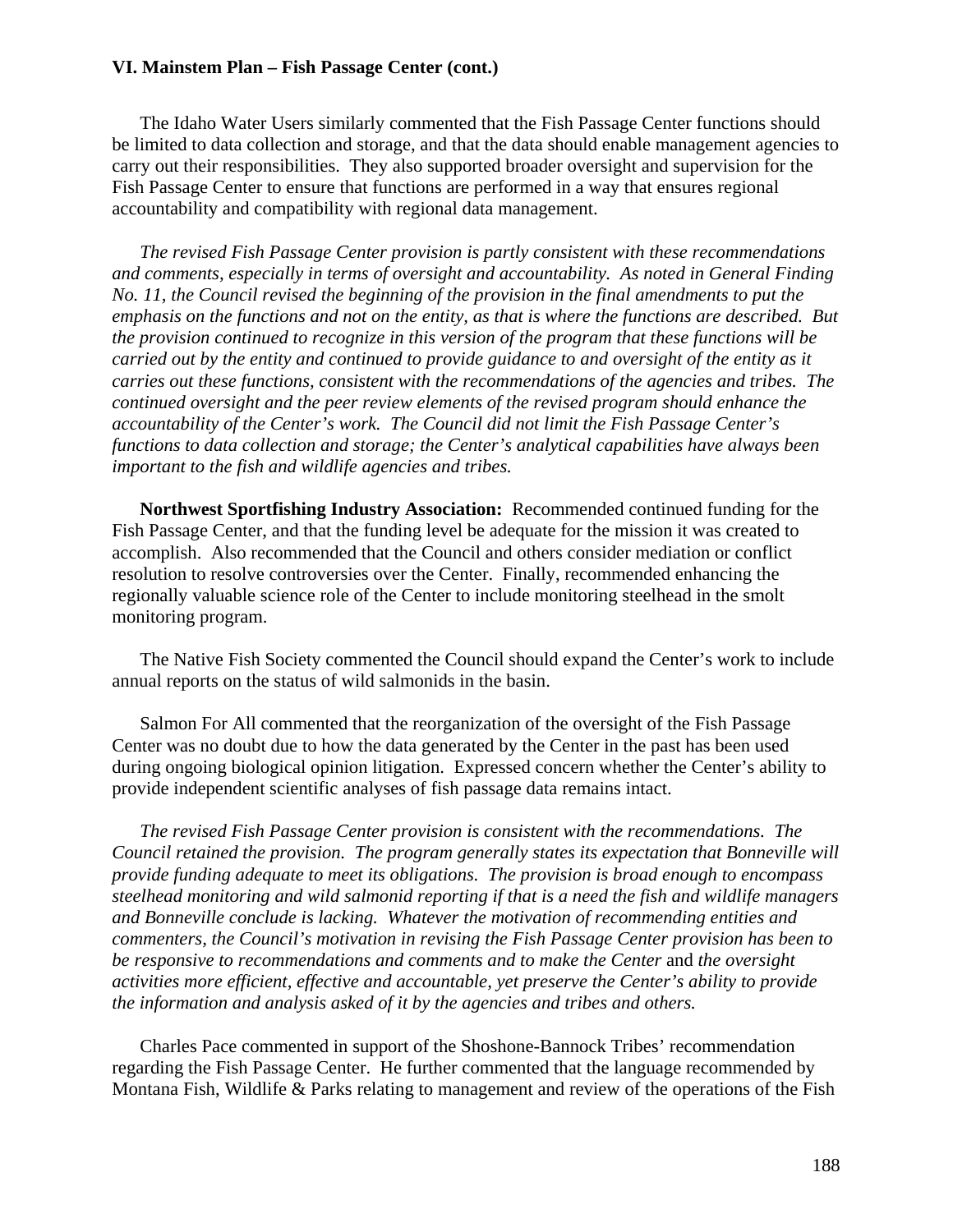Passage Center seemed designed to reduce the ability of Fish Passage Center personnel to offer scientific research results that are independent of the Bonneville contractor responsible for providing other related functions. In contrast, Mr. Pace found the existing management provided by the Fish Passage Center Oversight Board serves the region well. Mr. Pace opposed the recommendations regarding the Center from Northwest RiverPartners, et al., asserting that they would leave the Fish Passage Center open to continuing attack by political/economic interest groups.

*The findings and explanations above respond to this comment as well. The revisions in the final program relating to contract management and oversight simply make the provision consistent with actual contract management, and do not change the management structure or change the nature of the Oversight Board's oversight role.*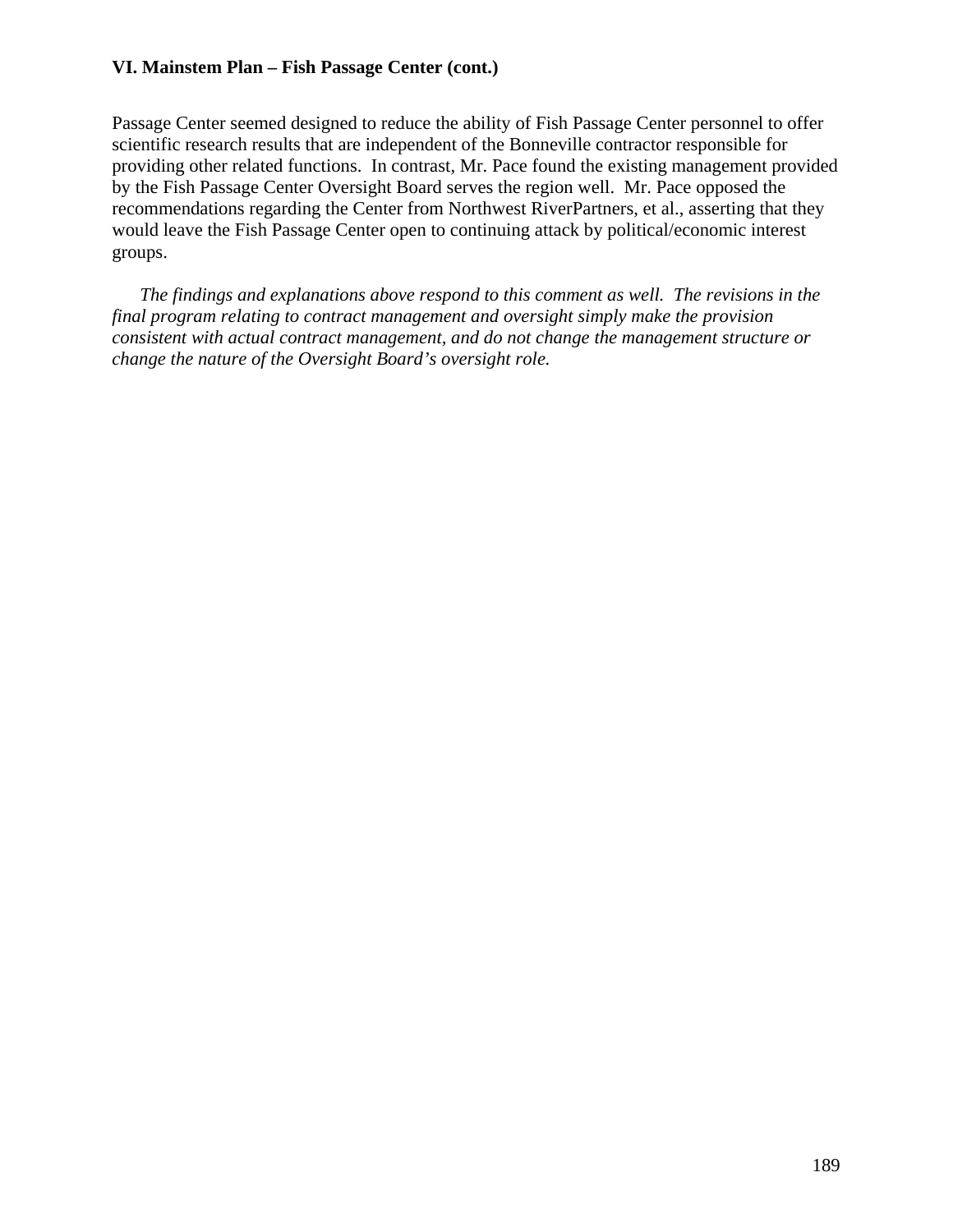## **VI. Mainstem Plan D. Mainstem Strategies 2. Strategies in Specific Areas Mid-Columbia Hydroelectric Projects**

 Chelan and Douglas County PUDs commented on the recommendations to make the Council aware that Chelan and Douglas PUDs had approved and received approval for Anadromous Fish Agreements and Habitat Conservation Plans (HCPs) for the Rocky Reach, Rock Island, and Wells Hydroelectric Projects. The final HCPs address the Endangered Species Act requirements for listed anadromous salmonid species and their habitat and similar mitigation requirements for non-listed species as affected by the hydropower projects, utilizing an outcome-based approach and survival measurements to try to meet a no-net-impact standard, combining hydrosystem measures with habitat and production actions. The HCPs signed by NOAA Fisheries, U.S. Fish and Wildlife Service, Washington Department of Fish and Wildlife, Confederated Tribes of the Colville Reservation, and the Yakama Nation were incorporated into the FERC licenses of the Rocky Reach, Rock Island, and Wells hydroelectric projects and agreed to by all the parties including the Washington Department of Ecology. Chelan and Douglas PUDs urged the Council to work with the PUDs to ensure that Council-supported programs are coordinated with and supportive of the HCPs and settlement agreement programs which, after ten years of negotiations, are being implemented effectively and successfully. This would also ensure that opportunities for collaboration are captured and that Council supported programs are not unknowingly inconsistent with the FERC-approved collaborative programs.

 Grant County PUD commented on the draft program amendments to make sure the program provision correctly recognized the approved Priest Rapids Project Salmon and Steelhead Settlement Agreement and NOAA Fisheries' Biological Opinion for the operation of the Priest Rapids Hydroelectric Project.

 *The final revised program recognized that the three Mid-Columbia PUDs had developed and received regulatory approval for habitat conservation plans and/or operational and mitigation measures for the five mainstem dams in the Mid-Columbia area. 2009 revised program, at 108.*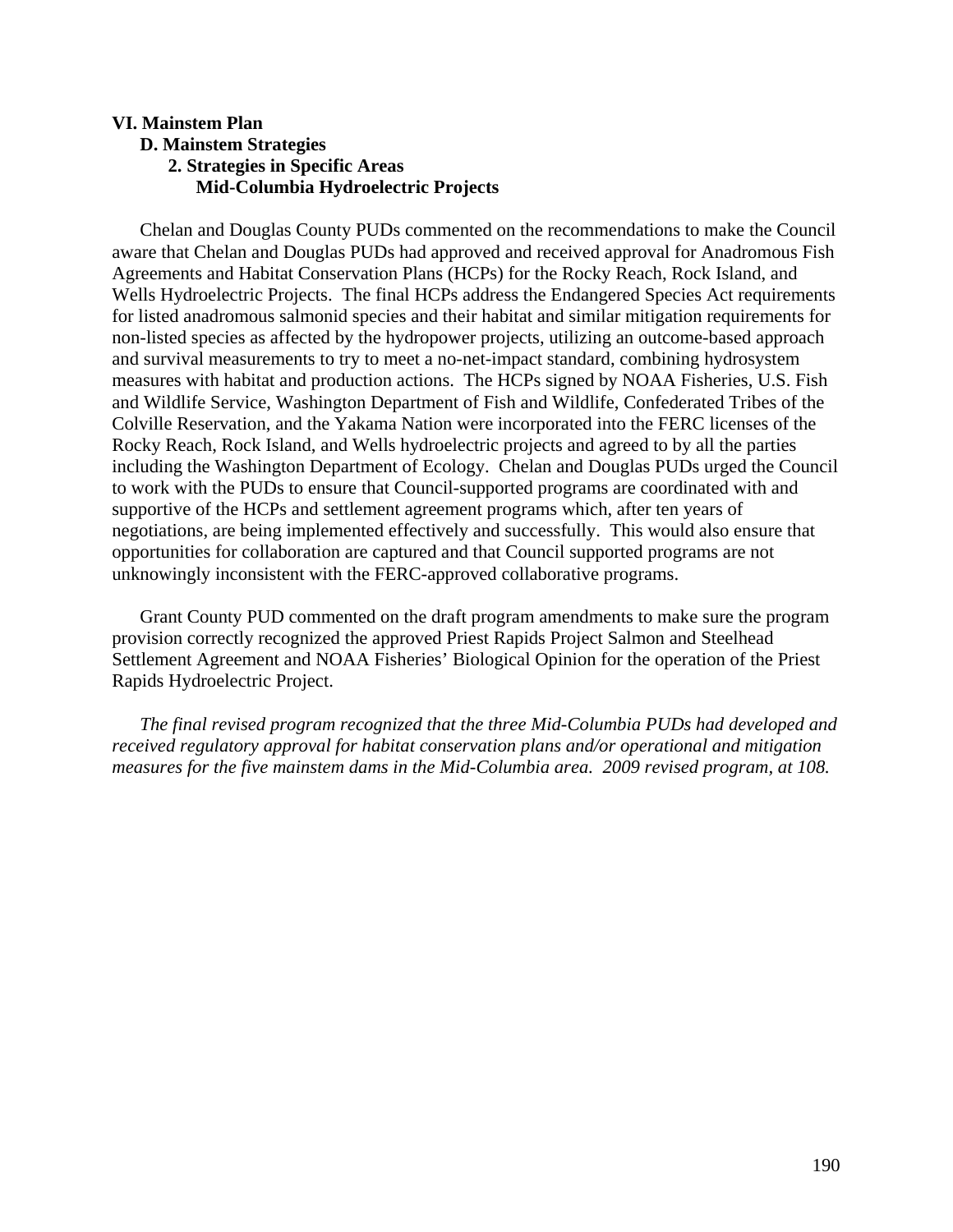#### **VI. Mainstem Plan**

# **D. Mainstem Strategies 2. Strategies in Specific Areas Reintroduction of Anadromous Fish in Blocked Areas**

 **U.S. Fish and Wildlife Service:** Recommended the program recognize and monitor the current efforts to reintroduce Pacific salmon and steelhead into blocked areas of the Columbia River.

 **Shoshone-Bannock Tribes:** Recommended (and subsequently commented in support of) including a strategy or action to undertake a feasibility study for the reintroduction of anadromous fish above the Hells Canyon Dam Complex. The Shoshone-Paiute Tribes and the Upper Snake River Tribes commented in supported of the mainstem provisions for reintroduction.

 **Russell Ladley:** Recommended reestablishing anadromous fish to the upper Columbia River with a system of fish elevators at Chief Joseph and Grand Coulee. The most complex aspect of this effort would involve safe passage of juvenile fish moving downstream. Technologies used on smaller efforts should be used.

**John Farrar:** Recommended removal of Enloe Dam from the Similkanemeen River. The dam has stood derelict and unused since the 1950's and removal would provide hundreds of miles of habitat for anadromous fish to spawn and rear.

 The Idaho Water Users commented to oppose the reintroduction of anadromous fish above the Hells Canyon Complex. The Idaho Water Users supported investigating reintroduction only where it is feasible, and asserted that reintroduction is not feasible above Hells Canyon Dam. Good science does not support the viability of reintroduced stocks, and it would detrimentally impact the economy of the region, existing working relationships between stakeholders, and cooperative efforts initiated through the Nez Perce water rights agreement. If and when the Council incorporates provisions from the FERC relicensing process for the Hells Canyon Hydroelectric Project, and when evaluating the feasibility of reintroduction of anadromous fish in blocked areas consistent with the objectives of appropriate subbasin plans, the Council should rely upon good science to show the need and viability of any introduced stocks.

 Charles Pace commented in support of the Shoshone-Bannock Tribes' recommendations with respect to reintroduction of chinook above the Hells Canyon Complex.

 *Consistent with these recommendations, the program continues to call for the fish and wildlife agencies and tribes and others to investigate the feasibility of reintroducing anadromous fish into the blocked areas. The Council added a provision to the Mainstem Plan recognizing and committing to monitor efforts to reintroduce Pacific salmon and steelhead into blocked areas of the Columbia River Basin where reintroduction has the potential to increase the diversity, complexity, capacity, and productivity of salmonid habitat. The Council agrees to continue to evaluate the feasibility of salmon and steelhead reintroduction, consistent with the objectives in the appropriate subbasin plans. 2009 revised program, at 16, 23, 71, 110. The*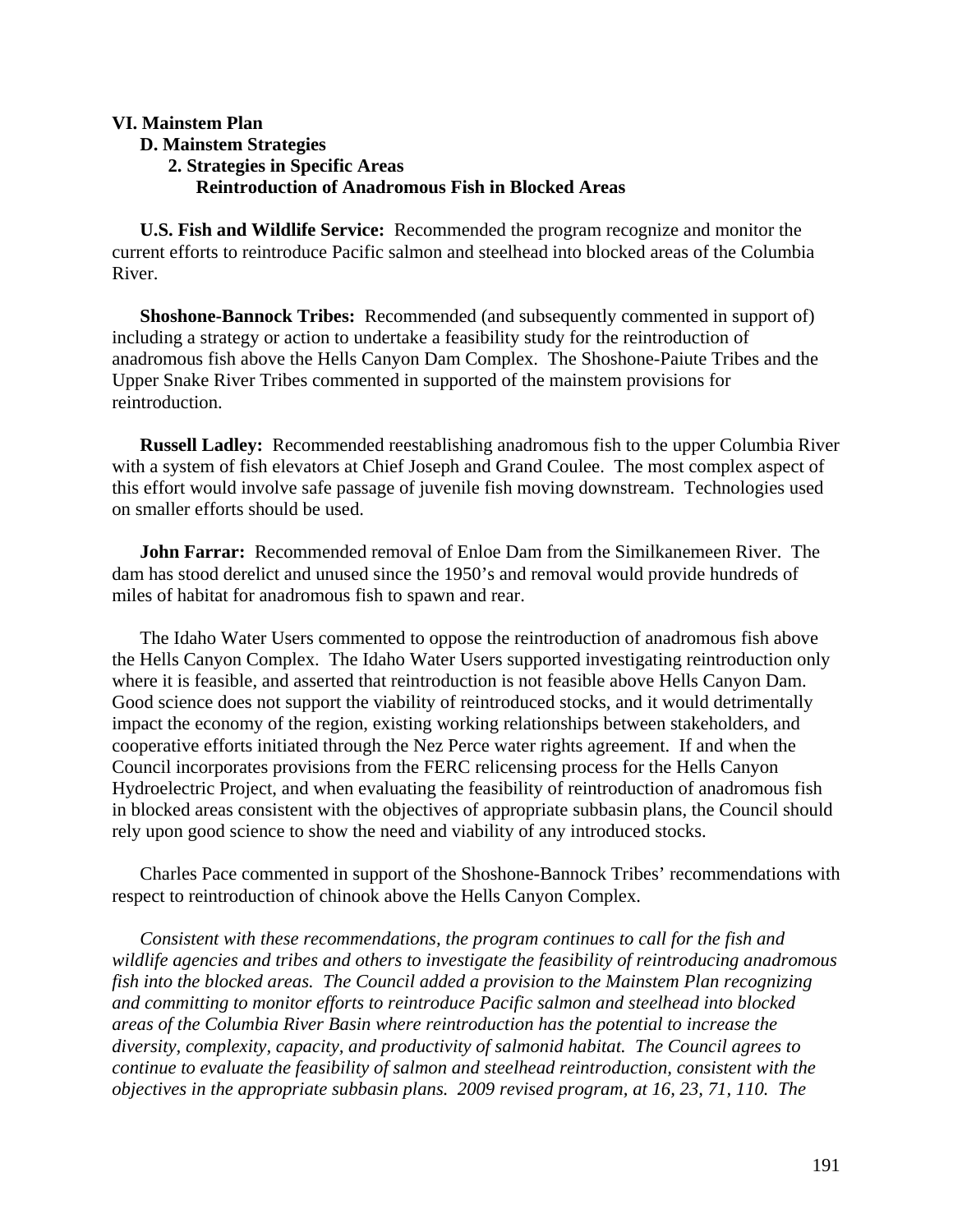# **VI. Mainstem Plan – Reintroduction of Anadromous Fish (cont.)**

*Council did not focus on any particular project or basin, such as the Hells Canyon Complex. The feasibility of reintroduction in specific areas or passage at specific dams are issues for consideration in subbasin planning and in the prioritization of projects to implement subbasin plans.*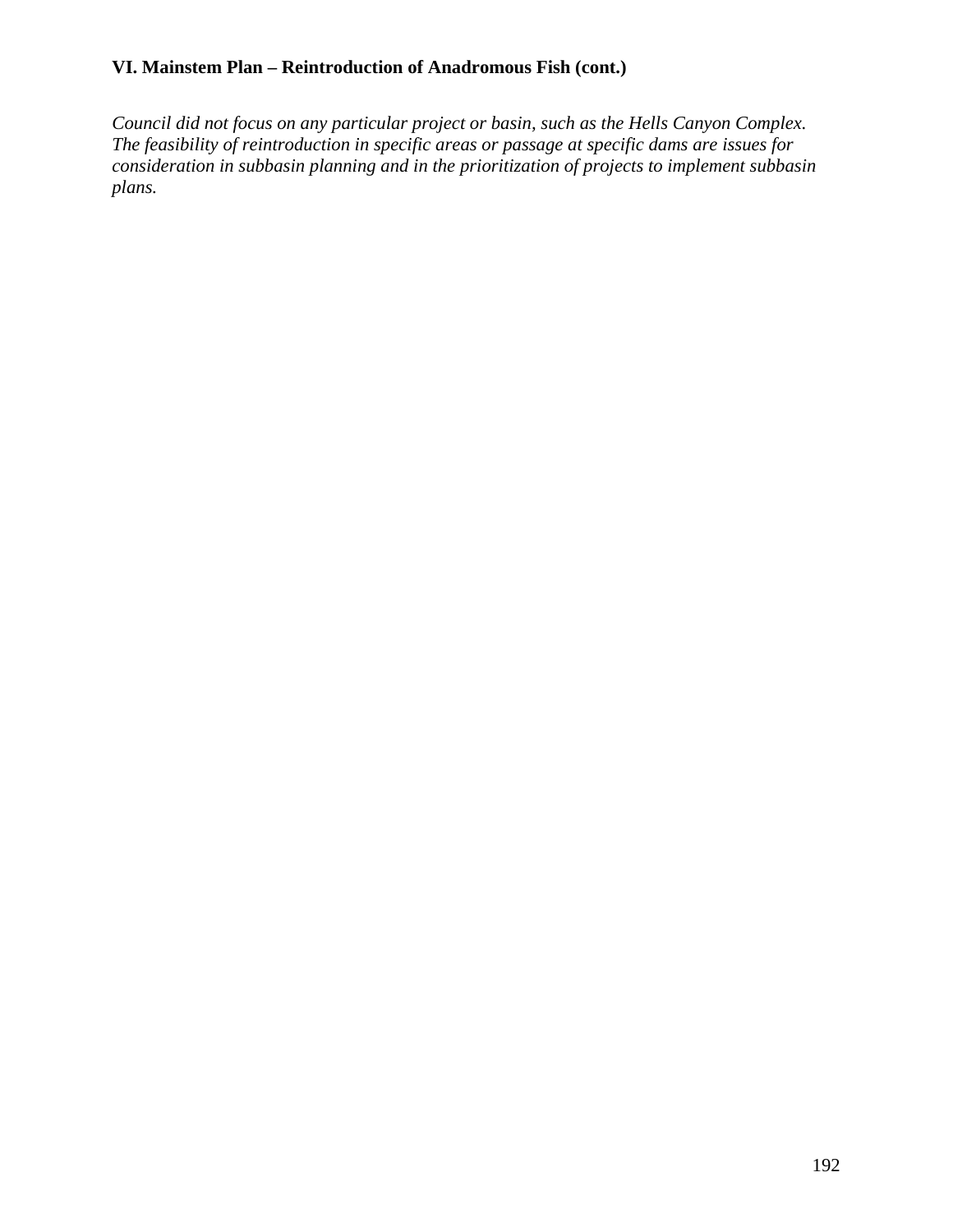#### **VII. Subbasins**

#### **Role of Subbasin Plans/Relationship to Program**

 **Columbia Basin Fish and Wildlife Authority:** Recommended the program continue to include the subbasin plans adopted into the program in 2004-05.

 **Yakima Basin Fish & Wildlife Recovery Board:** Recommended maintaining the central role of the Yakima Subbasin Plan in coordinating and focusing fish and wildlife recovery efforts in the Yakima Basin. The Yakima Recovery Board does not see a need to update the Yakima Subbasin Plan in the near future, but looks forward to taking a lead role in developing future revisions to the plan when it becomes appropriate.

 **Snake River Salmon Recovery Board:** Recommended using subbasin plans along with recovery plans and "status of the resource" reports as a basis for project selection and funding, using an adaptive management decision framework. The elements driving this framework should include fish population status, population objectives, gaps between status and objectives, limiting factors and threats that create gaps, necessary strategies/measures to address the gaps, and monitoring and evaluation to evaluate implementation and track population status and needs.

 The Council received numerous comments in support of retaining the subbasin plans. Seattle City Light, for example, commented to encourage the Council's continued support for subbasin planning and subbasin plans, calling it essential to retaining balance in the Fish and Wildlife Program and to keep faith with the many people and agencies who committed time to the planning process. A number of commenters requested that the Council be clear in the revised program about the continued critical role of the subbasin plans. The Spokane Tribe in particular expressed concern that the draft program amendments seemed to diminish the role of subbasin plans. The Upper Columbia United Tribes commented that the draft program was a "lukewarm embrace" of the subbasin plans. The Nez Perce Tribe also commented on the draft program that it appeared the subbasin plans were being left out and requested the Council clarify the role of subbasin plans in the program.

 *The revised program is consistent with these recommendations and comments. The Council took steps in the final program and here in these findings to alleviate the concerns expressed in the comments. The 57 subbasin management plans adopted into the program remain a fundamental part of the amended program. Subbasin plans provide the critical context for project review for Bonneville funding each year as well as by the fish and wildlife agencies and tribes, the Independent Scientific Review Panel, and the Council. In the program, the Council recognizes work has continued, both within and outside the program, since the subbasin plans were adopted in 2004-2005. The Council thus commits to accepting recommendations to update the existing subbasin management plans. As with the development of the original subbasin plans, the Council envisions that any updates to those plans will be a coordinated effort of fish and wildlife managers and other local and regional organizations. Pending updates, existing management plans will be used to implement the program and guide project review and funding recommendations. 2009 revised program, at 9, 12, 111-13. The adaptive management framework described by the Snake River Board* is *the adaptive management framework for the*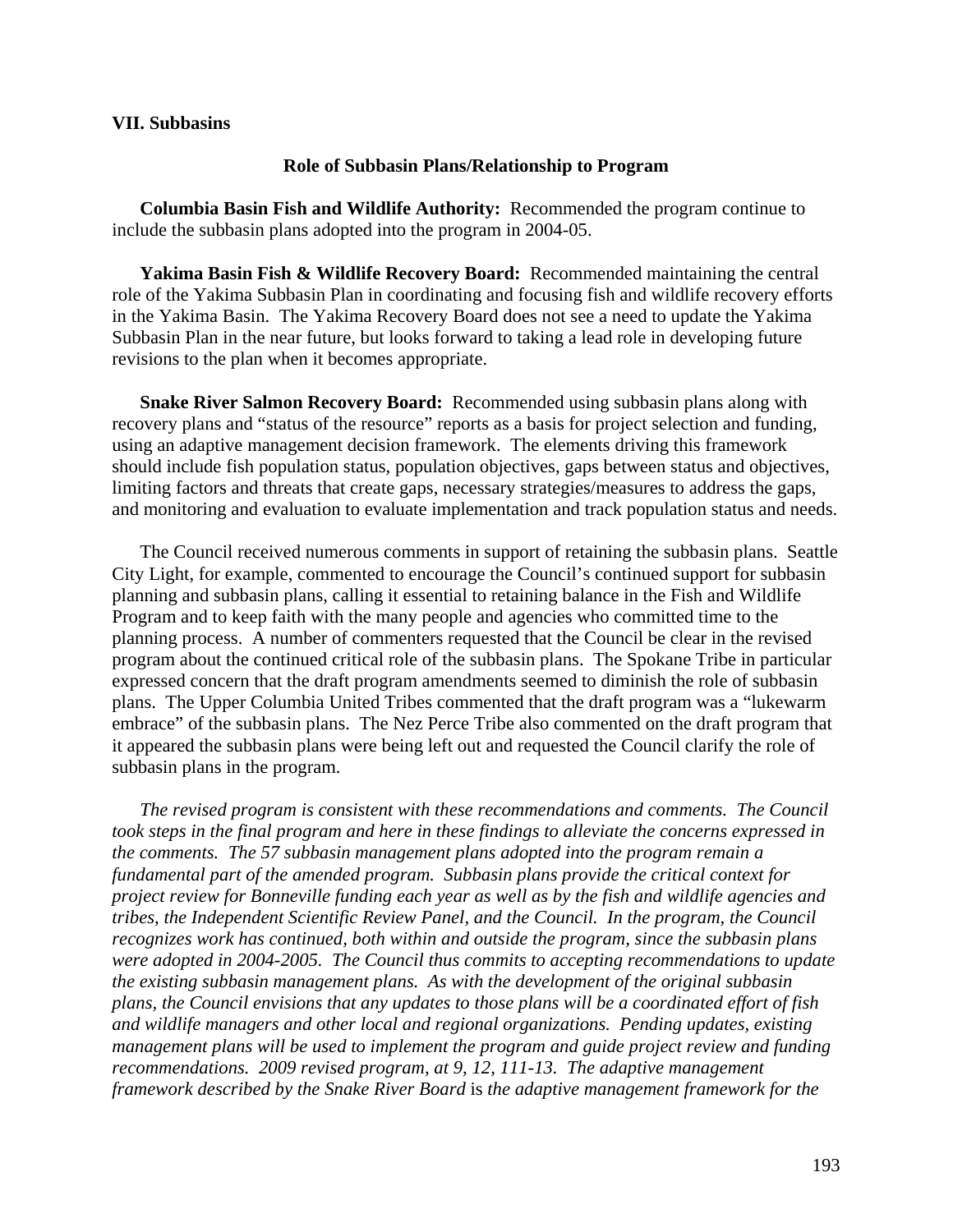#### **VII. Subbasins (cont.)**

*program, as the program framework and monitoring and evaluation provisions and the subbasin plans will show. The elements are most fully fleshed out at the subbasin level with technical assessments driving management plans with these linkages. Fleshing out the elements at the other levels of the program, especially in terms of developing the most appropriate objectives for evaluating the program at a scale above the subbasins and developing the most efficient and effective regional monitoring and evaluation framework, are still a work in progress. See 2009 revised program, at 27.*

# **Northwest RiverPartners/Public Power Council (PPC)/Pacific Northwest Generating Cooperative (PNGC)/Pacific Northwest Utilities Conference Committee (PNUCC):**

Recommended removing the subbasin plans from the program. Removal would 1) prevent giving false impressions that the plans and measures contained in the subbasin plans are a part of the program and must be implemented in their entirety; and 2) prevent needlessly tying the Council's hands and inviting challenge if a particular plan measure is not adopted. Additionally, the subbasin plans should not be part of the program because they look at all human impacts, not just impacts related to the federal hydrosystem which is the Council's more narrow charge.

 Commenting on this joint set of recommendations in particular, the Columbia River Inter-Tribal Fish Commission stated the recommendations of the power industry and others would have the Council severely constrain the program in a manner that would make achievement of the purposes of the Northwest Power Act practically impossible. By limiting program expenditures to hydrosystem impacts, eliminating both subbasin plans and project details from the program, and disclaiming restoration of past losses, implementation of such recommendations would halt program progress just as barriers to on-the-ground implementation are being stripped away and a long-term action plan is being put in place. These recommendations contravene the letter, spirit, and implementation history of the Northwest Power Act and every Fish and Wildlife Program developed thereunder.

 The Oregon Department of Fish and Wildlife also commented to opposed the recommendation to remove the subbasin plans from the program, noting that the ODFW and sixteen other fish and wildlife management agencies and tribes recommended subbasin plans be incorporated explicitly into the amended program. Oregon stated it would be of great disservice to dismiss the efforts of the many subbasin stakeholders who assembled the plans and committed to implementing them. Subbasin plans (supplemented with local ESA-recovery plans) are a powerful vehicle to coordinate resource protection efforts and leverage costs of on-the-ground protection and enhancement efforts, a purported desire of the customers.

 Comments particularly endorsing the recommendation of the Bonneville customer groups that the subbasin plans (along with the FCRPS Biological Opinion, the Columbia Basin Fish Accords, and recovery plans) be considered reference material but not part of the program came from these same customer groups and from Franklin PUD and Grant County PUD.

 *The measures and objectives in the subbasin management plans are part of the program, and the Council chose to retain subbasin plans in the program as a key part of the program framework. The original framework, adopted in the 2000 amendments, has proven effective as an organizing vehicle for a big basinwide program. See General Finding No. 1. Moreover,*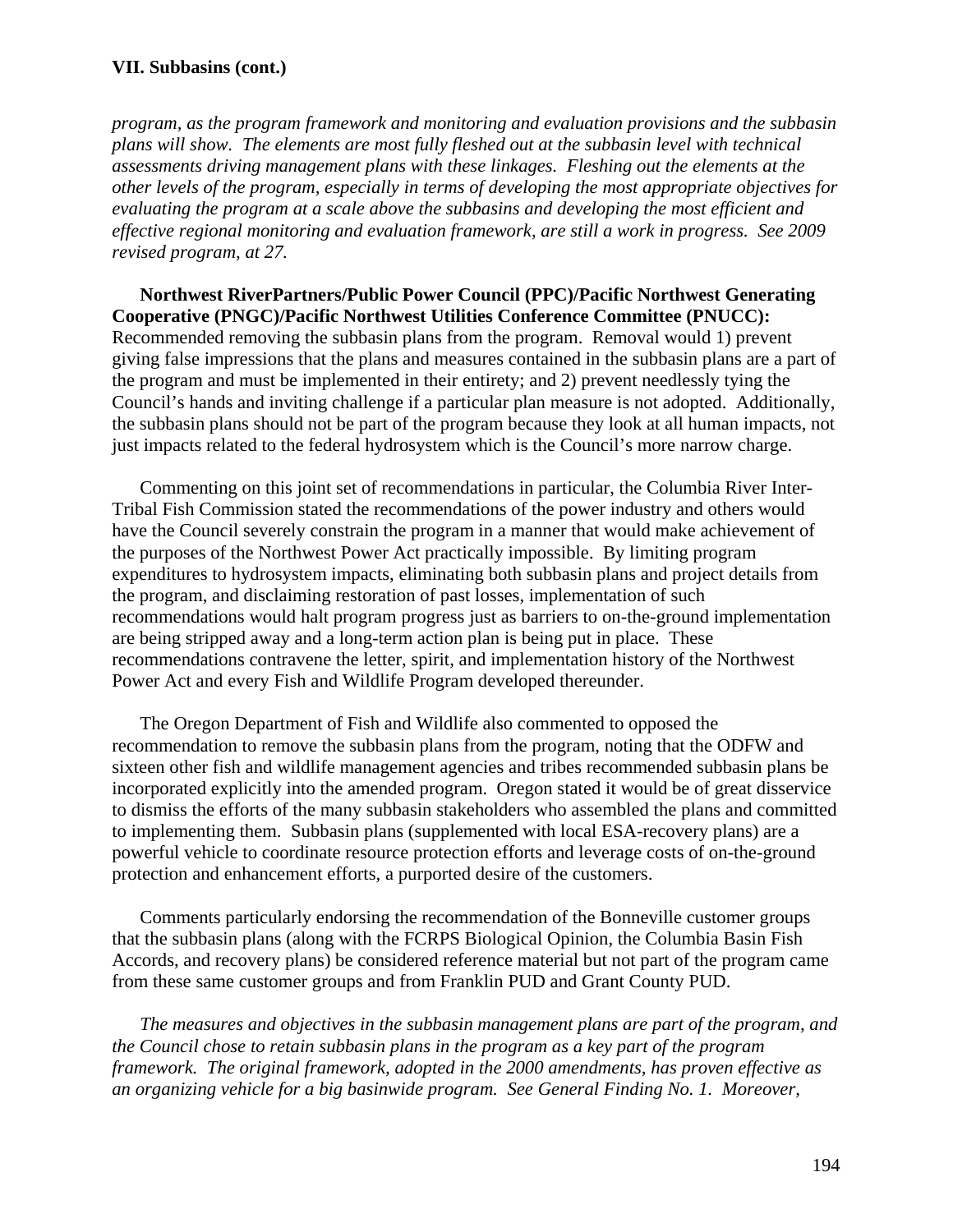*subbasin plans are core elements of the program and provide the basis for review and funding of most fish and wildlife projects in the program. To the extent the recommendation is based on the assumption that all measures included in the subbasin management plans must be implemented and funded, the Council does not understand the subbasin plans in that way. As described above in findings related to recommendations and comments on the scope of the offsite mitigation authority under the Northwest Power Act, the Council made clear at the time of adoption that the subbasin plans were intentionally crafted to identify all possible limiting factors that could be addressed to provide opportunities for offsite mitigation activities under the program, not to precisely size the hydrosystem's offsite mitigation obligation. The findings for the subbasin plan amendments in 2005, still a part of this program, further explain this point. http://www.nwcouncil.org/library/2005/2005-13.pdf, pp. 66-67.*

#### **Content and Updating of Subbasin Plans**

 **Columbia Basin Fish and Wildlife Authority:** Recommended adopting its Amendments to the Ecological Province, Subbasin, and Focal Species Provisions for Anadromous Fish (Section 3.0. - Section 3.8) and its Amendment to Subbasin and Focal Species Provisions for Resident Fish (Section 4.0 - Section 4.10).

 CBFWA and a number of the individual agencies and tribes (including the Oregon Department of Fish and Wildlife, the Washington Department of Fish and Wildlife, the Upper Snake River Tribes, the Shoshone-Bannock Tribes, the Shoshone-Paiute Tribes, and the Burns Paiute Tribe) commented on the draft program amendments to reiterate their call to include CBFWA's subbasin summary tables in the program as a way to integrate the subbasin plans directly into the basinwide provisions of the program.

 In the draft program amendments, the Council proposed to defer recommendations that would alter or add to the subbasin plans, including the addition of summary tables, to a follow-on process to update the subbasin plans. CBFWA, the Oregon Department of Fish and Wildlife and others commented to urge the Council to expedite the process.

 **Burns Paiute Tribe:** Recommended a modified version of CBFWA's recommendations for the Malheur River subbasin's biological objectives and status (Section 3.8.1.1) and limiting factors and threats (Section 3.8.1.2).

 **Confederated Tribes of Grand Ronde**: Supported CBFWA's recommendation for the seven subbasins in the Lower Columbia Province where salmon and steelhead are focal species (Grays, Elochoman, Cowlitz, Kalama, Lewis, Sandy, and Washougal). The Grand Ronde Tribe also recommended additional sections for the Willamette Subbasin Plan on coho salmon consisting of biological objectives, status, primary limiting factors and threats, and strategies and measures with an implementation timeframe and an expected response timeframe.

 In comments on the draft program amendments, in which the Council proposed to defer recommendations that would alter or add to the subbasin plans to a follow-on process to update the subbasin plans, the Grand Ronde Tribe expressed concern about a voluntary subbasin plan update process without specific, dedicated funding to support the planning effort. The tribe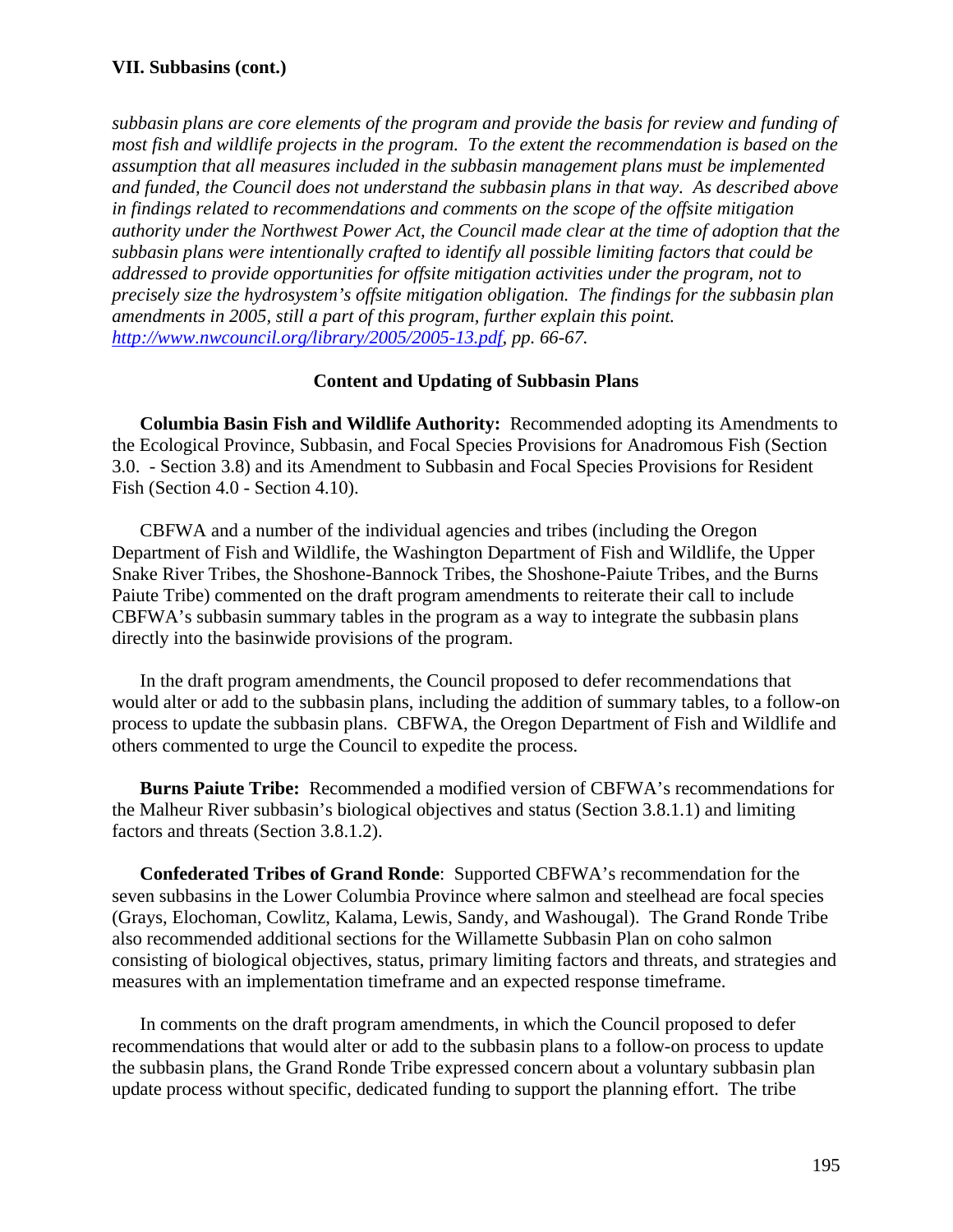noted that it did make sense for the Council to apply the subbasin recommendations that were provided in this amendment process to the subsequent subbasin update process. The Grand Ronde Tribe also commented that the draft program amendment paid too little attention to the unique problems of the lower Columbia province and the Willamette subbasin.

 **Oregon Department of Fish and Wildlife**: Recommended a modified version of CBFWA's recommendation "Section 3.1 Columbia River Estuary Province and Ocean," including:

- Paragraph on limiting factors and threats about predation on chum fry in the estuary by juvenile coho, Chinook and steelhead released from Columbia Basin hatcheries. These large numbers of hatchery fish are also a source of competition with naturally produced salmon and steelhead as they rear and migrate in the estuary. Another consequence of large numbers of hatchery fish in the estuary is the impact that harvest directed at hatchery fish has on naturally produced populations of salmon and steelhead.
- Addition of two measures under CBFWA Strategy 3.1.3.5 consisting of identification and implementation of actions to reduce predation by hatchery fish and actions to reduce competition with hatchery fish.
- Addition of two new measures under CBFWA Strategy 3.1.3.7 consisting of reducing the impact from directed harvest of naturally produced salmon and steelhead and reducing the incidental mortality of naturally produced salmon and steelhead from gillnet fisheries.
- Adding a new strategy 3.1.3.8 to monitor status and trends of focal species and populations and a new measure 3.1.3.8a to gather and analyze harvest data to aid in run reconstruction to evaluate status and action effectiveness.
- Replacing the table of Limiting Factors and Threats in the Willamette River Subbasin (CBFWA's recommended Section 3.2.6.2)

 **Oregon Department of Fish and Wildlife, Mid-Columbia District:** Recommended including the Hood River Watershed Action Plan as the guiding document for implementation of habitat improvements as described in the Hood River Subbasin Plan.

 **NOAA Fisheries:** Recommended that final and proposed ESA recovery plans for listed salmon and steelhead be incorporated into program implementation. Since the Council completed its subbasin plans in 2003, ESA recovery plans are final, proposed, or well underway for all 13 listed salmon and steelhead species in the Columbia Basin. In many cases, the stakeholders developing the ESA plans are the same entities who contributed to the Council's 2003 subbasin plans. Also, the ESA recovery plans are built from the technical foundation established in subbasin assessments. NOAA Fisheries also recommended that while recovery plans and associated documents provide substantial updates to 2003 subbasin plans, NOAA does not recommend that the Council revise the subbasin plans at this time because it is important to focus now on implementation, not revising planning documents.

 **Lower Columbia Fish Recovery Board:** Recommended the program continue to recognize and use the Lower Columbia Salmon Recovery and Fish and Wildlife Subbasin Plan as the authoritative framework for recovery efforts.

 **Upper Columbia Salmon Recovery Board:** Recommended the program integrate the implementation direction and schedule of the Upper Columbia Spring Chinook Salmon and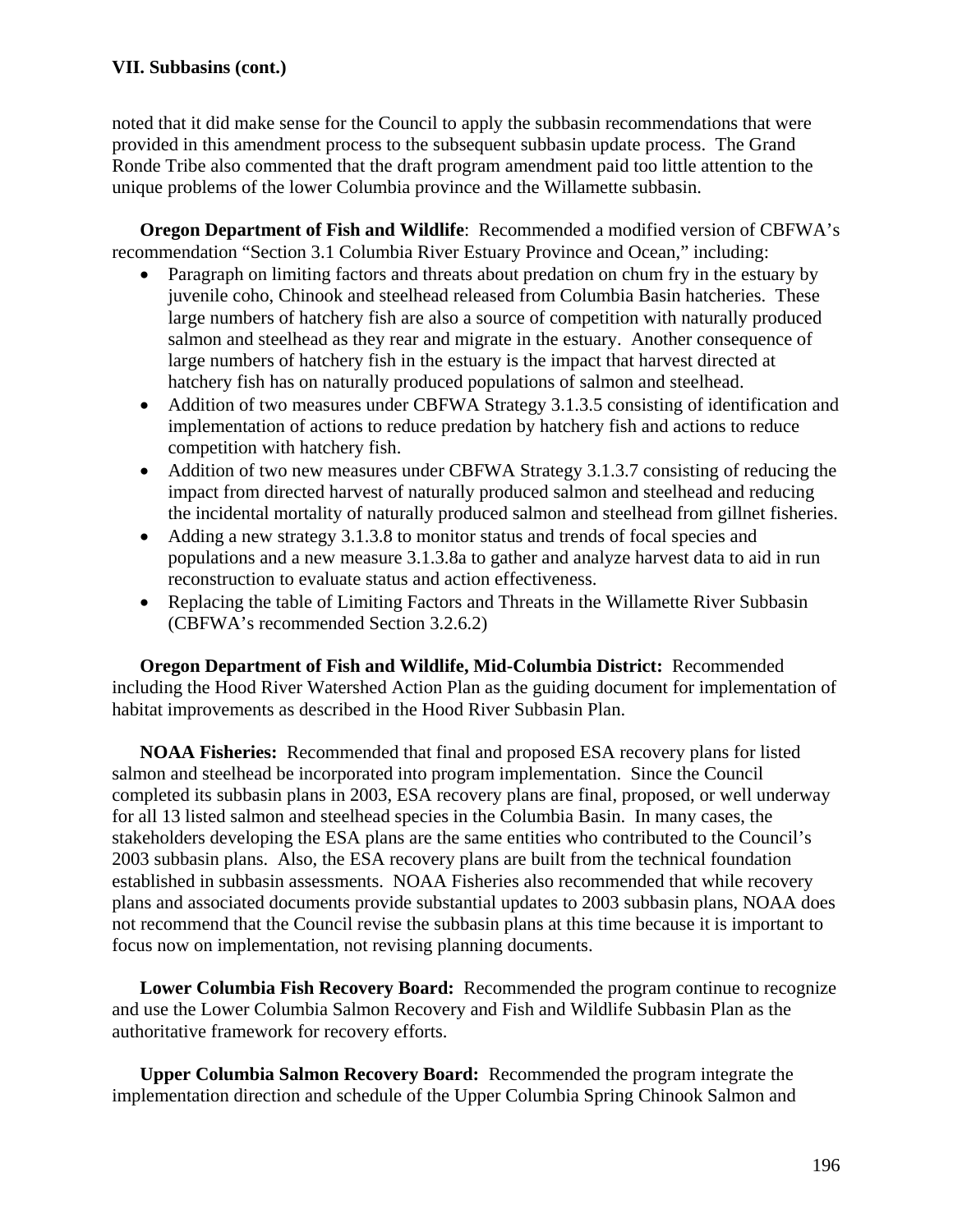#### **VII. Subbasins (cont.)**

Steelhead Recovery Plan and the implementation schedule into existing Columbia Cascade Province sub-basin plans and any future revisions of those plans.

 **Yakima Basin Fish and Wildlife Recovery Board:** Recommended recognition of the Yakima Steelhead Recovery Plan and the NOAA Fisheries' Middle Columbia River Steelhead DPS Recovery Plan as the primary guide for steelhead recovery work in the Yakima Basin.

 **Snake River Salmon Recovery Board:** Recommended the assessment, goals and objectives in the recovery plan for ESA-listed salmonids be referenced in the amendment as enhanced information to that in the subbasin plans. The Snake River Recovery Board also requested the program recognize the board's three-year implementation work plan and utilize it for guiding future investments. Additionally, the Snake River Recovery Board recommended subbasin plan revisions be delayed five years at least where recovery plans have been developed to see the effects of the three-year work plans.

 **Washington Governor's Salmon Recovery Office:** Recommended the program recognize the regional salmon recovery plans in Washington as updates that supersede the program subbasin plans as these plans apply to ESA-listed salmon and steelhead. The Governor's Office also recommended the program recognize the NOAA Fisheries Estuary Module as an update that supersedes subbasin plan provisions related to ESA-listed salmon and steelhead. The strategies and actions identified in the Estuary Module should be used as a basis to identify, prioritize and select projects for funding by the program.

 The regional salmon recovery boards also submitted comments on the CBFWA recommendation's subbasin summary tables, requesting the Council allow for regional technical and policy review before considering the content of these tables for adoption into the program. For example, the Snake River Salmon Recovery Board commented the CBFWA recommendation summaries for ESA-listed salmonids in southeast Washington were good distillations of a tremendous amount of information, allowing for a quick understanding of the population status, goals, limiting factors (threats) and strategies. Thus the summaries will allow policy makers and managers a quick understanding of the status, goals, threats and strategies for each population and so the Snake River Recovery Board supported inclusion of the *templates* into the program. However, the board requested that the information in the tables be subject to further review by its regional technical team and by the board in consultation with the fisheries managers in the region to provide input to the Council to ensure that the information for each population is consistent with the Snake River Salmon Recovery Plan. Upon initial review the Snake River Recovery Board indicated that the abundance status and goals are consistent with the plan, but that is missing and in some cases the information is inconsistent as it pertains to the limiting factors (threats) and strategies in most of the templates for populations in the Snake River Salmon Recovery Region. The board noted that this is to be expected and should not be construed by the Council as opposition to the summaries and templates, but rather indicates the board's desire to more closely coordinate with CBFWA through our fisheries managers and regional technical team on development of the information in the final templates and summaries. The Snake River Recovery Board believed the summaries/templates should serve as the basis for developing implementation work plans or management plans for each subbasin/population, consistent with the habitat implementation plans the board developed and consistent with the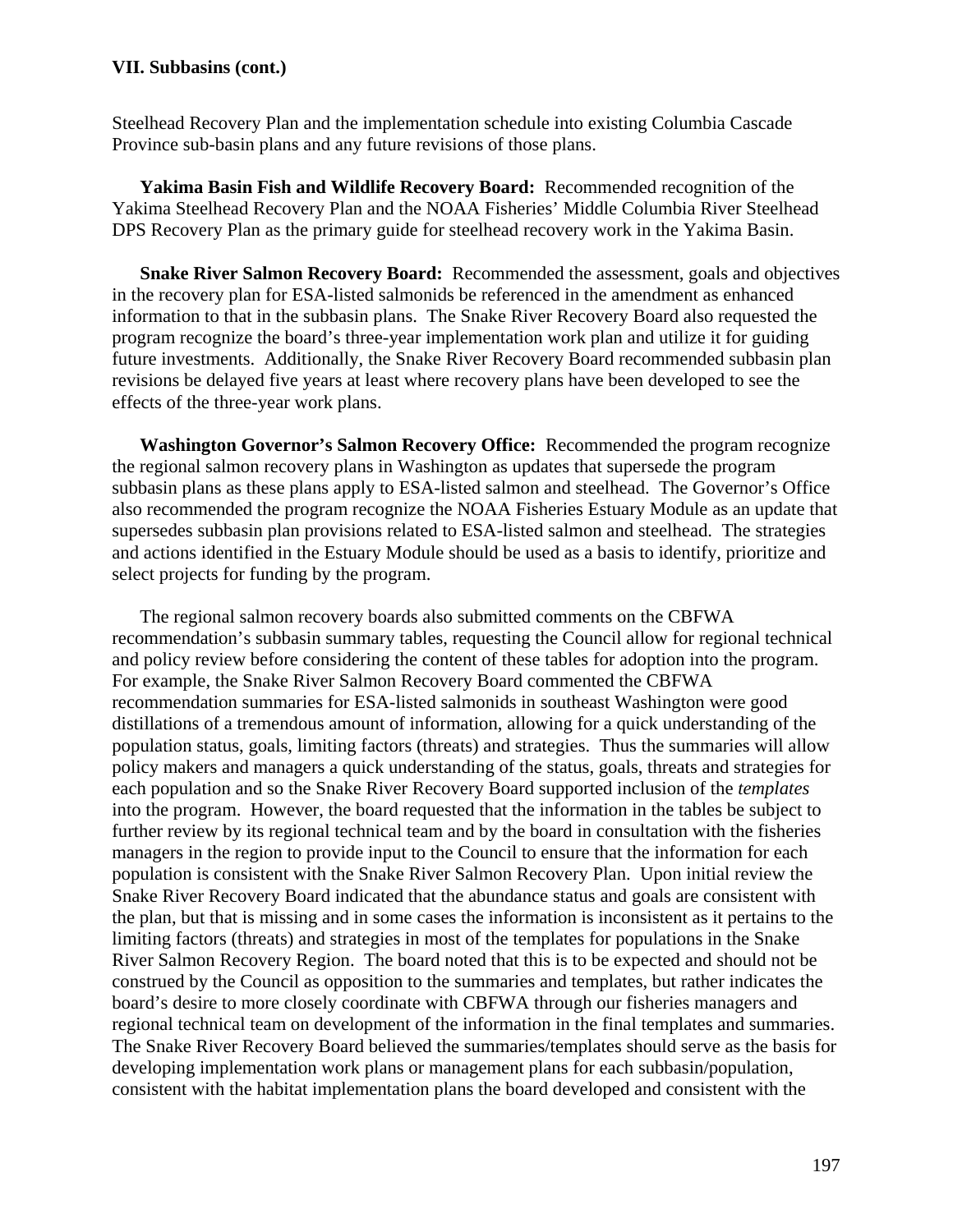strategies identified in the regional subbasin plans and further developed in the Snake River Salmon Recovery Plan. Finally, the Snake River Recovery Board emphasized the need to transition quickly from seven years of organizing and planning to implementation, monitoring and adaptive management

 Similarly, the Lower Columbia Fish Recovery Board commented on the CBFWA recommendation that a detailed review of the CBFWA summary information would require a significant effort. If the Council feels that including such summary level information in the basinwide program is important, the Lower Columbia Board was willing to work with the Council and CBFWA to ensure that the information included for the Washington portions of the Lower Columbia and Columbia Gorge provinces accurately reflect and are consistent with the subbasin/recovery plan. The board noted that CBFWA's work to summarize the biological objectives, limiting factors and threats, and strategies and measures was a difficult and complex undertaking, and yet the board was not clear of the value it would add over simply referencing and relying on the subbasin/recovery plan. Finally, the Lower Columbia Board was also concerned that summarizing data from the subbasin/recovery plan would add an additional administrative burden of regularly reconciling the basin program and the subbasin/recovery plan to ensure consistency.

 **Hood River Watershed Group:** Recommended utilizing the 2008 Hood River Watershed Action Plan as the specific implementation strategy for the Hood River Subbasin Plan. A final document was expected in April 2008.

**Clark Fork Coalition**: Recommended developing summaries of subbasin plans and posting them online.

 **Bonneville Power Administration:** Recommended the program have a strong connection to recovery plans and biological opinions, including their goals, objectives, analytical frameworks, metrics and prioritizing strategies.

 In comments on the recommendations, the Yakama Nation stated that there is a need to revise, clarify and add biological objectives to the CBFWA recommendation for anadromous fish species in the Yakima River. Many anadromous species are lacking objectives while others lack consistency across tables. Because one of the purposes of the Yakima Klickitat Fisheries Program is to enhance existing stocks of anadromous fish in the Yakima and Klickitat river basins while maintaining genetic resources and reintroducing stocks formerly present in the basins, the Yakama Nation believes biological objectives for all indigenous species native to the Yakima River should be included in the Council's recommendations. The Yakama Nation then provided specific adult return objectives for spring chinook, fall chinook, summer chinook, coho, and sockeye.

 Montana Fish, Wildlife & Parks commented that while the subbasin plans provide a logical framework for sequencing mitigation actions for focal species and their habitat, the Council designed the plans to be living documents and so the revised program should provide a mechanism to periodically update the subbasin plans. Electronic subbasin plans should be easily updated to reduce costs associated with these necessary revisions. With the understanding that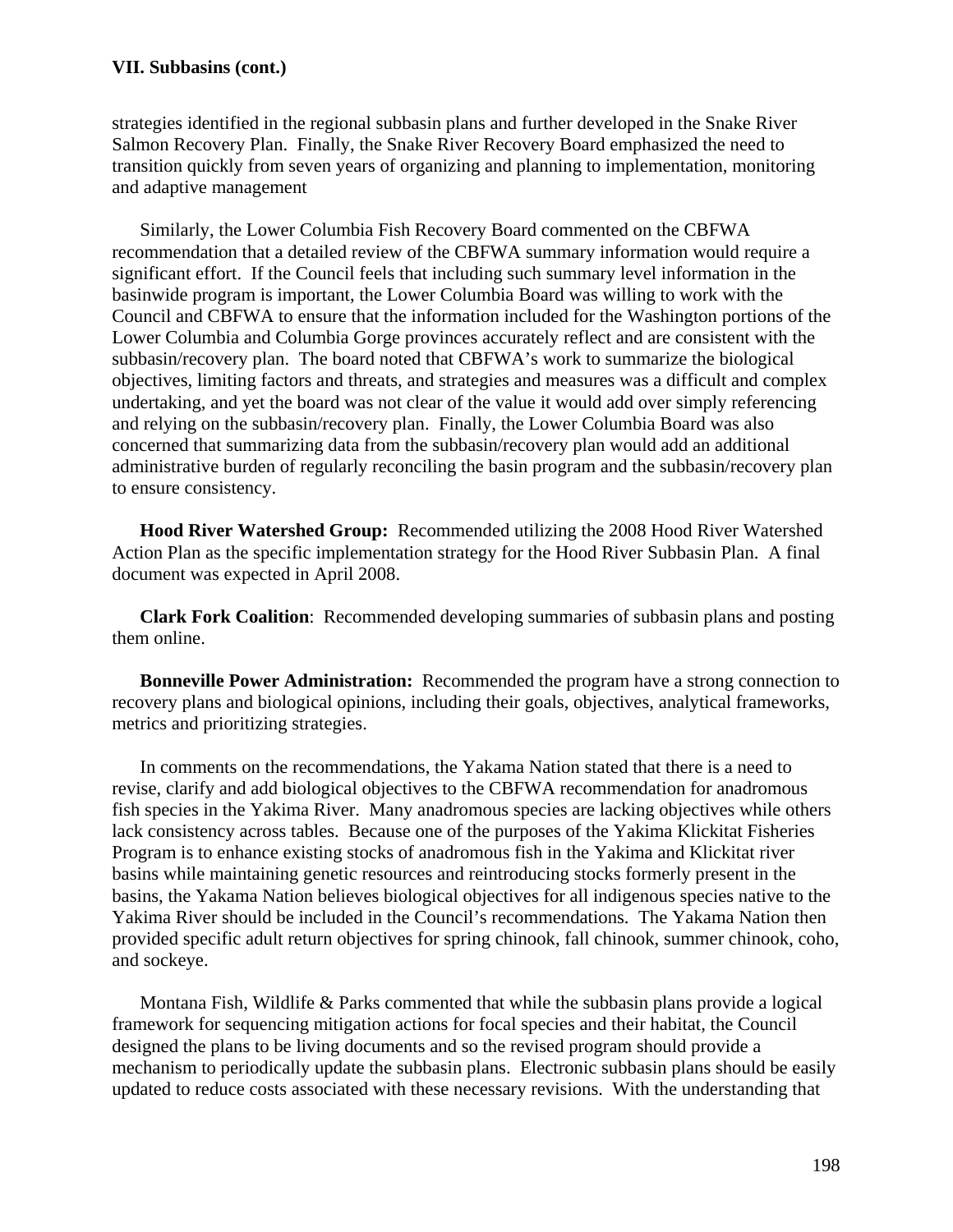the Council will post CBFWA's subbasin summaries on the web for public review during early 2009, lead entities in the subbasins should collaborate with the Council during public scoping within each subbasin.

 The Public Power Council and PNUCC commented on the draft program amendments encouraging the Council to assure that any updates to the subbasin plans have adequate public and scientific review to assure accuracy and consistency with regional processes.

 *General Finding No. 4. As explained in that general finding, the Council deferred the decision on whether to add to, update or amend the existing subbasin plans. Subjects deferred include whether to add to or alter the biological objectives in the plans, whether to update the plans to reflect further developments in recovery plans, and whether to add the tables recommended by the agencies and tribes summarizing (and to some extent adding to or amending) the subbasin plans' biological objectives, current status, limiting factors, threats, recommended strategies, and measures for each anadromous and resident fish species. In November 2007, when the Council issued a call for recommendations to amend the program, the Council encouraged parties to use the existing subbasin plans to help shape their recommendations noting that the Council did not believe the subbasin plans themselves should necessarily be amended during this process. To the extent the subbasin plans were adopted in 2004-05 and contain 10-15 year management plans, updates seemed premature. Indeed, the Council's November 2007 request for recommendations stated, that while it was still considering the most appropriate way to integrate portions of final recovery plans that might be recommended for inclusion in the subbasin plans, "[t]he Council does not believe this amendment process is the appropriate place and time for amending the adopted subbasin plans. Instead, the Council encourages parties to recommend a general process and schedule for how subbasin plans will be updated in the relatively near future. In general, the Council will defer recommendations that seek to change a particular subbasin plan to that subsequent process." Council document 2007-17.* 

 *Given the extensive recommendations the Council received from agencies, tribes, recovery boards, and others to integrate not just recovery plans but also new quantitative and qualitative objectives and strategies into the subbasin plans, and given the extensive comments received after the draft program was released urging the Council to streamline and expedite the update process, the Council committed in the final program to a more immediate subbasin plan update process beginning later in 2009. 2009 revised program, at 112. In response to the comments from the Confederated Tribes of Grand Ronde, the Council anticipates that updating existing subbasin plans will be much less involved than the original subbasin planning process, and will not involve new assessments and planning work. The Council also anticipates that not all subbasins will necessarily choose to update existing plans at this time, and the existing subbasin plans will serve just fine to guide the project review and funding process. Thus, the Council believes a voluntary process without dedicated funding will suffice to allow for any necessary updates without diverting funding of on-the-ground work in the subbasins. The Council agrees with the Grand Ronde Tribe's comment that it makes sense for the Council to apply the subbasin recommendations that were provided in this amendment process to the subsequent subbasin update process. The Council may not be planning an update process that is quite as simplified as called for by Montana, but the Council hopes to update the plans simply and efficiently with*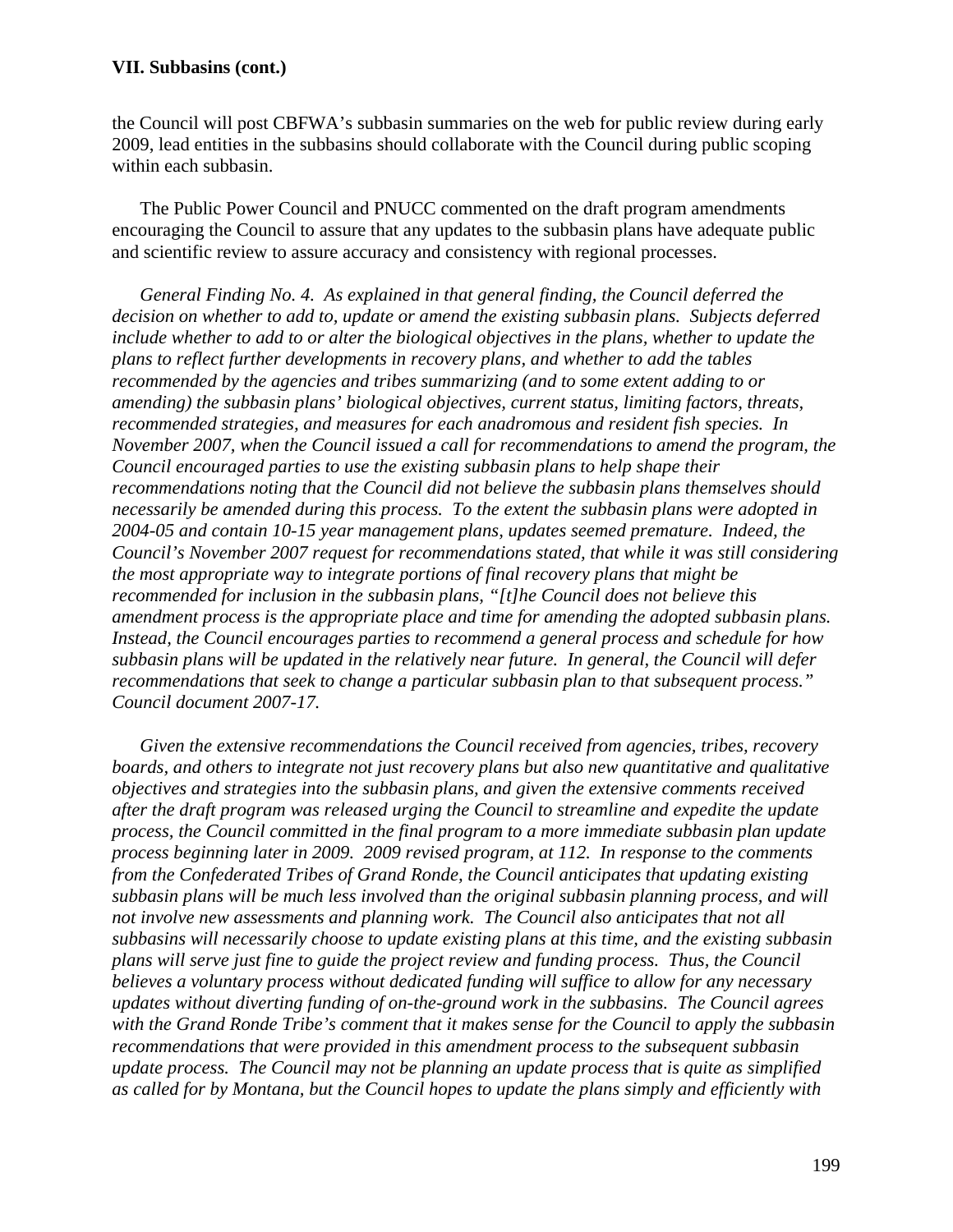*existing information and little cost. A topic for consideration during the subbasin plan update process could be consideration of a more regular and less formal method for updating subbasin plans. The Council will also assure that any updates to the subbasin plans have adequate public and scientific review and are appropriately linked to other regional efforts. 2009 revised program, at 111-12.* 

 *On the other hand, many of these recommendations – the recommended recovery plans, the subbasin summary tables from CBFWA, the Grand Ronde Tribe's recommendations concerning the Willamette, the Hood River Watershed Action Plan, and others -- contained actions recommended for implementation in the near term consistent with the existing subbasin plans. These have been included as a source of specific measures recommended to the Council from which to draw for implementation over the next few years, under the guidelines and conditions described in the program and listed in Appendix E. 2009 revised program, at 114-16, Appendix E; General Finding No. 2.* 

 **Bonneville Power Administration:** Bonneville added recommendations particular to the Willamette River subbasin, noting that it faces many unique threats and opportunities. Bonneville recommended specific ecosystem-based strategies to address threats such as population growth and associated development; the expected increase in real estate prices making habitat protection based on fee-title acquisitions prohibitively expensive; and the risk presented by introduced summer steelhead production to endangered native salmonids. Bonneville also recommended future actions include those contained in the Willamette River Biological Opinions for Oregon chub and bull trout and for winter steelhead and spring chinook. Such actions would be aimed at providing fish passage where feasible, providing temperature control, altering dam operations to meet flow targets, improving hatchery management, funding research, monitoring, and evaluation to support biological opinion implementation, and funding additional offsite habitat restoration. Additionally, Bonneville recommended working with the Oregon Watershed Enhancement Board and the Meyer Memorial Trust; utilizing the Willamette Floodplain Restoration Study spearheaded by the Corps, and utilizing the Hatchery Scientific Review Group's findings to guide needed reforms.

 *To the extent these recommendations are intended to or would amend the Willamette Subbasin Plan, the Council deferred consideration as described above and in General Finding No. 4. To the extent Bonneville's recommendation is to recognize the strategies and commitments contained in the recent Biological Opinions on the Corps' projects in the Willamette basin, the Council has accepted the actions in those opinions as part of the baseline measures for the mainstem portion of the Council's program, along with a caution about the possible effect on funding, 2009 revised program, at 64, 67, 74-75, 81. The Council has also agreed to consider adoption of the HSRG recommendations into the program when completed, 2009 revised program, at 37. Bonneville and the other program participants in the Willamette are encouraged to work with all the other key entities active in Willamette restoration efforts, including the Oregon Watershed Enhancement Board and the Meyer Memorial Trust.* 

 **Bonneville Power Administration:** Bonneville further recommended certain considerations about the subbasin plans, asserting that the existing subbasin plans provide an explicit example of the need to base the program's goals and objectives on science. The Independent Scientific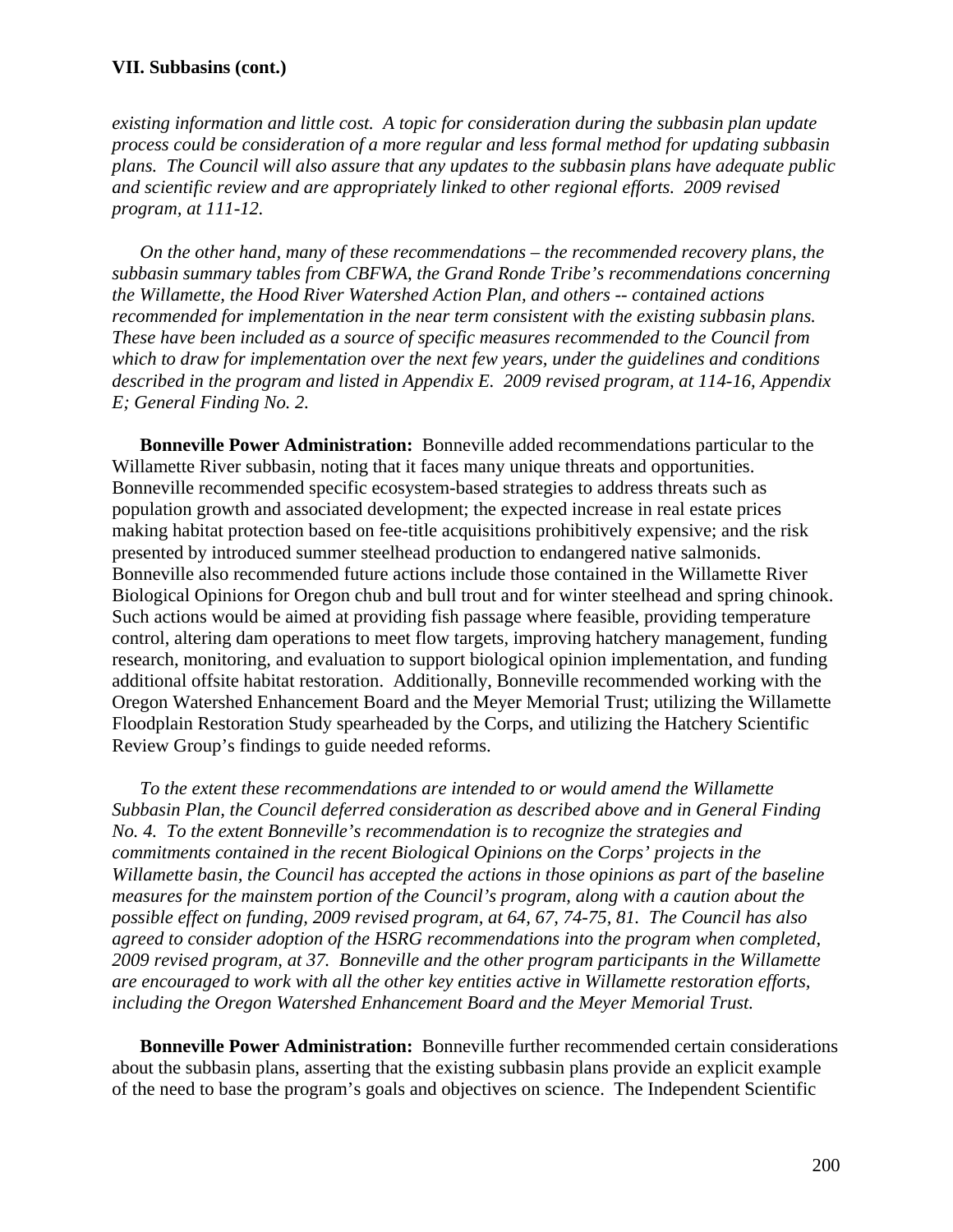Review Panel's 2004 review of subbasin plans found that even the best subbasin plans contained numerical goals based on an "unrealistic assumption" that all habitat can be modified to comply with Ecosystem Diagnosis and Treatment (EDT) standards. Other subbasin plans "inadequately considered the dynamic nature of ecosystems and the role of disturbance in shaping aquatic habitats," and "omitted the effects of exotic species." Bonneville recommends the program "might acknowledge this reality with meaningful science-based objectives that are reasonably achievable given the Columbia Basin's current conditions."

 In order to keep with the Power Act's edict that ratepayers should pay for mitigating the hydrosystem only, as well as the direction to base off-site mitigation for non-hydropower impacts on agreements with the entities responsible for those impacts, Bonneville asks the Council to adopt recommendations taken from the ISRP's subbasin plan review:

- Incorporate the natural variation in habitat conditions and the landscape processes that cause those variations
- Develop a scientifically defensible overall production plan for each subbasin
- Integrate wildlife and fish habitat protection programs better; evaluate projects on criteria that favor those projects with documented benefits to both terrestrial and aquatic species
- Objectives, strategies, and locations where habitat improvements should occur, should all be prioritized
- Evaluate the biological and economic costs and benefits of active and passive management practices and compare to cost/benefits of land acquisition or protection

*As explained a number of times in earlier findings, the Council appropriately understands and developed a program consistent with the hydrosystem mitigation and ratepayer responsibilities under the Northwest Power Act. Also, Bonneville's comments are good reminders about the need to maintain and continually strengthen the scientific viability of the subbasin plans as they are updated and of any biological objectives above the subbasin level that the Council ultimately considers for adoption into the program, see 2009 revised program, at 27. But to the extent Bonneville's recommendations and comments are based on the premise that the program framework and the subbasin plans are not based in sound science, the Council disagrees, and is even surprised Bonneville would make these comments during this amendment process, well after the Council adopted the subbasin plans into the program after a lengthy planning and public review process, a process that also involved, as Bonneville noted, independent scientific review of the draft plans. The Council did not adopt the subbasins plans into the program against the scientific objections of the independent review panel, as these comments from Bonneville imply. When the scientific review panel found the subbasin technical assessments to be adequate (as it did with the large majority of the draft plans), and when the panel found the proposed management plans to be appropriately linked to the technical assessments, the Council adopted the plans into the program. When the review panel found a management plan not to be well grounded in or linked to the technical assessment, the Council required the subbasin planners to revise the draft plans until they were sufficient. The scientific review process and how the Council handled the results is described at some length in the findings for the subbasin plan amendment process, http://www.nwcouncil.org/library/2005/2005- 13.pdf; see also the report of the review panel, "Scientific Review of Subbasin Plans for the Columbia River Basin Fish and Wildlife Program,"* 

*http://www.nwcouncil.org/library/isrp/isrpisab2004-13.pdf. While the review panel found, to no*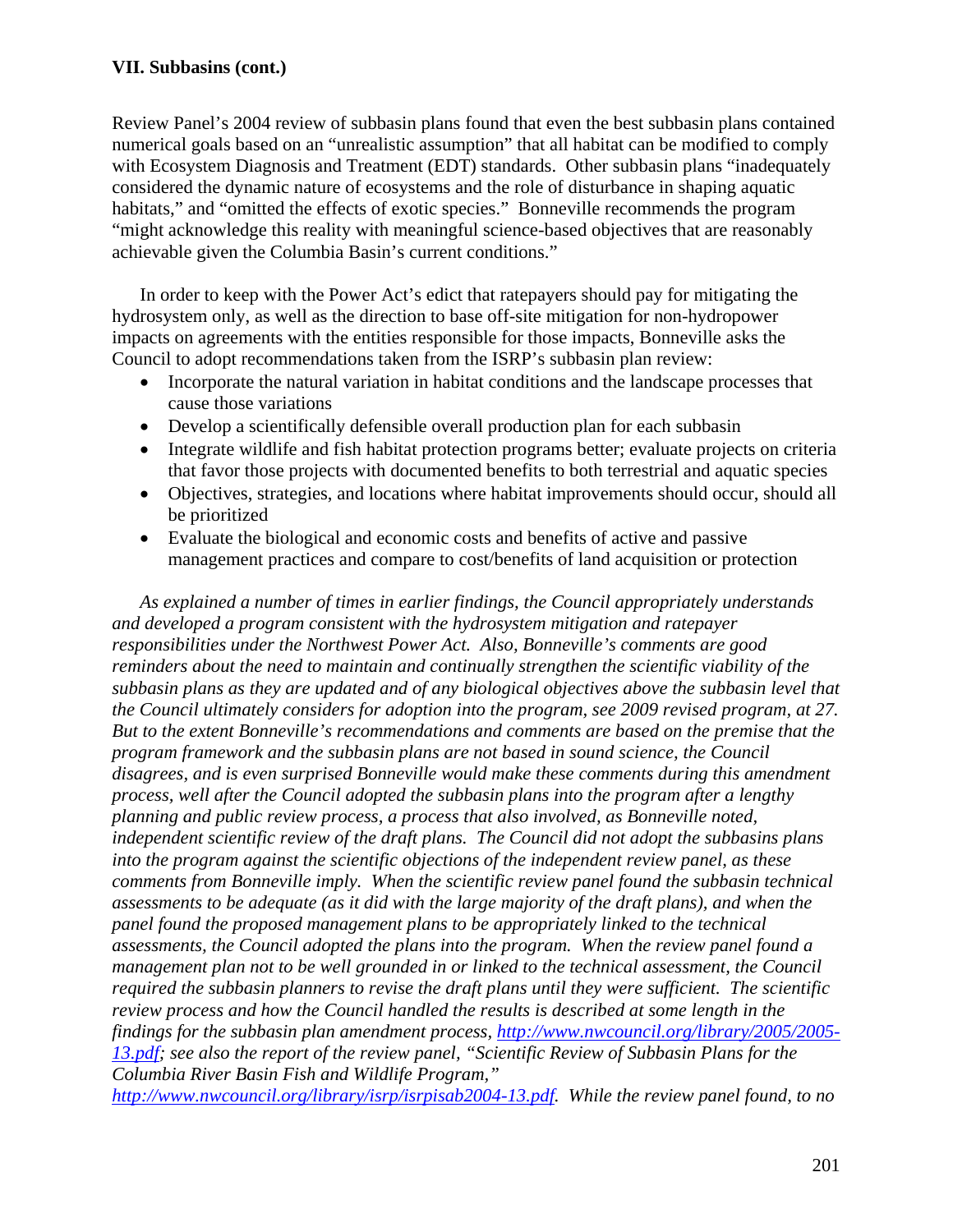*surprise, both strengths and weaknesses in the draft subbasin plans, the panel recognized the subbasin planning process resulted in important improvements in understanding fish and wildlife recovery efforts at the local level, while concluding most of the draft plans constituted reasonable beginnings for subbasin planning. The scientific review panel did not conclude the existence of the numerical goals in the subbasin plans rendered the plans devoid of scientific merit, nor that the subbasin planners or the Council inappropriately responded to EDT assessments in the subbasin management plans. Rather, the ISRP/ISAB concluded that the analysis of the relative benefits predicted to result from alternative management scenarios must be based on hypotheses that ultimately should be tested. (see p. 114 and pp. 15-16 of the Scientific Review report) The existence of quantitative goals themselves was not an issue. The recommendations and conclusions of the scientific review panel in its review of the draft subbasin plans will of course continue to be one of the considerations that the Council will ask recommenders to address during the follow-on subbasin update process*.

**Clark Fork Coalition:** Recommended that the Council fund the development and adoption of a subbasin plan for the Upper Clark Fork. The Coalition also recommended that the program:

- Include strong provisions for protecting, mitigating and enhancing the resident fish and wildlife populations within the headwaters of the Columbia River system and the Clark Fork Basin in particular
- Maintain or increase the current level of program funding (15%) for resident fish projects
- Maintain or expand the water and land acquisition fund, as instream flow transactions and strategic land easements or purchases are the most important tools for improving fish and wildlife populations and biological health in the Mountain Columbia Province
- Base restoration and enhancement projects for the Mountain Columbia region on the subbasin plans for the Flathead and Blackfoot and Bitterroot
- Adopt some or all of the actions outlined in "River Vision 2020: Upper Clark Fork Restoration Program" which could be a starting point for a subbasin plan
- Leverage Superfund and State of Montana funds to restore the upper river

**Montana Water Trust**: Recommended the Council adopt the Bitterroot Subbasin Plan, targeted for completion in 2009.

*The Council continues to support the development of subbasin plans for areas that do not yet have an adopted subbasin plan, such as in the Bitterroot and Clark Fork subbasins. 2009 revised program, at 111-12; see also* 

*http://www.nwcouncil.org/fw/subbasinplanning/Default.htm. The Council's program provided funding for subbasin plan development in the Bitterroot and Blackfoot subbasins in 2007-09, and these plans are scheduled for completion in 2009. If the proposed plans are ready in time, the planners in these subbasins will be able to recommend a subbasin plan for adoption into the program during the subbasin plan update process. If that is not feasible, the Council will determine how to consider and adopt these and other proposed plans into the program at an appropriate time. Funding for the development of any other subbasin plan, including in the Clark Fork subbasin, is dependent on the prioritization of funding for that purpose as part of the Council's regular project review process or the within-year budget adjustment process. The revised program is consistent with the program funding and land and water acquisition principles recommended by the Coalition, as described elsewhere in these findings.*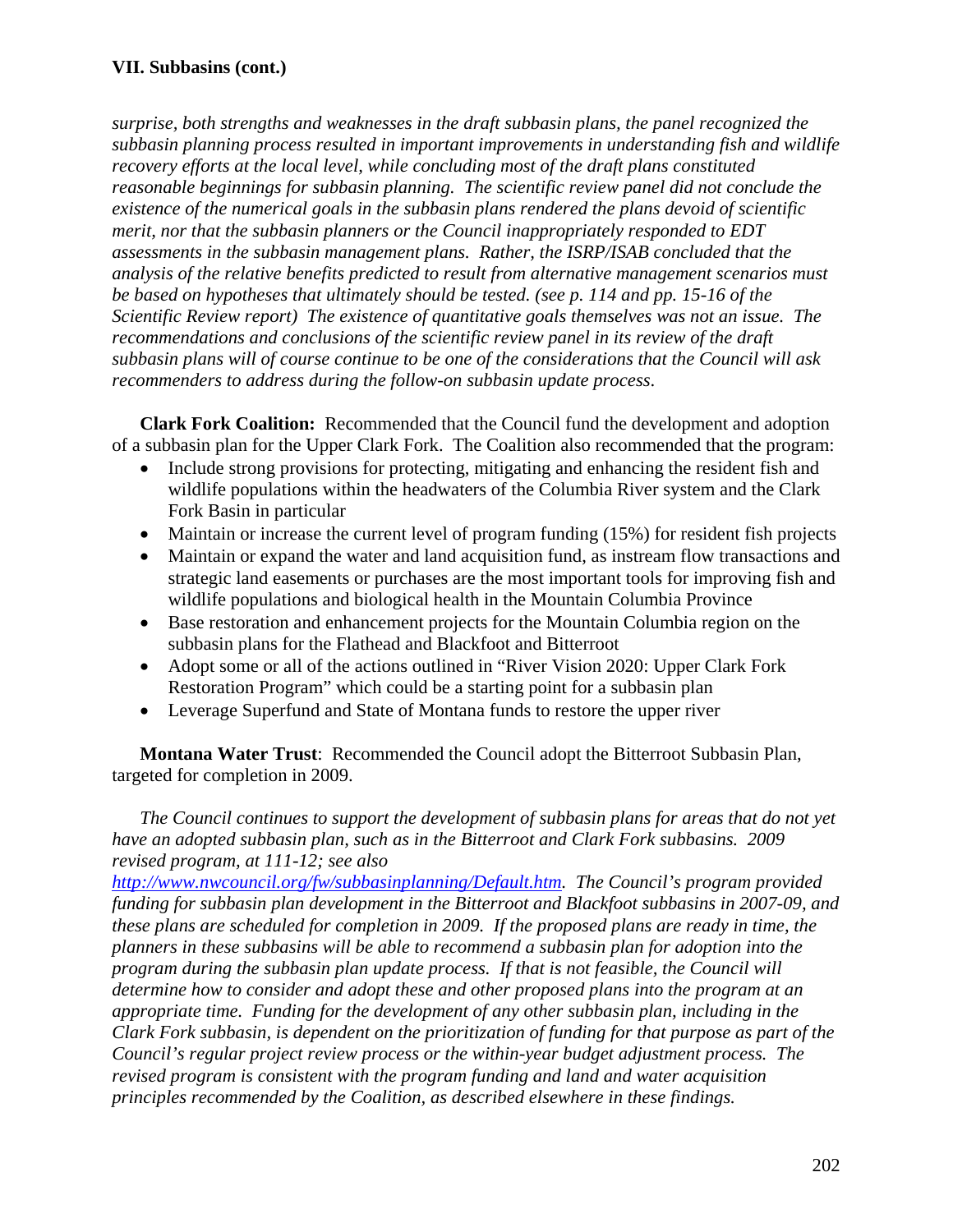### **VIII. Implementation Provisions**

#### **Recommendations for Specific Measures for Implementation**

*As explained above, especially in General Finding No. 2, the bulk of the recommendations sought the inclusion of specific actions as measures in the program. These came in the form of collections of actions already committed to by the federal agencies, such as the actions proposed and reviewed in various biological opinions or included in the Columbia Basin Fish Accords. They came in the form of coordinated and (often) multi-year implementation plans. And they came in the form of individually recommended measures. The recommended measures included habitat actions in the tributaries, estuary and mainstem, artificial production activities, and a significant number of monitoring, evaluation, and research measures. The recommended measures came mostly from state and federal fish and wildlife agencies and tribes, individually and collectively, although a few came from non-governmental entities, and even many of those were recommended as well by an agency or a tribe (such as the Hood River Watershed Action Plan recommended by the Hood River Watershed Group and then recommended as well by the Oregon Department of Fish and Wildlife and supported in comments by the Confederated Tribes of the Warm Springs Reservation of Oregon).* 

 *General Finding No. 2 explains why and how the Council incorporated these measures into the program. As the Council considered these specific measures recommended for implementation in the next few years to implement the subbasin and mainstem plans, the Council placed the relevant program language in Implementation Provisions of the program. The list of the sources of these measures is displayed in Appendix E, see 2009 revised program, at 114-16 and Appendix E, although the appropriate way to understand the location of these measures in the program framework is as a supplement to the relevant subbasin or mainstem plans, as nearterm implementation measures. For the purposes of the findings, the specific recommendations are further identified or highlighted here.* 

#### **Recommendations regarding the Biological Opinions**

 As described in a number of other places above, many entities recommended or commented that the Council incorporate or adopt or recognize the measures in some or all of the biological opinions adopted by the federal agencies in 2008. Recommendations include:

**NOAA Fisheries:** Recommended the program expressly recognize that the 2008 FCRPS and Upper Snake Biological Opinions map how the action agencies should meet their responsibilities under the ESA for FCRPS operations affecting listed anadromous fish. The amended program should accept the objectives, performance standards, metrics, and strategies in these biological opinions as the action agencies' existing and future activities.

**U.S. Army Corps of Engineers** and the **Bureau of Reclamation** recommended the Council integrate the biological opinions into the program such that the actions in the 2008 Biological Opinions for the FCRPS and Upper Snake be implemented as measures to protect, mitigate, and enhance listed salmon and steelhead affected by the federal hydrosystem.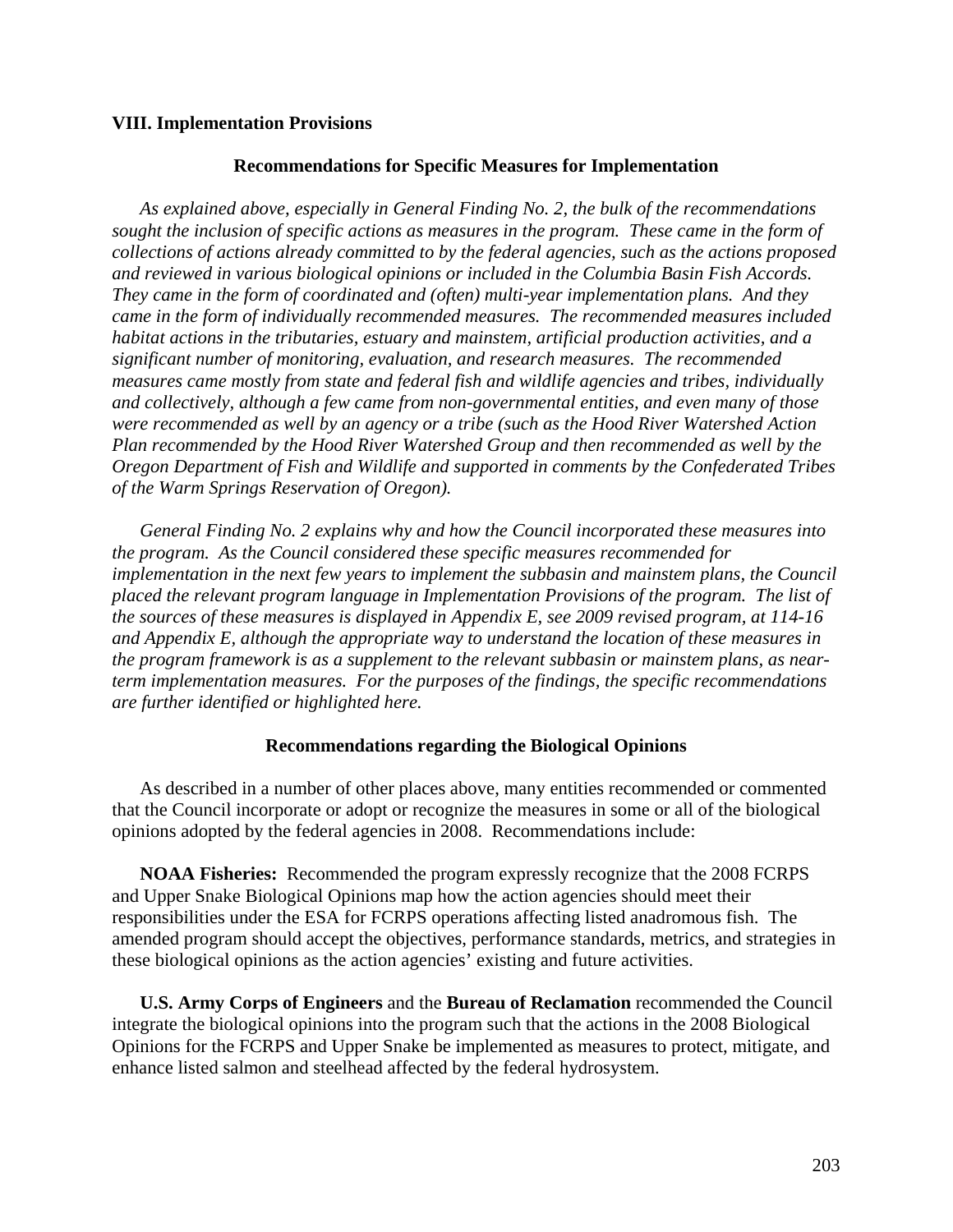**Washington Governor's Office:** Recommended the Council focus on ensuring there is consistency with the 2008 FCRPS Biological Opinion, any associated Memorandum of Agreements, recovery plans and implementation work of Washington's regional salmon recovery organizations.

 **Confederated Tribes of the Umatilla Indian Reservation/Confederated Tribes of the Warm Springs Reservation/Yakama Nation:** Recommended amending the program to embrace the commitments in the new ten-year plans represented by the biological opinions and the Columbia Basin Fish Accords and to support their expeditious and full implementation.

 **Confederated Tribes of the Colville Reservation:** Similarly recommended (and commented on the recommendations) supporting the hydrosystem and other on-the-ground and research, monitoring, and evaluation measures in the biological objectives and the Columbia Basin Fish Accords, as well as the numerical biological objectives and performance metrics for the next ten years included in the opinions and accords.

 **Bonneville Power Administration:** Recommended the amended program have a strong connection to pertinent biological opinions, including the goals, objectives, analytical frameworks, metrics, and prioritizing strategies in those opinions. This should sharpen and enhance the program's integration of ESA-related actions.

 **Northwest RiverPartners/Public Power Council (PPC)/Pacific Northwest Generating Cooperative (PNGC)/Pacific Northwest Utilities Conference Committee (PNUCC):** Recommended referencing, but not incorporating, the 2008 FCRPS Biological Opinion in the program.

 Comments on the recommendations particularly endorsing the recommendation of the Bonneville customer groups that the FCRPS Biological Opinion (and the Columbia Basin Fish Accords) should be referenced but not incorporated into the program came from the customer groups again and from Blachly-Lane Electric Cooperative, Clearwater Power Company, Douglas Electric Cooperative, Fall River Electric Cooperative, Franklin PUD, Grant County PUD, Idaho Falls Power, Pend Oreille County PUD, Snohomish County PUD, and Western Montana Electric Generating and Transmission Cooperative, Inc.

 In subsequent comments on the draft program amendments, the Bonneville customer groups generally supported the Council's proposed approach to dealing with the biological opinions and Columbia Basin Fish Accords. For example, the Public Power Council agreed with the Council's efforts to actively support and integrate ESA requirements and performance objectives, and endorsed the stated goal of meeting "these objectives at the minimum economic cost."

**Northwest Sportfishing Industry Association:** Recommended integrating the ESA actions from the FCRPS Biological Opinion into the program.

**Oregon Department of Fish and Wildlife:** As described above, Oregon recommended different hydrosystem flow and spill operations than contained in the 2008 FCRPS Biological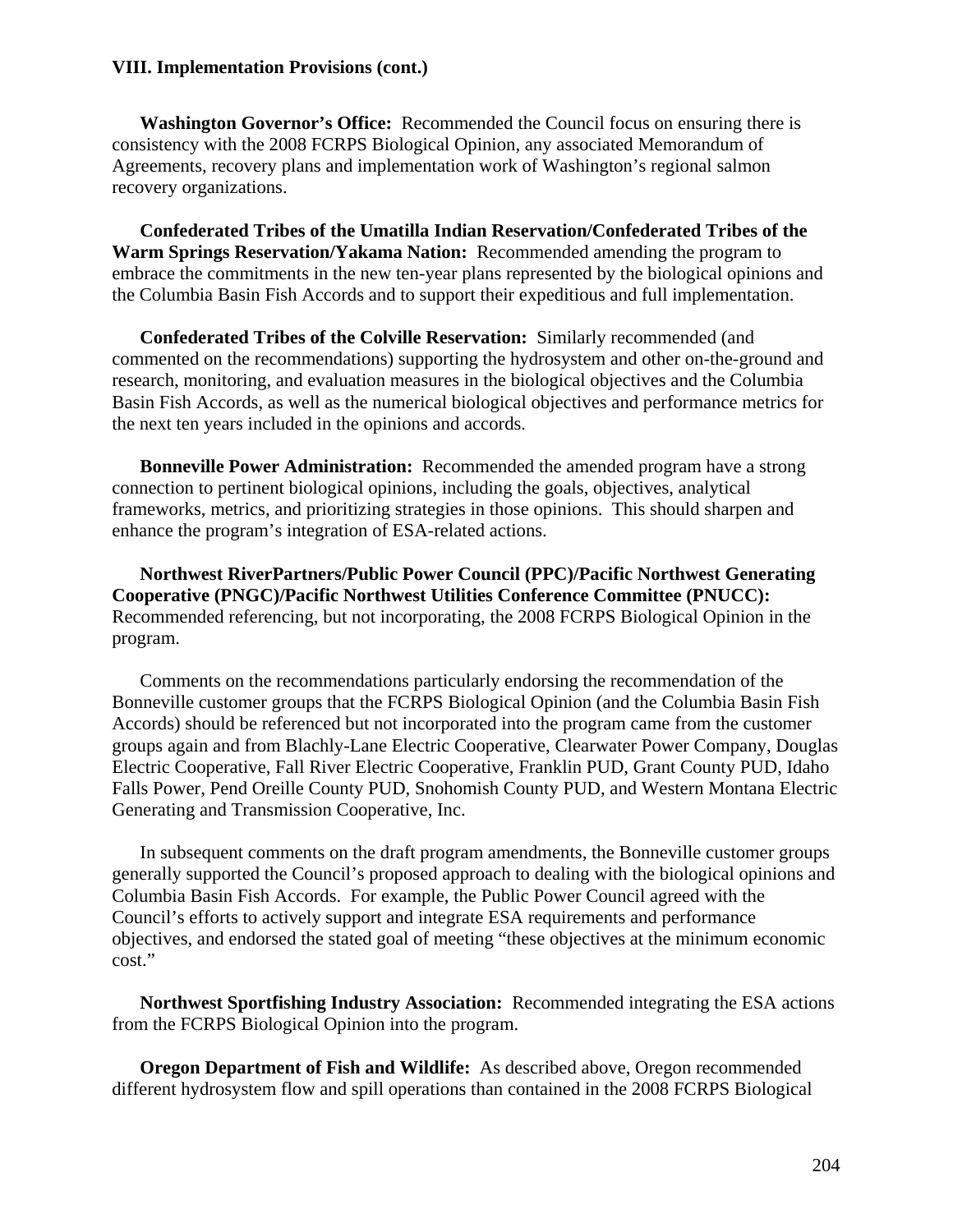Opinion. Oregon did not otherwise comment on the program's relationship to the biological opinions.

 NOAA Fisheries and the U.S. Fish and Wildlife Service completed the Willamette River Biological Opinions after the close of the recommendations period. The Council received comment from a number of entities to include the Willamette opinions, including from NOAA Fisheries, Oregon, and the Grand Ronde Tribe.

 *General Findings Nos. 2 and 3; 2009 revised program, at 114-15. The Council recognized the actions and hydrosystem performance standards from the FCRPS, Upper Snake, and Willamette Biological Opinions as baseline implementation commitments of the federal agencies to address the needs of species adversely affected by the Columbia hydrosystem and in need of protection and mitigation under the Northwest Power Act – and thus as objectives and measures in the program as well. The Council did not adopt or incorporate the biological opinions themselves into the program, nor the comprehensive analyses and the jeopardy standards and metrics, deciding instead that the actions reviewed in the opinions are measures in the Council's program as well. These measures are now independently part of the Council's program, and the Council has no reason to believe these measures will not continue to represent the basic core of the actions implemented by the federal action agencies in the near future for listed salmon and steelhead. In the event the litigation surrounding the FCRPS Biological Opinion produces a dramatically different context for action, the Council will need to revisit its program decisions.* 

 Charles Pace commented on the recommendations from the Corps of Engineers, Bureau of Reclamation, and Bonneville by opposing the recommendations to integrate the biological opinions into the program. Mr. Pace took issue with the scientific analyses underlying the FCRPS Biological Opinion, calling them deficient in supporting information, inadequate for reasoned decisionmaking, and unlikely to survive legal challenge.

*The findings and explanations above respond to this comment as well. The Council recognized and incorporated the actions in the biological opinions as measures that are part of the program. The Council did not incorporate the FCRPS Biological Opinions' scientific analyses or scientific and legal conclusions as, essentially, not relevant to the Council's responsibilities under the Northwest Power Act.* 

 Salmon For All commented on the draft program amendments that the program is intrinsically tied to the 2008 FCRPS Biological Opinion, currently under litigation. Because of that, the program lives or dies on the strength of the biological opinion and the result of the adjudication in the courts.

 *The comment is not accurate. As explained above, the Council has accepted the actions in the FCRPS Biological Opinion as protection and mitigation measures for the program. The ESA analyses and conclusions in the opinion are not part of the program, and so the litigation, whatever its outcome, is not likely to affect the program's measures.*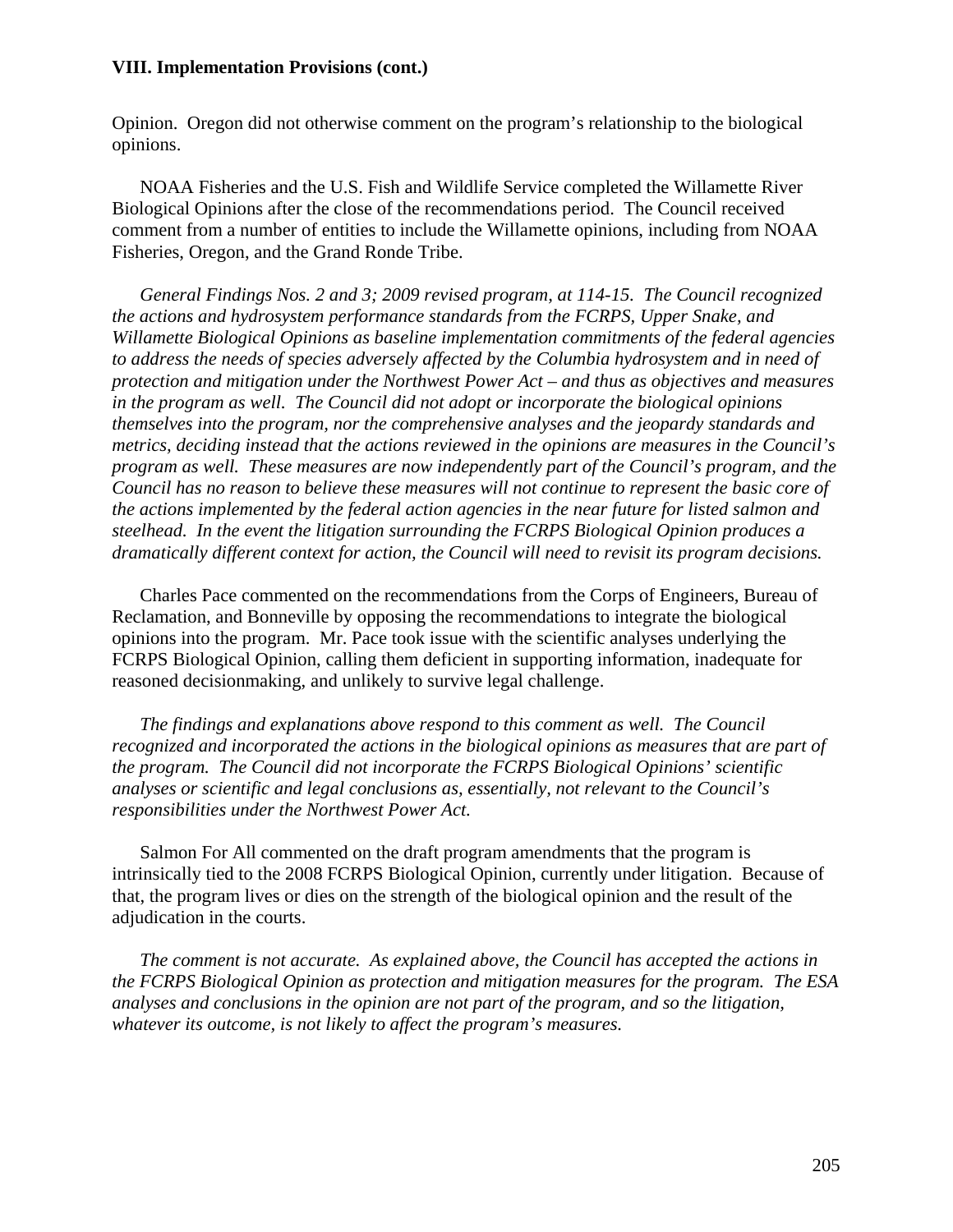#### **Recommendations regarding the Columbia Basin Fish Accords**

 **Confederated Tribes of the Colville Reservation**, **Confederated Tribes of the Umatilla Indian Reservation**, **Confederated Tribes of the Warm Springs Reservation**, and the **Yakama Nation:** Recommended the Council adopt into the program the Columbia Basin Fish Accords these tribes signed with the federal action agencies.

**NOAA Fisheries, Bonneville Power Administration, U.S. Army Corps of Engineers, and the Bureau of Reclamation:** Along similar lines, the U.S. Army Corps of Engineers and the Bureau of Reclamation recommended adopting the actions in the finalized agreements.

**Washington Governors Office:** Washington's Office of the Governor recommended the Council focus on ensuring that there is consistency with the FCRPS Biological Opinion, any associated memorandums of agreements, recovery plans, and work implemented by Washington's regional salmon recovery organizations.

 In comments on the recommendation, the Idaho Department of Fish and Game and the Idaho Office of Species Conservation called for the Council to incorporate the Fish Accord with the State of Idaho into the program.

 The Shoshone-Bannock Tribes and the federal agencies completed a Fish Accord after the Council released the draft program amendments, and the Shoshone-Bannock Tribes submitted that accord with a comment seeking its incorporation into the program.

 The Yakama Nation, the Confederated Tribes of the Warm Springs Reservation, the Confederated Tribes of the Umatilla Indian Reservation, the Confederated Tribes of the Colville Reservation, the Nez Perce Tribe, and the Columbia River Inter-Tribal Fish Commission all commented on the recommendations and on the draft program amendments in support of the program's recognition of the Columbia Basin Fish Accords. The Commission, the Yakama Nation, and the Umatilla and Warm Springs Tribes commented that the program should similarly recognize and the region implement the commitments in the *U.S. v. Oregon* agreements and under the Pacific Salmon Treaty, reporting this as a position supported by all the tribes of the Affiliated Tribes of Northwest Indians.

 The Confederated Tribes of Grand Ronde and the Shoshone-Paiute Tribes commented strongly in favor of completing long-term work plans for areas and entities not covered by a Fish Accord, and cautioned that the program needed to assure the agencies and tribes without an accord that these agreements will not diminish the funding and resources to other important projects under the program. The Grand Ronde Tribe also supported draft language stating Fish Accord projects must follow review and reporting requirements.

 A number of comments on the recommendations requested that the Council recognize or reference the Columbia Basin Fish Accords but not to incorporate them into the program. These comments came from Blachly-Lane Electric Cooperative, Clearwater Power Company, Douglas Electric Cooperative, Fall River Electric Cooperative, Franklin PUD, Grant County PUD, Idaho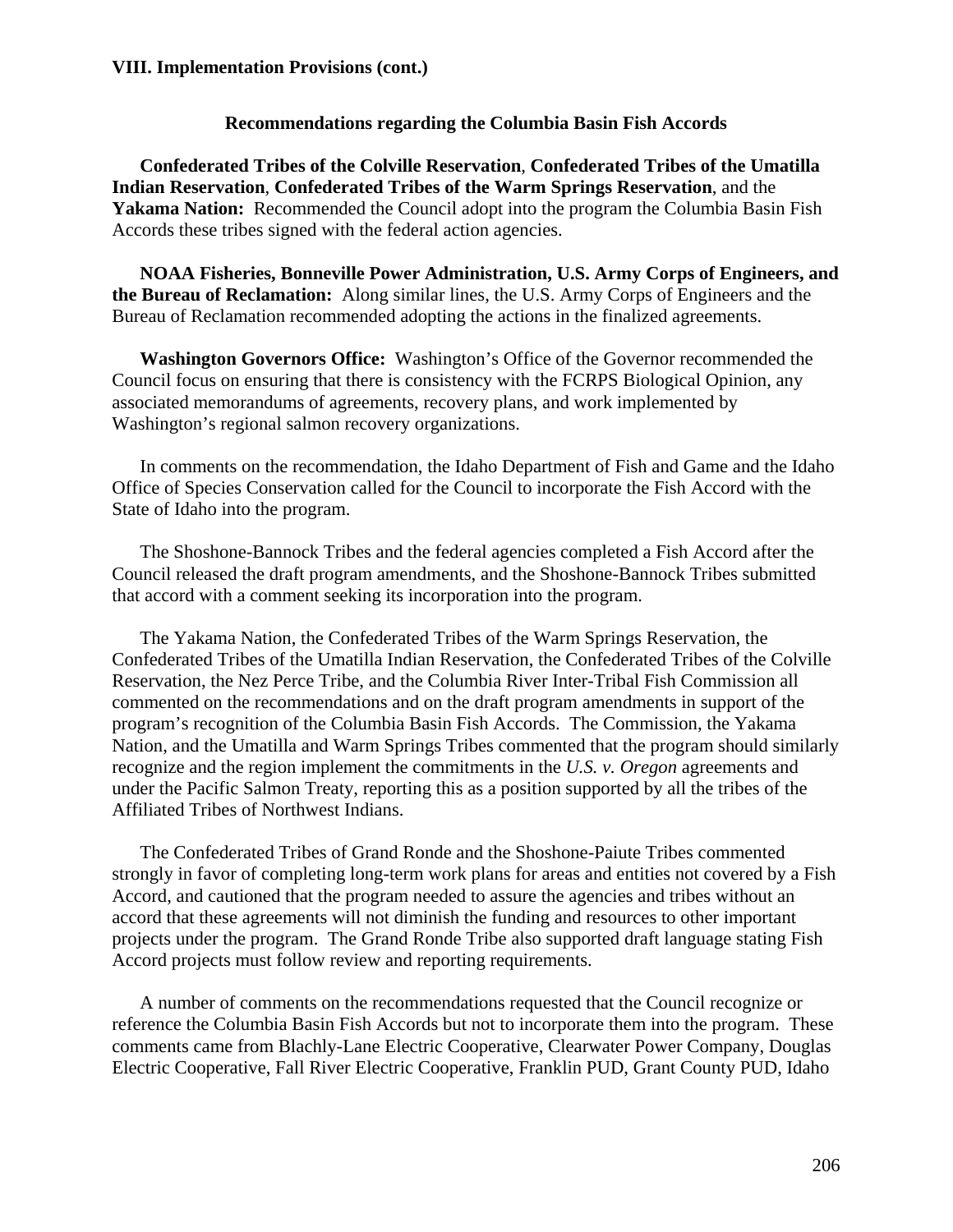Falls Power, Pend Oreille County PUD, Snohomish County PUD, and Western Montana Electric Generating and Transmission Cooperative, Inc.

 Charles Pace commented in opposition to the program recognizing and incorporating the Columbia Basin Fish Accords, the only opposition the Council received. Mr. Pace commented that Bonneville did not have the authority to adopt the Fish Accords, that the accords are tied to a biological opinion that in his view is flawed, that it was illegal and coercive for Bonneville to adopt the accords as litigation settlements, that it was unwise for the tribes and states to agree to them as litigation settlements, and that it was improper for the Council to consider and adopt them into the program, especially given that two states represented by members on the Council had entered into Columbia Basin Fish Accords with the federal agencies.

 *General Findings Nos. 2 and 3; 2009 revised program, at 12, 28, 114-16 and Appendix E. Consistent with the substance of the recommendations, the Council accepted the actions called for in the Columbia Basin Fish Accords as specific measures in the program, as implementation commitments built on the foundations of the program and consistent with the obligation to protect, mitigate, and enhance all the fish and wildlife affected by the Columbia hydrosystem, including related spawning grounds and habitat. This includes not just the Fish Accords with the tribes noted above in the recommendations, but also the accords with the States of Idaho and Montana and the accord with the Shoshone-Bannock Tribes completed during the comment period. As noted in findings above and in the general findings, the Council accepted the actions in the Fish Accords as part of the program as appropriate measures to address the adverse effects of the hydrosystem on fish and wildlife. The Council did not adopt the accords themselves in their entirety into the program, as these are implementation agreements between these states and tribes and the federal agencies that contain provisions not relevant to the program planning process. And, the Fish Accords' purpose or status as (at least in part) litigation settlements is not relevant to the Council's consideration of the actions recommended as measures.* 

 *The Council recognizes the importance of the commitments in U.S. v. Oregon and under the Pacific Salmon Treaty, part of the context for action in the Columbia River Basin, including actions that became part of the Three Treaty Tribes' Accord. The Council did not explicitly refer to these commitments in the implementation provisions of the program along with the FCRPS Biological Opinions and the Fish Accords, as the U.S. v. Oregon and Pacific Salmon Treaty commitments are not themselves mitigation agreements on the part of the action agencies directly relating to their capacities as operators of the Columbia hydrosystem. See, however, 2009 revised program, at 37-38, for recognition in relation to the program's production and harvest strategies. Finally, the Council accepted the actions in the Fish Accords into the program with the understandings noted by the Grand Ronde Tribe.* 

#### **Recommendations for other specific measures**

 In addition to the actions in the biological opinions and the accords, the Council received recommendations for specific implementation measures from the following agencies and tribes and others, as detailed in the program's Implementation Provisions and in Appendix E:

**Columbia Basin Fish and Wildlife Authority** 

**Idaho Department of Fish and Game/Idaho Office of Species City of Portland**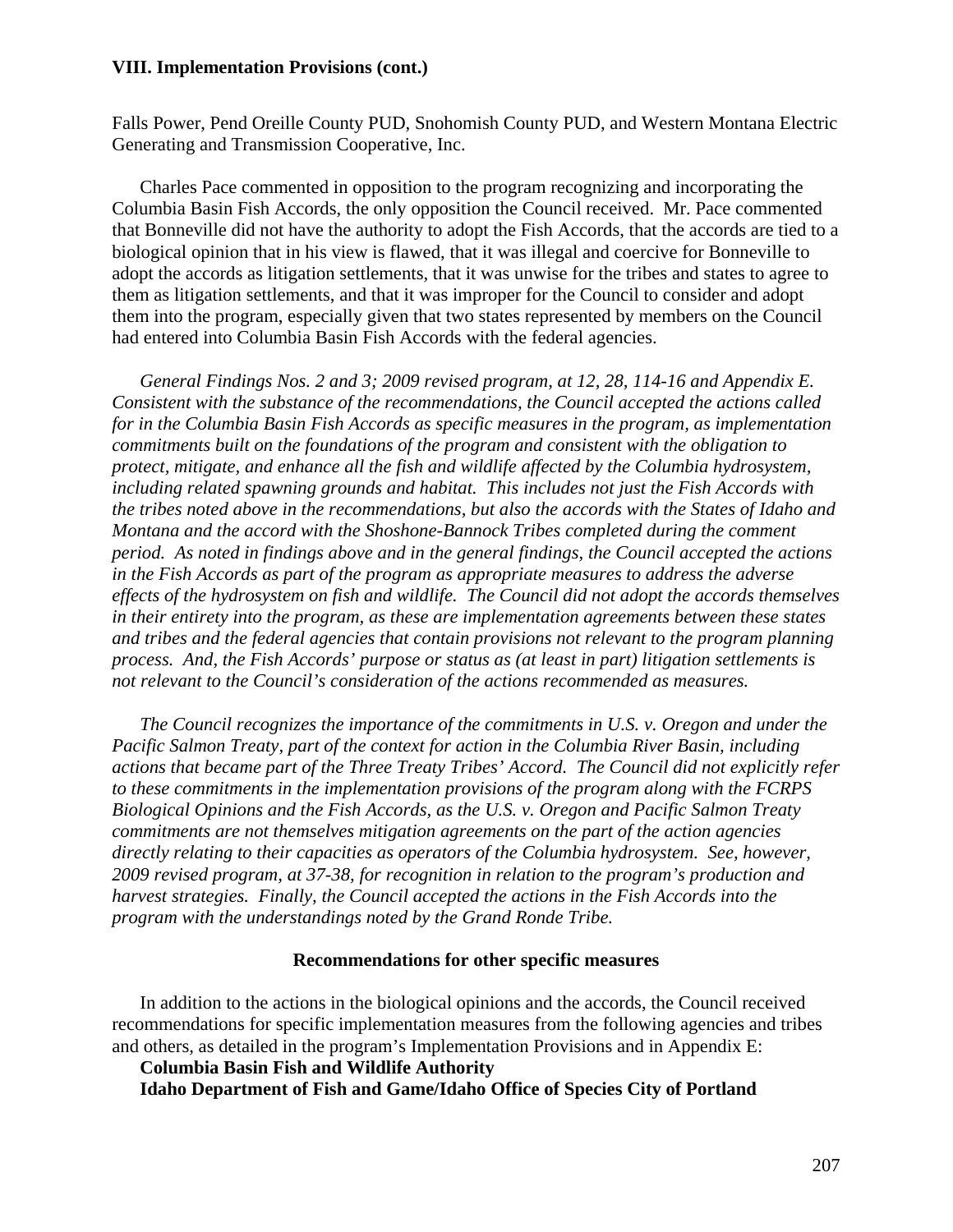**Montana Fish, Wildlife & Parks Oregon Department of Fish and Wildlife Washington Governor's Office/Washington Department of Fish and Wildlife Lower Columbia Fish Recovery Board Snake River Salmon Recovery Board Upper Columbia Salmon Recovery Board Yakima Basin Fish and Wildlife Recovery Board Washington Forum on Monitoring Pacific State Marine Fisheries Commission Burns Paiute Tribe Coeur d'Alene Tribe Confederated Salish and Kootenai Tribes Confederated Tribes of Grand Ronde Kalispel Tribe Kootenai Tribe of Idaho Nez Perce Tribe Shoshone-Bannock Tribes Shoshone-Paiute Tribes Spokane Tribe of Indians Upper Columbia United Tribes NOAA Fisheries U.S. Fish and Wildlife Service U.S. Environmental Protection Agency U.S. Geological Survey Ad Hoc Supplementation Work Group City of Portland Columbia Basin Water Transaction Program Deschutes Basin Board of Control Hood River Watershed Group Kintama Research Corp. Lower Columbia River Estuary Partnership Natural Solutions, Inc. Northwest Habitat Institute Northwest Sportfishing Industry Association Stewardship Partners** 

 The Council received many written and oral comments from these same entities and others in support of the recommended measures. Many commented that the Council needed to be more explicit than it had been in the draft program in identifying the measures included in the program, including comments from the Columbia Basin Fish and Wildlife Authority, Nez Perce Tribe, Spokane Tribe, Montana Fish, Wildlife & Parks, and Oregon Department of Fish and Wildlife. Some of these entities used the comment process to update the recommended measures, including the Columbia Basin Fish and Wildlife Authority, Washington Department of Fish and Wildlife, Montana Fish, Wildlife & Parks, Coeur d'Alene Tribe, and Shoshone-Bannock Tribes. Charles Pace commented in support of particular measures recommended by the Upper Columbia United Tribes, Spokane Tribe, Coeur d'Alene Tribe, and Shoshone-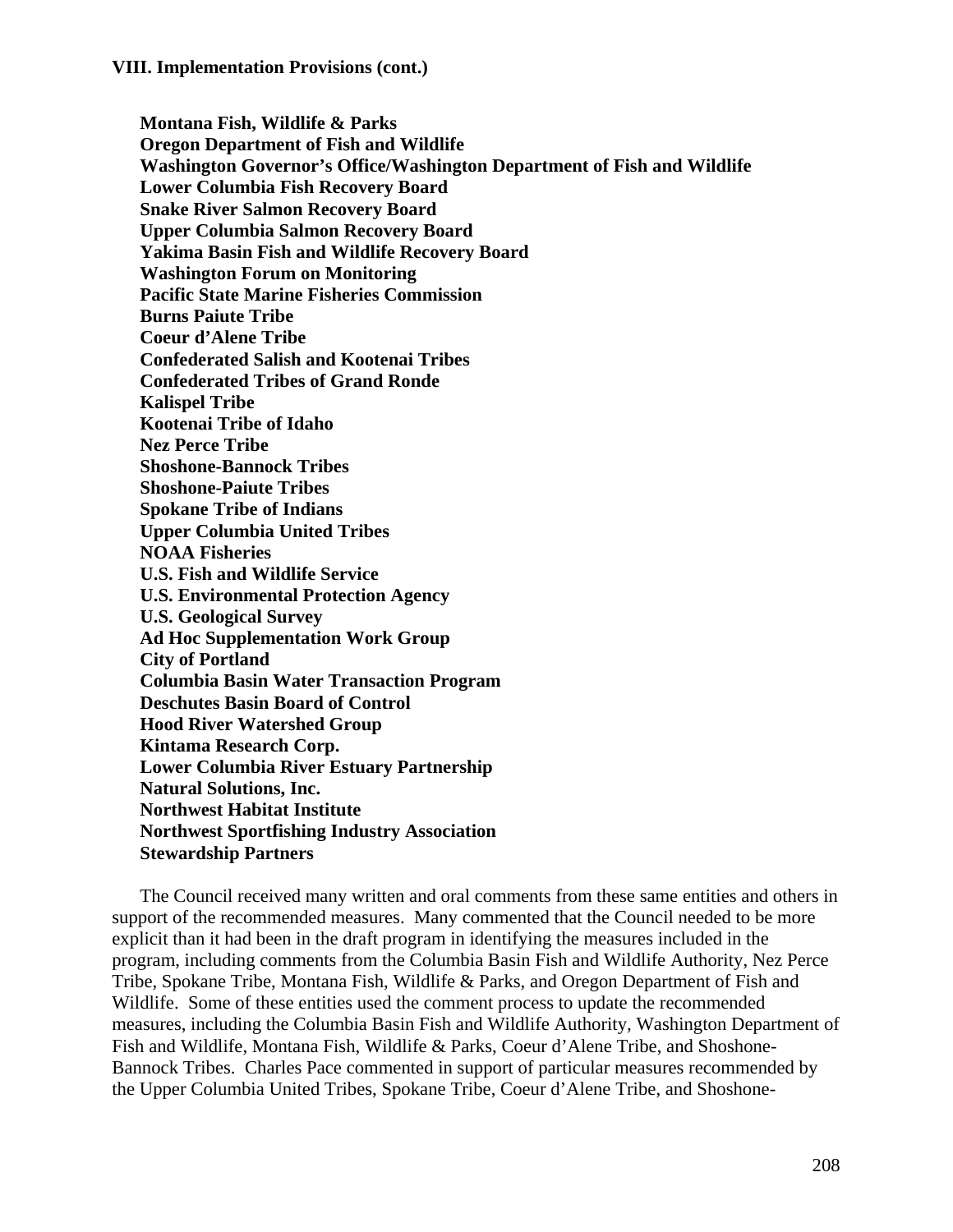Bannock Tribes, and with cautions regarding the chum salmon measures recommended by Natural Solutions.

 As described above, in General Finding No. 2 and in the findings at the beginning relating to the program framework, the **Bonneville Power Administration** and **Northwest RiverPartners/Public Power Council/Pacific Northwest Generating Cooperative/Pacific Northwest Utilities Conference Committee** recommended (and reiterated in subsequent comments) not including specific actions, projects, measures or entities into the program, amending the program instead to function as a high-level guidance document without specific details.

 *General Finding No. 2. The Council accepted the recommendations as specific measures in the program, subject to the guidelines and conditions for implementation set forth in the program. 2009 revised program, at 114-16, Appendix E. General Finding No. 2 and the findings regarding the program framework respond to the recommendations and comments from Bonneville and Northwest RiverPartners, et al.* 

#### **Additional funding agreements/Multi-year action plans**

**Kootenai Tribe of Idaho:** Recommended developing ten-year block funding for the Kootenai Tribe's portion of the Kootenai River Ecosystem Adaptive Management Program, with review and negotiation of individual project statements of work and budgets at logical intervals, as occurs with ongoing Bonneville-funded projects. Such block funding would synchronize funding cycles and the temporal scale of Kootenai River ecosystem restoration activities and ecological processes. It would also formally recognize and acknowledge the magnitude and time requirements of restorative ecology, and would free up Council, Bonneville, the Kootenai Tribe, and other project collaborators' time and resources, thereby improving the efficiency of program implementation and ecological restoration. Additionally, reviewing the suite of projects that comprise the Kootenai River Ecosystem Adaptive Management Program as a block would facilitate the reviewers understanding of the interrelationship and mutual dependencies of the various project actions.

**Kalispel Tribe** and **Spokane Tribe**: Recommended the Council support Bonneville entering into negotiations with these tribes to complete ten-year funding agreements, noting that they have consistently provided program recommendations in the form of ten-year plans since 1994. Past program language, measures, amendment recommendations, Kalispel and Spokane Tribe of Indians' planning efforts, and a 2006 MOU between the five Upper Columbia United Tribes and Bonneville recognize and support the development of broader fiscal and project implementation horizons.

 The Coeur d'Alene Tribe submitted a similar ten-year implementation plan and proposal for a ten-year funding agreement in comments on recommendations.

 These tribes and the Upper Columbia United Tribes commented on the recommendations to emphasize that UCUT member tribes had submitted completed 10 year plans, measures, and a regional allocation proposal, and that these tribes were prepared to enter into ten-year funding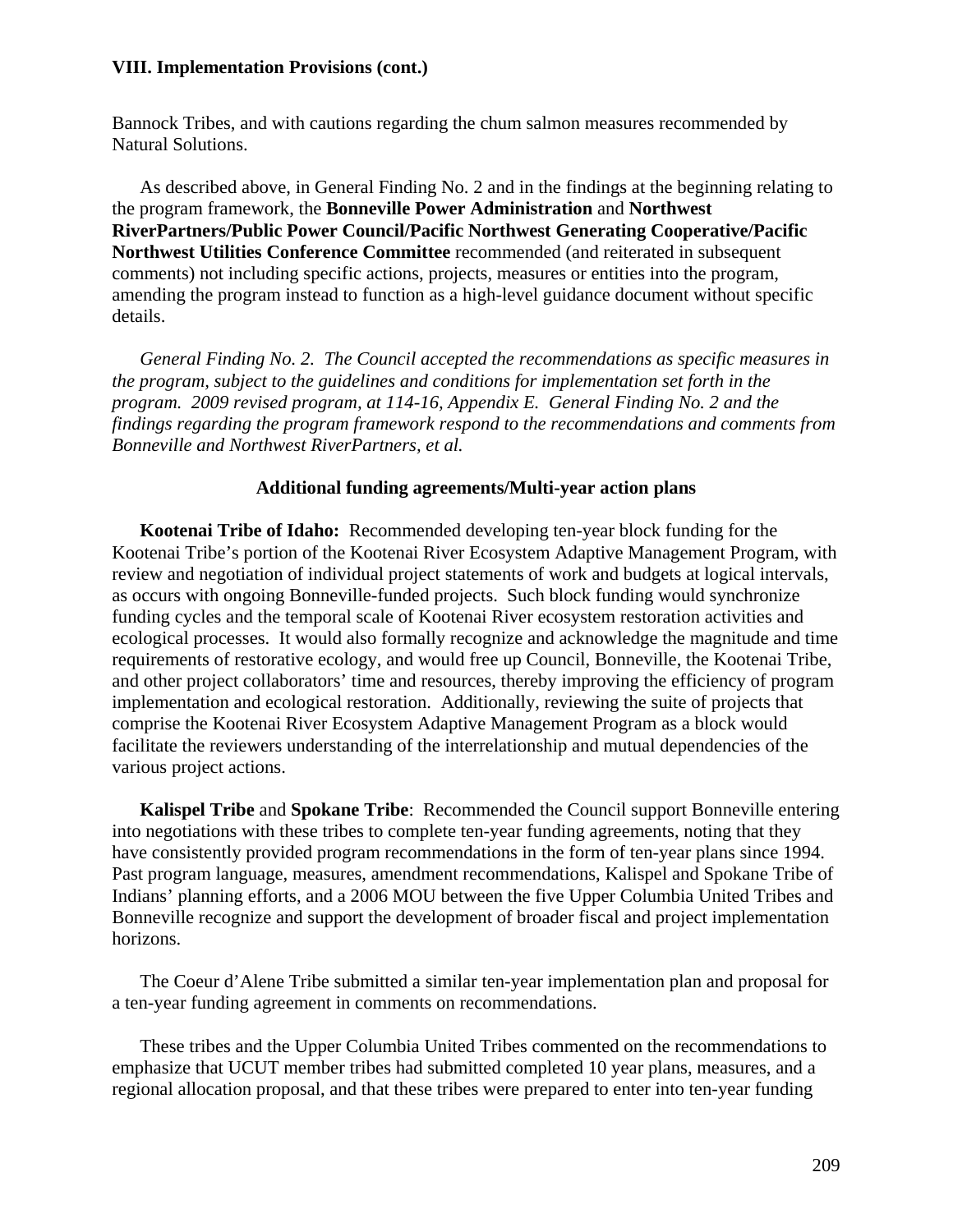agreements in 2009. The Spokane Tribe emphasized that its ten-year implementation plan and all its recommended amendments to the program were built upon subbasin plans, provincial plans, and measures submitted and adopted in 2005 by the UCUT member tribes, and upon the Mainstem Amendments developed in 2003, ensuring consistency with the Spokane Tribe's legal rights and existing management plans. These documents combined with the suite of amendments proposed by the Spokane Tribe will guide the Council program in improving the region's valuable fish and wildlife resources.

 Charles Pace commented to support the recommendations of the Upper Columbia United Tribes, supporting funding agreements that are ten years in duration provided that they are advanced within the participatory process envisioned by the Northwest Power Act and there is a consensus that the key elements of such programmatic agreements are likely to remain necessary and essential building blocks for the future. In comments highlighting his view as to what was improper about the Columbia Basin Fish Accords, Mr. Pace commented that funding agreements entered into by Bonneville with parties that contain settlement provisions for ongoing litigation that Bonneville is not party to should be subject to the same rigors of the participatory process as other agreements, and that if such agreements are offered as the result of "collaboration" that excludes plaintiffs from full participation, such agreements should receive heightened and careful scrutiny by the Council and the region before they are adopted as part of the fish and wildlife program.

 The Council originated the idea of the multi-year action plans in the draft program amendments. The concept generated a significant amount of comment, and was the main subject in a number of consultations the Council held on the draft amendments with individual agencies and tribes and with collective agency and tribal representatives through the Columbia Basin Fish and Wildlife Authority, comments that supported the concept but sought to clarify certain aspects of the action plans. The Council received a great many comments from, among others, the Columbia Basin Fish and Wildlife Authority, Oregon Department of Fish and Wildlife, Montana Fish, Wildlife & Parks, Burns Paiute Tribe, Confederated Salish and Kootenai Tribes, Shoshone-Paiute Tribes, Confederated Tribes of Grand Ronde, U.S. Fish and Wildlife Service, the Upper Columbia United Tribes, and others detailing what the multi-year action plans should include, who should be involved in the development of the plans, and timelines for their development.

 Other comments included, for example: The Washington Governor's Office commented that the Council needed to work with all the key entities (such as the state's recovery boards) to develop the plans. The Nez Perce Tribe supported the concept in theory, but expressed concern that Bonneville would not provide sufficient funding to implement the action plans, which could make the effort problematic. The Shoshone-Paiute Tribes and the Confederated Tribes of Grand Ronde strongly supported developing long-term multi-year action plans in areas and for entities not covered by the Fish Accords, and making sure adequate funding was available to implement these plans. The U.S. Fish and Wildlife Service supported the draft program's call for multi-year implementation plans with specified elements to further refine the measures to be implemented in each watershed. CBFWA and the Yakima Basin Fish and Wildlife Recovery Board asked the Council to clarify that multi-year implementation plans or schedules should be developed for all subbasins, not just those outside the scope of the FCRPS Biological Opinions and Columbia Basin Fish Accords, as the biological opinions and accords are not sufficient for meeting the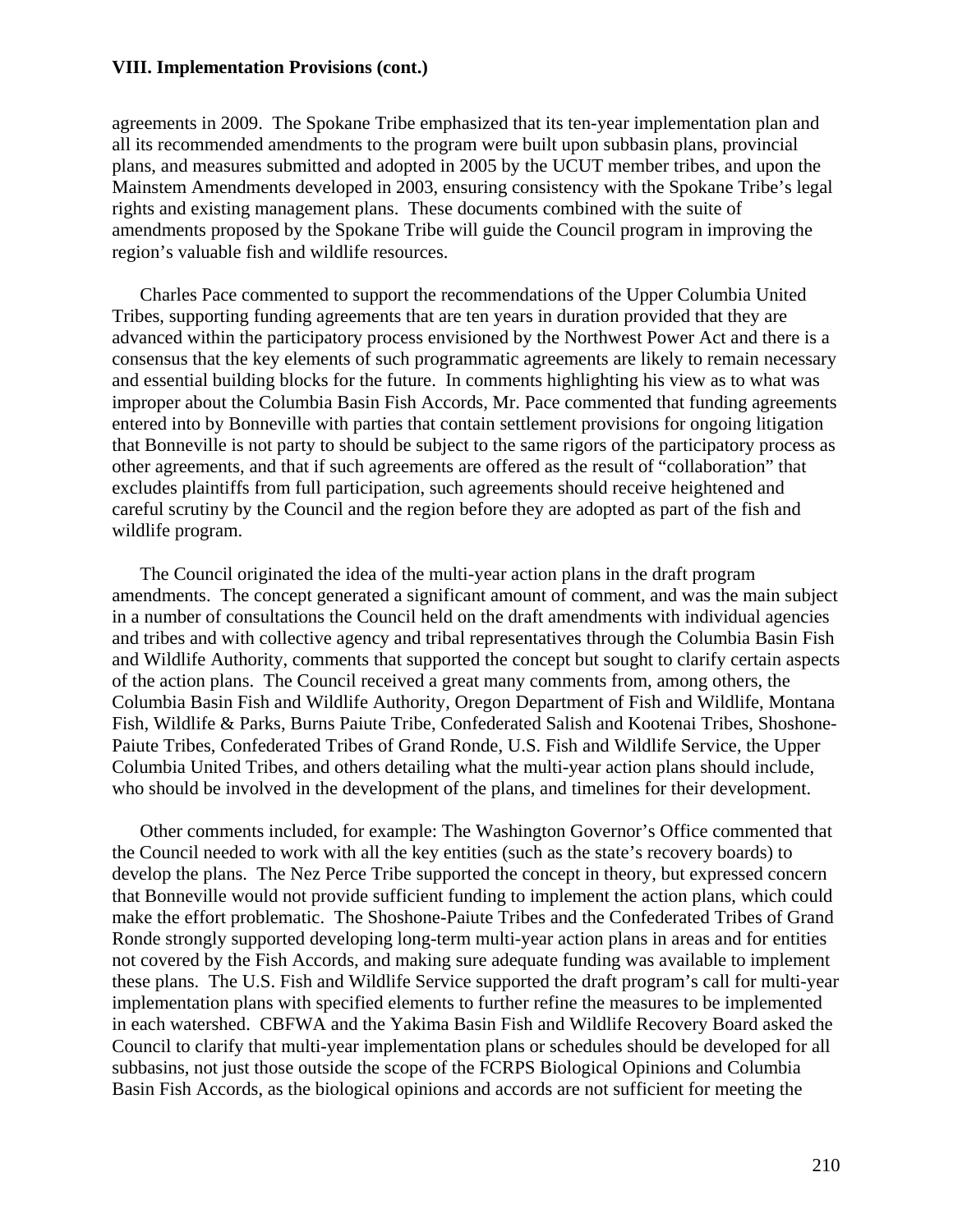mitigation and recovery needs of listed or unlisted species even in those areas. The Public Power Council supported the development of multi-year implementation plans to the extent they help the region define the highest priority areas and the most effective means of mitigation. If the implementation plans do not serve to advance these issues, PPC questioned their value.

 *The Council revised the language for the final program upon considering these comments and consultations. Consistent with these recommendations and comments to support long-term funding agreements and multi-year action plans, and recognizing that tribes and agencies and others recommended specific measures for inclusion in the Council's program over the next five to ten years, the Council committed to working with recommending entities, Bonneville, and others to shape the measures recommended into multi-year action plans consistent with the subbasin plans and to work with Bonneville and others to estimate multi-year implementation budgets and secure funding commitments to ensure adequate funding for these action plans. 2009 revised program, at 115-16, Appendix E; General Finding No. 2.* 

# **Project Review Process**

 The Council received a number of recommendations and comments related to the Council's project review process, including recommendations to integrate recovery plan criteria into the process and to coordinate project review with regional recovery boards and forums.

**Oregon Department of Fish and Wildlife**: Recommended the project review process be fully coordinated with local ESA recovery plan implementation forums, regional implementation forums, and consistent with the implementation plans and schedules for existing fish and wildlife management plans, including NOAA Fisheries and USFWS interim, proposed, and final recovery plans, and other updated fish and wildlife plans.

**NOAA Fisheries**: Recommended that it was crucial that recovery plans be used, together with subbasin plans, during implementation. NOAA Fisheries specifically recommended that:

- The program explicitly contribute to attainment of ESA recovery criteria as described in final and proposed recovery plans
- ESA recovery plan limiting factors, strategies, actions, implementation plans and monitoring programs be expressly considered in project solicitation and selections
- Project selection processes be fully coordinated with ESA recovery groups
- Project selection processes utilize ESA recovery plan implementation plans and schedules which will be regularly updated by local recovery implementation groups

**Bonneville Power Administration:** Recommended that the program ensure the project selection process clearly links projects to the applicable subbasin and recovery plan limiting factors, and that those in turn link to broader program objectives. Bonneville commented that implementation and funding priorities should be based on (1) biological objectives and performance standards; (2) priorities based on biological benefits and feasibility; and (3) have clear linkage to hydropower impacts.

**Washington Governor's Salmon Recovery Office:** Recommended the Council use recovery goals, strategies and measures that address limiting factors, and actions in the regional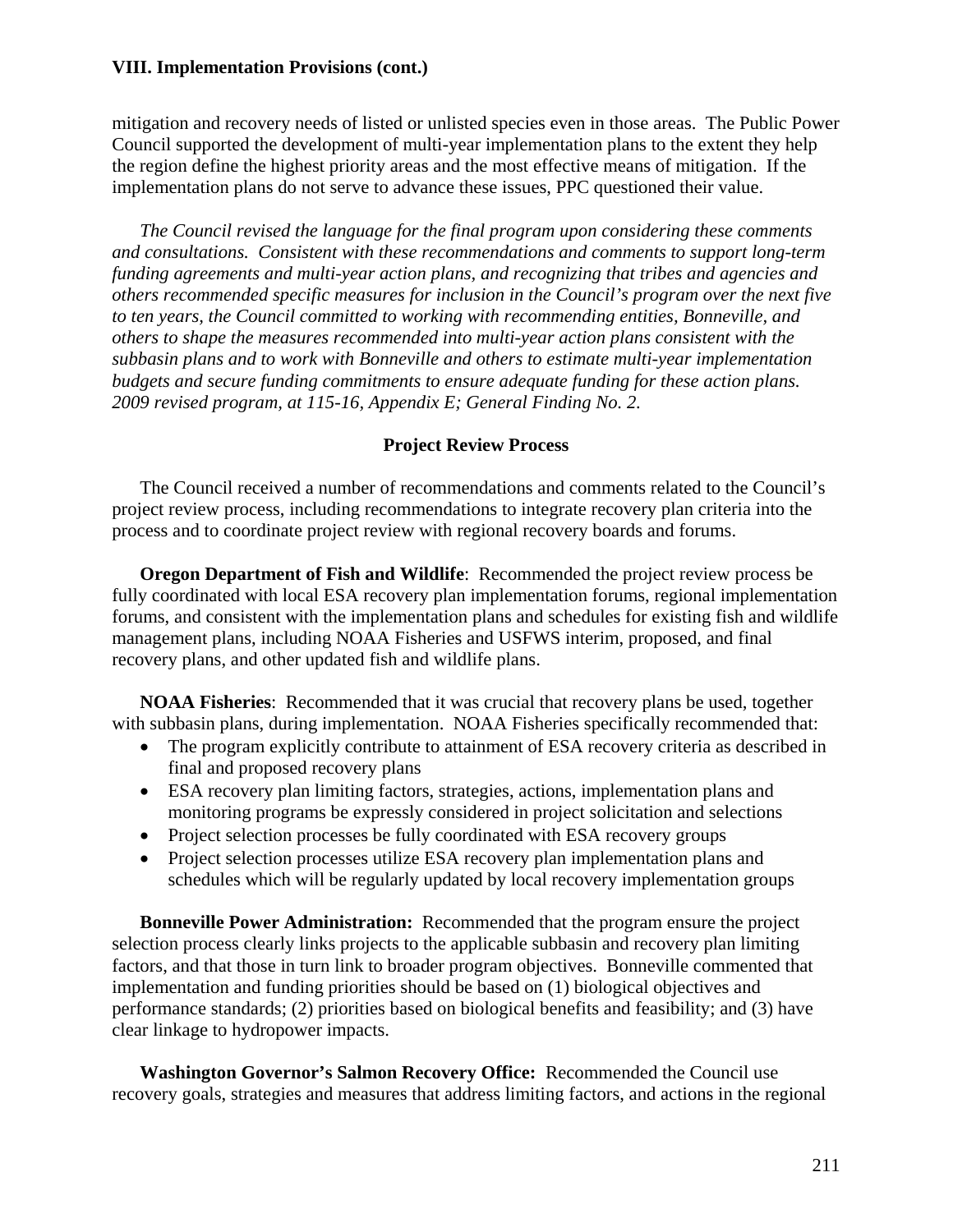plans to identify, prioritize and select projects for funding by the program. The regional salmon recovery organizations should be engaged to provide local review of consistency of project proposals with recovery plans and to comment on the priority of projects for funding in relation to recovery plans. Also recommended that the strategies and actions identified in the federal agencies' Estuary Module be used as a basis to identify, prioritize and select projects for funding by the program. Recommended as well that the Council engage the Lower Columbia River Estuary Partnership to provide review of consistency of project proposals with the Estuary Module and to comment on the priority of projects for funding in relation to the Estuary Module. This approach to coordination should be used during implementation of the program and the FCRPS Biological Opinion.

**Yakima Basin Fish and Wildlife Recovery Board:** Encouraged the Council to use its implementation schedule for subbasin and steelhead recovery plan actions and the board's other products to guide program efforts in the Yakima Basin. The Yakima Basin Recovery Board also recommended the Council coordinate with the Board to 1) determine how the board's review of proposals for Bonneville-funding fits into the broader Council process, and 2) to ensure the availability of the board's resources, primarily staff time, needed to conduct such a review.

**Lower Columbia Fish Recovery Board:** Recommended the Council commit to participate in the Lower Columbia salmon recovery partnership in implementing its recovery related strategies, programs and projects, including research, monitoring, and evaluation, project review and funding, hatchery operations and funding, and implementation tracking. The Lower Columbia Board also recommended the Council enter into a formal relationship with the board for upcoming project funding rounds. This relationship would provide for a coordinated review of proposed projects for consistency with recovery plan and subbasin goals, strategies, measures, actions and priorities.

**Upper Columbia Salmon Recovery Board:** Recommended working through the existing, locally established implementation structure for project development and review, and determination of project consistency with the Upper Columbia Spring Chinook Salmon and Steelhead Recovery Plan.

**Snake River Salmon Recovery Board:** Recommended the Council commit to a formal relationship with the Snake River Salmon Recovery Board for upcoming project solicitation rounds.

*The Council accepts that collaboration with and input from project sponsors, fish and wildlife managers, project managers, recovery boards, and others is a critical part of the project implementation process. The Council will use its project review process and other implementation procedures to integrate Bonneville's Endangered Species Act requirements into the program's broader project funding recommendations. Indeed, one of the principal objectives of the Council's project review process is to allow for flexibility to incorporate Bonneville's ESA requirements. 2009 revised program, at 114, 117. At the same time, the Council received a number of comments supporting the continued use of the existing subbasin plans as the key guiding documents for project implementation, including comments from the Spokane Tribe, Upper Columbia United Tribes, Upper Snake River Tribes, Shoshone-Bannock Tribes and*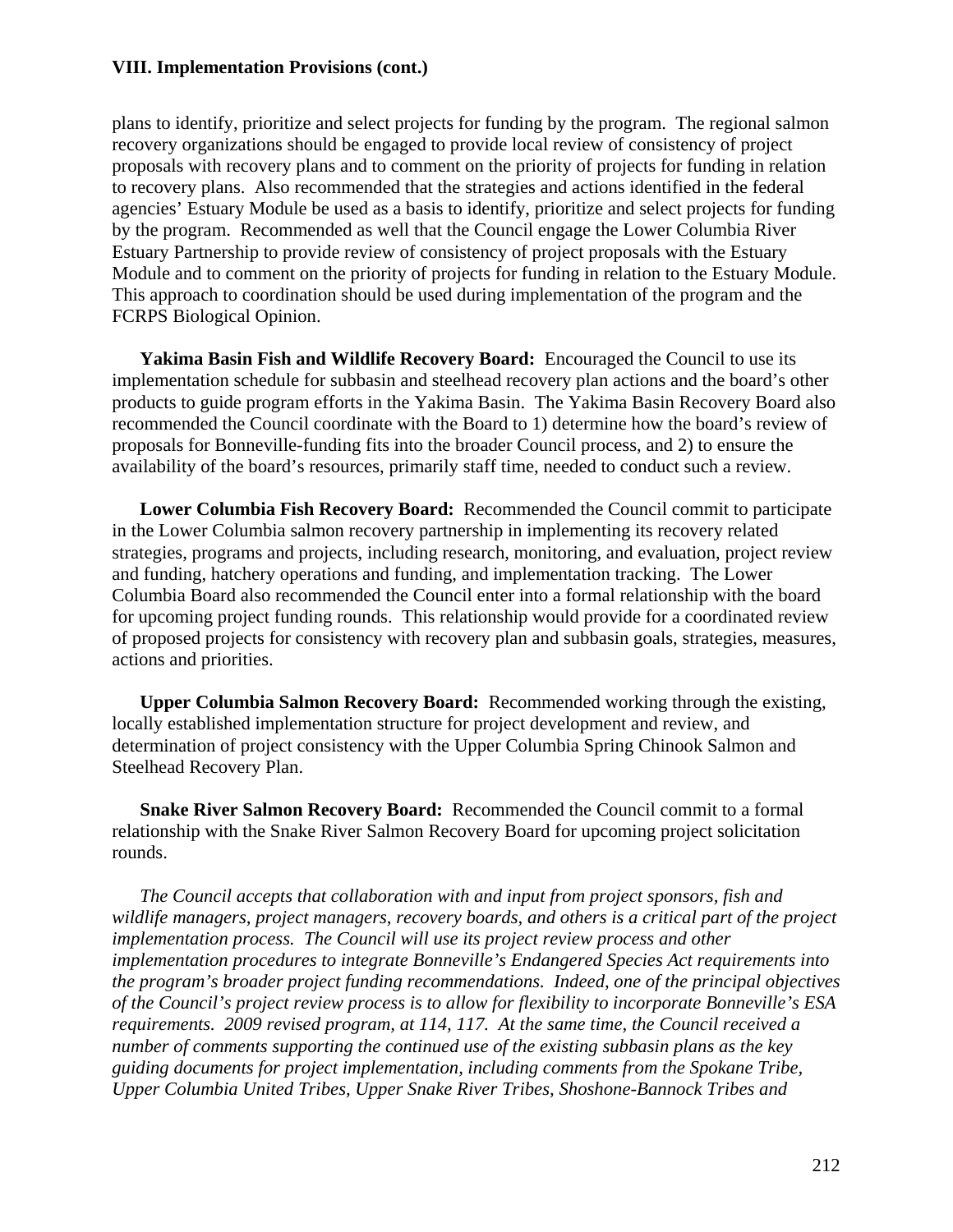*Shoshone-Paiute Tribes. As described elsewhere in the program and in these findings, the Council will ensure project review links the proposed project to the appropriate limiting factors, objectives, and strategies in the subbasin plan. The Council expects that Bonneville will do the same as it develops multi-year implementation agreements with program participants. At this time, the Council has identified recovery plans as a source of measures to consider for implementation as well; the subbasin plan update process will be a time to consider recognizing additional aspects of the recovery plans. The Council's program must always recognize, however, that it is broader in scope and covers a greater geographic area and a more extensive set of affected fish and wildlife populations than those listed by the Endangered Species Act. Therefore, while the Council remains committed to working closely with those involved in recovery of listed salmon and steelhead as measured against ESA requirements, and has committed to a subbasin update process that could result in integration or adoption of part or all of the final recovery plans relevant to listed species in the basin, the Council's project review processes and funding recommendations to Bonneville take into account a broader set of responsibilities and considerations and represent ultimately the judgment of the Council pursuant to Section 4(h)(10)(D) of the Northwest Power Act.* 

 **Oregon Department of Fish and Wildlife:** Recommended the program be evaluated consistent with the adaptive management architecture as nested adaptive management cycles based on previous Council decisions. The Council's project solicitation and selection process is the mechanism for evaluating project and program success, adjusting the assumptions and hypotheses that previous decisions were based on, and redirecting the program based on what has been learned.

*The Council agrees with this recommendation. As detailed in findings above, adaptive management has long been a core principle of the Council's program, and the program framework is designed in concept to function precisely as ODFW recommended. The Council committed in this amendment process to working with its regional partners to develop a more coordinated regional framework for research, monitoring, and evaluation which, in turn, will better inform the Council's project review and selection process. The challenge now is to implement the program in this manner*.

**Washington Governor's Salmon Recovery Office:** Recommended the Council, in the project review process, provide earlier and clearer direction regarding the specific types of projects that it is considering in order to address priority needs, and employ the use of a shortform process to screen projects that conceptually do not meet program needs. Asserted that the project solicitation format is encumbered by an initial request for voluminous information that can intimidate those who are new to the project application process and may deter many from applying for Fish and Wildlife Program funds.

*This recommendation is directed toward how the Council manages the project review process, and not towards program provisions. The Council has reshaped the project review process to be more clear as to what types of work and what projects are to be considered in any particular review.*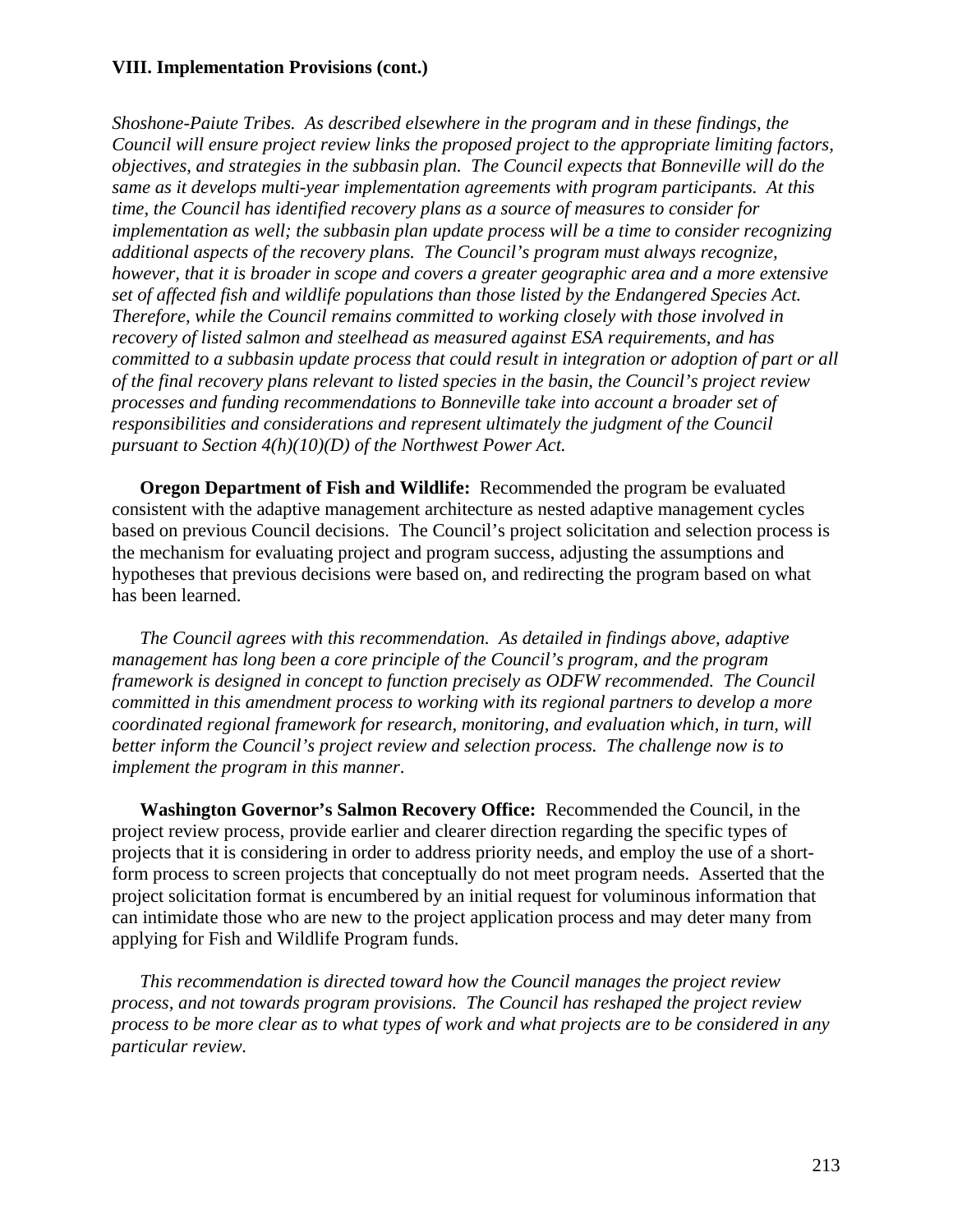**Northwest River Partners/Pacific Northwest Generating Cooperative (PNGC)/Pacific Northwest Utilities Conference Committee (PNUCC)/Public Power Council (PPC):** Recommended an approach to the project review process that is based in their approach to understanding the mitigation responsibilities of the hydrosystem and other ongoing regional actions. Recommended the Council develop an assessment of other mitigation efforts in the region before calling for and reviewing projects to implement the program, in this way:

- Fish and Wildlife Mitigation Evaluation. The Council should prepare an assessment of other fish and wildlife mitigation efforts in the Columbia River Basin. The assessment will result in a report that demonstrates the investment and achievements of regional fish and wildlife efforts; identifies areas where current resources are allocated, identifies areas in need of mitigation; and provides guidance on resource prioritization and allocation. The report will also have an accounting of all past/present mitigation actions whether performed through the Council's program or not, organized by type of work and province and include the measurable outcomes. It will be continuously updated by the Council's project review process with input from others.
- Solicitation for Project Proposals. The Council should then use the mitigation evaluation and consult with the ISAB to set interim goals addressing key limiting factors. The interim goals should provide iterative steps towards the overall program objectives and should complement the actions of other entities in the region. The managers can advise the Council on ways to meet those interim goals. Then the Council and Bonneville should consider the recommendations of the managers and issue requests for proposals for projects.
- Prioritization/Selection of Proposals. During the project selection phase, the Council should select which proposals will meet objectives identified during project solicitation. The ISRP will review the proposals and supporting documents in terms of scientific validity and effectiveness toward meeting the interim goals, may do site visits with project sponsors, managers and others. The ISRP will produce a draft report on each solicitation category on proposals recommended for funding which project sponsors can respond to. The ISRP then issues a final report and recommendation for each solicitation category to the Council.
- The Council should then consider the final ISRP reports, other statutory and programmatic considerations, and prioritize proposals by how well they meet the following criteria: links to hydropower impact, produces in-place/in-kind mitigation, alleviates limiting factors, produces broad biological benefits, benefits ESA listed species/stocks, improves the effectiveness of other projects, produces easily measurable results, represents a unique work effort, utilizes cost sharing, and represents the least cost alternative. The resulting list of prioritized project proposals, categorized by type of action, will serve as the Council's final funding recommendation to Bonneville.

 The Oregon Department of Fish and Wildlife commented that it was premature to commit the program to a refined project solicitation and review process as described in this recommendation. The fish and wildlife agencies and tribes intend to consult with Bonneville and the Council to streamline and improve the project solicitation process during this program amendment cycle. The agencies and tribes expect that this consultation will be based on full recognition of their deference due under the statute, including the principles articulated in Sections  $4(h)(2)$ ,  $4(h)(6)$ , and 4(h)(8) of the Power Act.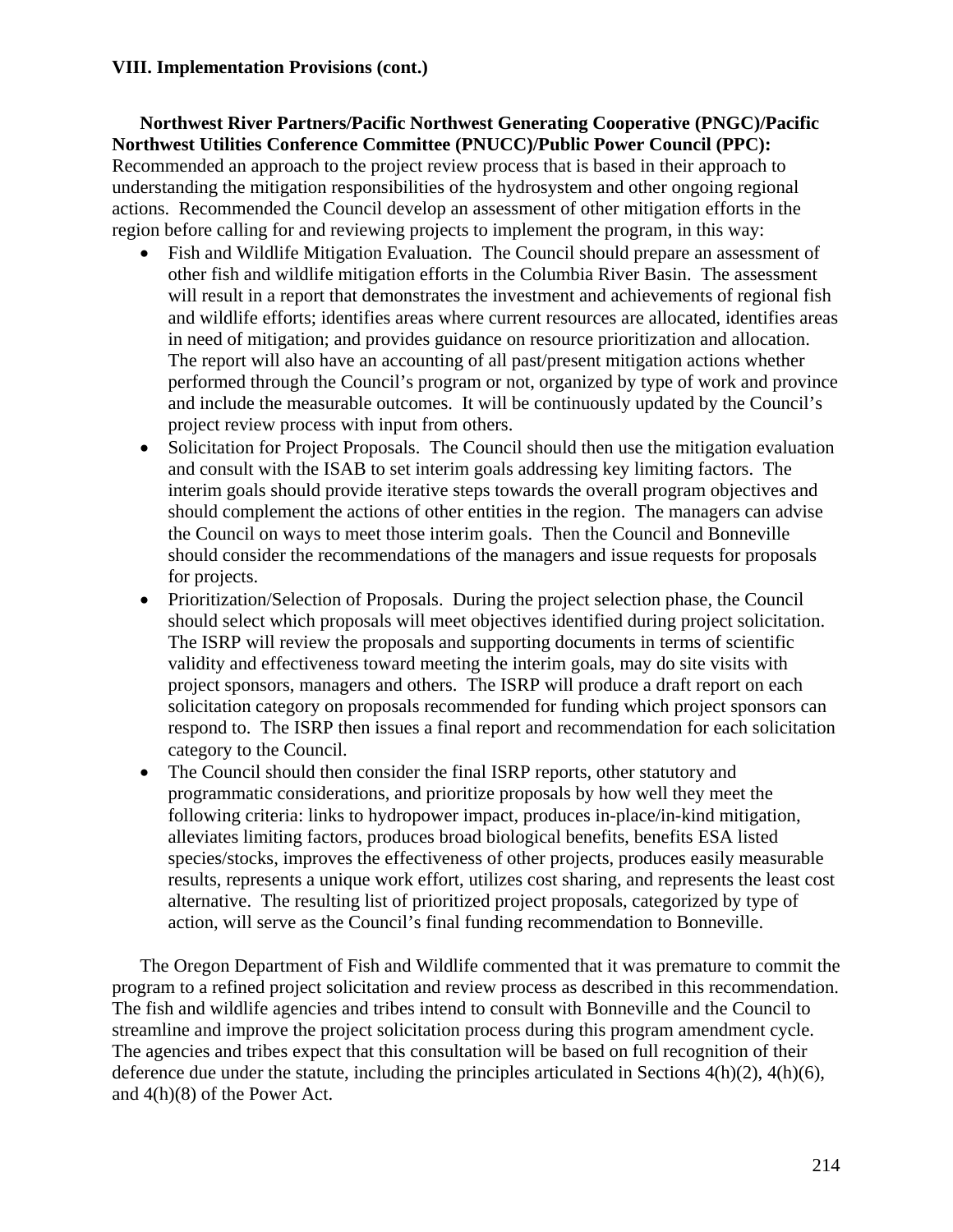*Project review is guided by the program and the Power Act, as the Council and Bonneville seek and review projects intended to address the limiting factors, objectives, and measures in the mainstem and subbasin plans (including, where appropriate, also addressing ESA requirements identified by the agencies). To that is added the independent scientific, public and Council review and recommendations called for in Section 4(h)(10)(D), reviewing both proposed work and past performance. The criteria for these reviews and recommendations are largely set by the Power Act, and by the assessments, objectives and measures in the program. Much of what is in the recommendation is consistent with this basic process for project review, except that a few of the criteria recommended for Council decisions on project funding recommendations are not consistent with the decisionmaking criteria under the act for decisions at that stage. Other than that, the Council will continue to consider these views as project review evolves over time.* 

**John Baugher:** Recommended that Council decisions for project continuation based on past performance be informed by Bonneville Project Managers/COTRs because those individuals are the most informed participants in the entire implementation and project review process. They are the technical representatives and they visit the project sites and implementation managers regularly.

*The Council agrees that input from project managers is important in evaluating projects for renewed funding. The Council process for review and funding of projects will continue to consider the opinions of project managers and others directly involved in the projects when making project funding recommendations.* 

 In comments on the recommendations, the Confederated Tribes of the Warm Springs Reservation, the Confederated Tribes of the Umatilla Indian Reservation, the Yakama Nation, and the Columbia River Inter-Tribal Fish Commission commented that the conventional project review and step review processes needed to be reformed and streamlined in light of the Columbia Basin Fish Accords, which themselves call for streamlining the project review process and the three-step review. In their view, the existing project selection process and three-step review process are aimed at informing priority and funding decisions that should be reexamined and modified or eliminated. The Fish Accords are consistent with the program and with "in lieu" constraints, and thus features of the current process aimed at determining program consistency and in lieu concerns can be eliminated or minimized. Future project reviews should be conducted more holistically at a subbasin or larger scale; minimize re-reviews of on-going projects where meaningful results will take longer to manifest.

 These tribes also commented that the three-step review needs to be restructured in light of the accords for reasons of efficiency. The three-step review features that are aimed at funding decisions should be eliminated altogether for accord projects. The Council and ISRP review should be completed in Step 1, with Bonneville and the sponsor assuming the sole responsibility for more detailed design, engineering and costs. For non-accord projects, the Council may consider reserving a role at the final step to ensure environmental reviews and permit requirements have been completed. Combine all or most of Steps 1 and 2; the Step 1 Master Plan should be the primary document to facilitate environmental and cultural resource reviews; Council and ISRP reviews should occur simultaneously with environmental reviews. Focus the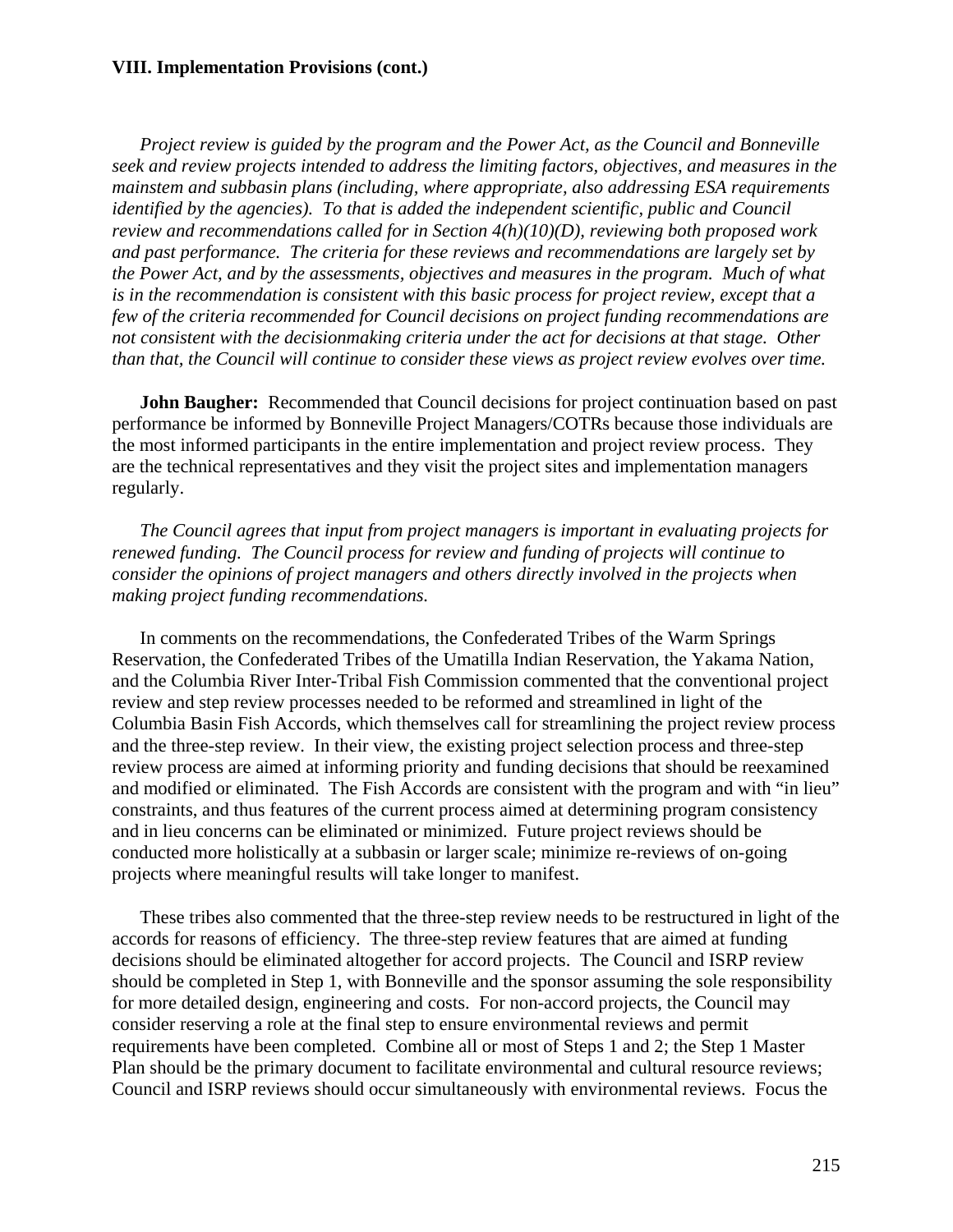ISRP review on key areas, such as the design of monitoring and evaluation features and clearly stated objectives.

 *The Council's project review process in the past has usually involved open solicitations for proposed projects, followed by a review process focused in part on determining which of the many proposed projects should be a priority for implementation. The Council agrees that the revised program, including its recognition of the actions committed to in the biological opinions and accords, has changed that dynamic -- the actions in the biological opinions and accords already represent a priority implementation commitment by Bonneville and the other federal agencies, consistent with program planning. Biological opinion and accord projects are still subject to the other elements of project review, including periodic independent scientific/public/Council review of past performance and proposed work elements, as described in the program and as recognized in the accords themselves. The same dynamic is also true of the step review of major capital projects – the master planning, scientific, monitoring, evaluation, environmental, and key design issues remain a focus of review for these large program investments. In addition, the Council is generally seeking efficiencies in the project review process, especially in narrowing the nature of project solicitations in general and in altering the review of the stable elements of ongoing projects to emphasize reporting and performance review and to put these projects on a longer-term review cycle.* 

 The Spokane Tribe commented that the program lacks sufficient priorities and clear decisionmaking criteria to support project review. Similarly, the Upper Columbia United Tribes questioned how, if all recommended measures are "in" the program, the Council will treat conflicting measures and deal with unfunded recommended measures.

*The Council concluded that the statutory provisions on project review, the program provisions including the subbasin plans, the implementation measures incorporated into the program under certain specified conditions, and the existing federal agency commitments provide as much guidance for project review in terms of priorities and decisionmaking criteria as is appropriate for a quite large and evolving program. To help guide this large bundle of accepted measures to reasonable implementation, the Council calls for the measures to be shaped into multi-year actions plans for all areas of the program, not just some; for the Council to work with Bonneville and the project sponsors to estimate reasonable multi-year budgets and secure funding commitments that assure adequate funding for those plans and measures; and for the Council to continue to evaluate implementation to ensure fair and adequate treatment across the program. 2009 revised program, at 116, 118. Adhering to these steps should help avoid or reduce the concerns identified by these tribes.* 

 The Burns Paiute Tribe commented that the fish and wildlife agencies and tribes must have meaningful input during project review, not just the ISRP, the Council and Bonneville. The Grand Ronde Tribe commented that the fish and wildlife managers must have input during project review if and when the ISRP appears biased, such as against put-and-take fisheries, and thus the managers must have input so that the Council hears all sides of the issues.

*The Council agreed with this comment. The relevant provision in the Northwest Power Act is focused on the ISRP and Council review, and so the Council focused on those elements in the*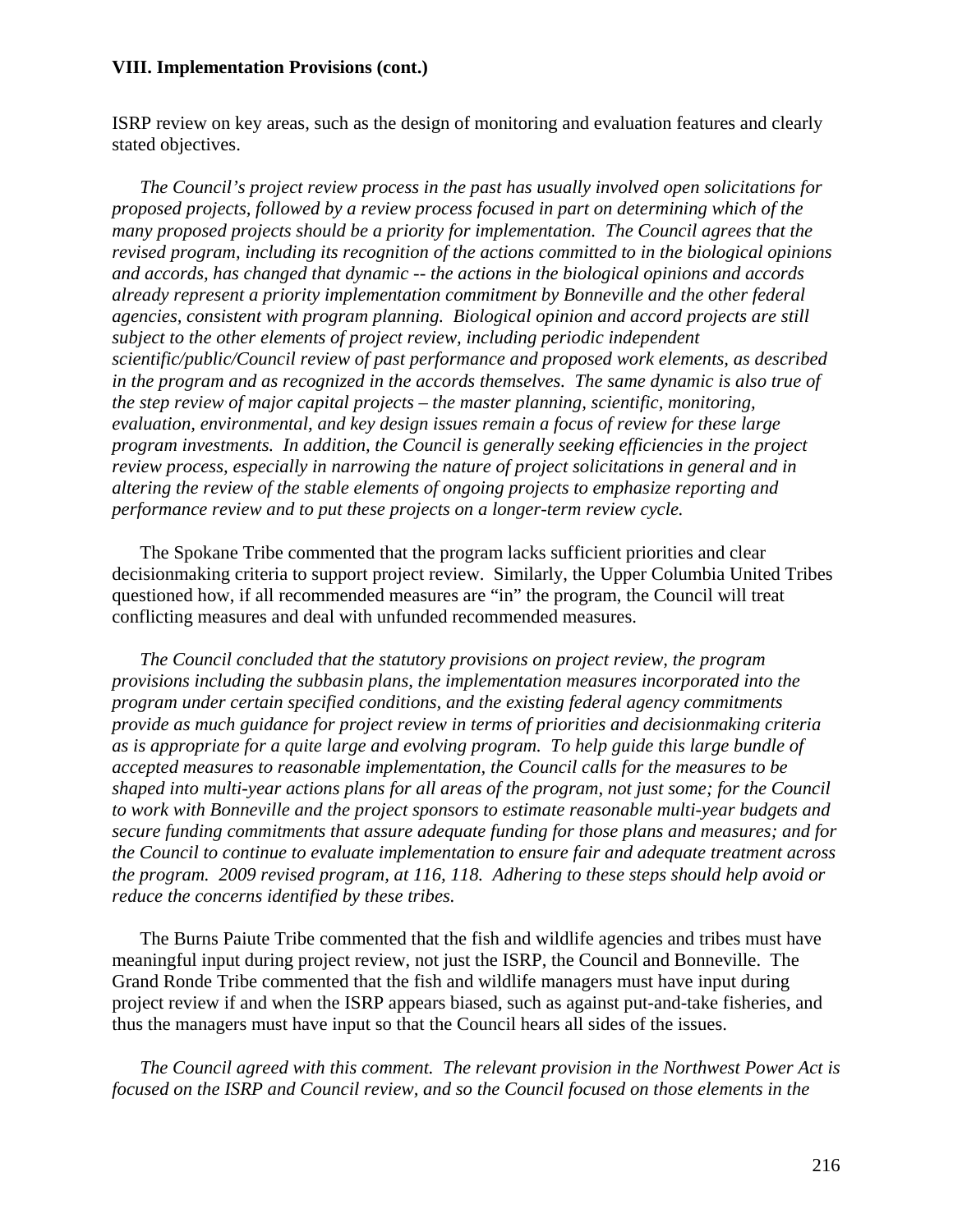*limited provisions on project review. But the agencies and tribes have always played a role in project review as critical program participants, and the Council supports their continuing to do so. The agencies and tribes will always have an opportunity to respond to the Council with their reactions to ISRP reviews.* 

 Northwest River Partners, PNGC, PNUCC, the Public Power Council, the Northwest Requirements Utilities, Hood River Electric Cooperative, Benton PUD, Cowlitz PUD, Flathead Electric Cooperative, Franklin PUD, Grays Harbor PUD, Pacific County PUD, Pacific Power, the City of Richland, and the Blachly-Lane Electric Cooperative commented in strong support of the project review process, especially independent scientific review and Council oversight. They requested the program establish a project solicitation and request-for-proposal process based upon the needs of fish and wildlife, and that the Council adopt implementation criteria that creates priorities for solicitation and selection of fish and wildlife projects. Many recommended involving the Independent Economic Analysis Board (IEAB) as well as the ISRP. Some of these comments also suggested adding a dispute resolution process, especially between the Council and Bonneville, and focusing project review so as to link projects selected for implementation to hydrosystem impacts.

*The Council agreed with these comments about the continued benefits from the project review process. The comments concerning hydrosystem impacts and mitigation responsibilities have been addressed elsewhere. The IEAB has been useful to the Council in the past and may be again in the future in thinking through and implementing the "cost effectiveness" language in Section 4(h)(10)(D). On the other hand, the IEAB does not have the statutory role in project review that the ISRP does. As for a dispute resolution mechanism, the Council, Bonneville, and the other participants have found ways to resolve significant disputes arising out of project review without a formal dispute resolution process. However, the Council will consider with Bonneville and other participants the idea of adding such a formal mechanism as the Council continues to evolve the project review process. See also the findings below on the subject of independent scientific review, which respond to a similar set of recommendations and comments.* 

 David L. Moore commented to the effect that priority should be given to fish restoration, environmental impacts, and tribal cultural sustainability over hydroelectric, agricultural, recreational, or other considerations throughout the process.

*In developing the program, setting priorities and making recommendations on project funding, the Council is guided and constrained by the Northwest Power Act. Thus, for example, the Council is to develop and oversee the implementation of a program that gives* equal *priority to protecting, mitigating, and enhancing fish and wildlife and assuring the region an adequate, efficient, economical, and reliable power supply.*

#### **Independent Scientific Review**

 **Kalispel Tribe/Spokane Tribe/Upper Columbia United Tribes:** Recommended altering ISRP review of projects so that future solicitations target only new actions and/or research. The tribes also recommended a modified review for ongoing projects with longstanding support and investment. In comments on the recommendations, the Spokane Tribe added that scientific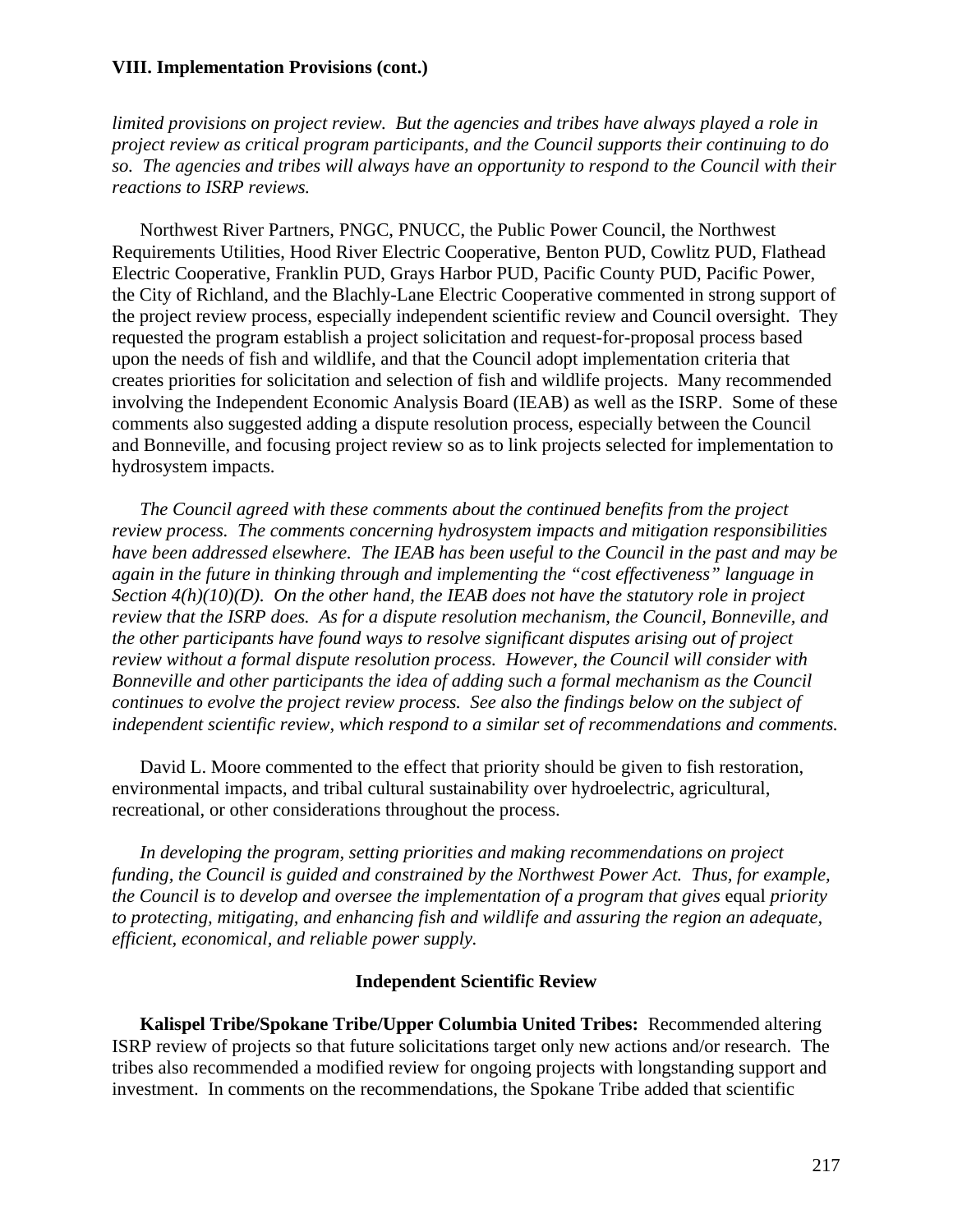review of projects in the Fish and Wildlife Program is critical to effectively protect, restore and enhance fish and wildlife resources, and simply recommended that, while review is necessary, the review process be altered slightly as identified in the Spokane Tribe's recommendations.

**Nez Perce Tribe:** Similarly supported streamlining ISRP review.

**Bonneville Power Administration:** Recommended maintaining the ISRP in its current role as a credible science broker. Congress amended the Power Act to create the ISRP to eliminate the conflict of interest inherent in a program where the same resource managers recommend measures for the program and then propose, review, rate, and implement projects.

**Northwest River Partners/Pacific Northwest Generating Cooperative (PNGC)/Pacific Northwest Utilities Conference Committee (PNUCC)/Public Power Council (PPC):** Recommended a stronger role for the ISRP and the IEAB to create a defensible independent scientific and economic review of the entirety of the program. Independent science must remain central to program implementation. These entities reiterated their views in comments on the recommendations and in support of the draft program amendments, including urging that all projects, including those proposed to meet the FCRPS Biological Opinion and the Columbia Basin Fish Accords, be subject to independent scientific review.

 In addition to the above recommendations and comments, the Council received many other comments during the amendment process supporting the continued role of the ISRP to ensure monies are well spent, and urging the Council to make sure all projects receive review, including those with biological opinion and accord commitments. Such comments came from PUD No. 1 of Chelan County, Association of Washington Business, Northwest Requirements Utilities, Oregon Wheat Growers, Inland Power & Light, Lewiston Chamber of Commerce, Clearwater Power Company, Consumers Power, Inc., Cowlitz PUD, Douglas Electric Cooperative, Fall River Electric Cooperative, Idaho Falls Power, Lewis County PUD, Pend Oreille County PUD, Snohomish County PUD, Vigilante Electric Cooperative, Western Montana Electric Generating and Transmission Cooperative, Inc., Umatilla Electric Cooperative, Yakima County Farm Bureau, W. Frank Hendix, Lincoln Electric Cooperative, Blachly-Lane Electric Cooperative, Flathead Electric Cooperative.

 In its comments to the Council, the Association of Washington Business also supported continued use of the Independent Scientific Advisory Board.

 The Oregon Department of Fish and Wildlife commented on the recommendations to note that including measures with project-like detail into the program does not preclude subsequent ISRP review of the technical merits and approaches, which project sponsors welcome.

*Even while some entities recommended streamlining the program review process, recommendations also focused on maintaining or increasing the role of independent scientific review in the project review process. Independent scientific review of individual projects and of specific issues remains a cornerstone of the Council's program, consistent with the substance of the recommendations and with Section 4(h)(10)(D) of the Northwest Power Act. The amended program does not alter the role of independent scientific review in the Council's processes.*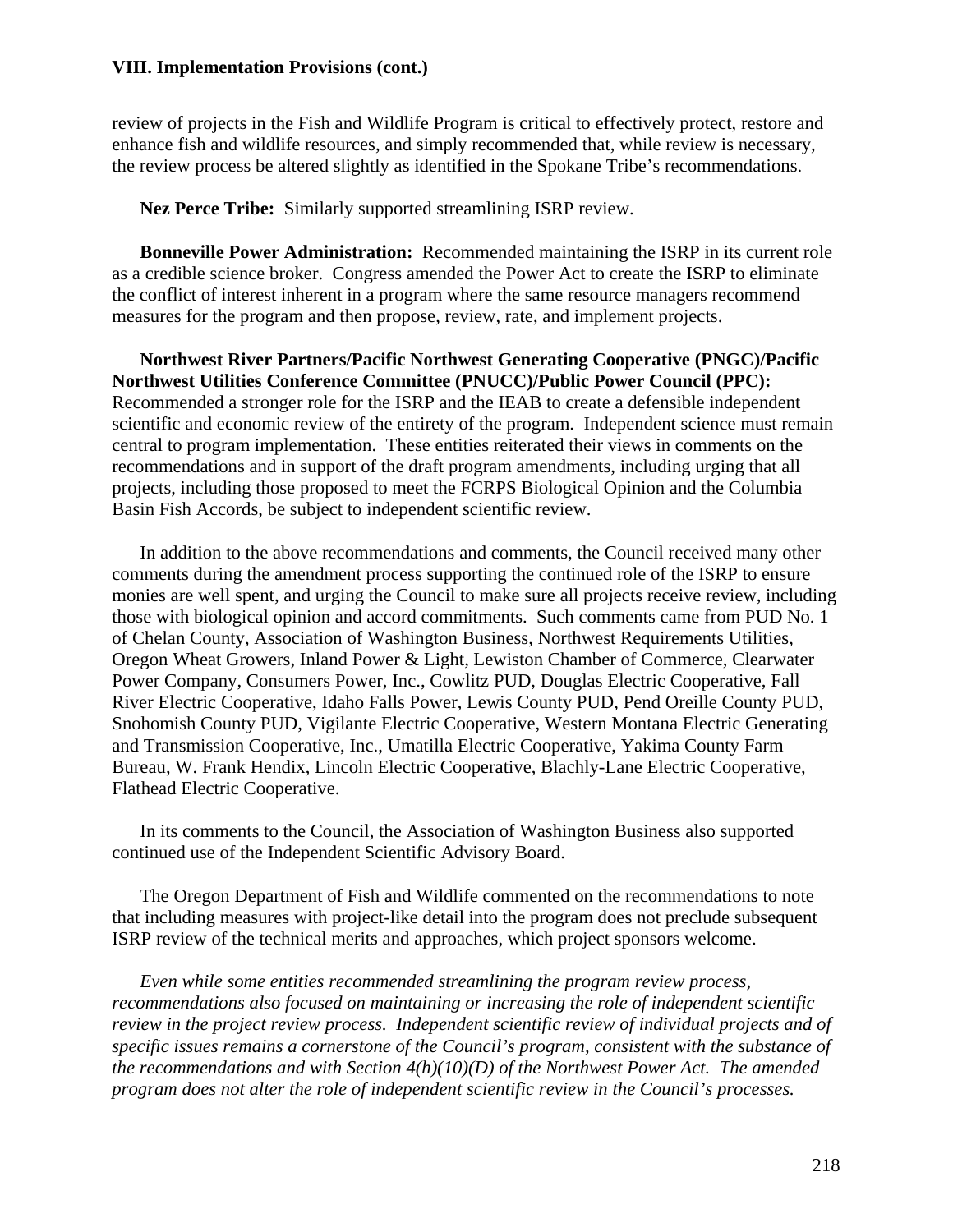*Within the parameters of Section 4(h)(10)(D), the Council is committed to working with its regional partners to improve and update its project review process to be responsive to the needs of a mature program.* 

 In its comments on the recommendations, the Umatilla Electric Cooperative added that the Council ought to recruit the best talent available to serve on the Independent Scientific Review panels, with term limits for the scientists who serve. The Council should then continue to make fish and wildlife decisions based on the best peer reviewed science and accommodate new scientific evidence, and insist on measuring results wherever possible to improve modeling and decisionmaking.

*The provisions in the revised program on the independent science panels, project review, and monitoring and evaluation are consistent with this comment. 2009 revised program, at 50-55, 116-18, 122-26. As always, the challenge is to implement these principles effectively.* 

**State of Washington Office of the Governor:** Recommended the Council request independent science review on those questions where there is substantial scientific controversy or uncertainty.

 **Northwest RiverPartners/Public Power Council (PPC)/Pacific Northwest Generating Cooperative (PNGC)/Pacific Northwest Utilities Conference Committee (PNUCC):** Recommended the Council sponsor public symposia to review current state of the science in key research areas.

 The Native Fish Society commented that independent scientific reviews of hatchery, harvest, and habitat programs have been critical for improving the reproductive success and recovery of salmonids, but that the Council's Fish and Wildlife Program has not fully implemented the advice provided by many scientific reviews of the program. A major issue with the program is making it possible for science to better inform policy on management and investment decisions.

*The Council continues to have available the Independent Scientific Advisory Board to review the current state of the science on key questions, and the Independent Scientific Review Panel to review the scientific issues presented by proposed projects and project implementation. 2009 revised program, at 116-17, 122-24. The deliberations of the ISAB and ISRP are not public, but their reports are, and the reports are usually the occasion for a public dialogue at Council meetings on the issues and recommendations of the Board or the Panel. The Council is also committing to sponsoring public science-policy exchanges to review and discuss important scientific and policy developments in key policy areas, working with the Independent Scientific Advisory Board. 2009 revised program, at 53. Even while recognizing that scientific considerations are not the only considerations important for program, management, and investment decisions, and that the views of the independent scientific panels are not the only scientific views to consider, the Council will continue to strive to improve how the program integrates the results of scientific reviews.* 

 The Upper Columbia United Tribes commented that UCUT should be represented on the ISAB oversight panel and the program should include language about panel membership.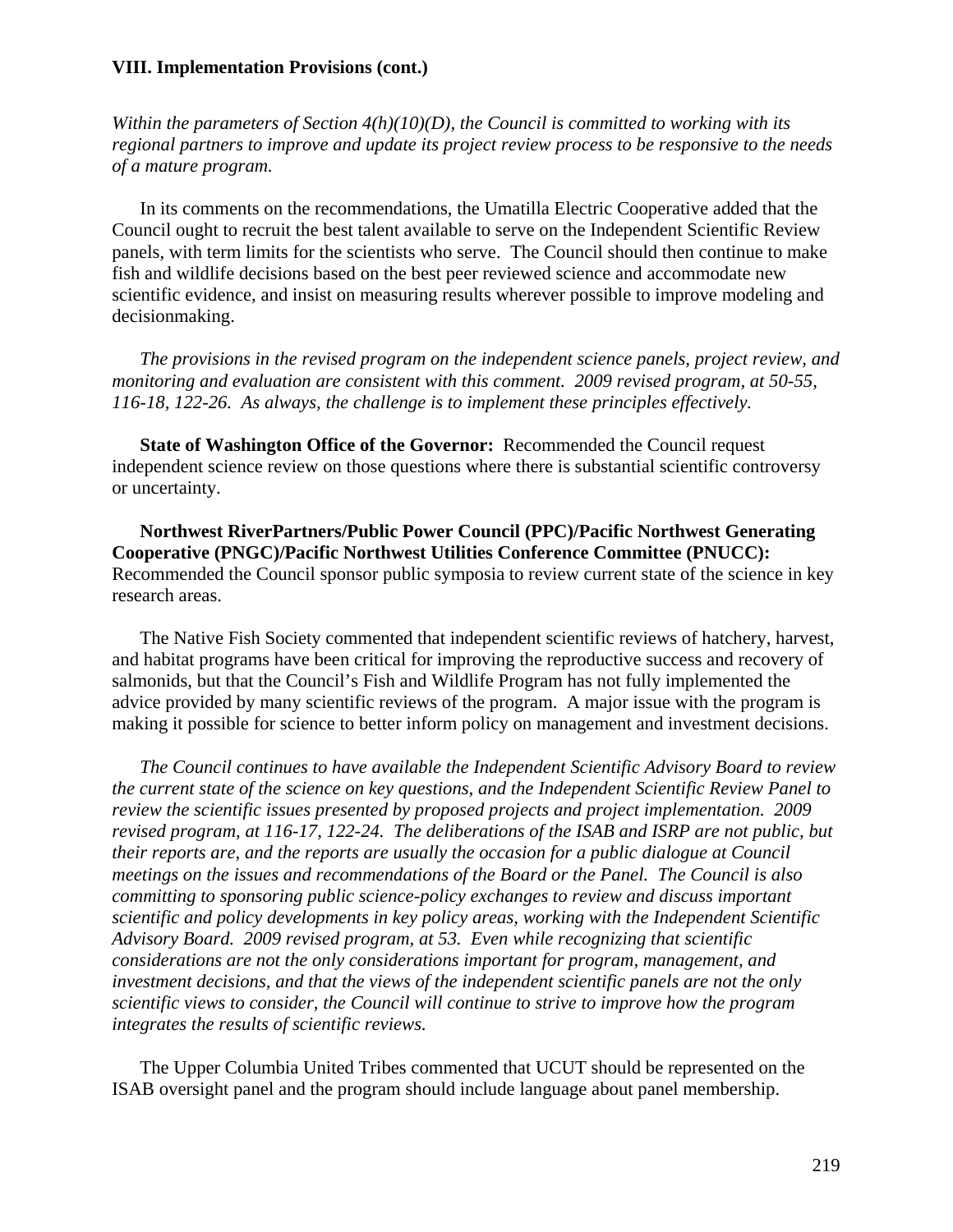*Oversight of the ISAB is guided by the program provisions and by the ISAB's Terms of Reference, available on the Council's website. The program calls for the ISAB's Oversight Panel to include "a senior representative of the Columbia Basin Indian Tribes." 2009 revised program, at 124. Neither the program not the Council specifies who it is that is to fulfill that role. The Council sent a letter to the basin's tribes during the amendment process asking the tribes to consult amongst themselves and then notify the ISAB's other Oversight Panel partners, the Council and NOAA Fisheries, how the tribes will be represented.* 

 Montana Fish, Wildlife & Parks commented on the draft amendments that while the list of specific ISAB functions includes review of NOAA Fisheries' recovery plans for ESA-listed anadromous fish in the basin, there is no mention of a similar review of the U.S. Fish and Wildlife Service's recovery plans for ESA-listed resident fish in the basin.

*The Council did not amend the provision, as this is a function identified for the ISAB by NOAA Fisheries, one of the members of the ISAB's Oversight Panel. But the ISAB's functions also generally include review of plans and subjects identified as critical to fish recovery and conservation in the basin. 2009 revised program, at 124. There is no reason the ISAB cannot be called upon to review a recovery plan from the U.S. Fish and Wildlife Service when appropriate.* 

# **Project Funding Priorities**

 The Council received several recommendations and a number of comments to continue the program funding allocation of 70% for anadromous fish projects, 15% for resident fish, and 15% for wildlife, as follows:

**Confederated Salish and Kootenai Tribes:** Recommended the Council conform to the 70/15/15 funding allocation established in the program. Commented that actual funding levels have generally not conformed to the established proportions, whether viewed on an annual or averaged basis. For managers to effectively mitigate for impacts to the hydrosystem, it is critical to conform to these proportions, and provide a minimum of 15% for resident fish and 15% for wildlife in addition to anadromous fish allocations. The Salish and Kootenai Tribes subsequently added comments in continued support.

**Montana Fish, Wildlife & Parks:** Recommended and commented in support of maintaining the 70/15/15 funding allocation structure for anadromous fish, resident fish, and wildlife. Also recommended mitigating all anadromous fish losses using the anadromous fish budget, which would include the use of resident fish mitigation as a substitute for anadromous losses. The Clark Fork Coalition later added comments in support of Montana in seeking to preserve the 70/15/15 allocation.

**Kalispel Tribe/Spokane Tribe/Upper Columbia United Tribes:** Recommended 70/15/15 for anadromous fish, resident fish, and wildlife spending. These tribes also recommended a 70/25/5 allocation among on-the-ground spending; research, monitoring, and evaluation; and coordination. On top of these programmatic allocations, the tribes recommended the following funding principles: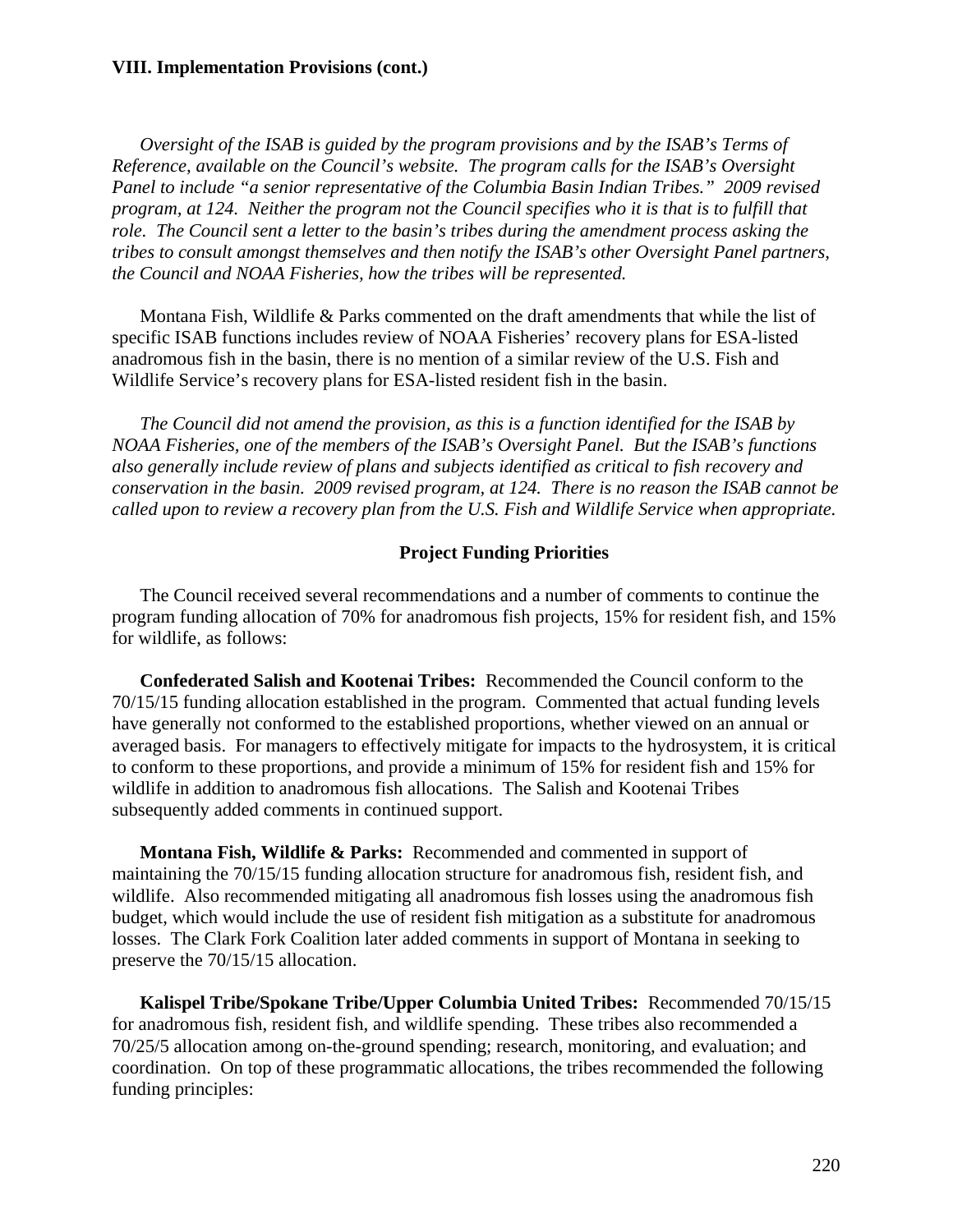- Funding should be more closely tied to areas with higher federal hydropower responsibility (for example, >75%)
- Funding should be more closely tied to areas with higher losses as identified in the 2000 program in the anadromous and wildlife loss assessments for dam construction and inundation (for example, areas >35% in relationship to documented wildlife and anadromous fish loss assessments)
- Shift fish and wildlife funding priorities from subbasins or provinces that have used past funding to significantly improve the ecology and productivity or meet mitigation responsibilities into areas that are traditionally under mitigated or under represented in the basin and yet there is a known FCRPS responsibility; as a subset for ESA/ESU-based funding; prioritize ESUs that have been historically under funded and have the largest gaps toward recovery
- Funding for ESA related salmon and steelhead recovery should not impact mitigation for non-ESA resources (anadromous, resident fish and wildlife) also affected by the FCRPS
- As an alternative, use an alternative funding allocation of  $60/25/15$ , where the 25% includes a 10% shift of the anadromous fish allocation to resident fish substitution for lost anadromous fish in the blocked areas

 In comments on the recommendations, the Spokane Tribe, Kalispel Tribe, and the Upper Columbia United Tribes reiterated their support for the funding allocation principles. UCUT urged that the program fund work in the upper Columbia ecoregion (Intermountain Province, Okanogan and Kootenai subbasins) at levels equitable with past impacts and current benefits.

 In comments on the draft amendments, the individual tribes and the Upper Columbia United Tribes continued to support the 70/15/15 allocation formula and the 60/25/15 alternative. On the other hand, in comments on the recommendations, the Confederated Tribes of the Colville Reservation, a member of UCUT, made clear that the Colville Tribes were *not* recommending any specific funding allocation formula other than the funding requirement of implementing the Colville Accord.

**Northwest River Partners/Pacific Northwest Generating Cooperative (PNGC)/Pacific Northwest Utilities Conference Committee (PNUCC)/Public Power Council (PPC):** Recommended continuing the existing funding allocation of 70/15/15. Also recommended an interim budget allocation of 70 percent on-the-ground projects, 25 percent for research, monitoring, and evaluation, and 5 percent for coordination. Beyond the interim budget allocation, the program should strive to increase the on-the-ground projects' share of the budget.

 A number of entities commented that the program should give funding priority to areas with the highest proportion of unmitigated losses, including the Upper Snake River Tribes, the Shoshone-Bannock Tribes, the Shoshone-Paiute Tribes, and the Grand Ronde Tribe. The Grand Ronde Tribe also cautioned the Council to ensure funding priorities are not based on whether measures satisfy requirements of the Columbia Basin Fish Accords, FCRPS Biological Opinion, or other obligations outside the program. The Oregon Department of Fish and Wildlife commented on the recommendations to oppose the proposed percentage allocation between onthe-ground activities and research, monitoring, and evaluation activities (detailed more extensively in the findings related to research, monitoring, and evaluation above).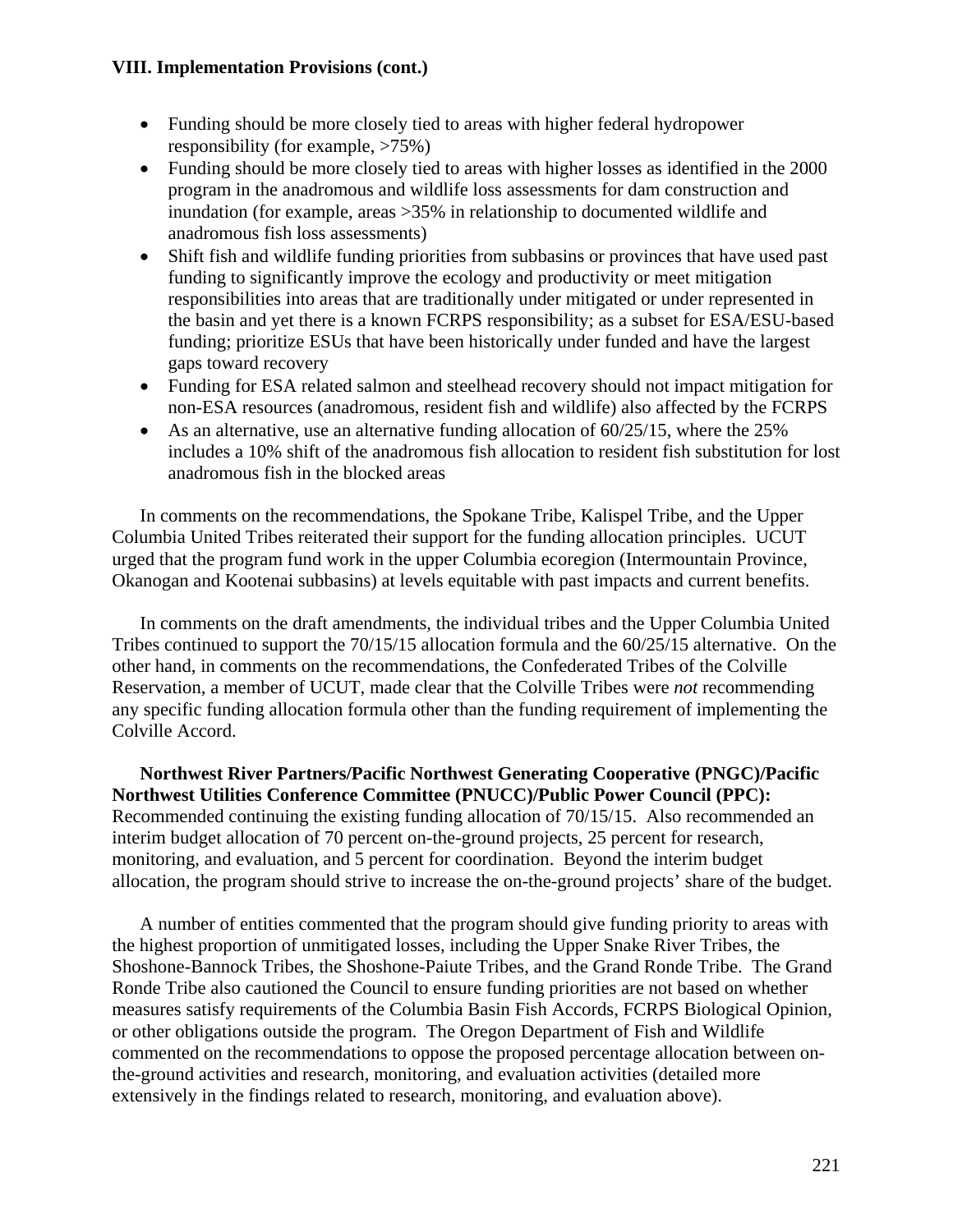Charles Pace commented in support of the Salish-Kootenai Tribes' characterization of allocation problems and in support of the Upper Columbia United Tribes' recommendation for the 70/30 funding formula. Mr. Pace also recommended implementing UCUT's proposed "subtraction," which would yield an adjusted 60/40 split. In addition to his comments supporting these recommendations, Mr. Pace commented that, in his view, the Council's program has favored anadromous fish projects designed to protect ratepayers from application of the Endangered Species Act. According to Mr. Pace, this imbalance is inconsistent with the provisions of the Northwest Power Act, which requires equitable treatment for all fish and wildlife species affected by the development of the hydrosystem.

 *As recommended, the Council retained the funding allocation of anadromous fish (70 percent); resident fish (15 percent); and wildlife (15 percent). 2009 revised program, at 118-19. The Council also continued to call on Bonneville to use its budget to meet all of its obligations, and to make sure that the funding commitments already made to the ESA requirements and the Fish Accords do not come at the expense of sufficient funding for other program priorities. The Council will continue to monitor program budget planning for consistency with this target. The Council does not agree with comments asserting that there is a serious imbalance in the funding allocations necessary to meet the needs of all fish and wildlife affected by the system.* 

 *The Council did not agree to the recommendation to assign to the anadromous fish budget the responsibility to cover the resident fish substitution programs intended to mitigate for anadromous fish losses. When the Council called in 1995 for a target allocation of 15% of the budget for "resident fish" projects, it did so because of a concern that the resident fish programs were unfunded,* both *the substitution programs and the direct mitigation programs. The 15% share has always been intended to help boost funding for both. To move the resident fish substitution projects into the anadromous fish allocation of the budget would thus also require a shift in allocation percentages. The Council also did not adopt the recommendations calling for a specific division between on-the-ground and research, monitoring, and evaluation projects. There is no basis yet for a decision that 25% of the budget is roughly the right size for the research, monitoring, and evaluation portions of the program. See the findings for the monitoring and evaluation strategies for the program below. The Council also did not further specify funding priorities within categories, other than to continue to call for wildlife mitigation work to emphasize the areas with the highest proportion of unmitigated losses. Funding allocations and priorities in the program are a broad tool to use for making just a few key points, so as to help ensure that all important priorities of the program are getting attention even as financial resources are never infinite. Otherwise, funding determinations are the responsibility of Bonneville, consistent with the principles for adequate program implementation.* 

**Montana Fish, Wildlife & Parks**: Recommended that the highest funding priority for resident fish mitigation should continue to be native species restoration in areas directly impacted by the FCRPS and funding should be proportional to fisheries losses directly attributable to the construction and operation of the dams and associated infrastructure. Where fish and habitat losses cannot be fully accomplished in kind and in place, losses may be offset through offsite mitigation. Where native species have been extirpated and ecosystems have been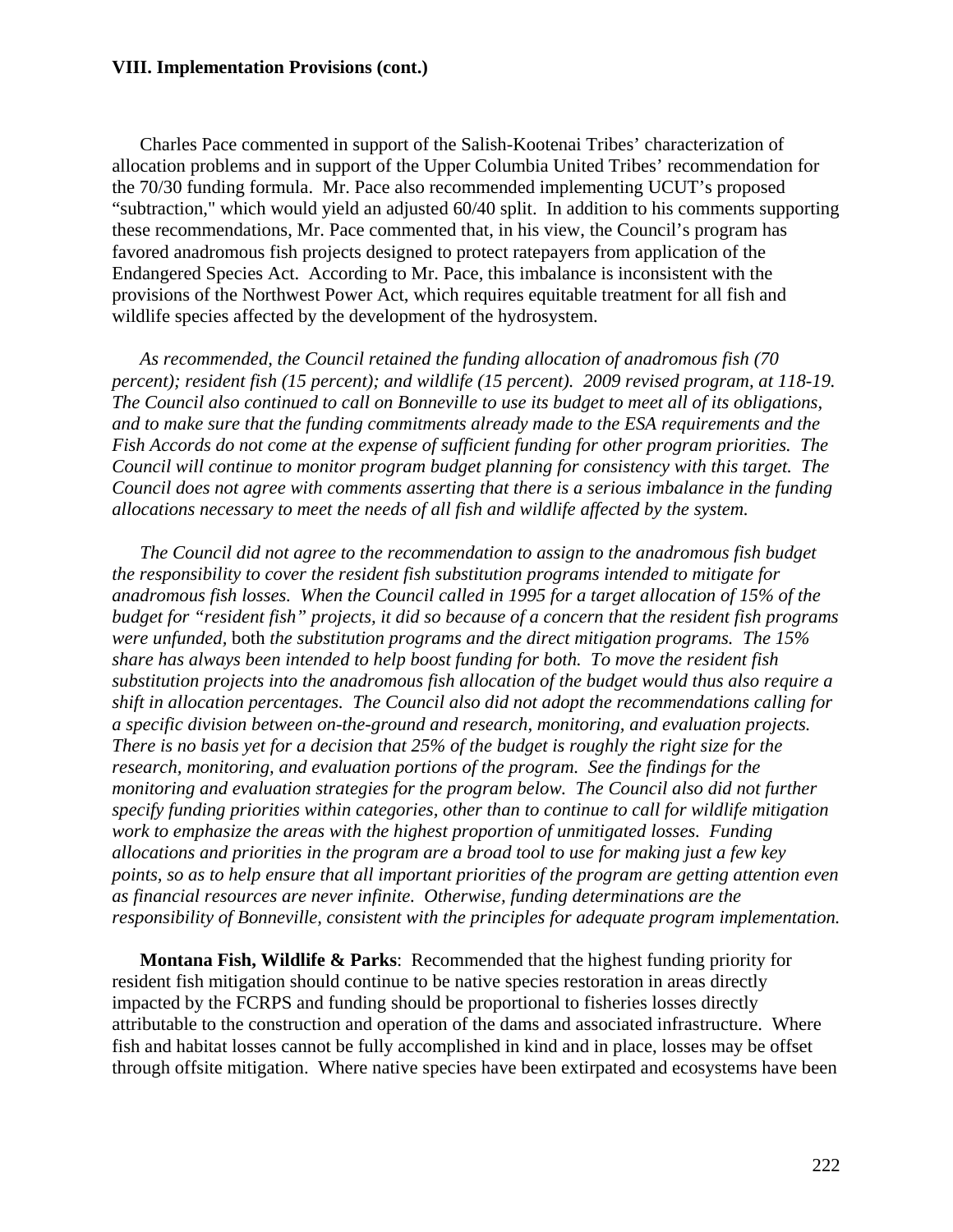disturbed beyond our ability to mitigate damages, efforts should optimize biological productivity, using species that can tolerate the modified environmental conditions.

*Consistent with this recommendation, the program emphasizes native species restoration when feasible (Habitat Strategies), and then recognizes when and why offsite mitigation is appropriate and when and how the use of non-native species are also appropriate under certain circumstances (Basinwide Planning Assumptions, Biological Objectives, and Habitat, Non-Native Species, and Resident Fish Strategies). The Council did not transform these strategies into explicit funding principles, but funding allocations and project reviews and recommendations should be informed by these strategies.* 

 Montana Fish, Wildlife & Parks also commented with concern about language in the draft program expecting the program budget to be a rolling three-year spending plan, calling for this to be simplified to facilitate multi-year contracts. This would eliminate a substantial annual effort, reduce process and paperwork, and allow the project sponsors to focus on on-the-ground actions and reporting.

*The Council retained the language in the final program. 2009 revised program, at 118. The comment may have misunderstood the point of the program language. The overall program budget is expected to be a rolling three-year spending plan, with a final determination for each year well in advance of the beginning of the fiscal year. Project budgets and project recommendations can be and many should be multi-year of precisely the nature envisioned by Montana.* 

 **Confederated Tribes of Grand Ronde:** Recommended that the Lower Columbia Province merits more than 2% of the total program budget because it is the most populated province of the Columbia Basin and the most affected by human development. With over 40 percent of the basin's population and some of its most intensive development, the Lower Columbia Province received less than two percent of the entire basin budget for FY 2007. Since the province's unparalleled population, economic, and industrial growth are due at least in part to hydropower, and since such growth is generally antithetical to anadromous fish recovery, hydroelectric projects have impacted fish and wildlife species in a very real albeit indirect way. This coupled with the direct effects of hydroelectric dams on fish and wildlife in the Lower Columbia Province merit far more than two percent of the Council's fish and wildlife annual budget. Along those same lines, the Grand Ronde Tribe recommends the Council make more of an effort to transform the wildlife mitigation credits allocated to the Willamette Subbasin into actual habitat and recovery projects.

 In a related comment on the recommendations, Pat Russell commented that the current recovery efforts are paying insufficient attention to the lower Willamette, especially the Clackamas River watershed and the Kellogg/Mt. Scott watershed.

*Over the history of the program the Council has resorted to explicit funding allocation or priority principles in the program itself only when there is a clear concern over a period of time that key program priorities are not being adequately funded. Thus, for example, the program does call for a funding priority in wildlife mitigation for areas with the highest proportion of*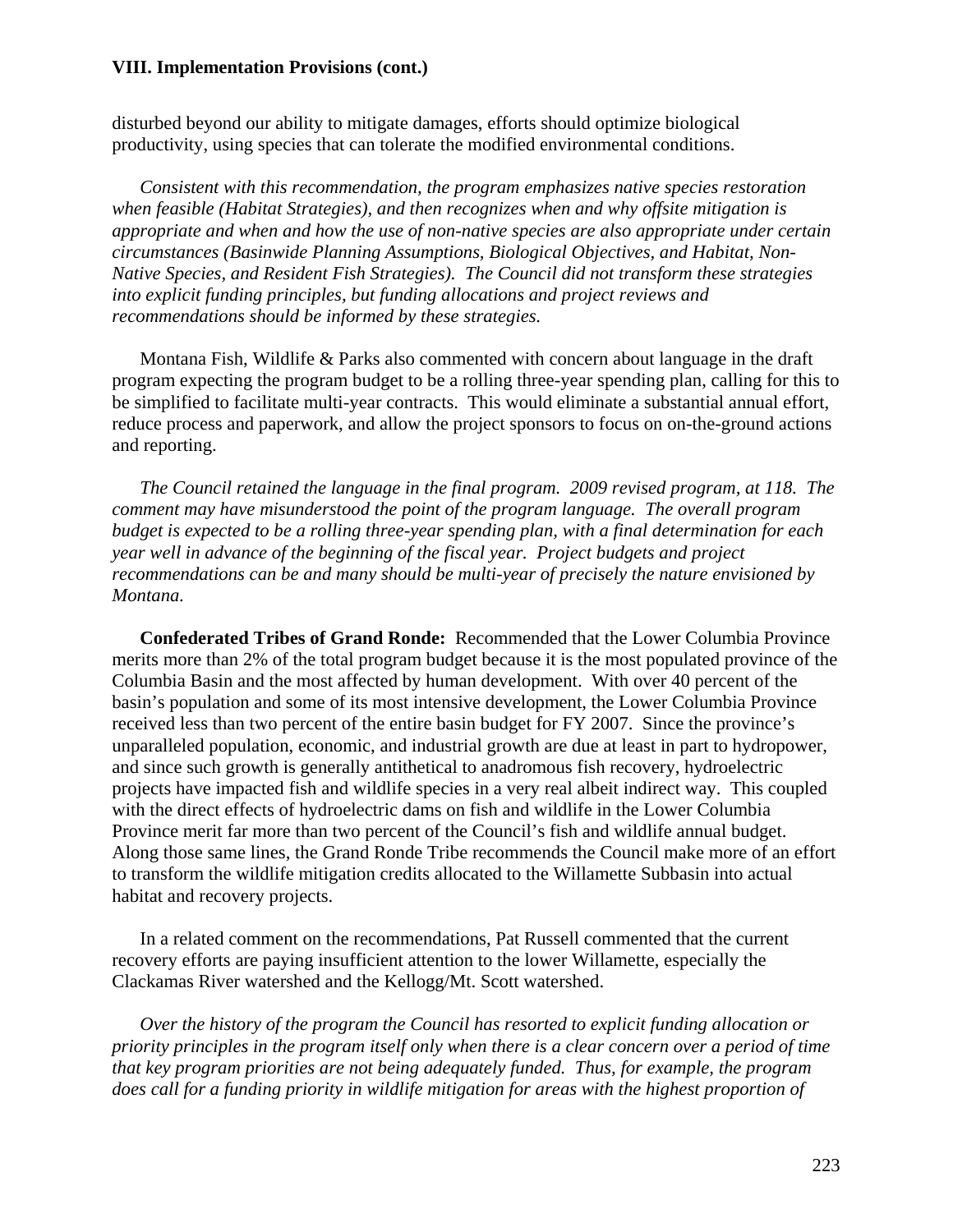*unmitigated losses. The Willamette subbasin is one of those areas. Also, the program more generally calls for funding levels to take into account the level of impact caused by the federally operated hydropower system and, in any event, for Bonneville to fulfill its commitment to "meet all of its fish and wildlife obligations." 2009 revised program, at 118. The record does not indicate that we have a particular systemic problem with the funding levels in the lower Columbia. The Council will continue to monitor the situation.* 

# **Project Funding Priorities/Land and Water Acquisition Fund**

**Columbia Basin Fish and Wildlife Authority:** Recommended the Council fully integrate the Columbia Basin Water Transactions Program into the program (CBFWA 2.0.7)

 **Montana Fish, Wildlife & Parks:** Recommended fully integrating the Columbia Basin Water Transactions Program into the program. Also recommended adding provisions to create a dedicated contingency fund for unforeseen opportunities for water and land transactions to protect habitat, fund innovative projects and facilitate cost-shares with other funding sources.

**Columbia Basin Water Transactions Program:** Recommended 1) continued funding of the Columbia Basin Water Transactions Program to pursue expansion of water right acquisitions in subbasins where water quantity has been identified as a primary limiting factor to meet the biological objectives within approved subbasin plans; 2) closer integration of land and water acquisition activities by prioritizing riparian acquisitions that protect both land and water; and 3) expanding an integrated land and water acquisition program to other priority anadromous fish habitat areas.

**Washington Department of Ecology:** Recommended Bonneville continue to contract with the National Fish and Wildlife Foundation to support the Columbia Basin Water Transactions Program. In addition, the Department recommended the following:

- Bonneville should increase funding to mitigate for the expected climate change impacts to instream flows
- The Columbia Basin Water Transactions Program should continue to encourage innovative projects and to encourage development of innovative projects, and to support the full range of temporary and permanent transaction tools for instream flow restoration.
- The CBWTP should continue to make funds available for projects that explore new methods for increasing instream flows such as water marketing and water banking.
- The CBWTP should encourage regional water marketing efforts that provide water for multiple uses including instream flows such as water banking.
- The CBWTP should continue to explore the use of conservation easements to restore riparian habitat.
- The CBWTP transactions should include water and land acquisition packages where there are benefits of purchasing land and water together; CBWTP should also move towards an integrated land and water acquisition program.
- In order to maximize benefits, land and water acquisitions should be targeted to fit strategically with other fish recovery parameters on the river (such as passage, timing, temperature, and so forth).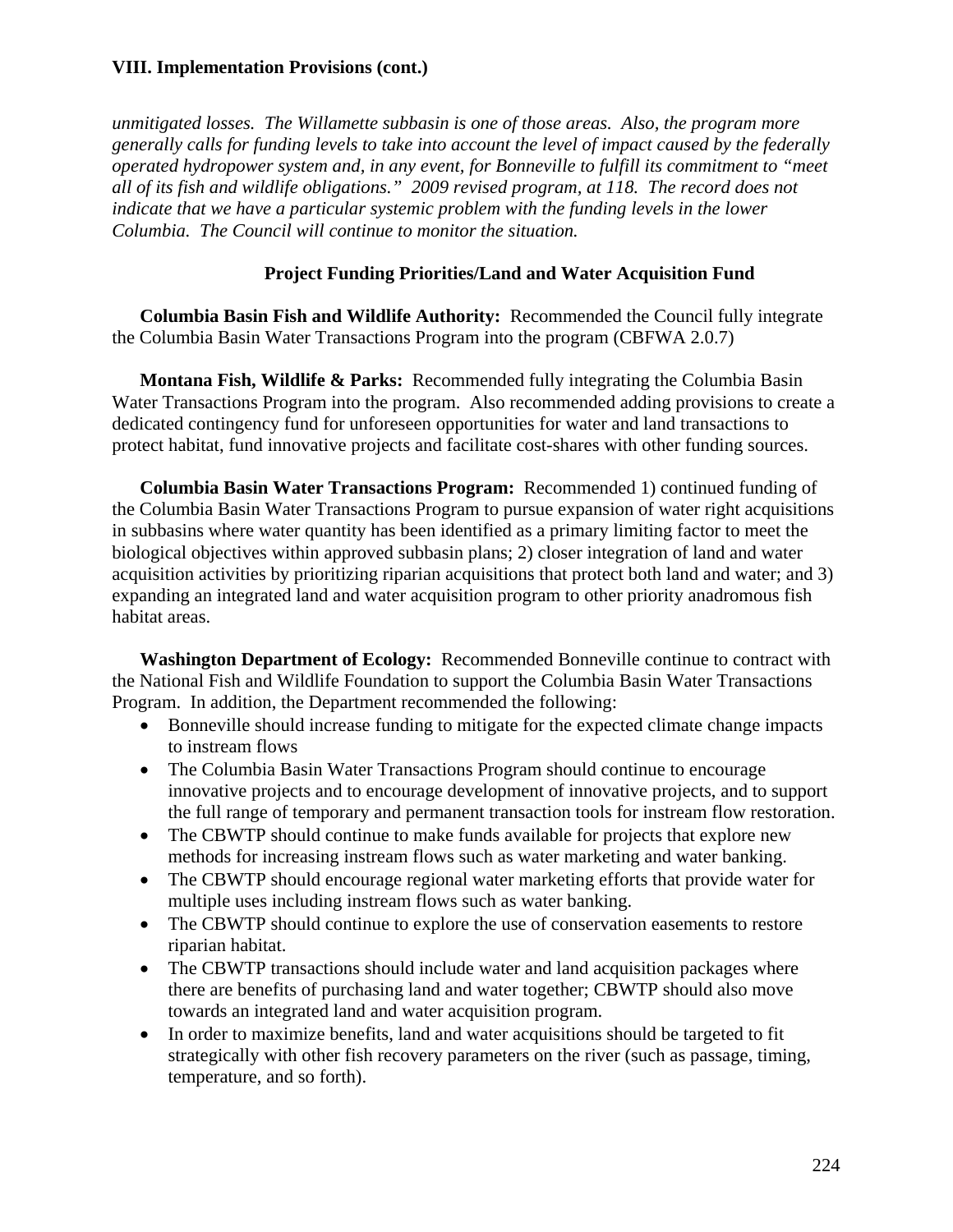• Funding of the Columbia Basin Water Transactions Program should accommodate transaction costs.

 **Columbia Land & Timber, LLC:** Recommended making funding available for marketbased approaches with proven track records to acquire private lands for habitat protection. The majority of the habitat problems in the northwest exist on private lands. These landowners have an aversion to working with government bureaucrats, and environmental groups.

 **Stewardship Partners:** Recommended the Council establish a dedicated fund specifically for partnerships that result in or directly support tangible habitat improvements in the basin. The Council should establish a process, including a technical advisory board, which can act quickly, flexibly and responsibly in approving funding for innovative approaches resulting in habitat improvements. The primary elements of the fund recommended are:

- Assistance with key habitat acquisitions; water quality and best management practices programs; and technical assistance for landowners and agricultural producers
- Cost-share for sponsors needing non-federal match or seed funding
- Funding for 3 years maximum duration, with the ability to reapply
- Maximum funding of \$100,000 per year per project
- Bonneville partnership funding must represent 25% or less of the total project/program cost
- Bonneville partnership funding must ultimately result in tangible habitat improvements
- Sponsors must demonstrate proven results and/or good track record for the proposed work
- Partnership funding may be limited geographically through requests for proposals

**Bonneville Power Administration:** Recommended the Council pursue new mitigation tools to protect and improve habitat such as innovative market-based opportunities to cost-effectively expand the program's stakeholders support, reach more areas of the basin, and recover more ecosystems. When the program began, buying fee title to land immediately became the most popular means used to protect habitat. Buying land continues to be popular but is not necessarily the most economic and efficient mitigation approach. Today, innovative emerging markets, such as carbon and other ecosystem service markets, offer mitigation tools and partnerships that did not exist even ten years ago.

**Northwest River Partners/Pacific Northwest Generating Cooperative (PNGC)/Pacific Northwest Utilities Conference Committee (PNUCC)/Public Power Council (PPC):**

Recommended deletion of any reference to dedicated funds for land or water transactions in the program. As a general policy, the customers felt the program should provide guiding principles and avoid prescriptive detail. The customers felt removing specific recommendations for funding agreements for land and water acquisition and specific details on river operations would provide the program with flexibility to adjust implementation as new information becomes available.

 Trout Unlimited, the Clark Fork Coalition, Idaho Department of Water Resources, the Montana Water Trust, and the Deschutes River Conservancy commented on the recommendations or on the draft program amendments in support of the water transactions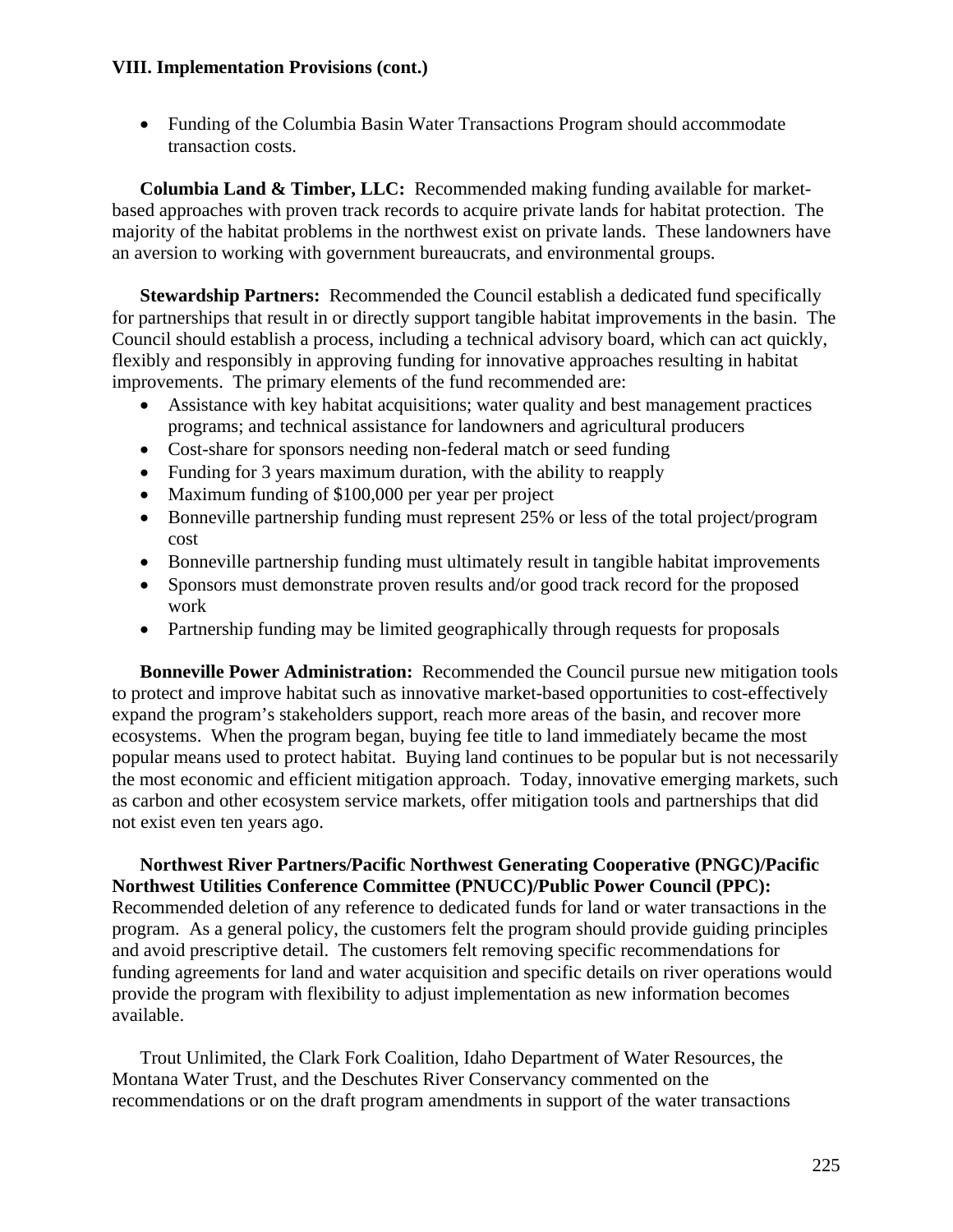program. The Idaho Water Users commented on the recommendation to oppose water right transactions that are not consistent with state law, previous agreements, and between willing buyers and sellers.

 A number of commenters supporting the proposed land acquisition fund provisions in the draft program amendments, including the Yakama Nation, the Grand Ronde Tribe, and the North American Salmon Stronghold Partnership. Montana Fish, Wildlife & Parks commented that the "land" acquisition fund should be renamed the "habitat" acquisition fund to reflect its purpose of acquisitions for terrestrial and aquatic habitat protection.

 The Yakama Nation commented to make sure Bonneville and the Council would work with others to set up the land acquisition fund as described in the program, especially with the relevant fish and wildlife managers. The Salish and Kootenai Tribes reiterated their recommendation to fund acquisition of interests in real property based on current market rates, and commented that the fish and wildlife managers, not the Council, should make decisions on lands that are appropriate to achieve mitigation goals. Montana Fish, Wildlife & Parks commented that the language in the draft provision identifying the Council as making all final decisions on acquisitions from the fund could create another layer of process. However, Council oversight of the process will help assure that Bonneville's actions in this area are consistent with the Power Act. The Shoshone-Paiute Tribes raised the issue of operation and maintenance funding for acquired parcels.

 Bonneville commented that it did not support implementing a land acquisition fund beyond the current riparian easement pilot, unless there is greater clarity and agreement on the scale of funding envisioned and the funding priorities. If the Council keeps the fund in the program, Bonneville recommended the Council follow the recommendations of the Land Trust Alliance for long-term stewardship, monitoring and evaluation, and enforcement. The Council, not Bonneville, should be responsible for resolving regional policy issues that arise.

*Consistent with the recommendations of agencies and tribes, the program continues the water transactions program to pursue water right acquisitions in subbasins where water quantity has been identified in a subbasin plan as a primary limiting factor. 2009 revised program, at 119. As recommended, the program calls for continuation of temporary and permanent transactions for instream flow restoration; coordination with Bonneville, the fish and wildlife managers, and project sponsors to integrate instream water transactions with efforts to address other ecological factors that are limiting fish habitat; and closer integration of land and water protection acquisition activities.* 

 *Also consistent with those recommendations calling for closer integration of land and water protection activities and those recommending pursuit of new and innovative ways to mitigate, the Council calls for the development of a dedicated fund for land acquisitions, building off the apparent success of the Council's water transactions program. The Council committed to working with Bonneville and interested parties to establish the details of the land acquisition fund to have it ready for acquisitions by February 2010. The criteria and considerations recommended by the Washington Department of Ecology, Montana Fish, Wildlife & Parks, the tribes, Bonneville, Stewardship Partners and others will be considered during this development*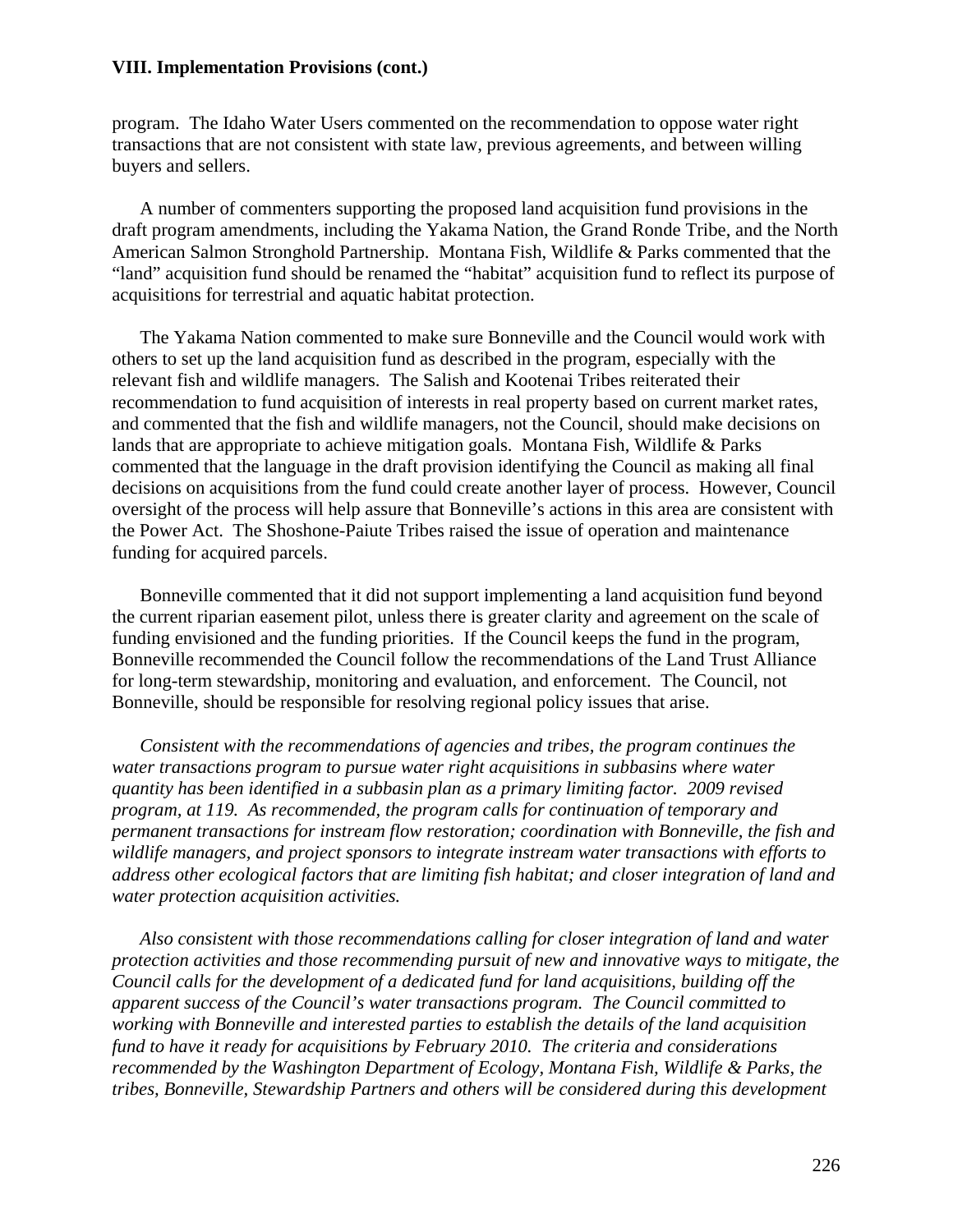*process. The Council did not rename the "land" acquisition fund, but made clear in the final provision that, consistent with Montana's comments, the intent is to promote acquisitions of real property interests that provide protection of terrestrial or riparian habitat. The Council retained the responsibility to make all final acquisition recommendations from the fund, but the experience with the water transactions program has shown that mechanisms can be employed to make the review process efficient. The program is not to be limited to fee title acquisitions; whatever innovative methods and interests are available to achieve the protection and mitigation desired will be considered. All land and water acquisitions must be on a wiling buyer/willing seller basis consistent with state law.* 

 *The Council rejected the recommendation to delete references to these dedicated programs, in part because all the other recommendations and comments in the record from governmental and non-governmental entities supported the concept, and the track record with the water transactions program has been favorable. The program* has *been flexible in adjusting to new opportunities and circumstances; that is one of the points in its favor.* 

# **Program and Project Implementation, Program Budget, and Fund Management**

 **Bonneville Power Administration:** Recommended that given the Council's and Bonneville's long history of working collaboratively together on program management issues such as project solicitations and project budgets, these management matters do not fall under the Power Act's definition of a "measure." Many implementation issues are also matters over which federal law traditionally gives federal agencies authority -- such as accounting or capitalization policies, contractor selection, and budget proposals. Consequently, entities interested in such matters should work on them with Bonneville and the Council outside of the statutory framework required for amending the program. Bonneville also recommended, as a procedural matter, that statements regarding federal agency mitigation responsibilities under section  $4(h)(10)(A)$  or  $4(h)(11)$  find a home in a technical appendix, not the program proper. In this way, the region retains ready access to the Council's views and intent regarding program implementation, and those views are adopted, but not amended into the program as measures meeting the Power Act's requirements for amending the program found in section 4(h)(6).

*The Council agrees with Bonneville that implementation provisions related to how the program and projects are implemented, how project budgets are set, how program budgets are managed, how contracts are managed, and similar budget and contract management matters should be and are largely handled in the day-to-day implementation of the program and are largely the responsibility of, and within the ultimate authority of, Bonneville. Program provisions on these matters are not quite the same as the "measures" and "objectives" that describe the substantive actions to be taken and the ends to be met. The Council also notes that descriptions of federal agency responsibilities under Section 4(h)(10) and (11), and how the Council has designed the program to be consistent with those responsibilities, are essentially legal issues guided ultimately by the act. The Council is not precluded, however, from including in the program a discussion of these program management matters as incidental or necessary and proper to the adequate implementation of the program's measures, so as to help ensure the program measures collectively work to protect, mitigate, and enhance all the fish and wildlife, including related spawning grounds and habitat, adversely affected by the development,*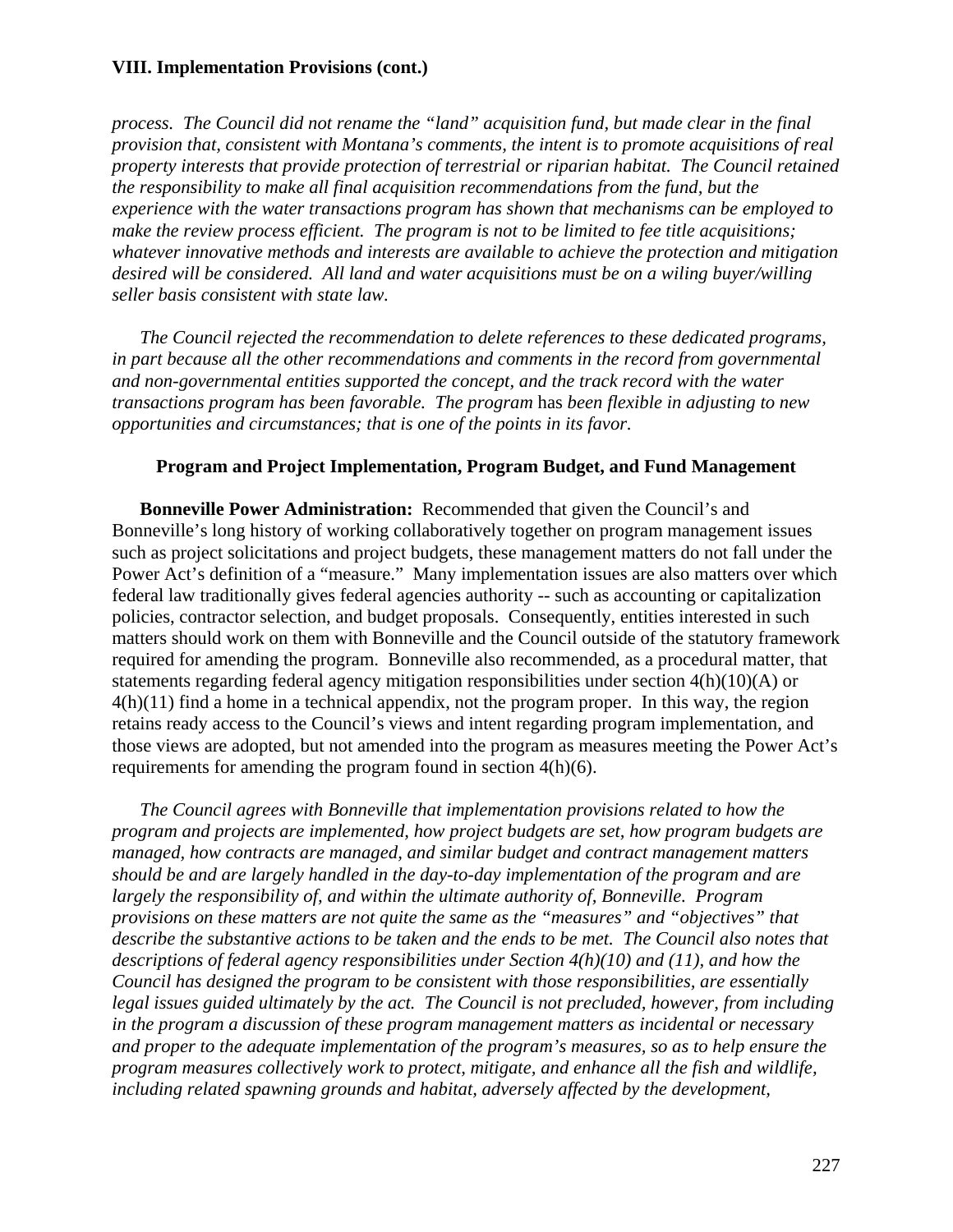*operation, and management of the hydroelectric facilities in the Columbia Basin. The Council is largely describing its expectation and assumptions as to how Bonneville and the other federal agencies will implement the program in a successful way, assuming as well that the long history of collaboration means the Council and Bonneville will work out differences if and when any arise.* 

**Columbia Basin Fish and Wildlife Authority:** The Columbia Basin Fish and Wildlife Authority included a number of recommendations the mechanics of program implementation: project funding and rate cases, budget "carryover," Bonneville capitalization policies, and similar matters, as follows: Recommended the program discuss the relationship between project funding and Bonneville rate cases. (CBFWA 5.1.5) Rates must be sufficient for Bonneville to recover its costs for protection, mitigation and enhancement of fish and wildlife. The Council should use the 2008 Program as a basis for working with the fish and wildlife agencies and tribes to develop an implementation budget, with allocations across categories and geographic provinces, to be submitted into the 2010 Bonneville rate process. Bonneville will use the 2008 Program measures -- and cost estimates for implementing the program provided by the fish and wildlife managers -- as the basis to estimate its fish and wildlife costs, and to periodically revise its cost estimates to protect, mitigate and enhance fish and wildlife as provided under this program and other applicable laws.

 Also, CBFWA recommended the program ensure that funding for fish and wildlife actions can be carried over to spend on fish and wildlife: (CBFWA 5.1.2)

- Bonneville will ensure that any funds that are made available for fish and wildlife expenditures, including payments for anticipated capitalization, should be reserved for fish and wildlife actions.
- If all the fish and wildlife funds are not expended within a fiscal year, Bonneville will carry those funds, in addition to anticipated future expenditures, into the next fiscal year to be spent on program priorities.
- Additionally, Bonneville is obligated to set rates sufficient to recover its costs for protection, mitigation and enhancement of fish and wildlife.
- Bonneville will carry over from one rate period to the next unspent ratepayer funds that were collected during a rate period to recover fish and wildlife costs.

 Next, the Authority recommended the program include a capitalization policy for fish and wildlife-related expenditures. (CBFWA 5.1.3) CBFWA recommended adding the following program language:

- Bonneville will capitalize investments for fish and wildlife over the useful life of such investments. Bonneville will use its permanent borrowing authority to finance construction of capital facilities acquisition and improvements to land, water or other real property, even if the costs of each project are less than \$1 million, or if the project has a useful life of less than 15 years, so long as such expenditures otherwise qualify as capital investments under commonly accepted accounting principles.
- Capitalization projects include buildings, roads, culverts, stream bank stabilization, fences, utilities, sewage treatment and discharge, diversion screens and ladders, instream structures, fish propagation facilities, other physical improvements, and acquisitions of real property, including water rights and conservation easements.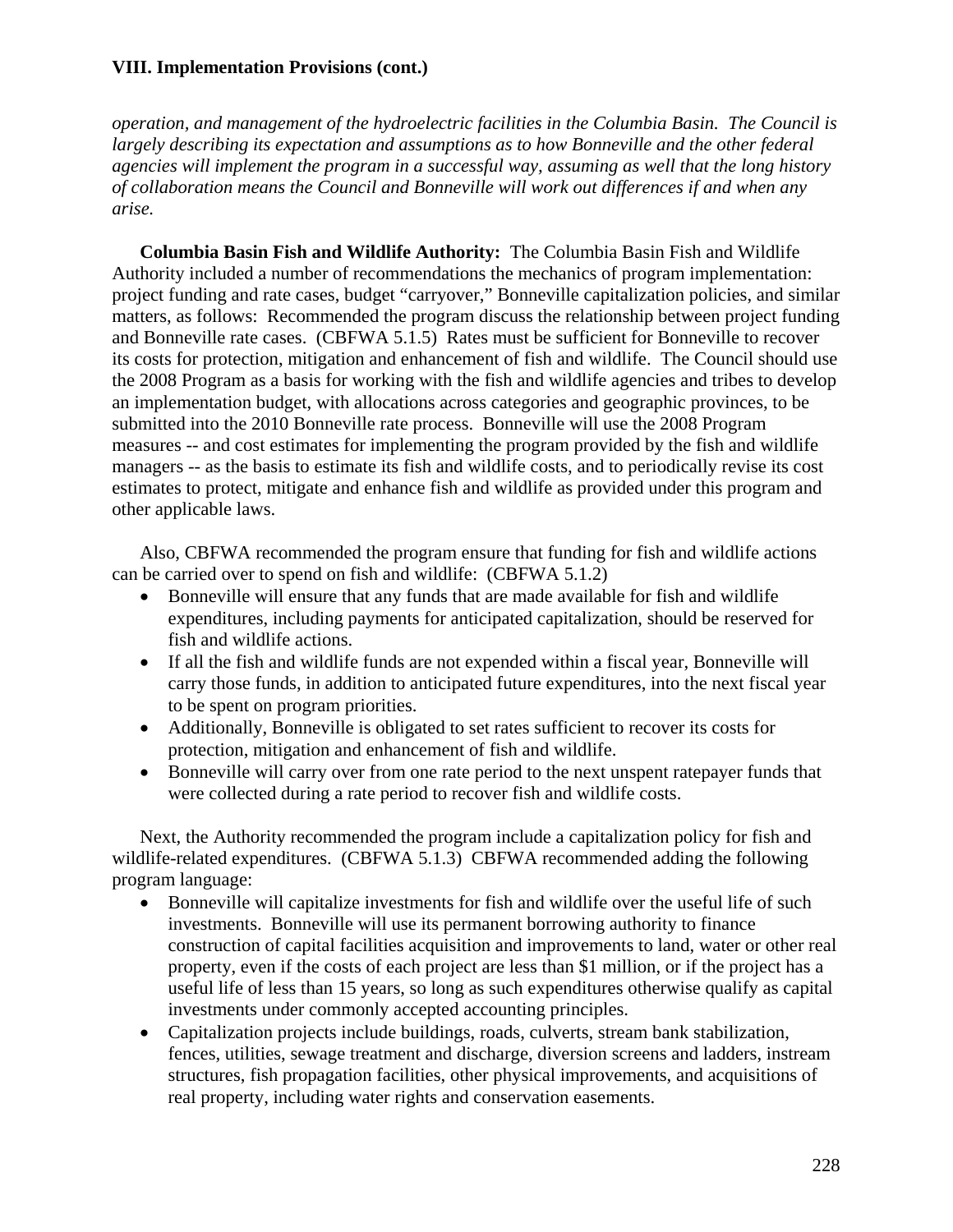- Bonneville will not interpret Section  $4(h)(10)(A)$  of the Northwest Power Act requiring Bonneville to use its borrowing authority under the Federal Columbia River Transmission System Act to finance the construction of capital facilities with an estimated useful life of greater than 15 years and an estimated cost of at least \$1,000,000, to prohibit the use of its borrowing authority to finance projects that otherwise qualify as capital investments under commonly accepted accounting principles.
- The Council and the fish and wildlife managers should avoid the distinction between "capital" and "expense" when making project recommendations. When the Council implements the program, their primary task is to ensure that the highest priority fish and wildlife projects are forwarded to Bonneville for funding, consistent with the current program and the established budget. Bonneville has the responsibility to decide how to pay for the recommended projects. Neither the Council nor the managers should have a role in deciding the mechanism by which Bonneville funds those projects.

 CBFWA further recommended the Council investigate innovative ways to ensure cost effective administration of the program by considering the following: (Amendment 5.1.4)

- Using biological objectives as performance measures, and the means to secure a commitment on the part of the implementing entities to carry out the program
- Developing mechanisms to hold the funding and implementing entities and agencies accountable for results, perhaps through the use of independent audits
- Exploring an implementation work plan development process, which identifies measures to be funded tied to limiting factors with expected biological outcomes, and an implementation budget and planning target covering a five-year period
- Delegating federal environmental compliance responsibilities to the project sponsors, where appropriate, and transferring other responsibilities from Bonneville's Fish and Wildlife Division to fish and wildlife managers in an effort to reduce program costs and to better align program implementation with existing and future activities of the region's fish and wildlife agencies and appropriate Indian Tribes
- Considering alternative methods of financing, including the establishment of long-term trust funds to support acquisition and management of mitigation projects.

**NOAA Fisheries** and the **U.S. Fish and Wildlife Service** abstained from all of the program management recommendations in Section 5 of CBFWA's recommendations.

 The **Kalispel Tribe** also recommended that the Council consider addressing capital budget planning within the program. The tribe felt strongly that capital budget allocations should follow very closely with its recommendations toward the program's expense funding allocation strategies which called for a continuation of the program's 70-15-15 policy and consistency with Bonneville's 70-25-5 policy for on-the ground spending.

*Largely for reasons also explained in response to Bonneville's recommendation above, the Council did not incorporate such detailed budget and contract management prescriptions into the program. These are matters that are largely the responsibility of Bonneville, and even when there are differences amongst Bonneville, the Council, and the agencies and tribes as to how Bonneville is implementing the program – as there have been, for example, around the way Bonneville interprets and uses its capitalization authority – the forum for working out these*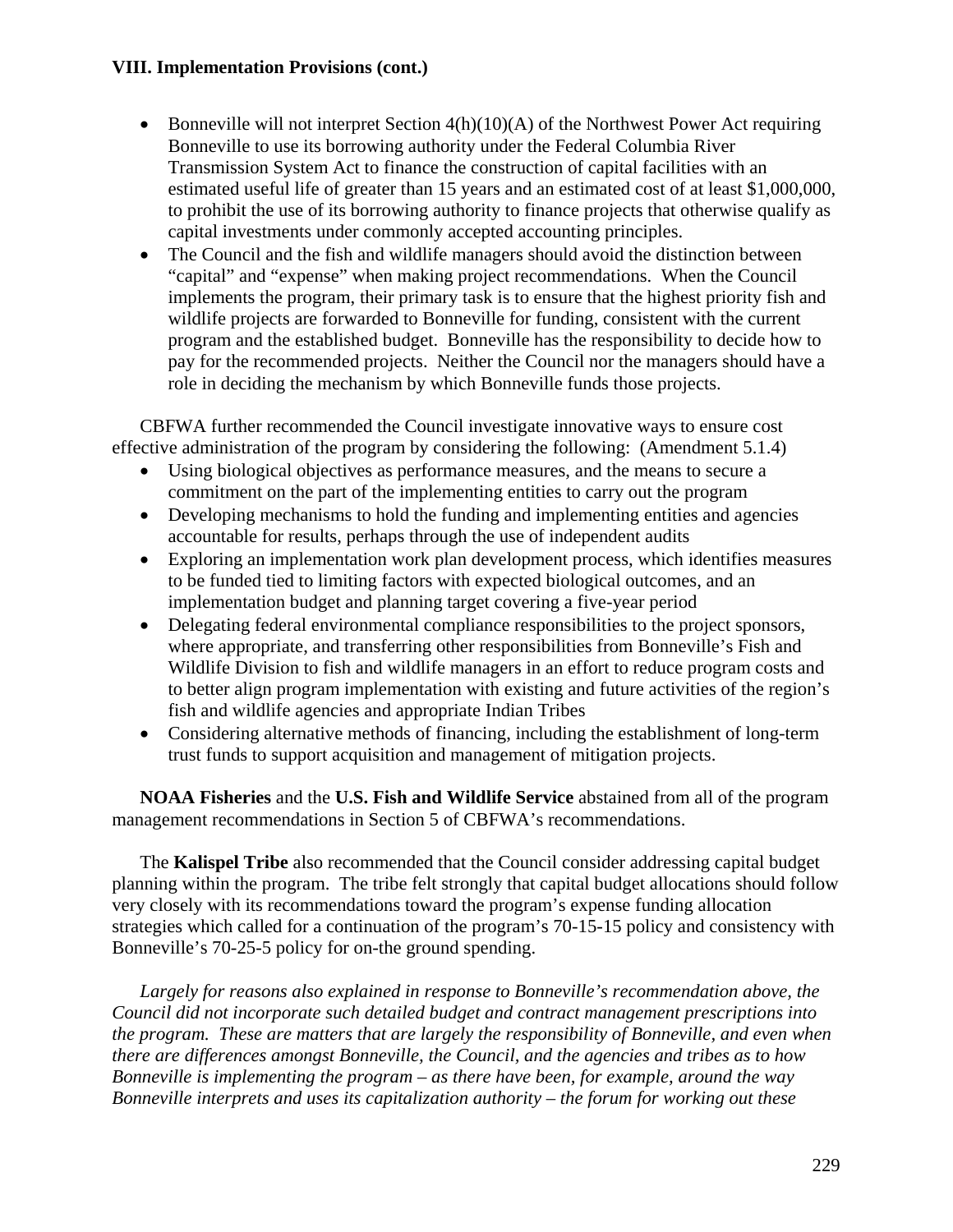*differences is usually collaboration associated with program implementation. It is unclear what benefit could be derived from prescriptive program provisions on such matters. The Council believes it is more effective to state general principles and expectations for how Bonneville will implement the program, and then hold Bonneville to the sound use of its budget and management tools to make it happen. Only if something rose to the level of a systematic and disabling problem in terms of implementing some portion of the program do program provisions become necessary as guidance.* 

 *All that said, there are a number of ways the revised program is consistent with these recommendations. The Council does expect Bonneville and the other federal agencies to use the 2009 revised program as a basis for working with the Council and the agencies and tribes to develop an implementation budget. The program does provide the body of work to choose from in estimating program budgets and setting rates to cover costs adequate to implement the program's priorities throughout, necessary for Bonneville to meet its mitigation obligations. To assist in that regard, the Council has committed to work with recommending entities such as the managers, Bonneville, and others, to shape the measures adopted into the program into multiyear action plans, to estimate multi-year implementation budgets, and to secure funding commitments to ensure adequate funding and reasonable implementation of these action plans. The Council does not particularly care how Bonneville uses its contract and budget management tools – such as carryover or even its capitalization authority – except to the extent Bonneville's use of the management tools begins to preclude appropriate and adequate implementation of some aspect of the program.* 

 *Similar to what is recommended here, the program provides that the actions implemented with these tools must be consistent with subbasin plans and address subbasin limiting factors. The Council committed to working with the other participants in a comprehensive look at monitoring and evaluation in the region in order to design an integrated, cost-effective monitoring program and eliminate redundant monitoring and evaluation. This task is part of the program's overall effort to focus on performance and to hold implementing entities and agencies accountable for results. The program also calls for an annual report from Bonneville, the federal operating agencies, and the Council that provides an accounting of fish and wildlife expenditures, hydropower operation costs and as much information on project implementation results and biological benefits as possible. As part of that effort, the Council will continue collaborating with the other participants to report annually on how well projects focus on highpriority limiting factors and focal species in priority areas. The Council will also initiate an effort working with federal and state fish and wildlife agencies and tribes, Bonneville, and others to assess the value for the program of quantitative biological objectives above the subbasin and population level and if useful, with these partners to develop a set of quantitative objectives for amendment into the program. Finally, consistent with the recommendation, the program commits to establishing a dedicated fund for land acquisitions and supports long term funding agreements with sufficient funding to demonstrate a substantial likelihood of achieving and sustaining the wildlife mitigation objectives. 2009 revised program, at 12, 44, 50, 54, 115-16, 117, 118, 119-20, 121.* 

 **Northwest Sportfishing Industry Association:** Recommended the Council evaluate the feasibility of alternative approaches to project oversight and implementation. The current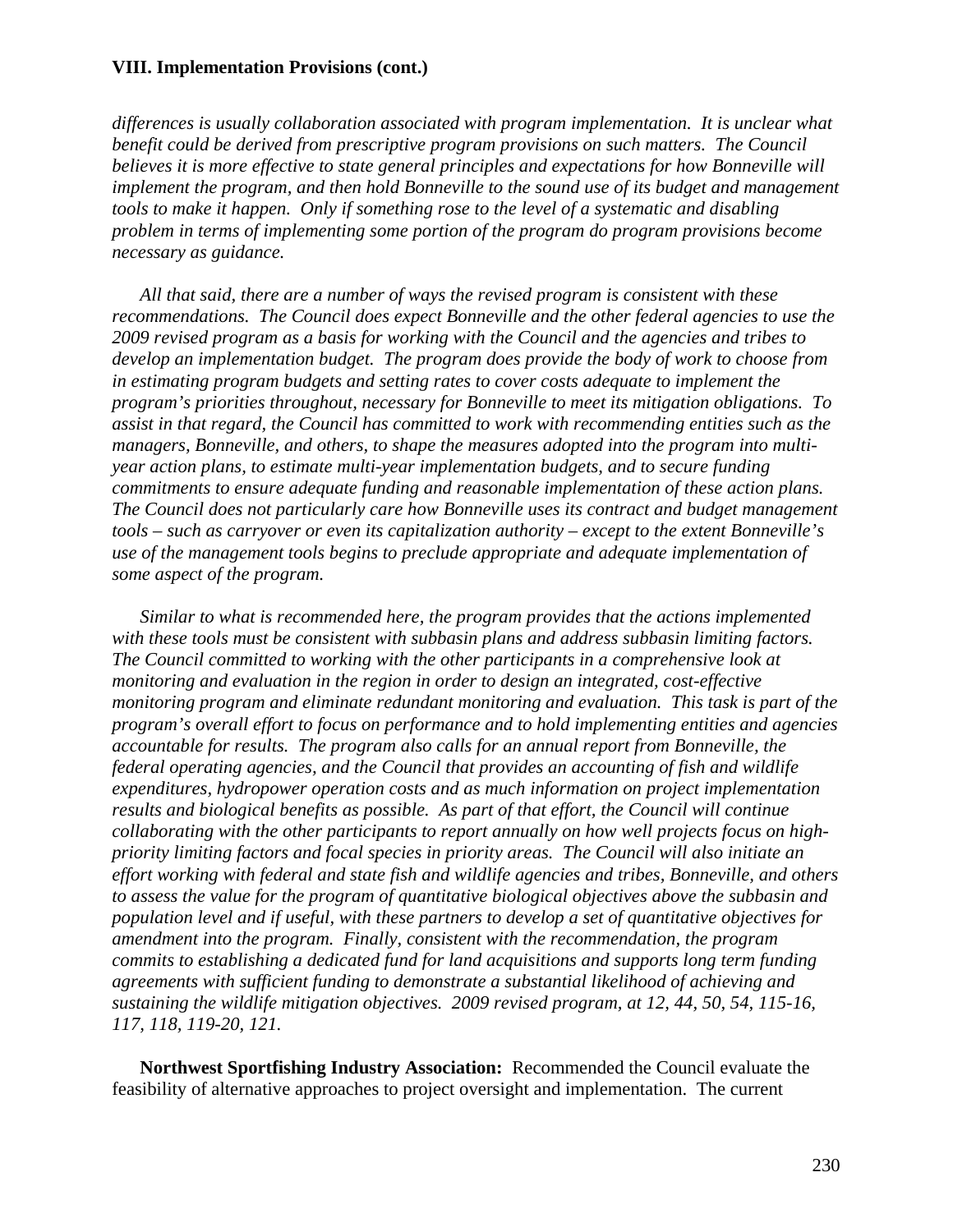method of managing the selection and supervision of projects within the program appears to be an outgrowth of Bonneville's process for assigning and supervising contracts. Use a model like USFWS' grant-in-aid program to the states to reduce administrative costs while consistently funding the long-term aspects of fish and wildlife management.

 The Association further recommended the Council explore the possibility of establishing a different method of managing the funding of the program. The Association explained its concern as derived from "the blatant use of the funding of projects to coerce the state agencies and tribes to adopt certain policy decisions particularly associated with the impacts of ESA implementation." The Association recommended instead a trust fund that is administered by an independent board of directors. Funding for the trust would be collected in rates by Bonneville based on its rate case provisions. By establishing a trust it would build a firewall between the obvious conflicts Bonneville now has in attempting to provide power while also mitigating for the FCRPS impacts. The control over this source of mitigation funding by Bonneville has translated into undue and inappropriate influence over the Fish and Wildlife Program. The Association is dismayed at the current state of affairs and if this recommendation is not appropriate, and recommend that the Council implement its own findings to correct this serious conflict of interest.

*The Council continually seeks ways to improve implementation of the program. The Council has made changes to the implementation process throughout the years to better respond to the exigencies and opportunities of the time. Much of program implementation has moved to longer term or multi-year review recommendations, mitigation agreements, and implementation agreements, consistent with this recommendation. The Council and Bonneville will look to more opportunities for the same. The Columbia River Basin Fish and Wildlife Program is not, however, a grant program, and so the models derived from grant programs are useful in certain ways but not ultimately transferable to the Council's program.* 

 *As for the other aspects of this recommendation, even if it is a "conflict of interest" to have the dual missions to provide hydropower at cost and to implement a program to protect, mitigate and enhance fish and wildlife affected by that hydropower system, Congress gave Bonneville those two missions. That is, the national legislature chose to embed these two missions in one agency (Bonneville), subject to certain standards and procedures that include consistency with a program developed by a regional body (the Council) that Congress also assigned the dual responsibilities of planning a program to protect, mitigate and enhance fish and wildlife (based on recommendations of agencies and tribes) while also planning for an adequate, economical and reliable power system with power resource plans weighted toward conservation, energy efficiency and renewable resources to add to the hydrosystem. Dividing the responsibilities in different agencies, or turning over portions of this responsibility to other entities, might be attractive to some, although doing so would presumably cause as many problems as it would solve. But, these are proposals that need to be addressed to Congress. The Council also is dubious that sovereign states and tribes can be so "coerced" as described in this recommendation, but the purposes and motivations underlying the agreements referred to are not the Council's concern. As described elsewhere, the Council sees these agreements as nothing more than sources of actions recommended by agencies and tribes to be implemented in*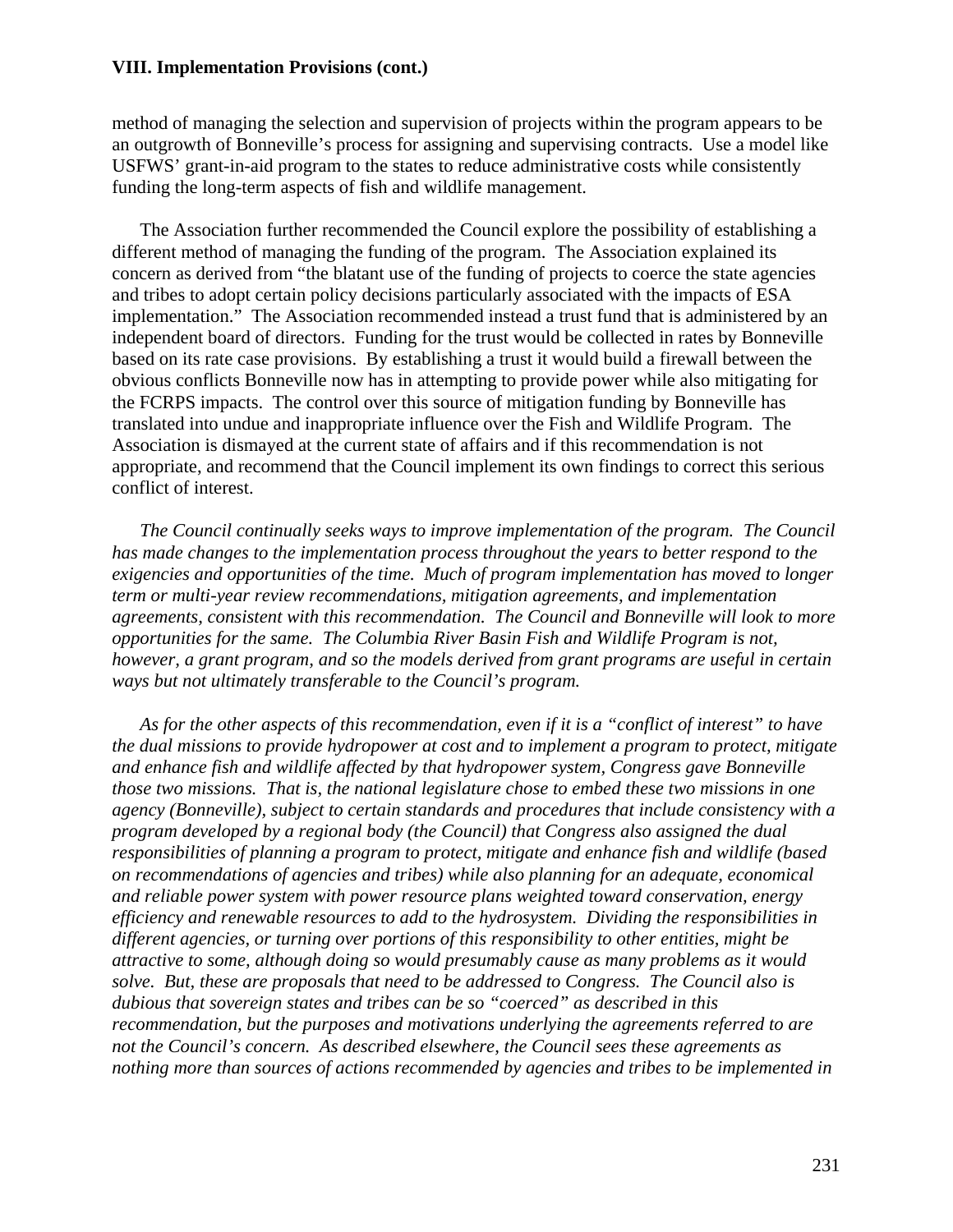*the next few years consistent with the mitigation responsibilities in the Northwest Power Act and built on program foundations.* 

 During the comment period on the draft program amendments, Montana Fish, Wildlife & Parks urged the Council and Bonneville Power Administration to establish a dedicated contingency fund for important mitigation opportunities not foreseen at the time the Council finalized the program. A portion of this contingency fund could be dedicated for water and land transactions to protect habitat, while opportunities exist, as called for in the revised program (*see 2009 revised program, at 119-21)*. Other portions could fund innovative projects and facilitate cost-shares with other funding sources. A contingency fund would provide project proponents with a margin of safety during budget planning, facilitating more conservative budget estimates. This would allow more actions to be funded and reduce the amount of funds that remain unspent each year.

*The Council decided not to include an explicit call for such a wide-open contingency fund in the program itself. But it is a worthwhile idea to explore with Bonneville and the agencies and tribes as part of program implementation.* 

 Northwest RiverPartners commented on the recommendations. The Council needs to identify where the dollars are going, to the benefit of what specific resources, whether the resulting priorities make sense and where there are gaps. The revised program should include a description of the region's past and expected investment in fish and wildlife protection and enhancement, an overview that should describe the relationship between the FCRPS Biological Opinion, the state and tribal agreements implementing the biological opinion, the Council's program, and NOAA's recovery plans. The program should also detail the extent of the investment being made, survival improvements to date, and anticipated benefits. The program also needs a high-level resource allocation evaluation, including the Council's program, the FCRPS Biological Opinion, related state/tribal agreements, and eventually NOAA recovery plans.

*The revised program describes the relationships between these plans and programs and, in general, the nature of the investments and the principles guiding how those investments are made and what priorities should govern. Rather than in the program itself, the Council produces an annual report on expenditures, which it plans to expand to include reporting on progress in implementation and in changes in the targeted environmental and population characteristics. The Council will also continue its ongoing conversation with Bonneville and other program participants on the resources needed for the various components of the program.* 

 The Council received dozens of comments on the recommendations and during the comment period on the draft program amendment, in writing and during the public hearings, urging that the Council be active in ensuring that program money is well spent and doing its best to hold the line on further spending. These comments emphasized the weakness of the economy and growing unemployment and the resulting strain on ratepayers in covering power system costs; the need for hydropower to remain economically viable due to its low-carbon footprint; recognition of hydropower as a desirable and low-cost renewable resource; and the fact that the federal agency commitments in the FCRPS Biological Opinion and the Columbia Basin Fish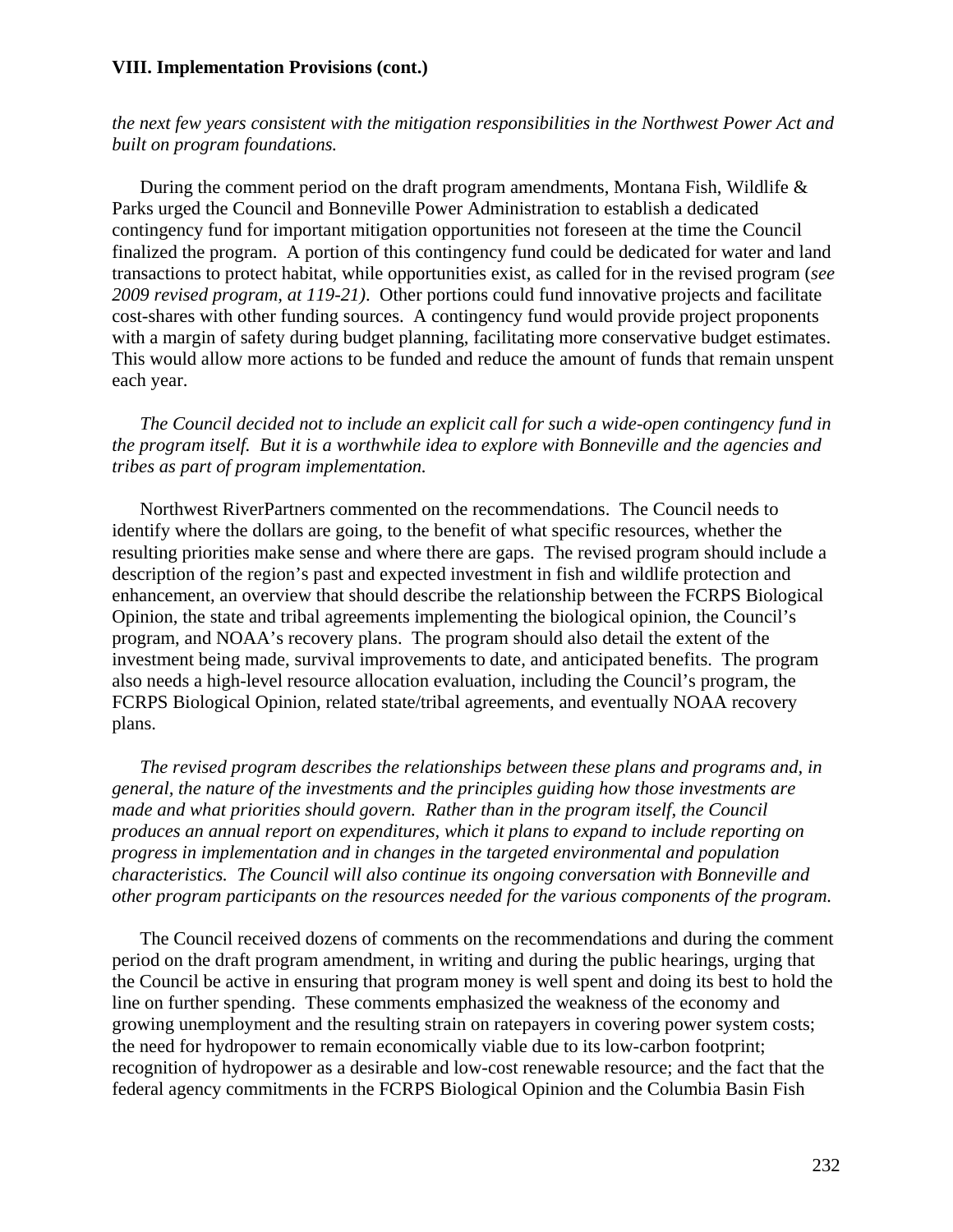Accords has already added unprecedented costs to the program. Comments of this type came from Northwest RiverPartners, PNUCC, Northwest Requirement Utilities, Benton PUD, Blachly-Lane Electric Cooperative, Inland Power and Light, United Power Trades Organization, Lewis Chamber of Commerce, Clearwater Power Company, Columbia Rural Electric Association, Inc., Consumers Power, Inc., Cowlitz PUD, Douglas Electric Cooperative, Lewis County PUD, Mason County PUD, McMinnville Water and Light, Wasco Electric Cooperative, Idaho Council on Industry and the Environment, Umatilla Electric Cooperative, Yakima County Farm Bureau, Hood River Electric Cooperative, Washington State Potato Commission, Association of Washington Business, Washington State Farm Bureau, Yakima County Farm Bureau, Oregon Wheat Growers, Dan Peterson (Pend Oreille County Commissioner), Paul Gross and John Hossack.

*For just these reasons, the Council focused its attention in this program amendment process on the aspects of program implementation, performance and review -- project review and independent scientific review focused on performance for all projects, even those already with federal agency commitments; project reporting of results; improved monitoring and evaluation; and annual reporting on program expenditures and progress -- that will help ensure program dollars are as well spent as possible on cost effective measures.* 

# **Program Coordination**

**Columbia Basin Fish and Wildlife Authority:** Recommended adding coordination measures as a basinwide strategy in the program. (CBFWA 2.0.4) The program requires the active participation by individual agencies and tribes in its planning, implementation, and evaluation to ensure goals and objectives and measures are effectively integrated with the management programs of each fish and wildlife agency and tribe and that the policy and technical basis for regional decision making is consistent with those programs. As coordinating entities, it is the responsibility of agencies and tribes to ensure their policy and technical representatives dedicate time and effort as necessary to ensure the program is integrated with other management programs and is designed, implemented, and evaluated so that anticipated benefits accrue to fish and wildlife. Bonneville should fund the fish and wildlife agencies and tribes' coordination efforts to ensure appropriate and meaningful participation in program decision making. The fish and wildlife agencies and tribes will define their coordination needs, which may or may not include membership organizations, and provide recommendations to the Council and Bonneville.

**Kalispel Tribe:** Recommended that the Council and Bonneville determine annual and/or long-term funding for regional coordination. Once determined, the funding should be divided evenly between the fish and wildlife managers. Bonneville will then define a process to which each sovereign can identify what portion of their share will be distributed to membership organization(s) and for what products or services.

**Spokane Tribe:** Similar to the Kalispel Tribe recommendation, but the Spokane Tribe recommended funding for coordination activities as negotiated between the Spokane Tribe and Bonneville as 1/19th share of coordination funds.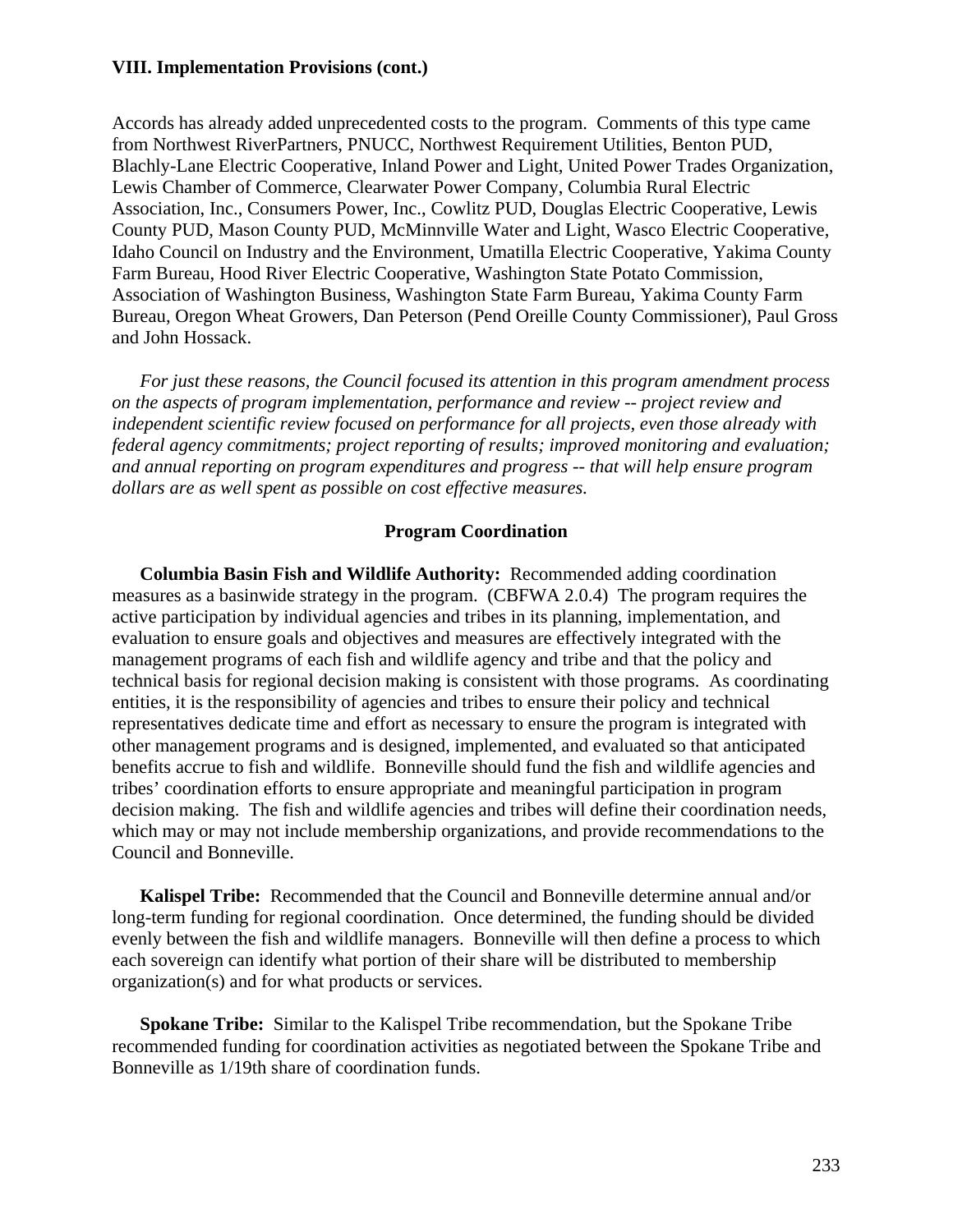**Kalispel Tribe/Spokane Tribe:** Further recommended that the program included definitions they provided for the terms "Coordination," "Regional Coordination," and "Consultation," as follows:

Coordination, in this context, is ongoing and effective communication between the Columbia Basin's fish and wildlife managers and tribes and other agencies and entities with the explicit purpose of defining Program goals and objectives, identifying limiting factors and threats preventing achievement of those objectives, implementing strategies and actions to address those threats, and monitoring and evaluating the successes and failures in an adaptive management context. In addition, the intent of coordination is to implement protection, mitigation, and enhancement measures and projects in a cost effective and informed manner and to ensure the measures are integrated with and complement existing management programs in the Region. Coordination should be easily accommodated by technology and requires that the Council and Bonneville staff provide for timely and accurate communication and information exchange and policy-level interaction. Coordination should not be assumed to be met solely by or through membership organizations, but through direct and consistent communication with the individual fish and wildlife managers and tribes. Funding for agency and tribal coordination and policy and technical support of regional programs will be provided to facilitate involvement in fulfilling coordination and consultation activities consistent with provisions and the intent of the Northwest Power Act.

Regional Coordination is communication between and among the fish and wildlife managers, NPCC, Bonneville, and associated processes to implement the Columbia River Basin Fish and Wildlife Program. This includes the individual fish and wildlife managers and tribes as well as the respective membership organizations to which they may belong. Regional coordination generally attempts to ensure programs and measures are integrated so that anticipated benefits to fish and wildlife accrue at the broadest scale within the Columbia River Basin. Included within the regional coordination definition is integration of measures and programs within local areas so that local objectives are met in a manner consistent with the overall objectives of the Columbia River Fish and Wildlife Program. This coordination involves management at various scales within the Columbia Basin and may provide input into broader regional coordination forums and can generally make the broader forums more efficient (e.g., CRITFC, UCUT, and USRT).

Consultation: The Act calls for Council consultation with the fish and wildlife managers in the development of the Program during the amendment process and also for Bonneville consultation with the fish and wildlife managers in the implementation of the Program. Coordination is not consultation, yet the coordination functions described above are necessary and helpful to facilitate meaningful consultation with the fish and wildlife managers and tribes. The Council and Bonneville will, on a regular basis, consult with the fish and wildlife managing agencies, and on a government-to-government basis with the leadership of the Columbia River Basin tribes. The consultations will focus on program development, implementation, and evaluation decisions and actions that have the potential to affect each of the Columbia Basin's fish and wildlife managers and tribes. Consultation must occur prior to the action or decision being finalized and be initiated by the entity taking action. Consultation should provide a real opportunity to influence the decision and should include a follow up communication. In particular, efforts will be directed at expediting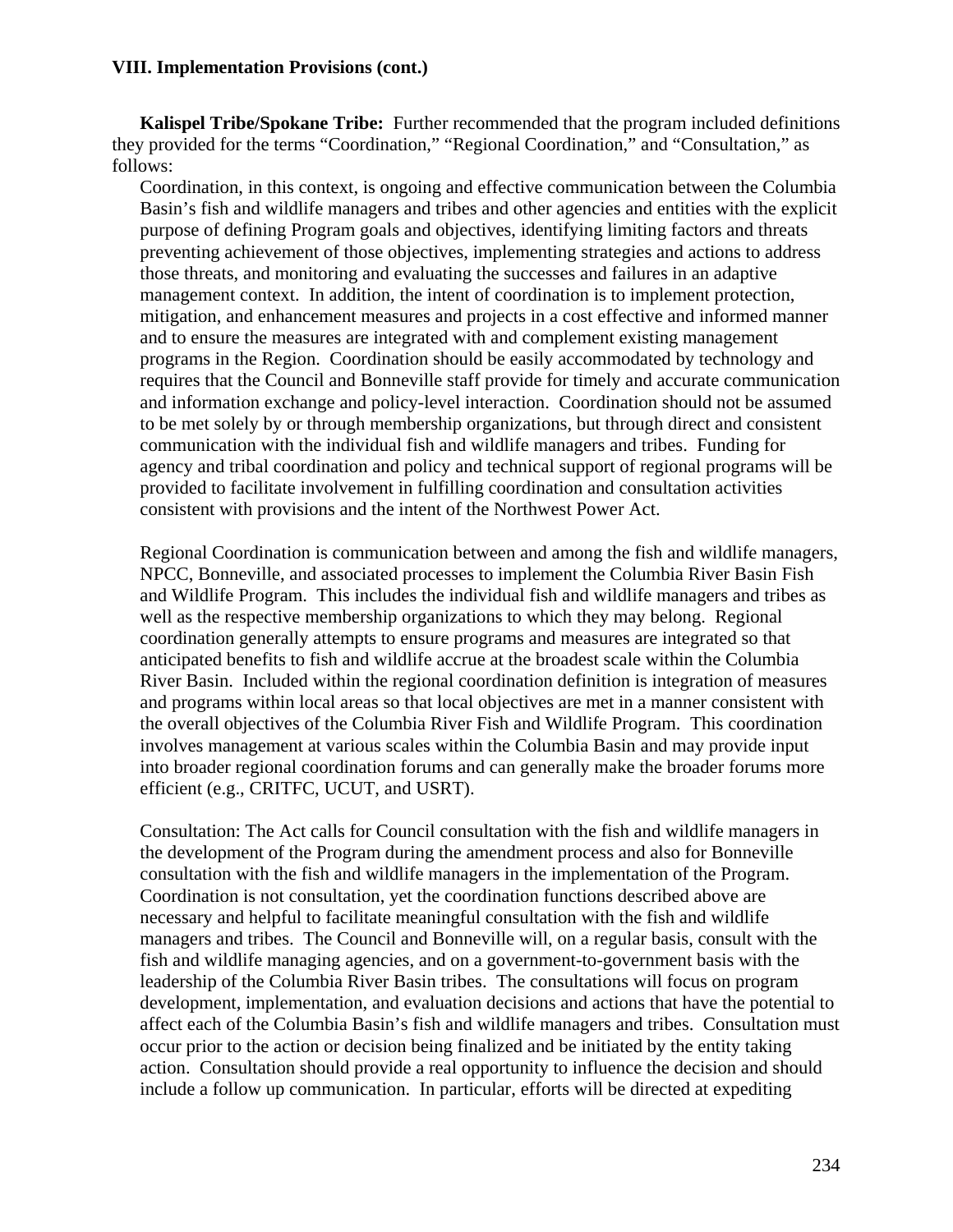measures to improve the survival of the basin's anadromous fish, resident fish, and wildlife populations and resolving any disputes that are hampering expeditious program implementation. As part of the consultations, the Council and Bonneville will also encourage the agencies and tribes to identify and resolve differences in their respective positions on key Columbia River Basin fish and wildlife issues. The Council further expects regular contact will be maintained between the staffs of the Council, Bonneville, and the agencies and tribes (See Regional Coordination). This requires timely and accurate communication and information exchange and policy interaction.

 **Montana Fish, Wildlife & Parks:** Recommended developing a plan, with input from fish and wildlife managers, to reduce costs associated with project planning, selection and monitoring to assure more funding is directed towards implementing fish and wildlife projects. Montana specifically offers the following ideas for cost savings on process: quarterly instead of monthly face-to-face meetings held in each state; meetings held on a more frequent basis should be conducted by conference phone and suitable internet meeting software to reduce travel costs.

**Bonneville Power Administration:** As a category, "coordination" is defined too narrowly if it only includes project proposals for individual tribal and membership organization support, and ignores watershed-level coordination and other forms of program coordination and different levels. The content and scopes-of-work resolved through Bonneville contracting should be driven by what the program needs from coordination, consistent with the Northwest Power Act, and not by the self-described definitions driven by what the project proponents wish to do.

**Confederated Tribes of Grand Ronde:** The Grand Ronde Tribe recommended a number of ideas to increase efficiencies and improve performance of the organizations involved in coordination, including ways in which the different organizations can themselves coordinate their activities, as well as periodic evaluation of the organizations of fish and wildlife managers that receive coordination funding to measure whether the group met pre-determined standards, something like an annual review for grant funding that would include a progress report from the group, review of cost documentation, and a timeline for activities and deliverables. As an alternative, the tribe proposed making funding for managers' groups more dependent on the results the group has achieved in the past funding period and expects to achieve in the next funding period. Newly formed groups would be given the benefit of the doubt for one funding cycle. These evaluation processes could increase program performance and outcome.

 The Snake River Salmon Recovery Board and others commented to the effect that the Council should support organizations that develop and coordinate implementation of federally approved ESA recovery plans.

 Charles Pace commented to support the recommendation of Montana Fish, Wildlife & Parks to minimize travel costs by use of video conferencing and other methods. In addition, Mr. Pace commented the Council should consider decentralization of its own functions among the various state offices and investigate the feasibility of, and cost savings that might be derived from, relocating the Council's central office from Portland to Spokane, Boise or Missoula.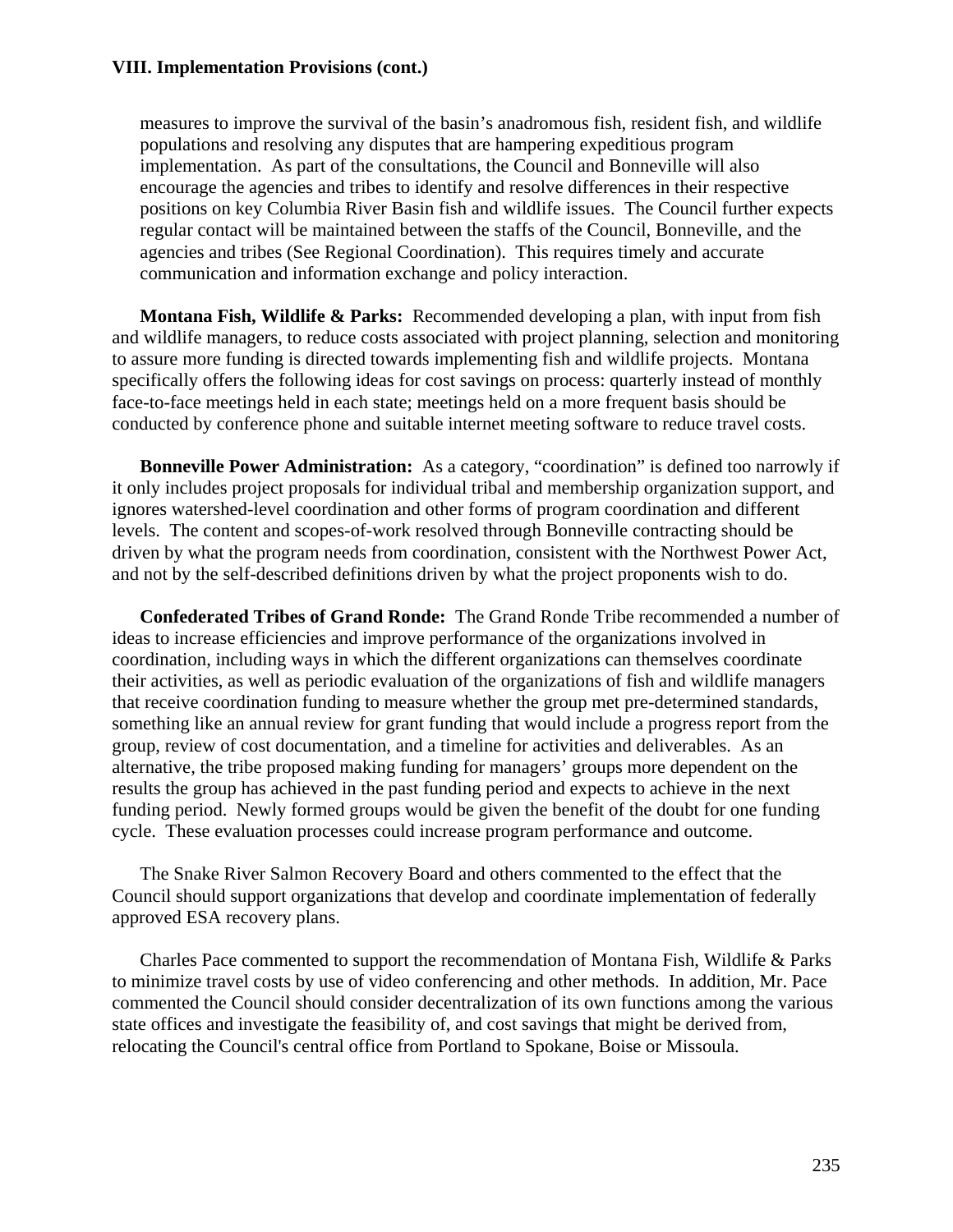*As with much of the basinwide program, especially the implementation provisions and strategies, the Council adopted a set of general principles to help guide implementation in this area. The end result is largely consistent with these recommendations, with some exceptions, but is far less detailed. Essentially, the Council recognized that the program benefits from the ongoing coordinated efforts of the agencies and tribes and other participants, individual and collective. "Coordination" is not an action or a subject by itself, but instead is an activity incidental to the need to make progress on a substantive program area, such as data management, that requires the coordinated work of more than one entity to be successful. What type of "coordination" needs to occur in any particular instance is wholly dependent on the work that needs to be accomplished and the particular entities identified that need to work together to accomplish it. The Council described a set of activities that, based on experience and recommendations and comments, are likely to benefit from organized and funded coordination, and thus to which funding for coordination should be focused. The entities that need to be involved in coordination will be different for each activity. Any entity seeking funding for coordination must develop a plan detailing how its coordination actions will assist in implementing these other activities, and the Council will review and make recommendations to Bonneville for coordination funding as part of the integrated project review. 2009 revised program, at 121-22, 132. The Council declined to specify in the program how particular agencies and tribes or collective entities should receive funding for coordination, or how coordination funding should be allocated or divided between the agencies and tribes. There is no such thing as a generic coordination budget or generic coordination activities to be divided mathematically; these matters can arise only out of particular work plans in any set of years that detail the coordination needs to effectively implement particular program activities, the entities needed to coordinate these activities, and the amount of funding necessary for coordination of those activities, all matters likely to evolve constantly. In keeping with the need for adaptation in the many elements of program and regional coordination, the Council agrees with the Kalispel and Spokane Tribes that coordination efforts should not be assumed to be met solely by or through membership organizations, and will need to be determined through direct and consistent communication with the individual fish and wildlife agencies and tribes and other entities involved in program activities. The Council encourages the work plans and coordination activities to consider ways to reduce coordination costs to the minimum possible, such as through the techniques recommended by Montana. Consistent with the Grand Ronde Tribe's recommendation, coordination funding, including the funding of organizations to fulfill coordination functions, does receive annual review, and the organizations must regularly explain and be evaluated on how they are adding value to program implementation. The Council will look for ways to improve the evaluation effort.*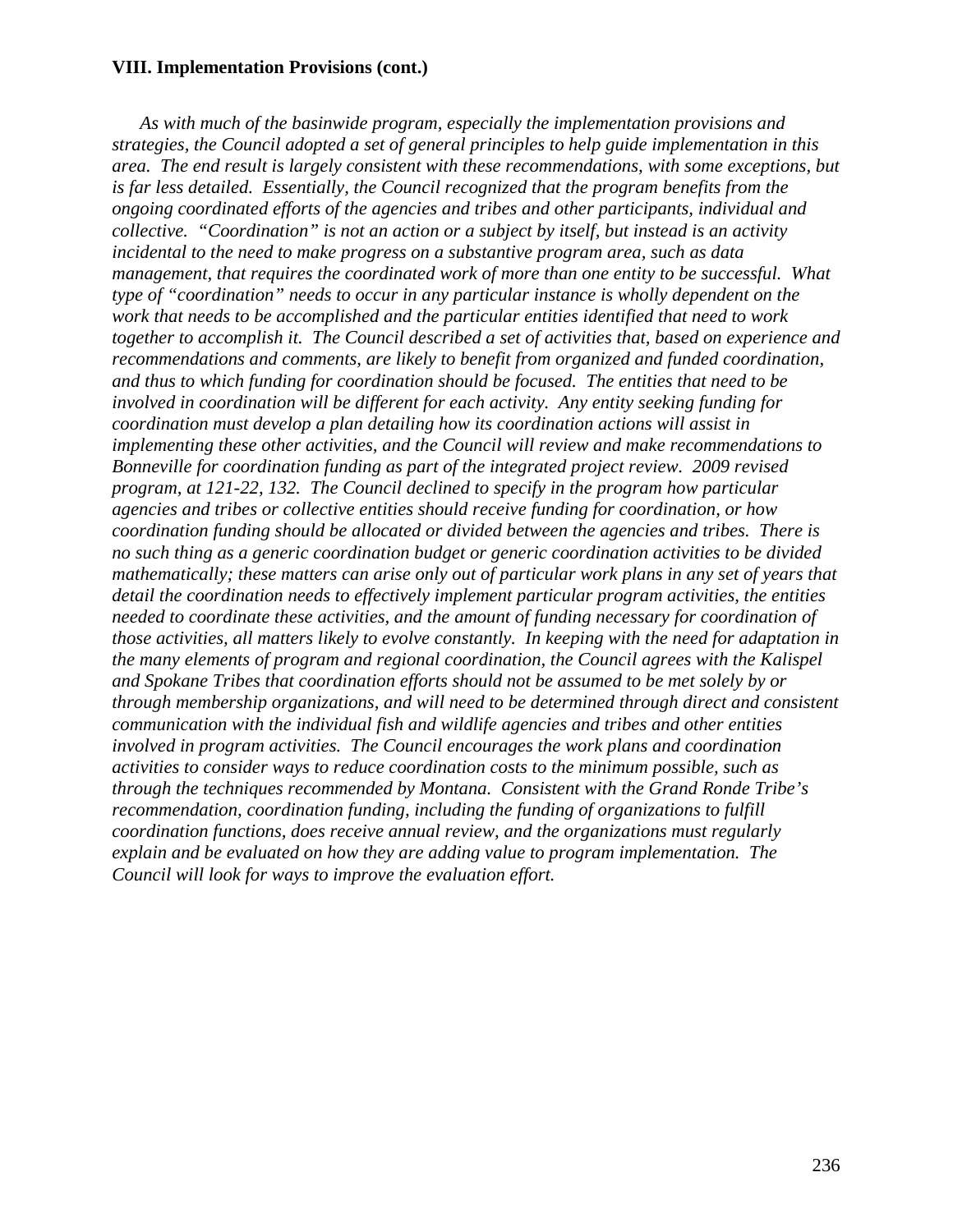## **Appendices**

#### **Appendix A: Glossary**

 **Columbia Basin Fish and Wildlife Authority:** Recommended including the following information on resident fish in the Glossary's definition of Resident Fish: (CBFWA 2.2)

Resident fish are freshwater fish that live and migrate within the rivers, streams, and lakes of the Columbia River Basin, but do not travel to the ocean. For the purpose of this program, anadromous white sturgeon, bull trout, and coastal cutthroat trout shall be classified as resident fish. Resident fish exist throughout the basin and are particularly important in areas where anadromous fish runs are blocked by natural or manmade obstructions. This section of the program addresses mitigation for resident fish losses caused by hydropower development and operations, and substitutions of resident fish to compensate for losses of anadromous fish and harvest opportunities in areas blocked by hydropower projects.

The development and operation of the FCRPS has contributed to the reduction in diversity, abundance, and habitat of most resident fish species. As with anadromous fish, which have been extirpated from several areas of the basin, reservoir operations may interfere with flows needed for resident fish spawning, incubation, emergence, rearing, and migration. In addition, hydropower operations impair the reservoir environment for spawning, incubation, and rearing of some reservoir-inhabiting resident fish species. Hydropower development and operations have especially impacted bull trout, which are federally listed as threatened throughout the Columbia River Basin, the Oregon Chub which is federally listed as Endangered, as well as the Kootenai River and Upper Columbia white sturgeon populations which are listed as endangered in the United States and Canada, respectively. Other native resident fish species impacted by the hydrosystem include, but are not limited to, kokanee, redband trout, westslope cutthroat trout, burbot and mountain whitefish.

*The Council chose to maintain the definition of resident fish as was used in the 2000 Program. The current definition is broad enough to encompass the proposed definition and specific species listed in CBFWA's recommendation. Moreover, the recommended "definition" included narrative language that went beyond that of a definition into a more general discussion of mitigation for resident fish losses caused by hydropower development and operations. These are addressed elsewhere in program, such as in the basinwide and mainstem biological objectives and in the basinwide and mainstem strategies.*

**Confederated Tribes of Grand Ronde:** Recommended including the Grand Ronde Tribe in the Glossary under "Tribes."

#### *The Council revised the program accordingly.*

**Bonneville Power Administration:** Recommended including new glossary entries for "Accords," "Annualization," "Habitat Evaluation Procedure," "Habitat Suitability Index," "Treaty Tribes and their Treaty Rights." Bonneville also recommended editing the 2000 Program glossary definitions of "Action Agencies," "Biological Opinion," "Conservation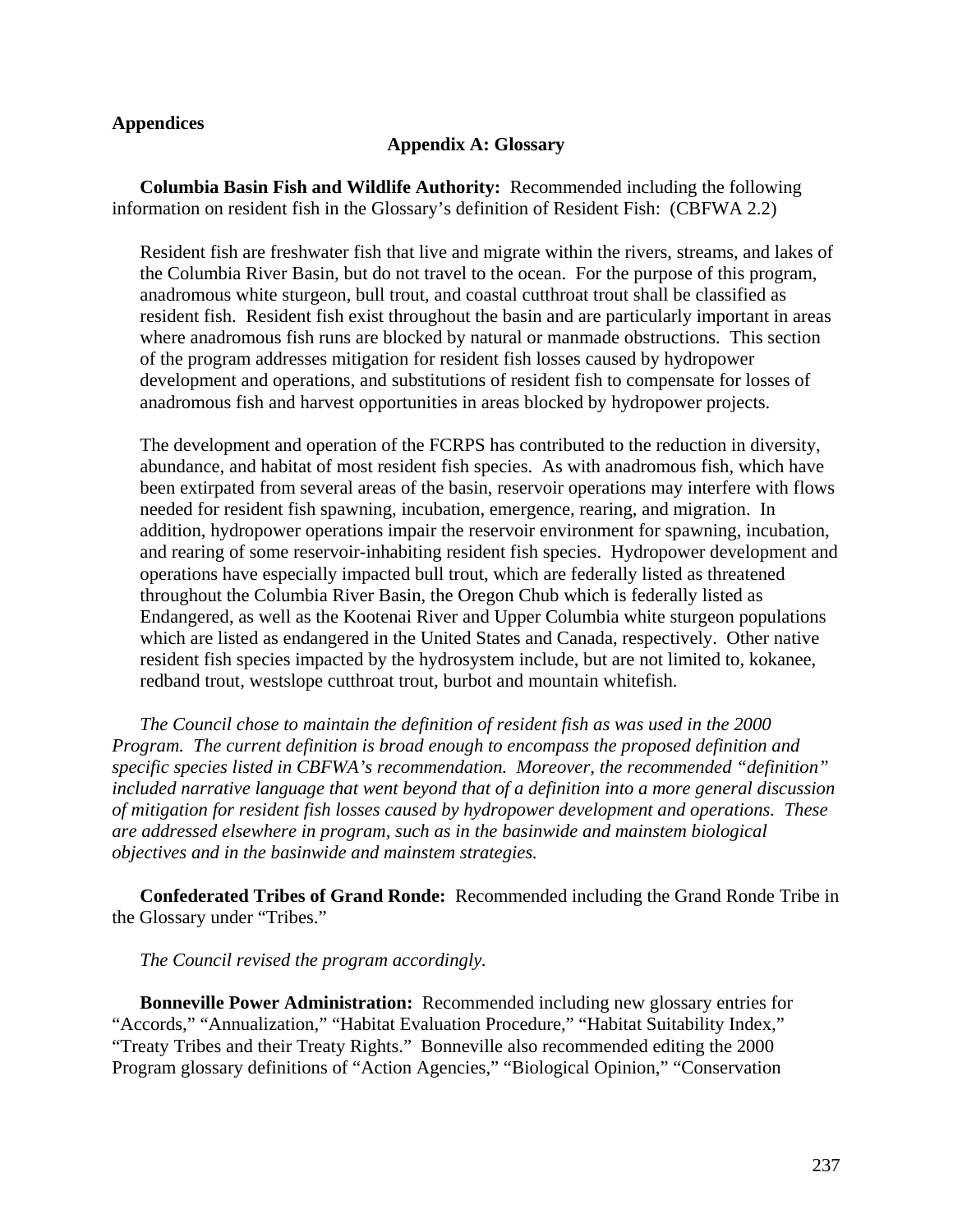# **Appendices (cont.)**

easement," "Drawdown," "FCRPS," "Habitat Unit," "Hydrosystem," "Rule curves," and "Selfsustaining population."

*The Council reviewed the definitions Bonneville proposed for inclusion and revision in the program, some of which resulted in the Council editing definitions to better reflect the Council's usage of the words in the context of the program. Other definitions suggested by Bonneville the Council chose not to adopt either because the existing definitions adequately covered the Council's understanding of the word as used in the program, or because the definition recommended involved substantive concepts beyond that of a definition necessary to understand the term as used in the program.* 

**Bureau of Reclamation:** Commented that the definition of B-run steelhead should include the overall length criterion defining a B-run steelhead at Bonneville Dam as well as the length criterion at Lower Granite Dam, and should note that B-run steelhead are interior Columbia Basin summer steelhead generally headed to the Snake River Basin.

*The Council did not disagree with the Bureau's definition, but did not see the need to elaborate on the glossary definition of B-run steelhead to understand the usage of the term in the program.* 

#### **Appendix C: Wildlife Mitigation**

 **Idaho Department of Fish and Game/Idaho Office of Species Conservation:** Recommended retaining language from the 2000 Program regarding "Mitigation Considerations in Dam Licensing Decisions" to ensure that the licensing of FERC-regulated hydropower projects is consistent and complementary with wildlife mitigation for federal hydropower projects and contributes fully and proportionately to wildlife mitigation goals.

*The Council retained the language from the 2000 Program. 2009 revised program, Appendix C at 158-59. The language appears in an appendix, but the appendices are fully part of the program.* 

#### **Appendix D: Estimates of Hydropower-Related Losses**

 Montana Fish, Wildlife & Parks commented on the draft program amendments this appendix should also include the loss statements for Hungry Horse and Libby.

*The Hungry Horse and Libby dam loss assessments are part of the program, as are many assessments at the appropriate province and subbasin levels. This appendix is for the purpose of attaching the specific basinwide compilations of information on salmon and steelhead losses from the 1987 Fish and Wildlife Program, referenced in the basinwide biological objectives. 2009 revised program, at 21-22, Appendix D.*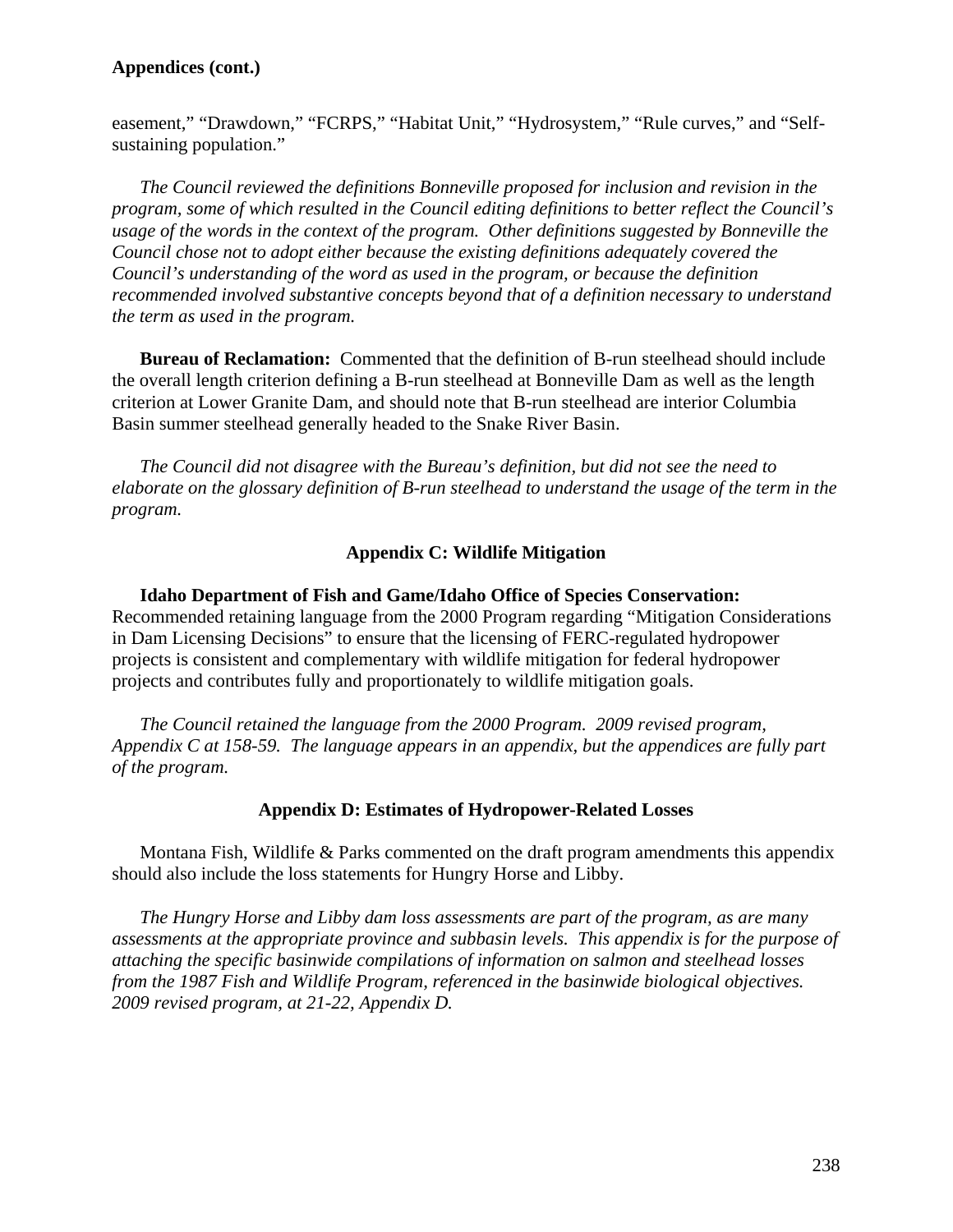## **Miscellaneous – Public Information, Education, Outreach, Input, Symposia, Decisionmaking**

**Yakima Basin Environmental Education Program:** Continue program support for the Yakima Basin Environmental Education Program. The Council subsequently received dozens of comments in support of the Yakima education program.

 In comments on the draft program, Laverna Young said all schoolchildren's curriculum must include mandatory water resources, fish and wildlife, and water conservation awareness.

*The Council did not include provisions responsive to this recommendation or the comments. Environmental education is a commendable enterprise – as indicated by the dozens of comments the Council received in support of this recommendation – but it is not within the statutory ambient of the Council's Fish and Wildlife Program. To the extent public education can occur as an incidental benefit of an activity otherwise properly implemented as part of the program, the Council strongly encourages it.* 

 **East Columbia Basin Irrigation District:** Recommended the Council increase efforts to inform and educate the public about the Fish and Wildlife Program. The information should summarize the program's objectives, progress, results and costs for projects. The public would prefer to be informed from the Council than other sources.

 **Northwest Sportfishing Industry Association:** Recommended more and better outreach, especially to lower river communities; better opportunities for the general public to interact with Council leadership to avoid domination of the process by established interest groups with little opportunity for the unaffiliated person interested in the direction of the program.

 **Mark Booker:** Recommended new and expanded effort to directly inform and educate the public about projects, such as mailings to ratepayers' mailboxes. Summarize projects, explain the need to emphasize projects with large benefit, including ocean life cycle factors that seem to have large potential to manage abundance.

*The Council has a substantial public outreach and information effort, including significant amounts of information for the public on the Council's website and newsletters, public education material, and reports available by mail and email as well as posted on the website. The Council's Fish and Wildlife Program is available to the public in many forms. Along with the program, the Council's website (and the websites of Bonneville and CBFWA) contain a substantial amount of information available to the public on the Fish and Wildlife Program and on individual projects, including project progress, costs, objectives, and more. The Council directs the public's attention to this information through its newsletters and mailings and in other ways. The Council also publishes an annual report for the governors on program expenditures, and is working to expand that report to include better biological results. The Council also meets once a month somewhere in the region, affording additional opportunities for public outreach and formal and informal communication. All that said, the Council is always looking for ways to improve how the Council provides information to the public, to increase both awareness and the scope of people contacted. Ratepayer mailings are not within the control of*